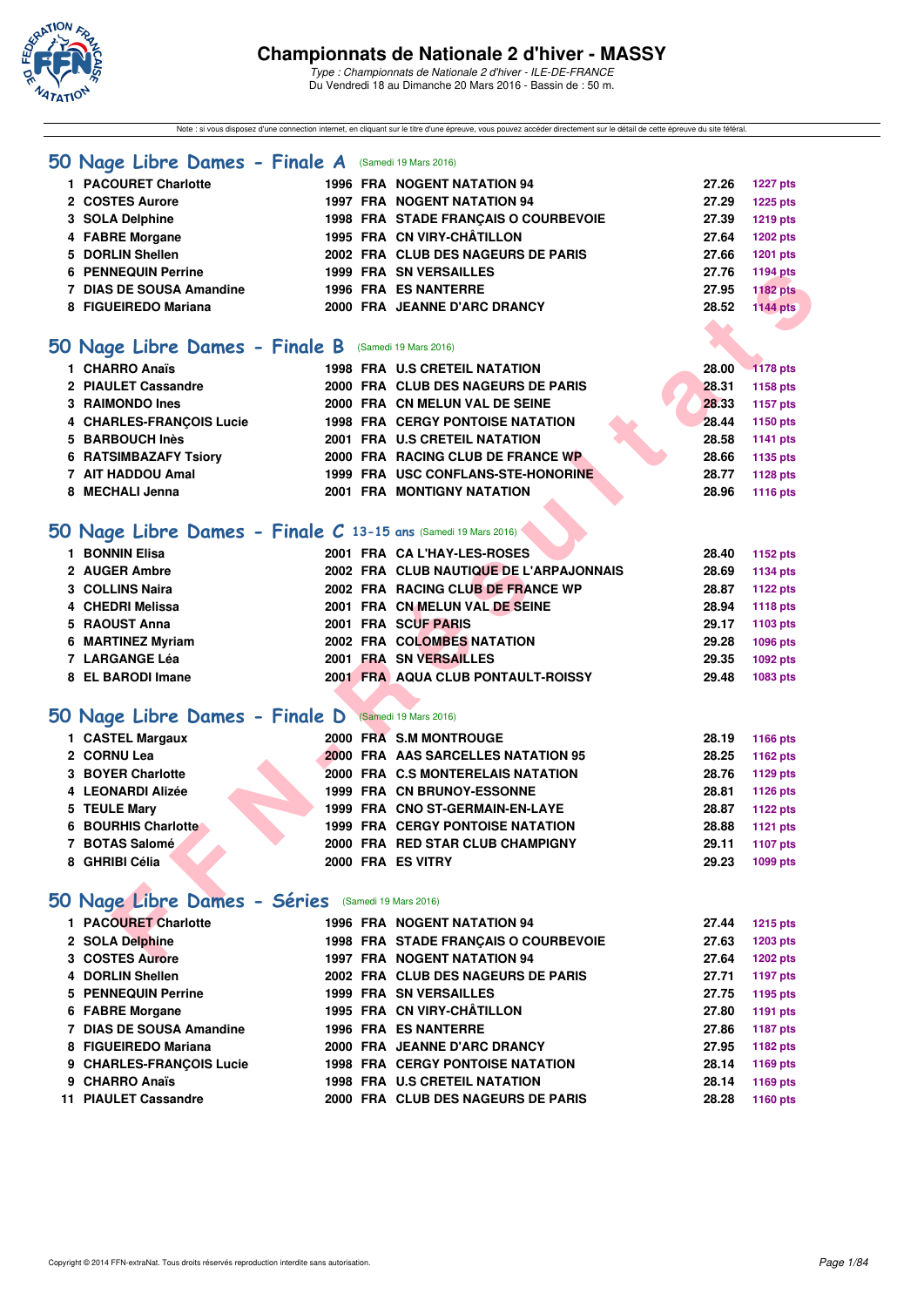

#### **50 Nage Libre Dames - Séries (suite)**

| 12 AIT HADDOU Amal                  |  | 1999 FRA USC CONFLANS-STE-HONORINE      | 28.37 | 1154 pts        |
|-------------------------------------|--|-----------------------------------------|-------|-----------------|
| 13 RAIMONDO Ines                    |  | 2000 FRA CN MELUN VAL DE SEINE          | 28.45 | 1149 pts        |
| 14 BARBOUCH Inès                    |  | 2001 FRA U.S CRETEIL NATATION           | 28.55 | 1143 pts        |
| <b>15 RATSIMBAZAFY Tsiory</b>       |  | 2000 FRA RACING CLUB DE FRANCE WP       | 28.61 | 1139 pts        |
| 16 MECHALI Jenna                    |  | <b>2001 FRA MONTIGNY NATATION</b>       | 28.64 | <b>1137 pts</b> |
| 16 CASTEL Margaux                   |  | 2000 FRA S.M MONTROUGE                  | 28.64 | <b>1137 pts</b> |
| <b>18 BONNIN Elisa</b>              |  | 2001 FRA CA L'HAY-LES-ROSES             | 28.65 | 1136 pts        |
| 19 AUGER Ambre                      |  | 2002 FRA CLUB NAUTIQUE DE L'ARPAJONNAIS | 28.69 | <b>1134 pts</b> |
| 20 DELANOË Marine                   |  | 1997 FRA ASSO NATATION DE SARTROUVILLE  | 28.74 | <b>1130 pts</b> |
| 21 PAOUNOV Raphaëlle                |  | 1998 FRA CN VIRY-CHÂTILLON              | 28.80 | <b>1126 pts</b> |
| 22 CORNU Lea                        |  | 2000 FRA AAS SARCELLES NATATION 95      | 28.83 | 1125 pts        |
| 22 NOIRBENT Coraline                |  | <b>1998 FRA AS HERBLAY NATATION</b>     | 28.83 | <b>1125 pts</b> |
| 24 MARTINEZ Myriam                  |  | 2002 FRA COLOMBES NATATION              | 28.86 | <b>1123 pts</b> |
| 25 LEONARDI Alizée                  |  | 1999 FRA CN BRUNOY-ESSONNE              | 28.87 | <b>1122 pts</b> |
| 25 EL BARODI Imane                  |  | 2001 FRA AQUA CLUB PONTAULT-ROISSY      | 28.87 | 1122 pts        |
| 27 CHEDRI Melissa                   |  | 2001 FRA CN MELUN VAL DE SEINE          | 28.94 | 1118 pts        |
| 28 ROUAULT Perrine                  |  | 1998 FRA STADE FRANÇAIS O COURBEVOIE    | 28.95 | <b>1117 pts</b> |
| 29 RAOUST Anna                      |  | 2001 FRA SCUF PARIS                     | 28.97 | 1116 pts        |
| 30 LARGANGE Léa                     |  | <b>2001 FRA SN VERSAILLES</b>           | 28.99 | <b>1114 pts</b> |
| 31 COLLINS Naira                    |  | 2002 FRA RACING CLUB DE FRANCE WP       | 29.07 | 1109 pts        |
| 32 TEULE Mary                       |  | 1999 FRA CNO ST-GERMAIN-EN-LAYE         | 29.08 | 1109 pts        |
| 33 GHRIBI Célia                     |  | 2000 FRA ES VITRY                       | 29.09 | 1108 pts        |
| 33 BOYER Charlotte                  |  | 2000 FRA C.S MONTERELAIS NATATION       | 29.09 |                 |
| 35 BOURHIS Charlotte                |  | <b>1999 FRA CERGY PONTOISE NATATION</b> | 29.10 | 1108 pts        |
|                                     |  | 2000 FRA RED STAR CLUB CHAMPIGNY        | 29.13 | <b>1107 pts</b> |
| 36 BOTAS Salomé<br>37 BACHORZ Clara |  | <b>1998 FRA ASM DAUPHINS DE MEUDON</b>  | 29.15 | 1105 pts        |
|                                     |  | 2000 FRA CN VIRY-CHÂTILLON              |       | <b>1104 pts</b> |
| <b>38 DANINTHE Laurine</b>          |  |                                         | 29.16 | 1104 pts        |
| 39 SOYER Emma                       |  | 1998 FRA CN MELUN VAL DE SEINE          | 29.21 | 1100 pts        |
| <b>40 DGAIMESH Yasmine</b>          |  | 2003 LBA AAS SARCELLES NATATION 95      | 29.24 | 1099 pts        |
| 41 OUALID GIRARD Sarah              |  | 2000 FRA CN MELUN VAL DE SEINE          | 29.26 | <b>1097 pts</b> |
| <b>42 LE GENTIL Marion</b>          |  | 2002 FRA ESPADON VÉLIZY-VILLACOUBLAY    | 29.32 | 1093 pts        |
| <b>43 AIT-TABET Lilia</b>           |  | 1999 FRA CN VAL MAUBUEE                 | 29.44 | 1086 pts        |
| 44 GIOLITTI Fiona                   |  | 2002 FRA OLYMPIQUE LA GARENNE-COLOMBES  | 29.46 | 1085 pts        |
| 45 FOINY Anaëlle                    |  | 1997 FRA CN LE PLESSIS-ROBINSON         | 29.47 | <b>1084 pts</b> |
| <b>46 COMMUNAUDAT Margaux</b>       |  | 1998 FRA CN MELUN VAL DE SEINE          | 29.53 | 1080 pts        |
| 47 NEGRE Katleen                    |  | <b>1999 FRA TREMBLAY AC</b>             | 29.54 | <b>1080 pts</b> |
| <b>48 LAITIER Eva</b>               |  | 2001 FRA AULNAY-SOUS-BOIS S.N           | 29.61 | 1075 pts        |
| 49 LE CORGUILLE Ambre               |  | 2001 FRA CA ORSAY                       | 29.63 | <b>1074 pts</b> |
| <b>50 BRUNET Estelle</b>            |  | 2001 FRA RED STAR CLUB CHAMPIGNY        | 29.67 | 1072 pts        |
| 51 DALLE Aliénor                    |  | 2002 FRA S.M MONTROUGE                  | 29.69 | 1070 pts        |
| <b>52 MASSON Chloe</b>              |  | 2001 FRA SN VERSAILLES                  | 29.72 | 1068 pts        |
| 52 HUDEBINE Camille                 |  | 1999 FRA CNO ST-GERMAIN-EN-LAYE         | 29.72 | 1068 pts        |
| 54 ZENON Cassandre                  |  | 2000 FRA AQUA CLUB PONTAULT-ROISSY      | 29.73 | 1068 pts        |
| 55 PARODI Laure                     |  | 1999 FRA LE CHESNAY NATATION            | 29.74 | 1067 pts        |
| 56 L'HOSTE Maryam                   |  | <b>2002 FRA CERGY PONTOISE NATATION</b> | 29.78 | 1065 pts        |
| 57 SIMON Romane                     |  | 2001 FRA SN VERSAILLES                  | 29.80 | 1063 pts        |
| 57 BENLEKBIR Kahéna                 |  | <b>2002 FRA AS NATATION RAINCY</b>      | 29.80 | 1063 pts        |
| 59 AMROUCHE Meissa                  |  | 2001 FRA BOIS-COLOMBES SPORT            | 29.83 | 1062 pts        |
| 60 PERIGUEUX Elea                   |  | 2002 FRA CN VAL MAUBUEE                 | 29.86 | 1060 pts        |
| 61 CASBAS Charlotte                 |  | 2001 FRA CERGY PONTOISE NATATION        | 29.90 | <b>1057 pts</b> |
| 62 AUZOU Josephine                  |  | 2001 FRA CS CLICHY 92                   | 29.94 | 1055 pts        |
| 62 BARRIER Clara                    |  | 2001 FRA BOIS-COLOMBES SPORT            | 29.94 | 1055 pts        |
| 64 ASLI Lydia                       |  | 2000 TUN SCUF PARIS                     | 29.95 | 1054 pts        |
| 65 GARCIA Inès                      |  | 2000 FRA TREMBLAY AC                    | 29.97 | 1053 pts        |
|                                     |  |                                         |       |                 |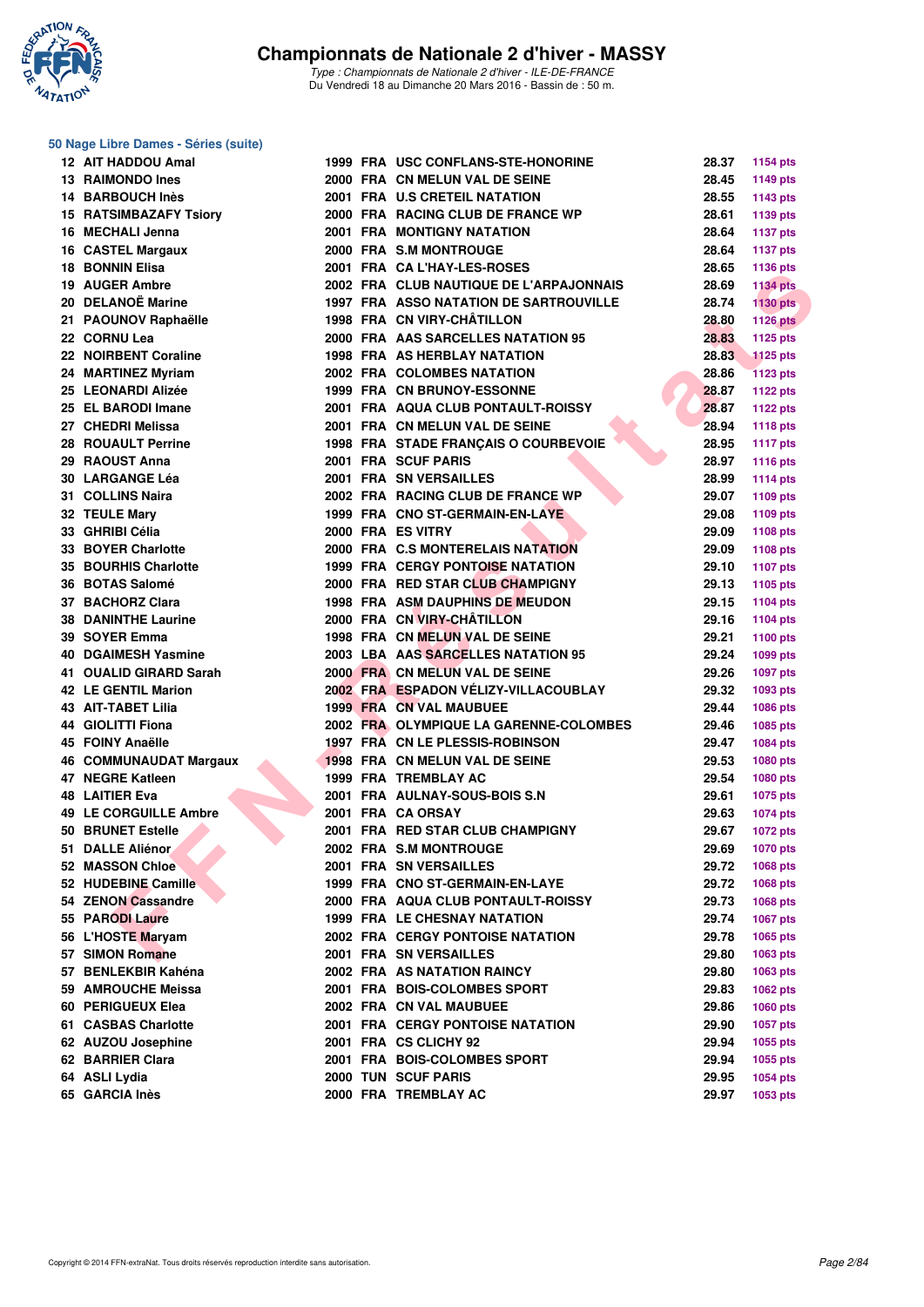

#### **50 Nage Libre Dames - Séries (suite)**

| 66 MARQUE Sara                                         |  | <b>2002 FRA RSC MONTREUIL</b>           |             | 29.99          | 1052 pts                                                     |
|--------------------------------------------------------|--|-----------------------------------------|-------------|----------------|--------------------------------------------------------------|
| 67 ROBERT Pauline                                      |  | <b>2000 FRA CERGY PONTOISE NATATION</b> |             | 30.04          | 1049 pts                                                     |
| <b>68 MARTINS Chloe</b>                                |  | 2001 FRA US JEUNESSE MITRY-MORY         |             | 30.05          | 1048 pts                                                     |
| 68 GRAS Morgane                                        |  | 2001 FRA AQUA CLUB PONTAULT-ROISSY      |             | 30.05          | 1048 pts                                                     |
| 70 LHOMME Angèle                                       |  | 2001 FRA SN VERSAILLES                  |             | 30.06          | 1047 pts                                                     |
| 71 MARZOUK Maëva                                       |  | 2000 FRA CN MELUN VAL DE SEINE          |             | 30.14          | 1042 pts                                                     |
| 72 GIBON Flavie                                        |  | 2001 FRA NOGENT NATATION 94             |             | 30.15          | 1042 pts                                                     |
| 73 PELLIER Claire                                      |  | 2000 FRA CN MELUN VAL DE SEINE          |             | 30.21          | <b>1038 pts</b>                                              |
| <b>74 DESBORDES Mila</b>                               |  | 2003 FRA SO ROSNY                       |             | 30.24          | <b>1036 pts</b>                                              |
| 75 RICHARD Clara                                       |  | 2002 FRA CN VAL MAUBUEE                 |             | 30.26          | 1035 pts                                                     |
| 76 NICOLAS Johann                                      |  | 2000 FRA CS MEAUX NATATION              |             | 30.32          | 1031 pts                                                     |
| 77 FLEURY Carla                                        |  | 2001 FRA SN FRANCONVILLE                |             | 30.34          | 1030 pts                                                     |
| 78 BELBACHIR Aliya                                     |  | 2002 FRA AS BONDY                       |             | 30.36          | <b>1029 pts</b>                                              |
| 79 BEN FRIHA Ambre                                     |  | 2001 FRA RACING CLUB DE FRANCE WP       |             | 30.37          | 1028 pts                                                     |
| <b>80 POREAU Marine</b>                                |  | 2001 FRA LAGNY-SUR-MARNE NATATION       |             | 30.65          | 1011 pts                                                     |
| <b>81 COGNAC Eleonore</b>                              |  | 2002 FRA LE CHESNAY NATATION            |             | 30.74          | 1006 pts                                                     |
| 82 MAINGAUD Léa                                        |  | 2000 FRA CSM CLAMART                    |             | 30.75          | 1005 pts                                                     |
| 83 CAREL Irié                                          |  | 2000 FRA CN LE PLESSIS-ROBINSON         |             | 30.76          | 1005 pts                                                     |
| 84 BESSON Chloé                                        |  | 2001 FRA CN ANDRESY                     |             | 30.90          | <b>996 pts</b>                                               |
| 85 DRUI Emma                                           |  | 2002 FRA CN EPINETTES PARIS             |             | 31.16          | 981 pts                                                      |
| 86 SOLIGNAC Jaïlys                                     |  | 2002 FRA ASM DAUPHINS DE MEUDON         |             | 31.31          | 972 pts                                                      |
| 86 POTIER Coline                                       |  | 2001 FRA COULOMMIERS NATATION           |             | 31.31          | 972 pts                                                      |
| 88 BARBE Lea                                           |  | 2002 FRA US JEUNESSE MITRY-MORY         |             | 31.34          | 970 pts                                                      |
| 89 MUTZ Tara                                           |  | 2001 FRA CN EPINETTES PARIS             |             | 31.80          | 943 pts                                                      |
| --- OUSSALAH Lyma                                      |  | 2002 FRA ES VITRY                       |             | <b>DSQ Da</b>  |                                                              |
| --- DUMAS Salome                                       |  | 2002 FRA CLUB DES NAGEURS DE PARIS      |             | <b>DSQ Da</b>  |                                                              |
| --- KEBDI Manel                                        |  | 2002 FRA CN LA COURNEUVE                |             | <b>DNS dec</b> |                                                              |
| --- NAIT-HAMOUD Meryem                                 |  | 2000 FRA AAS SARCELLES NATATION 95      |             | <b>DNS Nd</b>  |                                                              |
| 00 Nage Libre Dames - Finale A (Dimanche 20 Mars 2016) |  |                                         |             |                |                                                              |
| 1 PACOURET Charlotte                                   |  | <b>1996 FRA NOGENT NATATION 94</b>      |             | 58.16          | <b>1244 pts</b>                                              |
|                                                        |  |                                         |             |                | 50 m: 28.33 (28.33) 100 m: 58.16 (29.83)                     |
| 2 COSTES Aurore                                        |  | <b>1997 FRA NOGENT NATATION 94</b>      |             | 58.78          | <b>1224 pts</b><br>50 m: 28.42 (28.42) 100 m: 58.78 (30.36)  |
| 3 SOLA Delphine                                        |  | 1998 FRA STADE FRANÇAIS O COURBEVOIE    |             | 58.87          | <b>1221 pts</b>                                              |
|                                                        |  |                                         |             |                | 50 m : 28.16 (28.16) 100 m : 58.87 (30.71)                   |
| 4 FABRE Morgane                                        |  | 1995 FRA CN VIRY-CHÂTILLON              |             | 1:00.30        | 1175 pts<br>$50 m$ : 29.09 (29.09) $100 m$ : 1:00.30 (31.21) |
| 5 OUALID GIRARD Sarah                                  |  | 2000 FRA CN MELUN VAL DE SEINE          |             | 1:00.77        | 1160 pts                                                     |
|                                                        |  |                                         |             |                | 50 m: 29.77 (29.77) 100 m: 1:00.77 (31.00)                   |
| <b>6 PIAULET Cassandre</b>                             |  | 2000 FRA CLUB DES NAGEURS DE PARIS      | 50 m: 29.56 | 1:00.83        | 1158 pts<br>(29.56) 100 m: 1:00.83 (31.27)                   |
| 7 DUMAS Salomé                                         |  | 2002 FRA CLUB DES NAGEURS DE PARIS      |             | 1:01.32        | 1142 pts                                                     |
|                                                        |  |                                         |             |                | 50 m: 29.43 (29.43) 100 m: 1:01.32 (31.89)                   |
| 8 DIAS DE SOUSA Amandine                               |  | <b>1996 FRA ES NANTERRE</b>             |             | 1:01.62        | 1133 pts<br>50 m: 29.32 (29.32) 100 m: 1:01.62 (32.30)       |
|                                                        |  |                                         |             |                |                                                              |
| 00 Nage Libre Dames - Finale B (Dimanche 20 Mars 2016) |  |                                         |             |                |                                                              |
| 1 CASTEL Margaux                                       |  | 2000 FRA S.M MONTROUGE                  |             |                | 1:01.35 1142 pts                                             |
|                                                        |  |                                         |             |                | 50 m : 29.85 (29.85) 100 m : 1:01.35 (31.50)                 |

## **[100 Nage Libre Dames - Finale A](http://www.ffnatation.fr/webffn/resultats.php?idact=nat&go=epr&idcpt=37307&idepr=2)** (Dimanche 20 Mars 2016)

| 1 PACOURET Charlotte     | <b>1996 FRA NOGENT NATATION 94</b>          |                | 58.16                        | <b>1244 pts</b>                                 |
|--------------------------|---------------------------------------------|----------------|------------------------------|-------------------------------------------------|
|                          |                                             | 50 m: 28.33    | $(28.33)$ 100 m :            | 58.16 (29.83)                                   |
| 2 COSTES Aurore          | 1997 FRA NOGENT NATATION 94                 |                | 58.78                        | <b>1224 pts</b>                                 |
| 3 SOLA Delphine          | <b>1998 FRA STADE FRANCAIS O COURBEVOIE</b> | 50 m: 28.42    | $(28.42)$ 100 m :<br>58.87   | 58.78 (30.36)<br><b>1221 pts</b>                |
| 4 FABRE Morgane          | 1995 FRA CN VIRY-CHÂTILLON                  | 50 m: 28.16    | $(28.16)$ 100 m :<br>1:00.30 | 58.87 (30.71)<br>1175 pts                       |
| 5 OUALID GIRARD Sarah    | 2000 FRA CN MELUN VAL DE SEINE              | 50 m: 29.09    | 1:00.77                      | $(29.09)$ 100 m : 1:00.30 $(31.21)$<br>1160 pts |
|                          |                                             | $50 m$ : 29.77 |                              | $(29.77)$ 100 m : 1:00.77 $(31.00)$             |
| 6 PIAULET Cassandre      | 2000 FRA CLUB DES NAGEURS DE PARIS          | 50 m: 29.56    | 1:00.83                      | 1158 pts<br>$(29.56)$ 100 m : 1:00.83 $(31.27)$ |
| 7 DUMAS Salome           | 2002 FRA CLUB DES NAGEURS DE PARIS          |                | 1:01.32                      | 1142 pts                                        |
| 8 DIAS DE SOUSA Amandine | <b>1996 FRA ES NANTERRE</b>                 | 50 m : 29.43   | 1:01.62                      | $(29.43)$ 100 m : 1:01.32 $(31.89)$<br>1133 pts |
|                          |                                             | 50 m : 29.32   |                              | $(29.32)$ 100 m : 1:01.62 $(32.30)$             |

## **[100 Nage Libre Dames - Finale B](http://www.ffnatation.fr/webffn/resultats.php?idact=nat&go=epr&idcpt=37307&idepr=2)** (Dimanche 20 Mars 2016)

| 1 CASTEL Margaux             |  | 2000 FRA S.M MONTROUGE                  |                |                | $1:01.35$ 1142 pts                                        |            |  |
|------------------------------|--|-----------------------------------------|----------------|----------------|-----------------------------------------------------------|------------|--|
| 2 BARBOUCH Inès              |  | 2001 FRA U.S CRETEIL NATATION           |                | 50 m : 29.85   | $(29.85)$ 100 m : 1:01.35 $(31.50)$<br>$1:01.38$ 1141 pts |            |  |
| 3 RAIMONDO Ines              |  | 2000 FRA CN MELUN VAL DE SEINE          |                | $50 m$ : 29.75 | $(29.75)$ 100 m : 1:01.38 $(31.63)$<br>1:01.71 1130 pts   |            |  |
| 4 DESMAIZIERES Alix          |  | 2000 FRA CLUB DES NAGEURS DE PARIS      | 50 m: 29.82    |                | $(29.82)$ 100 m : 1:01.71 $(31.89)$<br>1:01.95            | 1123 $pts$ |  |
| 5 AUGER Ambre                |  | 2002 FRA CLUB NAUTIQUE DE L'ARPAJONNAIS | $50 m$ : 29.76 |                | $(29.76)$ 100 m : 1:01.95 $(32.19)$<br>1:01.99            | 1122 pts   |  |
| <b>6 RATSIMBAZAFY Tsiory</b> |  | 2000 FRA RACING CLUB DE FRANCE WP       | $50 m$ : 29.74 |                | (29.74) 100 m: 1:01.99 (32.25)<br>1:02.48                 | 1106 $pts$ |  |
| 7 DGAIMESH Yasmine           |  | 2003 LBA AAS SARCELLES NATATION 95      | 50 m: 30.08    |                | $(30.08)$ 100 m : 1:02.48 $(32.40)$<br>1:02.56            | 1104 $pts$ |  |
|                              |  |                                         | 50 m :         | 30.56          | $(30.56)$ 100 m : 1:02.56 $(32.00)$                       |            |  |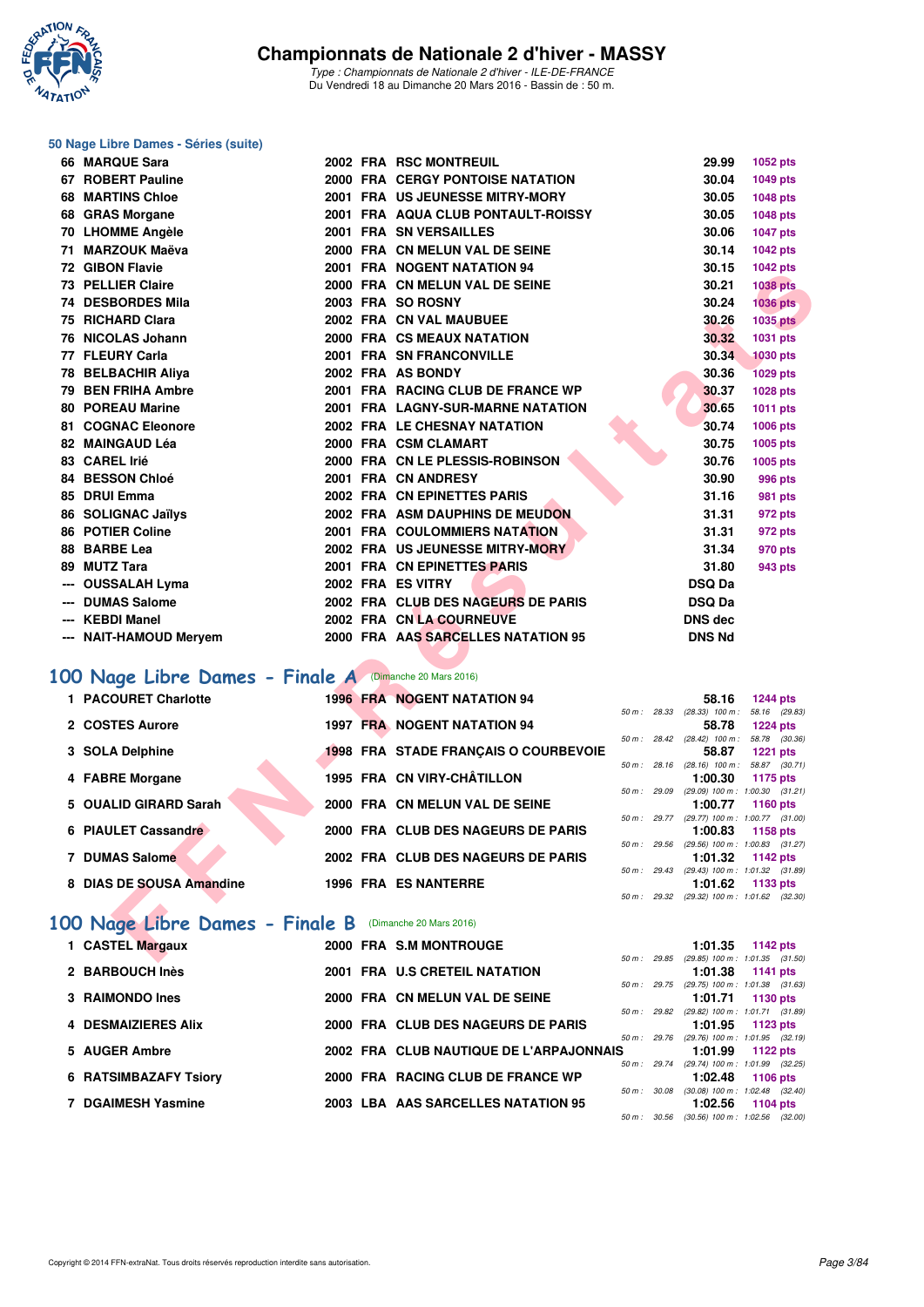

*Type : Championnats de Nationale 2 d'hiver - ILE-DE-FRANCE* Du Vendredi 18 au Dimanche 20 Mars 2016 - Bassin de : 50 m.

## **100 Nage Libre Dames - Finale B (suite)**

| 8 TEULE Mary         |                                                                   | 1999 FRA CNO ST-GERMAIN-EN-LAYE         |                  | 1:02.95                             | 1092 pts        |  |
|----------------------|-------------------------------------------------------------------|-----------------------------------------|------------------|-------------------------------------|-----------------|--|
|                      |                                                                   |                                         | 50 m : 29.94     | $(29.94)$ 100 m : 1:02.95 $(33.01)$ |                 |  |
|                      | 100 Nage Libre Dames - Finale C 13-15 ans (Dimanche 20 Mars 2016) |                                         |                  |                                     |                 |  |
| <b>COLLINS Naira</b> |                                                                   | 2002 FRA RACING CLUB DE FRANCE WP       |                  | 1:02.26                             | 1113 $pts$      |  |
|                      |                                                                   |                                         | 50 m : 29.94     | (29.94) 100 m : 1:02.26 (32.32)     |                 |  |
| 2 MASSON Chloe       |                                                                   | <b>2001 FRA SN VERSAILLES</b>           |                  | 1:02.57                             | 1104 pts        |  |
|                      |                                                                   |                                         | $50 m$ : $30.17$ | $(30.17)$ 100 m : 1:02.57 $(32.40)$ |                 |  |
| 3 CREMAS Claire      |                                                                   | <b>2001 FRA CERGY PONTOISE NATATION</b> |                  | 1:02.92                             | 1093 pts        |  |
|                      |                                                                   |                                         | 50 m : 30.43     | $(30.43)$ 100 m : 1:02.92 $(32.49)$ |                 |  |
| 4 MECHALI Jenna      |                                                                   | <b>2001 FRA MONTIGNY NATATION</b>       |                  | 1:02.95                             | 1092 pts        |  |
|                      |                                                                   |                                         | 50 m: 30.12      | $(30.12)$ 100 m : 1:02.95 $(32.83)$ |                 |  |
| 5 BAURON Charline    |                                                                   | 2001 FRA CN ST-MICHEL-SUR-ORGE          |                  | 1:03.04                             | <b>1089 pts</b> |  |
|                      |                                                                   |                                         | 50 m: 30.07      | $(30.07)$ 100 m : 1.03.04 $(32.97)$ |                 |  |
| 6 BONNIN Elisa       |                                                                   | 2001 FRA CA L'HAY-LES-ROSES             |                  | 1:03.05                             | $1089$ pts      |  |
|                      |                                                                   |                                         | 50 m: 30.02      | $(30.02)$ 100 m : 1:03.05 $(33.03)$ |                 |  |
| 7 LE GENTIL Marion   |                                                                   | 2002 FRA ESPADON VÉLIZY-VILLACOUBLAY    |                  | 1:03.09                             | 1088 pts        |  |
|                      |                                                                   |                                         | 50 m : 30.84     | $(30.84)$ 100 m : 1:03.09 $(32.25)$ |                 |  |
| 8 LE CORGUILLE Ambre |                                                                   | 2001 FRA CA ORSAY                       |                  | 1:03.87                             | 1064 pts        |  |
|                      |                                                                   |                                         | 50 m : 30.69     | $(30.69)$ 100 m : 1:03.87 $(33.18)$ |                 |  |

### **[100 Nage Libre Dames - Finale D](http://www.ffnatation.fr/webffn/resultats.php?idact=nat&go=epr&idcpt=37307&idepr=2)** (Dimanche 20 Mars 2016)

| <b>1 DANINTHE Laurine</b> | 2000 FRA CN VIRY-CHÂTILLON         | 1127 pts<br>1:01.80                                                               |
|---------------------------|------------------------------------|-----------------------------------------------------------------------------------|
| 2 GHRIBI Célia            | 2000 FRA ES VITRY                  | (29.21) 100 m: 1:01.80 (32.<br>50 m: 29.21<br>1:02.61<br>1102 pts                 |
| 3 DUTHOIT Cyriane         | <b>1999 FRA ES MASSY NATATION</b>  | $(30.41)$ 100 m : 1:02.61 (32.<br>50 m: 30.41<br>1:02.95<br>1092 pts              |
| 4 BOTAS Salomé            | 2000 FRA RED STAR CLUB CHAMPIGNY   | $(30.44)$ 100 m : 1:02.95 (32.<br>$50 \text{ m}$ : $30.44$<br>1:03.13<br>1086 pts |
| 5 FONSÉQUE Eva            | 1999 FRA NEPTUNE CLUB DE FRANCE    | $(30.30)$ 100 m : 1:03.13 $(32.$<br>50 m: 30.30<br>1:03.58<br>1073 pts            |
| 6 LIORET Coralie          | 2000 FRA MORSANG ESSONNE NATATION  | $(30.61)$ 100 m : 1:03.58 $(32.$<br>50 m : 30.61<br>1:03.81<br>1066 pts           |
| 7 BESNIER Alicia          | 1999 FRA CN MELUN VAL DE SEINE     | $(30.92)$ 100 m : 1:03.81 $(32.$<br>50 m: 30.92<br>1:04.17<br>1055 pts            |
| 8 CORNU Lea               | 2000 FRA AAS SARCELLES NATATION 95 | $(31.15)$ 100 m : 1:04.17 (33.<br>50 m: 31.15<br>1:04.39<br>1048 pts              |

## **[100 Nage Libre Dames - Séries](http://www.ffnatation.fr/webffn/resultats.php?idact=nat&go=epr&idcpt=37307&idepr=2)** (Dimanche 20 Mars 2016)

| 3 CREMAS Claire                                        |  | <b>2001 FRA CERGY PONTOISE NATATION</b>  |              |              | 1:02.92                    | <b>1093 pts</b>                                                 |
|--------------------------------------------------------|--|------------------------------------------|--------------|--------------|----------------------------|-----------------------------------------------------------------|
| 4 MECHALI Jenna                                        |  | 2001 FRA MONTIGNY NATATION               |              |              | 1:02.95                    | 50 m: 30.43 (30.43) 100 m: 1:02.92 (32.49)<br><b>1092 pts</b>   |
| 5 BAURON Charline                                      |  | 2001 FRA CN ST-MICHEL-SUR-ORGE           |              |              | 1:03.04                    | 50 m : 30.12 (30.12) 100 m : 1:02.95 (32.83)<br><b>1089 pts</b> |
| 6 BONNIN Elisa                                         |  | 2001 FRA CA L'HAY-LES-ROSES              | 50 m: 30.07  |              | 1:03.05                    | $(30.07)$ 100 m : 1:03.04 $(32.97)$<br><b>1089 pts</b>          |
| 7 LE GENTIL Marion                                     |  | 2002 FRA ESPADON VÉLIZY-VILLACOUBLAY     | 50 m: 30.02  |              | 1:03.09                    | $(30.02)$ 100 m : 1:03.05 $(33.03)$<br><b>1088 pts</b>          |
|                                                        |  |                                          | 50 m : 30.84 |              |                            | $(30.84)$ 100 m : 1:03.09 $(32.25)$                             |
| 8 LE CORGUILLE Ambre                                   |  | 2001 FRA CA ORSAY                        | 50 m : 30.69 |              | 1:03.87                    | <b>1064 pts</b><br>$(30.69)$ 100 m : 1:03.87 $(33.18)$          |
| 00 Nage Libre Dames - Finale D (Dimanche 20 Mars 2016) |  |                                          |              |              |                            |                                                                 |
| <b>1 DANINTHE Laurine</b>                              |  | 2000 FRA CN VIRY-CHÂTILLON               |              |              | 1:01.80                    | <b>1127 pts</b>                                                 |
| 2 GHRIBI Célia                                         |  | 2000 FRA ES VITRY                        |              | 50 m : 29.21 | 1:02.61                    | (29.21) 100 m: 1:01.80 (32.59)<br>1102 pts                      |
|                                                        |  |                                          |              | 50 m : 30.41 |                            | $(30.41)$ 100 m : 1:02.61 $(32.20)$                             |
| 3 DUTHOIT Cyriane                                      |  | <b>1999 FRA ES MASSY NATATION</b>        | 50 m : 30.44 |              | 1:02.95                    | 1092 pts<br>$(30.44)$ 100 m : 1:02.95 $(32.51)$                 |
| 4 BOTAS Salomé                                         |  | 2000 FRA RED STAR CLUB CHAMPIGNY         |              |              | 1:03.13                    | <b>1086 pts</b>                                                 |
| 5 FONSÉQUE Eva                                         |  | 1999 FRA NEPTUNE CLUB DE FRANCE          |              | 50 m : 30.30 | 1:03.58                    | $(30.30)$ 100 m : 1:03.13 $(32.83)$<br>1073 pts                 |
| 6 LIORET Coralie                                       |  | 2000 FRA MORSANG ESSONNE NATATION        | 50 m : 30.61 |              | 1:03.81                    | $(30.61)$ 100 m : 1:03.58 $(32.97)$                             |
|                                                        |  |                                          |              |              |                            | <b>1066 pts</b><br>50 m : 30.92 (30.92) 100 m : 1:03.81 (32.89) |
| 7 BESNIER Alicia                                       |  | 1999 FRA CN MELUN VAL DE SEINE           |              |              | 1:04.17                    | 1055 pts<br>50 m: 31.15 (31.15) 100 m: 1:04.17 (33.02)          |
| 8 CORNU Lea                                            |  | 2000 FRA AAS SARCELLES NATATION 95       |              |              | 1:04.39                    | <b>1048 pts</b>                                                 |
|                                                        |  |                                          |              |              |                            | 50 m: 31.03 (31.03) 100 m: 1:04.39 (33.36)                      |
| 00 Nage Libre Dames - Séries (Dimanche 20 Mars 2016)   |  |                                          |              |              |                            |                                                                 |
| 1 PACOURET Charlotte                                   |  | <b>1996 FRA NOGENT NATATION 94</b>       |              |              | 58.01                      | <b>1249 pts</b>                                                 |
| 2 COSTES Aurore                                        |  | <b>1997 FRA NOGENT NATATION 94</b>       | 50 m: 28.25  |              | 58.38                      | $(28.25)$ 100 m : 58.01 $(29.76)$<br><b>1237 pts</b>            |
| 3 SOLA Delphine                                        |  | 1998 FRA STADE FRANÇAIS O COURBEVOIE     | 50 m : 28.34 |              | $(28.34)$ 100 m :<br>58.66 | 58.38 (30.04)<br><b>1228 pts</b>                                |
|                                                        |  |                                          |              | 50 m : 28.09 |                            | $(28.09)$ 100 m : 58.66 $(30.57)$                               |
| 4 FABRE Morgane                                        |  | 1995 FRA CN VIRY-CHÂTILLON               | 50 m: 28.95  |              | 1:00.18                    | 1179 pts<br>(28.95) 100 m: 1:00.18 (31.23)                      |
| 5 DUMAS Salome                                         |  | 2002 FRA CLUB DES NAGEURS DE PARIS       |              |              | 1:01.14                    | 1148 pts                                                        |
| 6 DIAS DE SOUSA Amandine                               |  | <b>1996 FRA ES NANTERRE</b>              | 50 m : 29.77 |              | 1:01.26                    | (29.77) 100 m: 1:01.14 (31.37)<br><b>1144 pts</b>               |
| 7 PIAULET Cassandre                                    |  | 2000 FRA CLUB DES NAGEURS DE PARIS       | 50 m: 29.65  |              | 1:01.30                    | $(29.65)$ 100 m : 1:01.26 $(31.61)$<br>1143 pts                 |
|                                                        |  |                                          |              | 50 m : 29.85 |                            | $(29.85)$ 100 m : 1:01.30 $(31.45)$                             |
| 8 OUALID GIRARD Sarah                                  |  | 2000 FRA CN MELUN VAL DE SEINE           |              |              | 1:01.44                    | 1139 pts<br>50 m: 30.35 (30.35) 100 m: 1:01.44 (31.09)          |
| 9 CASTEL Margaux                                       |  | 2000 FRA S.M MONTROUGE                   |              |              | 1:01.62                    | 1133 pts                                                        |
| 10 BARBOUCH Inès                                       |  | 2001 FRA U.S CRETEIL NATATION            |              |              | 1:01.73                    | 50 m: 29.71 (29.71) 100 m: 1:01.62 (31.91)<br>1130 pts          |
| 11 AUGER Ambre                                         |  | 2002 FRA  CLUB NAUTIQUE DE L'ARPAJONNAIS |              |              | 1:01.91                    | 50 m: 29.86 (29.86) 100 m: 1:01.73 (31.87)                      |
|                                                        |  |                                          |              |              |                            | 1124 pts<br>50 m: 29.68 (29.68) 100 m: 1:01.91 (32.23)          |
| 12 RAIMONDO Ines                                       |  | 2000 FRA CN MELUN VAL DE SEINE           |              |              | 1:01.92                    | <b>1124 pts</b>                                                 |
| <b>13 DESMAIZIERES Alix</b>                            |  | 2000 FRA CLUB DES NAGEURS DE PARIS       |              |              | 1:02.20                    | 1115 pts<br>50 m: 29.68 (29.68) 100 m: 1:02.20 (32.52)          |
| <b>14 RATSIMBAZAFY Tsiory</b>                          |  | 2000 FRA RACING CLUB DE FRANCE WP        |              |              | 1:02.24                    | 1114 pts                                                        |
| 15 FIGUEIREDO Mariana                                  |  | 2000 FRA JEANNE D'ARC DRANCY             |              | 50 m : 29.84 | 1:02.36                    | (29.84) 100 m : 1:02.24 (32.40)<br><b>1110 pts</b>              |
| 16 TEULE Mary                                          |  | 1999 FRA CNO ST-GERMAIN-EN-LAYE          |              |              | 1:02.50                    | 50 m : 29.93 (29.93) 100 m : 1:02.36 (32.43)<br>1106 pts        |
|                                                        |  |                                          |              |              |                            |                                                                 |

|              | 1:01.80           |              |                                                                                                                                                                                                                                                                                       |
|--------------|-------------------|--------------|---------------------------------------------------------------------------------------------------------------------------------------------------------------------------------------------------------------------------------------------------------------------------------------|
| 50 m: 29.21  | (29.21) 100 m :   |              |                                                                                                                                                                                                                                                                                       |
|              | 1:02.61           |              |                                                                                                                                                                                                                                                                                       |
| 30.41        | $(30.41)$ 100 m : |              |                                                                                                                                                                                                                                                                                       |
|              | 1:02.95           |              |                                                                                                                                                                                                                                                                                       |
| 50 m: 30.44  | $(30.44)$ 100 m : |              |                                                                                                                                                                                                                                                                                       |
|              | 1:03.13           |              |                                                                                                                                                                                                                                                                                       |
| 30.30        | $(30.30)$ 100 m : |              |                                                                                                                                                                                                                                                                                       |
|              | 1:03.58           |              |                                                                                                                                                                                                                                                                                       |
| 50 m : 30.61 | $(30.61)$ 100 m : |              |                                                                                                                                                                                                                                                                                       |
|              | 1:03.81           |              |                                                                                                                                                                                                                                                                                       |
| 30.92        | $(30.92)$ 100 m : |              |                                                                                                                                                                                                                                                                                       |
|              | 1:04.17           |              |                                                                                                                                                                                                                                                                                       |
|              | $(31.15) 100 m$ : |              |                                                                                                                                                                                                                                                                                       |
|              | 1:04.39           |              |                                                                                                                                                                                                                                                                                       |
| 31.03        | $(31.03) 100 m$ : |              |                                                                                                                                                                                                                                                                                       |
|              |                   | 50 m : 31.15 | <b>1127 pts</b><br>1:01.80 (32.59)<br>1102 pts<br>$1:02.61$ $(32.20)$<br>1092 pts<br>$1:02.95$ $(32.51)$<br><b>1086 pts</b><br>$1:03.13$ $(32.83)$<br>1073 pts<br>1:03.58 (32.97)<br><b>1066 pts</b><br>1:03.81 (32.89)<br>1055 pts<br>1:04.17 (33.02)<br>1048 pts<br>1:04.39 (33.36) |

|    |                |       | 58.01             | 1249 pts            |  |
|----|----------------|-------|-------------------|---------------------|--|
|    | 50 m: 28.25    |       | $(28.25)$ 100 m : | 58.01 (29.76)       |  |
|    |                |       | 58.38             | <b>1237 pts</b>     |  |
|    | $50 m$ :       | 28.34 | $(28.34)$ 100 m : | 58.38 (30.04)       |  |
|    |                |       | 58.66             | <b>1228 pts</b>     |  |
|    | 50 m: 28.09    |       | $(28.09)$ 100 m : | 58.66 (30.57)       |  |
|    |                |       | 1:00.18           | 1179 pts            |  |
|    | $50 m$ :       | 28.95 | $(28.95)$ 100 m : | $1:00.18$ $(31.23)$ |  |
|    |                |       | 1:01.14           | 1148 pts            |  |
|    | $50 m$ :       | 29.77 | $(29.77)$ 100 m : | $1:01.14$ $(31.37)$ |  |
|    |                |       | 1:01.26           | 1144 pts            |  |
|    | 50 m : 29.65   |       | $(29.65)$ 100 m : | $1:01.26$ $(31.61)$ |  |
|    |                |       | 1:01.30           | 1143 pts            |  |
|    | $50 m$ :       | 29.85 | $(29.85)$ 100 m : | $1:01.30$ $(31.45)$ |  |
|    |                |       | 1:01.44           | 1139 pts            |  |
|    | $50 m$ :       | 30.35 | $(30.35)$ 100 m : | 1:01.44 (31.09)     |  |
|    |                |       | 1:01.62           | 1133 pts            |  |
|    | $50 m$ : 29.71 |       | $(29.71)$ 100 m : | $1:01.62$ $(31.91)$ |  |
|    |                |       | 1:01.73           | 1130 pts            |  |
|    | 50 m: 29.86    |       | $(29.86) 100 m$ : | 1:01.73 (31.87)     |  |
| S. |                |       | 1:01.91           | <b>1124 pts</b>     |  |
|    | $50 m$ :       | 29.68 | $(29.68) 100 m$ : | 1:01.91 (32.23)     |  |
|    |                |       | 1:01.92           | <b>1124 pts</b>     |  |
|    |                |       | 1:02.20           | 1115 pts            |  |
|    | 50 m: 29.68    |       | (29.68) 100 m :   | 1:02.20 (32.52)     |  |
|    |                |       | 1:02.24           | <b>1114 pts</b>     |  |
|    | 50 m: 29.84    |       | $(29.84) 100 m$ : | 1:02.24 (32.40)     |  |
|    |                |       | 1:02.36           | 1110 pts            |  |
|    | $50 m$ :       | 29.93 | $(29.93)$ 100 m : | $1:02.36$ $(32.43)$ |  |
|    |                |       | 1:02.50           | 1106 pts            |  |
|    | 50 m: 30.06    |       | $(30.06)$ 100 m : | $1:02.50$ $(32.44)$ |  |
|    |                |       |                   |                     |  |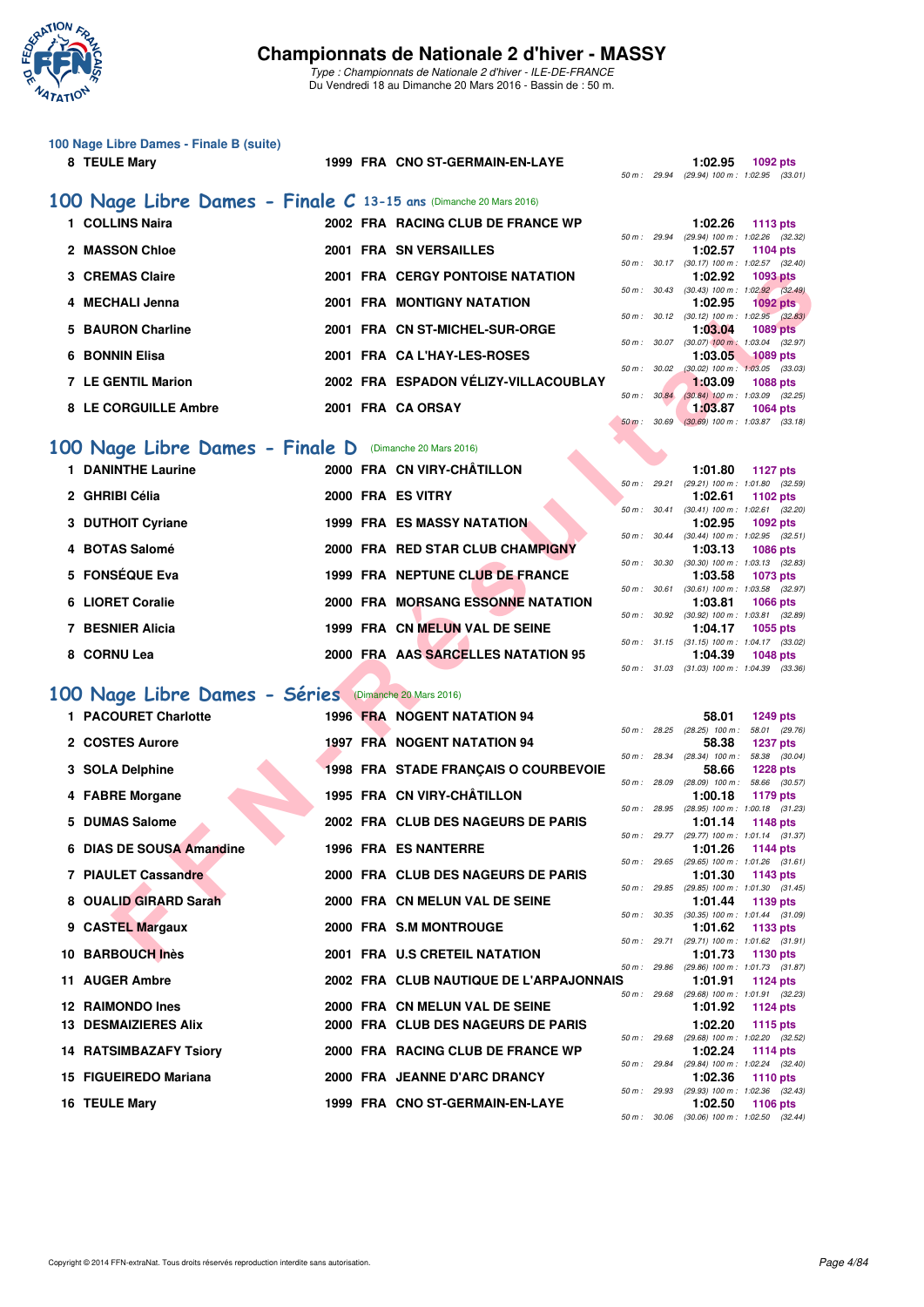

## **100 Nage Libre Dames - Séries (suite)**

|     | 17 DELANOË Marine          |  | <b>1997 FRA ASSO NATATION DE SARTROUVILLE</b> |              |                  | 1:02.62 | 1102 pts                                                                                      |
|-----|----------------------------|--|-----------------------------------------------|--------------|------------------|---------|-----------------------------------------------------------------------------------------------|
|     | <b>18 DGAIMESH Yasmine</b> |  | 2003 LBA AAS SARCELLES NATATION 95            | 50 m: 29.63  |                  | 1:02.76 | (29.63) 100 m: 1:02.62 (32.99)<br>1098 pts                                                    |
|     | 19 COLLINS Naira           |  | 2002 FRA RACING CLUB DE FRANCE WP             |              |                  | 1:02.88 | 50 m : 30.16 (30.16) 100 m : 1:02.76 (32.60)<br><b>1094 pts</b>                               |
|     | <b>20 DANINTHE Laurine</b> |  | 2000 FRA CN VIRY-CHÂTILLON                    | 50 m : 30.39 |                  | 1:02.91 | (30.39) 100 m: 1:02.88 (32.49)<br>1093 pts                                                    |
|     | 21 BONNIN Elisa            |  | 2001 FRA CA L'HAY-LES-ROSES                   | 50 m : 29.96 |                  | 1:03.02 | $(29.96)$ 100 m : 1:02.91 $(32.95)$<br><b>1090 pts</b>                                        |
|     | 22 DUTHOIT Cyriane         |  | <b>1999 FRA ES MASSY NATATION</b>             | 50 m: 30.02  |                  | 1:03.12 | $(30.02)$ 100 m : 1:03.02 $(33.00)$<br><b>1087 pts</b>                                        |
|     | 23 BOTAS Salomé            |  | 2000 FRA RED STAR CLUB CHAMPIGNY              | 50 m: 30.29  |                  | 1:03.16 | $(30.29)$ 100 m : 1:03.12 $(32.83)$<br><b>1085 pts</b>                                        |
|     | 24 GHRIBI Célia            |  | 2000 FRA ES VITRY                             | 50 m: 30.53  |                  | 1:03.19 | $(30.53)$ 100 m : 1:03.16 $(32.63)$<br>1084 pts                                               |
|     | 25 MECHALI Jenna           |  | <b>2001 FRA MONTIGNY NATATION</b>             | 50 m: 30.50  |                  | 1:03.23 | $(30.50)$ 100 m : 1:03.19 $(32.69)$<br><b>1083 pts</b>                                        |
|     | 26 CREMAS Claire           |  | <b>2001 FRA CERGY PONTOISE NATATION</b>       |              |                  | 1:03.54 | 50 m : 30.07 (30.07) 100 m : 1:03.23 (33.16)<br><b>1074 pts</b>                               |
|     | 27 LE GENTIL Marion        |  | 2002 FRA ESPADON VÉLIZY-VILLACOUBLAY          |              | $50 m$ : $30.53$ | 1:03.63 | $(30.53)$ 100 m : 1:03.54 $(33.01)$<br><b>1071 pts</b>                                        |
|     | 28 FONSÉQUE Eva            |  | 1999 FRA NEPTUNE CLUB DE FRANCE               |              |                  | 1:03.66 | 50 m : 31.19 (31.19) 100 m : 1:03.63 (32.44)<br><b>1070 pts</b>                               |
|     | 28 BAURON Charline         |  | 2001 FRA CN ST-MICHEL-SUR-ORGE                | 50 m: 30.06  |                  | 1:03.66 | $(30.06)$ 100 m : 1:03.66 $(33.60)$<br><b>1070 pts</b>                                        |
|     | <b>30 MASSON Chloe</b>     |  | 2001 FRA SN VERSAILLES                        | 50 m: 30.52  | 50 m : 30.51     | 1:03.68 | $(30.52)$ 100 m : 1:03.66 $(33.14)$<br>1069 pts<br>$(30.51)$ 100 m : 1:03.68 $(33.17)$        |
|     | 31 LE CORGUILLE Ambre      |  | 2001 FRA CA ORSAY                             |              |                  | 1:03.71 | <b>1069 pts</b>                                                                               |
|     | 32 SOYER Emma              |  | 1998 FRA CN MELUN VAL DE SEINE                | 50 m : 30.38 |                  | 1:03.74 | $(30.38)$ 100 m : 1:03.71 $(33.33)$<br>1068 pts<br>50 m: 30.47 (30.47) 100 m: 1:03.74 (33.27) |
|     | 33 LIORET Coralie          |  | 2000 FRA MORSANG ESSONNE NATATION             | 50 m: 30.93  |                  | 1:03.78 | <b>1066 pts</b><br>$(30.93)$ 100 m : 1:03.78 $(32.85)$                                        |
|     | 34 AIT HADDOU Amal         |  | 1999 FRA USC CONFLANS-STE-HONORINE            |              | 50 m : 30.31     | 1:03.88 | 1063 pts<br>$(30.31)$ 100 m : 1:03.88 $(33.57)$                                               |
|     | 35 BACHORZ Clara           |  | 1998 FRA ASM DAUPHINS DE MEUDON               | 50 m: 31.68  |                  | 1:04.07 | <b>1058 pts</b><br>$(31.68)$ 100 m : 1:04.07 $(32.39)$                                        |
|     | 36 POUMAREDE Laetitia      |  | 1997 FRA CN ST-MICHEL-SUR-ORGE                | 50 m : 31.86 |                  | 1:04.23 | 1053 pts<br>$(31.86)$ 100 m : 1:04.23 $(32.37)$                                               |
|     | 37 CORNU Lea               |  | 2000 FRA AAS SARCELLES NATATION 95            |              |                  | 1:04.27 | <b>1052 pts</b><br>50 m: 30.70 (30.70) 100 m: 1:04.27 (33.57)                                 |
|     | <b>38 DALLE Aliénor</b>    |  | 2002 FRA S.M MONTROUGE                        | 50 m : 30.68 |                  | 1:04.31 | <b>1050 pts</b><br>$(30.68)$ 100 m : 1:04.31 $(33.63)$                                        |
|     | 39 PAOUNOV Raphaëlle       |  | 1998 FRA CN VIRY-CHATILLON                    |              |                  | 1:04.33 | <b>1050 pts</b><br>50 m : 30.33 (30.33) 100 m : 1:04.33 (34.00)                               |
|     | <b>40 BESNIER Alicia</b>   |  | 1999 FRA CN MELUN VAL DE SEINE                |              |                  | 1:04.36 | <b>1049 pts</b><br>50 m: 31.06 (31.06) 100 m: 1:04.36 (33.30)                                 |
|     | 41 LEONARDI Alizée         |  | 1999 FRA CN BRUNOY-ESSONNE                    |              | 50 m : 30.22     | 1:04.51 | <b>1044 pts</b><br>(30.22) 100 m: 1:04.51 (34.29)                                             |
|     | 42 EL BARODI Imane         |  | 2001 FRA AQUA CLUB PONTAULT-ROISSY            |              |                  | 1:04.54 | 1043 pts<br>50 m: 30.77 (30.77) 100 m: 1:04.54 (33.77)                                        |
|     | 43 MARTINEZ Myriam         |  | 2002 FRA COLOMBES NATATION                    |              |                  | 1:04.56 | 1043 pts<br>50 m: 30.65 (30.65) 100 m: 1:04.56 (33.91)                                        |
|     | 44 L'HOSTE Maryam          |  | <b>2002 FRA CERGY PONTOISE NATATION</b>       |              | 50 m : 30.86     | 1:04.60 | 1042 pts<br>$(30.86)$ 100 m : 1:04.60 $(33.74)$                                               |
| 45  | <b>GRAS Morgane</b>        |  | 2001 FRA AQUA CLUB PONTAULT-ROISSY            |              |                  | 1:04.63 | 1041 pts<br>50 m: 31.34 (31.34) 100 m: 1:04.63 (33.29)                                        |
|     | 46 SIGNORET Amelie         |  | 2002 FRA SN VERSAILLES                        |              |                  | 1:04.69 | 1039 pts<br>50 m: 31.17 (31.17) 100 m: 1:04.69 (33.52)                                        |
|     | 47 BRUNET Estelle          |  | 2001 FRA RED STAR CLUB CHAMPIGNY              |              | 50 m : 30.63     | 1:04.72 | <b>1038 pts</b><br>$(30.63)$ 100 m : 1:04.72 $(34.09)$                                        |
| 48  | <b>BOUCENNA Sarah</b>      |  | 1999 FRA CN MAISONS-ALFORT                    |              |                  | 1:04.75 | <b>1037 pts</b><br>50 m: 31.15 (31.15) 100 m: 1:04.75 (33.60)                                 |
| 49  | <b>ROBERT Jessica</b>      |  | <b>2001 FRA ES MASSY NATATION</b>             |              |                  | 1:04.89 | 1033 pts<br>50 m: 31.89 (31.89) 100 m: 1:04.89 (33.00)                                        |
| 50. | <b>HANRAS Tiphaine</b>     |  | 2000 FRA COULOMMIERS NATATION                 |              |                  | 1:04.90 | 1033 pts<br>50 m: 31.08 (31.08) 100 m: 1:04.90 (33.82)                                        |
| 51. | <b>LARGANGE Léa</b>        |  | <b>2001 FRA SN VERSAILLES</b>                 |              |                  | 1:04.99 | <b>1030 pts</b><br>50 m: 31.04 (31.04) 100 m: 1:04.99 (33.95)                                 |
| 51. | <b>BLOUZA Leyla</b>        |  | 2002 FRA CA L'HAY-LES-ROSES                   |              |                  | 1:04.99 | 1030 pts<br>50 m: 30.83 (30.83) 100 m: 1:04.99 (34.16)                                        |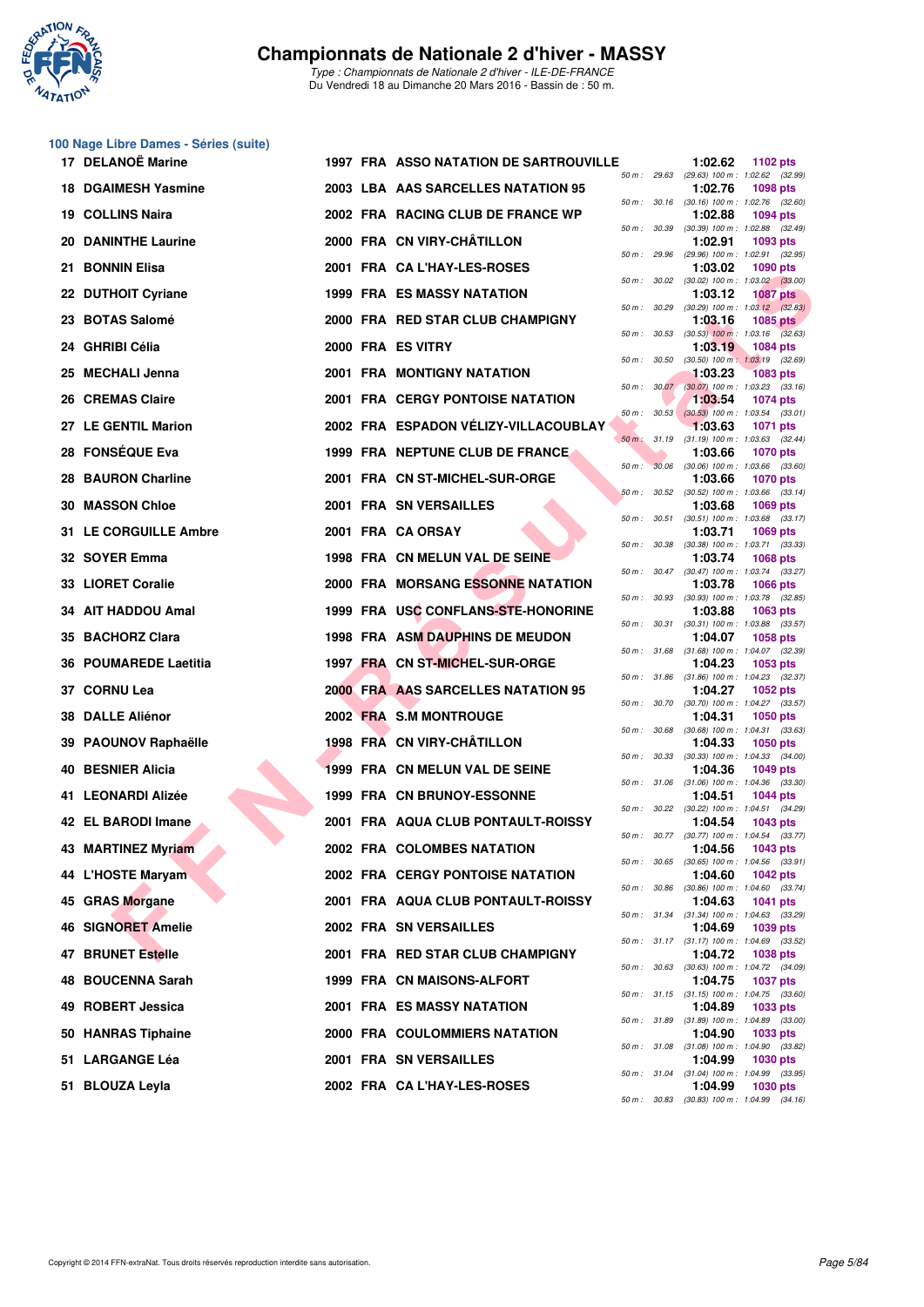

**100 Nage Libre Dames - Séries (suite)**

#### **Championnats de Nationale 2 d'hiver - MASSY**

*Type : Championnats de Nationale 2 d'hiver - ILE-DE-FRANCE* Du Vendredi 18 au Dimanche 20 Mars 2016 - Bassin de : 50 m.

| <b>JOLY Mathilde</b><br>53          |                   | 2001 FRA C.N OZOIR-LA-FERRIERE          |              | 1:05.05        | <b>1028 pts</b>                                                 |
|-------------------------------------|-------------------|-----------------------------------------|--------------|----------------|-----------------------------------------------------------------|
| 54 MARZOUK Maëva                    |                   | 2000 FRA CN MELUN VAL DE SEINE          |              | 1:05.08        | 50 m: 31.16 (31.16) 100 m: 1:05.05 (33.89)<br><b>1027 pts</b>   |
| 55 BENLEKBIR Kahéna                 |                   | <b>2002 FRA AS NATATION RAINCY</b>      |              | 1:05.09        | 50 m : 30.88 (30.88) 100 m : 1:05.08 (34.20)<br><b>1027 pts</b> |
| 56 BARRIER Clara                    |                   | 2001 FRA BOIS-COLOMBES SPORT            |              | 1:05.12        | 50 m: 31.61 (31.61) 100 m: 1:05.09 (33.48)<br><b>1026 pts</b>   |
| <b>RAOUST Anna</b><br>57.           |                   | 2001 FRA SCUF PARIS                     | 50 m : 30.65 | 1:05.15        | $(30.65)$ 100 m : 1:05.12 $(34.47)$<br><b>1025 pts</b>          |
| 58 STRUILLOU Julie                  |                   | 1999 FRA OLYMPIQUE LA GARENNE-COLOMBES  |              | 1:05.24        | 50 m : 30.79 (30.79) 100 m : 1:05.15 (34.36)<br>$1023$ pts      |
| <b>SIMON Romane</b><br>59           |                   | 2001 FRA SN VERSAILLES                  |              | 1:05.27        | 50 m : 31.45 (31.45) 100 m : 1:05.24 (33.79)<br><b>1022 pts</b> |
| <b>GIOLITTI Fiona</b><br>60         |                   | 2002 FRA OLYMPIQUE LA GARENNE-COLOMBES  |              | 1:05.28        | 50 m: 31.37 (31.37) 100 m: 1:05.27 (33.90)<br>1021 pts          |
| 61 AMROUCHE Meissa                  |                   | 2001 FRA BOIS-COLOMBES SPORT            |              | 1:05.38        | 50 m: 31.21 (31.21) 100 m: 1:05.28 (34.07)<br><b>1018 pts</b>   |
|                                     |                   |                                         |              |                | 50 m : 31.64 (31.64) 100 m : 1:05.38 (33.74)                    |
| 62 CHEDRI Melissa                   |                   | 2001 FRA CN MELUN VAL DE SEINE          |              | 1:05.62        | <b>1011 pts</b><br>50 m: 31.32 (31.32) 100 m: 1:05.62 (34.30)   |
| 63 ROBERT Pauline                   |                   | <b>2000 FRA CERGY PONTOISE NATATION</b> | 50 m : 30.82 | 1:05.63        | <b>1011 pts</b><br>$(30.82)$ 100 m : 1:05.63 $(34.81)$          |
| <b>WARD Meggy</b><br>64             |                   | 2002 FRA C.N OZOIR-LA-FERRIERE          |              | 1:05.69        | 1009 pts<br>50 m : 31.75 (31.75) 100 m : 1:05.69 (33.94)        |
| 65 GERARD Flore                     |                   | 1999 FRA STELLA SPORTS ST-MAUR          |              | 1:05.76        | <b>1007 pts</b><br>50 m : 31.44 (31.44) 100 m : 1:05.76 (34.32) |
| ASLI Lydia<br>66                    |                   | 2000 TUN SCUF PARIS                     |              | 1:05.91        | 1003 pts                                                        |
| 67 RICHARD Clara                    |                   | 2002 FRA CN VAL MAUBUEE                 |              | 1:06.07        | 50 m: 31.03 (31.03) 100 m: 1:05.91 (34.88)<br>998 pts           |
| 68 EUGENE Delphine                  |                   | 2001 FRA SN MONTGERON                   |              | 1:06.11        | 50 m: 31.77 (31.77) 100 m: 1:06.07 (34.30)<br>997 pts           |
| <b>BECART Louise</b><br>69          |                   | 2003 FRA CLUB DES NAGEURS DE PARIS      |              | 1:06.17        | 50 m: 31.99 (31.99) 100 m: 1:06.11 (34.12)<br>995 pts           |
| 70 MARQUE Sara                      |                   | 2002 FRA RSC MONTREUIL                  | 50 m : 32.50 | 1:06.21        | $(32.50)$ 100 m : 1:06.17 $(33.67)$<br>994 pts                  |
| 71 HOCQUARD Margaux                 |                   | 2002 FRA RED STAR CLUB CHAMPIGNY        |              | 1:06.44        | 50 m: 31.73 (31.73) 100 m: 1:06.21 (34.48)<br>987 pts           |
| 72 DETCHENIQUE Noémie               |                   | 2000 FRA AAS SARCELLES NATATION 95      |              | 1:06.49        | 50 m: 31.43 (31.43) 100 m: 1:06.44 (35.01)<br>986 pts           |
| <b>MIRZICA-VIGE Louhanne</b><br>73. |                   | <b>2001 FRA CERGY PONTOISE NATATION</b> |              | 1:06.67        | 50 m: 31.65 (31.65) 100 m: 1:06.49 (34.84)<br>980 pts           |
| <b>74 COGNAC Eleonore</b>           |                   | <b>2002 FRA LE CHESNAY NATATION</b>     |              | 1:06.73        | 50 m: 31.01 (31.01) 100 m: 1:06.67 (35.66)<br>979 pts           |
| 75 POTIER Coline                    |                   | <b>2001 FRA COULOMMIERS NATATION</b>    | 50 m : 31.39 | 1:06.77        | $(31.39)$ 100 m : 1:06.73 $(35.34)$<br>978 pts                  |
| <b>DUMONT Mahona</b><br>76          |                   | 2000 FRA RACING CLUB DE FRANCE WP       |              |                | 50 m: 32.73 (32.73) 100 m: 1:06.77 (34.04)                      |
|                                     |                   |                                         |              | 1:06.86        | 975 pts<br>50 m: 31.75 (31.75) 100 m: 1:06.86 (35.11)           |
| 77 DHENNIN Clara                    |                   | 2001 FRA SN VERSAILLES                  |              | 1:06.94        | 973 pts<br>50 m: 31.57 (31.57) 100 m: 1:06.94 (35.37)           |
| 78 GOULARD Jéhanne.                 |                   | 2002 FRA STADE DE VANVES                | 50 m: 32.30  | 1:06.98        | 971 pts<br>$(32.30)$ 100 m : 1:06.98 $(34.68)$                  |
| 79 PEITEADO Victoria                |                   | 2002 FRA CN MAISONS-ALFORT              |              | 1:07.04        | 970 pts<br>50 m: 32.01 (32.01) 100 m: 1:07.04 (35.03)           |
| 80 FLEURY Carla                     |                   | <b>2001 FRA SN FRANCONVILLE</b>         |              | 1:07.21        | 965 pts<br>50 m: 32.03 (32.03) 100 m: 1:07.21 (35.18)           |
| 81 AUZOU Josephine                  |                   | 2001 FRA CS CLICHY 92                   |              | 1:07.43        | 958 pts                                                         |
| 82 KOCEN Emelyne                    |                   | 2002 FRA CLUB NAUTIQUE DE L'ARPAJONNAIS |              | 1:07.45        | 50 m: 32.18 (32.18) 100 m: 1:07.43 (35.25)<br>958 pts           |
| 83 CAREL Irié                       |                   | 2000 FRA CN LE PLESSIS-ROBINSON         |              | 1:07.48        | 50 m: 31.64 (31.64) 100 m: 1:07.45 (35.81)<br>957 pts           |
| <b>84 CASBAS Charlotte</b>          |                   | <b>2001 FRA CERGY PONTOISE NATATION</b> |              | 1:07.54        | 50 m: 31.69 (31.69) 100 m: 1:07.48 (35.79)<br>955 pts           |
| 85 GRALL Anaïs                      |                   | 2001 FRA USC CONFLANS-STE-HONORINE      |              | 1:08.37        | 932 pts<br>50 m: 33.12 (33.12) 100 m: 1:08.37 (35.25)           |
| <b>OUSSALAH Lyma</b>                | 2002 FRA ES VITRY |                                         |              | <b>DSQ Da</b>  |                                                                 |
| <b>DORLIN Shellen</b>               |                   | 2002 FRA CLUB DES NAGEURS DE PARIS      |              | <b>DNS dec</b> |                                                                 |
| <b>KEBDI Manel</b>                  |                   | 2002 FRA CN LA COURNEUVE                |              | <b>DNS</b> dec |                                                                 |
| --- NAIT-HAMOUD Meryem              |                   | 2000 FRA AAS SARCELLES NATATION 95      |              | <b>DNS Nd</b>  |                                                                 |

# **200 Nage Libre Dames - Finale A** (Vendredi 18 Mars 2016)<br>1 PACOURET Charlotte 1996 FRA NOGENT NATATION 94

**1 PACOURET Charlotte 1996 FRA NOGENT NATATION 94 2:06.46 1219 pts**<br>*50 m : 30.14 (30.14) 100 m : 1:02.42* (32.28) 150 m : 1:34.81 (32.39) 200 m : 2:06.46 (31.65)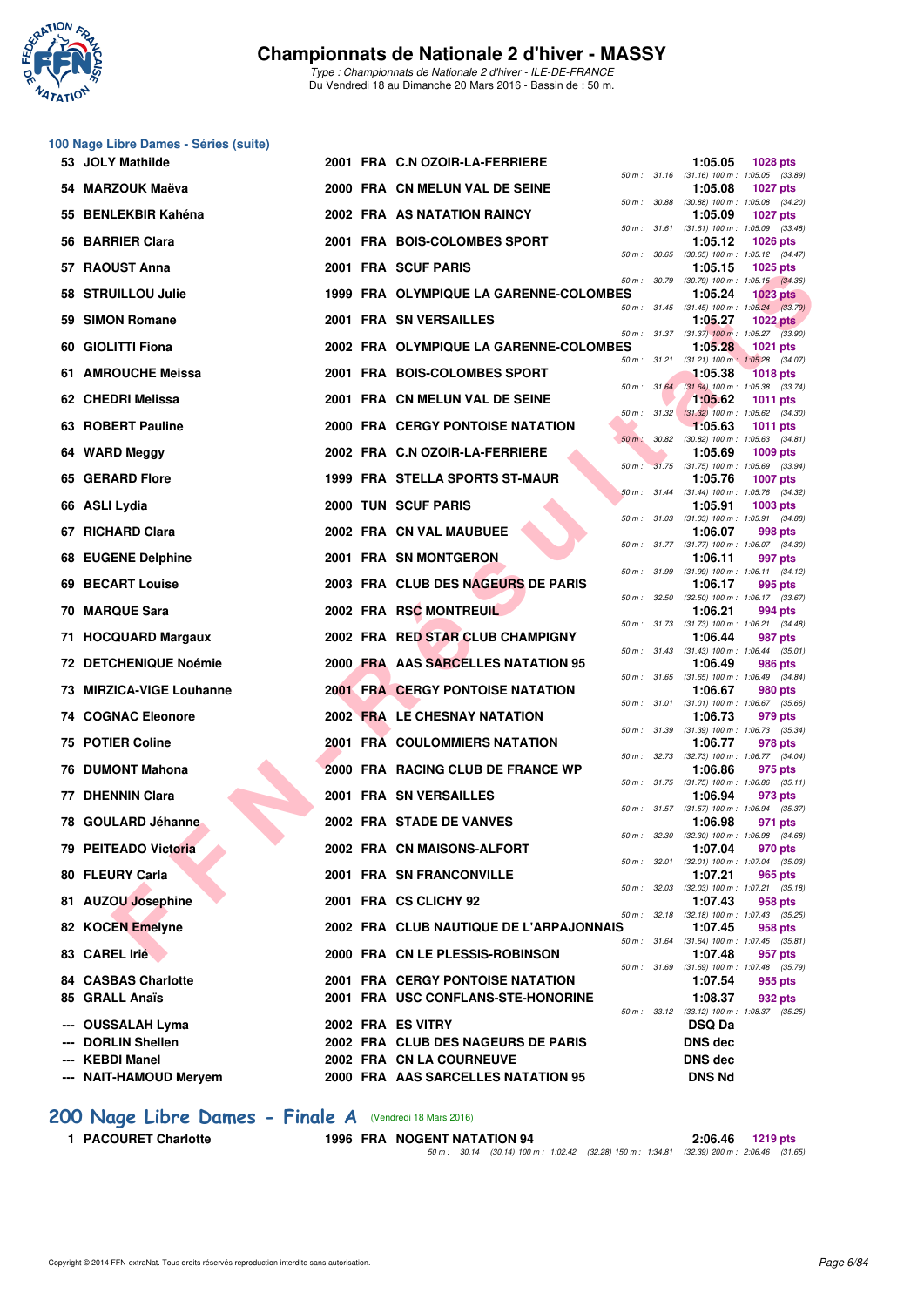

#### **200 Nage Libre Dames - Finale A (suite)**

| 2 COSTES Aurore                                         |      | 1997 FRA NOGENT NATATION 94                                                                      | 2:08.35 | 1188 pts                            |
|---------------------------------------------------------|------|--------------------------------------------------------------------------------------------------|---------|-------------------------------------|
|                                                         |      | 50 m: 30.34 (30.34) 100 m: 1:02.76<br>(32.42) 150 m : 1:36.21                                    |         | $(33.45)$ 200 m : 2:08.35 $(32.14)$ |
| 3 CUNHA-FERREIRA Léonie                                 |      | 2000 FRA CN VIRY-CHATILLON                                                                       | 2:11.12 | 1144 pts                            |
|                                                         |      | 50 m: 30.83 (30.83) 100 m: 1:03.62 (32.79) 150 m: 1:37.19                                        |         | $(33.57)$ 200 m : 2:11.12 $(33.93)$ |
| 4 CASTEL Margaux                                        | 2000 | <b>FRA S.M MONTROUGE</b>                                                                         | 2:11.97 | 1131 pts                            |
|                                                         |      | 50 m : 30.54 (30.54) 100 m : 1:04.46 (33.92) 150 m : 1:39.02                                     |         | $(34.56)$ 200 m : 2:11.97 $(32.95)$ |
| 4 HAJDER-NAEYE Tamlyne                                  |      | 2000 FRA AC BOULOGNE-BILLANCOURT                                                                 | 2:11.97 | $1131$ pts                          |
|                                                         |      | 50 m: 30.91 (30.91) 100 m: 1:03.65 (32.74) 150 m: 1:37.65                                        |         | $(34.00)$ 200 m : 2:11.97 $(34.32)$ |
| 6 PIAULET Cassandre                                     | 2000 | FRA CLUB DES NAGEURS DE PARIS                                                                    | 2:12.16 | 1128 $pts$                          |
|                                                         |      | 50 m : 30.91 (30.91) 100 m : 1:04.58 (33.67) 150 m : 1:38.94                                     |         | $(34.36)$ 200 m : 2:12.16 $(33.22)$ |
| <b>DESMAIZIERES Alix</b>                                |      | 2000 FRA CLUB DES NAGEURS DE PARIS                                                               | 2:12.25 | $1126$ pts                          |
|                                                         |      | (33.59) 150 m : 1:39.27<br>50 m : 31.64 (31.64) 100 m : 1:05.23                                  |         | $(34.04)$ 200 m : 2:12.25 $(32.98)$ |
| 8 SERODON Mathilde                                      | 1999 | <b>FRA SN VERSAILLES</b>                                                                         | 2:12.88 | 1117 $pts$                          |
|                                                         |      | $(30.99)$ 100 m : 1:04.65 $(33.66)$ 150 m : 1:39.10 $(34.45)$ 200 m : 2:12.88<br>30.99<br>50 m : |         | (33.78)                             |
|                                                         |      |                                                                                                  |         |                                     |
| 200 Nage Libre Dames - Finale B (Vendredi 18 Mars 2016) |      |                                                                                                  |         |                                     |
| 1 MADCHECE Inlie                                        | חחמפ | <b>CDA CN MCLUN VAL DE CEINE</b>                                                                 | 0.10E   | $1100 - 10$                         |

### **1 MARCHESE Julie 2000 FRA CN MELUN VAL DE SEINE 2:12.52 1122 pts**

| <b>MARCHESE JUIIE</b> |  | 2000 FRA CN MELUN VAL DE SEINE          |  |                                                                                              | 2.12.52 1122 pts                    |                 |  |
|-----------------------|--|-----------------------------------------|--|----------------------------------------------------------------------------------------------|-------------------------------------|-----------------|--|
|                       |  |                                         |  | 50 m : 31.26 (31.26) 100 m : 1:04.66 (33.40) 150 m : 1:38.85 (34.19) 200 m : 2:12.52 (33.67) |                                     |                 |  |
| 2 LUYSSEN Margo       |  | 1999 FRA CSM CLAMART                    |  |                                                                                              | 2:13.62                             | 1105 $pts$      |  |
|                       |  |                                         |  | 50 m: 31.74 (31.74) 100 m: 1:06.02 (34.28) 150 m: 1:40.76                                    | $(34.74)$ 200 m : 2:13.62 $(32.86)$ |                 |  |
| 3 LE CORGUILLE Ambre  |  | 2001 FRA CA ORSAY                       |  |                                                                                              | 2:13.64                             | 1105 pts        |  |
|                       |  |                                         |  | 50 m : 31.30 (31.30) 100 m : 1:05.08 (33.78) 150 m : 1:39.80                                 | $(34.72)$ 200 m : 2:13.64 $(33.84)$ |                 |  |
| 4 DUMAS Salome        |  | 2002 FRA CLUB DES NAGEURS DE PARIS      |  |                                                                                              | 2:14.57                             | 1090 pts        |  |
|                       |  |                                         |  | 50 m: 31.17 (31.17) 100 m: 1:05.22 (34.05) 150 m: 1:39.98                                    | $(34.76)$ 200 m : 2:14.57 $(34.59)$ |                 |  |
| 5 OUALID GIRARD Sarah |  | 2000 FRA CN MELUN VAL DE SEINE          |  |                                                                                              | 2:14.61                             | 1090 pts        |  |
|                       |  |                                         |  | 50 m: 31.09 (31.09) 100 m: 1:04.66 (33.57) 150 m: 1:39.37                                    | $(34.71)$ 200 m : 2:14.61 $(35.24)$ |                 |  |
| 6 BOYER Charlotte     |  | 2000 FRA C.S MONTERELAIS NATATION       |  |                                                                                              | 2:14.68                             | 1089 pts        |  |
|                       |  |                                         |  | 50 m: 31.36 (31.36) 100 m: 1:05.43 (34.07) 150 m: 1:40.56                                    | $(35.13)$ 200 m : 2:14.68 $(34.12)$ |                 |  |
| 7 AUGER Ambre         |  | 2002 FRA CLUB NAUTIQUE DE L'ARPAJONNAIS |  |                                                                                              | 2:16.34                             | $1063$ pts      |  |
|                       |  |                                         |  | 50 m: 31.27 (31.27) 100 m: 1:05.74 (34.47) 150 m: 1:41.20                                    | $(35.46)$ 200 m : 2:16.34 $(35.14)$ |                 |  |
| 8 GARCIA Inès         |  | 2000 FRA TREMBLAY AC                    |  |                                                                                              | 2:16.97                             | <b>1054 pts</b> |  |
|                       |  |                                         |  | 50 m: 31.51 (31.51) 100 m: 1:06.26 (34.75) 150 m: 1:42.01 (35.75) 200 m: 2:16.97 (34.96)     |                                     |                 |  |

## **[200 Nage Libre Dames - Finale C](http://www.ffnatation.fr/webffn/resultats.php?idact=nat&go=epr&idcpt=37307&idepr=3) 13-15 ans** (Vendredi 18 Mars 2016)

| <b>FIAULET VASSAIIUIT</b>                                        |  | ZUUU FRA VLUD <i>u</i><br>LJ INAULUNJ DL FANIJ                                                                                 | 4. I 4. I 9                |
|------------------------------------------------------------------|--|--------------------------------------------------------------------------------------------------------------------------------|----------------------------|
| <b>7 DESMAIZIERES Alix</b>                                       |  | 50 m: 30.91 (30.91) 100 m: 1:04.58 (33.67) 150 m: 1:38.94 (34.36) 200 m: 2:12.16 (33.22)<br>2000 FRA CLUB DES NAGEURS DE PARIS | 2:12.25<br>$1126$ pts      |
|                                                                  |  | 50 m: 31.64 (31.64) 100 m: 1:05.23 (33.59) 150 m: 1:39.27 (34.04) 200 m: 2:12.25 (32.98)                                       |                            |
| 8 SERODON Mathilde                                               |  | <b>1999 FRA SN VERSAILLES</b>                                                                                                  | 2:12.88<br>1117 $pts$      |
|                                                                  |  | 50 m: 30.99 (30.99) 100 m: 1.04.65 (33.66) 150 m: 1.39.10 (34.45) 200 m: 2.12.88 (33.78)                                       |                            |
|                                                                  |  |                                                                                                                                |                            |
| <b>00 Nage Libre Dames - Finale B</b> (Vendredi 18 Mars 2016)    |  |                                                                                                                                |                            |
| 1 MARCHESE Julie                                                 |  | 2000 FRA CN MELUN VAL DE SEINE                                                                                                 | 2:12.52<br>1122 pts        |
|                                                                  |  | 50 m: 31.26 (31.26) 100 m: 1.04.66 (33.40) 150 m: 1.38.85 (34.19) 200 m: 2.12.52 (33.67)                                       |                            |
| 2 LUYSSEN Margo                                                  |  | 1999 FRA CSM CLAMART                                                                                                           | 2:13.62<br>1105 pts        |
| 3 LE CORGUILLE Ambre                                             |  | 50 m: 31.74 (31.74) 100 m: 1:06.02 (34.28) 150 m: 1:40.76 (34.74) 200 m: 2:13.62 (32.86)<br>2001 FRA CA ORSAY                  | 2:13.64<br>1105 pts        |
|                                                                  |  | 50 m: 31.30 (31.30) 100 m: 1.05.08 (33.78) 150 m: 1.39.80 (34.72) 200 m: 2.13.64 (33.84)                                       |                            |
| 4 DUMAS Salome                                                   |  | 2002 FRA CLUB DES NAGEURS DE PARIS                                                                                             | 2:14.57<br>1090 pts        |
|                                                                  |  | 50 m: 31.17 (31.17) 100 m: 1:05.22 (34.05) 150 m: 1:39.98 (34.76) 200 m: 2:14.57 (34.59)                                       |                            |
| 5 OUALID GIRARD Sarah                                            |  | 2000 FRA CN MELUN VAL DE SEINE                                                                                                 | 2:14.61<br>1090 pts        |
|                                                                  |  | 50 m: 31.09 (31.09) 100 m: 1:04.66 (33.57) 150 m: 1:39.37 (34.71) 200 m: 2:14.61 (35.24)                                       |                            |
| <b>6 BOYER Charlotte</b>                                         |  | 2000 FRA C.S MONTERELAIS NATATION                                                                                              | 2:14.68<br><b>1089 pts</b> |
|                                                                  |  | 50 m: 31.36 (31.36) 100 m: 1:05.43 (34.07) 150 m: 1:40.56 (35.13) 200 m: 2:14.68 (34.12)                                       |                            |
| 7 AUGER Ambre                                                    |  | 2002 FRA CLUB NAUTIQUE DE L'ARPAJONNAIS                                                                                        | 2:16.34<br>1063 pts        |
| 8 GARCIA Inès                                                    |  | 50 m: 31.27 (31.27) 100 m: 1:05.74 (34.47) 150 m: 1:41.20 (35.46) 200 m: 2:16.34 (35.14)<br>2000 FRA TREMBLAY AC               | 2:16.97<br>1054 pts        |
|                                                                  |  | 50 m: 31.51 (31.51) 100 m: 1.06.26 (34.75) 150 m: 1.42.01 (35.75) 200 m: 2.16.97 (34.96)                                       |                            |
|                                                                  |  |                                                                                                                                |                            |
| 00 Nage Libre Dames - Finale C 13-15 ans (Vendredi 18 Mars 2016) |  |                                                                                                                                |                            |
| 1 MASSON Chloe                                                   |  | 2001 FRA SN VERSAILLES                                                                                                         | 2:14.94<br>1085 pts        |
|                                                                  |  | 50 m: 30.32 (30.32) 100 m: 1.03.96 (33.64) 150 m: 1.39.51 (35.55) 200 m: 2.14.94 (35.43)                                       |                            |
| 2 PERIGUEUX Elea                                                 |  | 2002 FRA CN VAL MAUBUEE                                                                                                        | 2:15.23<br><b>1080 pts</b> |
|                                                                  |  | 50 m: 31.48 (31.48) 100 m: 1:05.37 (33.89) 150 m: 1:40.77 (35.40) 200 m: 2:15.23 (34.46)                                       |                            |
| 3 LE GENTIL Marion                                               |  | 2002 FRA ESPADON VELIZY-VILLACOUBLAY                                                                                           | 2:15.70<br>1073 pts        |
|                                                                  |  | 50 m: 32.21 (32.21) 100 m: 1:07.23 (35.02) 150 m: 1:41.61 (34.38) 200 m: 2:15.70 (34.09)                                       |                            |
| 4 RUCK Lena                                                      |  | 2001 FRA CN VIRY-CHATILLON                                                                                                     | 2:16.02<br><b>1068 pts</b> |
|                                                                  |  | 50 m: 31.57 (31.57) 100 m: 1:05.86 (34.29) 150 m: 1:41.48 (35.62) 200 m: 2:16.02 (34.54)                                       |                            |
| 5 DUSSAUX Julie                                                  |  | 2002 FRA RED STAR CLUB CHAMPIGNY<br>50 m: 31.34 (31.34) 100 m: 1:06.49 (35.15) 150 m: 1:42.01 (35.52) 200 m: 2:16.50 (34.49)   | 2:16.50<br><b>1061 pts</b> |
| 6 JOLY Mathilde                                                  |  | 2001 FRA C.N OZOIR-LA-FERRIERE                                                                                                 | 2:17.30<br><b>1049 pts</b> |
|                                                                  |  | 50 m: 32.44 (32.44) 100 m: 1:06.69 (34.25) 150 m: 1:42.29 (35.60) 200 m: 2:17.30 (35.01)                                       |                            |
| 7 ROBERT Jessica                                                 |  | <b>2001 FRA ES MASSY NATATION</b>                                                                                              | 2:17.55<br><b>1045 pts</b> |
|                                                                  |  | 50 m: 31.41 (31.41) 100 m: 1:05.53 (34.12) 150 m: 1:42.30 (36.77) 200 m: 2:17.55 (35.25)                                       |                            |
| 8 BONNIN Elisa                                                   |  | 2001 FRA CA L'HAY-LES-ROSES                                                                                                    | 2:18.54<br><b>1030 pts</b> |
|                                                                  |  | 50 m: 31.67 (31.67) 100 m: 1:05.94 (34.27) 150 m: 1:42.44 (36.50) 200 m: 2:18.54 (36.10)                                       |                            |
|                                                                  |  |                                                                                                                                |                            |
| 00 Nage Libre Dames - Séries (Vendredi 18 Mars 2016)             |  |                                                                                                                                |                            |
| 1 COSTES Aurore                                                  |  | <b>1997 FRA NOGENT NATATION 94</b>                                                                                             | 2:08.30<br>1189 pts        |
|                                                                  |  | 50 m: 30.48 (30.48) 100 m: 1:03.13 (32.65) 150 m: 1:36.45 (33.32) 200 m: 2:08.30 (31.85)                                       |                            |
| 2 PACOURET Charlotte                                             |  | <b>1996 FRA NOGENT NATATION 94</b>                                                                                             | 2:09.61<br>1168 pts        |
|                                                                  |  | 50 m: 30.32 (30.32) 100 m: 1:03.21 (32.89) 150 m: 1:36.10 (32.89) 200 m: 2:09.61 (33.51)                                       |                            |
| 3 DUTHOIT Cyriane                                                |  | <b>1999 FRA ES MASSY NATATION</b><br>50 m: 30.32 (30.32) 100 m: 1:02.94 (32.62) 150 m: 1:36.49 (33.55) 200 m: 2:10.61 (34.12)  | 2:10.61<br>1152 pts        |
|                                                                  |  |                                                                                                                                |                            |
| 4 SERODON Mathilde                                               |  | 1999 FRA SN VERSAILLES                                                                                                         | 2:11.97<br><b>1131 pts</b> |

## [200 Nage Libre Dames - Séries](http://www.ffnatation.fr/webffn/resultats.php?idact=nat&go=epr&idcpt=37307&idepr=3) **(Vendredi 18 Mars 2016)**

| 1 COSTES Aurore           |  | 1997 FRA NOGENT NATATION 94                                                              |                         | 2:08.30 | 1189 pts                            |
|---------------------------|--|------------------------------------------------------------------------------------------|-------------------------|---------|-------------------------------------|
|                           |  | 50 m : 30.48 (30.48) 100 m : 1:03.13 (32.65) 150 m : 1:36.45                             |                         |         | $(33.32)$ 200 m : 2:08.30 $(31.85)$ |
| 2 PACOURET Charlotte      |  | <b>1996 FRA NOGENT NATATION 94</b>                                                       |                         | 2:09.61 | 1168 $pts$                          |
|                           |  | 50 m : 30.32 (30.32) 100 m : 1:03.21 (32.89) 150 m : 1:36.10                             |                         |         | $(32.89)$ 200 m : 2:09.61 $(33.51)$ |
| 3 DUTHOIT Cyriane         |  | <b>1999 FRA ES MASSY NATATION</b>                                                        |                         | 2:10.61 | 1152 $pts$                          |
|                           |  | 50 m: 30.32 (30.32) 100 m: 1:02.94 (32.62) 150 m: 1:36.49                                |                         |         | $(33.55)$ 200 m : 2:10.61 $(34.12)$ |
| 4 SERODON Mathilde        |  | <b>1999 FRA SN VERSAILLES</b>                                                            |                         | 2:11.97 | 1131 $pts$                          |
|                           |  | 50 m : 30.65 (30.65) 100 m : 1:04.25                                                     | (33.60) 150 m : 1:38.82 |         | $(34.57)$ 200 m : 2:11.97 $(33.15)$ |
| 5 CUNHA-FERREIRA Léonie   |  | 2000 FRA CN VIRY-CHÂTILLON                                                               |                         | 2:12.08 | 1129 $pts$                          |
|                           |  | 50 m : 30.31 (30.31) 100 m : 1:02.47 (32.16) 150 m : 1:37.14                             |                         |         | $(34.67)$ 200 m : 2:12.08 $(34.94)$ |
| <b>6 BOURNONVILLE Mey</b> |  | 1999 FRA CN MELUN VAL DE SEINE                                                           |                         | 2:12.30 | 1126 $pts$                          |
|                           |  | 50 m: 30.65 (30.65) 100 m: 1:03.74                                                       | (33.09) 150 m : 1:37.40 |         | $(33.66)$ 200 m : 2:12.30 $(34.90)$ |
| 7 CASTEL Margaux          |  | 2000 FRA S.M MONTROUGE                                                                   |                         | 2:12.63 | 1120 $pts$                          |
|                           |  | 50 m: 30.61 (30.61) 100 m: 1:04.02 (33.41) 150 m: 1:38.64                                |                         |         | $(34.62)$ 200 m : 2:12.63 $(33.99)$ |
| 8 HAJDER-NAEYE Tamlyne    |  | 2000 FRA AC BOULOGNE-BILLANCOURT                                                         |                         | 2:13.33 | 1110 $pts$                          |
|                           |  | 50 m: 31.39 (31.39) 100 m: 1:04.61 (33.22) 150 m: 1:38.82                                |                         |         | $(34.21)$ 200 m : 2:13.33 $(34.51)$ |
| 9 PIAULET Cassandre       |  | 2000 FRA CLUB DES NAGEURS DE PARIS                                                       |                         | 2:13.58 | 1106 $pts$                          |
|                           |  | 50 m: 30.53 (30.53) 100 m: 1:04.11 (33.58) 150 m: 1:38.58 (34.47) 200 m: 2:13.58 (35.00) |                         |         |                                     |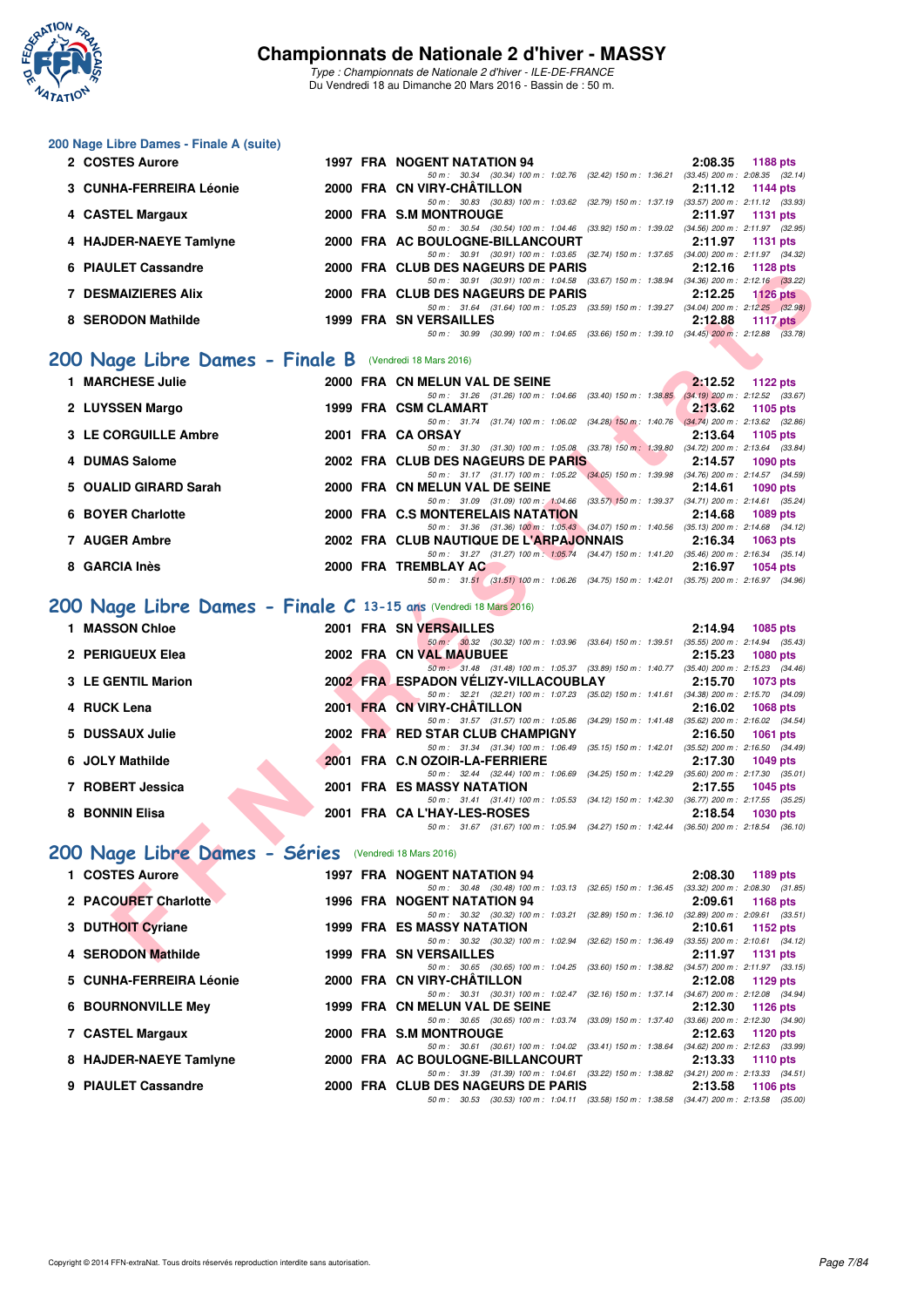

**200 Nage Libre Dames - Séries (suite)**

#### **Championnats de Nationale 2 d'hiver - MASSY**

|     | <b>10 DESMAIZIERES Alix</b>                 |  | 2000 FRA CLUB DES NAGEURS DE PARIS                                                                                                                                                                                           | 2:13.65<br>1105 pts        |
|-----|---------------------------------------------|--|------------------------------------------------------------------------------------------------------------------------------------------------------------------------------------------------------------------------------|----------------------------|
|     | 11 OUALID GIRARD Sarah                      |  | 50 m: 31.35 (31.35) 100 m: 1:05.18 (33.83) 150 m: 1:39.79 (34.61) 200 m: 2:13.65 (33.86)<br>2000 FRA CN MELUN VAL DE SEINE                                                                                                   | 2:14.08<br><b>1098 pts</b> |
|     | 12 LE CORGUILLE Ambre                       |  | 50 m: 31.63 (31.63) 100 m: 1:05.41 (33.78) 150 m: 1:40.00 (34.59) 200 m: 2:14.08 (34.08)<br>2001 FRA CA ORSAY                                                                                                                | 2:14.20<br>1096 pts        |
|     | <b>13 MARCHESE Julie</b>                    |  | 50 m: 30.93 (30.93) 100 m: 1:04.52 (33.59) 150 m: 1:40.15 (35.63) 200 m: 2:14.20 (34.05)<br>2000 FRA CN MELUN VAL DE SEINE                                                                                                   | 2:14.53<br>1091 pts        |
|     | 14 LUYSSEN Margo                            |  | 50 m: 31.03 (31.03) 100 m: 1:05.28 (34.25) 150 m: 1:40.67 (35.39) 200 m: 2:14.53 (33.86)<br>1999 FRA CSM CLAMART                                                                                                             | 2:14.92<br>1085 pts        |
|     | 15 AUGER Ambre                              |  | 50 m: 30.93 (30.93) 100 m: 1:04.83 (33.90) 150 m: 1:39.84 (35.01) 200 m: 2:14.92 (35.08)<br>2002 FRA CLUB NAUTIQUE DE L'ARPAJONNAIS                                                                                          | 2:15.73<br>1073 pts        |
|     | 16 DUMAS Salome                             |  | 50 m: 31.81 (31.81) 100 m: 1:07.03 (35.22) 150 m: 1:41.93 (34.90) 200 m: 2:15.73 (33.80)<br>2002 FRA CLUB DES NAGEURS DE PARIS                                                                                               | 2:15.76<br>1072 $pts$      |
|     | 17 SOYER Emma                               |  | 50 m: 30.74 (30.74) 100 m: 1:04.27 (33.53) 150 m: 1:39.43 (35.16) 200 m: 2:15.76 (36.33)<br>1998 FRA CN MELUN VAL DE SEINE                                                                                                   | 2:15.91<br><b>1070 pts</b> |
|     | 18 GARCIA Inès                              |  | 50 m: 30.74 (30.74) 100 m: 1:04.38 (33.64) 150 m: 1:40.11 (35.73) 200 m: 2:15.91 (35.80)<br>2000 FRA TREMBLAY AC                                                                                                             | 2:16.07<br>1067 pts        |
|     | <b>19 BOYER Charlotte</b>                   |  | 50 m: 31.51 (31.51) 100 m: 1:06.00 (34.49) 150 m: 1:41.45 (35.45) 200 m: 2:16.07 (34.62)<br>2000 FRA C.S MONTERELAIS NATATION                                                                                                | 2:16.12<br><b>1067 pts</b> |
|     | 20 RUCK Lena                                |  | 50 m: 30.88 (30.88) 100 m: 1:05.05 (34.17) 150 m: 1:40.69 (35.64) 200 m: 2:16.12 (35.43)<br>2001 FRA CN VIRY-CHATILLON                                                                                                       | 2:16.13<br>1066 pts        |
|     | 21 DUSSAUX Julie                            |  | 50 m: 31.46 (31.46) 100 m: 1:05.74 (34.28) 150 m: 1:41.27 (35.53) 200 m: 2:16.13 (34.86)<br>2002 FRA RED STAR CLUB CHAMPIGNY                                                                                                 | 2:16.70<br>1058 pts        |
|     | 22 PERIGUEUX Elea                           |  | 50 m: 31.07 (31.07) 100 m: 1.06.50 (35.43) 150 m: 1.41.67 (35.17) 200 m: 2.16.70 (35.03)<br>2002 FRA CN VAL MAUBUEE                                                                                                          | 2:16.77<br><b>1057 pts</b> |
|     | 23 LE GENTIL Marion                         |  | 50 m: 31.83 (31.83) 100 m: 1:06.50 (34.67) 150 m: 1:42.18 (35.68) 200 m: 2:16.77 (34.59)<br>2002 FRA ESPADON VELIZY-VILLACOUBLAY<br>50 m: 33.42 (33.42) 100 m: 1:08.24 (34.82) 150 m: 1:43.11 (34.87) 200 m: 2:16.89 (33.78) | 2:16.89<br>1055 pts        |
|     | 24 MASSON Chloe                             |  | 2001 FRA SN VERSAILLES<br>50 m: 30.96 (30.96) 100 m: 1.05.04 (34.08) 150 m: 1.40.96 (35.92) 200 m: 2.16.99 (36.03)                                                                                                           | 2:16.99<br>$1053$ pts      |
|     | 25 TEULE Mary                               |  | 1999 FRA CNO ST-GERMAIN-EN-LAYE                                                                                                                                                                                              | 2:17.17<br>1051 pts        |
|     | 26 FIGUEIREDO Mariana                       |  | 50 m: 31.97 (31.97) 100 m: 1:07.33 (35.36) 150 m: 1:43.05 (35.72) 200 m: 2:17.17 (34.12)<br>2000 FRA JEANNE D'ARC DRANCY<br>50 m: 31.78 (31.78) 100 m: 1:06.66 (34.88) 150 m: 1:42.51 (35.85) 200 m: 2:17.34 (34.83)         | 2:17.34<br><b>1048 pts</b> |
|     | 27 CUCUMEL Bahia                            |  | 1998 FRA CSM CLAMART<br>50 m: 31.11 (31.11) 100 m: 1:05.93 (34.82) 150 m: 1:42.59 (36.66) 200 m: 2:17.35 (34.76)                                                                                                             | 2:17.35<br>1048 pts        |
| 28. | <b>RAIMONDO Ines</b>                        |  | 2000 FRA CN MELUN VAL DE SEINE<br>50 m: 31.21 (31.21) 100 m: 1.06.39 (35.18) 150 m: 1.42.06 (35.67) 200 m: 2.17.65 (35.59)                                                                                                   | 2:17.65<br><b>1043 pts</b> |
|     | 29 ROBERT Jessica                           |  | <b>2001 FRA ES MASSY NATATION</b><br>50 m: 31.41 (31.41) 100 m: 1:06.03 (34.62) 150 m: 1:42.16 (36.13) 200 m: 2:17.67 (35.51)                                                                                                | 2:17.67<br>1043 pts        |
|     | <b>30 MATHIERE Aurélie</b>                  |  | <b>1998 FRA SCA 2000 EVRY</b><br>50 m: 31.42 (31.42) 100 m: 1:06.48 (35.06) 150 m: 1:42.44 (35.96) 200 m: 2:17.70 (35.26)                                                                                                    | 2:17.70<br>1043 pts        |
|     | 31 BONNIN Elisa                             |  | 2001 FRA CA L'HAY-LES-ROSES<br>50 m: 31.78 (31.78) 100 m: 1:06.08 (34.30) 150 m: 1:42.12 (36.04) 200 m: 2:17.79 (35.67)                                                                                                      | 2:17.79<br><b>1041 pts</b> |
|     | 32 JOLY Mathilde                            |  | 2001 FRA C.N OZOIR-LA-FERRIERE<br>50 m: 31.22 (31.22) 100 m: 1:05.49 (34.27) 150 m: 1:41.54 (36.05) 200 m: 2:17.92 (36.38)                                                                                                   | 2:17.92<br>1039 pts        |
|     | 33 SIMEANT Laura                            |  | <b>1998 FRA AC VILLEPINTE</b><br>50 m: 31.01 (31.01) 100 m: 1:05.07 (34.06) 150 m: 1:40.95 (35.88) 200 m: 2:18.02 (37.07)                                                                                                    | 2:18.02<br>1038 pts        |
|     | <b>34 GERARD Flore</b>                      |  | 1999 FRA STELLA SPORTS ST-MAUR<br>50 m: 31.72 (31.72) 100 m: 1:06.56 (34.84) 150 m: 1:42.81 (36.25) 200 m: 2:18.40 (35.59)                                                                                                   | 2:18.40<br><b>1032 pts</b> |
|     | 35 GHRIBI Célia                             |  | 2000 FRA ES VITRY<br>50 m: 31.83 (31.83) 100 m: 1:06.61 (34.78) 150 m: 1:43.40 (36.79) 200 m: 2:18.58 (35.18)                                                                                                                | 2:18.58<br>$1029$ pts      |
|     | 36 SIMON Romane<br><b>Contract Contract</b> |  | 2001 FRA SN VERSAILLES<br>50 m: 32.27 (32.27) 100 m: 1.07.03 (34.76) 150 m: 1.43.27 (36.24) 200 m: 2.18.69 (35.42)                                                                                                           | 2:18.69<br>1028 pts        |
|     | 37 CHEDRI Melissa                           |  | 2001 FRA CN MELUN VAL DE SEINE<br>50 m: 32.50 (32.50) 100 m: 1:07.61 (35.11) 150 m: 1:43.06 (35.45) 200 m: 2:18.72 (35.66)                                                                                                   | 2:18.72<br><b>1027 pts</b> |
|     | 38 SIGNORET Amelie                          |  | 2002 FRA SN VERSAILLES<br>50 m: 31.79 (31.79) 100 m: 1:07.09 (35.30) 150 m: 1:43.18 (36.09) 200 m: 2:18.73 (35.55)                                                                                                           | 2:18.73<br><b>1027 pts</b> |
|     | 39 ROUTIER Nolwen                           |  | 2000 FRA C.N OZOIR-LA-FERRIERE<br>50 m: 31.76 (31.76) 100 m: 1:07.05 (35.29) 150 m: 1:43.41 (36.36) 200 m: 2:18.84 (35.43)                                                                                                   | 2:18.84<br>1026 pts        |
|     | 40 BOUCENNA Sarah                           |  | 1999 FRA CN MAISONS-ALFORT<br>50 m: 31.21 (31.21) 100 m: 1:06.07 (34.86) 150 m: 1:42.70 (36.63) 200 m: 2:18.88 (36.18)                                                                                                       | 2:18.88<br>1025 pts        |
|     | 41 MARZOUK Maëva                            |  | 2000 FRA CN MELUN VAL DE SEINE<br>50 m: 31.86 (31.86) 100 m: 1:07.48 (35.62) 150 m: 1:43.30 (35.82) 200 m: 2:18.89 (35.59)                                                                                                   | 2:18.89<br>1025 pts        |
|     | 42 FONSÉQUE Eva                             |  | 1999 FRA NEPTUNE CLUB DE FRANCE<br>50 m: 32.43 (32.43) 100 m: 1:07.01 (34.58) 150 m: 1:43.82 (36.81) 200 m: 2:18.95 (35.13)                                                                                                  | 2:18.95<br>1024 pts        |
|     | 43 LESAGE Maud                              |  | 2001 FRA ES MASSY NATATION<br>50 m: 32.24 (32.24) 100 m: 1:07.12 (34.88) 150 m: 1:43.25 (36.13) 200 m: 2:19.08 (35.83)                                                                                                       | 2:19.08<br>1022 pts        |
|     | 44 BAURON Charline                          |  | 2001 FRA CN ST-MICHEL-SUR-ORGE<br>50 m: 31.80 (31.80) 100 m: 1:07.34 (35.54) 150 m: 1:43.62 (36.28) 200 m: 2:19.13 (35.51)                                                                                                   | 2:19.13<br><b>1021 pts</b> |
|     | <b>45 FERGUENE Ines</b>                     |  | 2001 FRA ES MASSY NATATION<br>50 m: 31.04 (31.04) 100 m: 1:05.84 (34.80) 150 m: 1:42.73 (36.89) 200 m: 2:19.21 (36.48)                                                                                                       | 2:19.21<br>1020 pts        |
|     |                                             |  |                                                                                                                                                                                                                              |                            |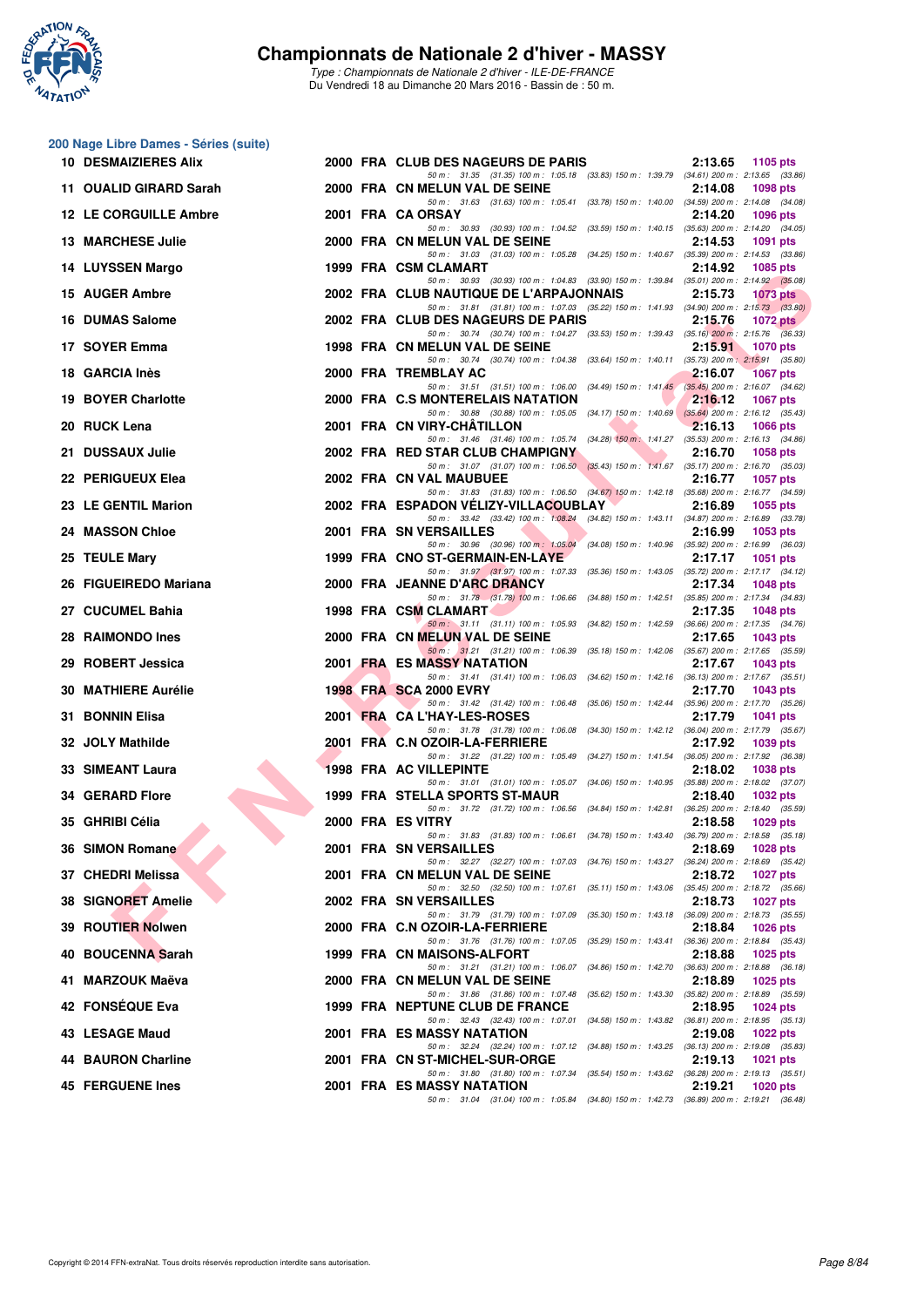

*Type : Championnats de Nationale 2 d'hiver - ILE-DE-FRANCE* Du Vendredi 18 au Dimanche 20 Mars 2016 - Bassin de : 50 m.

|    | 200 Nage Libre Dames - Séries (suite) |  |                                                                                                                                     |                                                   |
|----|---------------------------------------|--|-------------------------------------------------------------------------------------------------------------------------------------|---------------------------------------------------|
|    | <b>46 BESNIER Alicia</b>              |  | 1999 FRA CN MELUN VAL DE SEINE<br>50 m: 32.20 (32.20) 100 m: 1:06.80 (34.60) 150 m: 1:43.14 (36.34) 200 m: 2:19.40 (36.26)          | 2:19.40<br>1017 pts                               |
|    | 47 CHAUMUN Shany                      |  | 2002 FRA CN BRUNOY-ESSONNE<br>50 m: 32.49 (32.49) 100 m: 1:07.65 (35.16) 150 m: 1:43.79 (36.14) 200 m: 2:19.66 (35.87)              | 2:19.66<br><b>1013 pts</b>                        |
|    | <b>48 SOMMIER Elodie</b>              |  | 2001 FRA U.S CRETEIL NATATION<br>50 m: 31.81 (31.81) 100 m: 1:06.62 (34.81) 150 m: 1:43.16 (36.54) 200 m: 2:19.69 (36.53)           | 2:19.69<br><b>1013 pts</b>                        |
|    | 49 PROUVOST Mathilde                  |  | 2002 FRA CN POISSY                                                                                                                  | 2:19.84<br>1011 pts                               |
| 50 | <b>BILLON-PIERRON Lisa</b>            |  | 50 m: 32.63 (32.63) 100 m: 1:07.74 (35.11) 150 m: 1:43.60 (35.86) 200 m: 2:19.84 (36.24)<br>2000 FRA RACING CLUB DE FRANCE WP       | 2:19.91<br><b>1010 pts</b>                        |
|    | 51 BRAULT Inès                        |  | 50 m: 32.91 (32.91) 100 m: 1:08.51 (35.60) 150 m: 1:45.05 (36.54) 200 m: 2:19.91 (34.86)<br>1999 FRA STELLA SPORTS ST-MAUR          | 2:20.04<br><b>1008 pts</b>                        |
|    | 52 BENLEKBIR Kahéna                   |  | 50 m: 31.95 (31.95) 100 m: 1:06.95 (35.00) 150 m: 1:43.42 (36.47) 200 m: 2:20.04 (36.62)<br>2002 FRA AS NATATION RAINCY             | 2:20.14<br>1006 pts                               |
|    | 53 LIORET Coralie                     |  | 50 m: 32.27 (32.27) 100 m: 1:07.98 (35.71) 150 m: 1:44.71 (36.73) 200 m: 2:20.14 (35.43)<br>2000 FRA MORSANG ESSONNE NATATION       | 2:20.37<br>1003 pts                               |
|    | 54 FRESSIER Lola                      |  | 50 m: 31.44 (31.44) 100 m: 1:06.59 (35.15) 150 m: 1:43.58 (36.99) 200 m: 2:20.37 (36.79)<br>2002 FRA CA L'HAY-LES-ROSES             | 2:20.65<br>999 pts                                |
|    | 55 DALLE Aliénor                      |  | 50 m: 33.09 (33.09) 100 m: 1:08.21 (35.12) 150 m: 1:44.57 (36.36) 200 m: 2:20.65 (36.08)<br>2002 FRA S.M MONTROUGE                  | 2:20.83<br>996 pts                                |
|    | 56 PELLIER Claire                     |  | 50 m: 32.17 (32.17) 100 m: 1:08.07 (35.90) 150 m: 1:45.11 (37.04) 200 m: 2:20.83 (35.72)<br>2000 FRA CN MELUN VAL DE SEINE          | 2:20.89<br>995 pts                                |
| 57 | <b>MARTINEZ Myriam</b>                |  | 50 m: 32.60 (32.60) 100 m: 1:08.21 (35.61) 150 m: 1:44.94 (36.73) 200 m: 2:20.89 (35.95)<br>2002 FRA COLOMBES NATATION              | 2:21.00<br>993 pts                                |
|    | 58 VERDIER Alexandra                  |  | 50 m: 32.30 (32.30) 100 m: 1:07.75 (35.45) 150 m: 1:44.82 (37.07) 200 m: 2:21.00 (36.18)<br>2000 FRA ES MASSY NATATION              | 2:21.02<br>993 pts                                |
|    | 59 HANRAS Tiphaine                    |  | 50 m: 32.22 (32.22) 100 m: 1.07.61 (35.39) 150 m: 1.44.58 (36.97) 200 m: 2.21.02 (36.44)<br>2000 FRA COULOMMIERS NATATION           | 2:21.10<br>992 pts                                |
|    | 60 COLLINS Naira                      |  | 50 m: 33.78 (33.78) 100 m: 1:11.40 (37.62) 150 m: 1:47.55 (36.15) 200 m: 2:21.10 (33.55)<br>2002 FRA RACING CLUB DE FRANCE WP       | 2:21.13<br>992 pts                                |
|    | 61 KNOPF Ornella                      |  | 50 m: 31.97 (31.97) 100 m: 1.07.39 (35.42) 150 m: 1.44.74 (37.35) 200 m: 2.21.13 (36.39)<br>1999 FRA AS BONDY                       | 2:21.21<br>990 pts                                |
|    | 62 L'HOSTE Maryam                     |  | 50 m: 32.33 (32.33) 100 m: 1:07.43 (35.10) 150 m: 1:44.25 (36.82) 200 m: 2:21.21 (36.96)<br><b>2002 FRA CERGY PONTOISE NATATION</b> | 2:21.56<br>985 pts                                |
|    | 63 BACHORZ Clara                      |  | 50 m: 32.95 (32.95) 100 m: 1:08.77 (35.82) 150 m: 1:45.92 (37.15) 200 m: 2:21.56 (35.64)<br>1998 FRA ASM DAUPHINS DE MEUDON         | 2:21.81<br>982 pts                                |
|    | 64 BEBOULENE Camille                  |  | 50 m: 32.03 (32.03) 100 m: 1:08.21 (36.18) 150 m: 1:46.20 (37.99) 200 m: 2:21.81 (35.61)<br>2002 FRA AS PORCHEVILLE                 | 2:21.82<br>981 pts                                |
|    | 65 LISIK Chloé                        |  | 50 m: 32.88 (32.88) 100 m: 1:09.05 (36.17) 150 m: 1:45.93 (36.88) 200 m: 2:21.82 (35.89)<br>2000 FRA AMICALE VILLENEUVE-LA-GARENNE  | 2:21.88<br>981 pts                                |
|    | 66 CREMAS Claire                      |  | 50 m: 32.88 (32.88) 100 m: 1:08.87 (35.99) 150 m: 1:46.07 (37.20) 200 m: 2:21.88 (35.81)<br><b>2001 FRA CERGY PONTOISE NATATION</b> | 2:22.29<br>975 pts                                |
|    | 67 WARD Meggy                         |  | 50 m: 32.89 (32.89) 100 m: 1:07.53 (34.64) 150 m: 1:44.49 (36.96) 200 m: 2:22.29 (37.80)<br>2002 FRA C.N OZOIR-LA-FERRIERE          | 2:22.63<br>970 pts                                |
|    | 68 DHENNIN Clara                      |  | 50 m: 31.85 (31.85) 100 m: 1:06.91 (35.06) 150 m: 1:44.34 (37.43) 200 m: 2:22.63 (38.29)<br><b>2001 FRA SN VERSAILLES</b>           | 2:22.72<br>968 pts                                |
|    | 69 EUGENE Delphine                    |  | 50 m: 32.09 (32.09) 100 m: 1:07.96 (35.87) 150 m: 1:45.04 (37.08) 200 m: 2:22.72 (37.68)<br>2001 FRA SN MONTGERON                   | 2:23.02<br>964 pts                                |
|    | 70 KEBDI Manel                        |  | 50 m: 33.35 (33.35) 100 m: 1:09.54 (36.19) 150 m: 1:46.74 (37.20) 200 m: 2:23.02 (36.28)<br>2002 FRA CN LA COURNEUVE                | 2:23.56<br>956 pts                                |
|    | 71 GROUX Mathilde                     |  | 50 m: 33.25 (33.25) 100 m: 1:09.53 (36.28) 150 m: 1:47.10 (37.57) 200 m: 2:23.56 (36.46)<br>1999 FRA CN ST-MICHEL-SUR-ORGE          | 2:23.64<br>955 pts                                |
|    | 72 PEITEADO Victoria                  |  | 50 m : 32.21 (32.21) 100 m : 1:07.36 (35.15) 150 m : 1:45.58 (38.22) 200 m : 2:23.64 (38.06)<br>2002 FRA CN MAISONS-ALFORT          | 2:24.17<br>947 pts                                |
|    | 73 MARQUE Sara                        |  | 50 m: 31.84 (31.84) 100 m: 1:07.96 (36.12) 150 m: 1:46.46 (38.50) 200 m: 2:24.17 (37.71)<br>2002 FRA RSC MONTREUIL                  | 2:24.94<br>936 pts                                |
|    | 74 LE MOIGNE Julie                    |  | 50 m : 32.43 (32.43) 100 m : 1:09.70 (37.27) 150 m : 1:48.96 (39.26) 200 m : 2:24.94 (35.98)<br>2002 FRA NAUTIC CLUB RAMBOUILLET    | 2:25.02<br>935 pts                                |
|    | 75 BEN FRIHA Ambre                    |  | 50 m: 33.08 (33.08) 100 m: 1:09.96 (36.88) 150 m: 1:48.08 (38.12) 200 m: 2:25.02 (36.94)<br>2001 FRA RACING CLUB DE FRANCE WP       | 2:25.13<br>934 pts                                |
|    | 76 GIOLITTI Fiona                     |  | 50 m: 32.42 (32.42) 100 m: 1:08.19 (35.77) 150 m: 1:46.60 (38.41) 200 m: 2:25.13 (38.53)<br>2002 FRA OLYMPIQUE LA GARENNE-COLOMBES  | 2:25.46<br>929 pts                                |
|    | 77 KOCEN Emelyne                      |  | 50 m: 32.46 (32.46) 100 m: 1:09.65 (37.19) 150 m: 1:48.59 (38.94) 200 m: 2:25.46 (36.87)<br>2002 FRA CLUB NAUTIQUE DE L'ARPAJONNAIS | 2:25.69<br>926 pts                                |
|    | 78 SUZE Camille                       |  | 50 m: 33.20 (33.20) 100 m: 1:10.50 (37.30) 150 m: 1:49.16 (38.66) 200 m: 2:25.69 (36.53)<br>2003 FRA RACING CLUB DE FRANCE WP       | 2:26.22<br><b>918 pts</b>                         |
|    | 79 AMROUCHE Meissa                    |  | 50 m: 33.73 (33.73) 100 m: 1:10.54 (36.81) 150 m: 1:48.41 (37.87) 200 m: 2:26.22 (37.81)<br>2001 FRA BOIS-COLOMBES SPORT            | 2:27.90<br>895 pts                                |
|    | <b>80 CHAPUT Perrine</b>              |  | 50 m: 32.77 (32.77) 100 m: 1:09.94 (37.17) 150 m: 1:49.14 (39.20) 200 m: 2:27.90 (38.76)<br>2001 FRA COULOMMIERS NATATION           | 2:29.70<br>870 pts                                |
|    | --- MUTTI Anna                        |  | 50 m: 33.88 (33.88) 100 m: 1:11.41 (37.53) 150 m: 1:50.81<br>1999 FRA MOUETTES DE PARIS                                             | (39.40) 200 m : 2:29.70 (38.89)<br><b>DNS</b> dec |
|    |                                       |  |                                                                                                                                     |                                                   |

### **[400 Nage Libre Dames - Finale A](http://www.ffnatation.fr/webffn/resultats.php?idact=nat&go=epr&idcpt=37307&idepr=4)** (Samedi 19 Mars 2016)

1 PACOURET Charlotte 1996 FRA NOGENT NATATION 94<br>50 m: 30.44 (30.44) 100 m: 1:04.34 (33.90) 150 m: 1:38.83 (34.49) 200 m: 2:13.99 (35.15) 250 m: 2:49.50 (35.15) 300 m: 3:24.84 (35.34) 350 m: 359.99 (35.15) 400 m: 4:34.86 (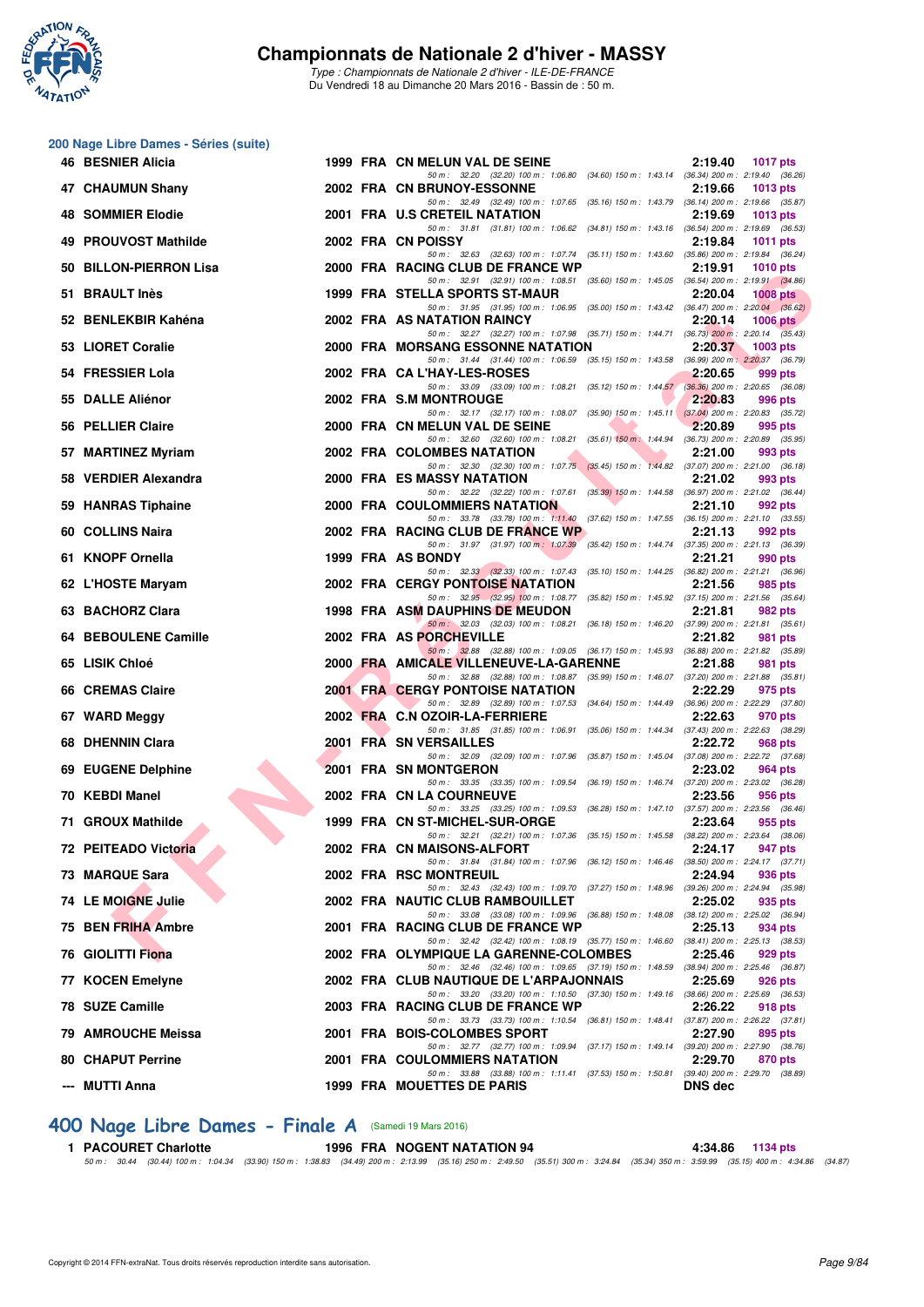

*Type : Championnats de Nationale 2 d'hiver - ILE-DE-FRANCE* Du Vendredi 18 au Dimanche 20 Mars 2016 - Bassin de : 50 m.

#### **400 Nage Libre Dames - Finale A (suite)**

|                     | 2 LE CORGUILLE Ambre 2001 FRA CA ORSAY                                                                                                                                                       | 4:38.83 1104 pts |
|---------------------|----------------------------------------------------------------------------------------------------------------------------------------------------------------------------------------------|------------------|
|                     | 50 m: 31.55 (31.55) 100 m: 1:05.59 (34.04) 150 m: 1:41.41 (35.82) 200 m: 2:17.26 (35.85) 250 m: 2:53.22 (35.96) 300 m: 3:29.09 (35.87) 350 m: 4:05.04 (35.95) 400 m: 4:38.83 (33.79)         |                  |
|                     | 3 CASTEL Margaux 2000 FRA S.M MONTROUGE                                                                                                                                                      | 4:39.06 1102 pts |
|                     | 50 m : 32.34 (32.34) 100 m : 1:06.58 (34.24) 150 m : 1:42.66 (36.08) 200 m : 2:18.03 (35.37) 250 m : 2:54.10 (36.07) 300 m : 3:29.95 (35.85) 350 m : 4:05.64 (35.69) 400 m : 4:39.06 (33.42) |                  |
| 4 DESMAIZIERES Alix | 2000 FRA CLUB DES NAGEURS DE PARIS                                                                                                                                                           | 4:40.15 1094 pts |
|                     | 50 m: 32.00 (32.00) 100 m: 1:06.98 (34.98) 150 m: 1:42.11 (35.13) 200 m: 2:17.64 (35.53) 250 m: 2:53.65 (36.01) 300 m: 3:29.77 (36.12) 350 m: 4:05.74 (35.97) 400 m: 4:40.15 (34.41)         |                  |
| 5 GARCIA Morgane    | 2001 FRA CSM CLAMART NAME AND THE STATE OF STATE STATES.                                                                                                                                     | 4:42.86 1073 pts |
|                     | 50 m : 32.36 (32.36) 100 m : 1:07.98 (35.62) 150 m : 1:43.96 (35.98) 200 m : 2:20.06 (36.10) 250 m : 2:55.90 (35.84) 300 m : 3:31.93 (36.03) 350 m : 4:07.83 (35.90) 400 m : 4:42.86 (35.03) |                  |
| 6 AUGER Ambre       | 2002 FRA CLUB NAUTIQUE DE L'ARPAJONNAIS                                                                                                                                                      | 4:44.69 1060 pts |
|                     | 50 m: 31.93 (31.93) 100 m: 1:07.46 (35.53) 150 m: 1:43.92 (36.46) 200 m: 2:20.38 (36.46) 250 m: 2:56.70 (36.32) 300 m: 3:32.97 (36.27) 350 m: 4:09.34 (36.37) 400 m: 4:44.69 (35.35)         |                  |
| 7 RUCK Lena         | 2001 FRA CN VIRY-CHÄTILLON                                                                                                                                                                   | 4:47.73 1037 pts |
|                     | 50 m : 32.68 (32.68) 100 m : 1:08.49 (35.81) 150 m : 1:45.24 (36.75) 200 m : 2:21.95 (36.71) 250 m : 2:58.50 (36.55) 300 m : 3:35.03 (36.53) 350 m : 4:12.09 (37.06) 400 m : 4:47.73 (35.64) |                  |
| 8 JOLY Mathilde     | 2001 FRA C.N OZOIR-LA-FERRIERE                                                                                                                                                               | 4:49.66 1023 pts |
|                     | 50 m: 32.83 (32.83) 100 m: 1:08.25 (35.42) 150 m: 1:44.62 (36.37) 200 m: 2:20.97 (36.35) 250 m: 2:57.68 (36.71) 300 m: 3:35.10 (37.42) 350 m: 4:12.72 (37.62) 400 m: 4:49.66 (36.94)         |                  |

#### **[400 Nage Libre Dames - Finale B](http://www.ffnatation.fr/webffn/resultats.php?idact=nat&go=epr&idcpt=37307&idepr=4)** (Samedi 19 Mars 2016)

| AUGER AIIIDIC                                                                                                                                                                                                      |  |                    |                                      | ZUUZ FRA CLUD NAUTIQUE DE L'ARFAJUNNAIS | 4.44.09 | ່າ ບບບ µເວ                                                    |         |
|--------------------------------------------------------------------------------------------------------------------------------------------------------------------------------------------------------------------|--|--------------------|--------------------------------------|-----------------------------------------|---------|---------------------------------------------------------------|---------|
| 50 m: 31.93 (31.93) 100 m: 1:07.46 (35.53) 150 m: 1:43.92 (36.46) 200 m: 2:20.38 (36.46) 250 m: 2:56.70 (36.32) 300 m: 3:32.97 (36.27) 350 m: 4:09.34 (36.37) 400 m: 4:44.69                                       |  |                    |                                      |                                         |         |                                                               | (35.35) |
| 7 RUCK Lena                                                                                                                                                                                                        |  |                    | 2001 FRA CN VIRY-CHATILLON           |                                         | 4:47.73 | <b>1037 pts</b>                                               |         |
| 50 m: 32.68 (32.68) 100 m: 1:08.49 (35.81) 150 m: 1:45.24 (36.75) 200 m: 2:21.95 (36.71) 250 m: 2:58.50 (36.55) 300 m: 3:35.03 (36.53) 350 m: 4:12.09 (37.06) 400 m: 4:47.73                                       |  |                    |                                      |                                         |         |                                                               | (35.64) |
| 8 JOLY Mathilde                                                                                                                                                                                                    |  |                    | 2001 FRA C.N OZOIR-LA-FERRIERE       |                                         | 4:49.66 | <b>1023 pts</b>                                               |         |
| 50 m: 32.83 (32.83) 100 m: 1:08.25 (35.42) 150 m: 1:44.62 (36.37) 200 m: 2:20.97 (36.35) 250 m: 2:57.68 (36.71) 300 m: 3:35.10 (37.42) 350 m: 4:12.72 (37.62) 400 m: 4:49.66 (36.94)                               |  |                    |                                      |                                         |         |                                                               |         |
|                                                                                                                                                                                                                    |  |                    |                                      |                                         |         |                                                               |         |
| <b>00 Nage Libre Dames - Finale B</b> (Samedi 19 Mars 2016)                                                                                                                                                        |  |                    |                                      |                                         |         |                                                               |         |
| 1 CUNHA-FERREIRA Léonie                                                                                                                                                                                            |  |                    | 2000 FRA CN VIRY-CHATILLON           |                                         | 4:39.38 | 1100 pts                                                      |         |
| 50 m : 30.52 (30.52) 100 m : 1:03.78 (33.26) 150 m : 1:38.74 (34.96) 200 m : 2:14.58 (35.84) 250 m : 2:50.25 (35.67) 300 m : 3:27.06 (36.81) 350 m : 4:03.92 (36.86) 400 m : 4:39.38                               |  |                    |                                      |                                         |         |                                                               | (35.46) |
| 2 FERGUENE Ines                                                                                                                                                                                                    |  |                    | <b>2001 FRA ES MASSY NATATION</b>    |                                         | 4:43.44 | 1069 pts                                                      |         |
| 50 m : 32.28 (32.28) 100 m : 1:07.22 (34.94) 150 m : 1:43.29 (36.07) 200 m : 2:19.64 (36.35) 250 m : 2:55.99 (36.35) 300 m : 3:32.51 (36.52) 350 m : 4:09.28 (36.77) 400 m : 4:43.44                               |  |                    |                                      |                                         |         |                                                               | (34.16) |
| <b>3 MASSON Chloe</b>                                                                                                                                                                                              |  |                    | 2001 FRA SN VERSAILLES               |                                         | 4:46.21 | <b>1048 pts</b>                                               |         |
| 50 m : 31.35 (31.35) 100 m : 1:05.97 (34.62) 150 m : 1:41.72 (35.75) 200 m : 2:18.19 (36.47) 250 m : 2:55.13 (36.94) 300 m : 3:32.46 (37.33) 350 m : 4:10.08 (37.62) 400 m : 4:46.21                               |  |                    |                                      |                                         |         |                                                               | (36.13) |
| 4 LEBRE Emma                                                                                                                                                                                                       |  |                    | 2002 FRA CN VIRY-CHATILLON           |                                         | 4:46.95 | 1043 pts                                                      |         |
| 50 m: 32.63 (32.63) 100 m: 1:08.32 (35.69) 150 m: 1:44.80 (36.48) 200 m: 2:21.74 (36.94) 250 m: 2:57.89 (36.15) 300 m: 3:34.75 (36.86) 350 m: 4:11.22 (36.47) 400 m: 4:46.95                                       |  |                    |                                      |                                         |         |                                                               | (35.73) |
| 5 DUSSAUX Julie                                                                                                                                                                                                    |  |                    | 2002 FRA RED STAR CLUB CHAMPIGNY     |                                         | 4:47.07 | <b>1042 pts</b>                                               |         |
| 50 m: 31.71 (31.71) 100 m: 1:08.21 (36.50) 150 m: 1:45.68 (37.47) 200 m: 2:22.86 (37.18) 250 m: 2:59.87 (37.01) 300 m: 3:36.70                                                                                     |  |                    |                                      |                                         |         | $(36.83)$ 350 m : 4:12.89 $(36.19)$ 400 m : 4:47.07 $(34.18)$ |         |
| 6 BOUCENNA Sarah                                                                                                                                                                                                   |  |                    | 1999 FRA CN MAISONS-ALFORT           |                                         | 4:47.76 | <b>1037 pts</b>                                               |         |
| 50 m : 32.31 (32.31) 100 m : 1:07.66 (35.35) 150 m : 1:44.45 (36.79) 200 m : 2:21.07 (36.62) 250 m : 2:57.74 (36.67) 300 m : 3:34.88                                                                               |  |                    |                                      |                                         |         | $(37.14)$ 350 m : 4:11.68 $(36.80)$ 400 m : 4:47.76 $(36.08)$ |         |
| <b>7 CUCUMEL Bahia</b>                                                                                                                                                                                             |  |                    | 1998 FRA CSM CLAMART                 |                                         | 4:48.44 | <b>1032 pts</b>                                               |         |
| 50 m: 31.84 (31.84) 100 m: 1:07.57 (35.73) 150 m: 1:44.60 (37.03) 200 m: 2:21.31 (36.71) 250 m: 2:58.02 (36.71) 300 m: 3:35.24 (37.22) 350 m: 4:13.01 (37.77) 400 m: 4:48.44 (35.43)                               |  |                    |                                      |                                         |         |                                                               |         |
| 8 LE GENTIL Marion                                                                                                                                                                                                 |  |                    | 2002 FRA ESPADON VELIZY-VILLACOUBLAY |                                         | 4:48.99 | <b>1028 pts</b>                                               |         |
| 50 m : 33.13 (33.13) 100 m : 1:09.02 (35.89) 150 m : 1:46.04 (37.02) 200 m : 2:22.91 (36.87) 250 m : 2:59.76 (36.85) 300 m : 3:36.96 (37.20) 350 m : 4:14.04 (37.08) 400 m : 4:48.99 (34.95)                       |  |                    |                                      |                                         |         |                                                               |         |
|                                                                                                                                                                                                                    |  |                    |                                      |                                         |         |                                                               |         |
| 00 Nage Libre Dames - Finale C 13-15 ans (Samedi 19 Mars 2016)                                                                                                                                                     |  |                    |                                      |                                         |         |                                                               |         |
|                                                                                                                                                                                                                    |  |                    |                                      |                                         |         |                                                               |         |
| 1 ROBERT Jessica                                                                                                                                                                                                   |  |                    | <b>2001 FRA ES MASSY NATATION</b>    |                                         | 4:45.86 | 1051 pts                                                      |         |
| 50 m: 33.52 (33.52) 100 m: 1:09.22 (35.70) 150 m: 1:45.48 (36.26) 200 m: 2:21.49 (36.01) 250 m: 2:57.85 (36.36) 300 m: 3:34.39 (36.54) 350 m: 4:10.82 (36.43) 400 m: 4:45.86 (35.04)                               |  |                    |                                      |                                         |         |                                                               |         |
| 2 AMBRASS Lilou                                                                                                                                                                                                    |  |                    | 2002 FRA EN LONGJUMEAU               |                                         | 4:48.81 | <b>1029 pts</b>                                               |         |
| 50 m : 32.73 (32.73) 100 m : 1:09.00 (36.27) 150 m : 1:46.05 (37.05) 200 m : 2:23.35 (37.30) 250 m : 3:00.54 (37.19) 300 m : 3:37.44 (36.90) 350 m : 4:13.88 (36.44) 400 m : 4:48.81 (34.93)                       |  |                    |                                      |                                         |         |                                                               |         |
| <b>3 STUTEL Chloé</b>                                                                                                                                                                                              |  |                    | 2001 FRA CN LE PLESSIS-ROBINSON      |                                         | 4:49.87 | 1021 pts                                                      |         |
| 50 m : 32.59 (32.59) 100 m : 1:08.62 (36.03) 150 m : 1:45.40 (36.78) 200 m : 2:22.47 (37.07) 250 m : 2:59.60 (37.13) 300 m : 3:37.04 (37.44) 350 m : 4:14.19 (37.15) 400 m : 4:49.87                               |  |                    |                                      |                                         |         |                                                               | (35.68) |
| 4 PROUVOST Mathilde                                                                                                                                                                                                |  | 2002 FRA CN POISSY |                                      |                                         | 4:53.21 | 997 pts                                                       |         |
| 50 m: 34.05 (34.05) 100 m: 1:10.79 (36.74) 150 m: 1:47.71 (36.92) 200 m: 2:24.98 (37.27) 250 m: 3:02.14 (37.16) 300 m: 3:39.77 (37.63) 350 m: 4:16.99 (37.22) 400 m: 4:53.21                                       |  |                    |                                      |                                         |         |                                                               | (36.22) |
| 5 LESAGE Maud                                                                                                                                                                                                      |  |                    | <b>2001 FRA ES MASSY NATATION</b>    |                                         | 4:53.71 | 993 pts                                                       |         |
| 50 m: 32.93 (32.93) 100 m: 1:08.80 (35.87) 150 m: 1:45.94 (37.14) 200 m: 2:23.08 (37.14) 250 m: 3:00.71 (37.63) 300 m: 3:39.21 (38.50) 350 m: 4:17.41 (38.20) 400 m: 4:53.71                                       |  |                    |                                      |                                         |         |                                                               | (36.30) |
| 6 WARD Meggy                                                                                                                                                                                                       |  |                    | 2002 FRA C.N OZOIR-LA-FERRIERE       |                                         | 5:03.35 | 925 pts                                                       |         |
| 50 m: 33.87 (33.87) 100 m: 1:10.38 (36.51) 150 m: 1:48.18 (37.80) 200 m: 2:26.09 (37.91) 250 m: 3:05.52 (39.43) 300 m: 3:44.71 (39.19) 350 m: 4:24.75 (40.04) 400 m: 5:03.35 (38.60)                               |  |                    |                                      |                                         |         |                                                               |         |
|                                                                                                                                                                                                                    |  |                    |                                      |                                         |         |                                                               |         |
| 00 Nage Libre Dames - Séries (Samedi 19 Mars 2016)                                                                                                                                                                 |  |                    |                                      |                                         |         |                                                               |         |
| 1 DUTHOIT Cyriane                                                                                                                                                                                                  |  |                    | <b>1999 FRA ES MASSY NATATION</b>    |                                         |         | 4:35.87 1127 pts                                              |         |
| 50 m : 31.44 (31.44) 100 m : 1:05.20 (33.76) 150 m : 1:39.75 (34.55) 200 m : 2:14.79 (35.04) 250 m : 2:49.85 (35.06) 300 m : 3:25.27 (35.42) 350 m : 4:00.71 (35.44) 400 m : 4:35.87 (35.16)                       |  |                    |                                      |                                         |         |                                                               |         |
| 2 MARCHESE Julie                                                                                                                                                                                                   |  |                    | 2000 FRA CN MELUN VAL DE SEINE       |                                         | 4:39.01 | 1102 pts                                                      |         |
| 50 m : 32.73 (32.73) 100 m : 1:07.94 (35.21) 150 m : 1:43.56 (35.62) 200 m : 2:19.51 (35.95) 250 m : 2:55.04 (35.53) 300 m : 3:30.22 (35.18) 350 m : 4:05.30 (35.08) 400 m : 4:39.01                               |  |                    |                                      |                                         |         |                                                               | (33.71) |
| 3 LE CORGUILLE Ambre                                                                                                                                                                                               |  | 2001 FRA CA ORSAY  |                                      |                                         | 4:40.97 | <b>1088 pts</b>                                               |         |
| 50 m : 32.95 (32.95) 100 m : 1:07.90 (34.95) 150 m : 1:43.94 (36.04) 200 m : 2:19.31 (35.37) 250 m : 2:54.49 (35.18) 300 m : 3:30.62 (36.13) 350 m : 4:06.29 (35.67) 400 m : 4:40.97 (34.68)                       |  |                    |                                      |                                         |         |                                                               |         |
| 4 CASTEL Margaux                                                                                                                                                                                                   |  |                    | 2000 FRA S.M MONTROUGE               |                                         | 4:41.36 | 1085 pts                                                      |         |
| 50 m: 32.43 (32.43) 100 m: 1:07.40 (34.97) 150 m: 1:43.09 (35.69) 200 m: 2:19.09 (36.00) 250 m: 2:54.82 (35.73) 300 m: 3:31.03 (36.21) 350 m: 4:07.08 (36.05) 400 m: 4:41.36 (34.28)                               |  |                    |                                      |                                         |         |                                                               |         |
| 5 PACOURET Charlotte                                                                                                                                                                                               |  |                    | 1996 FRA NOGENT NATATION 94          |                                         | 4:41.39 | <b>1084 pts</b>                                               |         |
| 50 m: 31.40 (31.40) 100 m: 1:05.84 (34.44) 150 m: 1:41.61 (35.77) 200 m: 2:17.85 (36.24) 250 m: 2:54.46 (36.61) 300 m: 3:30.34 (35.88) 350 m: 4:05.68 (35.34) 400 m: 4:41.39 (35.71)<br><b>6 DESMAIZIERES Alix</b> |  |                    | 2000 FRA CLUB DES NAGEURS DE PARIS   |                                         | 4:41.75 | 1082 pts                                                      |         |

### **[400 Nage Libre Dames - Finale C](http://www.ffnatation.fr/webffn/resultats.php?idact=nat&go=epr&idcpt=37307&idepr=4) 13-15 ans** (Samedi 19 Mars 2016)

| 1 ROBERT Jessica    | <b>2001 FRA ES MASSY NATATION</b>                                                                                                                                                            | 4:45.86 1051 pts  |
|---------------------|----------------------------------------------------------------------------------------------------------------------------------------------------------------------------------------------|-------------------|
|                     | 50 m: 33.52 (33.52) 100 m: 1:09.22 (35.70) 150 m: 1:45.48 (36.26) 200 m: 2:21.49 (36.01) 250 m: 2:57.85 (36.36) 300 m: 3:34.39 (36.54) 350 m: 4:10.82 (36.43) 400 m: 4:45.86 (35.04)         |                   |
| 2 AMBRASS Lilou     | 2002 FRA EN LONGJUMEAU                                                                                                                                                                       | 4:48.81 1029 pts  |
|                     | 50 m: 32.73 (32.73) 100 m: 1:09.00 (36.27) 150 m: 1:46.05 (37.05) 200 m: 2:23.35 (37.30) 250 m: 3:00.54 (37.19) 300 m: 3:37.44 (36.90) 350 m: 4:13.88 (36.44) 400 m: 4:48.81 (34.93)         |                   |
| 3 STUTEL Chloé      | 2001 FRA CN LE PLESSIS-ROBINSON                                                                                                                                                              | 4:49.87 1021 pts  |
|                     | 50 m: 32.59 (32.59) 100 m: 1:08.62 (36.03) 150 m: 1:45.40 (36.78) 200 m: 2:22.47 (37.07) 250 m: 2:59.60 (37.13) 300 m: 3:37.04 (37.44) 350 m: 4:14.19 (37.15) 400 m: 4:49.87 (35.68)         |                   |
| 4 PROUVOST Mathilde | 2002 FRA CN POISSY                                                                                                                                                                           | 4:53.21 997 pts   |
|                     | 50 m: 34.05 (34.05) 100 m: 1:10.79 (36.74) 150 m: 1:47.71 (36.92) 200 m: 2:24.98 (37.27) 250 m: 3:02.14 (37.16) 300 m: 3:39.77 (37.63) 350 m: 4:16.99 (37.22) 400 m: 4:53.21 (36.22)         |                   |
| 5 LESAGE Maud       | 2001 FRA ES MASSY NATATION                                                                                                                                                                   | 4:53.71 993 pts   |
|                     | 50 m : 32.93 (32.93) 100 m : 1:08.80 (35.87) 150 m : 1:45.94 (37.14) 200 m : 2:23.08 (37.14) 250 m : 3:00.71 (37.63) 300 m : 3:39.21 (38.50) 350 m : 4:17.41 (38.20) 400 m : 4:53.71 (36.20) |                   |
| 6 WARD Meggy        | <b>2002 FRA C.N OZOIR-LA-FERRIERE</b>                                                                                                                                                        | $5:03.35$ 925 pts |
|                     |                                                                                                                                                                                              |                   |

## **[400 Nage Libre Dames - Séries](http://www.ffnatation.fr/webffn/resultats.php?idact=nat&go=epr&idcpt=37307&idepr=4)** (Samedi 19 Mars 2016)

| 1 DUTHOIT Cyriane                                                                                                                                                            | 1999 FRA ES MASSY NATATION                |                                | 4:35.87 1127 pts                                                                                                                                                                             |
|------------------------------------------------------------------------------------------------------------------------------------------------------------------------------|-------------------------------------------|--------------------------------|----------------------------------------------------------------------------------------------------------------------------------------------------------------------------------------------|
|                                                                                                                                                                              |                                           |                                | 50 m: 31.44 (31.44) 100 m: 1:05.20 (33.76) 150 m: 1:39.75 (34.55) 200 m: 2:14.79 (35.04) 250 m: 2:49.85 (35.06) 300 m: 3:25.27 (35.42) 350 m: 4:00.71 (35.44) 400 m: 4:35.87 (35.16)         |
| 2 MARCHESE Julie                                                                                                                                                             |                                           | 2000 FRA CN MELUN VAL DE SEINE | 4:39.01<br>1102 $p$ ts                                                                                                                                                                       |
|                                                                                                                                                                              |                                           |                                | 50 m : 32.73 (32.73) 100 m : 1:07.94 (35.21) 150 m : 1:43.56 (35.62) 200 m : 2:19.51 (35.95) 250 m : 2:55.04 (35.53) 300 m : 3:30.22 (35.18) 350 m : 4:05.30 (35.08) 400 m : 4:39.01 (33.71) |
| 3 LE CORGUILLE Ambre                                                                                                                                                         | 2001 FRA CA ORSAY                         |                                | 4:40.97<br><b>1088 pts</b>                                                                                                                                                                   |
|                                                                                                                                                                              |                                           |                                | 50 m: 32.95 (32.95) 100 m: 1:07.90 (34.95) 150 m: 1:43.94 (36.04) 200 m: 2:19.31 (35.37) 250 m: 2:54.49 (35.18) 300 m: 3:30.62 (36.13) 350 m: 4:06.29 (35.67) 400 m: 4:40.97 (34.68)         |
| 4 CASTEL Margaux 2000 FRA S.M MONTROUGE                                                                                                                                      |                                           |                                | 4:41.36 1085 pts                                                                                                                                                                             |
|                                                                                                                                                                              |                                           |                                | 50 m : 32.43 (32.43) 100 m : 1:07.40 (34.97) 150 m : 1:43.09 (35.69) 200 m : 2:19.09 (36.00) 250 m : 2:54.82 (35.73) 300 m : 3:31.03 (36.21) 350 m : 4:07.08 (36.05) 400 m : 4:41.36 (34.28) |
| 5 PACOURET Charlotte 1996 FRA NOGENT NATATION 94                                                                                                                             |                                           |                                | 4:41.39 1084 pts                                                                                                                                                                             |
|                                                                                                                                                                              |                                           |                                | 50 m: 31.40 (31.40) 100 m: 1:05.84 (34.44) 150 m: 1:41.61 (35.77) 200 m: 2:17.85 (36.24) 250 m: 2:54.46 (36.61) 300 m: 3:30.34 (35.88) 350 m: 4:05.68 (35.34) 400 m: 4:41.39 (35.71)         |
| 6 DESMAIZIERES Alix                                                                                                                                                          | <b>2000 FRA CLUB DES NAGEURS DE PARIS</b> |                                | 4:41.75 1082 pts                                                                                                                                                                             |
|                                                                                                                                                                              |                                           |                                | 50 m: 32.63 (32.63) 100 m: 1:07.62 (34.99) 150 m: 1:43.16 (35.54) 200 m: 2:19.18 (36.02) 250 m: 2:55.30 (36.12) 300 m: 3:31.19 (35.89) 350 m: 4:07.42 (36.23) 400 m: 4:41.75 (34.33)         |
| 7 GARCIA Morgane                                                                                                                                                             | 2001 FRA CSM CLAMART                      |                                | 4:43.92 1065 pts                                                                                                                                                                             |
|                                                                                                                                                                              |                                           |                                | 50 m: 32.84 (32.84) 100 m: 1:08.24 (35.40) 150 m: 1:44.17 (35.93) 200 m: 2:19.92 (35.75) 250 m: 2:56.17 (36.25) 300 m: 3:32.29 (36.12) 350 m: 4:08.49 (36.20) 400 m: 4:43.92 (35.43)         |
| 8 AUGER Ambre                                                                                                                                                                | 2002 FRA CLUB NAUTIQUE DE L'ARPAJONNAIS   |                                | 4:44.33<br>1062 pts                                                                                                                                                                          |
| 50 m: 31.97 (31.97) 100 m: 1:07.72 (35.75) 150 m: 1:43.85 (36.13) 200 m: 2:19.44 (35.59) 250 m: 2:55.63 (36.19) 300 m: 3:32.16 (36.53) 350 m: 4:08.66 (36.50) 400 m: 4:44.33 |                                           |                                | (35.67)                                                                                                                                                                                      |
| 9 JOLY Mathilde                                                                                                                                                              |                                           | 2001 FRA C.N OZOIR-LA-FERRIERE | 4:44.47<br><b>1061 pts</b>                                                                                                                                                                   |
|                                                                                                                                                                              |                                           |                                | 50 m : 33.55 (33.55) 100 m : 1:09.34 (35.79) 150 m : 1:45.88 (36.54) 200 m : 2:22.60 (36.72) 250 m : 2:57.92 (35.32) 300 m : 3:33.64 (35.72) 350 m : 4:09.22 (35.58) 400 m : 4:44.47 (35.25) |
| 10 RUCK Lena                                                                                                                                                                 | 2001 FRA CN VIRY-CHÄTILLON                |                                | 4:45.12<br>1056 pts                                                                                                                                                                          |
|                                                                                                                                                                              |                                           |                                | 50 m: 32.00 (32.00) 100 m: 1:07.04 (35.04) 150 m: 1:43.00 (35.96) 200 m: 2:19.81 (36.81) 250 m: 2:56.78 (36.97) 300 m: 3:33.46 (36.68) 350 m: 4:09.99 (36.53) 400 m: 4:45.12 (35.13)         |
| <b>11 FERGUENE Ines</b>                                                                                                                                                      | <b>2001 FRA ES MASSY NATATION</b>         |                                | 4:45.14 1056 pts                                                                                                                                                                             |
|                                                                                                                                                                              |                                           |                                | 50 m: 32.46 (32.46) 100 m: 1:07.75 (35.29) 150 m: 1:44.18 (36.43) 200 m: 2:20.50 (36.32) 250 m: 2:57.12 (36.62) 300 m: 3:33.72 (36.60) 350 m: 4:10.12 (36.40) 400 m: 4:45.14 (35.02)         |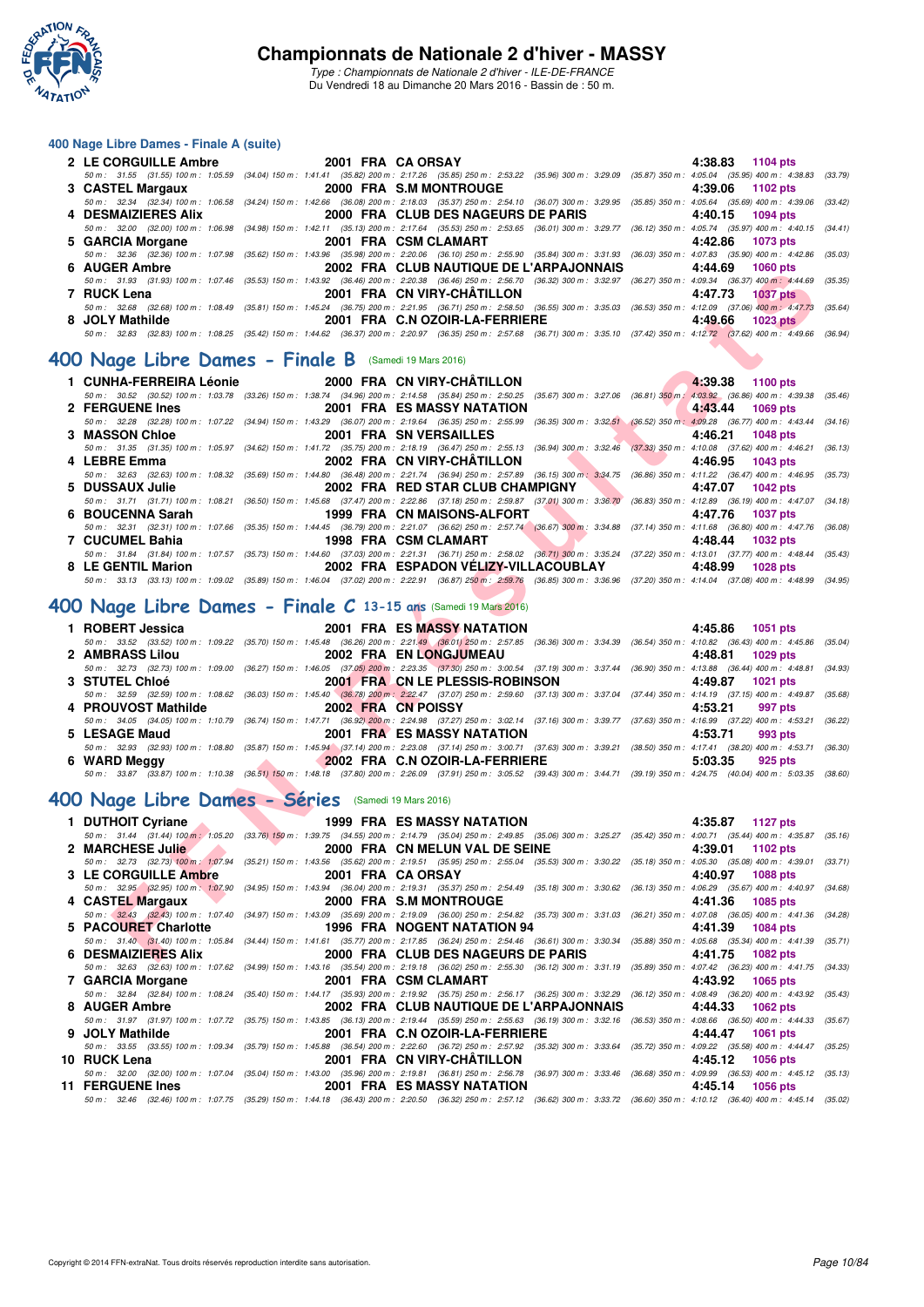

#### **400 Nage Libre Dames - Séries (suite)**

| 12 DUSSAUX Julie                                                 |             | 2002 FRA RED STAR CLUB CHAMPIGNY                                                                                                                                                                                              | 4:45.48<br>1054 pts                                                   |
|------------------------------------------------------------------|-------------|-------------------------------------------------------------------------------------------------------------------------------------------------------------------------------------------------------------------------------|-----------------------------------------------------------------------|
| 13 CUCUMEL Bahia                                                 |             | 50 m: 32.37 (32.37) 100 m: 1:08.41 (36.04) 150 m: 1:44.99 (36.58) 200 m: 2:22.01 (37.02) 250 m: 2:58.18 (36.17) 300 m: 3:34.94 (36.76) 350 m: 4:10.97 (36.03) 400 m: 4:45.48 (34.51)<br>1998 FRA CSM CLAMART                  | 4:46.09<br><b>1049 pts</b>                                            |
| 14 CUNHA-FERREIRA Léonie                                         |             | 50 m : 31.99 (31.99) 100 m : 1:07.36 (35.37) 150 m : 1:42.66 (35.30) 200 m : 2:19.62 (36.96) 250 m : 2:56.28 (36.66) 300 m : 3:33.10 (36.82) 350 m : 4:10.60 (37.50) 400 m : 4:46.09 (35.49)<br>2000 FRA CN VIRY-CHATILLON    | 4:46.47<br><b>1046 pts</b>                                            |
|                                                                  |             | 50 m: 31.89 (31.89) 100 m: 1:06.19 (34.30) 150 m: 1:41.57 (35.38) 200 m: 2:18.33 (36.76) 250 m: 2:54.56 (36.23) 300 m: 3:32.15 (37.59) 350 m: 4:09.63 (37.48) 400 m: 4:46.47                                                  | (36.84)                                                               |
| 15 PERIGUEUX Elea                                                |             | 2002 FRA CN VAL MAUBUEE<br>50 m: 32.91 (32.91) 100 m: 1:08.88 (35.97) 150 m: 1:45.37 (36.49) 200 m: 2:22.26 (36.89) 250 m: 2:58.92 (36.66) 300 m: 3:35.75 (36.83) 350 m: 4:12.32 (36.57) 400 m: 4:46.56                       | 4:46.56<br><b>1046 pts</b><br>(34.24)                                 |
| 16 DUMAS Salome                                                  |             | 2002 FRA CLUB DES NAGEURS DE PARIS                                                                                                                                                                                            | 4:48.20<br><b>1033 pts</b>                                            |
| 17 BOUCENNA Sarah                                                |             | 50 m: 32.84 (32.84) 100 m: 1:08.72 (35.88) 150 m: 1:45.03 (36.31) 200 m: 2:21.31 (36.28) 250 m: 2:57.14 (35.83) 300 m: 3:34.22 (37.08) 350 m: 4:12.25 (38.03) 400 m: 4:48.20<br>1999 FRA CN MAISONS-ALFORT                    | (35.95)<br>4:48.57<br><b>1031 pts</b>                                 |
| 18 LEBRE Emma                                                    |             | 50 m: 32.55 (32.55) 100 m: 1:07.51 (34.96) 150 m: 1:43.83 (36.32) 200 m: 2:20.48 (36.65) 250 m: 2:57.25 (36.77) 300 m: 3:34.34 (37.09) 350 m: 4:11.70 (37.36) 400 m: 4:48.57<br>2002 FRA CN VIRY-CHATILLON                    | (36.87)<br>4:48.88<br><b>1028 pts</b>                                 |
|                                                                  |             | 50 m: 32.24 (32.24) 100 m: 1:07.60 (35.36) 150 m: 1:43.87 (36.27) 200 m: 2:20.53 (36.66) 250 m: 2:57.71 (37.18) 300 m: 3:34.89 (37.18) 350 m: 4:12.19 (37.30) 400 m: 4:48.88                                                  | (36.69)                                                               |
| 19 GARCIA Inès                                                   |             | 2000 FRA TREMBLAY AC<br>50 m: 32.17 (32.17) 100 m: 1:08.11 (35.94) 150 m: 1:45.11 (37.00) 200 m: 2:22.08 (36.97) 250 m: 2:59.39 (37.31) 300 m: 3:36.23 (36.84) 350 m: 4:13.36 (37.13) 400 m: 4:49.09                          | 4:49.09<br>1027 pts<br>(35.73)                                        |
| 20 LE GENTIL Marion                                              |             | 2002 FRA ESPADON VELIZY-VILLACOUBLAY                                                                                                                                                                                          | 4:49.41<br><b>1025 pts</b>                                            |
| 21 MASSON Chloe                                                  |             | 50 m: 34.30 (34.30) 100 m: 1:11.48 (37.18) 150 m: 1:48.18 (36.70) 200 m: 2:24.80 (36.62) 250 m: 3:01.52 (36.72) 300 m: 3:37.64 (36.12) 350 m: 4:14.29 (36.65) 400 m: 4:49.41 (35.12)<br>2001 FRA SN VERSAILLES                | 4:49.63<br><b>1023 pts</b>                                            |
| 22 MATHIERE Aurélie                                              |             | 50 m: 31.52 (31.52) 100 m: 1:06.63 (35.11) 150 m: 1:43.03 (36.40) 200 m: 2:19.85 (36.82) 250 m: 2:57.07 (37.22) 300 m: 3:34.49 (37.42) 350 m: 4:12.73 (38.24) 400 m: 4:49.63<br>1998 FRA SCA 2000 EVRY                        | (36.90)<br>4:50.31<br><b>1018 pts</b>                                 |
|                                                                  |             | 50 m: 32.30 (32.30) 100 m: 1:07.82 (35.52) 150 m: 1:44.37 (36.55) 200 m: 2:21.49 (37.12) 250 m: 2:58.88 (37.39) 300 m: 3:36.62 (37.74) 350 m: 4:14.26 (37.64) 400 m: 4:50.31 (36.05)                                          |                                                                       |
| 22 HANRAS Tiphaine<br>50 m: 34.10 (34.10) 100 m: 1:11.59 (37.49) | 150 m : --- | 2000 FRA COULOMMIERS NATATION<br>200 m: 2:26.74 (1:15.15)<br>$250 \text{ m}$ : $\frac{300 \text{ m}}{2541.47}$ (1:14.73)                                                                                                      | 4:50.31<br><b>1018 pts</b><br>$350 m : -$<br>400 m: 4:50.31 (1:08.84) |
| 24 PROUVOST Mathilde                                             |             | 2002 FRA CN POISSY                                                                                                                                                                                                            | 4:50.92<br>1013 pts                                                   |
| 25 STUTEL Chloé                                                  |             | 50 m: 33.23 (33.23) 100 m: 1:09.50 (36.27) 150 m: 1:46.68 (37.18) 200 m: 2:23.77 (37.09) 250 m: 3:00.67 (36.90) 300 m: 3:37.43 (36.76) 350 m: 4:14.53 (37.10) 400 m: 4:50.92 (36.39)<br>2001 FRA CN LE PLESSIS-ROBINSON       | 4:50.99<br><b>1013 pts</b>                                            |
| 26 BARBAUD Marie                                                 |             | 50 m: 32.34 (32.34) 100 m: 1:07.88 (35.54) 150 m: 1:44.47 (36.59) 200 m: 2:21.41 (36.94) 250 m: 2:58.72 (37.31) 300 m: 3:36.67 (37.95) 350 m: 4:14.54 (37.87) 400 m: 4:50.99 (36.45)<br>2000 FRA CN VIRY-CHATILLON            | 4:51.04<br>1013 pts                                                   |
|                                                                  |             | 50 m: 32.37 (32.37) 100 m: 1:08.54 (36.17) 150 m: 1:45.76 (37.22) 200 m: 2:23.10 (37.34) 250 m: 3:00.41 (37.31) 300 m: 3:38.02 (37.61) 350 m: 4:14.84 (36.82) 400 m: 4:51.04 (36.20)                                          |                                                                       |
| 27 MARTEL Caroline                                               |             | 2000 FRA CN LE PLESSIS-ROBINSON<br>50 m: 32.67 (32.67) 100 m: 1:09.34 (36.67) 150 m: 1:47.16 (37.82) 200 m: 2:24.28 (37.12) 250 m; 3:01.45 (37.17) 300 m: 3:38.50 (37.05) 350 m: 4:15.40 (36.90) 400 m: 4:51.19 (35.79)       | 4:51.19<br><b>1011 pts</b>                                            |
| 28 LISIK Chloé                                                   |             | 2000 FRA AMICALE VILLENEUVE-LA-GARENNE                                                                                                                                                                                        | 4:51.25<br><b>1011 pts</b>                                            |
| 29 AMBRASS Lilou                                                 |             | 50 m: 32.54 (32.54) 100 m: 1:08.25 (35.71) 150 m: 1:45.17 (36.92) 200 m: 2:22.16 (36.99) 250 m: 2:59.56 (37.40) 300 m: 3:37.14 (37.58) 350 m: 4:15.01 (37.87) 400 m: 4:51.25<br><b>2002 FRA EN LONGJUMEAU</b>                 | (36.24)<br>4:51.86<br><b>1007 pts</b>                                 |
| 30 AOUAD Kenza                                                   |             | 50 m: 32.90 (32.90) 100 m: 1:08.79 (35.89) 150 m: 1:45.85 (37.06) 200 m: 2:23.26 (37.41) 250 m: 3:00.42 (37.16) 300 m: 3:38.09 (37.67) 350 m: 4:15.62 (37.53) 400 m: 4:51.86<br>2000 FRA CSM CLAMART                          | (36.24)<br>4:52.75<br>$1000$ pts                                      |
|                                                                  |             | 50 m: 33.26 (33.26) 100 m: 1:09.21 (35.95) 150 m: 1:46.33 (37.12) 200 m: 2:23.83 (37.50) 250 m: 3:01.13 (37.30) 300 m: 3:38.64 (37.51) 350 m: 4:16.66 (38.02) 400 m: 4:52.75 (36.09)                                          |                                                                       |
| 31 GERARD Flore                                                  |             | 1999 FRA STELLA SPORTS ST-MAUR<br>50 m: 33.50 (33.50) 100 m: 1:09.46 (35.96) 150 m: 1:46.13 (36.67) 200 m: 2:23.24 (37.11) 250 m: 3:00.19 (36.95) 300 m: 3:38.26 (38.07) 350 m: 4:16.39 (38.13) 400 m: 4:53.07 (36.68)        | 4:53.07<br>998 pts                                                    |
| 32 SIMEANT Laura                                                 |             | <b>1998 FRA AC VILLEPINTE</b><br>50 m: 32.87 (32.87) 100 m: 1:08.82 (35.95) 150 m: 1:45.46 (36.64) 200 m: 2:23.13 (37.67) 250 m: 3:00.17 (37.04) 300 m: 3:38.54 (38.37) 350 m: 4:15.95 (37.41) 400 m: 4:53.10 (37.15)         | 4:53.10<br>998 pts                                                    |
| 33 MOURET Lucile                                                 |             | 2002 FRA CNO ST-GERMAIN-EN-LAYE                                                                                                                                                                                               | 4:53.51<br>995 pts                                                    |
| 34 DHENNIN Clara                                                 |             | 50 m: 33.87 (33.87) 100 m: 1:10.01 (36.14) 150 m: 1:47.05 (37.04) 200 m: 2:24.18 (37.13) 250 m: 3:01.68 (37.50) 300 m: 3:39.24 (37.56) 350 m: 4:17.18 (37.94) 400 m: 4:53.51<br><b>2001 FRA SN VERSAILLES</b>                 | (36.33)<br>4:53.64<br>994 pts                                         |
|                                                                  |             | 50 m: 32.26 (32.26) 100 m: 1:08.04 (35.78) 150 m: 1:45.37 (37.33) 200 m: 2:22.89 (37.52) 250 m: 3:00.67 (37.78) 300 m: 3:38.02 (37.35) 350 m: 4:16.22 (38.20) 400 m: 4:53.64 (37.42)                                          |                                                                       |
| <b>35 BACKHAUS Marie</b>                                         |             | 2001 FRA CNO ST-GERMAIN-EN-LAYE<br>50 m: 33.07 (33.07) 100 m: 1:09.06 (35.99) 150 m: 1:46.44 (37.38) 200 m: 2:23.90 (37.46) 250 m: 3:01.73 (37.83) 300 m: 3:39.53 (37.80) 350 m: 4:17.52 (37.99) 400 m: 4:54.11 (36.59)       | 4:54.11<br>990 pts                                                    |
| 36 SIGNORET Amelie                                               |             | 2002 FRA SN VERSAILLES<br>50 m: 31.79 (31.79) 100 m: 1:06.91 (35.12) 150 m: 1:43.53 (36.62) 200 m: 2:20.97 (37.44) 250 m: 2:58.83 (37.86) 300 m: 3:37.82 (38.99) 350 m: 4:16.13 (38.31) 400 m: 4:54.60 (38.47)                | 4:54.60<br>987 pts                                                    |
| 37 BRAULT Inès                                                   |             | 1999 FRA STELLA SPORTS ST-MAUR                                                                                                                                                                                                | 4:54.69<br>986 pts                                                    |
| 38 ROBERT Jessica <b>Alexander Structure 1986</b>                |             | 50 m: 33.47 (33.47) 100 m: 1:09.36 (35.89) 150 m: 1:46.40 (37.04) 200 m: 2:23.72 (37.32) 250 m: 3:01.30 (37.58) 300 m: 3:39.27 (37.97) 350 m: 4:17.49 (38.22) 400 m: 4:54.69 (37.20)<br>2001 FRA ES MASSY NATATION            | $4:55.16$ 983 pts                                                     |
| 39 LESAGE Maud                                                   |             | 50 m: 32.45 (32.45) 100 m: 1:08.35 (35.90) 150 m: 1:45.34 (36.99) 200 m: 2:22.88 (37.54) 250 m: 3:00.74 (37.86) 300 m: 3:39.38 (38.64) 350 m: 4:17.67 (38.29) 400 m: 4:55.16 (37.49)                                          |                                                                       |
|                                                                  |             | 2001 FRA ES MASSY NATATION<br>50 m: 33.60 (33.60) 100 m: 1:10.39 (36.79) 150 m: 1:48.21 (37.82) 200 m: 2:27.34 (39.13) 250 m: 3:05.50 (38.16) 300 m: 3:44.52 (39.02) 350 m: 4:22.17 (37.65) 400 m: 4:58.14 (35.97)            | 4:58.14<br>961 pts                                                    |
| 40 CHAUMUN Shany                                                 |             | 2002 FRA CN BRUNOY-ESSONNE<br>50 m: 34.80 (34.80) 100 m: 1:11.82 (37.02) 150 m: 1:49.59 (37.77) 200 m: 2:27.41 (37.82) 250 m: 3:05.05 (37.64) 300 m: 3:43.11 (38.06) 350 m: 4:21.48 (38.37) 400 m: 4:58.57 (37.09)            | 4:58.57<br>958 pts                                                    |
| 41 BORNET Apolline                                               |             | 2002 FRA STADE DE VANVES                                                                                                                                                                                                      | 4:59.10<br>954 pts                                                    |
| 42 WARD Meggy                                                    |             | 50 m: 32.86 (32.86) 100 m: 1:10.10 (37.24) 150 m: 1:48.09 (37.99) 200 m: 2:26.12 (38.03) 250 m: 3:04.77 (38.65) 300 m: 3:42.93 (38.16) 350 m: 4:21.84 (38.91) 400 m: 4:59.10 (37.26)<br>2002 FRA C.N OZOIR-LA-FERRIERE        | 5:01.07<br>941 pts                                                    |
| 43 BENLEKBIR Kahéna                                              |             | 50 m: 33.71 (33.71) 100 m: 1:10.81 (37.10) 150 m: 1:49.49 (38.68) 200 m: 2:27.85 (38.36) 250 m: 3:06.07 (38.22) 300 m: 3:44.77 (38.70) 350 m: 4:23.70 (38.93) 400 m: 5:01.07 (37.37)<br>2002 FRA AS NATATION RAINCY           | 5:01.34<br>939 pts                                                    |
|                                                                  |             | 50 m : 33.17 (33.17) 100 m : 1:09.92 (36.75) 150 m : 1:48.39 (38.47) 200 m : 2:27.64 (39.25) 250 m : 3:06.78 (39.14) 300 m : 3:45.64 (38.86) 350 m : 4:24.78 (39.14) 400 m : 5:01.34 (36.56)                                  |                                                                       |
| 44 MULLER Maida                                                  |             | 2002 FRA AS CORBEIL-ESSONNE<br>50 m : 32.89 (32.89) 100 m : 1:09.75 (36.86) 150 m : 1:48.12 (38.37) 200 m : 2:26.74 (38.62) 250 m : 3:05.67 (38.93) 300 m : 3:45.26 (39.59) 350 m : 4:25.09 (39.83) 400 m : 5:03.30 (38.21)   | 5:03.30<br>925 pts                                                    |
| 45 POREAU Marine                                                 |             | 2001 FRA LAGNY-SUR-MARNE NATATION                                                                                                                                                                                             | 5:05.61<br>909 pts                                                    |
| 46 CHAPUT Perrine                                                |             | 50 m : 33.50 (33.50) 100 m : 1:11.24 (37.74) 150 m : 1:50.41 (39.17) 200 m : 2:29.33 (38.92) 250 m : 3:08.74 (39.41) 300 m : 3:48.38 (39.64) 350 m : 4:27.75 (39.37) 400 m : 5:05.61 (37.86)<br>2001 FRA COULOMMIERS NATATION | 5:15.70<br>840 pts                                                    |
| --- LIORET Coralie                                               |             | 50 m: 35.82 (35.82) 100 m: 1:14.96 (39.14) 150 m: 1:54.94 (39.98) 200 m: 2:35.50 (40.56) 250 m: 3:15.10 (39.60) 300 m: 3:55.05 (39.95) 350 m: 4:35.73 (40.68) 400 m: 5:15.70 (39.97)<br>2000 FRA MORSANG ESSONNE NATATION     | <b>DNS</b> dec                                                        |
| --- KEBDI Manel                                                  |             | 2002 FRA CN LA COURNEUVE                                                                                                                                                                                                      | <b>DNS</b> dec                                                        |
|                                                                  |             |                                                                                                                                                                                                                               |                                                                       |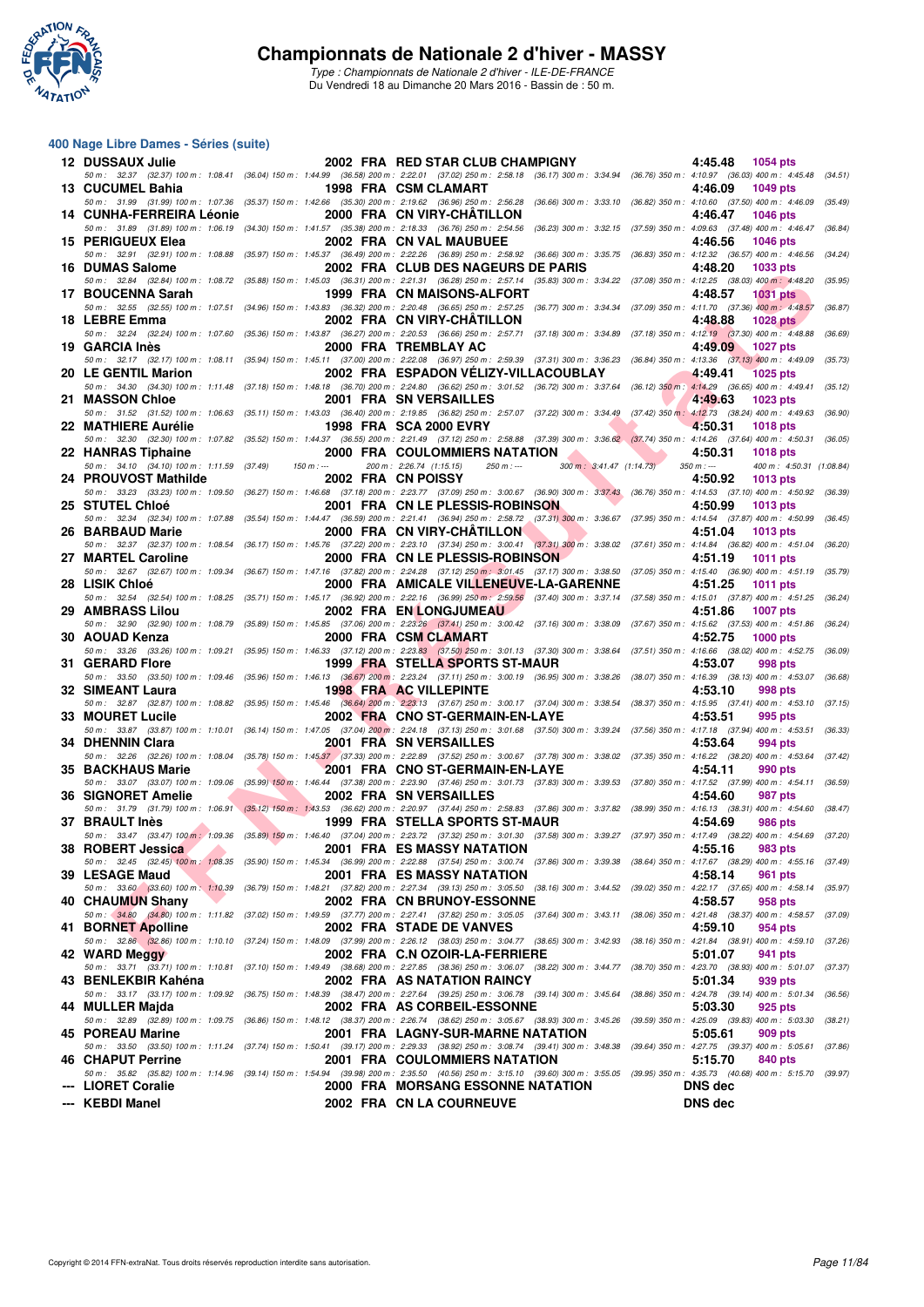

Du Vendredi 18 au Dimanche 20 Mars 2016 - Bassin de : 50 m.

### **[800 Nage Libre Dames - Série rapide](http://www.ffnatation.fr/webffn/resultats.php?idact=nat&go=epr&idcpt=37307&idepr=5)** (Dimanche 20 Mars 2016)

| 1 DUTHOIT Cyriane   |                                                                                 |                                                                                         | 1999 FRA ES MASSY NATATION                                                                                                                                                                                                                                                                                                                                              |                                                    |                                                                                                                                                 | $9:24.61$ 1133 pts                                                                         |
|---------------------|---------------------------------------------------------------------------------|-----------------------------------------------------------------------------------------|-------------------------------------------------------------------------------------------------------------------------------------------------------------------------------------------------------------------------------------------------------------------------------------------------------------------------------------------------------------------------|----------------------------------------------------|-------------------------------------------------------------------------------------------------------------------------------------------------|--------------------------------------------------------------------------------------------|
|                     |                                                                                 |                                                                                         | 50 m : 32.11 (32.11) 100 m : 1:06.69 (34.58) 150 m : 1:41.81 (35.12) 200 m : 2:17.05 (35.24) 250 m : 2:52.47 (35.42) 300 m : 3:27.77 (35.30) 350 m : 4:03.14 (35.37) 400 m : 4:38.45<br>450 m: 5:14.15 (35.70) 500 m: 5:49.77 (35.62) 550 m: 6:25.52 (35.75) 600 m: 7:01.36 (35.84) 650 m: 7:37.17 (35.81) 700 m: 8:13.10 (35.93) 750 m: 8:49.05 (35.95) 800 m: 9:24.61 |                                                    |                                                                                                                                                 | (35.31)<br>(35.56)                                                                         |
| 2 MARCHESE Julie    |                                                                                 |                                                                                         | 2000 FRA CN MELUN VAL DE SEINE                                                                                                                                                                                                                                                                                                                                          |                                                    | 9:35.37                                                                                                                                         | 1092 pts                                                                                   |
|                     | 50 m : 32.72 (32.72) 100 m : 1:08.24<br>450 m : 5:21.70 (36.05) 500 m : 5:57.94 |                                                                                         | (35.52) 150 m : 1:44.10 (35.86) 200 m : 2:20.33 (36.23) 250 m : 2:56.41 (36.08) 300 m : 3:32.93 (36.52) 350 m : 4:09.15 (36.22) 400 m : 4:45.65<br>(36.24) 550 m: 6:34.08 (36.14) 600 m: 7:10.78 (36.70) 650 m: 7:47.13 (36.35) 700 m: 8:23.78                                                                                                                          |                                                    |                                                                                                                                                 | (36.50)<br>$(36.65)$ 750 m : $8.59.68$ $(35.90)$ 800 m : $9.35.37$<br>(35.69)              |
| 3 GARCIA Morgane    |                                                                                 |                                                                                         | 2001 FRA CSM CLAMART                                                                                                                                                                                                                                                                                                                                                    |                                                    | 9:38.10                                                                                                                                         | 1081 pts                                                                                   |
|                     | 450 m : 5:26.27 (37.04) 500 m : 6:02.99                                         |                                                                                         | 50 m : 33.49 (33.49) 100 m : 1:09.75 (36.26) 150 m : 1:46.42 (36.67) 200 m : 2:23.33 (36.91) 250 m : 2:59.80 (36.47) 300 m : 3:36.10 (36.30) 350 m : 4:12.59 (36.49) 400 m : 4:49.23<br>(36.72) 550 m : 6:39.58 (36.59) 600 m : 7:16.29 (36.71) 650 m : 7:52.34 (36.05) 700 m : 8:28.35                                                                                 |                                                    |                                                                                                                                                 | (36.64)<br>$(36.01)$ 750 m : $9:03.61$ $(35.26)$ 800 m : $9:38.10$<br>(34.49)              |
|                     | 5 DESMAIZIERES Alix                                                             |                                                                                         | 2000 FRA CLUB DES NAGEURS DE PARIS                                                                                                                                                                                                                                                                                                                                      |                                                    | 9:40.37                                                                                                                                         | 1073 pts                                                                                   |
|                     | 450 m : 5:24.22 (36.85) 500 m : 6:01.24                                         |                                                                                         | 50 m : 32.85 (32.85) 100 m : 1:08.67 (35.82) 150 m : 1:44.59 (35.92) 200 m : 2:21.41 (36.82) 250 m : 2:57.67 (36.626) 300 m : 3:34.32 (36.65) 350 m : 4:10.65 (36.33) 400 m : 4:47.37<br>(37.02) 550 m: 6:37.91 (36.67) 600 m: 7:14.94 (37.03) 650 m: 7:51.83                                                                                                           | $(36.89)$ 700 m : 8:28.99                          | (37.16) 750 m : 9:05.43 (36.44) 800 m : 9:40.37                                                                                                 | (36.72)<br>(34.94)                                                                         |
|                     | 9 CUNHA-FERREIRA Léonie                                                         |                                                                                         | 2000 FRA CN VIRY-CHÂTILLON                                                                                                                                                                                                                                                                                                                                              |                                                    |                                                                                                                                                 | $9:46.00$ 1052 pts                                                                         |
|                     | 50 m : 31.59 (31.59) 100 m : 1:05.74<br>450 m : 5:22.57 (37.64) 500 m : 6:00.41 |                                                                                         | (34.15) 150 m : 1:40.95 (35.21) 200 m : 2:16.66 (35.71) 250 m : 2:53.01 (36.35) 300 m : 3:29.50 (36.49) 350 m : 4:07.03 (37.53) 400 m : 4:44.93<br>(37.84) 550 m : 6:38.09 (37.68) 600 m : 7:15.78 (37.69) 650 m : 7:53.51                                                                                                                                              | (37.73) 700 m : 8:31.83                            |                                                                                                                                                 | (37.90)<br>$(38.32)$ 750 m : $9:09.49$ $(37.66)$ 800 m : $9:46.00$<br>(36.51)              |
| 10 FERGUENE Ines    |                                                                                 |                                                                                         | <b>2001 FRA ES MASSY NATATION</b>                                                                                                                                                                                                                                                                                                                                       |                                                    |                                                                                                                                                 | $9.46.18$ 1051 pts                                                                         |
|                     | 450 m : 5:28.14 (37.63) 500 m : 6:05.59                                         |                                                                                         | 50 m : 32.23 (32.23) 100 m : 1:07.72 (35.49) 150 m : 1:44.20 (36.48) 200 m : 2:20.83 (36.63) 250 m : 2:58.03<br>$(37.45)$ 550 m : 6:43.19 $(37.60)$ 600 m : 7:20.64 $(37.45)$ 650 m : 7:58.42                                                                                                                                                                           |                                                    | (37.20) 300 m: 3:35.34 (37.31) 350 m: 4:13.09 (37.75) 400 m: 4:50.51<br>(37.78) 700 m : 8:35.46 (37.04) 750 m : 9:11.98 (36.52) 800 m : 9:46.18 | (37.42)<br>(34.20)                                                                         |
| 17 BOUCENNA Sarah   |                                                                                 |                                                                                         | 1999 FRA CN MAISONS-ALFORT                                                                                                                                                                                                                                                                                                                                              |                                                    | 9:55.89                                                                                                                                         | 1015 $pts$                                                                                 |
|                     | 50 m: 32.63 (32.63) 100 m: 1:07.95<br>450 m : 5:29.97 (37.71) 500 m : 6:08.26   |                                                                                         | (35.32) 150 m: 1:44.65 (36.70) 200 m: 2:21.87 (37.22) 250 m: 2:58.99<br>$(38.29)$ 550 m : 6:45.94 $(37.68)$ 600 m : 7:24.00 $(38.06)$ 650 m : 8:02.45                                                                                                                                                                                                                   | (37.12) 300 m : 3:36.57<br>(38.45) 700 m : 8:40.81 | (38.36)<br>$750 m : -$                                                                                                                          | $(37.58)$ 350 m : 4:14.34 $(37.77)$ 400 m : 4:52.26<br>(37.92)<br>800 m: 9:55.89 (1:15.08) |
| 21 MATHIERE Aurélie |                                                                                 |                                                                                         | <b>1998 FRA SCA 2000 EVRY</b>                                                                                                                                                                                                                                                                                                                                           |                                                    | 10:03.67                                                                                                                                        | 987 pts                                                                                    |
|                     |                                                                                 | 450 m : 5:34.44 (38.72) 500 m : 6:13.71 (39.27) 550 m : 6:52.41 (38.70) 600 m : 7:31.68 | 50 m : 33.19 (33.19) 100 m : 1:09.34 (36.15) 150 m : 1:46.33 (36.99) 200 m : 2:23.71 (37.38) 250 m : 3:00.88 (37.17) 300 m : 3:38.62 (37.74) 350 m : 4:16.96 (38.34) 400 m : 4:55.72<br>(39.27) 650 m : 8:10.35                                                                                                                                                         |                                                    | $(38.67)$ 700 m : $8.48.76$ $(38.41)$ 750 m : $9.26.99$ $(38.23)800$ m : 10.03.67                                                               | (38.76)<br>(36.68)                                                                         |

## **[800 Nage Libre Dames - Séries lentes](http://www.ffnatation.fr/webffn/resultats.php?idact=nat&go=epr&idcpt=37307&idepr=5)** (Dimanche 20 Mars 2016)

|   | 5 DESMAIZIERES Alix                                                                                                                                                                  |                                                        | 2000 FRA CLUB DES NAGEURS DE PARIS                                                                                                                                                                                                                                                                             |                                                          | 9:40.37                                                                                                        | 1073 pts                                               |                    |
|---|--------------------------------------------------------------------------------------------------------------------------------------------------------------------------------------|--------------------------------------------------------|----------------------------------------------------------------------------------------------------------------------------------------------------------------------------------------------------------------------------------------------------------------------------------------------------------------|----------------------------------------------------------|----------------------------------------------------------------------------------------------------------------|--------------------------------------------------------|--------------------|
|   | 50 m : 32.85 (32.85) 100 m : 1:08.67<br>450 m: 5:24.22 (36.85) 500 m: 6:01.24                                                                                                        |                                                        | (35.82) 150 m : 1:44.59 (35.92) 200 m : 2:21.41 (36.82) 250 m : 2:57.67 (36.26) 300 m : 3:34.32<br>(37.02) 550 m : 6:37.91 (36.67) 600 m : 7:14.94 (37.03) 650 m : 7:51.83                                                                                                                                     | $(36.89)$ 700 m : 8:28.99                                | (36.65) 350 m : 4:10.65 (36.33) 400 m : 4:47.37<br>(37.16) 750 m : 9:05.43 (36.44) 800 m : 9:40.37             |                                                        | (36.72)<br>(34.94) |
| 9 | <b>CUNHA-FERREIRA Léonie</b>                                                                                                                                                         |                                                        | 2000 FRA CN VIRY-CHATILLON                                                                                                                                                                                                                                                                                     |                                                          | 9:46.00                                                                                                        | <b>1052 pts</b>                                        |                    |
|   | 50 m: 31.59 (31.59) 100 m: 1:05.74<br>450 m : 5:22.57 (37.64) 500 m : 6:00.41                                                                                                        |                                                        | (34.15) 150 m: 1:40.95 (35.21) 200 m: 2:16.66 (35.71) 250 m: 2:53.01<br>(37.84) 550 m : 6:38.09 (37.68) 600 m : 7:15.78 (37.69) 650 m : 7:53.51                                                                                                                                                                | $(36.35)$ 300 m : 3:29.50<br>$(37.73)$ 700 m : 8:31.83   | $(36.49)$ 350 m : 4:07.03 $(37.53)$ 400 m : 4:44.93<br>$(38.32)$ 750 m : $9.09.49$ $(37.66)$ 800 m : $9.46.00$ |                                                        | (37.90)<br>(36.51) |
|   | <b>10 FERGUENE Ines</b>                                                                                                                                                              |                                                        | 2001 FRA ES MASSY NATATION                                                                                                                                                                                                                                                                                     |                                                          | 9:46.18                                                                                                        | 1051 pts                                               |                    |
|   | 50 m: 32.23 (32.23) 100 m: 1:07.72<br>450 m : 5:28.14 (37.63) 500 m : 6:05.59                                                                                                        |                                                        | (35.49) 150 m: 1:44.20 (36.48) 200 m: 2:20.83 (36.63) 250 m: 2:58.03<br>(37.45) 550 m : 6:43.19 (37.60) 600 m : 7:20.64 (37.45) 650 m : 7:58.42                                                                                                                                                                | $(37.20)$ 300 m : 3:35.34                                | $(37.31)$ 350 m : 4:13.09 $(37.75)$ 400 m : 4:50.51                                                            |                                                        | (37.42)            |
|   | 17 BOUCENNA Sarah                                                                                                                                                                    |                                                        | 1999 FRA CN MAISONS-ALFORT                                                                                                                                                                                                                                                                                     | $(37.78)$ 700 m : 8:35.46                                | (37.04) 750 m : 9:11.98 (36.52) 800 m : 9:46.18<br>9:55.89                                                     | <b>1015 pts</b>                                        | (34.20)            |
|   | 50 m: 32.63 (32.63) 100 m: 1:07.95                                                                                                                                                   |                                                        | (35.32) 150 m : 1:44.65 (36.70) 200 m : 2:21.87 (37.22) 250 m : 2:58.99                                                                                                                                                                                                                                        | $(37.12)$ 300 m : 3:36.57                                | $(37.58)$ 350 m : 4:14.34 $(37.77)$ 400 m : 4:52.26                                                            |                                                        | (37.92)            |
|   | 450 m : 5:29.97 (37.71) 500 m : 6:08.26<br>21 MATHIERE Aurélie                                                                                                                       |                                                        | $(38.29)$ 550 m : 6:45.94 $(37.68)$ 600 m : 7:24.00 $(38.06)$ 650 m : 8:02.45<br>1998 FRA SCA 2000 EVRY                                                                                                                                                                                                        | $(38.45)$ 700 m : $8.40.81$                              | (38.36)<br>$750 m : -$<br>10:03.67                                                                             | 800 m: 9:55.89 (1:15.08)<br>987 pts                    |                    |
|   | 50 m : 33.19 (33.19) 100 m : 1:09.34                                                                                                                                                 |                                                        | (36.15) 150 m : 1:46.33 (36.99) 200 m : 2:23.71 (37.38) 250 m : 3:00.88                                                                                                                                                                                                                                        | $(37.17)$ 300 m : 3:38.62                                | $(37.74)$ 350 m : 4:16.96                                                                                      | (38.34) 400 m : 4:55.72                                | (38.76)            |
|   | 450 m : 5:34.44<br>(38.72) 500 m : 6:13.71                                                                                                                                           |                                                        | $(39.27)$ 550 m : 6:52.41 $(38.70)$ 600 m : 7:31.68 $(39.27)$ 650 m : 8:10.35                                                                                                                                                                                                                                  | (38.67) 700 m : 8:48.76 (38.41) 750 m : 9:26.99          |                                                                                                                | (38.23) 800 m : 10:03.67                               | (36.68)            |
|   | 00 Nage Libre Dames - Séries lentes                                                                                                                                                  |                                                        | (Dimanche 20 Mars 2016)                                                                                                                                                                                                                                                                                        |                                                          |                                                                                                                |                                                        |                    |
|   |                                                                                                                                                                                      |                                                        |                                                                                                                                                                                                                                                                                                                |                                                          |                                                                                                                |                                                        |                    |
|   | 4 LE CORGUILLE Ambre<br>50 m: 32.84 (32.84) 100 m: 1:08.29                                                                                                                           |                                                        | 2001 FRA CA ORSAY<br>(35.45) 150 m : 1:44.63 (36.34) 200 m : 2:21.50 (36.87) 250 m : 2:57.95                                                                                                                                                                                                                   | $(36.45)$ 300 m : 3:34.69                                | 9:39.44<br>$(36.74)$ 350 m : 4:11.67                                                                           | <b>1076 pts</b><br>$(36.98)$ 400 m : 4:48.54           | (36.87)            |
|   | 450 m : 5:24.29<br>$(35.75)$ 500 m : 6:01.20                                                                                                                                         | $(36.91)$ 550 m : 6:37.84                              | (36.64) 600 m : 7:14.88 (37.04) 650 m : 7:52.20                                                                                                                                                                                                                                                                | $(37.32)$ 700 m : 8:29.11                                | $(36.91)$ 750 m : $9.05.51$                                                                                    | $(36.40)$ 800 m : 9:39.44                              | (33.93)            |
| 6 | <b>AMBRASS Lilou</b><br>50 m: 33.44 (33.44) 100 m: 1:10.20                                                                                                                           | $(36.76)$ 150 m : 1:47.01                              | 2002 FRA EN LONGJUMEAU<br>(36.81) 200 m : 2:24.08 (37.07) 250 m : 3:01.04                                                                                                                                                                                                                                      | $(36.96)$ 300 m : 3:38.26                                | 9:45.32<br>(37.22) 350 m : 4:15.21                                                                             | <b>1054 pts</b><br>$(36.95)$ 400 m : 4:52.52           | (37.31)            |
|   | 450 m: 5:29.37 (36.85) 500 m: 6:06.64                                                                                                                                                | $(37.27)$ 550 m : 6:43.34                              | (36.70) 600 m : 7:20.99 (37.65) 650 m : 7:58.02                                                                                                                                                                                                                                                                | $(37.03)$ 700 m : 8:35.13                                | $(37.11)$ 750 m : $9:11.04$                                                                                    | $(35.91)$ 800 m : 9:45.32                              | (34.28)            |
|   | 7 DUSSAUX Julie<br>50 m: 33.06 (33.06) 100 m: 1:10.10                                                                                                                                |                                                        | 2002 FRA RED STAR CLUB CHAMPIGNY<br>(37.04) 150 m: 1:47.36 (37.26) 200 m: 2:24.52 (37.16) 250 m: 3:01.69                                                                                                                                                                                                       | $(37.17)$ 300 m : 3:39.16                                | 9:45.50<br>(37.47) 350 m : 4:16.74                                                                             | 1054 pts<br>$(37.58)$ 400 m : 4:53.86                  |                    |
|   | 450 m : 5:30.32 (36.46) 500 m : 6:07.40                                                                                                                                              |                                                        | (37.08) 550 m: 6:45.37 (37.97) 600 m: 7:23.05 (37.68) 650 m: 7:59.84                                                                                                                                                                                                                                           | $(36.79)$ 700 m : 8:36.48                                | (36.64) 750 m : 9:11.68 (35.20) 800 m : 9:45.50                                                                |                                                        | (37.12)<br>(33.82) |
|   | 8 PERIGUEUX Elea                                                                                                                                                                     |                                                        | 2002 FRA CN VAL MAUBUEE                                                                                                                                                                                                                                                                                        |                                                          | 9:45.61                                                                                                        | 1053 pts                                               |                    |
|   | 50 m: 34.08 (34.08) 100 m: 1:10.59<br>450 m : 5:31.91 (36.97) 500 m : 6:08.97                                                                                                        |                                                        | (36.51) 150 m: 1:47.21 (36.62) 200 m: 2:24.59 (37.38) 250 m: 3:01.97<br>$(37.06)$ 550 m $: 6.46.29$ $(37.32)$ 600 m $: 7.23.45$ $(37.16)$ 650 m $: 8.00.14$                                                                                                                                                    | (37.38) 300 m : 3:39.76<br>$(36.69)$ 700 m : 8:36.39     | (37.79) 350 m : 4:17.38 (37.62) 400 m : 4:54.94<br>(36.25) 750 m : 9:11.54 (35.15) 800 m : 9:45.61             |                                                        | (37.56)<br>(34.07) |
|   | 11 MARTEL Caroline                                                                                                                                                                   |                                                        | 2000 FRA CN LE PLESSIS-ROBINSON                                                                                                                                                                                                                                                                                |                                                          | 9:46.64                                                                                                        | 1049 pts                                               |                    |
|   | 50 m: 33.10 (33.10) 100 m: 1:09.32<br>450 m : 5:27.73 (36.96) 500 m : 6:04.60                                                                                                        |                                                        | (36.22) 150 m : 1:45.92 (36.60) 200 m : 2:22.84 (36.92) 250 m : 2:59.90<br>(36.87) 550 m: 6:41.88 (37.28) 600 m: 7:19.04 (37.16) 650 m: 7:56.44                                                                                                                                                                | $(37.06)$ 300 m : 3:36.88<br>$(37.40)$ 700 m : 8:33.94   | (36.98) 350 m: 4:13.80 (36.92) 400 m: 4:50.77<br>(37.50) 750 m : 9:11.01 (37.07) 800 m : 9:46.64               |                                                        | (36.97)<br>(35.63) |
|   | 12 BARBAUD Marie                                                                                                                                                                     |                                                        | 2000 FRA CN VIRY-CHATILLON                                                                                                                                                                                                                                                                                     |                                                          | 9:50.96                                                                                                        | 1033 pts                                               |                    |
|   | 50 m: 32.18 (32.18) 100 m: 1:07.91<br>450 m : 5:26.98<br>$(37.61)$ 500 m : 6:05.15                                                                                                   |                                                        | (35.73) 150 m : 1:44.25 (36.34) 200 m : 2:20.23 (35.98) 250 m : 2:56.65<br>$(38.17)$ 550 m : 6:43.21 $(38.06)$ 600 m : 7:21.11 $(37.90)$ 650 m : 7:59.00                                                                                                                                                       | $(36.42)$ 300 m : 3:34.01<br>$(37.89)$ 700 m : $8:37.15$ | (37.36) 350 m: 4:11.45 (37.44) 400 m: 4:49.37<br>(38.15) 750 m: 9:14.40 (37.25) 800 m: 9:50.96                 |                                                        | (37.92)<br>(36.56) |
|   | 13 AOUAD Kenza                                                                                                                                                                       |                                                        | 2000 FRA CSM CLAMART                                                                                                                                                                                                                                                                                           |                                                          | 9:54.16                                                                                                        | <b>1021 pts</b>                                        |                    |
|   | 50 m: 34.83<br>$(34.83)$ 100 m : 1:11.83<br>450 m: 5:32.57 (37.09) 500 m: 6:10.12                                                                                                    |                                                        | (37.00) 150 m: 1:49.25 (37.42) 200 m: 2:26.54 (37.29) 250 m: 3:03.66<br>$(37.55)$ 550 m : 6:47.61 $(37.49)$ 600 m : 7:25.71 $(38.10)$ 650 m : 8:03.09                                                                                                                                                          | $(37.12)$ 300 m : 3:40.66<br>$(37.38)$ 700 m : 8:40.96   | (37.00) 350 m: 4:18.13 (37.47) 400 m: 4:55.48<br>(37.87) 750 m : 9:18.29 (37.33) 800 m : 9:54.16               |                                                        | (37.35)<br>(35.87) |
|   | 14 JOLY Mathilde                                                                                                                                                                     |                                                        | 2001 FRA C.N OZOIR-LA-FERRIERE                                                                                                                                                                                                                                                                                 |                                                          | 9:54.47                                                                                                        | <b>1020 pts</b>                                        |                    |
|   | 50 m: 34.50<br>$(34.50)$ 100 m : 1:12.19<br>450 m : 5:36.05<br>(37.02) 500 m : 6:12.76                                                                                               |                                                        | $\begin{array}{cccc} (37.69) \ 150 \ m \ \colon \ \ 1.50.49 \qquad (38.30) \ 200 \ m \ \colon \ \ 2.28.45 \qquad (37.96) \ 250 \ m \ \colon \ \ 3.05.94 \qquad (36.71) \ 550 \ m \ \colon \ \ 6.49.92 \qquad (37.16) \ 600 \ m \ \colon \ \ 7.27.45 \qquad (37.53) \ 650 \ m \ \colon \ \ 8.04.68 \end{array}$ | $(37.49)$ 300 m : 3:43.74<br>$(37.23)$ 700 m : 8:42.05   | (37.80) 350 m : 4:21.26 (37.52) 400 m : 4:59.03<br>(37.37) 750 m : 9:19.54 (37.49) 800 m : 9:54.47             |                                                        | (37.77)<br>(34.93) |
|   | 15 LEBRE Emma                                                                                                                                                                        |                                                        | 2002 FRA CN VIRY-CHATILLON                                                                                                                                                                                                                                                                                     |                                                          | 9:54.81                                                                                                        | 1019 pts                                               |                    |
|   | 50 m: 33.78<br>$(33.78)$ 100 m : 1:11.27<br>450 m : 5:34.43<br>$(37.34)$ 500 m : 6:12.05                                                                                             |                                                        | (37.49) 150 m : 1:48.84 (37.57) 200 m : 2:26.65 (37.81) 250 m : 3:04.32<br>$(37.62)$ 550 m : 6:49.56 $(37.51)$ 600 m : 7:27.11 $(37.55)$ 650 m : 8:04.24                                                                                                                                                       | $(37.67)$ 300 m : 3:41.87<br>$(37.13)$ 700 m : 8:41.63   | (37.55) 350 m: 4:19.53 (37.66) 400 m: 4:57.09<br>$(37.39)$ 750 m : $9:18.48$                                   | $(36.85)$ 800 m : 9:54.81                              | (37.56)<br>(36.33) |
|   | 16 AUGER Ambre                                                                                                                                                                       |                                                        | 2002 FRA CLUB NAUTIQUE DE L'ARPAJONNAIS                                                                                                                                                                                                                                                                        |                                                          | 9:54.85                                                                                                        | 1019 pts                                               |                    |
|   | 50 m: 33.82 (33.82) 100 m: 1:11.50<br>450 m: 5:35.12 (37.52) 500 m: 6:12.26                                                                                                          | $(37.68)$ 150 m : 1:49.16<br>$(37.14)$ 550 m : 6:50.04 | (37.66) 200 m : 2:26.70 (37.54) 250 m : 3:04.51<br>(37.78) 600 m : 7:27.48 (37.44) 650 m : 8:05.21                                                                                                                                                                                                             | $(37.81)$ 300 m : 3:42.26<br>(37.73) 700 m : 8:42.73     | (37.75) 350 m : 4:19.89<br>$(37.52)$ 750 m : 9:19.53                                                           | $(37.63)$ 400 m : 4:57.60<br>$(36.80)$ 800 m : 9:54.85 | (37.71)            |
|   | 18 ROBERT Jessica                                                                                                                                                                    |                                                        | 2001 FRA ES MASSY NATATION                                                                                                                                                                                                                                                                                     |                                                          | 9:58.44                                                                                                        | <b>1006 pts</b>                                        | (35.32)            |
|   | 50 m: 32.48 (32.48) 100 m: 1:08.19                                                                                                                                                   | $(35.71)$ 150 m : 1:45.33                              | (37.14) 200 m : 2:22.68 (37.35) 250 m : 3:00.21                                                                                                                                                                                                                                                                | $(37.53)$ 300 m : 3:38.07                                | (37.86) 350 m: 4:16.11 (38.04) 400 m: 4:54.22                                                                  |                                                        | (38.11)            |
|   | 450 m : 5:31.55 (37.33) 500 m : 6:09.83<br>19 GARCIA Inès                                                                                                                            | $(38.28)$ 550 m : 6:48.15                              | (38.32) 600 m : 7:26.47 (38.32) 650 m : 8:04.95<br>2000 FRA TREMBLAY AC                                                                                                                                                                                                                                        | $(38.48)$ 700 m : 8:43.14                                | $(38.19)$ 750 m : 9:21.13<br>9:58.46                                                                           | (37.99) 800 m : 9:58.44<br><b>1006 pts</b>             | (37.31)            |
|   | 50 m : 33.54 (33.54) 100 m : 1:10.23                                                                                                                                                 |                                                        | (36.69) 150 m: 1:47.62 (37.39) 200 m: 2:24.75 (37.13) 250 m: 3:02.56                                                                                                                                                                                                                                           | $(37.81)$ 300 m : 3:41.07                                | (38.51) 350 m: 4:18.79 (37.72) 400 m: 4:57.27                                                                  |                                                        | (38.48)            |
|   | 450 m : 5:35.22 (37.95) 500 m : 6:12.57<br>20 LISIK Chloè                                                                                                                            | $(37.35)$ 550 m : 6:50.38                              | (37.81) 600 m : 7:28.43 (38.05) 650 m : 8:06.51<br>2000 FRA AMICALE VILLENEUVE-LA-GARENNE                                                                                                                                                                                                                      | $(38.08)$ 700 m : 8:45.46                                | $(38.95)$ 750 m : 9:22.31<br>10:02.35                                                                          | $(36.85)$ 800 m : 9:58.46<br>991 pts                   | (36.15)            |
|   | 50 m : 33.42 (33.42) 100 m : 1:09.94                                                                                                                                                 |                                                        | (36.52) 150 m : 1:47.22 (37.28) 200 m : 2:24.31 (37.09) 250 m : 3:02.00 (37.69) 300 m : 3:39.56                                                                                                                                                                                                                |                                                          | (37.56) 350 m: 4:17.80 (38.24) 400 m: 4:55.73                                                                  |                                                        | (37.93)            |
|   | 450 m : 5:34.04 (38.31) 500 m : 6:12.50<br>22  STUTEL Chloé                                                                                                                          |                                                        | (38.46) 550 m : 6:50.91 (38.41) 600 m : 7:29.23 (38.32) 650 m : 8:07.97<br>2001 FRA CN LE PLESSIS-ROBINSON                                                                                                                                                                                                     | $(38.74)$ 700 m : 8:46.53                                | $(38.56)$ 750 m : $9:24.88$<br>10:04.59                                                                        | (38.35) 800 m : 10:02.35<br>983 pts                    | (37.47)            |
|   | 50 m : 33.09 (33.09) 100 m : 1:09.40 (36.31) 150 m : 1:47.10 (37.70) 200 m : 2:24.91 (37.81) 250 m : 3:03.30 (38.39) 300 m : 3:41.69 (38.39) 350 m : 4:20.05 (38.36) 400 m : 4:58.31 |                                                        |                                                                                                                                                                                                                                                                                                                |                                                          |                                                                                                                |                                                        | (38.26)            |
|   | 450 m : 5:36.62 (38.31) 500 m : 6:15.00                                                                                                                                              |                                                        | (38.38) 550 m : 6:53.78 (38.78) 600 m : 7:32.12 (38.34) 650 m : 8:10.57 (38.45) 700 m : 8:49.16                                                                                                                                                                                                                |                                                          | (38.59) 750 m : 9:27.45 (38.29) 800 m : 10:04.59                                                               |                                                        | (37.14)            |
|   | 23 LONGAYGUE Hermance<br>50 m: 33.01 (33.01) 100 m: 1:09.52                                                                                                                          |                                                        | 2000 FRA SN VERSAILLES<br>(36.51) 150 m: 1:46.90 (37.38) 200 m: 2:25.01 (38.11) 250 m: 3:03.53                                                                                                                                                                                                                 | $(38.52)$ 300 m : 3:42.38                                | 10:05.53<br>(38.85) 350 m: 4:20.75 (38.37) 400 m: 4:59.57                                                      | 980 pts                                                | (38.82)            |
|   | 450 m : 5:38.18 (38.61) 500 m : 6:17.04                                                                                                                                              |                                                        | (38.86) 550 m: 6:55.71 (38.67) 600 m: 7:34.52 (38.81) 650 m: 8:12.40                                                                                                                                                                                                                                           | (37.88) 700 m : 8:50.49                                  | $(38.09)$ 750 m : 9:28.38                                                                                      | $(37.89)$ 800 m : 10:05.53                             | (37.15)            |
|   | 24 MOURET Lucile<br>50 m: 34.60 (34.60) 100 m: 1:11.79                                                                                                                               |                                                        | 2002 FRA CNO ST-GERMAIN-EN-LAYE<br>(37.19) 150 m: 1:49.81 (38.02) 200 m: 2:27.73 (37.92) 250 m: 3:05.98                                                                                                                                                                                                        | $(38.25)$ 300 m : 3:44.62                                | 10:06.68<br>(38.64) 350 m : 4:22.73 (38.11) 400 m : 5:00.99                                                    | 976 pts                                                | (38.26)            |
|   | 450 m : 5:38.88 (37.89) 500 m : 6:16.95                                                                                                                                              |                                                        | (38.07) 550 m : 6:55.07 (38.12) 600 m : 7:33.56 (38.49) 650 m : 8:12.41                                                                                                                                                                                                                                        | $(38.85)$ 700 m : $8.50.88$                              | (38.47) 750 m : 9:29.42 (38.54) 800 m : 10:06.68                                                               |                                                        | (37.26)            |
|   | 25 BRAULT Inès                                                                                                                                                                       |                                                        | 1999 FRA STELLA SPORTS ST-MAUR                                                                                                                                                                                                                                                                                 |                                                          | 10:06.88                                                                                                       | 975 pts                                                |                    |
|   | 50 m : 34.21<br>(34.21) 100 m : 1:11.72<br>450 m : 5:40.62 (38.60) 500 m : 6:19.11                                                                                                   |                                                        | $(37.51)$ 150 m : 1:49.66 $(37.94)$ 200 m : 2:28.10 $(38.44)$ 250 m : 3:06.31<br>(38.49) 550 m: 6:57.63 (38.52) 600 m: 7:36.28 (38.65) 650 m: 8:14.57                                                                                                                                                          | $(38.21)$ 300 m : 3:44.64<br>(38.29) 700 m : 8:53.05     | $(38.33)$ 350 m : 4:23.04<br>(38.48) 750 m : 9:30.74 (37.69) 800 m : 10:06.88                                  | $(38.40)$ 400 m : 5:02.02                              | (38.98)<br>(36.14) |
|   | 26 DUBOIS Sarah                                                                                                                                                                      |                                                        | 1999 FRA EN LONGJUMEAU                                                                                                                                                                                                                                                                                         |                                                          | 10:07.73                                                                                                       | 972 pts                                                |                    |
|   | 50 m : 33.04 (33.04) 100 m : 1:10.07<br>450 m : 5:39.73 (39.11) 500 m : 6:18.45                                                                                                      |                                                        | (37.03) 150 m : 1:47.91 (37.84) 200 m : 2:26.09 (38.18) 250 m : 3:04.33<br>(38.72) 550 m: 6:57.10 (38.65) 600 m: 7:36.20 (39.10) 650 m: 8:14.32                                                                                                                                                                | (38.24) 300 m : 3:42.87<br>$(38.12)$ 700 m : 8:53.43     | (38.54) 350 m: 4:21.45 (38.58) 400 m: 5:00.62<br>(39.11) 750 m: 9:30.97 (37.54) 800 m: 10:07.73                |                                                        | (39.17)<br>(36.76) |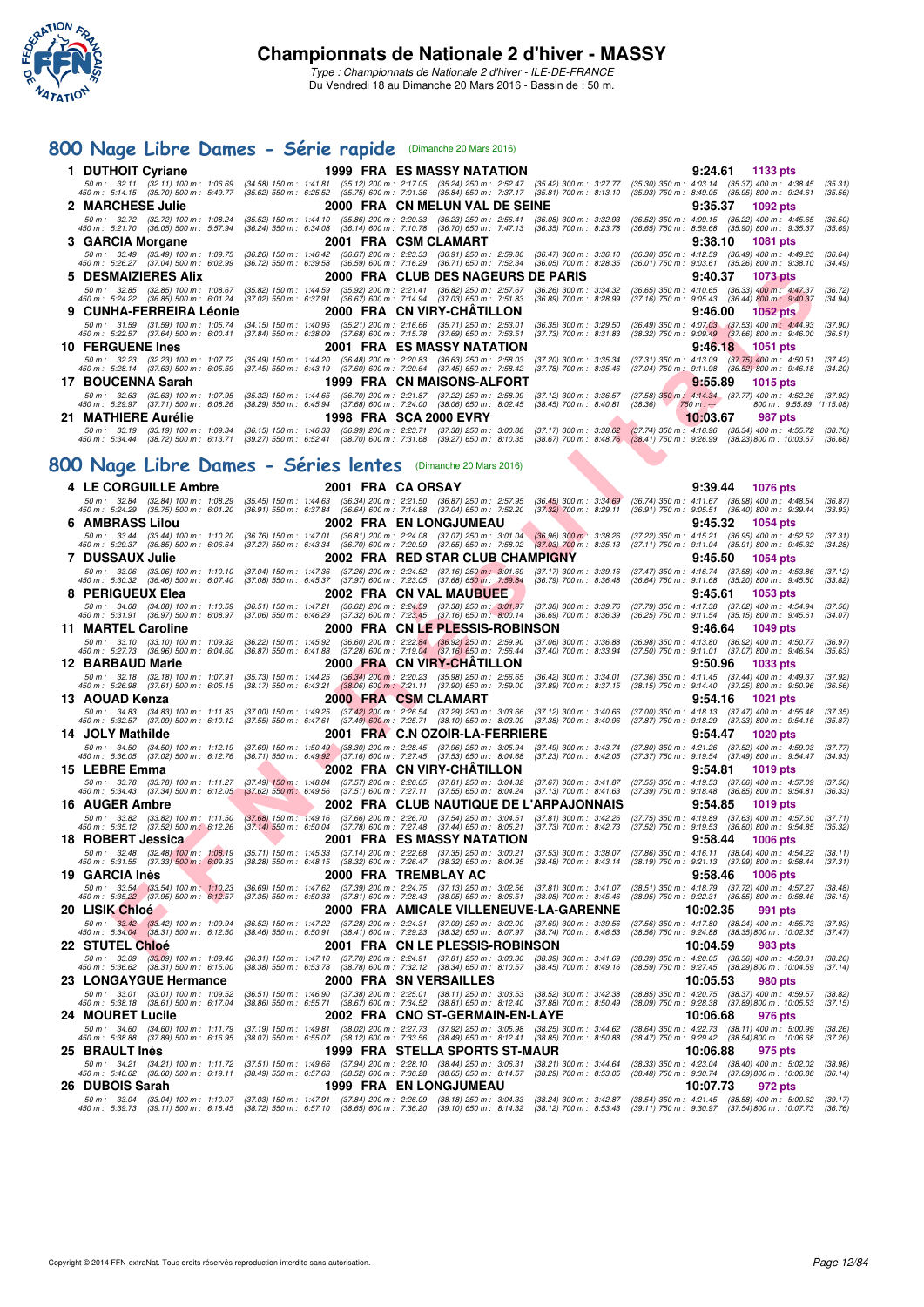

#### **800 Nage Libre Dames - Séries lentes (suite)**

|                                       | $000$ nays Libis Danies - Jenes ientes (Suite)                                |                                                         |                                                                               |                                                                                                                                                                                                                            |                                                                                                                                                                                                                                                    |                                                                               |                                                                                                         |                    |
|---------------------------------------|-------------------------------------------------------------------------------|---------------------------------------------------------|-------------------------------------------------------------------------------|----------------------------------------------------------------------------------------------------------------------------------------------------------------------------------------------------------------------------|----------------------------------------------------------------------------------------------------------------------------------------------------------------------------------------------------------------------------------------------------|-------------------------------------------------------------------------------|---------------------------------------------------------------------------------------------------------|--------------------|
| 27 BORNET Apolline                    |                                                                               |                                                         |                                                                               | 2002 FRA STADE DE VANVES                                                                                                                                                                                                   |                                                                                                                                                                                                                                                    | 10:07.98                                                                      | 971 pts                                                                                                 |                    |
|                                       |                                                                               |                                                         |                                                                               | 50 m: 33.97 (33.97) 100 m: 1:11.54 (37.57) 150 m: 1:49.66 (38.12) 200 m: 2:27.61 (37.95) 250 m: 3:05.51<br>450 m : 5:39.48 (38.45) 500 m : 6:17.98 (38.50) 550 m : 6:56.19 (38.21) 600 m : 7:35.09 (38.90) 650 m : 8:13.64 | $(37.90)$ 300 m : 3:43.99<br>$(38.55)$ 700 m : 8:52.33                                                                                                                                                                                             | $(38.48)$ 350 m : 4:22.49                                                     | $(38.50)$ 400 m : 5:01.03<br>(38.69) 750 m : 9:31.09 (38.76) 800 m : 10:07.98                           | (38.54)<br>(36.89) |
| 28   BACKHAUS Marie                   |                                                                               |                                                         |                                                                               | 2001 FRA CNO ST-GERMAIN-EN-LAYE                                                                                                                                                                                            |                                                                                                                                                                                                                                                    | 10:11.62                                                                      | 958 pts                                                                                                 |                    |
|                                       | 50 m: 33.59 (33.59) 100 m: 1:10.36<br>450 m : 5:39.12 (38.77) 500 m : 6:17.72 | $(36.77)$ 150 m : 1:48.53<br>$(38.60)$ 550 m : 6:56.73  | $(39.01)$ 600 m : 7:35.64                                                     | (38.17) 200 m : 2:26.64 (38.11) 250 m : 3:05.16<br>$(38.91)$ 650 m : 8:14.87                                                                                                                                               | (38.52) 300 m : 3:43.49<br>$(39.23)$ 700 m : 8:54.16                                                                                                                                                                                               | $(38.33)$ 350 m : 4:22.16<br>$(39.29)$ 750 m : $9.33.89$                      | $(38.67)$ 400 m : 5:00.35<br>$(39.73)800 \text{ m}$ : 10:11.62                                          | (38.19)<br>(37.73) |
| 29   LESAGE Maud                      |                                                                               |                                                         |                                                                               | 2001 FRA ES MASSY NATATION                                                                                                                                                                                                 |                                                                                                                                                                                                                                                    | 10:15.17                                                                      | 945 pts                                                                                                 |                    |
|                                       | 50 m: 33.10 (33.10) 100 m: 1:10.09                                            |                                                         |                                                                               | (36.99) 150 m: 1:47.95 (37.86) 200 m: 2:26.17 (38.22) 250 m: 3:04.99                                                                                                                                                       | (38.82) 300 m : 3:44.78                                                                                                                                                                                                                            |                                                                               | (39.79) 350 m : 4:23.89 (39.11) 400 m : 5:03.37                                                         | (39.48)            |
| 30 CHAUMUN Shany                      | 450 m: 5:42.77 (39.40) 500 m: 6:22.38                                         |                                                         |                                                                               | (39.61) 550 m : 7:02.07 (39.69) 600 m : 7:41.92 (39.85) 650 m : 8:20.70<br>2002 FRA CN BRUNOY-ESSONNE                                                                                                                      | $(38.78)$ 700 m : 9:00.24                                                                                                                                                                                                                          | 10:18.89                                                                      | (39.54) 750 m: 9:38.35 (38.11) 800 m: 10:15.17<br>932 pts                                               | (36.82)            |
|                                       | 50 m : 34.62 (34.62) 100 m : 1:11.85                                          | (37.23) 150 m : 1:49.90                                 |                                                                               | $(38.05)$ 200 m : 2:28.53 $(38.63)$ 250 m : 3:07.50                                                                                                                                                                        | $(38.97)$ 300 m : 3:47.00                                                                                                                                                                                                                          |                                                                               | (39.50) 350 m : 4:26.74 (39.74) 400 m : 5:05.93                                                         | (39.19)            |
|                                       | 450 m: 5:45.16 (39.23) 500 m: 6:24.65                                         |                                                         |                                                                               | (39.49) 550 m : 7:04.62 (39.97) 600 m : 7:43.91 (39.29) 650 m : 8:23.27                                                                                                                                                    | $(39.36)$ 700 m : 9:02.79                                                                                                                                                                                                                          |                                                                               | (39.52) 750 m : 9:41.27 (38.48) 800 m : 10:18.89                                                        | (37.62)            |
|                                       | 31 PROUVOST Mathilde<br>50 m: 34.78 (34.78) 100 m: 1:13.00                    |                                                         |                                                                               | 2002 FRA CN POISSY<br>(38.22) 150 m: 1:51.30 (38.30) 200 m: 2:30.06 (38.76) 250 m: 3:07.94                                                                                                                                 | $(37.88)$ 300 m : 3:46.61                                                                                                                                                                                                                          | 10:19.53                                                                      | 930 pts<br>(38.67) 350 m: 4:25.37 (38.76) 400 m: 5:04.38                                                | (39.01)            |
|                                       | 450 m: 5:43.70 (39.32) 500 m: 6:23.28                                         |                                                         |                                                                               | (39.58) 550 m: 7:02.60 (39.32) 600 m: 7:42.33 (39.73) 650 m: 8:22.15                                                                                                                                                       | $(39.82)$ 700 m : 9:01.94                                                                                                                                                                                                                          |                                                                               | (39.79) 750 m : 9:41.20 (39.26) 800 m : 10:19.53                                                        | (38.33)            |
| 32 REBELO Alizee                      | 50 m: 33.00 (33.00) 100 m: 1:10.06                                            |                                                         |                                                                               | 2001 FRA ES MASSY NATATION                                                                                                                                                                                                 |                                                                                                                                                                                                                                                    | 10:24.14                                                                      | 914 pts<br>$(39.28)$ 350 m : 4:25.67 $(40.02)$ 400 m : 5:05.61                                          |                    |
|                                       | 450 m : 5:45.78 (40.17) 500 m : 6:26.40                                       |                                                         |                                                                               | (37.06) 150 m : 1:48.48 (38.42) 200 m : 2:27.07 (38.59) 250 m : 3:06.37                                                                                                                                                    | $(39.30)$ 300 m : 3:45.65<br>(40.62) 550 m : 7:06.20 (39.80) 600 m : 7:46.29 (40.09) 650 m : 8:27.02 (40.73) 700 m : 9:06.72                                                                                                                       | (39.70) 750 m : 9:46.14 (39.42) 800 m : 10:24.14                              |                                                                                                         | (39.94)<br>(38.00) |
| 33 DUMAS Salome                       |                                                                               |                                                         |                                                                               | 2002 FRA CLUB DES NAGEURS DE PARIS                                                                                                                                                                                         |                                                                                                                                                                                                                                                    | 10:28.25                                                                      | 899 pts                                                                                                 |                    |
| 450 m : 5:50.67                       | 50 m: 33.46 (33.46) 100 m: 1:11.59<br>$(39.74)$ 500 m : 6:30.87               |                                                         |                                                                               |                                                                                                                                                                                                                            | (38.13) 150 m: 1:51.13 (39.54) 200 m: 2:31.12 (39.99) 250 m: 3:11.08 (39.96) 300 m: 3:51.39<br>(40.20) 550 m: 7:10.68 (39.81) 600 m: 7:50.92 (40.24) 650 m: 8:30.59 (39.67) 700 m: 9:10.02                                                         |                                                                               | $(40.31)$ 350 m : 4:30.86 $(39.47)$ 400 m : 5:10.93<br>(39.43) 750 m : 9:49.18 (39.16) 800 m : 10:28.25 | (40.07)<br>(39.07) |
| 34 POREAU Marine                      |                                                                               |                                                         |                                                                               | 2001 FRA LAGNY-SUR-MARNE NATATION                                                                                                                                                                                          |                                                                                                                                                                                                                                                    | 10:30.36                                                                      | 892 pts                                                                                                 |                    |
| 50 m : 34.41                          | $(34.41)$ 100 m : 1:12.79<br>450 m: 5:51.68 (40.19) 500 m: 6:31.75            |                                                         |                                                                               |                                                                                                                                                                                                                            | (38.38) 150 m : 1:52.82 (40.03) 200 m : 2:32.25 (39.43) 250 m : 3:12.07 (39.82) 300 m : 3:51.96 (39.89) 350 m : 4:31.91 (39.95) 400 m : 5:11.49<br>(40.07) 550 m : 7:12.40 (40.65) 600 m : 7:52.68 (40.28) 650 m : 8:32.65 (39.97) 700 m : 9:12.34 |                                                                               | $(39.69)$ 750 m : $9.52.05$ $(39.71)800$ m : 10:30.36                                                   | (39.58)<br>(38.31) |
| 35 BOUAOUNI Sonia                     |                                                                               |                                                         |                                                                               | 2001 FRA CNO ST-GERMAIN-EN-LAYE                                                                                                                                                                                            |                                                                                                                                                                                                                                                    | 10:31.36                                                                      | 889 pts                                                                                                 |                    |
| 50 m : 34.21                          | $(34.21)$ 100 m : 1:12.61                                                     |                                                         |                                                                               |                                                                                                                                                                                                                            | (38.40) 150 m : 1.51.83 (39.22) 200 m : 2.31.24 (39.41) 250 m : 3.10.74 (39.50) 300 m : 3.50.01                                                                                                                                                    |                                                                               | (39.27) 350 m : 4:29.40 (39.39) 400 m : 5:09.34                                                         | (39.94)            |
| 36 MULLER Majda                       | 450 m: 5:49.19 (39.85) 500 m: 6:29.80                                         |                                                         |                                                                               | 2002 FRA AS CORBEIL-ESSONNE                                                                                                                                                                                                | (40.61) 550 m: 7:09.68 (39.88) 600 m: 7:50.03 (40.35) 650 m: 8:30.81 (40.78) 700 m: 9:11.11                                                                                                                                                        | (40.30) 750 m : 9:51.56 (40.45) 800 m : 10:31.36<br>10:33.43                  | 882 pts                                                                                                 | (39.80)            |
|                                       | 50 m: 32.87 (32.87) 100 m: 1:09.78                                            |                                                         |                                                                               |                                                                                                                                                                                                                            | (36.91) 150 m : 1:48.50 (38.72) 200 m : 2:27.11 (38.61) 250 m : 3:06.53 (39.42) 300 m : 3:46.11 (39.58) 350 m : 4:26.80 (40.69) 400 m : 5:07.50                                                                                                    |                                                                               |                                                                                                         | (40.70)            |
|                                       | 450 m : 5:48.46 (40.96) 500 m : 6:29.08                                       |                                                         |                                                                               |                                                                                                                                                                                                                            | (40.62) 550 m : 7:10.18 (41.10) 600 m : 7:51.52 (41.34) 650 m : 8:32.76 (41.24) 700 m : 9:13.46 (40.70) 750 m : 9:54.42 (40.96) 800 m : 10:33.43                                                                                                   |                                                                               |                                                                                                         | (39.01)            |
|                                       |                                                                               |                                                         |                                                                               | 1500 Nage Libre Dames - Série rapide (Vendredi 18 Mars 2016)                                                                                                                                                               |                                                                                                                                                                                                                                                    |                                                                               |                                                                                                         |                    |
|                                       |                                                                               |                                                         |                                                                               |                                                                                                                                                                                                                            |                                                                                                                                                                                                                                                    |                                                                               |                                                                                                         |                    |
| 1 DUTHOIT Cyriane<br>50 m : 32.37     | $(32.37)$ 100 m : 1:06.97                                                     | (34.60) 150 m : 1:42.41                                 | $(35.44)$ 200 m : 2:17.93                                                     | 1999 FRA ES MASSY NATATION<br>$(35.52)$ 250 m : 2:53.71                                                                                                                                                                    | $(35.78)$ 300 m : 3:29.19                                                                                                                                                                                                                          | 17:47.82<br>$(35.48)$ 350 m : 4:04.82                                         | 1149 pts<br>$(35.63)$ 400 m : 4:40.63                                                                   | (35.81)            |
| 450 m : 5:16.36<br>850 m : 10:02.06   | $(35.73)$ 500 m : 5:52.12<br>$(35.80)$ 900 m : 10:37.42                       | $(35.76)$ 550 m : 6:27.89<br>$(35.36)$ 950 m : 11:13.16 | $(35.77)$ 600 m : 7:03.53<br>(35.741000 m: 11:48.81                           | $(35.64)$ 650 m : 7:39.33<br>$(35.651050 \text{ m} : 12.24.61)$                                                                                                                                                            | $(35.80)$ 700 m : 8:14.84<br>(35.801100 m: 13:00.48)                                                                                                                                                                                               | $(35.51)$ 750 m : 8:50.65<br>(35.87 <b>)</b> 150 m : 13:36.49                 | $(35.81)$ 800 m : 9:26.26<br>(36.011200 m : 14:12.30                                                    | (35.61)<br>(35.81) |
| 1250 m : 14:48.43                     | (36.13) 300 m : 15:24.39                                                      | (35.961350 m : 16:00.37                                 | (35.981400 m : 16:36.38                                                       | $(36.01)450 \text{ m}$ : 17:12.41                                                                                                                                                                                          | (36.03) 500 m : 17:47.82                                                                                                                                                                                                                           | (35.41)                                                                       |                                                                                                         |                    |
| 2 SERODON Mathilde                    |                                                                               |                                                         |                                                                               | 1999 FRA SN VERSAILLES                                                                                                                                                                                                     |                                                                                                                                                                                                                                                    | 18:20.13                                                                      | <b>1086 pts</b>                                                                                         |                    |
| 50 m: 32.93<br>450 m : 5:22.68        | $(32.93)$ 100 m : 1:07.85<br>$(36.64)$ 500 m : 5:58.88                        | $(34.92)$ 150 m : 1:44.10<br>$(36.20)$ 550 m : 6:35.64  | $(36.25)$ 200 m : 2:20.20<br>$(36.76)$ 600 m : 7:12.03                        | $(36.10)$ 250 m : 2:56.87<br>$(36.39)$ 650 m : 7:48.52                                                                                                                                                                     | $(36.67)$ 300 m : 3:32.97<br>$(36.49)$ 700 m : 8:24.88                                                                                                                                                                                             | $(36.10)$ 350 m : 4:09.50<br>$(36.36)$ 750 m : $9:01.87$                      | $(36.53)$ 400 m : 4:46.04<br>$(36.99)$ 800 m : 9:38.66                                                  | (36.54)<br>(36.79) |
| 850 m : 10:15.34<br>1250 m: 15:13.19  | (36.68) 900 m : 10:52.13<br>$(37.95)300 \text{ m}$ : 15:51.55                 | (36.79) 950 m : 11:29.10<br>(38.36) 350 m : 16:29.77    |                                                                               | (36.97) 000 m: 12:05.91 (36.81) 050 m: 12:43.75<br>(38.22) 400 m : 17:07.23 (37.46) 450 m : 17:44.19                                                                                                                       | (37.84) 100 m : 13:21.05<br>(36.96) 500 m : 18:20.13                                                                                                                                                                                               | (35.94)                                                                       | (37.30) 150 m : 13:58.37 (37.32) 200 m : 14:35.24                                                       | (36.87)            |
| 3 GARCIA Morgane                      |                                                                               |                                                         |                                                                               | 2001 FRA CSMCLAMART                                                                                                                                                                                                        |                                                                                                                                                                                                                                                    | 18:26.56                                                                      | 1074 pts                                                                                                |                    |
| 50 m : 32.85<br>450 m: 5:21.95        | $(32.85)$ 100 m : 1:08.56<br>$(36.64)$ 500 m : 5:58.72                        | $(35.71)$ 150 m : 1:44.50<br>(36.77)                    | (35.94) 200 m : 2:20.74<br>550 m : ---                                        | $(36.24)$ 250 m : 2:56.75<br>600 m: 7:12.96 (1:14.24) 650 m: 7:50.04                                                                                                                                                       | $(36.01)$ 300 m : 3:32.79<br>$(37.08)$ 700 m : 8:27.25                                                                                                                                                                                             |                                                                               | (36.04) 350 m : 4:08.82 (36.03) 400 m : 4:45.31<br>(37.21) 750 m : 9:04.54 (37.29) 800 m : 9:41.76      | (36.49)<br>(37.22) |
| 850 m: 10:19.05<br>1250 m : 15:19.74  | (37.29) 900 m : 10:56.14<br>(37.78) 300 m : 15:57.19                          | (37.09) 950 m : 11:33.72                                | (37.58) 000 m : 12:11.16<br>(37.45) 350 m : 16:35.05 (37.86) 400 m : 17:12.59 | (37.44)<br>(37.54)450 m : 17.50.41                                                                                                                                                                                         | 1050 m : ---<br>(37.82) 500 m : 18:26.56                                                                                                                                                                                                           | 1100 m: 13:26.46 (1:15.30) 150 m: 14:04.35 (37.89) 200 m: 14:41.96<br>(36.15) |                                                                                                         | (37.61)            |
| 7 BARBAUD Marie                       |                                                                               |                                                         |                                                                               | 2000 FRA CN VIRY-CHATILLON                                                                                                                                                                                                 |                                                                                                                                                                                                                                                    | 18:54.64                                                                      | 1021 pts                                                                                                |                    |
| 50 m: 31.84<br>450 m : 5:26.16        | $(31.84)$ 100 m : 1:06.59<br>$(37.52)$ 500 m : 6:04.31                        | $(34.75)$ 150 m : 1:42.54<br>(38.15) 550 m : 6:42.07    | $(35.95)$ 200 m : 2:19.45<br>$(37.76)$ 600 m : 7:20.10                        | $(36.91)$ 250 m : 2:56.79<br>$(38.03)$ 650 m : 7:58.00                                                                                                                                                                     | (37.34) 300 m : 3:34.10<br>$(37.90)$ 700 m : 8:36.58                                                                                                                                                                                               | (37.31) 350 m : 4:11.27<br>$(38.58)$ 750 m : 9:14.64                          | $(37.17)$ 400 m : 4:48.64<br>$(38.06)$ 800 m : 9:53.46                                                  | (37.37)<br>(38.82) |
| 850 m : 10:31.42                      | $(37.96)$ 900 m : 11:09.75                                                    | $(38.33)$ 950 m : 11:47.64                              | (37.89) 000 m : 12:26.37                                                      | (38.73) 050 m : 13:04.99                                                                                                                                                                                                   | (38.62) 100 m : 13:44.00                                                                                                                                                                                                                           | (39.01) 150 m : 14:23.04                                                      | (39.04) 200 m : 15:02.07                                                                                | (39.03)            |
| 1250 m : 15:41.68<br>9 BRAULT Inès    | $(39.61)300 \text{ m}$ : 16:20.65                                             |                                                         | (38.97) 350 m : 16:59.44 (38.79) 400 m : 17:38.38                             | (38.941450 m : 18:16.42<br>1999 FRA STELLA SPORTS ST-MAUR                                                                                                                                                                  | (38.041500 m : 18:54.64                                                                                                                                                                                                                            | (38.22)<br>19:00.29                                                           | <b>1010 pts</b>                                                                                         |                    |
| 50 m: 34.84                           | $(34.84)$ 100 m : 1:11.65                                                     | $(36.81)$ 150 m : 1:49.94                               | (38.29) 200 m : 2:27.65                                                       | $(37.71)$ 250 m : 3:06.15                                                                                                                                                                                                  | (38.50) 300 m : 3:44.36                                                                                                                                                                                                                            | (38.21) 350 m : 4:22.27                                                       | $(37.91)$ 400 m : 4:59.70                                                                               | (37.43)            |
| 450 m : 5:37.60<br>850 m: 10:41.16    | $(37.90)$ 500 m : 6:14.96<br>(38.64) 900 m : 11:19.07                         | $(37.36)$ 550 m : 6:52.85<br>$(37.91)$ 950 m : 11:57.34 | $(37.89)$ 600 m : 7:30.58<br>(38.27) 000 m : 12:35.58                         | $(37.73)$ 650 m : 8:08.50<br>(38.241050 m: 13:14.14)                                                                                                                                                                       | $(37.92)$ 700 m : 8:46.34<br>(38.56) 100 m : 13:52.85                                                                                                                                                                                              | $(37.84)$ 750 m : $9.24.62$<br>(38.71) 150 m : 14:31.84                       | (38.28) 800 m : 10:02.52<br>(38.99) 200 m : 15:10.36                                                    | (37.90)<br>(38.52) |
| 1250 m: 15:49.02                      | (38.66) 300 m : 16:27.35                                                      | (38.33)350 m : 17:06.11                                 | (38.76) 400 m : 17:44.56                                                      | (38.45) 450 m : 18:23.61                                                                                                                                                                                                   | (39.051500 m: 19.00.29)                                                                                                                                                                                                                            | (36.68)                                                                       |                                                                                                         |                    |
| 10 MATHIERE Aurélie                   | 50 m : 33.18 (33.18) 100 m : 1:09.79                                          | $(36.61)$ 150 m : 1:46.49                               |                                                                               | 1998 FRA SCA 2000 EVRY                                                                                                                                                                                                     | (36.70) 200 m : 2:23.71 (37.22) 250 m : 3:00.98 (37.27) 300 m : 3:38.40                                                                                                                                                                            | 19:05.95<br>(37.42) 350 m : 4:16.35 (37.95) 400 m : 4:54.74 (38.39)           | <b>1000 pts</b>                                                                                         |                    |
| 450 m : 5:32.81<br>850 m : 10:41.99   | $(38.07)$ 500 m : 6:11.29                                                     | $(38.48)$ 550 m : 6:49.81                               |                                                                               |                                                                                                                                                                                                                            | (38.52) 600 m : 7:28.38 (38.57) 650 m : 8:07.12 (38.74) 700 m : 8:46.16 (39.04) 750 m : 9:24.78 (38.62) 800 m : 10:03.70                                                                                                                           |                                                                               |                                                                                                         | (38.92)            |
|                                       | $(38.29)$ 900 m $: 11.20.53$<br>1250 m : 15:53.63 (39.361300 m : 16:32.80     |                                                         |                                                                               | (38.54) 950 m : 11:59.22 (38.69) 000 m : 12:37.98 (38.76) 050 m : 13:16.89<br>(39.17) 350 m : 17:11.96 (39.16) 400 m : 17:50.59 (38.63) 450 m : 18:29.09                                                                   | (38.91) 100 m : 13:55.99<br>(38.50) 500 m : 19:05.95                                                                                                                                                                                               | (36.86)                                                                       | (39.10) 150 m : 14:35.19 (39.20) 200 m : 15:14.27 (39.08)                                               |                    |
| 12 BOUCENNA Sarah                     |                                                                               |                                                         |                                                                               | 1999 FRA CN MAISONS-ALFORT                                                                                                                                                                                                 |                                                                                                                                                                                                                                                    | 19:21.83                                                                      | 970 pts                                                                                                 |                    |
| 50 m: 33.23<br>450 m : 5:37.55        | $(33.23)$ 100 m : 1:09.88<br>(39.14) 500 m : 6:15.82                          | $(36.65)$ 150 m : 1:48.03<br>(38.27) 550 m : 6:54.67    | $(38.15)$ 200 m : 2:25.91<br>$(38.85)$ 600 m : 7:33.68                        | $(37.88)$ 250 m : 3:03.90<br>$(39.01)$ 650 m : 8:13.39                                                                                                                                                                     | (37.99) 300 m : 3:41.69<br>(39.71) 700 m : 8:52.29                                                                                                                                                                                                 | $(38.90)$ 750 m : $9:31.66$                                                   | (37.79) 350 m : 4:20.14 (38.45) 400 m : 4:58.41<br>(39.37) 800 m : 10:10.26                             | (38.27)<br>(38.60) |
| 850 m : 10:49.83<br>1250 m : 16:05.76 | (39.57) 900 m : 11:28.93<br>(40.17) 300 m : 16:45.15                          | (39.10) 950 m : 12:08.65<br>(39.391350 m: 17:24.80      | (39.721000 m: 12.47.90<br>(39.65) 400 m : 18:04.09                            | (39.25) 050 m: 13:27.38<br>(39.291450 m : 18:43.36                                                                                                                                                                         | (39.48) 100 m : 14:06.79<br>(39.271500 m: 19:21.83                                                                                                                                                                                                 | (39.41) 150 m : 14:46.51<br>(38.47)                                           | (39.72) 200 m : 15:25.59                                                                                | (39.08)            |
|                                       | --- CUNHA-FERREIRA Léonie                                                     |                                                         |                                                                               | 2000 FRA CN VIRY-CHATILLON                                                                                                                                                                                                 |                                                                                                                                                                                                                                                    | <b>DNS</b> exc                                                                |                                                                                                         |                    |
|                                       |                                                                               |                                                         |                                                                               |                                                                                                                                                                                                                            |                                                                                                                                                                                                                                                    |                                                                               |                                                                                                         |                    |
|                                       |                                                                               |                                                         |                                                                               | 1500 Nage Libre Dames - Séries lentes (Vendredi 18 Mars 2016)                                                                                                                                                              |                                                                                                                                                                                                                                                    |                                                                               |                                                                                                         |                    |

#### **[1500 Nage Libre Dames - Séries lentes](http://www.ffnatation.fr/webffn/resultats.php?idact=nat&go=epr&idcpt=37307&idepr=6)** (Vendredi 18 Mars 2016)

## **4 FERGUENE Ines** 2001 FRA ES MASSY NATATION 18:35.83 1056 pts 50 m: 3.343 1056 pts 2001 FRA ES MASSY NATATION 18:38.55 (36.75) 350 m: 4:5.91 (37.36) 400 m: 1:09.90 (36.47) 150 m: 1:47.11 (37.21) 200 m: 2:24.25 (37.14) 250 50 m : 33,43 (33,43) 100 m : 1:09.90 (36.47) 150 m : 1:47.11 (37.21) 200 m : 2:24.25 (37.14) 250 m : 3:31.80 (37.55) 300 m : 3:38.55 (36.75) 350 m : 4:15.91 (37.36) 400 m : 4:5.295 (37.04)<br>450 m : 10:30.21 (37.28) 500 m : **5 AOUAD Kenza** 2000 FRA CSM CLAMART 18:49.05 (37.89) 300 m: 340.95 (37.89) 300 m: 340.05 (37.89) 300 m: 4:18.24 (37.29) 400 m: 4:55.86<br>
35 m: 36.01 (34.00) 100 m: 1:10.88 (36.88) 150 m: 4:48.05 (37.17) 200 m: 2:25.80 (37. 50 m : 34.00 (34.00) 100 m : 1:10.88 (36.88) 150 m : 1:48.05 (37.17) 200 m : 2:25.80 (37.75) 250 m : 3:40.10 m : 3:40.95 (37.85) 350 m : 4:16.24 (37.29) 400 m : 4:55.86 (37.62) 400 m : 4:55.86 (37.62) 560 m : 5:10.78 (37.8 6 LONGAYGUE Hermance 2000 FRA SN VERSAILLES 18:52.70 1024 pts<br>50 m : 33.24 (33.24) 100 m : 1:10.06 (36.82) 150 m : 1:47.75 (37.69) 200 m : 2:25.63 (37.88) 250 m : 3:03.69 (38.06) 300 m : 3:41.60 (37.91) 350 m : 4:19.80 (3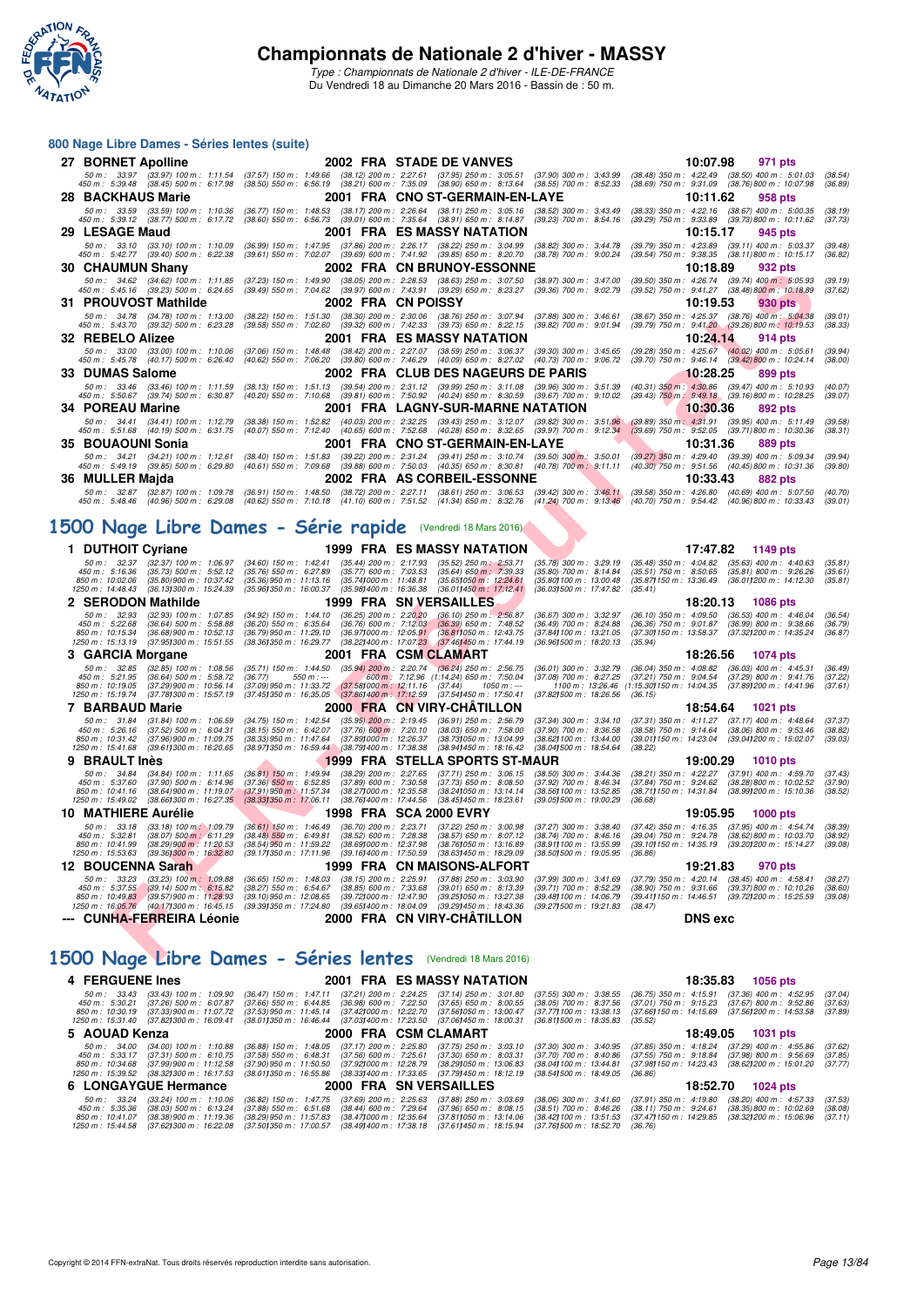

#### **1500 Nage Libre Dames - Séries lentes (suite)**

|    | 8 LEBRE Emma                                                                                                                                                                                          |                                                                                                                                                                                                                                 | 2002 FRA CN VIRY-CHATILLON                                                                                     |                                                                                                               | 18:55.06                                                                                                                                                            | 1020 pts                                                                                   |                               |
|----|-------------------------------------------------------------------------------------------------------------------------------------------------------------------------------------------------------|---------------------------------------------------------------------------------------------------------------------------------------------------------------------------------------------------------------------------------|----------------------------------------------------------------------------------------------------------------|---------------------------------------------------------------------------------------------------------------|---------------------------------------------------------------------------------------------------------------------------------------------------------------------|--------------------------------------------------------------------------------------------|-------------------------------|
|    | 50 m: 33.65<br>$(33.65)$ 100 m : 1:10.64<br>450 m : 5:33.17<br>$(37.61)$ 500 m : 6:11.08<br>850 m : ---<br>900 m: 11:16.05 (1:16.53) 950 m: 11:54.27<br>(38.70) 300 m : 16:23.55<br>1250 m : 15:45.03 | $(37.27)$ 200 m : 2:25.35<br>$(36.99)$ 150 m : 1:47.91<br>$(37.91)$ 550 m : 6:48.79<br>(37.71) 600 m : 7:26.90<br>(38.22) 000 m: 12:32.84<br>(38.52) 350 m : 17:01.80<br>(38.25) 400 m : 17:40.10                               | $(37.44)$ 250 m : 3:02.97<br>(38.11) 650 m : 8:04.97<br>(38.57) 050 m : 13:11.05<br>(38.30) 450 m : 18:17.95   | $(37.62)$ 300 m : 3:40.43<br>(38.07) 700 m : 8:42.88<br>(38.21) 100 m : 13:49.63<br>(37.851500 m: 18:55.06    | $(37.46)$ 350 m : 4:17.93 $(37.50)$ 400 m : 4:55.56<br>$(37.91)$ 750 m : 9:21.40<br>(38.58) 150 m : 14:27.85<br>(37.11)                                             | $(38.52)$ 800 m : 9:59.52<br>(38.22) 200 m : 15:06.33                                      | (37.63)<br>(38.12)<br>(38.48) |
|    | 11 LISIK Chloé                                                                                                                                                                                        |                                                                                                                                                                                                                                 | 2000 FRA AMICALE VILLENEUVE-LA-GARENNE                                                                         |                                                                                                               | 19:06.10                                                                                                                                                            | 999 pts                                                                                    |                               |
|    | 50 m: 33.76<br>$(33.76)$ 100 m : 1:10.64<br>450 m : 5:34.57<br>$(38.07)$ 500 m : 6:13.07<br>850 m: 10:41.92<br>(38.83) 900 m : 11:20.78<br>1250 m : 15:53.37<br>(38.87) 300 m : 16:32.47              | $(37.34)$ 200 m : 2:25.53<br>(36.88) 150 m : 1:47.98<br>$(38.50)$ 550 m : 6:51.35<br>$(38.28)$ 600 m : 7:29.76<br>(38.691000 m: 12:38.24<br>(38.86) 950 m : 11:59.47<br>(39.10) 350 m : 17:11.56<br>(39.09) 400 m : 17:50.35    | $(37.55)$ 250 m : 3:03.28<br>$(38.41)$ 650 m : 8:07.94<br>(38.77) 050 m : 13:17.38<br>(38.79) 450 m : 18:28.89 | (37.75) 300 m : 3:40.99<br>$(38.18)$ 700 m : 8:46.39<br>(39.141100 m: 13:56.34)<br>(38.54) 500 m : 19:06.10   | (37.71) 350 m : 4:18.59<br>$(38.45)$ 750 m : 9:24.55<br>(38.96) 150 m : 14:35.40<br>(37.21)                                                                         | $(37.60)$ 400 m : 4:56.50<br>$(38.16)800 \text{ m}$ : 10:03.09<br>(39.06) 200 m : 15:14.50 | (37.91)<br>(38.54)<br>(39.10) |
|    | <b>13 BACKHAUS Marie</b>                                                                                                                                                                              |                                                                                                                                                                                                                                 | 2001 FRA CNO ST-GERMAIN-EN-LAYE                                                                                |                                                                                                               | 19:24.25                                                                                                                                                            | 966 pts                                                                                    |                               |
|    | $50 m$ : 33.59<br>$(33.59)$ 100 m : 1:10.24<br>450 m: 5:39.39<br>(39.18) 500 m: 6:18.35<br>850 m: 10:51.17<br>(39.22) 900 m : 11:30.42<br>1250 m: 16:07.24<br>(39.77) 300 m : 16:46.48                | $(36.65)$ 150 m : 1:47.97<br>$(37.73)$ 200 m : 2:26.40<br>(38.96) 550 m : 6:57.24<br>(38.89) 600 m : 7:36.27<br>(39.25) 950 m : 12:10.04<br>(39.62) 000 m: 12:49.73<br>(39.241350 m: 17:25.97<br>(39.49) 400 m : 18:05.06       | $(38.43)$ 250 m : 3:04.59<br>(39.03) 650 m : 8:15.11<br>(39.69) 050 m: 13:28.99<br>(39.09) 450 m : 18:45.27    | $(38.19)$ 300 m : 3:43.03<br>(38.84) 700 m : 8:53.91<br>(39.26) 100 m : 14:08.36<br>(40.211500 m: 19:24.25)   | (38.44) 350 m : 4:21.51<br>$(38.80)$ 750 m : $9:33.12$<br>(39.37) 150 m : 14:47.98<br>(38.98)                                                                       | $(38.48)$ 400 m : 5:00.21<br>$(39.21)800 \text{ m}$ : 10:11.95<br>(39.62) 200 m : 15:27.47 | (38.70)<br>(38.83)<br>(39.49) |
|    | 14 BORNET Apolline                                                                                                                                                                                    |                                                                                                                                                                                                                                 | 2002 FRA STADE DE VANVES                                                                                       |                                                                                                               | 19:27.67                                                                                                                                                            | <b>960 pts</b>                                                                             |                               |
|    | 50 m: 34.10<br>$(34.10)$ 100 m : 1:11.61<br>$(38.74)$ 500 m : 6:22.18<br>450 m: 5:42.68<br>850 m: 10:55.94<br>(39.10) 900 m : 11:36.09<br>1250 m : 16:12.16<br>(39.54) 300 m : 16:51.82               | $(37.51)$ 150 m : 1:49.35<br>$(37.74)$ 200 m : 2:27.76<br>$(39.06)$ 600 m : 7:40.54<br>$(39.50)$ 550 m : 7:01.24<br>(39.06) 000 m: 12:54.95<br>(40.15) 950 m : 12:15.15<br>(39.66) 350 m : 17:31.48<br>(39.66) 400 m: 18:11.06  | $(38.41)$ 250 m : 3:06.83<br>$(39.30)$ 650 m : 8:19.47<br>(39.80) 050 m: 13:34.45<br>(39.58) 450 m : 18:49.94  | $(39.07)$ 300 m : 3:45.83<br>$(38.93)$ 700 m : 8:58.82<br>(39.50) 100 m: 14:13.31<br>(38.88) 500 m : 19:27.67 | $(39.00)$ 350 m : 4:25.06<br>$(39.35)$ 750 m : $9.37.57$<br>(38.86) 150 m : 14:53.24<br>(37.73)                                                                     | $(39.23)$ 400 m : 5:03.94<br>$(38.75)800 \text{ m}$ : 10:16.84<br>(39.93) 200 m : 15:32.62 | (38.88)<br>(39.27)<br>(39.38) |
|    | <b>15 MOURET Lucile</b>                                                                                                                                                                               |                                                                                                                                                                                                                                 | 2002 FRA CNO ST-GERMAIN-EN                                                                                     | LAYE                                                                                                          | 19:29.98                                                                                                                                                            | 956 pts                                                                                    |                               |
|    | 50 m: 34.01<br>$(34.01)$ 100 m : 1:11.83<br>450 m : 5:42.96<br>$(38.92)$ 500 m : 6:22.60<br>850 m: 10:58.13<br>(39.37) 900 m : 11:38.44<br>$1250 \text{ m}$ : $16:14.45$<br>(39.67) 300 m : 16:54.24  | (38.22) 200 m : 2:28.39<br>$(37.82)$ 150 m : 1:50.05<br>$(39.64) 550 m$ : 7:01.78<br>$(39.18) 600 m$ : 7:41.33<br>(40.31) 950 m : 12:17.83<br>(39.39) 000 m : 12:57.57<br>(39.79) 350 m : 17:33.70<br>(39.46) 400 m : 18:13.11  | $(38.34)$ 250 m : 3:07.39<br>$(39.55)$ 650 m : 8:20.48<br>(39.741050 m: 13:36.64<br>(39.41) 450 m : 18:52.49   | (39.00) 300 m: 3:46.26<br>(39.15) 700 m : 8:59.89<br>(39.07) 100 m: 14:16.01<br>(39.38) 500 m : 19:29.98      | (38.87) 350 m : 4:25.18 (38.92) 400 m : 5:04.04<br>(39.41) 750 m : 9:39.41 (39.52) 800 m : 10:18.76<br>(39.37) 150 m : 14:55.43 (39.42) 200 m : 15:34.78<br>(37.49) |                                                                                            | (38.86)<br>(39.35)<br>(39.35) |
|    | 16 POREAU Marine                                                                                                                                                                                      |                                                                                                                                                                                                                                 | 2001 FRA LAGNY-SUR-MARNE NATATION                                                                              |                                                                                                               | 19:45.81                                                                                                                                                            | 927 pts                                                                                    |                               |
|    | 50 m: 34.86<br>$(34.86)$ 100 m : 1:12.71<br>450 m: 5:49.37<br>$(39.52)$ 500 m : 6:29.14<br>850 m: 11:07.78<br>(40.02) 900 m : 11:47.50<br>1250 m: 16:27.64<br>(39.85) 300 m : 17:08.10                | $(37.85)$ 150 m : 1:52.01<br>$(39.30)$ 200 m : 2:30.78<br>$(39.77)$ 550 m : 7:08.77<br>$(39.63)$ 600 m : 7:48.55<br>(39.61) 000 m: 13:07.42<br>(39.72) 950 m : 12:27.11<br>(40.46) 350 m : 17:47.76<br>(39.66) 400 m : 18:28.02 | $(38.77)$ 250 m : 3:10.49<br>$(39.78)$ 650 m : 8:28.27<br>(40.31) 050 m: 13:47.29<br>(40.26) 450 m : 19:07.37  | $(39.71)$ 300 m : 3:49.87<br>$(39.72)$ 700 m : 9:07.99<br>(39.87) 100 m : 14:27.21<br>(39.351500 m: 19:45.81  | $(39.38)$ 350 m : 4:30.03<br>$(39.72)$ 750 m : 9:47.96<br>(39.92) 150 m : 15:07.63<br>(38.44)                                                                       | $(40.16)$ 400 m : 5:09.85<br>(39.97) 800 m : 10:27.76<br>(40.42) 200 m : 15:47.79          | (39.82)<br>(39.80)<br>(40.16) |
|    | 17 BACOT Marjolaine                                                                                                                                                                                   |                                                                                                                                                                                                                                 | 1996 FRA USM VIROFLAY                                                                                          |                                                                                                               | 19:50.63                                                                                                                                                            | 919 pts                                                                                    |                               |
|    | 50 m: 34.71<br>$(34.71)$ 100 m : 1:12.83<br>450 m : 5:53.38<br>$(41.21)$ 500 m : 6:33.71<br>$(39.91)$ 900 m : 11:55.08<br>850 m: 11:15.41<br>1250 m: 16:33.86<br>(39.89) 300 m : 17:13.62             | (38.12) 150 m : 1:52.08<br>(39.25) 200 m : 2:31.56<br>$(40.33)$ 550 m : 7:14.16<br>(40.45) 600 m : 7:54.24<br>(39.67) 950 m : 12:35.31<br>(40.231000 m: 13:14.94)<br>(39.76) 350 m : 17:53.29<br>(39.67) 400 m : 18:33.23       | $(39.48)$ 250 m : 3:11.44<br>$(40.08)$ 650 m : 8:34.85<br>(39.631050 m: 13:54.78)<br>(39.94) 450 m : 19:12.69  | $(39.88)$ 300 m : 3:51.53<br>$(40.61)$ 700 m : 9:15.15<br>(39.841100 m: 14:34.36)<br>(39.461500 m: 19:50.63   | (40.09) 350 m : 4:32.11 (40.58) 400 m : 5:12.17<br>(40.30) 750 m : 9:55.64<br>(39.58) 150 m : 15:14.31<br>(37.94)                                                   | (40.49) 800 m : 10:35.50<br>(39.95) 200 m : 15:53.97                                       | (40.06)<br>(39.86)<br>(39.66) |
|    | 18 BOUAOUNI Sonia                                                                                                                                                                                     |                                                                                                                                                                                                                                 | 2001 FRA CNO ST-GERMAIN-EN-LAYE                                                                                |                                                                                                               | 20:01.37                                                                                                                                                            | 900 pts                                                                                    |                               |
|    | 50 m: 34.18                                                                                                                                                                                           |                                                                                                                                                                                                                                 | $(40.09)$ 250 m : 3:12.08                                                                                      | $(40.07)$ 300 m : 3:52.59                                                                                     | (40.51) 350 m: 4:33.26 (40.67) 400 m: 5:14.23                                                                                                                       |                                                                                            | (40.97)                       |
|    | $(34.18)$ 100 m : 1:12.35<br>450 m: 5:54.60<br>$(40.37)$ 500 m : 6:35.42<br>850 m: 11:18.28<br>(40.21) 900 m : 11:58.46<br>(40.18) 300 m : 17:20.53<br>1250 m: 16:40.36                               | $(38.17)$ 150 m : 1:51.92<br>$(39.57)$ 200 m : 2:32.01<br>$(40.55)$ 600 m : 7:56.58<br>(40.82) 550 m : 7:15.97<br>(40.18) 950 m : 12:38.54<br>(40.08) 000 m: 13:19.05<br>(40.17) 350 m : 18:01.25<br>(40.72) 400 m : 18:41.91   | $(40.61)$ 650 m : 8:36.72<br>(40.51) 050 m : 13:59.15<br>(40.66) 450 m : 19:21.81                              | (40.14) 700 m : 9:17.41<br>(40.10) 100 m: 14:39.68<br>(39.901500 m : 20:01.37                                 | $(40.69)$ 750 m : $9.57.70$<br>(40.53) 150 m : 15:19.81<br>(39.56)                                                                                                  | $(40.29) 800$ m : 10:38.07<br>(40.13) 200 m : 16:00.18                                     | (40.37)<br>(40.37)            |
|    | <b>STUTEL Chloé</b>                                                                                                                                                                                   |                                                                                                                                                                                                                                 | 2001 FRA CN LE PLESSIS-ROBINSON                                                                                |                                                                                                               | <b>DNF</b>                                                                                                                                                          |                                                                                            |                               |
|    |                                                                                                                                                                                                       |                                                                                                                                                                                                                                 |                                                                                                                |                                                                                                               |                                                                                                                                                                     |                                                                                            |                               |
|    |                                                                                                                                                                                                       |                                                                                                                                                                                                                                 |                                                                                                                |                                                                                                               |                                                                                                                                                                     |                                                                                            |                               |
|    | 50 Dos Dames - Finale A (Vendredi 18 Mars 2016)                                                                                                                                                       |                                                                                                                                                                                                                                 |                                                                                                                |                                                                                                               |                                                                                                                                                                     |                                                                                            |                               |
|    | 1 PACOURET Charlotte                                                                                                                                                                                  |                                                                                                                                                                                                                                 | 1996 FRA NOGENT NATATION 94                                                                                    |                                                                                                               | 30.98                                                                                                                                                               | 1250 pts                                                                                   |                               |
|    | 2 ROUAULT Perrine                                                                                                                                                                                     |                                                                                                                                                                                                                                 | 1998 FRA STADE FRANÇAIS O COURBEVOIE                                                                           |                                                                                                               | 31.00                                                                                                                                                               | 1249 pts                                                                                   |                               |
| 3  | <b>BATOT Manon</b>                                                                                                                                                                                    |                                                                                                                                                                                                                                 | 2000 FRA CNO ST-GERMAIN-EN-LAYE                                                                                |                                                                                                               | 31.11                                                                                                                                                               | <b>1242 pts</b>                                                                            |                               |
|    | 4 BOTAS Salomé                                                                                                                                                                                        |                                                                                                                                                                                                                                 | 2000 FRA RED STAR CLUB CHAMPIGNY                                                                               |                                                                                                               | 31.26                                                                                                                                                               | 1233 pts                                                                                   |                               |
| 5  | <b>COMBEAU Charlotte</b>                                                                                                                                                                              |                                                                                                                                                                                                                                 | 1992 FRA CN EPINETTES PARIS                                                                                    |                                                                                                               | 31.40                                                                                                                                                               | <b>1225 pts</b>                                                                            |                               |
| 6  | <b>BLIN Marie</b>                                                                                                                                                                                     |                                                                                                                                                                                                                                 | 1999 FRA CLUB DES NAGEURS DE PARIS                                                                             |                                                                                                               | 31.47                                                                                                                                                               | <b>1221 pts</b>                                                                            |                               |
|    | <b>7 BOURHIS Charlotte</b>                                                                                                                                                                            |                                                                                                                                                                                                                                 | <b>1999 FRA CERGY PONTOISE NATATION</b>                                                                        |                                                                                                               | 31.83                                                                                                                                                               | 1199 pts                                                                                   |                               |
|    | --- BOURNONVILLE Mey                                                                                                                                                                                  |                                                                                                                                                                                                                                 | 1999 FRA CN MELUN VAL DE SEINE                                                                                 |                                                                                                               | <b>DSQ 15m</b>                                                                                                                                                      |                                                                                            |                               |
| CC | Dos Dames - Finale B (Vendredi 18 Mars 2016)                                                                                                                                                          |                                                                                                                                                                                                                                 |                                                                                                                |                                                                                                               |                                                                                                                                                                     |                                                                                            |                               |
|    | 1 FIGUEIREDO Mariana                                                                                                                                                                                  |                                                                                                                                                                                                                                 | 2000 FRA JEANNE D'ARC DRANCY                                                                                   |                                                                                                               | 32.04                                                                                                                                                               | <b>1187 pts</b>                                                                            |                               |
|    | 2 BELLAHCENE Ines                                                                                                                                                                                     |                                                                                                                                                                                                                                 | 2001 FRA AC VILLEPINTE                                                                                         |                                                                                                               | 32.10                                                                                                                                                               |                                                                                            |                               |
|    |                                                                                                                                                                                                       |                                                                                                                                                                                                                                 |                                                                                                                |                                                                                                               |                                                                                                                                                                     | 1183 pts                                                                                   |                               |
|    | 3 FOINY Anaëlle                                                                                                                                                                                       |                                                                                                                                                                                                                                 | 1997 FRA CN LE PLESSIS-ROBINSON                                                                                |                                                                                                               | 32.41                                                                                                                                                               | 1165 pts                                                                                   |                               |
|    | 4 DAVID Louise                                                                                                                                                                                        |                                                                                                                                                                                                                                 | 2000 FRA RACING CLUB DE FRANCE WP                                                                              |                                                                                                               | 32.48                                                                                                                                                               | <b>1161 pts</b>                                                                            |                               |
| 5  | <b>FRESSIER Lola</b>                                                                                                                                                                                  |                                                                                                                                                                                                                                 | 2002 FRA CA L'HAY-LES-ROSES                                                                                    |                                                                                                               | 32.49                                                                                                                                                               | <b>1160 pts</b>                                                                            |                               |
| 6  | <b>BARBOUCH Ines</b>                                                                                                                                                                                  |                                                                                                                                                                                                                                 | 2001 FRA U.S CRETEIL NATATION                                                                                  |                                                                                                               | 32.50                                                                                                                                                               | 1159 pts                                                                                   |                               |
| 8  | 7 KNOPF Ornella<br><b>COSTES Aurore</b>                                                                                                                                                               |                                                                                                                                                                                                                                 | 1999 FRA AS BONDY<br><b>1997 FRA NOGENT NATATION 94</b>                                                        |                                                                                                               | 32.55<br>32.80                                                                                                                                                      | <b>1157 pts</b><br>1142 pts                                                                |                               |

| 1 PACOURET Charlotte |  | 1996 FRA NOGENT NATATION 94             | 30.98          | <b>1250 pts</b> |
|----------------------|--|-----------------------------------------|----------------|-----------------|
| 2 ROUAULT Perrine    |  | 1998 FRA STADE FRANCAIS O COURBEVOIE    | 31.00          | 1249 pts        |
| 3 BATOT Manon        |  | 2000 FRA CNO ST-GERMAIN-EN-LAYE         | 31.11          | <b>1242 pts</b> |
| 4 BOTAS Salomé       |  | 2000 FRA RED STAR CLUB CHAMPIGNY        | 31.26          | 1233 pts        |
| 5 COMBEAU Charlotte  |  | 1992 FRA CN EPINETTES PARIS             | 31.40          | <b>1225 pts</b> |
| 6 BLIN Marie         |  | 1999 FRA CLUB DES NAGEURS DE PARIS      | 31.47          | <b>1221 pts</b> |
| 7 BOURHIS Charlotte  |  | <b>1999 FRA CERGY PONTOISE NATATION</b> | 31.83          | 1199 pts        |
| --- BOURNONVILLE Mev |  | 1999 FRA CN MELUN VAL DE SEINE          | <b>DSQ 15m</b> |                 |

#### **[50 Dos Dames - Finale B](http://www.ffnatation.fr/webffn/resultats.php?idact=nat&go=epr&idcpt=37307&idepr=11)** (Vendredi 18 Mars 2016)

| 1 FIGUEIREDO Mariana | 2000 FRA JEANNE D'ARC DRANCY       | 32.04 | <b>1187 pts</b> |
|----------------------|------------------------------------|-------|-----------------|
| 2 BELLAHCENE Ines    | 2001 FRA AC VILLEPINTE             | 32.10 | 1183 pts        |
| 3 FOINY Anaëlle      | 1997 FRA CN LE PLESSIS-ROBINSON    | 32.41 | 1165 pts        |
| 4 DAVID Louise       | 2000 FRA RACING CLUB DE FRANCE WP  | 32.48 | 1161 pts        |
| 5 FRESSIER Lola      | 2002 FRA CA L'HAY-LES-ROSES        | 32.49 | 1160 pts        |
| 6 BARBOUCH Inès      | 2001 FRA U.S CRETEIL NATATION      | 32.50 | 1159 pts        |
| 7 KNOPF Ornella      | 1999 FRA AS BONDY                  | 32.55 | 1157 pts        |
| 8 COSTES Aurore      | <b>1997 FRA NOGENT NATATION 94</b> | 32.80 | 1142 pts        |
|                      |                                    |       |                 |

#### **[50 Dos Dames - Finale C](http://www.ffnatation.fr/webffn/resultats.php?idact=nat&go=epr&idcpt=37307&idepr=11) 13-15 ans** (Vendredi 18 Mars 2016)

| 1 HOCQUARD Margaux |  | 2002 FRA RED STAR CLUB CHAMPIGNY        |       | 32.75 1145 pts |
|--------------------|--|-----------------------------------------|-------|----------------|
| 2 CASBAS Charlotte |  | <b>2001 FRA CERGY PONTOISE NATATION</b> | 32.78 | 1143 pts       |
| 3 SOMMIER Elodie   |  | 2001 FRA U.S CRETEIL NATATION           |       | 32.88 1137 pts |
| 4 COGNAC Eleonore  |  | 2002 FRA LE CHESNAY NATATION            | 33.29 | 1114 pts       |
| 5 AUGER Ambre      |  | 2002 FRA CLUB NAUTIQUE DE L'ARPAJONNAIS | 33.57 | 1098 pts       |
| 5 CHAU Kelly       |  | 2001 FRA ESPADON VÉLIZY-VILLACOUBLAY    | 33.57 | 1098 pts       |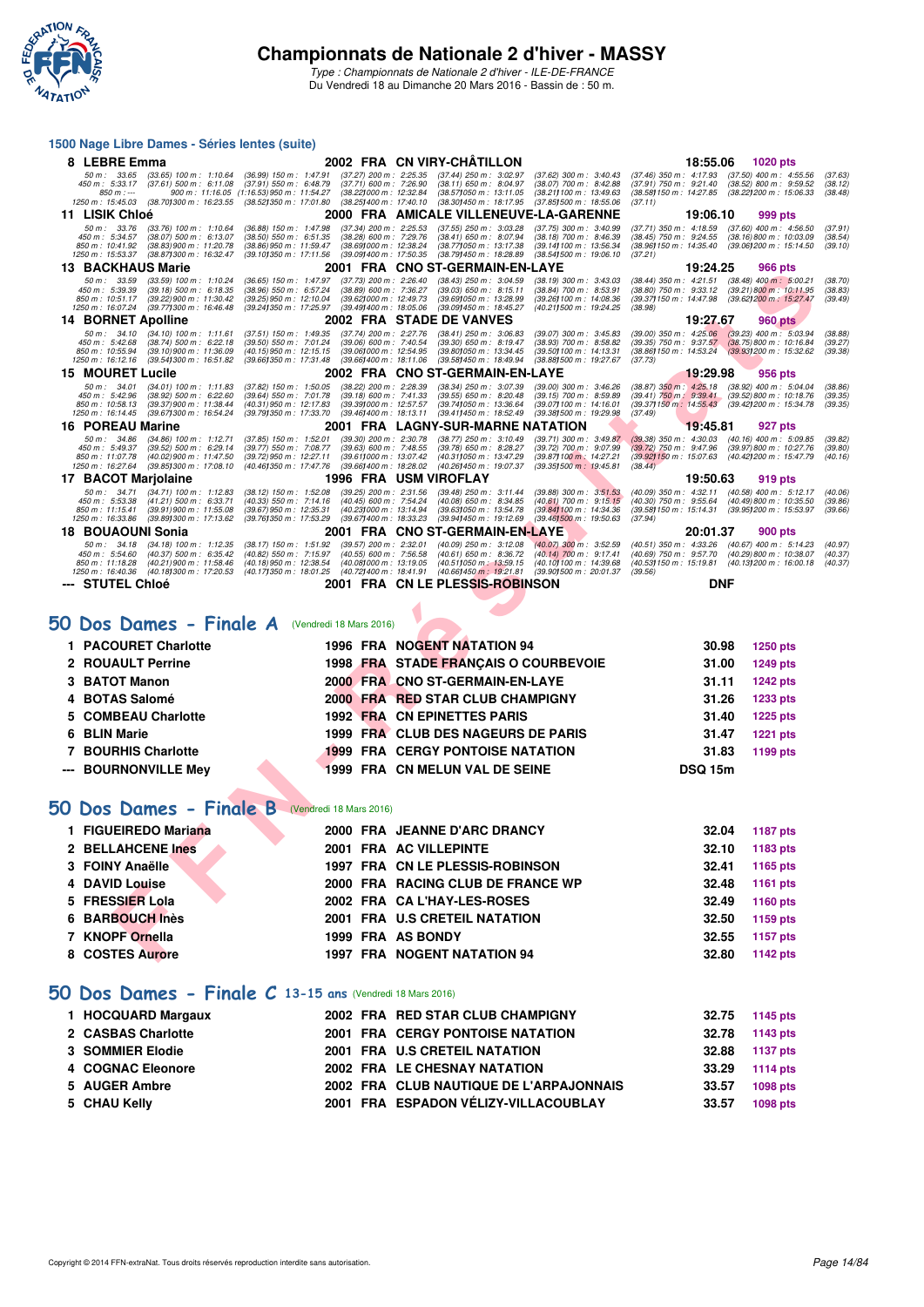

|    | 50 Dos Dames - Finale C (suite)                  |                         |                                                                  |                |                                    |
|----|--------------------------------------------------|-------------------------|------------------------------------------------------------------|----------------|------------------------------------|
|    | <b>7 HACHEZ Clementine</b>                       |                         | 2001 FRA CSN GUYANCOURT                                          | 33.77          | 1086 pts                           |
|    | 8 LAITIER Eva                                    |                         | 2001 FRA AULNAY-SOUS-BOIS S.N                                    | 33.81          | 1084 pts                           |
|    |                                                  |                         |                                                                  |                |                                    |
|    | 50 Dos Dames - Finale D                          | (Vendredi 18 Mars 2016) |                                                                  |                |                                    |
|    | 1 LOMBA Claire                                   |                         | 2000 FRA AS PORCHEVILLE                                          | 32.20          | <b>1177 pts</b>                    |
|    | 2 SEDILOT Capucine                               |                         | 2000 FRA CN LE PLESSIS-ROBINSON                                  | 32.75          |                                    |
|    | 3 DETCHENIQUE Noémie                             |                         | 2000 FRA AAS SARCELLES NATATION 95                               | 32.83          | 1145 pts                           |
|    | <b>4 CAUSSE Perrine</b>                          |                         | 1999 FRA ESPADON VÉLIZY-VILLACOUBLAY                             | 33.13          | <b>1140 pts</b><br><b>1123 pts</b> |
|    | 5 NICOLAS Johann                                 |                         | 2000 FRA CS MEAUX NATATION                                       | 33.16          |                                    |
|    |                                                  |                         |                                                                  |                | <b>1121 pts</b>                    |
|    | 6 TEULE Mary                                     |                         | 1999 FRA CNO ST-GERMAIN-EN-LAYE                                  | 33.30          | <b>1113 pts</b>                    |
|    | <b>7 GERARD Flore</b>                            |                         | <b>1999 FRA STELLA SPORTS ST-MAUR</b>                            | 33.45          | 1104 pts                           |
|    | 8 CORNU Lea                                      |                         | 2000 FRA AAS SARCELLES NATATION 95                               | 33.61          | <b>1095 pts</b>                    |
|    |                                                  |                         |                                                                  |                |                                    |
|    | 50 Dos Dames - Séries<br>(Vendredi 18 Mars 2016) |                         |                                                                  |                |                                    |
|    | 1 ROUAULT Perrine                                |                         | 1998 FRA STADE FRANÇAIS O COURBEVOIE                             | 30.88          | <b>1256 pts</b>                    |
|    | 2 PACOURET Charlotte                             |                         | <b>1996 FRA NOGENT NATATION 94</b>                               | 30.94          | 1253 pts                           |
|    | 3 BATOT Manon                                    |                         | 2000 FRA CNO ST-GERMAIN-EN-LAYE                                  | 31.18          | <b>1238 pts</b>                    |
|    | 4 BLIN Marie                                     |                         | 1999 FRA CLUB DES NAGEURS DE PARIS                               | 31.30          | <b>1231 pts</b>                    |
| 5. | <b>COMBEAU Charlotte</b>                         |                         | <b>1992 FRA CN EPINETTES PARIS</b>                               | 31.75          | <b>1204 pts</b>                    |
|    | 6 BOTAS Salomé                                   |                         | 2000 FRA RED STAR CLUB CHAMPIGNY                                 | 31.94          | 1193 pts                           |
| 6  | <b>BOURHIS Charlotte</b>                         |                         | <b>1999 FRA CERGY PONTOISE NATATION</b>                          | 31.94          | 1193 pts                           |
|    | <b>6 BOURNONVILLE Mey</b>                        |                         | 1999 FRA CN MELUN VAL DE SEINE                                   | 31.94          | 1193 pts                           |
|    | 6 HAJDER-NAEYE Tamlyne                           |                         | 2000 FRA AC BOULOGNE-BILLANCOURT                                 | 31.94          | 1193 pts                           |
|    | 10 BELLAHCENE Ines                               |                         | 2001 FRA AC VILLEPINTE                                           | 32.13          | 1181 pts                           |
|    | 11 FIGUEIREDO Mariana                            |                         | 2000 FRA JEANNE D'ARC DRANCY                                     | 32.16          | 1179 pts                           |
|    | 12 KNOPF Ornella                                 |                         | 1999 FRA AS BONDY                                                | 32.47          | 1161 pts                           |
|    | 13 FOINY Anaëlle                                 |                         | 1997 FRA CN LE PLESSIS-ROBINSON                                  | 32.49          | 1160 pts                           |
|    | <b>14 FERGUENE Ines</b>                          |                         | <b>2001 FRA ES MASSY NATATION</b>                                | 32.50          | 1159 pts                           |
|    | 15 FRESSIER Lola                                 |                         | 2002 FRA CA L'HAY-LES-ROSES                                      | 32.60          | 1154 pts                           |
|    | <b>16 COSTES Aurore</b>                          |                         | <b>1997 FRA NOGENT NATATION 94</b>                               | 32.66          | 1150 pts                           |
|    | 17 BARBOUCH Inès                                 |                         | 2001 FRA U.S CRETEIL NATATION                                    | 32.70          | <b>1148 pts</b>                    |
|    | <b>18 DAVID Louise</b>                           |                         | 2000 FRA RACING CLUB DE FRANCE WP                                | 32.73          | 1146 pts                           |
|    | 19 LOMBA Claire                                  |                         | 2000 FRA AS PORCHEVILLE                                          | 32.74          | 1145 pts                           |
|    | 19 DETCHENIQUE Noémie                            |                         | <b>2000 FRA AAS SARCELLES NATATION 95</b>                        | 32.74          | 1145 pts                           |
|    | 21 SEDILOT Capucine                              |                         | 2000 FRA CN LE PLESSIS-ROBINSON                                  | 32.96          | 1133 pts                           |
|    | 22 NICOLAS Johann                                |                         | 2000 FRA CS MEAUX NATATION                                       | 33.02          | 1129 pts                           |
|    | 23 AUGER Ambre                                   |                         | 2002 FRA CLUB NAUTIQUE DE L'ARPAJONNAIS                          | 33.03          |                                    |
|    | 23 CAUSSE Perrine                                |                         | 1999 FRA ESPADON VÉLIZY-VILLACOUBLAY                             | 33.03          | 1129 pts                           |
|    | 25 CASBAS Charlotte                              |                         | 2001 FRA CERGY PONTOISE NATATION                                 |                | 1129 pts                           |
|    | 26 DELANOË Marine                                |                         | <b>1997 FRA ASSO NATATION DE SARTROUVILLE</b>                    | 33.11<br>33.13 | <b>1124 pts</b><br><b>1123 pts</b> |
|    | 27 HOCQUARD Margaux                              |                         | 2002 FRA RED STAR CLUB CHAMPIGNY                                 | 33.17          |                                    |
|    |                                                  |                         |                                                                  | 33.19          | <b>1120 pts</b>                    |
|    | 28 CORNU Lea<br>29 PAOUNOV Raphaëlle             |                         | 2000 FRA AAS SARCELLES NATATION 95<br>1998 FRA CN VIRY-CHÂTILLON |                | <b>1119 pts</b>                    |
|    | 30 SUSINI Marine                                 |                         | 1998 FRA ASN LOUVRES-ROISSY-SURVILLIERS                          | 33.23          | <b>1117 pts</b>                    |
|    |                                                  |                         |                                                                  | 33.28          | 1114 $pts$                         |
|    | 31 SOMMIER Elodie                                |                         | 2001 FRA U.S CRETEIL NATATION                                    | 33.29          | <b>1114 pts</b>                    |
|    | 32 PLESEL Amazone                                |                         | <b>1997 FRA ES NANTERRE</b>                                      | 33.37          | 1109 pts                           |
|    | 33 GERARD Flore                                  |                         | <b>1999 FRA STELLA SPORTS ST-MAUR</b>                            | 33.38          | 1108 pts                           |
|    | 34 COMMUNAUDAT Margaux                           |                         | 1998 FRA CN MELUN VAL DE SEINE                                   | 33.42          | 1106 pts                           |
|    | 34 TEULE Mary                                    |                         | 1999 FRA CNO ST-GERMAIN-EN-LAYE                                  | 33.42          | 1106 pts                           |
|    | 36 BELBACHIR Aliya                               |                         | 2002 FRA AS BONDY                                                | 33.43          | 1106 pts                           |
|    | <b>37 COGNAC Eleonore</b>                        |                         | 2002 FRA LE CHESNAY NATATION                                     | 33.44          | 1105 pts                           |
|    | <b>38 VINCENT Amelie</b>                         |                         | <b>1999 FRA SN VERSAILLES</b>                                    | 33.53          | 1100 pts                           |
|    | 39 BOYER Charlotte                               |                         | 2000 FRA C.S MONTERELAIS NATATION                                | 33.55          | 1099 pts                           |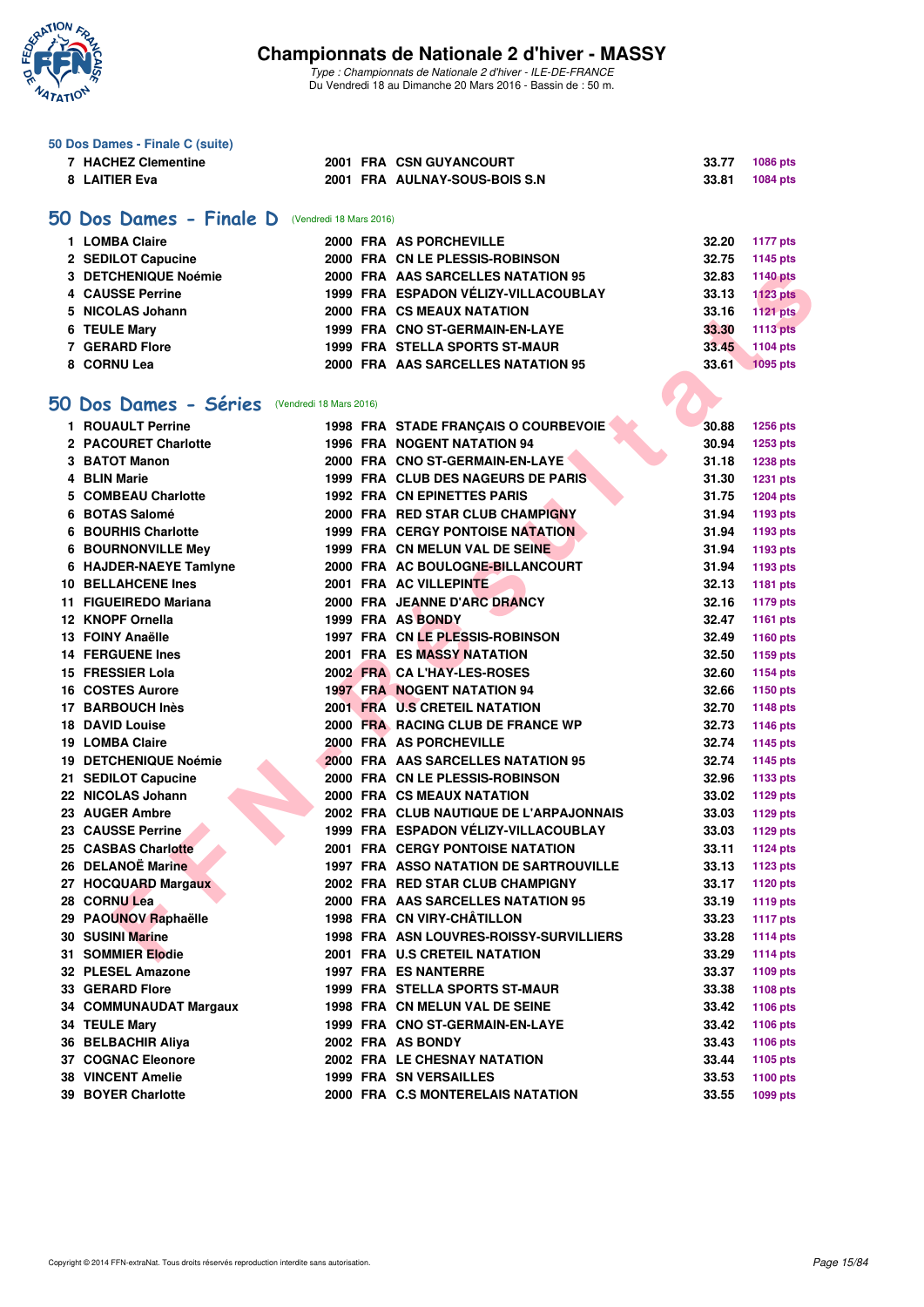

*Type : Championnats de Nationale 2 d'hiver - ILE-DE-FRANCE* Du Vendredi 18 au Dimanche 20 Mars 2016 - Bassin de : 50 m.

## **50 Dos Dames - Séries (suite)**

| 40 CHAU Kelly             |  | 2001 FRA ESPADON VÉLIZY-VILLACOUBLAY    | 33.59         | 1096 pts        |
|---------------------------|--|-----------------------------------------|---------------|-----------------|
| 41 LAITIER Eva            |  | 2001 FRA AULNAY-SOUS-BOIS S.N           | 33.64         | 1094 pts        |
| 42 HACHEZ Clementine      |  | 2001 FRA CSN GUYANCOURT                 | 33.65         | 1093 pts        |
| 43 KOCEN Emelyne          |  | 2002 FRA CLUB NAUTIQUE DE L'ARPAJONNAIS | 33.66         | 1092 pts        |
| 44 COUPLET Céleste        |  | 1999 FRA STADE FRANÇAIS O COURBEVOIE    | 33.69         | 1091 pts        |
| <b>45 DANGER Florine</b>  |  | <b>1999 FRA EN LONGJUMEAU</b>           | 33.76         | <b>1087 pts</b> |
| 46 BLOUZA Leyla           |  | 2002 FRA CA L'HAY-LES-ROSES             | 33.78         | 1086 pts        |
| 47 DGAIMESH Yasmine       |  | 2003 LBA AAS SARCELLES NATATION 95      | 33.79         | <b>1085 pts</b> |
| 48 ROBERT Jessica         |  | <b>2001 FRA ES MASSY NATATION</b>       | 33.81         | <b>1084 pts</b> |
| 48 HELOIRE Coline         |  | <b>1997 FRA ASS SPORTIVE BOUVINES</b>   | 33.81         | <b>1084 pts</b> |
| <b>48 ZENON Cassandre</b> |  | 2000 FRA AQUA CLUB PONTAULT-ROISSY      | 33.81         | 1084 pts        |
| 48 GOYA Camille           |  | 1999 FRA CLUB DES NAGEURS DE PARIS      | 33.81         | <b>1084 pts</b> |
| 52 GROUX Mathilde         |  | 1999 FRA CN ST-MICHEL-SUR-ORGE          | 33.88         | <b>1080 pts</b> |
| 53 RATSIMBAZAFY Tsiory    |  | 2000 FRA RACING CLUB DE FRANCE WP       | 33.90         | 1079 pts        |
| 54 LHOMME Angèle          |  | 2001 FRA SN VERSAILLES                  | 33.93         | <b>1077 pts</b> |
| 55 GRAS Morgane           |  | 2001 FRA AQUA CLUB PONTAULT-ROISSY      | 33.94         | <b>1076 pts</b> |
| 56 MARTINS Chloe          |  | 2001 FRA US JEUNESSE MITRY-MORY         | 33.95         | <b>1076 pts</b> |
| 57 MOHRI COTTI Tara       |  | 2001 FRA SCUF PARIS                     | 33.98         | 1074 pts        |
| 58 ROUX Amandine          |  | 2000 FRA ES NANTERRE                    | 33.99         | 1074 pts        |
| 59 BACHORZ Clara          |  | <b>1998 FRA ASM DAUPHINS DE MEUDON</b>  | 34.00         | 1073 pts        |
| 59 TREGLIA Elisa          |  | <b>1999 FRA MONTIGNY NATATION</b>       | 34.00         | 1073 pts        |
| 61 AMROUCHE Meissa        |  | 2001 FRA BOIS-COLOMBES SPORT            | 34.06         | 1070 pts        |
| 62 BAURON Charline        |  | 2001 FRA CN ST-MICHEL-SUR-ORGE          | 34.10         | 1067 pts        |
| 63 L'HOSTE Maryam         |  | 2002 FRA CERGY PONTOISE NATATION        | 34.11         | <b>1067 pts</b> |
| 64 BEN FRIHA Ambre        |  | 2001 FRA RACING CLUB DE FRANCE WP       | 34.16         | 1064 pts        |
| 64 CARADEC Alia           |  | 2002 FRA NAUTIC CLUB RAMBOUILLET        | 34.16         | 1064 pts        |
| 66 MANDRY Garance         |  | 1999 FRA CN ANDRESY                     | 34.26         | <b>1058 pts</b> |
| 67 MARCHAND Sofia         |  | <b>2002 FRA PROVINS NATATION</b>        | 34.37         | 1052 pts        |
| 68 RERARI Amelle          |  | 2001 FRA USO BEZONS                     | 34.40         | 1051 pts        |
| 69 BEBOULENE Camille      |  | 2002 FRA AS PORCHEVILLE                 | 34.49         | 1046 pts        |
| 70 MPACKO Ketsia          |  | 2000 FRA AQUA CLUB PONTAULT-ROISSY      | 34.52         | <b>1044 pts</b> |
| 71 GRESSET Lucie          |  | <b>1998 FRA CERGY PONTOISE NATATION</b> | 34.56         | <b>1042 pts</b> |
| 72 BLANCHARD Maelle       |  | 2001 FRA AAS SARCELLES NATATION 95      | 34.59         | <b>1040 pts</b> |
| 73 LEONARDI Alizée        |  | 1999 FRA CN BRUNOY-ESSONNE              | 34.60         | <b>1039 pts</b> |
| 74 OUSSALAH Lyma          |  | 2002 FRA ES VITRY                       | 34.62         | 1038 pts        |
| 75 GIBON Flavie           |  | 2001 FRA NOGENT NATATION 94             | 34.63         | 1038 pts        |
| 76 GRALL Anaïs            |  | 2001 FRA USC CONFLANS-STE-HONORINE      | 34.68         | 1035 pts        |
| 76 BARBE Lea              |  | 2002 FRA US JEUNESSE MITRY-MORY         | 34.68         | 1035 pts        |
| 78 SOLIGNAC Jaïlys        |  | 2002 FRA ASM DAUPHINS DE MEUDON         | 34.70         | <b>1034 pts</b> |
| 79 LIBESPERE Manon        |  | 2002 FRA NOGENT NATATION 94             | 34.77         | 1030 pts        |
| 80 BEAL Elodie            |  | 1999 FRA USM VIROFLAY                   | 34.83         | <b>1027 pts</b> |
| 81 CHAUMUN Shany          |  | 2002 FRA CN BRUNOY-ESSONNE              | 34.95         | 1020 pts        |
| 82 IMARAZENE Maeva        |  | 2001 FRA AMICALE VILLENEUVE-LA-GARENNE  | 35.24         | <b>1004 pts</b> |
| 82 EUGENE Delphine        |  | 2001 FRA SN MONTGERON                   | 35.24         | 1004 pts        |
| 84 LECROQ Emma            |  | 1999 FRA US GRIGNY                      | 35.28         | 1002 pts        |
| 85 KEBDI Manel            |  | 2002 FRA CN LA COURNEUVE                | 35.57         | <b>986 pts</b>  |
| 86 GOMMEZ Laura           |  | 2002 FRA CA L'HAY-LES-ROSES             | 35.69         | 980 pts         |
| 87 NEROZZI Paloma         |  | 2001 FRA ES NANTERRE                    | 35.71         | 979 pts         |
| 88   LA BIONDA Léa        |  | 2002 FRA EN LONGJUMEAU                  | 35.84         | 972 pts         |
| 89 BOCH Emma              |  | 2003 FRA CSN GUYANCOURT                 | 36.63         | 930 pts         |
| --- BENLEKBIR Kahéna      |  | 2002 FRA AS NATATION RAINCY             | <b>DNS Nd</b> |                 |

#### [100 Dos Dames - Finale A](http://www.ffnatation.fr/webffn/resultats.php?idact=nat&go=epr&idcpt=37307&idepr=12) (Dimanche 20 Mars 2016)

1 ROUAULT Perrine 1998 FRA STADE FRANÇAIS O COURBEVOIE

*50 m : 32.29 (32.29) 100 m : 1:06.27 (33.98)*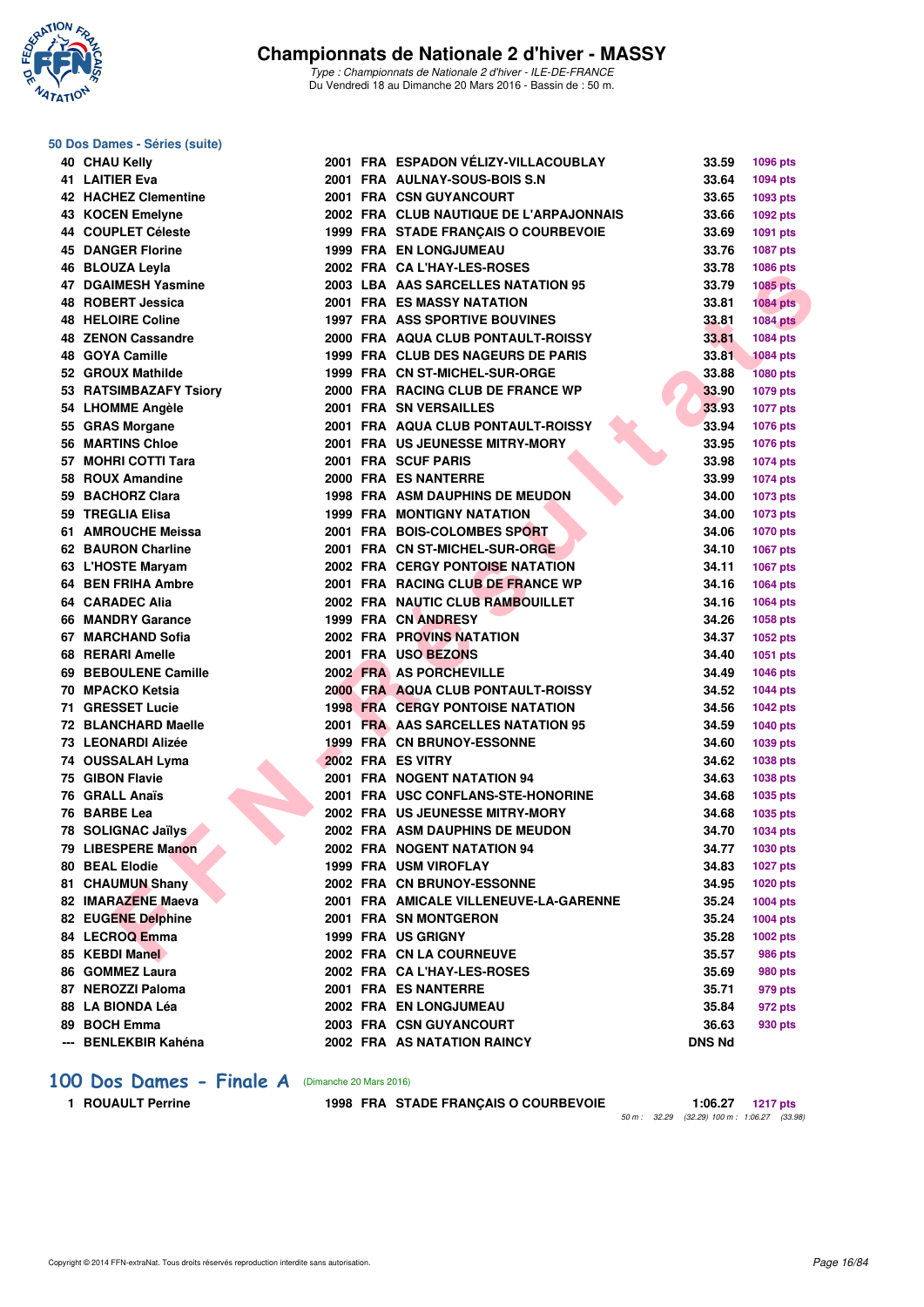

*Type : Championnats de Nationale 2 d'hiver - ILE-DE-FRANCE* Du Vendredi 18 au Dimanche 20 Mars 2016 - Bassin de : 50 m.

#### **100 Dos Dames - Finale A (suite)**

| 2 BATOT Manon       | 2000 FRA CNO ST-GERMAIN-EN-LAYE    |                        | 1:06.61                             | <b>1207 pts</b> |  |
|---------------------|------------------------------------|------------------------|-------------------------------------|-----------------|--|
|                     |                                    | $50 \text{ m}$ : 32.54 | $(32.54)$ 100 m : 1:06.61 $(34.07)$ |                 |  |
| 3 COMBEAU Charlotte | <b>1992 FRA CN EPINETTES PARIS</b> |                        | 1:07.65                             | 1177 pts        |  |
|                     |                                    | $50 \text{ m}$ : 32.23 | $(32.23)$ 100 m : 1:07.65 $(35.42)$ |                 |  |
| 4 BLIN Marie        | 1999 FRA CLUB DES NAGEURS DE PARIS |                        | 1:07.75                             | 1174 pts        |  |
|                     |                                    | 50 m : 32.89           | $(32.89)$ 100 m : 1:07.75 $(34.86)$ |                 |  |
| 5 BOTAS Salomé      | 2000 FRA RED STAR CLUB CHAMPIGNY   |                        | 1:07.96                             | 1168 $pts$      |  |
|                     |                                    | $50 \text{ m}$ : 32.32 | $(32.32)$ 100 m : 1:07.96 $(35.64)$ |                 |  |
| 6 SOMMIER Elodie    | 2001 FRA U.S CRETEIL NATATION      |                        | 1:08.88                             | 1142 pts        |  |
|                     |                                    | 50 m: 33.94            | $(33.94)$ 100 m : 1:08.88 $(34.94)$ |                 |  |
| 7 DAVID Louise      | 2000 FRA RACING CLUB DE FRANCE WP  |                        | 1:09.11                             | $1135$ pts      |  |
|                     |                                    | $50 m$ : $33.51$       | $(33.51)$ 100 m : 1:09.11 $(35.60)$ |                 |  |
| 8 FOINY Anaëlle     | 1997 FRA CN LE PLESSIS-ROBINSON    |                        | 1:10.56                             | $1095$ pts      |  |
|                     |                                    | $50 \text{ m}$ : 34.49 | $(34.49)$ 100 m : 1:10.56 $(36.07)$ |                 |  |

#### **[100 Dos Dames - Finale B](http://www.ffnatation.fr/webffn/resultats.php?idact=nat&go=epr&idcpt=37307&idepr=12)** (Dimanche 20 Mars 2016)

| 1 COUPLET Céleste        | 1999 FRA STADE FRANCAIS O COURBEVOIE |              | 1:09.25<br>1132 pts                                                   |  |
|--------------------------|--------------------------------------|--------------|-----------------------------------------------------------------------|--|
| 2 FIGUEIREDO Mariana     | 2000 FRA JEANNE D'ARC DRANCY         | 50 m : 33.89 | $(33.89)$ 100 m : 1:09.25 $(35.36)$<br>1:09.26<br>1131 pts            |  |
| 3 HAJDER-NAEYE Tamlyne   | 2000 FRA AC BOULOGNE-BILLANCOURT     |              | 50 m : 33.54 (33.54) 100 m : 1:09.26 (35.72)<br>1:09.64<br>$1121$ pts |  |
| 4 LOMBA Claire           | 2000 FRA AS PORCHEVILLE              | 50 m: 33.53  | $(33.53)$ 100 m : 1:09.64 $(36.11)$<br>1:09.83<br>1115 pts            |  |
| 5 KNOPF Ornella          | 1999 FRA AS BONDY                    | 50 m: 33.68  | $(33.68)$ 100 m : 1:09.83 $(36.15)$<br>1:10.17<br>1106 pts            |  |
| 6 SEDILOT Capucine       | 2000 FRA CN LE PLESSIS-ROBINSON      |              | 50 m: 34.31 (34.31) 100 m: 1:10.17 (35.86)<br>1:10.53<br>1096 pts     |  |
| <b>7 BELLAHCENE Ines</b> | 2001 FRA AC VILLEPINTE               | 50 m : 33.70 | $(33.70)$ 100 m : 1:10.53 $(36.83)$<br>1:10.59<br>1094 pts            |  |
| 8 FRESSIER Lola          | 2002 FRA CAL'HAY-LES-ROSES           | 50 m: 33.98  | $(33.98)$ 100 m : 1:10.59 $(36.61)$<br>1:11.06<br><b>1081 pts</b>     |  |
|                          |                                      |              | 50 m: 34.27 (34.27) 100 m: 1:11.06 (36.79)                            |  |

#### **[100 Dos Dames - Finale C](http://www.ffnatation.fr/webffn/resultats.php?idact=nat&go=epr&idcpt=37307&idepr=12) 13-15 ans** (Dimanche 20 Mars 2016)

|           | JUMMILA LIUUIC                                                      |                         |  | <b>FRA U.S URETEIL NATATION</b>         |              |              | 1.00.00 | בוע גדו ו                                                     |  |  |  |
|-----------|---------------------------------------------------------------------|-------------------------|--|-----------------------------------------|--------------|--------------|---------|---------------------------------------------------------------|--|--|--|
|           | <b>7 DAVID Louise</b>                                               |                         |  | 2000 FRA RACING CLUB DE FRANCE WP       |              |              | 1:09.11 | 50 m: 33.94 (33.94) 100 m: 1:08.88 (34.94)<br><b>1135 pts</b> |  |  |  |
|           |                                                                     |                         |  |                                         |              |              |         | 50 m : 33.51 (33.51) 100 m : 1:09.11 (35.60)                  |  |  |  |
|           | 8 FOINY Anaëlle                                                     |                         |  | 1997 FRA CN LE PLESSIS-ROBINSON         |              |              | 1:10.56 | 1095 $p$ ts                                                   |  |  |  |
|           |                                                                     |                         |  |                                         |              |              |         | 50 m: 34.49 (34.49) 100 m: 1:10.56 (36.07)                    |  |  |  |
|           | 00 Dos Dames - Finale B                                             | (Dimanche 20 Mars 2016) |  |                                         |              |              |         |                                                               |  |  |  |
|           | 1 COUPLET Céleste                                                   |                         |  | 1999 FRA STADE FRANÇAIS O COURBEVOIE    |              |              | 1:09.25 | <b>1132 pts</b>                                               |  |  |  |
|           |                                                                     |                         |  |                                         | 50 m: 33.89  |              |         | $(33.89)$ 100 m : 1:09.25 $(35.36)$                           |  |  |  |
|           | 2 FIGUEIREDO Mariana                                                |                         |  | 2000 FRA JEANNE D'ARC DRANCY            |              | 50 m: 33.54  | 1:09.26 | <b>1131 pts</b><br>$(33.54)$ 100 m : 1:09.26 $(35.72)$        |  |  |  |
|           | 3 HAJDER-NAEYE Tamlyne                                              |                         |  | 2000 FRA AC BOULOGNE-BILLANCOURT        |              |              | 1:09.64 | <b>1121 pts</b>                                               |  |  |  |
|           |                                                                     |                         |  |                                         |              | 50 m: 33.53  |         | $(33.53)$ 100 m : 1:09.64 $(36.11)$                           |  |  |  |
|           | 4 LOMBA Claire                                                      |                         |  | 2000 FRA AS PORCHEVILLE                 |              |              | 1:09.83 | <b>1115 pts</b>                                               |  |  |  |
|           |                                                                     |                         |  |                                         |              |              |         | 50 m: 33.68 (33.68) 100 m: 1:09.83 (36.15)                    |  |  |  |
|           | 5 KNOPF Ornella                                                     |                         |  | 1999 FRA AS BONDY                       |              |              | 1:10.17 | <b>1106 pts</b><br>50 m: 34.31 (34.31) 100 m: 1:10.17 (35.86) |  |  |  |
|           | 6 SEDILOT Capucine                                                  |                         |  | 2000 FRA CN LE PLESSIS-ROBINSON         |              |              | 1:10.53 | <b>1096 pts</b>                                               |  |  |  |
|           |                                                                     |                         |  |                                         | 50 m : 33.70 |              |         | $(33.70)$ 100 m : 1:10.53 $(36.83)$                           |  |  |  |
|           | <b>7 BELLAHCENE Ines</b>                                            |                         |  | 2001 FRA AC VILLEPINTE                  |              |              | 1:10.59 | 1094 pts                                                      |  |  |  |
|           |                                                                     |                         |  |                                         |              | 50 m : 33.98 |         | $(33.98)$ 100 m : 1:10.59 $(36.61)$                           |  |  |  |
|           | 8 FRESSIER Lola                                                     |                         |  | 2002 FRA CAL'HAY-LES-ROSES              |              |              | 1:11.06 | <b>1081 pts</b>                                               |  |  |  |
|           |                                                                     |                         |  |                                         |              |              |         | 50 m: 34.27 (34.27) 100 m: 1:11.06 (36.79)                    |  |  |  |
|           | Dos Dames - Finale C 13-15 ans (Dimanche 20 Mars 2016)<br><b>OO</b> |                         |  |                                         |              |              |         |                                                               |  |  |  |
|           | 1 CASBAS Charlotte                                                  |                         |  | <b>2001 FRA CERGY PONTOISE NATATION</b> |              |              | 1:10.88 | 1086 pts                                                      |  |  |  |
|           |                                                                     |                         |  |                                         |              |              |         | 50 m: 34.61 (34.61) 100 m: 1:10.88 (36.27)                    |  |  |  |
|           | 2 HOCQUARD Margaux                                                  |                         |  | 2002 FRA RED STAR CLUB CHAMPIGNY        |              |              | 1:11.07 | <b>1081 pts</b>                                               |  |  |  |
|           |                                                                     |                         |  |                                         |              |              |         | 50 m: 34.01 (34.01) 100 m: 1:11.07 (37.06)                    |  |  |  |
|           | 3 LHOMME Angèle                                                     |                         |  | 2001 FRA SN VERSAILLES                  |              |              | 1:11.57 | <b>1067 pts</b><br>50 m: 34.46 (34.46) 100 m: 1:11.57 (37.11) |  |  |  |
|           | 4 ROBERT Jessica                                                    |                         |  | <b>2001 FRA ES MASSY NATATION</b>       |              |              | 1:11.93 | 1058 pts                                                      |  |  |  |
|           |                                                                     |                         |  |                                         |              | 50 m : 35.41 |         | $(35.41)$ 100 m : 1:11.93 $(36.52)$                           |  |  |  |
|           | 5 SUZE Camille                                                      |                         |  | 2003 FRA RACING CLUB DE FRANCE WP       |              |              | 1:11.96 | <b>1057 pts</b>                                               |  |  |  |
|           |                                                                     |                         |  |                                         |              | 50 m: 34.60  |         | $(34.60)$ 100 m : 1:11.96 $(37.36)$                           |  |  |  |
|           | <b>6 BAURON Charline</b>                                            |                         |  | 2001 FRA CN ST-MICHEL-SUR-ORGE          |              |              | 1:12.22 | <b>1050 pts</b>                                               |  |  |  |
|           | 7 KOCEN Emelyne                                                     |                         |  | 2002 FRA CLUB NAUTIQUE DE L'ARPAJONNAIS |              |              | 1:12.50 | 50 m: 34.47 (34.47) 100 m: 1:12.22 (37.75)<br><b>1042 pts</b> |  |  |  |
|           |                                                                     |                         |  |                                         |              |              |         | 50 m: 34.96 (34.96) 100 m: 1:12.50 (37.54)                    |  |  |  |
|           | 8 GRAS Morgane                                                      |                         |  | 2001 FRA AQUA CLUB PONTAULT-ROISSY      |              |              | 1:15.60 | 961 pts                                                       |  |  |  |
|           |                                                                     |                         |  |                                         |              | 50 m : 36.31 |         | $(36.31)$ 100 m : 1:15.60 $(39.29)$                           |  |  |  |
|           |                                                                     |                         |  |                                         |              |              |         |                                                               |  |  |  |
| <b>OO</b> | Dos Dames - Finale D                                                | (Dimanche 20 Mars 2016) |  |                                         |              |              |         |                                                               |  |  |  |
|           | 1 BOURHIS Charlotte                                                 |                         |  | <b>1999 FRA CERGY PONTOISE NATATION</b> |              |              | 1:09.93 | 1113 pts                                                      |  |  |  |
|           |                                                                     |                         |  |                                         |              |              |         | 50 m: 33.55 (33.55) 100 m: 1:09.93 (36.38)                    |  |  |  |
|           | 2 TEULE Mary                                                        |                         |  | 1999 FRA CNO ST-GERMAIN-EN-LAYE         |              |              | 1:10.57 | 1095 pts                                                      |  |  |  |
|           |                                                                     |                         |  |                                         |              | 50 m : 34.33 |         | $(34.33)$ 100 m : 1:10.57 $(36.24)$                           |  |  |  |
|           | <b>3 CAUSSE Perrine</b>                                             |                         |  | 1999 FRA ESPADON VÉLIZY-VILLACOUBLAY    |              |              | 1:11.60 | 1067 pts                                                      |  |  |  |
|           | 4 GERARD Flore                                                      |                         |  | 1999 FRA STELLA SPORTS ST-MAUR          |              |              |         | 50 m: 34.84 (34.84) 100 m: 1:11.60 (36.76)                    |  |  |  |
|           |                                                                     |                         |  |                                         |              |              | 1:12.04 | 1055 pts                                                      |  |  |  |

## **[100 Dos Dames - Finale D](http://www.ffnatation.fr/webffn/resultats.php?idact=nat&go=epr&idcpt=37307&idepr=12)** (Dimanche 20 Mars 2016)

| 1 BOURHIS Charlotte     | <b>1999 FRA CERGY PONTOISE NATATION</b> |                        | 1:09.93<br>1113 $pts$               |
|-------------------------|-----------------------------------------|------------------------|-------------------------------------|
|                         |                                         | $50 m$ : $33.55$       | $(33.55)$ 100 m : 1:09.93 $(36.38)$ |
| 2 TEULE Mary            | 1999 FRA CNO ST-GERMAIN-EN-LAYE         |                        | 1:10.57<br>1095 pts                 |
|                         |                                         | 50 m: 34.33            | $(34.33)$ 100 m : 1:10.57 $(36.24)$ |
| 3 CAUSSE Perrine        | 1999 FRA ESPADON VÉLIZY-VILLACOUBLAY    |                        | 1:11.60<br>1067 pts                 |
|                         |                                         | 50 m : 34.84           | $(34.84)$ 100 m : 1:11.60 $(36.76)$ |
| 4 GERARD Flore          | <b>1999 FRA STELLA SPORTS ST-MAUR</b>   |                        | 1:12.04<br>1055 pts                 |
|                         |                                         | $50 \text{ m}$ : 35.23 | $(35.23)$ 100 m : 1:12.04 $(36.81)$ |
| 5 DETCHENIQUE Noémie    | 2000 FRA AAS SARCELLES NATATION 95      |                        | 1:12.17<br>1051 pts                 |
|                         |                                         | 50 m: 34.21            | $(34.21)$ 100 m : 1:12.17 $(37.96)$ |
| 6 BILLON-PIERRON Lisa   | 2000 FRA RACING CLUB DE FRANCE WP       |                        | 1:12.82<br>1034 pts                 |
|                         |                                         | $50 m$ : $35.34$       | $(35.34)$ 100 m : 1:12.82 $(37.48)$ |
| <b>7 DANGER Florine</b> | <b>1999 FRA EN LONGJUMEAU</b>           |                        | 1:12.88<br><b>1032 pts</b>          |
|                         |                                         | 50 m: 35.07            | $(35.07)$ 100 m : 1:12.88 $(37.81)$ |
| 8 NICOLAS Johann        | 2000 FRA CS MEAUX NATATION              |                        | 1:13.42<br>1018 pts                 |
|                         |                                         | 50 m : 34.45           | $(34.45)$ 100 m : 1:13.42 $(38.97)$ |

#### **[100 Dos Dames - Séries](http://www.ffnatation.fr/webffn/resultats.php?idact=nat&go=epr&idcpt=37307&idepr=12)** (Dimanche 20 Mars 2016)

**1 ROUAULT Perrine 1998 FRA STADE FRANÇAIS O COURBEVOIE 1:05.82 1230 pts**

*50 m : 32.08 (32.08) 100 m : 1:05.82 (33.74)*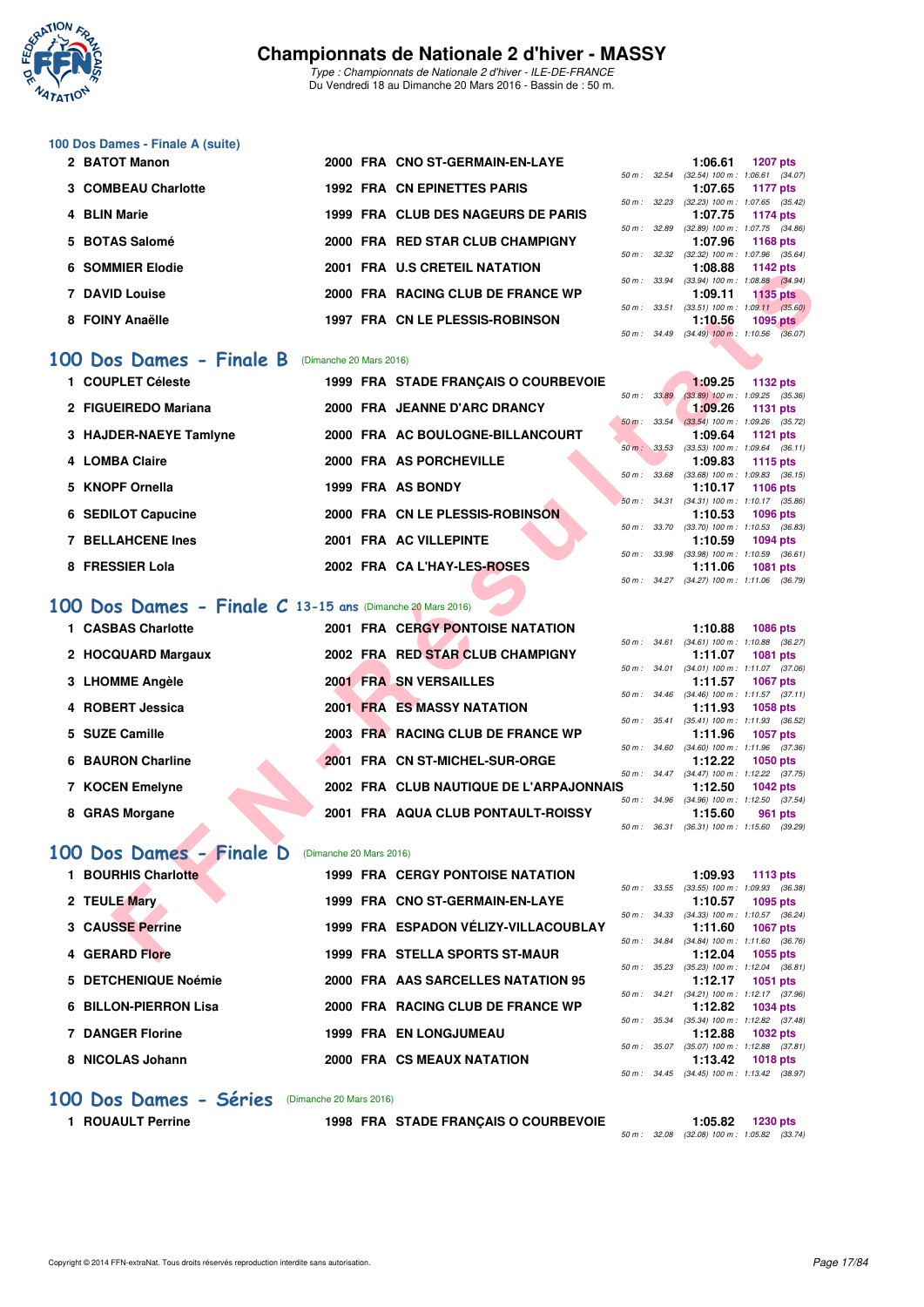

## **100 Dos Dames - Séries (suite)**

| 2 BATOT Manon                |  | 2000 FRA CNO ST-GERMAIN-EN-LAYE         |          |                  | 1:06.23 | <b>1218 pts</b>                                                 |
|------------------------------|--|-----------------------------------------|----------|------------------|---------|-----------------------------------------------------------------|
| 3 COMBEAU Charlotte          |  | <b>1992 FRA CN EPINETTES PARIS</b>      |          |                  | 1:07.21 | 50 m: 32.57 (32.57) 100 m: 1:06.23 (33.66)<br>1189 pts          |
| 4 BLIN Marie                 |  | 1999 FRA CLUB DES NAGEURS DE PARIS      |          |                  | 1:07.42 | 50 m: 32.67 (32.67) 100 m: 1:07.21 (34.54)<br>1183 pts          |
| 5 BOTAS Salomé               |  | 2000 FRA RED STAR CLUB CHAMPIGNY        |          | 50 m : 33.08     | 1:07.79 | $(33.08)$ 100 m : 1:07.42 $(34.34)$<br>1173 pts                 |
| 6 FOINY Anaëlle              |  | 1997 FRA CN LE PLESSIS-ROBINSON         |          | 50 m : 32.38     | 1:09.16 | $(32.38)$ 100 m : 1:07.79 $(35.41)$<br><b>1134 pts</b>          |
| <b>7 FERGUENE Ines</b>       |  | 2001 FRA ES MASSY NATATION              |          | 50 m : 33.87     | 1:09.28 | $(33.87)$ 100 m : 1:09.16 $(35.29)$<br><b>1131 pts</b>          |
| 8 SOMMIER Elodie             |  | 2001 FRA U.S CRETEIL NATATION           |          | $50 m$ : $33.23$ | 1:09.32 | $(33.23)$ 100 m : 1:09.28 $(36.05)$<br>1130 $pts$               |
| 9 DAVID Louise               |  | 2000 FRA RACING CLUB DE FRANCE WP       |          | 50 m : 33.86     | 1:09.69 | $(33.86)$ 100 m : 1:09.32 $(35.46)$<br>1119 pts                 |
| 10 COUPLET Céleste           |  | 1999 FRA STADE FRANCAIS O COURBEVOIE    |          | 50 m : 33.41     | 1:09.71 | $(33.41)$ 100 m : 1:09.69 $(36.28)$<br><b>1119 pts</b>          |
| 11 HAJDER-NAEYE Tamlyne      |  | 2000 FRA AC BOULOGNE-BILLANCOURT        |          | 50 m: 33.98      | 1:09.79 | $(33.98)$ 100 m : 1:09.71 $(35.73)$<br><b>1116 pts</b>          |
| 12 KNOPF Ornella             |  | 1999 FRA AS BONDY                       |          | 50 m: 32.90      | 1:09.82 | $(32.90)$ 100 m : 1:09.79 $(36.89)$<br><b>1116 pts</b>          |
| <b>13 BELLAHCENE Ines</b>    |  | 2001 FRA AC VILLEPINTE                  |          | 50 m: 33.85      | 1:09.92 | $(33.85)$ 100 m : 1:09.82 $(35.97)$<br>1113 pts                 |
| <b>14 SEDILOT Capucine</b>   |  | 2000 FRA CN LE PLESSIS-ROBINSON         | $50 m$ : | 34.39            | 1:10.01 | $(34.39)$ 100 m : 1:09.92 $(35.53)$<br><b>1110 pts</b>          |
| 15 FIGUEIREDO Mariana        |  | 2000 FRA JEANNE D'ARC DRANCY            |          | 50 m : 33.39     | 1:10.07 | $(33.39)$ 100 m : 1:10.01 $(36.62)$<br>1109 pts                 |
| 16 FRESSIER Lola             |  | 2002 FRA CA L'HAY-LES-ROSES             |          |                  | 1:10.46 | 50 m: 33.37 (33.37) 100 m: 1:10.07 (36.70)<br><b>1098 pts</b>   |
| 17 LOMBA Claire              |  | 2000 FRA AS PORCHEVILLE                 |          |                  | 1:10.49 | 50 m: 34.55 (34.55) 100 m: 1:10.46 (35.91)<br><b>1097 pts</b>   |
| <b>18 DETCHENIQUE Noémie</b> |  | 2000 FRA AAS SARCELLES NATATION 95      |          |                  | 1:10.88 | 50 m: 34.13 (34.13) 100 m: 1:10.49 (36.36)<br><b>1086 pts</b>   |
| 19 TEULE Mary                |  | 1999 FRA CNO ST-GERMAIN-EN-LAYE         |          | 50 m : 33.42     | 1:10.95 | $(33.42)$ 100 m : 1:10.88 $(37.46)$<br><b>1084 pts</b>          |
| 20 POUMAREDE Laetitia        |  | 1997 FRA CN ST-MICHEL-SUR-ORGE          |          |                  | 1:11.12 | 50 m : 34.26 (34.26) 100 m : 1:10.95 (36.69)<br><b>1080 pts</b> |
| 21   OUALID GIRARD Sarah     |  | 2000 FRA CN MELUN VAL DE SEINE          |          |                  | 1:11.16 | 50 m: 34.51 (34.51) 100 m: 1:11.12 (36.61)<br>1079 pts          |
| 22 BACHORZ Clara             |  | <b>1998 FRA ASM DAUPHINS DE MEUDON</b>  |          | 50 m : 34.80     | 1:11.18 | $(34.80)$ 100 m : 1:11.16 $(36.36)$<br><b>1078 pts</b>          |
| <b>23 CAUSSE Perrine</b>     |  | 1999 FRA ESPADON VÉLIZY-VILLACOUBLAY    |          |                  | 1:11.20 | 50 m: 34.56 (34.56) 100 m: 1:11.18 (36.62)<br><b>1078 pts</b>   |
| 24 BOURHIS Charlotte         |  | <b>1999 FRA CERGY PONTOISE NATATION</b> |          |                  | 1:11.53 | 50 m: 34.37 (34.37) 100 m: 1:11.20 (36.83)<br>1069 $pts$        |
| 25 BELBACHIR Aliya           |  | 2002 FRA AS BONDY                       |          |                  | 1:11.67 | 50 m: 34.48 (34.48) 100 m: 1:11.53 (37.05)<br><b>1065 pts</b>   |
| 26 SUZE Camille              |  | 2003 FRA RACING CLUB DE FRANCE WP       |          |                  | 1:11.75 | 50 m: 34.55 (34.55) 100 m: 1:11.67 (37.12)<br>1063 pts          |
| 27 SUSINI Marine             |  | 1998 FRA ASN LOUVRES-ROISSY-SURVILLIERS |          |                  | 1:11.84 | 50 m: 34.53 (34.53) 100 m: 1:11.75 (37.22)<br>$1060$ pts        |
| 28 HELOIRE Coline            |  | 1997 FRA ASS SPORTIVE BOUVINES          |          | 50 m : 34.30     |         | $(34.30)$ 100 m : 1:11.84 $(37.54)$<br>1:11.96 1057 pts         |
| 29 NICOLAS Johann            |  | 2000 FRA CS MEAUX NATATION              |          |                  | 1:12.02 | 50 m: 34.54 (34.54) 100 m: 1:11.96 (37.42)<br>1055 pts          |
| 30 HOCQUARD Margaux          |  | 2002 FRA RED STAR CLUB CHAMPIGNY        |          |                  | 1:12.15 | 50 m: 34.02 (34.02) 100 m: 1:12.02 (38.00)<br>1052 pts          |
| 31 BOYER Charlotte           |  | 2000 FRA C.S MONTERELAIS NATATION       |          |                  | 1:12.19 | 50 m: 34.55 (34.55) 100 m: 1:12.15 (37.60)<br>1051 pts          |
| 32 ROBERT Jessica            |  | 2001 FRA ES MASSY NATATION              |          |                  | 1:12.24 | 50 m: 34.78 (34.78) 100 m: 1:12.19 (37.41)                      |
|                              |  |                                         |          |                  |         | 1049 pts<br>50 m: 35.52 (35.52) 100 m: 1:12.24 (36.72)          |
| 33 BAURON Charline           |  | 2001 FRA CN ST-MICHEL-SUR-ORGE          |          |                  | 1:12.27 | 1048 pts<br>50 m: 34.70 (34.70) 100 m: 1:12.27 (37.57)          |
| 34 GRAS Morgane              |  | 2001 FRA AQUA CLUB PONTAULT-ROISSY      |          |                  | 1:12.33 | <b>1047 pts</b><br>50 m: 34.71 (34.71) 100 m: 1:12.33 (37.62)   |
| 35 LHOMME Angèle             |  | 2001 FRA SN VERSAILLES                  |          |                  | 1:12.35 | 1046 pts<br>50 m: 35.01 (35.01) 100 m: 1:12.35 (37.34)          |
| 36 KOCEN Emelyne             |  | 2002 FRA CLUB NAUTIQUE DE L'ARPAJONNAIS |          |                  | 1:12.55 | 1041 pts<br>50 m: 34.56 (34.56) 100 m: 1:12.55 (37.99)          |
| 37 GERARD Flore              |  | 1999 FRA STELLA SPORTS ST-MAUR          |          |                  | 1:12.59 | <b>1040 pts</b><br>50 m: 35.15 (35.15) 100 m: 1:12.59 (37.44)   |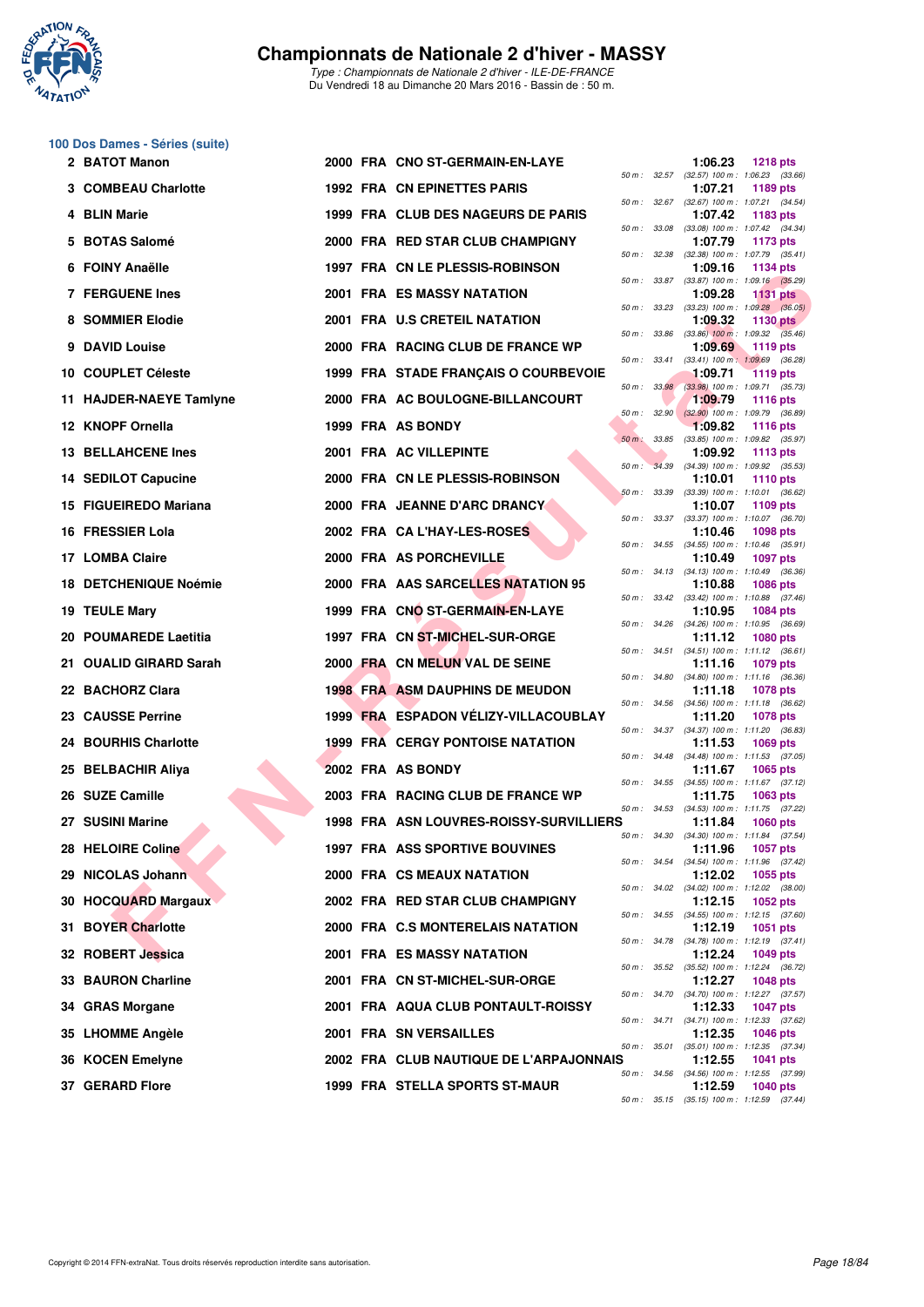

|     | 100 Dos Dames - Séries (suite) |  |                                           |                  |              |                                                                            |
|-----|--------------------------------|--|-------------------------------------------|------------------|--------------|----------------------------------------------------------------------------|
|     | <b>38 CASBAS Charlotte</b>     |  | <b>2001 FRA CERGY PONTOISE NATATION</b>   |                  |              | 1:12.65<br>1038 pts<br>50 m: 34.81 (34.81) 100 m: 1:12.65 (37.84)          |
| 39. | <b>COGNAC Eleonore</b>         |  | 2002 FRA LE CHESNAY NATATION              |                  |              | 1:12.72<br><b>1036 pts</b><br>50 m: 35.14 (35.14) 100 m: 1:12.72 (37.58)   |
| 40  | <b>DANGER Florine</b>          |  | <b>1999 FRA EN LONGJUMEAU</b>             | 50 m : 35.31     |              | 1:13.29<br><b>1021 pts</b><br>(35.31) 100 m: 1:13.29 (37.98)               |
| 41  | <b>BILLON-PIERRON Lisa</b>     |  | 2000 FRA RACING CLUB DE FRANCE WP         |                  |              | 1:13.35<br><b>1020 pts</b>                                                 |
|     | 42 CHAU Kelly                  |  | 2001 FRA ESPADON VÉLIZY-VILLACOUBLAY      | 50 m : 35.56     |              | $(35.56)$ 100 m : 1:13.35 $(37.79)$<br>1:13.40<br><b>1018 pts</b>          |
|     | 43 HACHEZ Clementine           |  | 2001 FRA CSN GUYANCOURT                   | 50 m :           | 35.30        | $(35.30)$ 100 m : 1:13.40 $(38.10)$<br>1:13.42<br><b>1018 pts</b>          |
|     | 44 CARADEC Alia                |  | 2002 FRA NAUTIC CLUB RAMBOUILLET          |                  | 50 m : 35.41 | $(35.41)$ 100 m : 1:13.42 $(38.01)$<br>1:13.44<br><b>1017 pts</b>          |
|     | 45 SADYS Léa                   |  | 1999 FRA CN EPINETTES PARIS               |                  |              | 50 m : 35.20 (35.20) 100 m : 1:13.44 (38.24)<br>1:13.83<br><b>1007 pts</b> |
|     | 46 BLANCHARD Maelle            |  | 2001 FRA AAS SARCELLES NATATION 95        | 50 m : 35.58     |              | $(35.58)$ 100 m : 1:13.83 $(38.25)$<br>1:13.89<br><b>1005 pts</b>          |
| 47  | <b>BENLEKBIR Kahéna</b>        |  | 2002 FRA AS NATATION RAINCY               |                  | 50 m: 35.69  | $(35.69)$ 100 m : 1:13.89 $(38.20)$<br>1:13.90<br>1005 pts                 |
|     | 48 LAITIER Eva                 |  | 2001 FRA AULNAY-SOUS-BOIS S.N             | $50 m$ : $35.66$ |              | $(35.66)$ 100 m : 1:13.90 $(38.24)$<br>1:14.00<br>1002 pts                 |
| 48  | <b>GRALL Anaïs</b>             |  | 2001 FRA USC CONFLANS-STE-HONORINE        | $50 m$ :         | 35.36        | $(35.36)$ 100 m : 1:14.00 $(38.64)$<br>1:14.00<br>1002 pts                 |
| 50  | <b>EUGENE Delphine</b>         |  | 2001 FRA SN MONTGERON                     | $50 m$ :         | 36.59        | $(36.59)$ 100 m : 1:14.00 $(37.41)$<br>1:14.15<br>998 pts                  |
| 50  | <b>MARTINS Chloe</b>           |  | 2001 FRA US JEUNESSE MITRY-MORY           |                  | 50 m: 35.53  | $(35.53)$ 100 m : 1:14.15 $(38.62)$<br>1:14.15<br>998 pts                  |
|     | 52 TREGLIA Elisa               |  | <b>1999 FRA MONTIGNY NATATION</b>         |                  |              | 50 m: 35.11 (35.11) 100 m: 1:14.15 (39.04)<br>1:14.16<br>998 pts           |
| 53  | <b>BACOT Marjolaine</b>        |  | 1996 FRA USM VIROFLAY                     |                  |              | 50 m: 35.42 (35.42) 100 m: 1:14.16 (38.74)<br>1:14.17<br>998 pts           |
|     | 54 ROUX Amandine               |  | 2000 FRA ES NANTERRE                      |                  |              | 50 m: 36.05 (36.05) 100 m: 1:14.17 (38.12)<br>1:14.55<br>988 pts           |
|     | 55 CHAUMUN Shany               |  | 2002 FRA CN BRUNOY-ESSONNE                | 50 m :           | 34.58        | (34.58) 100 m: 1:14.55 (39.97)                                             |
|     |                                |  | 2000 FRA NOGENT NATATION 94               |                  | 50 m : 36.16 | 1:14.58<br>987 pts<br>(36.16) 100 m: 1:14.58 (38.42)                       |
| 56  | <b>JANIN Juliette</b>          |  |                                           |                  |              | 1:14.60<br>987 pts<br>50 m: 36.98 (36.98) 100 m: 1:14.60 (37.62)           |
|     | 57 GRESSET Lucie               |  | <b>1998 FRA CERGY PONTOISE NATATION</b>   | 50 m : 35.25     |              | 1:14.81<br>981 pts<br>$(35.25)$ 100 m : 1:14.81 $(39.56)$                  |
| 58. | <b>GOYA Camille</b>            |  | <b>1999 FRA CLUB DES NAGEURS DE PARIS</b> |                  |              | 1:14.83<br>981 pts<br>50 m: 35.56 (35.56) 100 m: 1:14.83 (39.27)           |
| 59  | <b>BARBE Lea</b>               |  | 2002 FRA US JEUNESSE MITRY-MORY           | 50 m : 35.05     |              | 1:14.90<br>979 pts<br>$(35.05)$ 100 m : 1:14.90 $(39.85)$                  |
|     | 60 L'HOSTE Maryam              |  | 2002 FRA CERGY PONTOISE NATATION          |                  | 50 m : 36.20 | 1:15.09<br>974 pts<br>(36.20) 100 m: 1:15.09 (38.89)                       |
|     | 61 BEBOULENE Camille           |  | 2002 FRA AS PORCHEVILLE                   | 50 m : 35.95     |              | 1:15.12<br>973 pts<br>(35.95) 100 m: 1:15.12 (39.17)                       |
|     | 62 BEN FRIHA Ambre             |  | 2001 FRA RACING CLUB DE FRANCE WP         |                  |              | 1:15.28<br>969 pts<br>50 m : 35.52 (35.52) 100 m : 1:15.28 (39.76)         |
|     | 63 MOHRI COTTI Tara            |  | 2001 FRA SCUF PARIS                       |                  |              | 1:15.50<br>963 pts<br>50 m : 34.98 (34.98) 100 m : 1:15.50 (40.52)         |
|     | 64 PLESEL Amazone              |  | 1997 FRA ES NANTERRE                      |                  |              | 1:15.53<br>962 pts<br>50 m: 35.32 (35.32) 100 m: 1:15.53 (40.21)           |
|     | 65 GIBON Flavie                |  | 2001 FRA NOGENT NATATION 94               |                  |              | 1:15.57<br>961 pts                                                         |
|     | 66 LECROQ Emma                 |  | 1999 FRA US GRIGNY                        |                  |              | 50 m : 36.39 (36.39) 100 m : 1:15.57 (39.18)<br>1:15.61<br>960 pts         |
|     | 67 MANDRY Garance              |  | 1999 FRA CN ANDRESY                       |                  | 50 m : 36.20 | $(36.20)$ 100 m : 1:15.61 $(39.41)$<br>1:15.69<br>958 pts                  |
|     | 68 LA BIONDA Léa               |  | 2002 FRA EN LONGJUMEAU                    |                  | 50 m : 36.00 | $(36.00)$ 100 m : 1:15.69 $(39.69)$<br>1:15.81<br>955 pts                  |
|     | 69 LE MOIGNE Julie             |  | 2002 FRA NAUTIC CLUB RAMBOUILLET          |                  | 50 m : 36.53 | $(36.53)$ 100 m : 1:15.81 $(39.28)$<br>1:15.85<br>954 pts                  |
|     | 70 PETITPRE Alexandra          |  | 1996 FRA CS CLICHY 92                     |                  |              | 50 m: 36.23 (36.23) 100 m: 1:15.85 (39.62)<br>1:15.91<br>953 pts           |
|     | 71 OUSSALAH Lyma               |  | 2002 FRA ES VITRY                         |                  |              | 50 m : 35.82 (35.82) 100 m : 1:15.91 (40.09)<br>1:16.74<br>931 pts         |
|     | 72 BARRE Camille               |  | <b>2001 FRA MONTIGNY NATATION</b>         |                  |              | 50 m: 36.73 (36.73) 100 m: 1:16.74 (40.01)<br>1:17.00<br>925 pts           |
|     | 73 IMARAZENE Maeva             |  | 2001 FRA AMICALE VILLENEUVE-LA-GARENNE    |                  | 50 m : 36.93 | (36.93) 100 m: 1:17.00 (40.07)<br>1:17.21<br>919 pts                       |

| 50 m :   | 35.14 | (35.14) 100 m :              | 1:12.72 (37.58)                       |
|----------|-------|------------------------------|---------------------------------------|
|          |       | 1:13.29                      | 1021 pts                              |
| $50 m$ : | 35.31 | $(35.31) 100 m$ :<br>1:13.35 | 1:13.29<br>(37.98)                    |
| $50 m$ : | 35.56 | $(35.56) 100 m$ :            | <b>1020 pts</b><br>1:13.35<br>(37.79) |
|          |       | 1:13.40                      | <b>1018 pts</b>                       |
| $50 m$ : | 35.30 | $(35.30)$ 100 m :            | 1:13.40<br>(38.10)                    |
|          |       | 1:13.42                      | <b>1018 pts</b>                       |
| $50 m$ : | 35.41 | $(35.41)$ 100 m :            | 1:13.42<br>(38.01)                    |
|          |       | 1:13.44                      | <b>1017 pts</b>                       |
| $50 m$ : | 35.20 | $(35.20)$ 100 m :<br>1:13.83 | 1:13.44<br>(38.24)<br><b>1007 pts</b> |
| $50 m$ : | 35.58 | $(35.58) 100 m$ :            | 1:13.83<br>(38.25)                    |
|          |       | 1:13.89                      | <b>1005 pts</b>                       |
| $50 m$ : | 35.69 | $(35.69)$ 100 m :            | 1:13.89<br>(38.20)                    |
|          |       | 1:13.90                      | 1005 pts                              |
| $50 m$ : | 35.66 | $(35.66)$ 100 m :            | 1:13.90<br>(38.24)                    |
|          |       | 1:14.00                      | <b>1002 pts</b>                       |
| $50 m$ : | 35.36 | $(35.36) 100 m$ :<br>1:14.00 | 1:14.00<br>(38.64)<br>1002 pts        |
| 50 m :   | 36.59 | $(36.59) 100 m$ :            | 1:14.00<br>(37.41)                    |
|          |       | 1:14.15                      | 998 pts                               |
| $50 m$ : | 35.53 | $(35.53) 100 m$ :            | 1:14.15<br>(38.62)                    |
|          |       | 1:14.15                      | 998 pts                               |
| $50 m$ : | 35.11 | $(35.11)$ 100 m :            | 1:14.15<br>(39.04)                    |
|          |       | 1:14.16                      | 998 pts                               |
| $50 m$ : | 35.42 | $(35.42) 100 m$ :<br>1:14.17 | (38.74)<br>1:14.16<br>998 pts         |
| $50 m$ : | 36.05 | $(36.05)$ 100 m :            | 1:14.17<br>(38.12)                    |
|          |       | 1:14.55                      | 988 pts                               |
| $50 m$ : | 34.58 | $(34.58) 100 m$ :            | 1:14.55<br>(39.97)                    |
|          |       | 1:14.58                      | 987 pts                               |
| 50 m :   | 36.16 | $(36.16) 100 m$ :            | 1:14.58<br>(38.42)                    |
|          |       | 1:14.60                      | 987 pts                               |
| $50 m$ : | 36.98 | $(36.98) 100 m$ :<br>1:14.81 | 1:14.60<br>(37.62)<br>981 pts         |
| $50 m$ : | 35.25 | $(35.25)$ 100 m :            | 1:14.81<br>(39.56)                    |
|          |       | 1:14.83                      | 981 pts                               |
| $50 m$ : | 35.56 | $(35.56) 100 m$ :            | 1:14.83<br>(39.27)                    |
|          |       | 1:14.90                      | 979 pts                               |
| $50 m$ : | 35.05 | $(35.05)$ 100 m :            | 1:14.90<br>(39.85)                    |
| $50 m$ : | 36.20 | 1:15.09<br>$(36.20)$ 100 m : | 974 pts<br>1:15.09<br>(38.89)         |
|          |       | 1:15.12                      | 973 pts                               |
| $50 m$ : | 35.95 | $(35.95)$ 100 m :            | 1:15.12<br>(39.17)                    |
|          |       | 1:15.28                      | 969 pts                               |
| $50 m$ : | 35.52 | $(35.52) 100 m$ :            | 1:15.28<br>(39.76)                    |
|          |       | 1:15.50                      | 963 pts                               |
| $50 m$ : | 34.98 | $(34.98) 100 m$ :            | 1:15.50<br>(40.52)                    |
| $50 m$ : | 35.32 | 1:15.53<br>$(35.32) 100 m$ : | 962 pts<br>1:15.53<br>(40.21)         |
|          |       | 1:15.57                      | <b>961 pts</b>                        |
| 50 m :   | 36.39 | $(36.39) 100 m$ :            | 1:15.57<br>(39.18)                    |
|          |       | 1:15.61                      | 960 pts                               |
| 50 m :   | 36.20 | $(36.20)$ 100 m :            | 1:15.61<br>(39.41)                    |
|          |       | 1:15.69                      | 958 pts                               |
| $50 m$ : | 36.00 | $(36.00)$ 100 m :<br>1:15.81 | 1:15.69<br>(39.69)                    |
| $50 m$ : | 36.53 | $(36.53) 100 m$ :            | 955 pts<br>1:15.81<br>(39.28)         |
|          |       | 1:15.85                      | 954 pts                               |
| $50 m$ : | 36.23 | $(36.23) 100 m$ :            | 1:15.85<br>(39.62)                    |
|          |       | 1:15.91                      | 953 pts                               |
| $50 m$ : | 35.82 | $(35.82)$ 100 m :            | 1:15.91<br>(40.09)                    |
|          |       | 1:16.74                      | 931<br>pts                            |
| $50 m$ : | 36.73 | (36.73) 100 m:               | 1:16.74<br>(40.01)                    |
| $50 m$ : | 36.93 | 1:17.00<br>$(36.93)$ 100 m : | 925 pts<br>1:17.00<br>(40.07)         |
|          |       | 1:17.21                      | 919 pts                               |
| 50 m :   | 36.79 |                              | (36.79) 100 m: 1:17.21 (40.42)        |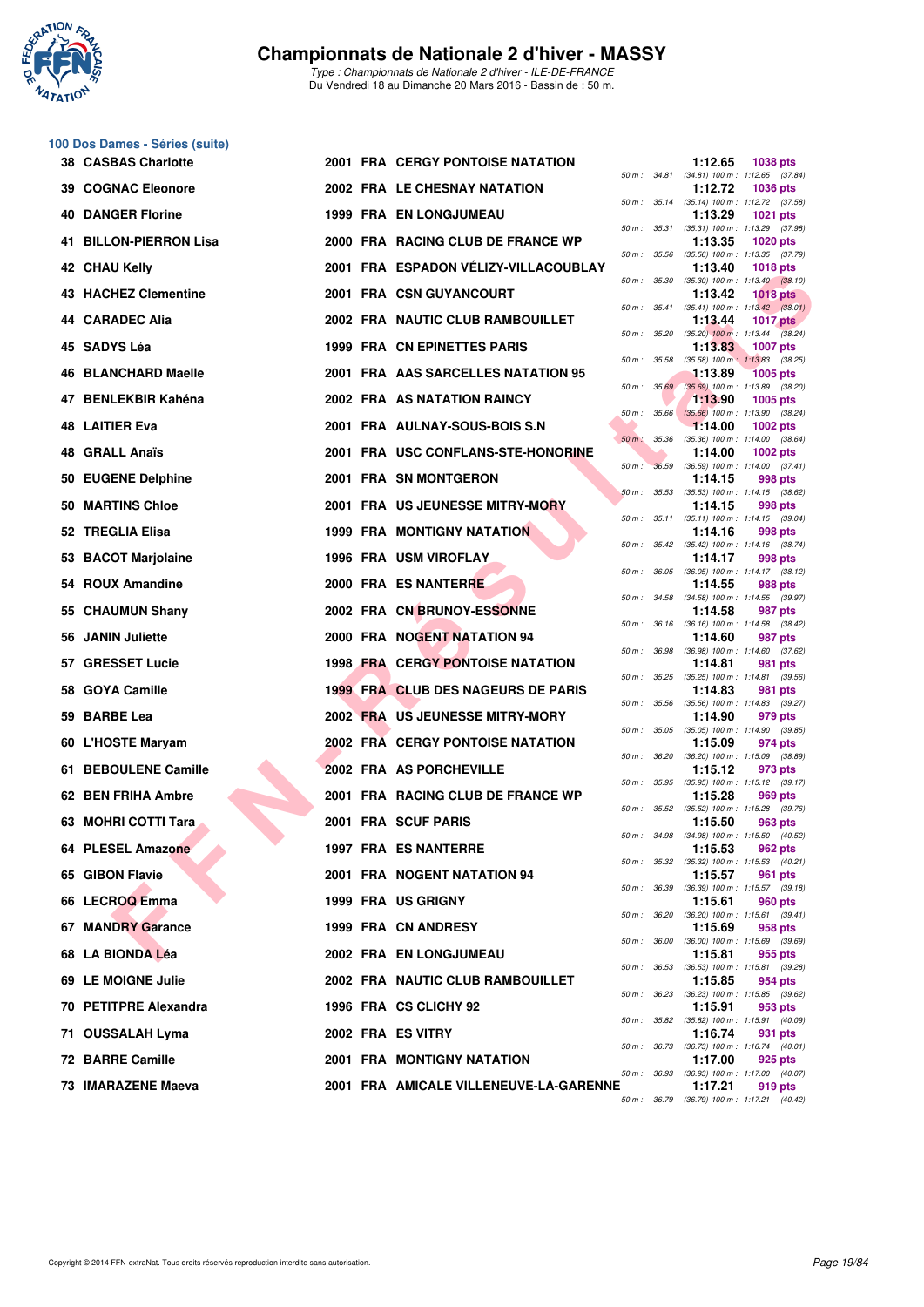

**100 Dos Dames - Séries (suite)**

## **Championnats de Nationale 2 d'hiver - MASSY**

| 74 NEROZZI Paloma                                               |                       | 2001 FRA ES NANTERRE                                                                                                                |                                                         | 1:18.43                                                      | 889 pts         |  |
|-----------------------------------------------------------------|-----------------------|-------------------------------------------------------------------------------------------------------------------------------------|---------------------------------------------------------|--------------------------------------------------------------|-----------------|--|
| 75 GOMMEZ Laura                                                 |                       | 2002 FRA CA L'HAY-LES-ROSES                                                                                                         |                                                         | 50 m: 37.51 (37.51) 100 m: 1:18.43 (40.92)<br>1:18.75        | 881 pts         |  |
| --- KEBDI Manel                                                 |                       | 2002 FRA CN LA COURNEUVE                                                                                                            |                                                         | 50 m: 36.74 (36.74) 100 m: 1:18.75 (42.01)<br><b>DNS</b> dec |                 |  |
| 200 Dos Dames - Finale A                                        | (Samedi 19 Mars 2016) |                                                                                                                                     |                                                         |                                                              |                 |  |
| 1 BATOT Manon                                                   |                       | 2000 FRA CNO ST-GERMAIN-EN-LAYE                                                                                                     |                                                         | 2:20.39 1229 pts                                             |                 |  |
| 2 SOMMIER Elodie                                                |                       | 50 m: 33.19 (33.19) 100 m: 1:09.25 (36.06) 150 m: 1:46.04 (36.79) 200 m: 2:20.39 (34.35)<br>2001 FRA U.S CRETEIL NATATION           |                                                         | 2:23.45                                                      | 1184 pts        |  |
| 3 COUPLET Céleste                                               |                       | 50 m: 33.94 (33.94) 100 m: 1:10.36 (36.42) 150 m: 1:47.32 (36.96) 200 m: 2:23.45 (36.13)<br>1999 FRA STADE FRANCAIS O COURBEVOIE    |                                                         | 2:24.61                                                      | <b>1167 pts</b> |  |
| 4 BOTAS Salomé                                                  |                       | 50 m: 33.73 (33.73) 100 m: 1:10.27 (36.54) 150 m: 1:47.46 (37.19) 200 m: 2:24.61 (37.15)<br>2000 FRA RED STAR CLUB CHAMPIGNY        |                                                         | 2:27.83                                                      | $1122$ pts      |  |
| 5 BLIN Marie                                                    |                       | 50 m: 33.56 (33.56) 100 m: 1:10.41 (36.85) 150 m: 1:49.08 (38.67) 200 m: 2:27.83 (38.75)<br>1999 FRA CLUB DES NAGEURS DE PARIS      |                                                         | 2:28.07                                                      | 1119 $pts$      |  |
| 6 LOMBA Claire                                                  |                       | 50 m: 35.11 (35.11) 100 m: 1:13.20 (38.09) 150 m: 1:50.85 (37.65) 200 m: 2:28.07 (37.22)<br>2000 FRA AS PORCHEVILLE                 |                                                         | 2:30.90                                                      | 1079 pts        |  |
| 7 LHOMME Angèle                                                 |                       | 50 m: 34.06 (34.06) 100 m: 1:12.06 (38.00) 150 m: 1:51.93 (39.87) 200 m: 2:30.90 (38.97)<br>2001 FRA SN VERSAILLES                  |                                                         | 2:33.66                                                      | <b>1042 pts</b> |  |
| 8 GERARD Flore                                                  |                       | 50 m: 35.44 (35.44) 100 m: 1:14.59 (39.15) 150 m: 1:54.86 (40.27) 200 m: 2:33.66 (38.80)<br>1999 FRA STELLA SPORTS ST-MAUR          |                                                         | 2:35.86                                                      | 1012 $pts$      |  |
|                                                                 |                       | 50 m: 35.49 (35.49) 100 m: 1:14.93 (39.44) 150 m: 1:55.97 (41.04) 200 m: 2:35.86 (39.89)                                            |                                                         |                                                              |                 |  |
| 200 Dos Dames - Finale B (Samedi 19 Mars 2016)                  |                       |                                                                                                                                     |                                                         |                                                              |                 |  |
| 1 FIGUEIREDO Mariana                                            |                       | 2000 FRA JEANNE D'ARC DRANCY<br>50 m: 34.43 (34.43) 100 m: 1:12.55 (38.12) 150 m: 1:51.33 (38.78) 200 m: 2:30.59 (39.26)            |                                                         | 2:30.59                                                      | 1084 pts        |  |
| 2 SUZE Camille                                                  |                       | 2003 FRA RACING CLUB DE FRANCE WP<br>50 m: 35.48 (35.48) 100 m: 1:14.19 (38.71) 150 m: 1:53.88 (39.69) 200 m: 2:32.29 (38.41)       |                                                         | 2:32.29                                                      | 1060 $pts$      |  |
| 3 HACHEZ Clementine                                             |                       | 2001 FRA CSN GUYANCOURT<br>50 m: 35.75 (35.75) 100 m: 1:14.68 (38.93) 150 m: 1:54.14 (39.46) 200 m: 2:32.58 (38.44)                 |                                                         | 2:32.58                                                      | <b>1056 pts</b> |  |
| 4 HOCQUARD Margaux                                              |                       | 2002 FRA RED STAR CLUB CHAMPIGNY                                                                                                    |                                                         | 2:32.65                                                      | 1055 pts        |  |
| 5 ROBERT Jessica                                                |                       | 50 m: 33.95 (33.95) 100 m: 1:12.62 (38.67) 150 m: 1:53.32 (40.70) 200 m: 2:32.65 (39.33)<br><b>2001 FRA ES MASSY NATATION</b>       |                                                         | 2:32.72                                                      | <b>1054 pts</b> |  |
| 6 FRESSIER Lola                                                 |                       | 50 m: 35.50 (35.50) 100 m: 1:13.99 (38.49) 150 m: 1:53.92 (39.93) 200 m: 2:32.72 (38.80)<br>2002 FRA CAL'HAY-LES-ROSES              |                                                         | 2:32.78                                                      | 1054 $pts$      |  |
| <b>7 CAUSSE Perrine</b>                                         |                       | 50 m: 36.06 (36.06) 100 m: 1:14.76 (38.70) 150 m: 1:54.42 (39.66) 200 m: 2:32.78 (38.36)<br>1999 FRA ESPADON VELIZY-VILLACOUBLAY    |                                                         | 2:36.05                                                      | 1010 $pts$      |  |
| <b>8 DANGER Florine</b>                                         |                       | 50 m: 36.84 (36.84) 100 m: 1:15.95 (39.11) 150 m: 1:56.61 (40.66) 200 m: 2:36.05 (39.44)<br>1999 FRA EN LONGJUMEAU                  |                                                         | 2:36.09                                                      | 1009 $pts$      |  |
|                                                                 |                       | 50 m: 36.72 (36.72) 100 m: 1:15.67 (38.95) 150 m: 1:56.25 (40.58) 200 m: 2:36.09 (39.84)                                            |                                                         |                                                              |                 |  |
| 200 Dos Dames - Finale C 13-15 ans (Samedi 19 Mars 2016)        |                       |                                                                                                                                     |                                                         |                                                              |                 |  |
| 1 BELLAHCENE Ines                                               |                       | 2001 FRA AC VILLEPINTE<br>50 m: 35.18 (35.18) 100 m: 1:13.50 (38.32) 150 m: 1:52.97 (39.47) 200 m: 2:31.90 (38.93)                  |                                                         | 2:31.90                                                      | 1066 pts        |  |
| 2 BAURON Charline                                               |                       | 2001 FRA CN ST-MICHEL-SUR-ORGE                                                                                                      |                                                         | 2:33.18                                                      | <b>1048 pts</b> |  |
| 3 CARADEC Alia                                                  |                       | 50 m: 35.08 (35.08) 100 m: 1:13.45 (38.37) 150 m: 1:53.16 (39.71) 200 m: 2:33.18 (40.02)<br>2002 FRA NAUTIC CLUB RAMBOUILLET        |                                                         | 2:34.80                                                      | 1026 $pts$      |  |
| 4 CASBAS Charlotte                                              |                       | 50 m: 37.60 (37.60) 100 m: 1:17.00 (39.40) 150 m: 1:56.09 (39.09) 200 m: 2:34.80 (38.71)<br>2001 FRA CERGY PONTOISE NATATION        |                                                         | 2:35.57                                                      | 1016 pts        |  |
| 5 EUGENE Delphine                                               |                       | 50 m: 36.55 (36.55) 100 m: 1:15.37 (38.82) 150 m: 1:55.53 (40.16) 200 m: 2:35.57 (40.04)<br>2001 FRA SN MONTGERON                   |                                                         | 2:36.67                                                      | 1001 pts        |  |
| 6 CHAU Kelly                                                    |                       | 50 m: 35.65 (35.65) 100 m: 1:14.90 (39.25) 150 m: 1:55.83 (40.93) 200 m: 2:36.67 (40.84)<br>2001 FRA ESPADON VELIZY-VILLACOUBLAY    |                                                         |                                                              |                 |  |
|                                                                 |                       | 50 m: 36.50 (36.50) 100 m: 1:16.75 (40.25) 150 m: 1:57.53 (40.78) 200 m: 2:36.96 (39.43)                                            |                                                         | 2:36.96                                                      | 998 pts         |  |
| 7 LE MOIGNE Julie                                               |                       | 2002 FRA NAUTIC CLUB RAMBOUILLET<br>50 m: 37.85 (37.85) 100 m: 1:18.32 (40.47) 150 m: 1:59.41 (41.09) 200 m: 2:39.15 (39.74)        |                                                         | 2:39.15                                                      | 969 pts         |  |
| 8 KOCEN Emelyne                                                 |                       | 2002 FRA CLUB NAUTIQUE DE L'ARPAJONNAIS<br>50 m: 37.71 (37.71) 100 m: 1:19.35 (41.64) 150 m: 1:59.66 (40.31) 200 m: 2:41.47 (41.81) |                                                         | 2:41.47                                                      | 939 pts         |  |
| 200 Dos Dames - Barrage Finales 13-15 ans (Samedi 19 Mars 2016) |                       |                                                                                                                                     |                                                         |                                                              |                 |  |
| 1 CASBAS Charlotte                                              |                       | 2001 FRA CERGY PONTOISE NATATION                                                                                                    |                                                         | 2:35.88                                                      | 1012 pts        |  |
| 2 L'HOSTE Maryam                                                |                       | 50 m: 36.91 (36.91) 100 m: 1:17.04<br><b>2002 FRA CERGY PONTOISE NATATION</b>                                                       | (40.13) 150 m : 1:56.36 (39.32) 200 m : 2:35.88 (39.52) | 2:38.21                                                      | 981 pts         |  |
|                                                                 |                       | 50 m: 37.79 (37.79) 100 m: 1:18.15 (40.36) 150 m: 1:58.71 (40.56) 200 m: 2:38.21 (39.50)                                            |                                                         |                                                              |                 |  |
| 200 Dos Dames - Séries                                          | (Samedi 19 Mars 2016) |                                                                                                                                     |                                                         |                                                              |                 |  |
| 1 BATOT Manon                                                   |                       | 2000 FRA CNO ST-GERMAIN-EN-LAYE                                                                                                     |                                                         | 2:18.91                                                      | <b>1250 pts</b> |  |
|                                                                 |                       | 50 m : 32.94 (32.94) 100 m : 1:08.53 (35.59) 150 m : 1:43.99 (35.46) 200 m : 2:18.91 (34.92)                                        |                                                         |                                                              |                 |  |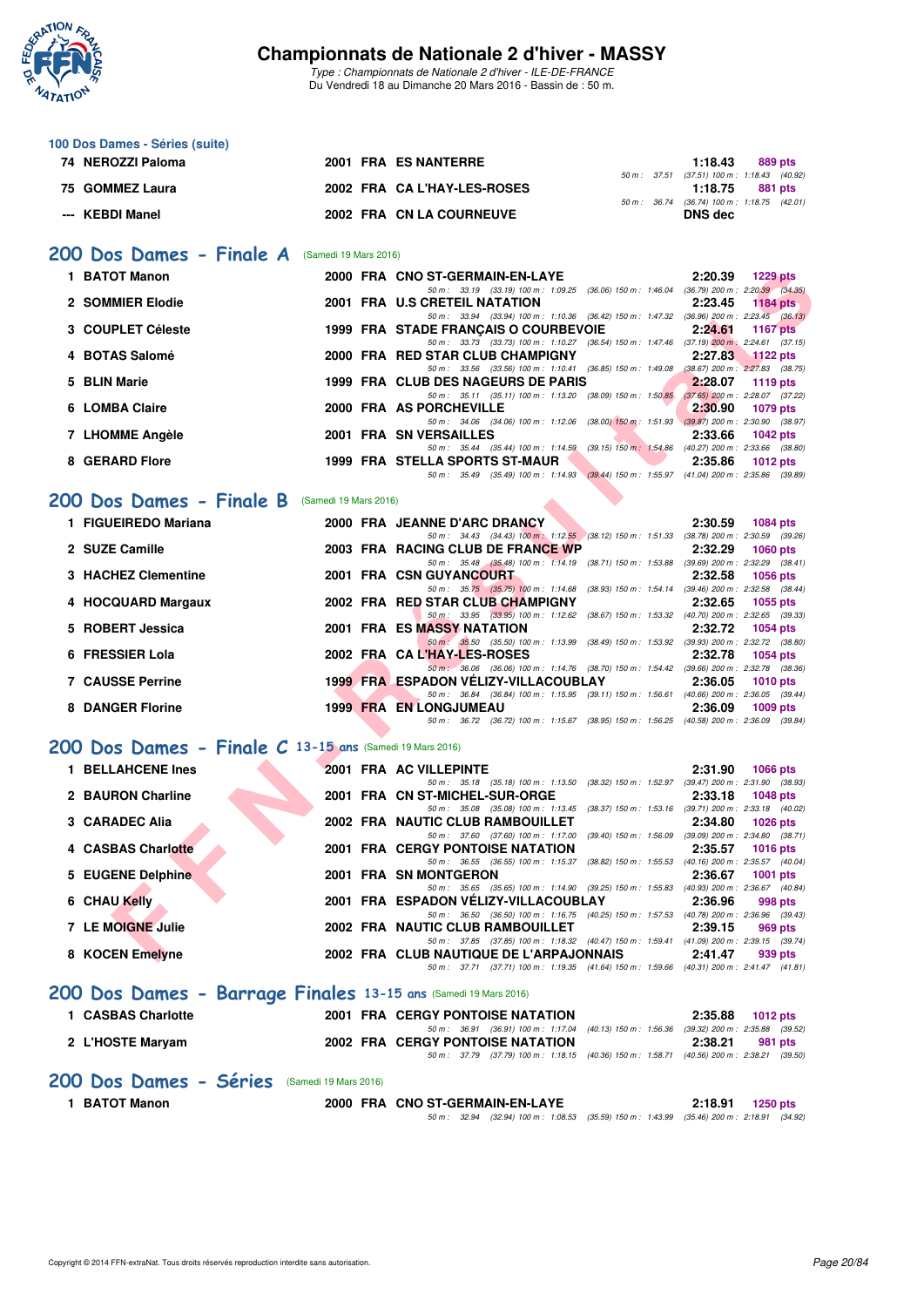

*Type : Championnats de Nationale 2 d'hiver - ILE-DE-FRANCE* Du Vendredi 18 au Dimanche 20 Mars 2016 - Bassin de : 50 m.

## **200 Dos Dames - Séries (suite)**

| 2 SOMMIER Elodie         |  | 2001 FRA U.S CRETEIL NATATION                                                                                                          | 2:24.36 | 1171 pts        |
|--------------------------|--|----------------------------------------------------------------------------------------------------------------------------------------|---------|-----------------|
| 3 COUPLET Céleste        |  | 50 m: 33.50 (33.50) 100 m: 1:09.48 (35.98) 150 m: 1:46.84 (37.36) 200 m: 2:24.36 (37.52)<br>1999 FRA STADE FRANÇAIS O COURBEVOIE       | 2:25.05 | <b>1161 pts</b> |
| 4 BOTAS Salomé           |  | 50 m: 33.56 (33.56) 100 m: 1:09.83 (36.27) 150 m: 1:46.95 (37.12) 200 m: 2:25.05 (38.10)<br>2000 FRA RED STAR CLUB CHAMPIGNY           | 2:28.18 | <b>1117 pts</b> |
| 5 BLIN Marie             |  | 50 m: 33.73 (33.73) 100 m: 1:11.02 (37.29) 150 m: 1:49.78 (38.76) 200 m: 2:28.18 (38.40)<br>1999 FRA CLUB DES NAGEURS DE PARIS         | 2:28.70 | 1110 $pts$      |
| 6 LOMBA Claire           |  | 50 m: 34.29 (34.29) 100 m: 1:11.61 (37.32) 150 m: 1:50.34 (38.73) 200 m: 2:28.70 (38.36)<br>2000 FRA AS PORCHEVILLE                    | 2:29.52 | 1098 pts        |
| 7 HAJDER-NAEYE Tamlyne   |  | 50 m: 34.11 (34.11) 100 m: 1:12.27 (38.16) 150 m: 1:51.49 (39.22) 200 m: 2:29.52 (38.03)<br>2000 FRA AC BOULOGNE-BILLANCOURT           | 2:30.39 | 1086 pts        |
| 8 LHOMME Angèle          |  | 50 m: 34.19 (34.19) 100 m: 1:11.75 (37.56) 150 m: 1:50.60 (38.85) 200 m: 2:30.39 (39.79)<br>2001 FRA SN VERSAILLES                     | 2:30.57 | 1084 pts        |
| 9 FERGUENE Ines          |  | 50 m: 35.05 (35.05) 100 m: 1:13.61 (38.56) 150 m: 1:52.46 (38.85) 200 m: 2:30.57 (38.11)<br>2001 FRA ES MASSY NATATION                 | 2:31.46 | 1072 pts        |
| 10 GERARD Flore          |  | 50 m: 35.19 (35.19) 100 m: 1:12.78 (37.59) 150 m: 1:52.72 (39.94) 200 m: 2:31.46 (38.74)<br>1999 FRA STELLA SPORTS ST-MAUR             | 2:32.12 | 1063 pts        |
| 11 HACHEZ Clementine     |  | 50 m: 34.53 (34.53) 100 m: 1:12.47 (37.94) 150 m: 1:52.53 (40.06) 200 m: 2:32.12 (39.59)<br>2001 FRA CSN GUYANCOURT                    | 2:32.31 | <b>1060 pts</b> |
| 12 FRESSIER Lola         |  | 50 m: 36.02 (36.02) 100 m: 1:14.20 (38.18) 150 m: 1:53.38 (39.18) 200 m: 2:32.31 (38.93)<br>2002 FRA CAL'HAY-LES-ROSES                 | 2:32.99 | <b>1051 pts</b> |
| 13 DAVID Louise          |  | 50 m: 34.68 (34.68) 100 m: 1:12.93 (38.25) 150 m: 1:53.61 (40.68) 200 m: 2:32.99 (39.38)<br>2000 FRA RACING CLUB DE FRANCE WP          | 2:33.02 | <b>1050 pts</b> |
| 14 FIGUEIREDO Mariana    |  | 50 m: 34.83 (34.83) 100 m: 1:13.39 (38.56) 150 m: 1:53.85 (40.46) 200 m: 2:33.02 (39.17)<br>2000 FRA JEANNE D'ARC DRANCY               | 2:33.43 | 1045 pts        |
| 14 HOCQUARD Margaux      |  | 50 m: 35.29 (35.29) 100 m: 1:14.53 (39.24) 150 m: 1:53.80 (39.27) 200 m: 2:33.43 (39.63)<br>2002 FRA RED STAR CLUB CHAMPIGNY           | 2:33.43 | <b>1045 pts</b> |
| 16 SUZE Camille          |  | 50 m: 34.35 (34.35) 100 m: 1:13.61 (39.26) 150 m: 1:53.75 (40.14) 200 m: 2:33.43 (39.68)<br>2003 FRA RACING CLUB DE FRANCE WP          | 2:34.23 | <b>1034 pts</b> |
| 17 ROBERT Jessica        |  | 50 m : 35.99 (35.99) 100 m : 1:14.72 (38.73) 150 m : 1:55.01 (40.29) 200 m : 2:34.23 (39.22)<br>2001 FRA ES MASSY NATATION             | 2:34.38 | 1032 pts        |
| 18 KNOPF Ornella         |  | 50 m: 36.17 (36.17) 100 m: 1:15.13 (38.96) 150 m: 1:55.30 (40.17) 200 m: 2:34.38 (39.08)<br>1999 FRA AS BONDY                          | 2:34.68 | 1028 pts        |
| <b>19 DANGER Florine</b> |  | 50 m: 34.34 (34.34) 100 m: 1:12.05 (37.71) 150 m: 1:52.52 (40.47) 200 m: 2:34.68 (42.16)<br>1999 FRA EN LONGJUMEAU                     | 2:34.90 | 1025 pts        |
| 20 CAUSSE Perrine        |  | 50 m: 36.39 (36.39) 100 m: 1:14.90 (38.51) 150 m: 1:55.45 (40.55) 200 m: 2:34.90 (39.45)<br>1999 FRA ESPADON VELIZY-VILLACOUBLAY       | 2:34.99 | <b>1024 pts</b> |
| 21 BILLON-PIERRON Lisa   |  | 50 m: 36.14 (36.14) 100 m: 1:15.11 (38.97) 150 m: 1:55.10 (39.99) 200 m: 2:34.99 (39.89)<br>2000 FRA RACING CLUB DE FRANCE WP          | 2:35.37 | 1019 pts        |
| 22 DUBOIS Sarah          |  | 50 m: 37.18 (37.18) 100 m: 1:16.46 (39.28) 150 m: 1:57.06 (40.60) 200 m: 2:35.37 (38.31)<br><b>1999 FRA EN LONGJUMEAU</b>              | 2:35.60 | <b>1016 pts</b> |
| 23 MATHIERE Aurélie      |  | 50 m: 36.66 (36.66) 100 m: 1:15.80 (39.14) 150 m: 1:56.29 (40.49) 200 m: 2:35.60 (39.31)<br>1998 FRA SCA 2000 EVRY                     | 2:35.80 | 1013 pts        |
| 24 BELLAHCENE Ines       |  | 50 m: 35.90 (35.90) 100 m: 1:15.25 (39.35) 150 m: 1:56.11 (40.86) 200 m: 2:35.80 (39.69)<br>2001 FRA AC VILLEPINTE                     | 2:36.20 | <b>1008 pts</b> |
| 25 JANIN Juliette        |  | 50 m: 33.79 (33.79) 100 m: 1:12.24 (38.45) 150 m: 1:54.73 (42.49) 200 m: 2:36.20 (41.47)<br>2000 FRA NOGENT NATATION 94                | 2:36.37 | $1005$ pts      |
| 26 BAURON Charline       |  | 50 m: 36.41 (36.41) 100 m: 1:15.70 (39.29) 150 m: 1:55.87 (40.17) 200 m: 2:36.37 (40.50)<br>2001 FRA CN ST-MICHEL-SUR-ORGE             | 2:36.41 | 1005 $p$ ts     |
| 27 EUGENE Delphine       |  | 50 m: 35.62 (35.62) 100 m: 1:14.72 (39.10) 150 m: 1:55.05 (40.33) 200 m: 2:36.41 (41.36)<br>2001 FRA SN MONTGERON                      | 2:36.84 | 999 pts         |
| 28   CARADEC Alia        |  | 50 m: 36.25 (36.25) 100 m: 1:15.93 (39.68) 150 m: 1:56.66 (40.73) 200 m: 2:36.84 (40.18)<br>2002 FRA NAUTIC CLUB RAMBOUILLET           | 2:37.12 | 996 pts         |
| 29 CHAU Kelly            |  | 50 m: 36.09 (36.09) 100 m: 1:14.54 (38.45) 150 m: 1:55.78 (41.24) 200 m: 2:37.12 (41.34)<br>2001 FRA ESPADON VELIZY-VILLACOUBLAY       | 2:37.59 | 989 pts         |
| 30 KOCEN Emelyne         |  | 50 m: 36.02 (36.02) 100 m: 1:16.10 (40.08) 150 m: 1:57.57 (41.47) 200 m: 2:37.59 (40.02)<br>2002 FRA CLUB NAUTIQUE DE L'ARPAJONNAIS    | 2:38.08 | 983 pts         |
| 31 LE MOIGNE Julie       |  | 50 m: 35.29 (35.29) 100 m: 1:15.59 (40.30) 150 m: 1:56.72 (41.13) 200 m: 2:38.08 (41.36)<br>2002 FRA NAUTIC CLUB RAMBOUILLET           | 2:38.38 | 979 pts         |
| 32 SADYS Léa             |  | 50 m: 37.26 (37.26) 100 m: 1.17.30 (40.04) 150 m: 1.58.32 (41.02) 200 m: 2.38.38 (40.06)<br>1999 FRA CN EPINETTES PARIS                | 2:38.69 | 975 pts         |
| 33 CASBAS Charlotte      |  | 50 m: 36.00 (36.00) 100 m: 1:15.42<br>(39.42) 150 m : 1:56.36 (40.94) 200 m : 2:38.69 (42.33)<br>2001 FRA CERGY PONTOISE NATATION      | 2:39.21 | 968 pts         |
| 33 L'HOSTE Maryam        |  | 50 m: 36.71 (36.71) 100 m: 1:16.27<br>(39.56) 150 m: 1:57.44 (41.17) 200 m: 2:39.21 (41.77)<br><b>2002 FRA CERGY PONTOISE NATATION</b> | 2:39.21 | 968 pts         |
| 35 GROUX Mathilde        |  | 50 m: 36.40 (36.40) 100 m: 1:16.31<br>(39.91) 150 m: 1:57.53 (41.22) 200 m: 2:39.21 (41.68)<br>1999 FRA CN ST-MICHEL-SUR-ORGE          | 2:39.53 | 964 pts         |
| <b>36 BRAULT Inès</b>    |  | 50 m: 35.58 (35.58) 100 m: 1:15.45 (39.87) 150 m: 1:57.68 (42.23) 200 m: 2:39.53 (41.85)<br>1999 FRA STELLA SPORTS ST-MAUR             | 2:39.55 | 964 pts         |
| 37 BEBOULENE Camille     |  | 50 m: 37.27 (37.27) 100 m: 1:16.77 (39.50) 150 m: 1:58.45 (41.68) 200 m: 2:39.55 (41.10)<br>2002 FRA AS PORCHEVILLE                    | 2:39.77 | 961 pts         |
|                          |  | 50 m: 37.02 (37.02) 100 m: 1:16.75 (39.73) 150 m: 1:58.59 (41.84) 200 m: 2:39.77 (41.18)                                               |         |                 |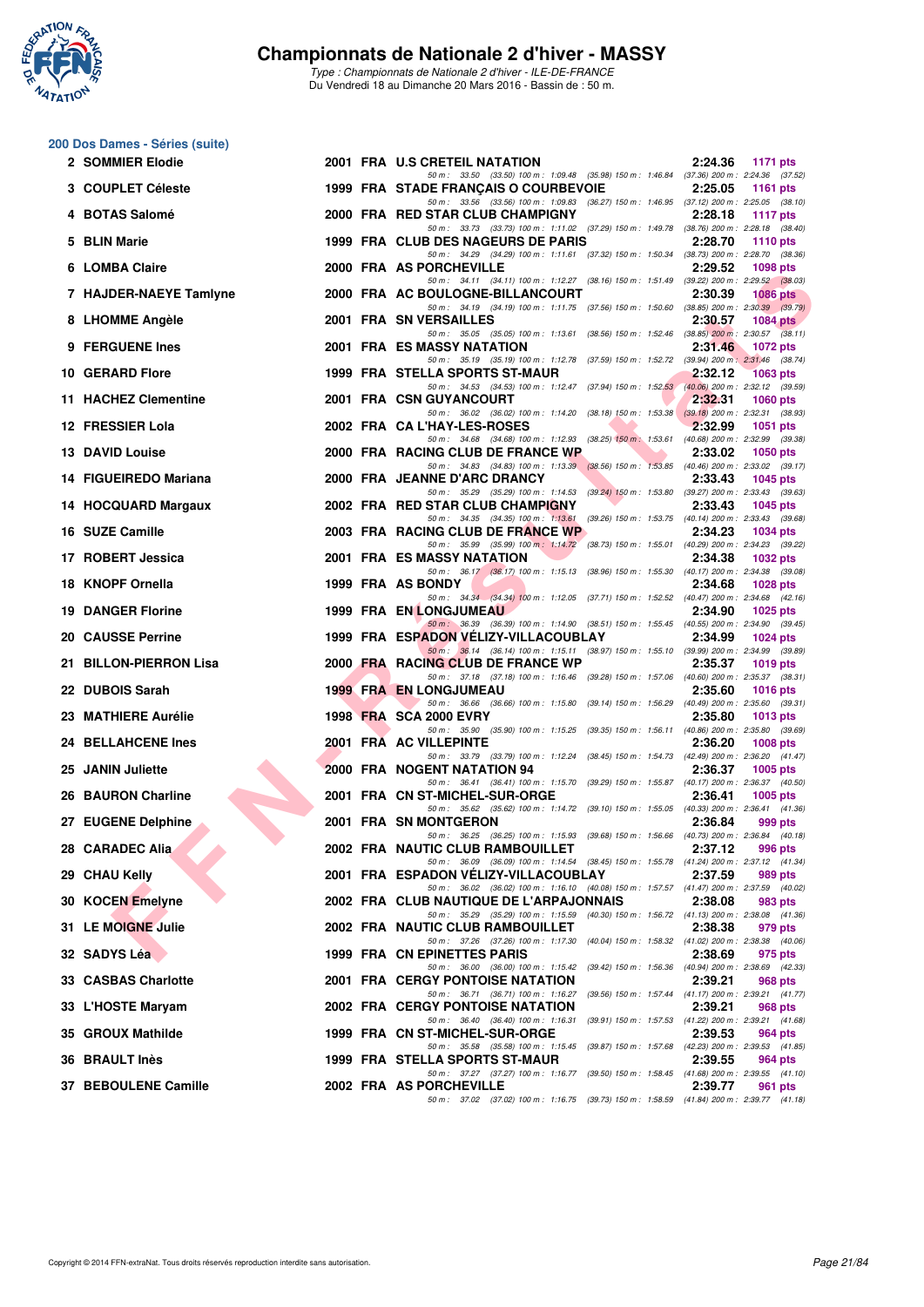

**200 Dos Dames - Séries (suite)**

#### **Championnats de Nationale 2 d'hiver - MASSY**

*Type : Championnats de Nationale 2 d'hiver - ILE-DE-FRANCE* Du Vendredi 18 au Dimanche 20 Mars 2016 - Bassin de : 50 m.

|     | <b>38 LIORET Coralie</b>   |                       | 2000 FRA MORSANG ESSONNE NATATION                                                                                              | 2:39.91        | 959 pts         |
|-----|----------------------------|-----------------------|--------------------------------------------------------------------------------------------------------------------------------|----------------|-----------------|
| 39. | <b>SEDILOT Capucine</b>    |                       | 50 m: 36.82 (36.82) 100 m: 1:17.34 (40.52) 150 m: 1:58.99 (41.65) 200 m: 2:39.91 (40.92)<br>2000 FRA CN LE PLESSIS-ROBINSON    | 2:41.58        | 938 pts         |
|     |                            |                       | 50 m: 34.41 (34.41) 100 m: 1:14.62 (40.21) 150 m: 1:57.82 (43.20) 200 m: 2:41.58 (43.76)                                       |                |                 |
|     | 40 ROUX Amandine           |                       | 2000 FRA ES NANTERRE<br>50 m: 36.21 (36.21) 100 m: 1:16.13 (39.92) 150 m: 1:58.84 (42.71) 200 m: 2:41.83 (42.99)               | 2:41.83        | 934 pts         |
| 41  | <b>CHAUMUN Shany</b>       |                       | 2002 FRA CN BRUNOY-ESSONNE                                                                                                     | 2:42.08        | 931 pts         |
|     | 42 COGNAC Eleonore         |                       | 50 m: 37.50 (37.50) 100 m: 1:18.46 (40.96) 150 m: 2:00.25 (41.79) 200 m: 2:42.08 (41.83)<br>2002 FRA LE CHESNAY NATATION       | 2:42.13        | 931 pts         |
|     |                            |                       | 50 m: 37.50 (37.50) 100 m: 1:19.60 (42.10) 150 m: 2:01.91 (42.31) 200 m: 2:42.13 (40.22)                                       |                |                 |
|     | 43 LA BIONDA Léa           |                       | 2002 FRA EN LONGJUMEAU<br>50 m: 36.61 (36.61) 100 m: 1:17.78 (41.17) 150 m: 2:00.15 (42.37) 200 m: 2:42.21 (42.06)             | 2:42.21        | <b>930 pts</b>  |
|     | <b>44 BACKHAUS Marie</b>   |                       | 2001 FRA CNO ST-GERMAIN-EN-LAYE                                                                                                | 2:42.28        | <b>929 pts</b>  |
|     |                            |                       | 50 m: 37.57 (37.57) 100 m: 1:18.07 (40.50) 150 m: 2:00.72 (42.65) 200 m: 2:42.28 (41.56)                                       |                |                 |
|     | 45 GRALL Anaïs             |                       | 2001 FRA USC CONFLANS-STE-HONORINE<br>50 m: 36.73 (36.73) 100 m: 1:17.42 (40.69) 150 m: 2:00.19 (42.77) 200 m: 2:42.72 (42.53) | 2:42.72        | 923 pts         |
|     | 46 BARBE Lea               |                       | 2002 FRA US JEUNESSE MITRY-MORY                                                                                                | 2:43.04        | 919 pts         |
|     | 47 GOYA Camille            |                       | 50 m: 39.50 (39.50) 100 m: 1:20.49 (40.99) 150 m: 2:03.23 (42.74) 200 m: 2:43.04 (39.81)<br>1999 FRA CLUB DES NAGEURS DE PARIS | 2:43.14        | 918 pts         |
|     |                            |                       | 50 m: 37.42 (37.42) 100 m: 1:17.91 (40.49) 150 m: 2:00.26 (42.35) 200 m: 2:43.14 (42.88)                                       |                |                 |
|     | 48 OFFREDI Ambre           |                       | 2001 FRA TREMBLAY AC<br>50 m: 37.92 (37.92) 100 m: 1:19.10 (41.18) 150 m: 2:01.07 (41.97) 200 m: 2:43.59 (42.52)               | 2:43.59        | 912 pts         |
|     | 49 LIBESPERE Manon         |                       | 2002 FRA NOGENT NATATION 94                                                                                                    | 2:43.94        | <b>908 pts</b>  |
|     |                            |                       | 50 m: 38.64 (38.64) 100 m: 1:20.92 (42.28) 150 m: 2:03.41 (42.49) 200 m: 2:43.94 (40.53)                                       |                |                 |
|     | 50 BARRE Camille           |                       | 2001 FRA MONTIGNY NATATION<br>50 m: 38.11 (38.11) 100 m: 1:20.23 (42.12) 150 m: 2:01.80 (41.57) 200 m: 2:44.06 (42.26)         | 2:44.06        | <b>906 pts</b>  |
|     | 51 PASQUIER Agathe         |                       | 2002 FRA AC BOULOGNE-BILLANCOURT                                                                                               | 2:44.97        | 895 pts         |
|     | 52 RERARI Amelle           |                       | 50 m: 39.39 (39.39) 100 m: 1:21.08 (41.69) 150 m: 2:03.24 (42.16) 200 m: 2:44.97 (41.73)<br>2001 FRA USO BEZONS                | 2:46.84        | 871 pts         |
|     |                            |                       | 50 m: 37.27 (37.27) 100 m: 1:19.82 (42.55) 150 m: 2:03.33 (43.51) 200 m: 2:46.84 (43.51)                                       |                |                 |
|     | 53 GOMMEZ Laura            |                       | 2002 FRA CA L'HAY-LES-ROSES                                                                                                    | 2:54.28        | 782 pts         |
|     | <b>COMBEAU Charlotte</b>   |                       | 50 m: 39.71 (39.71) 100 m: 1:22.62 (42.91) 150 m: 2:09.21 (46.59) 200 m: 2:54.28 (45.07)<br>1992 FRA CN EPINETTES PARIS        | <b>DSQ Vi</b>  |                 |
|     | --- KEBDI Manel            |                       | 2002 FRA CN LA COURNEUVE                                                                                                       | <b>DNS</b> dec |                 |
|     |                            |                       |                                                                                                                                |                |                 |
|     | 50 Brasse Dames - Finale A | (Samedi 19 Mars 2016) |                                                                                                                                |                |                 |
|     | 1 CHARRO Anaïs             |                       | 1998 FRA U.S CRETEIL NATATION                                                                                                  | 33.45          | <b>1266 pts</b> |
|     | 2 VEROT Marine             |                       | 1997 FRA CN VIRY-CHÂTILLON                                                                                                     | 34.29          | <b>1224 pts</b> |
|     | <b>3 CHAVANNE Audrie</b>   |                       | <b>1997 FRA US RIS-ORANGIS</b>                                                                                                 | 34.66          | <b>1205 pts</b> |
|     | 4 EL BARODI Imane          |                       | 2001 FRA AQUA CLUB PONTAULT-ROISSY                                                                                             | 34.82          | <b>1197 pts</b> |
|     | 5 FOLEY Sarah              |                       | 2002 USA NEPTUNE CLUB DE FRANCE                                                                                                | 35.10          | 1183 pts        |
|     | 6 CREMAS Claire            |                       | <b>2001 FRA CERGY PONTOISE NATATION</b>                                                                                        | 35.35          | <b>1171 pts</b> |
|     | 7 OUCHAOUA Sarah           |                       | 1998 FRA CN VIRY-CHÂTILLON                                                                                                     | 35.74          | 1152 pts        |
|     | --- CHARLES-FRANÇOIS Lucie |                       | <b>1998 FRA CERGY PONTOISE NATATION</b>                                                                                        | <b>DSQ Ni</b>  |                 |
|     |                            |                       |                                                                                                                                |                |                 |
|     | 50 Brasse Dames - Finale B | (Samedi 19 Mars 2016) |                                                                                                                                |                |                 |
|     | 1 GAILLARD Clémence        |                       | 1998 FRA AS LE PLESSIS-SAVIGNY                                                                                                 | 35.28          | <b>1174 pts</b> |
|     | 2 BATAL Janelle            |                       | 2001 FRA OPTIMAX TRAINING NATATION 78                                                                                          | 35.49          | <b>1164 pts</b> |
|     | 3 RENOU Jeanne             |                       | 1999 FRA CLUB DES NAGEURS DE PARIS                                                                                             | 35.52          | 1163 pts        |
|     | 4 BRUZZO Aurore            |                       | 2000 FRA CLUB DES NAGEURS DE PARIS                                                                                             | 35.74          | 1152 pts        |
| 5   | <b>CUCUMEL Romy</b>        |                       | 2001 FRA CSM CLAMART                                                                                                           | 36.05          | <b>1137 pts</b> |
|     | 5 MATHIERE Amélie          |                       | <b>1994 FRA US RIS-ORANGIS</b>                                                                                                 | 36.05          | <b>1137 pts</b> |
|     | 7 NEGRE Katleen            |                       | 1999 FRA TREMBLAY AC                                                                                                           | 36.20          | 1129 pts        |

## **[50 Brasse Dames - Finale A](http://www.ffnatation.fr/webffn/resultats.php?idact=nat&go=epr&idcpt=37307&idepr=21)** (Samedi 19 Mars 2016)

| 1 CHARRO Anaïs             |  | 1998 FRA U.S CRETEIL NATATION           | 33.45         | 1266 pts        |
|----------------------------|--|-----------------------------------------|---------------|-----------------|
| 2 VEROT Marine             |  | 1997 FRA CN VIRY-CHÂTILLON              | 34.29         | <b>1224 pts</b> |
| 3 CHAVANNE Audrie          |  | <b>1997 FRA US RIS-ORANGIS</b>          | 34.66         | 1205 pts        |
| 4 EL BARODI Imane          |  | 2001 FRA AQUA CLUB PONTAULT-ROISSY      | 34.82         | 1197 pts        |
| 5 FOLEY Sarah              |  | 2002 USA NEPTUNE CLUB DE FRANCE         | 35.10         | 1183 pts        |
| 6 CREMAS Claire            |  | <b>2001 FRA CERGY PONTOISE NATATION</b> | 35.35         | 1171 pts        |
| 7 OUCHAOUA Sarah           |  | 1998 FRA CN VIRY-CHÂTILLON              | 35.74         | 1152 pts        |
| --- CHARLES-FRANCOIS Lucie |  | <b>1998 FRA CERGY PONTOISE NATATION</b> | <b>DSQ Ni</b> |                 |
|                            |  |                                         |               |                 |

## **[50 Brasse Dames - Finale B](http://www.ffnatation.fr/webffn/resultats.php?idact=nat&go=epr&idcpt=37307&idepr=21)** (Samedi 19 Mars 2016)

| 1 GAILLARD Clémence  | 1998 FRA AS LE PLESSIS-SAVIGNY        | 35.28<br>1174 pts        |
|----------------------|---------------------------------------|--------------------------|
| 2 BATAL Janelle      | 2001 FRA OPTIMAX TRAINING NATATION 78 | 35.49<br>1164 pts        |
| 3 RENOU Jeanne       | 1999 FRA CLUB DES NAGEURS DE PARIS    | 35.52<br>1163 pts        |
| 4 BRUZZO Aurore      | 2000 FRA CLUB DES NAGEURS DE PARIS    | 1152 pts<br>35.74        |
| 5 CUCUMEL Romy       | 2001 FRA CSM CLAMART                  | <b>1137 pts</b><br>36.05 |
| 5 MATHIERE Amélie    | 1994 FRA US RIS-ORANGIS               | <b>1137 pts</b><br>36.05 |
| 7 NEGRE Katleen      | 1999 FRA TREMBLAY AC                  | 36.20<br>1129 pts        |
| 8 CONNETABLE Barbara | 2000 FRA CLUB DES NAGEURS DE PARIS    | <b>1118 pts</b><br>36.44 |
|                      |                                       |                          |

#### **[50 Brasse Dames - Finale C](http://www.ffnatation.fr/webffn/resultats.php?idact=nat&go=epr&idcpt=37307&idepr=21) 13-15 ans** (Samedi 19 Mars 2016)

| 1 BARRIER Clara    |  | 2001 FRA BOIS-COLOMBES SPORT            | 36.61 | 1110 pts |
|--------------------|--|-----------------------------------------|-------|----------|
| 2 MICHELIS Eloïse  |  | 2002 FRA ESPADON VÉLIZY-VILLACOUBLAY    | 36.80 | 1101 pts |
| 3 MUTZ Tara        |  | 2001 FRA CN EPINETTES PARIS             | 36.81 | 1100 pts |
| 4 VEDOVATI Alexane |  | <b>2001 FRA CERGY PONTOISE NATATION</b> | 36.92 | 1095 pts |
| 4 JULIA Mélanie    |  | 2002 FRA NEPTUNE CLUB DE FRANCE         | 36.92 | 1095 pts |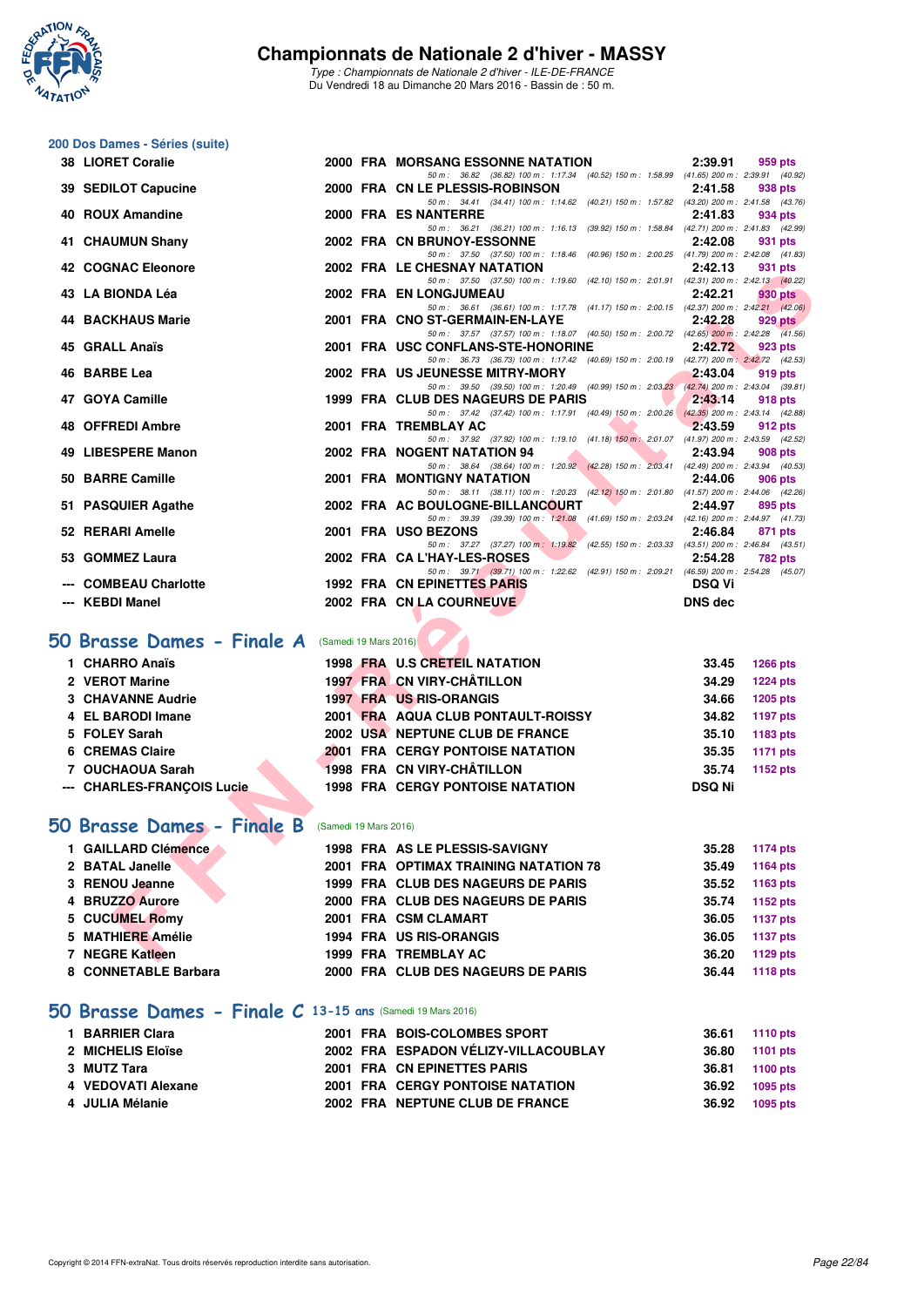

|    | 50 Brasse Dames - Finale C (suite) |                       |                                         |               |                 |
|----|------------------------------------|-----------------------|-----------------------------------------|---------------|-----------------|
|    | 6 BARBOSA Manoella                 |                       | 2002 FRA CNO ST-GERMAIN-EN-LAYE         | 37.03         | 1090 pts        |
|    | 7 REBELO Alizee                    |                       | <b>2001 FRA ES MASSY NATATION</b>       | 37.91         | 1048 pts        |
|    | 8 FOHRER Marie                     |                       | <b>2002 FRA CERGY PONTOISE NATATION</b> | 37.95         | <b>1047 pts</b> |
|    |                                    |                       |                                         |               |                 |
|    | 50 Brasse Dames - Finale D         | (Samedi 19 Mars 2016) |                                         |               |                 |
|    | 1 DUSAILLANT Mathilde              |                       | 1999 FRA CN MELUN VAL DE SEINE          | 36.42         | <b>1119 pts</b> |
|    | 2 STRUILLOU Julie                  |                       | 1999 FRA OLYMPIQUE LA GARENNE-COLOMBES  | 36.52         | <b>1114 pts</b> |
|    | <b>3 TOURILLON Floriane</b>        |                       | 1999 FRA CN MELUN VAL DE SEINE          | 36.87         | <b>1097 pts</b> |
|    | 4 DEBENEY Clémence                 |                       | 2000 FRA USM VIROFLAY                   | 37.28         | <b>1078 pts</b> |
|    | 5 PAULIN Perryne                   |                       | 1999 FRA RED STAR CLUB CHAMPIGNY        | 37.35         | <b>1075 pts</b> |
|    | 6 CRABIE Johanna                   |                       | 1999 FRA CNO ST-GERMAIN-EN-LAYE         | 37.74         | 1056 pts        |
|    | 7 DUMONT Mahona                    |                       | 2000 FRA RACING CLUB DE FRANCE WP       | 38.57         | <b>1018 pts</b> |
|    | --- CHESNEAU Marine                |                       | <b>1999 FRA ES MASSY NATATION</b>       | <b>DSQ Ni</b> |                 |
|    |                                    |                       |                                         |               |                 |
| 50 | <b>Brasse Dames - Séries</b>       | (Samedi 19 Mars 2016) |                                         |               |                 |
|    | 1 CHARRO Anaïs                     |                       | <b>1998 FRA U.S CRETEIL NATATION</b>    | 33.89         | <b>1244 pts</b> |
|    | 2 VEROT Marine                     |                       | 1997 FRA CN VIRY-CHÂTILLON              | 34.09         | 1234 pts        |
|    | <b>3 CHAVANNE Audrie</b>           |                       | <b>1997 FRA US RIS-ORANGIS</b>          | 35.01         | 1188 pts        |
|    | <b>4 CREMAS Claire</b>             |                       | <b>2001 FRA CERGY PONTOISE NATATION</b> | 35.06         | 1185 pts        |
|    | 5 EL BARODI Imane                  |                       | 2001 FRA AQUA CLUB PONTAULT-ROISSY      | 35.12         | 1182 pts        |
|    | 6 FOLEY Sarah                      |                       | 2002 USA NEPTUNE CLUB DE FRANCE         | 35.15         | 1181 pts        |
|    | 7 OUCHAOUA Sarah                   |                       | 1998 FRA CN VIRY-CHÂTILLON              | 35.27         | <b>1175 pts</b> |
|    | 8 CHARLES-FRANCOIS Lucie           |                       | 1998 FRA CERGY PONTOISE NATATION        | 35.31         | <b>1173 pts</b> |
|    | 9 GAILLARD Clémence                |                       | 1998 FRA AS LE PLESSIS-SAVIGNY          | 35.36         | <b>1170 pts</b> |
|    | 10 CUCUMEL Romy                    |                       | 2001 FRA CSM CLAMART                    | 35.43         | <b>1167 pts</b> |
|    | 11 BATAL Janelle                   |                       | 2001 FRA OPTIMAX TRAINING NATATION 78   | 35.67         | 1155 pts        |
|    | <b>12 NEGRE Katleen</b>            |                       | 1999 FRA TREMBLAY AC                    | 35.69         | <b>1154 pts</b> |
|    | 13 BRUZZO Aurore                   |                       | 2000 FRA CLUB DES NAGEURS DE PARIS      | 35.95         | <b>1142 pts</b> |
|    | 14 RENOU Jeanne                    |                       | 1999 FRA CLUB DES NAGEURS DE PARIS      | 35.96         | 1141 pts        |
|    | 15 MATHIERE Amélie                 |                       | <b>1994 FRA US RIS-ORANGIS</b>          | 35.98         | 1140 pts        |
|    | 16 RUCK Lena                       |                       | 2001 FRA CN VIRY-CHÂTILLON              | 36.00         | 1139 pts        |
|    | 17 CONNETABLE Barbara              |                       | 2000 FRA CLUB DES NAGEURS DE PARIS      | 36.37         | <b>1121 pts</b> |
|    | 18 BOUVET Camille                  |                       | 1998 FRA ETOILE ST-LEU-PLESSIS          | 36.43         | <b>1118 pts</b> |
|    | 19 BARRIER Clara                   |                       | 2001 FRA BOIS-COLOMBES SPORT            | 36.46         | <b>1117 pts</b> |
|    | 20 PAULIN Perryne                  |                       | 1999 FRA RED STAR CLUB CHAMPIGNY        | 36.55         | <b>1113 pts</b> |
|    | 21 DUSAILLANT Mathilde             |                       | 1999 FRA CN MELUN VAL DE SEINE          | 36.66         | <b>1107 pts</b> |
|    | 22 TOURILLON Floriane              |                       | 1999 FRA CN MELUN VAL DE SEINE          | 36.74         | 1104 pts        |
|    | 23 BENABID Khaoula                 |                       | 1997 TUN SCUF PARIS                     | 36.78         | 1102 pts        |
|    | 24 CRABIE Johanna                  |                       | 1999 FRA CNO ST-GERMAIN-EN-LAYE         | 36.79         | 1101 pts        |
|    | 25 REBOUL Ines                     |                       | 1999 FRA CLUB DES NAGEURS DE PARIS      | 36.86         | 1098 pts        |
|    | 26 NYOBE Mélodie                   |                       | 1998 FRA CSM CLAMART                    | 36.87         | 1097 pts        |
|    | 27 CHANRION Mélissa                |                       | 1998 FRA CN VIRY-CHÂTILLON              | 36.95         | 1094 pts        |
|    | 28 MICHELIS Eloïse                 |                       | 2002 FRA ESPADON VÉLIZY-VILLACOUBLAY    | 37.05         | 1089 pts        |
|    | 29 BARBOSA Manoella                |                       | 2002 FRA CNO ST-GERMAIN-EN-LAYE         | 37.07         | 1088 pts        |
|    | 30 VEDOVATI Alexane                |                       | <b>2001 FRA CERGY PONTOISE NATATION</b> | 37.11         | 1086 pts        |
|    | <b>30 CHESNEAU Marine</b>          |                       | <b>1999 FRA ES MASSY NATATION</b>       | 37.11         | 1086 pts        |
|    | 32 DEBENEY Clémence                |                       | 2000 FRA USM VIROFLAY                   | 37.21         | 1081 pts        |
|    | 33 STRUILLOU Julie                 |                       | 1999 FRA OLYMPIQUE LA GARENNE-COLOMBES  | 37.24         | 1080 pts        |
|    | 33 JULIA Mélanie                   |                       | 2002 FRA NEPTUNE CLUB DE FRANCE         | 37.24         | <b>1080 pts</b> |
|    | 35 DUMONT Mahona                   |                       | 2000 FRA RACING CLUB DE FRANCE WP       | 37.31         | <b>1077 pts</b> |
|    | 36 VERDIER Alexandra               |                       | 2000 FRA ES MASSY NATATION              | 37.39         | 1073 pts        |
|    | 37 MUTZ Tara                       |                       | 2001 FRA CN EPINETTES PARIS             | 37.40         | 1072 pts        |
|    | <b>38 MARTEL Caroline</b>          |                       | 2000 FRA CN LE PLESSIS-ROBINSON         | 37.45         | <b>1070 pts</b> |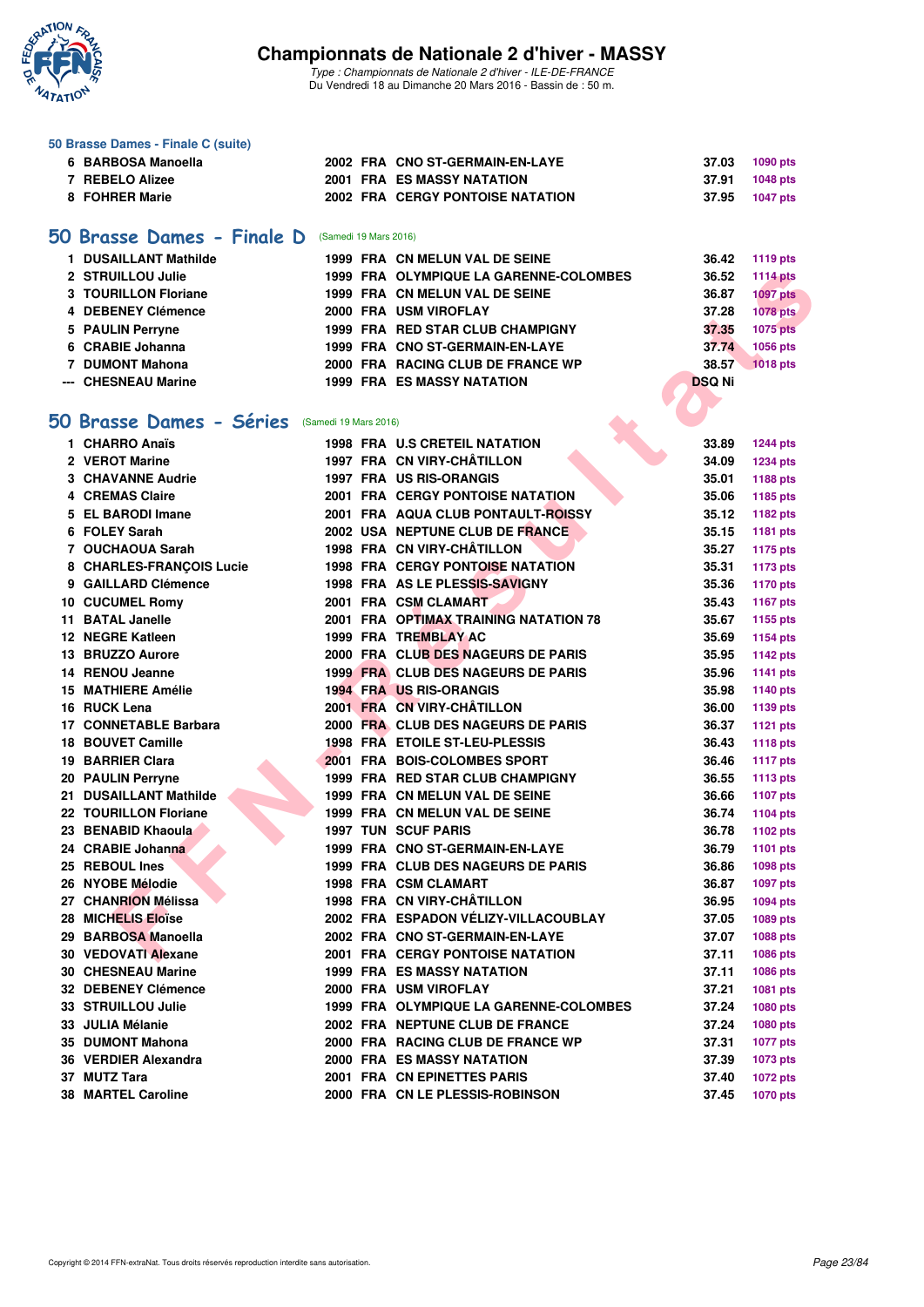

#### **50 Brasse Dames - Séries (suite)**

| 39 FOHRER Marie                                                                       |  | <b>2002 FRA CERGY PONTOISE NATATION</b> |              | 37.83          | 1052 pts                                                      |
|---------------------------------------------------------------------------------------|--|-----------------------------------------|--------------|----------------|---------------------------------------------------------------|
| 39 MAINGAUD Léa                                                                       |  | 2000 FRA CSM CLAMART                    |              | 37.83          | 1052 pts                                                      |
| 41 REBELO Alizee                                                                      |  | <b>2001 FRA ES MASSY NATATION</b>       |              | 37.93          | 1048 pts                                                      |
| 42 RAPELANORO Mirantsoa                                                               |  | 2002 FRA CA L'HAY-LES-ROSES             |              | 37.99          | 1045 pts                                                      |
| 43 BALMER Lea                                                                         |  | 2001 FRA CN VIRY-CHÂTILLON              |              | 38.10          | 1040 pts                                                      |
| 44 BESSON Chloé                                                                       |  | 2001 FRA CN ANDRESY                     |              | 38.52          | 1020 pts                                                      |
| 45 POTIER Coline                                                                      |  | <b>2001 FRA COULOMMIERS NATATION</b>    |              | 38.59          | <b>1017 pts</b>                                               |
| <b>46 KNOPF Elora</b>                                                                 |  | 2002 FRA AS BONDY                       |              | 38.90          | <b>1003 pts</b>                                               |
| <b>47 TEBBAL Nawel</b>                                                                |  | 2002 FRA U.S CRETEIL NATATION           |              | 38.93          | <b>1002 pts</b>                                               |
| <b>48 MARGUERON Julie</b>                                                             |  | 2001 FRA AAS SARCELLES NATATION 95      |              | 39.15          | <b>992 pts</b>                                                |
| 49 PASQUIER Agathe                                                                    |  | 2002 FRA AC BOULOGNE-BILLANCOURT        |              | 39.29          | 985 pts                                                       |
| 50 DRUI Emma                                                                          |  | 2002 FRA CN EPINETTES PARIS             |              | 39.34          | <b>983 pts</b>                                                |
| 51 PINTO Alicia                                                                       |  | 2002 FRA ETOILE ST-LEU-PLESSIS          |              | 39.46          | 978 pts                                                       |
| 52 BAURON Charline                                                                    |  | 2001 FRA CN ST-MICHEL-SUR-ORGE          |              | 39.71          | <b>966 pts</b>                                                |
| 53 MARTINS Chloe                                                                      |  | 2001 FRA US JEUNESSE MITRY-MORY         |              | 39.81          | 962 pts                                                       |
| 54 CHEVRIER DA COSTA Ines                                                             |  | 2002 FRA CNO ST-GERMAIN-EN-LAYE         |              | 39.96          | 955 pts                                                       |
| 55 RHAIEM Lilee                                                                       |  | 2003 FRA RACING CLUB DE FRANCE WP       |              | 40.60          | 927 pts                                                       |
| --- BIGAY Clara                                                                       |  | 2002 FRA STADE DE VANVES                |              | DNS dec        |                                                               |
| --- DETAIS Laurine                                                                    |  | 2000 FRA USO BEZONS                     |              | <b>DNS dec</b> |                                                               |
| <b>00 Brasse Dames - Finale A</b> (Vendredi 18 Mars 2016)<br>1 CHARLES-FRANÇOIS Lucie |  | <b>1998 FRA CERGY PONTOISE NATATION</b> |              | 1:13.24        | 1239 pts                                                      |
|                                                                                       |  |                                         | 50 m : 34.75 |                | $(34.75)$ 100 m : 1:13.24 $(38.49)$                           |
| 2 CHARRO Anaïs                                                                        |  | 1998 FRA U.S CRETEIL NATATION           |              | 1:13.55        | <b>1231 pts</b><br>50 m: 33.97 (33.97) 100 m: 1:13.55 (39.58) |
| 3 VEROT Marine                                                                        |  | 1997 FRA CN VIRY-CHÂTILLON              |              | 1:15.53        | 1182 pts                                                      |
| 4 FOLEY Sarah                                                                         |  | 2002 USA NEPTUNE CLUB DE FRANCE         | 50 m : 35.21 | 1:15.63        | (35.21) 100 m: 1:15.53 (40.32)<br>1180 pts                    |
| 5 CUCUMEL Romy                                                                        |  | 2001 FRA CSM CLAMART                    |              | 1:15.87        | 50 m : 36.26 (36.26) 100 m : 1:15.63 (39.37)<br>1174 pts      |
|                                                                                       |  |                                         |              |                | 50 m : 35.62 (35.62) 100 m : 1:15.87 (40.25)                  |
| 6 CHAVANNE Audrie                                                                     |  | 1997 FRA US RIS-ORANGIS                 |              | 1:16.40        | <b>1161 pts</b>                                               |
| 7 REBOUL Ines                                                                         |  | 1999 FRA CLUB DES NAGEURS DE PARIS      |              | 1:17.73        | 50 m: 35.28 (35.28) 100 m: 1:16.40 (41.12)<br>1129 pts        |
|                                                                                       |  |                                         |              |                | 50 m: 37.07 (37.07) 100 m: 1:17.73 (40.66)                    |
| 8 CHESNEAU Marine                                                                     |  | <b>1999 FRA ES MASSY NATATION</b>       |              | 1:18.88        | <b>1101 pts</b>                                               |
|                                                                                       |  |                                         |              |                | 50 m: 37.25 (37.25) 100 m: 1:18.88 (41.63)                    |
| <b>00 Brasse Dames - Finale B</b> (Vendredi 18 Mars 2016)                             |  |                                         |              |                |                                                               |
| 1 GAILLARD Clémence                                                                   |  | 1998 FRA AS LE PLESSIS-SAVIGNY          |              | 1:17.25        | 1140 pts                                                      |
|                                                                                       |  |                                         | 50 m : 36.32 |                | $(36.32)$ 100 m : 1:17.25 $(40.93)$                           |
| 2 BATAL Janelle                                                                       |  | 2001 FRA OPTIMAX TRAINING NATATION 78   |              | 1:17.89        | 1125 pts                                                      |
| 3 BRUZZO Aurore                                                                       |  | 2000 FRA CLUB DES NAGEURS DE PARIS      |              | 1:17.90        | 50 m: 36.37 (36.37) 100 m: 1:17.89 (41.52)<br>1125 pts        |
|                                                                                       |  |                                         | 50 m : 36.91 |                | $(36.91)$ 100 m : 1:17.90 $(40.99)$                           |
| <b>4 CREMAS Claire</b>                                                                |  | <b>2001 FRA CERGY PONTOISE NATATION</b> |              | 1:18.13        | 1119 pts                                                      |
| 5 DESBORDES Mila                                                                      |  | 2003 FRA SO ROSNY                       |              | 1:18.58        | 50 m: 36.62 (36.62) 100 m: 1:18.13 (41.51)<br>1109 pts        |
|                                                                                       |  |                                         |              |                | 50 m: 37.09 (37.09) 100 m: 1:18.58 (41.49)                    |
| 6 CRABIE Johanna                                                                      |  | 1999 FRA CNO ST-GERMAIN-EN-LAYE         |              | 1:18.70        | 1106 pts<br>50 m: 37.02 (37.02) 100 m: 1:18.70 (41.68)        |
| 7 RENOU Jeanne                                                                        |  | 1999 FRA CLUB DES NAGEURS DE PARIS      |              | 1:19.24        | 1093 pts                                                      |
|                                                                                       |  |                                         |              |                | 50 m: 37.69 (37.69) 100 m: 1:19.24 (41.55)                    |

## **[100 Brasse Dames - Finale A](http://www.ffnatation.fr/webffn/resultats.php?idact=nat&go=epr&idcpt=37307&idepr=22)** (Vendredi 18 Mars 2016)

| 1 CHARLES-FRANCOIS Lucie |  | <b>1998 FRA CERGY PONTOISE NATATION</b> |                  | 1:13.24                                 | 1239 pts        |  |
|--------------------------|--|-----------------------------------------|------------------|-----------------------------------------|-----------------|--|
|                          |  |                                         |                  | 50 m: 34.75 (34.75) 100 m: 1:13.24 (38. |                 |  |
| 2 CHARRO Anaïs           |  | 1998 FRA U.S CRETEIL NATATION           |                  | 1:13.55 1231 pts                        |                 |  |
|                          |  |                                         |                  | 50 m: 33.97 (33.97) 100 m: 1:13.55 (39. |                 |  |
| 3 VEROT Marine           |  | 1997 FRA CN VIRY-CHÂTILLON              |                  | 1:15.53 1182 pts                        |                 |  |
|                          |  |                                         |                  | 50 m: 35.21 (35.21) 100 m: 1:15.53 (40. |                 |  |
| 4 FOLEY Sarah            |  | 2002 USA NEPTUNE CLUB DE FRANCE         |                  | 1:15.63 1180 pts                        |                 |  |
|                          |  |                                         | 50 m : 36.26     | $(36.26)$ 100 m : 1:15.63 (39.          |                 |  |
| 5 CUCUMEL Romy           |  | 2001 FRA CSM CLAMART                    |                  | 1:15.87 1174 pts                        |                 |  |
|                          |  |                                         | $50 m$ : $35.62$ | $(35.62)$ 100 m : 1:15.87 (40.          |                 |  |
| 6 CHAVANNE Audrie        |  | <b>1997 FRA US RIS-ORANGIS</b>          |                  | 1:16.40                                 | 1161 pts        |  |
|                          |  |                                         | 50 m : 35.28     | $(35.28)$ 100 m : 1:16.40 (41.          |                 |  |
| 7 REBOUL Ines            |  | 1999 FRA CLUB DES NAGEURS DE PARIS      |                  | 1:17.73                                 | 1129 pts        |  |
|                          |  |                                         | 50 m : 37.07     | (37.07) 100 m : 1:17.73 (40.            |                 |  |
| 8 CHESNEAU Marine        |  | <b>1999 FRA ES MASSY NATATION</b>       |                  | 1:18.88                                 | <b>1101 pts</b> |  |
|                          |  |                                         |                  |                                         |                 |  |

## **[100 Brasse Dames - Finale B](http://www.ffnatation.fr/webffn/resultats.php?idact=nat&go=epr&idcpt=37307&idepr=22)** (Vendredi 18 Mars 2016)

| 1 GAILLARD Clémence    | 1998 FRA AS LE PLESSIS-SAVIGNY          |                  | 1:17.25                                     | 1140 pts |  |
|------------------------|-----------------------------------------|------------------|---------------------------------------------|----------|--|
| 2 BATAL Janelle        | 2001 FRA OPTIMAX TRAINING NATATION 78   | 50 m : 36.32     | (36.32) 100 m : 1:17.25 (40.<br>1:17.89     | 1125 pts |  |
| 3 BRUZZO Aurore        | 2000 FRA CLUB DES NAGEURS DE PARIS      | $50 m$ : $36.37$ | (36.37) 100 m : 1:17.89 (41.<br>1:17.90     | 1125 pts |  |
| <b>4 CREMAS Claire</b> | <b>2001 FRA CERGY PONTOISE NATATION</b> | 50 m : 36.91     | $(36.91)$ 100 m : 1:17.90 (40.<br>1:18.13   | 1119 pts |  |
| 5 DESBORDES Mila       | 2003 FRA SO ROSNY                       | $50 m$ : $36.62$ | $(36.62)$ 100 m : 1:18.13 (41.<br>1:18.58   | 1109 pts |  |
| 6 CRABIE Johanna       | 1999 FRA CNO ST-GERMAIN-EN-LAYE         | 50 m : 37.09     | $(37.09)$ 100 m : 1:18.58 $(41.$<br>1:18.70 | 1106 pts |  |
| 7 RENOU Jeanne         | 1999 FRA CLUB DES NAGEURS DE PARIS      | 50 m : 37.02     | $(37.02)$ 100 m : 1:18.70 (41.<br>1:19.24   | 1093 pts |  |
| 8 CONNETABLE Barbara   | 2000 FRA CLUB DES NAGEURS DE PARIS      | 50 m: 37.69      | $(37.69)$ 100 m : 1:19.24 $(41.$<br>1:19.76 | 1081 pts |  |
|                        |                                         |                  | 50 m: 36.57 (36.57) 100 m: 1:19.76 (43.     |          |  |

#### **[100 Brasse Dames - Finale C](http://www.ffnatation.fr/webffn/resultats.php?idact=nat&go=epr&idcpt=37307&idepr=22) 13-15 ans** (Vendredi 18 Mars 2016)

| 1 EL BARODI Imane  |  | 2001 FRA AQUA CLUB PONTAULT-ROISSY      |  | 1:19.22                                 | 1093 pts |  |
|--------------------|--|-----------------------------------------|--|-----------------------------------------|----------|--|
|                    |  |                                         |  | 50 m: 37.77 (37.77) 100 m: 1:19.22 (41. |          |  |
| 2 VEDOVATI Alexane |  | <b>2001 FRA CERGY PONTOISE NATATION</b> |  | 1:20.62 1061 pts                        |          |  |
|                    |  |                                         |  | 50 m: 37.77 (37.77) 100 m: 1:20.62 (42. |          |  |
| 3 BLANCHARD Maelle |  | 2001 FRA AAS SARCELLES NATATION 95      |  | 1:20.90                                 | 1054 pts |  |
|                    |  |                                         |  |                                         |          |  |

|                  |              | 1:13.24                    | 1239 pts                            |
|------------------|--------------|----------------------------|-------------------------------------|
|                  |              | 50 m: 34.75 (34.75) 100 m: | $1:13.24$ (38.49)                   |
|                  |              |                            | $1:13.55$ 1231 pts                  |
| $50 m$ : $33.97$ |              | $(33.97)$ 100 m :          | $1:13.55$ $(39.58)$                 |
|                  |              |                            | 1:15.53 1182 pts                    |
|                  | 50 m: 35.21  | $(35.21)$ 100 m :          | $1:15.53$ $(40.32)$                 |
|                  |              |                            | $1:15.63$ 1180 pts                  |
| $50 m$ : $36.26$ |              | $(36.26)$ 100 m :          | $1:15.63$ (39.37)                   |
|                  |              |                            |                                     |
|                  |              |                            | $1:15.87$ 1174 pts                  |
|                  |              | 50 m: 35.62 (35.62) 100 m: | $1:15.87$ (40.25)                   |
|                  |              | 1:16.40                    | 1161 pts                            |
| 50 m :           | 35.28        | $(35.28) 100 m$ :          | $1:16.40$ $(41.12)$                 |
|                  |              |                            | 1:17.73 1129 pts                    |
|                  | 50 m : 37.07 |                            | $(37.07)$ 100 m : 1:17.73 $(40.66)$ |
|                  |              |                            | 1:18.88 1101 pts                    |

|  | 1:17.25                                    | 1140 pts            |
|--|--------------------------------------------|---------------------|
|  | 50 m: 36.32 (36.32) 100 m: 1:17.25 (40.93) |                     |
|  |                                            | 1:17.89 1125 pts    |
|  | 50 m: 36.37 (36.37) 100 m:                 | $1:17.89$ $(41.52)$ |
|  |                                            | $1:17.90$ 1125 pts  |
|  | 50 m: 36.91 (36.91) 100 m:                 | 1:17.90 (40.99)     |
|  |                                            | $1:18.13$ 1119 pts  |
|  | 50 m: 36.62 (36.62) 100 m: 1:18.13 (41.51) |                     |
|  |                                            | $1:18.58$ 1109 pts  |
|  | 50 m: 37.09 (37.09) 100 m: 1:18.58 (41.49) |                     |
|  |                                            |                     |
|  |                                            | $1:18.70$ 1106 pts  |
|  | 50 m: 37.02 (37.02) 100 m: 1:18.70 (41.68) |                     |
|  |                                            | $1:19.24$ 1093 pts  |
|  | 50 m: 37.69 (37.69) 100 m: 1:19.24 (41.55) |                     |
|  |                                            | 1:19.76 1081 pts    |
|  | 50 m: 36.57 (36.57) 100 m: 1:19.76 (43.19) |                     |

|  |                                            | $1:19.22$ 1093 pts |
|--|--------------------------------------------|--------------------|
|  | 50 m: 37.77 (37.77) 100 m: 1:19.22 (41.45) |                    |
|  |                                            | $1:20.62$ 1061 pts |
|  | 50 m: 37.77 (37.77) 100 m: 1:20.62 (42.85) |                    |
|  |                                            | $1:20.90$ 1054 pts |
|  | 50 m: 37.17 (37.17) 100 m: 1:20.90 (43.73) |                    |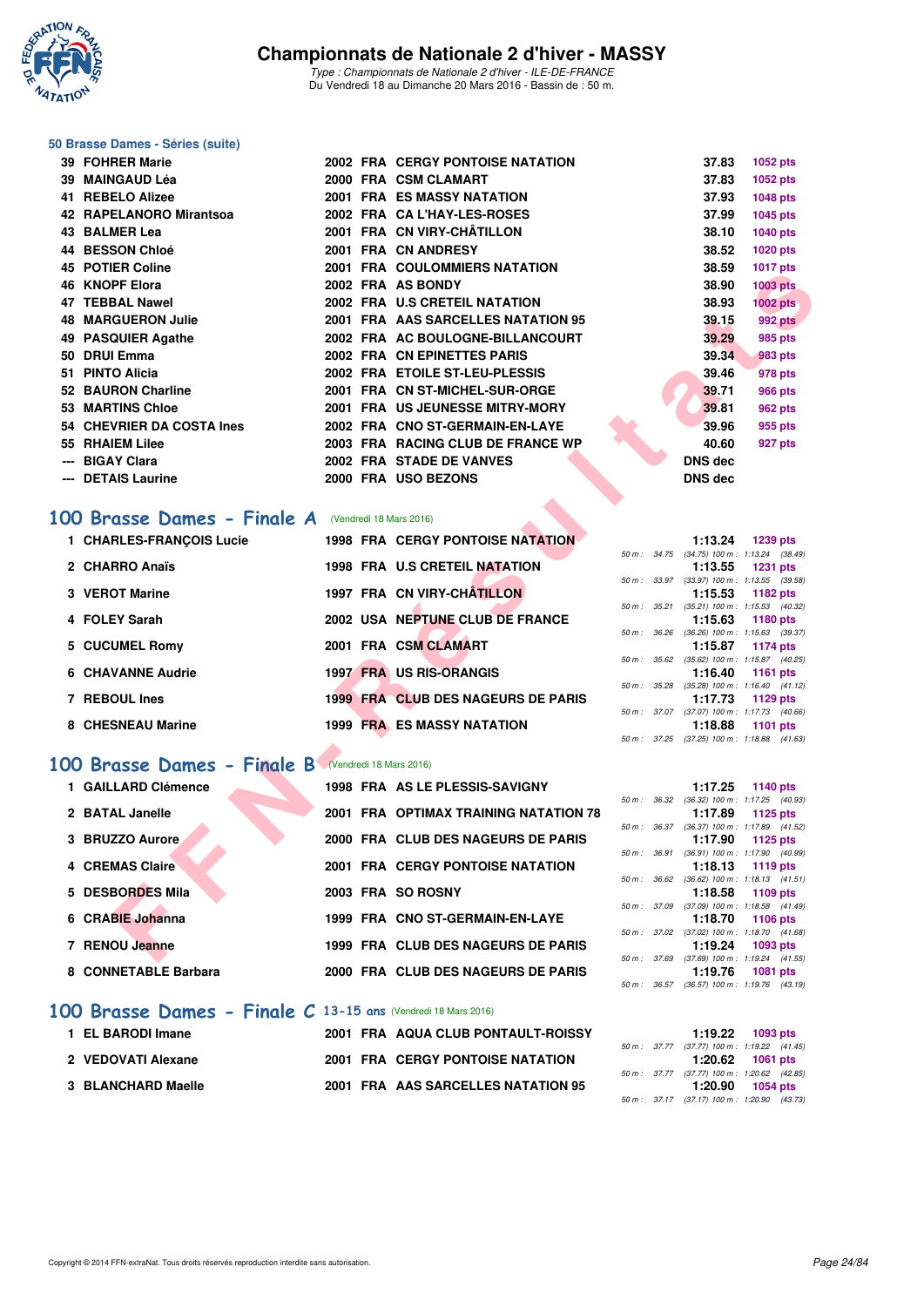

*Type : Championnats de Nationale 2 d'hiver - ILE-DE-FRANCE* Du Vendredi 18 au Dimanche 20 Mars 2016 - Bassin de : 50 m.

#### **100 Brasse Dames - Finale C (suite)**

| 4 BARBOSA Manoella |  | 2002 FRA CNO ST-GERMAIN-EN-LAYE         |  | 1:21.05 1051 pts                        |          |  |
|--------------------|--|-----------------------------------------|--|-----------------------------------------|----------|--|
|                    |  |                                         |  | 50 m: 38.23 (38.23) 100 m: 1:21.05 (42. |          |  |
| 5 FOHRER Marie     |  | <b>2002 FRA CERGY PONTOISE NATATION</b> |  | $1:21.16$ 1048 pts                      |          |  |
|                    |  |                                         |  | 50 m: 37.97 (37.97) 100 m: 1:21.16 (43. |          |  |
| 6 JULIA Mélanie    |  | 2002 FRA NEPTUNE CLUB DE FRANCE         |  | 1:21.21 1047 pts                        |          |  |
|                    |  |                                         |  | 50 m: 38.21 (38.21) 100 m: 1:21.21 (43. |          |  |
| 7 RUCK Lena        |  | 2001 FRA CN VIRY-CHÂTILLON              |  | 1:21.57                                 | 1039 pts |  |
|                    |  |                                         |  | 50 m: 37.58 (37.58) 100 m: 1:21.57 (43. |          |  |
| 8 LENGLET Nolwenn  |  | 2002 FRA AS CORBEIL-ESSONNE             |  | 1:21.95                                 | 1030 pts |  |
|                    |  |                                         |  |                                         |          |  |

#### **[100 Brasse Dames - Finale D](http://www.ffnatation.fr/webffn/resultats.php?idact=nat&go=epr&idcpt=37307&idepr=22)** (Vendredi 18 Mars 2016)

| 1 MUTTI Anna              |  | <b>1999 FRA MOUETTES DE PARIS</b> |                        | 1:18.26                                   | <b>1116 pts</b> |  |
|---------------------------|--|-----------------------------------|------------------------|-------------------------------------------|-----------------|--|
|                           |  |                                   | 50 m: 36.61            | $(36.61)$ 100 m : 1:18.26 (41.            |                 |  |
| 2 NEGRE Katleen           |  | 1999 FRA TREMBLAY AC              |                        | 1:19.42 1089 pts                          |                 |  |
|                           |  |                                   | 50 m: 37.35            | $(37.35)$ 100 m : 1:19.42 (42.            |                 |  |
| 3 VERDIER Alexandra       |  | <b>2000 FRA ES MASSY NATATION</b> | 50 m: 37.66            | 1.19.97                                   | 1076 pts        |  |
| 4 DUSAILLANT Mathilde     |  | 1999 FRA CN MELUN VAL DE SEINE    |                        | $(37.66)$ 100 m : 1:19.97 (42.<br>1:21.09 | 1050 pts        |  |
|                           |  |                                   | 50 m : 37.02           | $(37.02)$ 100 m : 1:21.09 (44.            |                 |  |
| 5 MARTEL Caroline         |  | 2000 FRA CN LE PLESSIS-ROBINSON   |                        | 1:21.32                                   | 1044 pts        |  |
|                           |  |                                   | 50 m : 38.34           | (38.34) 100 m : 1:21.32 (42.              |                 |  |
| <b>6 PAULIN Perryne</b>   |  | 1999 FRA RED STAR CLUB CHAMPIGNY  |                        | 1:21.53                                   | 1040 pts        |  |
|                           |  |                                   | 50 m: 37.80            | $(37.80)$ 100 m : 1:21.53 (43.            |                 |  |
| <b>7 DANINTHE Laurine</b> |  | 2000 FRA CN VIRY-CHÂTILLON        |                        | 1:24.23                                   | 978 pts         |  |
|                           |  |                                   | $50 \text{ m}$ : 39.34 | (39.34) 100 m : 1:24.23 (44.              |                 |  |
| --- JANIN Juliette        |  | 2000 FRA NOGENT NATATION 94       |                        | <b>DNS Nd</b>                             |                 |  |

#### **[100 Brasse Dames - Séries](http://www.ffnatation.fr/webffn/resultats.php?idact=nat&go=epr&idcpt=37307&idepr=22)** (Vendredi 18 Mars 2016)

| LENGLET NOIWEIIII             |                         | ZUUZ FRA AS CORBEIL-ESSONNE             |              | 1.21.99       | ່າ ບວບ ບເວ<br>50 m: 38.47 (38.47) 100 m: 1:21.95 (43.48)      |
|-------------------------------|-------------------------|-----------------------------------------|--------------|---------------|---------------------------------------------------------------|
| 00 Brasse Dames - Finale D    |                         | (Vendredi 18 Mars 2016)                 |              |               |                                                               |
| 1 MUTTI Anna                  |                         | <b>1999 FRA MOUETTES DE PARIS</b>       |              | 1:18.26       | <b>1116 pts</b>                                               |
|                               |                         |                                         | 50 m : 36.61 |               | $(36.61)$ 100 m : 1:18.26 $(41.65)$                           |
| 2 NEGRE Katleen               |                         | 1999 FRA TREMBLAY AC                    | 50 m : 37.35 | 1:19.42       | <b>1089 pts</b><br>(37.35) 100 m : 1:19.42 (42.07)            |
| 3 VERDIER Alexandra           |                         | <b>2000 FRA ES MASSY NATATION</b>       |              | 1:19.97       | <b>1076 pts</b>                                               |
|                               |                         |                                         | 50 m: 37.66  |               | $(37.66)$ 100 m : 1:19.97 $(42.31)$                           |
| 4 DUSAILLANT Mathilde         |                         | 1999 FRA CN MELUN VAL DE SEINE          |              | 1:21.09       | <b>1050 pts</b><br>50 m: 37.02 (37.02) 100 m: 1:21.09 (44.07) |
| 5 MARTEL Caroline             |                         | 2000 FRA CN LE PLESSIS-ROBINSON         |              | 1:21.32       | <b>1044 pts</b>                                               |
| 6 PAULIN Perryne              |                         | 1999 FRA RED STAR CLUB CHAMPIGNY        |              | 1:21.53       | 50 m: 38.34 (38.34) 100 m: 1:21.32 (42.98)<br>1040 pts        |
|                               |                         |                                         |              |               | 50 m: 37.80 (37.80) 100 m: 1:21.53 (43.73)                    |
| <b>7 DANINTHE Laurine</b>     |                         | 2000 FRA CN VIRY-CHÂTILLON              |              | 1:24.23       | 978 pts                                                       |
| --- JANIN Juliette            |                         | 2000 FRA NOGENT NATATION 94             | 50 m : 39.34 | <b>DNS Nd</b> | $(39.34)$ 100 m : 1:24.23 $(44.89)$                           |
|                               |                         |                                         |              |               |                                                               |
| 00 Brasse Dames - Séries      | (Vendredi 18 Mars 2016) |                                         |              |               |                                                               |
| 1 CHARRO Anaïs                |                         | 1998 FRA U.S CRETEIL NATATION           |              | 1:14.58       | 1205 pts                                                      |
|                               |                         |                                         |              |               | 50 m: 34.46 (34.46) 100 m: 1:14.58 (40.12)                    |
| 2 CHARLES-FRANÇOIS Lucie      |                         | <b>1998 FRA CERGY PONTOISE NATATION</b> |              | 1:14.83       | 1199 pts                                                      |
| 3 VEROT Marine                |                         | 1997 FRA CN VIRY-CHÂTILLON              |              | 1:15.43       | 50 m: 35.21 (35.21) 100 m: 1:14.83 (39.62)<br>1185 pts        |
|                               |                         |                                         |              |               | 50 m: 34.57 (34.57) 100 m: 1:15.43 (40.86)                    |
| <b>4 CHAVANNE Audrie</b>      |                         | 1997 FRA US RIS-ORANGIS                 | 50 m : 35.63 | 1:16.44       | 1160 pts<br>$(35.63)$ 100 m : 1:16.44 $(40.81)$               |
| 4 CUCUMEL Romy                |                         | 2001 FRA CSM CLAMART                    |              | 1:16.44       | 1160 pts                                                      |
|                               |                         |                                         | 50 m : 35.69 |               | $(35.69)$ 100 m : 1:16.44 $(40.75)$                           |
| 6 FOLEY Sarah                 |                         | 2002 USA NEPTUNE CLUB DE FRANCE         | 50 m : 35.83 | 1:16.61       | 1156 pts<br>$(35.83)$ 100 m : 1:16.61 $(40.78)$               |
| 7 REBOUL Ines                 |                         | 1999 FRA CLUB DES NAGEURS DE PARIS      |              | 1:18.03       | <b>1122 pts</b>                                               |
|                               |                         |                                         | 50 m : 36.40 |               | $(36.40)$ 100 m : 1:18.03 $(41.63)$                           |
| 8 CHESNEAU Marine             |                         | <b>1999 FRA ES MASSY NATATION</b>       |              | 1:18.05       | 1121 pts<br>50 m: 37.05 (37.05) 100 m: 1:18.05 (41.00)        |
| 9 CREMAS Claire               |                         | <b>2001 FRA CERGY PONTOISE NATATION</b> |              | 1:18.10       | 1120 pts                                                      |
|                               |                         |                                         |              |               | 50 m: 36.03 (36.03) 100 m: 1:18.10 (42.07)                    |
| 10 GAILLARD Clémence          |                         | 1998 FRA AS LE PLESSIS-SAVIGNY          | 50 m : 35.77 | 1:18.17       | <b>1118 pts</b><br>$(35.77)$ 100 m : 1:18.17 $(42.40)$        |
| 11 BATAL Janelle              |                         | 2001 FRA OPTIMAX TRAINING NATATION 78   |              | 1:18.20       | <b>1118 pts</b>                                               |
|                               |                         |                                         |              |               | 50 m: 35.58 (35.58) 100 m: 1:18.20 (42.62)                    |
| 12 CRABIE Johanna             |                         | 1999 FRA CNO ST-GERMAIN-EN-LAYE         |              | 1:18.67       | 1106 pts<br>50 m: 37.14 (37.14) 100 m: 1:18.67 (41.53)        |
| 13 CONNETABLE Barbara         |                         | 2000 FRA CLUB DES NAGEURS DE PARIS      |              | 1:18.84       | 1102 pts                                                      |
| 14 DESBORDES Mila             |                         |                                         |              |               | 50 m: 36.14 (36.14) 100 m: 1:18.84 (42.70)                    |
|                               |                         | 2003 FRA SO ROSNY                       |              | 1:18.88       | <b>1101 pts</b><br>50 m: 36.99 (36.99) 100 m: 1:18.88 (41.89) |
| 15 BRUZZO Aurore              |                         | 2000 FRA CLUB DES NAGEURS DE PARIS      |              | 1:19.11       | 1096 pts                                                      |
|                               |                         |                                         |              |               | 50 m: 36.73 (36.73) 100 m: 1:19.11 (42.38)                    |
| 16 RENOU Jeanne               |                         | 1999 FRA CLUB DES NAGEURS DE PARIS      |              | 1:19.27       | 1092 pts<br>50 m: 37.12 (37.12) 100 m: 1:19.27 (42.15)        |
| 17 NEGRE Katleen              |                         | 1999 FRA TREMBLAY AC                    |              | 1:19.41       | 1089 pts                                                      |
|                               |                         |                                         |              |               | 50 m: 36.88 (36.88) 100 m: 1:19.41 (42.53)                    |
| <b>18 DUSAILLANT Mathilde</b> |                         | 1999 FRA CN MELUN VAL DE SEINE          |              | 1:19.48       | <b>1087 pts</b><br>50 m: 37.29 (37.29) 100 m: 1:19.48 (42.19) |
| 19 BARRIER Clara              |                         | 2001 FRA BOIS-COLOMBES SPORT            |              | 1:19.50       | <b>1087 pts</b>                                               |
|                               |                         |                                         |              |               | 50 m: 37.04 (37.04) 100 m: 1:19.50 (42.46)                    |
| 20 MATHIERE Amélie            |                         | 1994 FRA US RIS-ORANGIS                 |              | 1:19.84       | 1079 pts<br>50 m : 36.86 (36.86) 100 m : 1:19.84 (42.98)      |
| 21 MUTTI Anna                 |                         | 1999 FRA MOUETTES DE PARIS              |              | 1:19.90       | <b>1077 pts</b>                                               |

|  | $1:21.05$ 1051 pts                         |  |
|--|--------------------------------------------|--|
|  | 50 m: 38.23 (38.23) 100 m: 1:21.05 (42.82) |  |
|  | $1:21.16$ 1048 pts                         |  |
|  | 50 m: 37.97 (37.97) 100 m: 1:21.16 (43.19) |  |
|  | $1:21.21$ 1047 pts                         |  |
|  | 50 m: 38.21 (38.21) 100 m: 1:21.21 (43.00) |  |
|  | 1:21.57 1039 pts                           |  |
|  | 50 m: 37.58 (37.58) 100 m: 1:21.57 (43.99) |  |
|  | 1:21.95 1030 pts                           |  |
|  | 50 m: 38.47 (38.47) 100 m: 1:21.95 (43.48) |  |
|  |                                            |  |

|                        | 1:18.26                                    | <b>1116 pts</b>    |                     |
|------------------------|--------------------------------------------|--------------------|---------------------|
|                        | $50 m$ : $36.61$ $(36.61)$ $100 m$ :       |                    | $1:18.26$ (41.65)   |
|                        |                                            | $1:19.42$ 1089 pts |                     |
|                        | $50 m$ : $37.35$ (37.35) $100 m$ :         |                    | $1:19.42$ $(42.07)$ |
|                        |                                            | 1:19.97 1076 pts   |                     |
| 50 m: 37.66            | $(37.66)$ 100 m :                          |                    | 1:19.97 (42.31)     |
|                        |                                            | $1:21.09$ 1050 pts |                     |
|                        | $50 m$ : 37.02 (37.02) 100 m :             |                    | 1:21.09 (44.07)     |
|                        |                                            | 1:21.32 1044 pts   |                     |
| $50 \text{ m}$ : 38.34 | $(38.34) 100 m$ :                          |                    | 1:21.32 (42.98)     |
|                        | 1:21.53                                    | 1040 pts           |                     |
| 50 m : 37.80           | $(37.80)$ 100 m :                          |                    | $1:21.53$ $(43.73)$ |
|                        |                                            | 1:24.23 978 pts    |                     |
|                        | 50 m: 39.34 (39.34) 100 m: 1:24.23 (44.89) |                    |                     |
|                        | <b>DNS Nd</b>                              |                    |                     |
|                        |                                            |                    |                     |

|             |       | 1:14.58           | <b>1205 pts</b>     |         |
|-------------|-------|-------------------|---------------------|---------|
| 50 m: 34.46 |       | $(34.46) 100 m$ : | $1:14.58$ $(40.12)$ |         |
|             |       | 1:14.83           | 1199 pts            |         |
| $50 m$ :    | 35.21 | $(35.21)$ 100 m : | 1:14.83 (39.62)     |         |
|             |       | 1:15.43           | 1185 pts            |         |
| $50 m$ :    | 34.57 | $(34.57) 100 m$ : | $1:15.43$ $(40.86)$ |         |
|             |       | 1:16.44           | 1160 pts            |         |
| $50 m$ :    | 35.63 | $(35.63) 100 m$ : | $1:16.44$ $(40.81)$ |         |
|             |       | 1:16.44           | 1160 $pts$          |         |
| $50 m$ :    | 35.69 | $(35.69) 100 m$ : | 1:16.44             | (40.75) |
|             |       | 1:16.61           | 1156 pts            |         |
| $50 m$ :    | 35.83 | $(35.83) 100 m$ : | 1:16.61             | (40.78) |
|             |       | 1:18.03           | <b>1122 pts</b>     |         |
| $50 m$ :    | 36.40 | $(36.40)$ 100 m : | 1:18.03             | (41.63) |
|             |       | 1:18.05           | 1121                | pts     |
| $50 m$ :    | 37.05 | $(37.05)$ 100 m : | 1:18.05             | (41.00) |
|             |       | 1:18.10           | 1120 pts            |         |
| $50 m$ :    | 36.03 | $(36.03) 100 m$ : | 1:18.10             | (42.07) |
|             |       | 1:18.17           | <b>1118 pts</b>     |         |
| $50 m$ :    | 35.77 | $(35.77) 100 m$ : | 1:18.17             | (42.40) |
|             |       | 1:18.20           | 1118 pts            |         |
| $50 m$ :    | 35.58 | $(35.58) 100 m$ : | 1:18.20             | (42.62) |
|             |       | 1:18.67           | 1106 $pts$          |         |
| $50 m$ :    | 37.14 | $(37.14) 100 m$ : | $1:18.67$ $(41.53)$ |         |
|             |       | 1:18.84           | 1102 pts            |         |
| $50 m$ :    | 36.14 | $(36.14) 100 m$ : | $1:18.84$ $(42.70)$ |         |
|             |       | 1:18.88           | 1101 pts            |         |
| $50 m$ :    | 36.99 | (36.99) 100 m :   | 1:18.88 (41.89)     |         |
|             |       | 1:19.11           | 1096 pts            |         |
| $50 m$ :    | 36.73 | $(36.73) 100 m$ : | 1:19.11             | (42.38) |
|             |       | 1:19.27           | 1092 pts            |         |
| $50 m$ :    | 37.12 | $(37.12) 100 m$ : | 1:19.27             | (42.15) |
|             |       | 1:19.41           | 1089 pts            |         |
| $50 m$ :    | 36.88 | $(36.88) 100 m$ : | $1:19.41$ $(42.53)$ |         |
|             |       | 1:19.48           | 1087 pts            |         |
| $50 m$ :    | 37.29 | $(37.29)$ 100 m : | $1:19.48$ $(42.19)$ |         |
|             |       | 1:19.50           | 1087 pts            |         |
| $50 m$ :    | 37.04 | (37.04) 100 m :   | 1:19.50(42.46)      |         |
|             |       | 1:19.84           | <b>1079 pts</b>     |         |
| $50 m$ :    | 36.86 | (36.86) 100 m :   | 1:19.84             | (42.98) |
|             |       | 1:19.90           | <b>1077 pts</b>     |         |
| 50 m :      | 37.03 | $(37.03) 100 m$ : | 1:19.90 (42.87)     |         |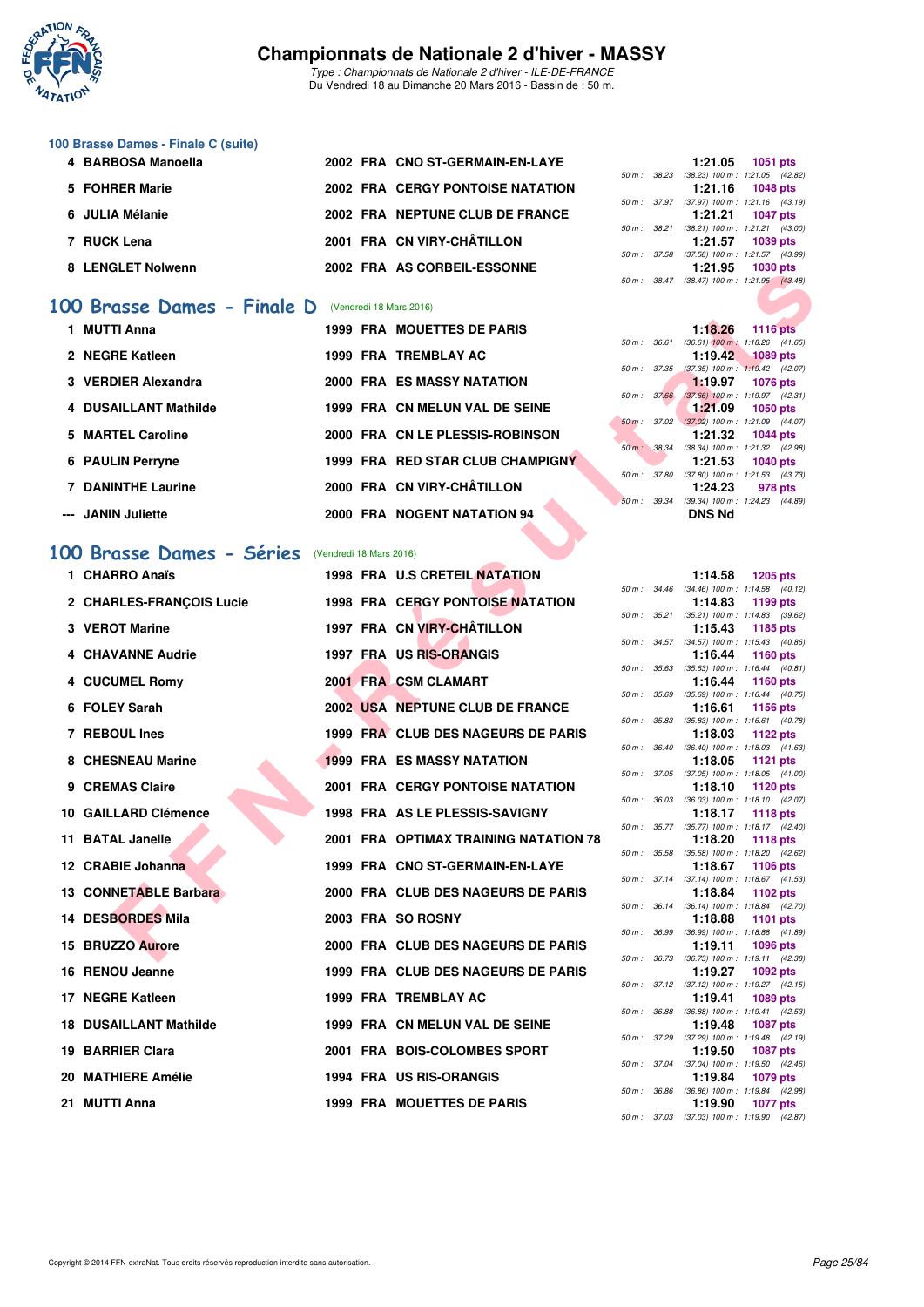

*Type : Championnats de Nationale 2 d'hiver - ILE-DE-FRANCE* Du Vendredi 18 au Dimanche 20 Mars 2016 - Bassin de : 50 m.

## **100 Brasse Dames - Séries (suite)**

|     | 22 NYOBE Mélodie           |  | 1998 FRA CSM CLAMART                    |              |              | 1:19.95 | <b>1076 pts</b>                                                                     |
|-----|----------------------------|--|-----------------------------------------|--------------|--------------|---------|-------------------------------------------------------------------------------------|
|     | 23 FOHRER Marie            |  | <b>2002 FRA CERGY PONTOISE NATATION</b> |              |              | 1:20.27 | 50 m: 37.67 (37.67) 100 m: 1:19.95 (42.28)<br><b>1069 pts</b>                       |
|     | 24 CHANRION Mélissa        |  | 1998 FRA CN VIRY-CHÂTILLON              |              |              | 1:20.35 | 50 m: 38.32 (38.32) 100 m: 1:20.27 (41.95)<br><b>1067 pts</b>                       |
|     | 25 EL BARODI Imane         |  | 2001 FRA AQUA CLUB PONTAULT-ROISSY      |              |              | 1:20.43 | 50 m: 37.38 (37.38) 100 m: 1:20.35 (42.97)<br>1065 pts                              |
|     | 26 VEDOVATI Alexane        |  | 2001 FRA CERGY PONTOISE NATATION        |              |              | 1:20.51 | 50 m: 37.89 (37.89) 100 m: 1:20.43 (42.54)<br>1063 pts                              |
|     | 27 RUCK Lena               |  | 2001 FRA CN VIRY-CHÂTILLON              |              | 50 m : 38.11 | 1:20.52 | $(38.11)$ 100 m : 1:20.51 $(42.40)$<br><b>1063 pts</b>                              |
| 28. | <b>VERDIER Alexandra</b>   |  | <b>2000 FRA ES MASSY NATATION</b>       |              | 50 m : 37.26 | 1:20.81 | $(37.26)$ 100 m : 1:20.52 $(43.26)$<br><b>1056 pts</b>                              |
|     | 29 MARTEL Caroline         |  | 2000 FRA CN LE PLESSIS-ROBINSON         |              |              | 1:21.02 | 50 m : 37.70 (37.70) 100 m : 1:20.81 (43.11)<br>1051 pts                            |
|     | 30 BLANCHARD Maelle        |  | 2001 FRA AAS SARCELLES NATATION 95      | 50 m : 38.20 |              | 1:21.04 | $(38.20)$ 100 m : 1:21.02 $(42.82)$<br><b>1051 pts</b>                              |
|     | 31 PAULIN Perryne          |  | 1999 FRA RED STAR CLUB CHAMPIGNY        |              |              | 1:21.29 | 50 m : 37.87 (37.87) 100 m : 1:21.04 (43.17)<br><b>1045 pts</b>                     |
|     | 32 OUCHAOUA Sarah          |  | 1998 FRA CN VIRY-CHÂTILLON              |              |              | 1:21.32 | 50 m: 37.45 (37.45) 100 m: 1:21.29 (43.84)<br><b>1044 pts</b>                       |
|     | 33 BARBOSA Manoella        |  | 2002 FRA CNO ST-GERMAIN-EN-LAYE         |              |              | 1:21.49 | 50 m: 36.57 (36.57) 100 m: 1:21.32 (44.75)<br><b>1041 pts</b>                       |
|     | 34 JULIA Mélanie           |  | 2002 FRA NEPTUNE CLUB DE FRANCE         | $50\,m$ :    |              | 1:21.50 | 38.42 (38.42) 100 m: 1:21.49 (43.07)<br><b>1040 pts</b>                             |
|     | 35 LENGLET Nolwenn         |  | 2002 FRA AS CORBEIL-ESSONNE             |              | 50 m: 38.10  | 1:21.76 | $(38.10)$ 100 m : 1:21.50 $(43.40)$<br><b>1034 pts</b>                              |
|     | 36 BOUVET Camille          |  | 1998 FRA ETOILE ST-LEU-PLESSIS          |              |              | 1:22.15 | 50 m: 37.93 (37.93) 100 m: 1:21.76 (43.83)<br>1025 pts                              |
|     | 37 DELAVANNE Zoé           |  | 1998 FRA BOIS-COLOMBES SPORT            |              |              | 1:22.44 | 50 m: 37.61 (37.61) 100 m: 1:22.15 (44.54)<br><b>1019 pts</b>                       |
|     | 38 BENABID Khaoula         |  | <b>1997 TUN SCUF PARIS</b>              |              |              | 1:22.52 | 50 m: 38.25 (38.25) 100 m: 1:22.44 (44.19)<br><b>1017 pts</b>                       |
|     | 39 MUTZ Tara               |  | 2001 FRA CN EPINETTES PARIS             | 50 m: 39.12  |              | 1:23.04 | $(39.12)$ 100 m : 1:22.52 $(43.40)$<br><b>1005 pts</b>                              |
|     | 40 RAPELANORO Mirantsoa    |  | 2002 FRA CAL'HAY-LES-ROSES              |              | 50 m : 39.50 | 1:23.11 | $(39.50)$ 100 m : 1:23.04 $(43.54)$<br><b>1004 pts</b>                              |
|     | 41 MARGUERON Julie         |  | 2001 FRA AAS SARCELLES NATATION 95      |              |              | 1:23.17 | 50 m: 39.60 (39.60) 100 m: 1:23.11 (43.51)<br><b>1002 pts</b>                       |
|     | 42 BESSON Chloé            |  | 2001 FRA CN ANDRESY                     |              | 50 m : 39.24 | 1:23.19 | (39.24) 100 m: 1:23.17 (43.93)<br><b>1002 pts</b>                                   |
|     | 43 DRUI Emma               |  | 2002 FRA CN EPINETTES PARIS             |              |              | 1:23.51 | 50 m: 38.79 (38.79) 100 m: 1:23.19 (44.40)<br>995 pts                               |
|     | <b>44 DANINTHE Laurine</b> |  | 2000 FRA CN VIRY-CHÂTILLON              | 50 m : 39.36 |              | 1:23.68 | (39.36) 100 m: 1:23.51 (44.15)<br>991 pts                                           |
|     | 45 GOULARD Jéhanne         |  | 2002 FRA STADE DE VANVES                |              | 50 m : 38.69 | 1:23.83 | (38.69) 100 m: 1:23.68 (44.99)<br>987 pts                                           |
|     | 46 BOST Manon              |  | 2002 FRA CAL'HAY-LES-ROSES              |              | 50 m : 39.28 | 1:24.44 | (39.28) 100 m: 1:23.83 (44.55)<br>974 pts                                           |
|     | 47 TEBBAL Nawel            |  | 2002 FRA U.S CRETEIL NATATION           |              | 50 m : 38.90 | 1:24.50 | (38.90) 100 m: 1:24.44 (45.54)<br>972 pts                                           |
|     | <b>48 REBELO Alizee</b>    |  | 2001 FRA ES MASSY NATATION              |              |              | 1:24.56 | 50 m: 40.61 (40.61) 100 m: 1:24.50 (43.89)<br>971 pts                               |
|     | 49 JANIN Juliette          |  | 2000 FRA NOGENT NATATION 94             |              |              | 1:24.62 | 50 m : 39.06 (39.06) 100 m : 1:24.56 (45.50)<br>970 pts                             |
|     | 50 BIGAY Clara             |  | 2002 FRA STADE DE VANVES                |              |              | 1:24.98 | 50 m: 40.14 (40.14) 100 m: 1:24.62 (44.48)                                          |
|     |                            |  |                                         |              |              | 1:25.21 | 962 pts<br>50 m: 40.24 (40.24) 100 m: 1:24.98 (44.74)                               |
|     | 51 MAINGAUD Léa            |  | 2000 FRA CSM CLAMART                    |              |              |         | 957 pts<br>50 m: 40.25 (40.25) 100 m: 1:25.21 (44.96)                               |
|     | 52 DEBENEY Clémence        |  | 2000 FRA USM VIROFLAY                   |              |              | 1:25.80 | 944 pts<br>50 m : 40.16 (40.16) 100 m : 1:25.80 (45.64)                             |
|     | 53 DUMONT Mahona           |  | 2000 FRA RACING CLUB DE FRANCE WP       |              |              | 1:25.88 | 942 pts<br>50 m : 40.05 (40.05) 100 m : 1:25.88 (45.83)                             |
|     | 54 BARRIERE Sophie         |  | 2001 FRA COLOMBES NATATION              |              |              | 1:26.37 | 931 pts<br>50 m : 40.06 (40.06) 100 m : 1:26.37 (46.31)                             |
|     | 55 BOUTIN-FERNANDEZ Océane |  | 2002 FRA CN VAL MAUBUEE                 |              |              | 1:26.70 | 924 pts<br>50 m : 39.96 (39.96) 100 m : 1:26.70 (46.74)                             |
|     | 56 MARTINS Chloe           |  | 2001 FRA US JEUNESSE MITRY-MORY         |              |              | 1:27.38 | 910 pts<br>50 m : 40.19 (40.19) 100 m : 1:27.38 (47.19)                             |
|     | 57 PINTO Alicia            |  | 2002 FRA ETOILE ST-LEU-PLESSIS          |              |              | 1:28.32 | 889 pts<br>$50 \text{ m}$ : $40.39$ $(40.39)$ $100 \text{ m}$ : $1:28.32$ $(47.93)$ |

| 50 m : 37.67 |       | 1:19.95<br>$(37.67) 100 m$ : | 1076 pts<br>1:19.95<br>(42.28)        |
|--------------|-------|------------------------------|---------------------------------------|
|              | 38.32 | 1:20.27<br>$(38.32) 100 m$ : | 1069 pts                              |
| $50 m$ :     |       | 1:20.35                      | 1:20.27<br>(41.95)<br>1067 pts        |
| $50 m$ :     | 37.38 | $(37.38) 100 m$ :<br>1:20.43 | 1:20.35<br>(42.97)<br>1065 pts        |
| $50 m$ :     | 37.89 | $(37.89) 100 m$ :            | 1:20.43<br>(42.54)                    |
| 50 m :       | 38.11 | 1:20.51<br>$(38.11) 100 m$ : | 1063 pts<br>1:20.51<br>(42.40)        |
|              |       | 1:20.52                      | <b>1063 pts</b>                       |
| $50 m$ :     | 37.26 | $(37.26)$ 100 m :<br>1:20.81 | 1:20.52 (43.26)<br>1056 pts           |
| $50 m$ :     | 37.70 | $(37.70)$ 100 m :            | 1:20.81<br>(43.11)                    |
| $50 m$ :     | 38.20 | 1:21.02<br>$(38.20)$ 100 m : | 1051<br>pts<br>1:21.02<br>(42.82)     |
| $50 m$ :     | 37.87 | 1:21.04<br>$(37.87) 100 m$ : | <b>1051 pts</b>                       |
|              |       | 1:21.29                      | 1:21.04<br>(43.17)<br>1045 pts        |
| $50 m$ :     | 37.45 | $(37.45)$ 100 m :<br>1:21.32 | (43.84)<br>1:21.29<br><b>1044 pts</b> |
| $50 m$ :     | 36.57 | $(36.57) 100 m$ :            | 1:21.32<br>(44.75)                    |
| $50 m$ :     | 38.42 | 1:21.49<br>$(38.42) 100 m$ : | 1041 pts<br>1:21.49<br>(43.07)        |
|              |       | 1:21.50                      | <b>1040 pts</b>                       |
| 50 m :       | 38.10 | $(38.10) 100 m$ :<br>1:21.76 | 1:21.50<br>(43.40)<br>1034 pts        |
| 50 m :       | 37.93 | $(37.93) 100 m$ :            | 1:21.76<br>(43.83)                    |
| $50 m$ :     | 37.61 | 1:22.15<br>$(37.61)$ 100 m : | <b>1025 pts</b><br>1:22.15<br>(44.54) |
|              |       | 1:22.44                      | <b>1019 pts</b>                       |
| 50 m :       | 38.25 | $(38.25)$ 100 m :<br>1:22.52 | 1:22.44<br>(44.19)<br><b>1017 pts</b> |
| 50 m :       | 39.12 | $(39.12) 100 m$ :<br>1:23.04 | 1:22.52<br>(43.40)                    |
| $50 m$ :     | 39.50 | $(39.50)$ 100 m :            | 1005 pts<br>1:23.04<br>(43.54)        |
| $50 m$ :     | 39.60 | 1:23.11<br>$(39.60)$ 100 m : | 1004 pts<br>$1:23.11$ $(43.51)$       |
|              |       | 1:23.17                      | 1002 pts                              |
| 50 m :       | 39.24 | $(39.24) 100 m$ :<br>1:23.19 | 1:23.17<br>(43.93)<br>1002 pts        |
| 50 m :       | 38.79 | (38.79) 100 m :<br>1:23.51   | 1:23.19<br>(44.40)<br>995 pts         |
| $50 m$ :     | 39.36 | $(39.36) 100 m$ :            | 1:23.51<br>(44.15)                    |
| $50 m$ :     | 38.69 | 1:23.68<br>$(38.69) 100 m$ : | 991 pts<br>1:23.68 (44.99)            |
|              |       | 1:23.83                      | 987 pts                               |
| $50 m$ :     | 39.28 | (39.28) 100 m :<br>1:24.44   | 1:23.83 (44.55)<br>974 pts            |
| 50 m :       | 38.90 | $(38.90)$ 100 m :<br>1:24.50 | 1:24.44<br>(45.54)<br>972 pts         |
| $50 m$ :     | 40.61 | $(40.61)$ 100 m :            | 1:24.50 (43.89)                       |
| $50 m$ :     | 39.06 | 1:24.56<br>$(39.06) 100 m$ : | 971 pts<br>1:24.56<br>(45.50)         |
|              |       | 1:24.62                      | 970 pts                               |
| $50 m$ :     | 40.14 | $(40.14) 100 m$ :<br>1:24.98 | 1:24.62<br>(44.48)<br>962 pts         |
| $50 m$ :     | 40.24 | $(40.24) 100 m$ :<br>1:25.21 | 1:24.98<br>(44.74)<br>957 pts         |
| $50 m$ :     | 40.25 | (40.25) 100 m :              | 1:25.21<br>(44.96)                    |
| $50 m$ :     | 40.16 | 1:25.80<br>$(40.16) 100 m$ : | 944 pts<br>1:25.80<br>(45.64)         |
|              |       | 1:25.88                      | 942 pts                               |
| $50 m$ :     | 40.05 | $(40.05)$ 100 m :<br>1:26.37 | 1:25.88<br>(45.83)<br>931<br>pts      |
| $50 m$ :     | 40.06 | $(40.06)$ 100 m :<br>1:26.70 | 1:26.37<br>(46.31)<br>924 pts         |
| $50 m$ :     | 39.96 | $(39.96) 100 m$ :            | 1:26.70<br>(46.74)                    |
| $50 m$ :     | 40.19 | 1:27.38<br>$(40.19) 100 m$ : | 910 pts<br>1:27.38<br>(47.19)         |
|              |       | 1:28.32                      | 889 pts                               |
| $50 m$ :     | 40.39 | $(40.39) 100 m$ :            | 1:28.32<br>(47.93)                    |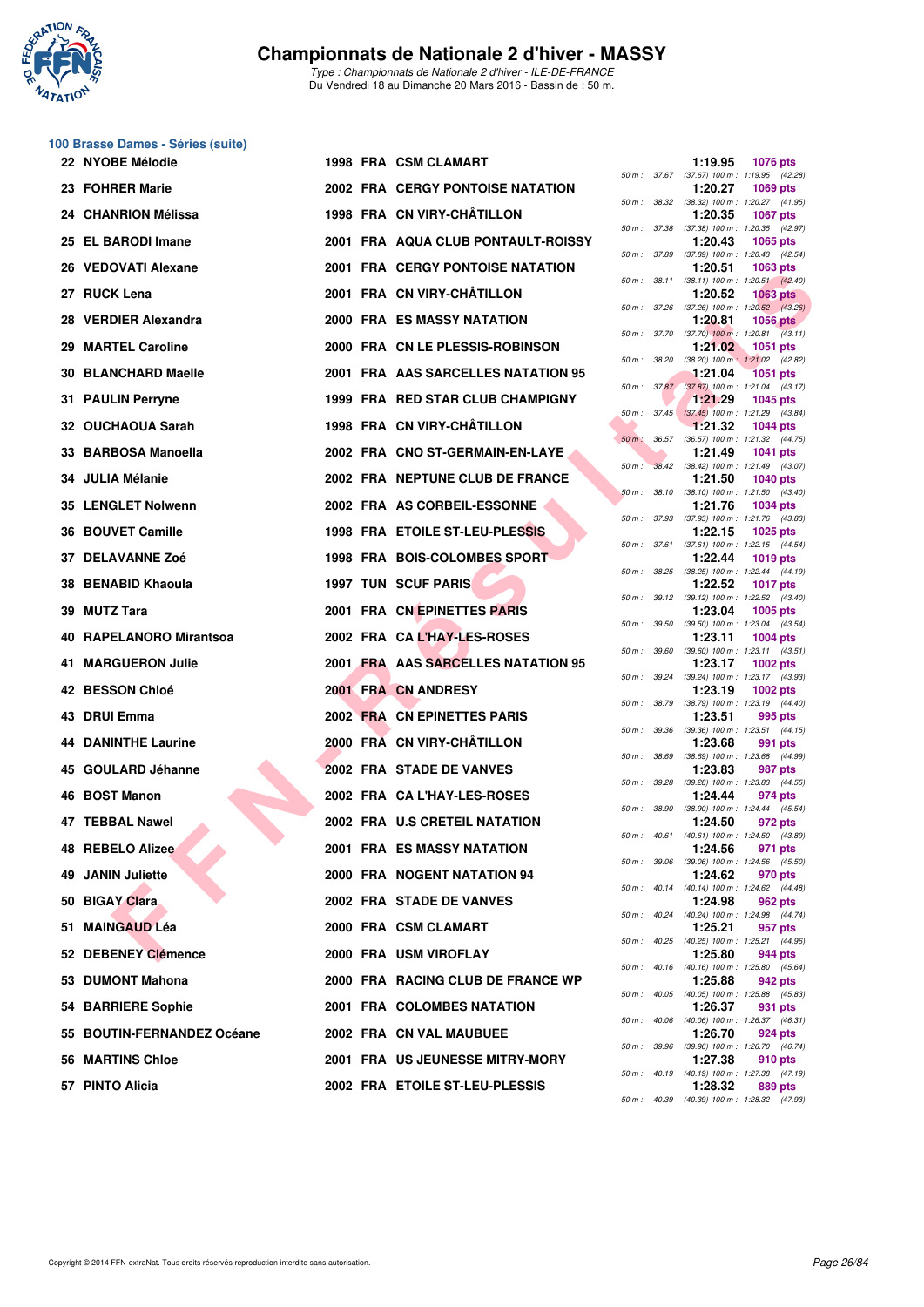

*Type : Championnats de Nationale 2 d'hiver - ILE-DE-FRANCE* Du Vendredi 18 au Dimanche 20 Mars 2016 - Bassin de : 50 m.

#### **100 Brasse Dames - Séries (suite) 58 SUZE Camille 2003 FRA RACING CLUB DE FRANCE WP 1:28.73 881 pts** *50 m : 41.23 (41.23) 100 m : 1:28.73 (47.50)* --- MICHELIS Eloïse **2002 FRA ESPADON VÉLIZY-VILLACOUBLAY --- TOURILLON Floriane 1999 FRA CN MELUN VAL DE SEINE DSQ Ni --- DETAIS Laurine 2000 FRA USO BEZONS DNS dec**

#### **[200 Brasse Dames - Finale A](http://www.ffnatation.fr/webffn/resultats.php?idact=nat&go=epr&idcpt=37307&idepr=23)** (Dimanche 20 Mars 2016)

| 1 CUCUMEL Romy                                               |  | 2001 FRA CSM CLAMART                                                                                                                                 | 2:40.36 | <b>1206 pts</b> |
|--------------------------------------------------------------|--|------------------------------------------------------------------------------------------------------------------------------------------------------|---------|-----------------|
| 2 CHARLES-FRANÇOIS Lucie                                     |  | 50 m: 36.12 (36.12) 100 m: 1:17.10 (40.98) 150 m: 1:58.76 (41.66) 200 m: 2:40.36 (41.60)<br><b>1998 FRA CERGY PONTOISE NATATION</b>                  | 2:41.24 | 1195 pts        |
|                                                              |  | 50 m: 35.47 (35.47) 100 m: 1:15.54 (40.07) 150 m: 1:57.00 (41.46) 200 m: 2:41.24 (44.24)                                                             |         |                 |
| 3 FOLEY Sarah                                                |  | 2002 USA NEPTUNE CLUB DE FRANCE                                                                                                                      | 2:42.73 | <b>1176 pts</b> |
|                                                              |  | 50 m: 36.56 (36.56) 100 m: 1:18.19 (41.63) 150 m: 2:00.72 (42.53) 200 m: 2:42.73 (42.01)                                                             |         |                 |
| 4 CHARRO Anaïs                                               |  | 1998 FRA U.S CRETEIL NATATION<br>50 m: 36.56 (36.56) 100 m: 1:18.16 (41.60) 150 m: 2:01.01 (42.85) 200 m: 2:44.71 (43.70)                            | 2:44.71 | <b>1152 pts</b> |
| 5 VEDOVATI Alexane                                           |  | <b>2001 FRA CERGY PONTOISE NATATION</b>                                                                                                              | 2:47.37 | 1119 pts        |
|                                                              |  | 50 m: 38.19 (38.19) 100 m: 1:21.38 (43.19) 150 m: 2:04.74 (43.36) 200 m: 2:47.37 (42.63)                                                             |         |                 |
| 6 BATAL Janelle                                              |  | 2001 FRA OPTIMAX TRAINING NATATION 78                                                                                                                | 2:49.12 | 1098 pts        |
| 7 RENOU Jeanne                                               |  | 50 m: 36.88 (36.88) 100 m: 1:20.34 (43.46) 150 m: 2:04.25 (43.91) 200 m: 2:49.12 (44.87)<br>1999 FRA CLUB DES NAGEURS DE PARIS                       | 2:49.15 |                 |
|                                                              |  | 50 m: 38.69 (38.69) 100 m: 1:21.51 (42.82) 150 m: 2:05.43 (43.92) 200 m: 2:49.15 (43.72)                                                             |         | 1098 pts        |
| 8 CRABIE Johanna                                             |  | 1999 FRA CNO ST-GERMAIN-EN-LAYE                                                                                                                      | 2:51.88 | 1065 pts        |
|                                                              |  | 50 m: 39.05 (39.05) 100 m: 1:21.85 (42.80) 150 m: 2:06.20 (44.35) 200 m: 2:51.88 (45.68)                                                             |         |                 |
| <b>00 Brasse Dames - Finale B</b> (Dimanche 20 Mars 2016)    |  |                                                                                                                                                      |         |                 |
|                                                              |  |                                                                                                                                                      |         |                 |
| 1 GAILLARD Clémence                                          |  | 1998 FRA AS LE PLESSIS-SAVIGNY                                                                                                                       | 2:46.30 | 1132 pts        |
| 2 MUTTI Anna                                                 |  | 50 m: 36.13 (36.13) 100 m: 1:18.45 (42.32) 150 m: 2:02.21 (43.76) 200 m: 2:46.30 (44.09)<br><b>1999 FRA MOUETTES DE PARIS</b>                        | 2:46.34 | 1132 pts        |
|                                                              |  | 50 m: 36.99 (36.99) 100 m: 1:19.19 (42.20) 150 m: 2:02.81 (43.62) 200 m: 2:46.34 (43.53)                                                             |         |                 |
| 3 BRUZZO Aurore                                              |  | 2000 FRA CLUB DES NAGEURS DE PARIS                                                                                                                   | 2:48.77 | 1102 pts        |
|                                                              |  | 50 m: 38.69 (38.69) 100 m: 1:21.72 (43.03) 150 m: 2:05.24 (43.52) 200 m: 2:48.77 (43.53)                                                             |         |                 |
| 4 FOHRER Marie                                               |  | <b>2002 FRA CERGY PONTOISE NATATION</b>                                                                                                              | 2:51.06 | <b>1075 pts</b> |
| 5 MARTEL Caroline                                            |  | 50 m: 39.51 (39.51) 100 m: 1:22.82 (43.31) 150 m: 2:06.77 (43.95) 200 m: 2:51.06 (44.29)<br>2000 FRA CN LE PLESSIS-ROBINSON                          | 2:51.63 | 1068 pts        |
|                                                              |  | 50 m: 39.02 (39.02) 100 m: 1:22.90 (43.88) 150 m: 2:07.27 (44.37) 200 m: 2:51.63 (44.36)                                                             |         |                 |
| 6 VERDIER Alexandra                                          |  | 2000 FRA ES MASSY NATATION                                                                                                                           | 2:51.65 | <b>1068 pts</b> |
|                                                              |  | 50 m: 39.33 (39.33) 100 m: 1:22.49 (43.16) 150 m: 2:07.07 (44.58) 200 m: 2:51.65 (44.58)                                                             |         |                 |
| <b>7 CHESNEAU Marine</b>                                     |  | <b>1999 FRA ES MASSY NATATION</b><br>50 m: 39.09 (39.09) 100 m: 1:22.39 (43.30) 150 m: 2:07.68 (45.29) 200 m: 2:54.54 (46.86)                        | 2:54.54 | <b>1034 pts</b> |
| 8 DUSAILLANT Mathilde                                        |  | 1999 FRA CN MELUN VAL DE SEINE                                                                                                                       | 2:58.56 | 988 pts         |
|                                                              |  | 50 m: 39.43 (39.43) 100 m: 1:24.55 (45.12) 150 m: 2:11.78 (47.23) 200 m: 2:58.56 (46.78)                                                             |         |                 |
| 00 Brasse Dames - Finale C 13-15 ans (Dimanche 20 Mars 2016) |  |                                                                                                                                                      |         |                 |
|                                                              |  |                                                                                                                                                      |         |                 |
| 1 BARBOSA Manoella                                           |  | 2002 FRA CNO ST-GERMAIN-EN-LAYE                                                                                                                      | 2:52.68 | 1056 pts        |
| 2 DESBORDES Mila                                             |  | 50 m: 39.34 (39.34) 100 m: 1:23.57 (44.23) 150 m: 2:08.64 (45.07) 200 m: 2:52.68 (44.04)<br>2003 FRA SO ROSNY                                        | 2:53.69 |                 |
|                                                              |  | 50 m: 39.23 (39.23) 100 m: 1:24.02 (44.79) 150 m: 2:09.09 (45.07) 200 m: 2:53.69 (44.60)                                                             |         | <b>1044 pts</b> |
| 3 DRUI Emma                                                  |  | 2002 FRA CN EPINETTES PARIS                                                                                                                          | 2:54.93 | <b>1030 pts</b> |
|                                                              |  | 50 m: 38.97 (38.97) 100 m: 1:24.46 (45.49) 150 m: 2:09.47 (45.01) 200 m: 2:54.93 (45.46)                                                             |         |                 |
| <b>4 AMBRASS Lilou</b>                                       |  | 2002 FRA EN LONGJUMEAU                                                                                                                               | 2:55.72 | <b>1020 pts</b> |
| 5 MUTZ Tara                                                  |  | 50 m: 40.13 (40.13) 100 m: 1:24.94 (44.81) 150 m: 2:10.23 (45.29) 200 m: 2:55.72 (45.49)<br>2001 FRA CN EPINETTES PARIS                              | 2:56.01 | <b>1017 pts</b> |
|                                                              |  | 50 m: 39.68 (39.68) 100 m: 1:24.36 (44.68) 150 m: 2:10.16 (45.80) 200 m: 2:56.01 (45.85)                                                             |         |                 |
| 6 BOST Manon                                                 |  | 2002 FRA CAL'HAY-LES-ROSES                                                                                                                           | 3:00.04 | 971 pts         |
|                                                              |  | 50 m: 39.90 (39.90) 100 m: 1:26.22 (46.32) 150 m: 2:12.79 (46.57) 200 m: 3:00.04 (47.25)                                                             |         |                 |
| 7 MARGUERON Julie                                            |  | 2001 FRA AAS SARCELLES NATATION 95                                                                                                                   | 3:00.48 | 966 pts         |
| $\Omega$ DOUTIN EEDMANDEZ Osásna                             |  | 50 m: 40.52 (40.52) 100 m: 1:26.26 (45.74) 150 m: 2:13.08 (46.82) 200 m: 3:00.48 (47.40)<br>0000 EDA ON VALUATIOUEE<br>$\sim$ 0.00 00 $\sim$ 0.00 00 |         | $000 - 4$       |

#### **[200 Brasse Dames - Finale B](http://www.ffnatation.fr/webffn/resultats.php?idact=nat&go=epr&idcpt=37307&idepr=23)** (Dimanche 20 Mars 2016)

| 1 GAILLARD Clémence      |          | 1998 FRA AS LE PLESSIS-SAVIGNY          |                                    |                                                                                          | 2:46.30                             | 1132 pts        |                 |
|--------------------------|----------|-----------------------------------------|------------------------------------|------------------------------------------------------------------------------------------|-------------------------------------|-----------------|-----------------|
|                          |          |                                         |                                    | 50 m: 36.13 (36.13) 100 m: 1:18.45 (42.32) 150 m: 2:02.21                                | (43.76) 200 m : 2:46.30 (44.09)     |                 |                 |
| 2 MUTTI Anna             |          | 1999 FRA MOUETTES DE PARIS              |                                    |                                                                                          | 2:46.34                             |                 | 1132 $p$ ts     |
|                          |          |                                         |                                    | 50 m : 36.99 (36.99) 100 m : 1:19.19 (42.20) 150 m : 2:02.81                             | $(43.62)$ 200 m : 2:46.34 $(43.53)$ |                 |                 |
| 3 BRUZZO Aurore          |          | 2000 FRA CLUB DES NAGEURS DE PARIS      |                                    |                                                                                          | 2:48.77                             |                 | 1102 $pts$      |
|                          |          |                                         | 50 m: 38.69 (38.69) 100 m: 1:21.72 | (43.03) 150 m : 2:05.24                                                                  | (43.52) 200 m : 2:48.77 (43.53)     |                 |                 |
| 4 FOHRER Marie           |          | <b>2002 FRA CERGY PONTOISE NATATION</b> |                                    |                                                                                          | 2:51.06                             |                 | 1075 pts        |
|                          |          |                                         | 50 m: 39.51 (39.51) 100 m: 1:22.82 | $(43.31)$ 150 m : 2:06.77                                                                | (43.95) 200 m: 2:51.06 (44.29)      |                 |                 |
| 5 MARTEL Caroline        |          | 2000 FRA CN LE PLESSIS-ROBINSON         |                                    |                                                                                          | 2:51.63                             |                 | $1068$ pts      |
|                          |          |                                         |                                    | 50 m : 39.02 (39.02) 100 m : 1:22.90 (43.88) 150 m : 2:07.27                             | $(44.37)$ 200 m : 2:51.63 $(44.36)$ |                 |                 |
| 6 VERDIER Alexandra      |          | 2000 FRA ES MASSY NATATION              |                                    |                                                                                          | 2:51.65                             |                 | <b>1068 pts</b> |
|                          |          |                                         | 50 m: 39.33 (39.33) 100 m: 1:22.49 | (43.16) 150 m : 2:07.07                                                                  | $(44.58)$ 200 m : 2:51.65 $(44.58)$ |                 |                 |
| <b>7 CHESNEAU Marine</b> |          | <b>1999 FRA ES MASSY NATATION</b>       |                                    |                                                                                          | 2:54.54                             | <b>1034 pts</b> |                 |
|                          |          |                                         | 50 m: 39.09 (39.09) 100 m: 1:22.39 | (43.30) 150 m : 2:07.68                                                                  | $(45.29)$ 200 m : 2:54.54 $(46.86)$ |                 |                 |
| 8 DUSAILLANT Mathilde    | 1999 FRA | <b>CN MELUN VAL DE SEINE</b>            |                                    |                                                                                          | 2:58.56                             |                 | 988 pts         |
|                          |          |                                         |                                    | 50 m: 39.43 (39.43) 100 m: 1:24.55 (45.12) 150 m: 2:11.78 (47.23) 200 m: 2:58.56 (46.78) |                                     |                 |                 |

#### **[200 Brasse Dames - Finale C](http://www.ffnatation.fr/webffn/resultats.php?idact=nat&go=epr&idcpt=37307&idepr=23) 13-15 ans** (Dimanche 20 Mars 2016)

| 1 BARBOSA Manoella        |  | 2002 FRA CNO ST-GERMAIN-EN-LAYE                                                          | 2:52.68 | 1056 pts                            |
|---------------------------|--|------------------------------------------------------------------------------------------|---------|-------------------------------------|
|                           |  | 50 m: 39.34 (39.34) 100 m: 1:23.57 (44.23) 150 m: 2:08.64                                |         | $(45.07)$ 200 m : 2:52.68 $(44.04)$ |
| 2 DESBORDES Mila          |  | 2003 FRA SO ROSNY                                                                        | 2:53.69 | 1044 pts                            |
|                           |  | 50 m : 39.23 (39.23) 100 m : 1:24.02 (44.79) 150 m : 2:09.09                             |         | $(45.07)$ 200 m : 2:53.69 $(44.60)$ |
| 3 DRUI Emma               |  | 2002 FRA CN EPINETTES PARIS                                                              | 2:54.93 | 1030 pts                            |
|                           |  | 50 m: 38.97 (38.97) 100 m: 1:24.46 (45.49) 150 m: 2:09.47                                |         | $(45.01)$ 200 m : 2:54.93 $(45.46)$ |
| 4 AMBRASS Lilou           |  | 2002 FRA EN LONGJUMEAU                                                                   | 2:55.72 | 1020 pts                            |
|                           |  | 50 m: 40.13 (40.13) 100 m: 1:24.94 (44.81) 150 m: 2:10.23 (45.29) 200 m: 2:55.72 (45.49) |         |                                     |
| 5 MUTZ Tara               |  | 2001 FRA CN EPINETTES PARIS                                                              | 2:56.01 | 1017 pts                            |
|                           |  | 50 m: 39.68 (39.68) 100 m: 1:24.36 (44.68) 150 m: 2:10.16                                |         | $(45.80)$ 200 m : 2:56.01 $(45.85)$ |
| 6 BOST Manon              |  | 2002 FRA CA L'HAY-LES-ROSES                                                              | 3:00.04 | 971 pts                             |
|                           |  | 50 m: 39.90 (39.90) 100 m: 1:26.22 (46.32) 150 m: 2:12.79 (46.57) 200 m: 3:00.04 (47.25) |         |                                     |
| 7 MARGUERON Julie         |  | 2001 FRA AAS SARCELLES NATATION 95                                                       | 3:00.48 | <b>966 pts</b>                      |
|                           |  | 50 m : 40.52 (40.52) 100 m : 1:26.26 (45.74) 150 m : 2:13.08                             |         | $(46.82)$ 200 m : 3:00.48 $(47.40)$ |
| 8 BOUTIN-FERNANDEZ Océane |  | 2002 FRA CN VAL MAUBUEE                                                                  | 3:00.99 | 960 pts                             |
|                           |  | 50 m: 40.97 (40.97) 100 m: 1:27.13 (46.16) 150 m: 2:14.45 (47.32) 200 m: 3:00.99 (46.54) |         |                                     |

#### **[200 Brasse Dames - Séries](http://www.ffnatation.fr/webffn/resultats.php?idact=nat&go=epr&idcpt=37307&idepr=23)** (Dimanche 20 Mars 2016)

| 1 CUCUMEL Romy           |  | 2001 FRA CSM CLAMART                                                                                                                                                                                                        |  | 2:43.99 1161 pts |
|--------------------------|--|-----------------------------------------------------------------------------------------------------------------------------------------------------------------------------------------------------------------------------|--|------------------|
| 2 FOLEY Sarah            |  | 50 m: 36.39 (36.39) 100 m: 1:17.67 (41.28) 150 m: 2:00.46 (42.79) 200 m: 2:43.99 (43.53,<br>2002 USA NEPTUNE CLUB DE FRANCE                                                                                                 |  | 2:45.73 1139 pts |
| 3 CHARLES-FRANCOIS Lucie |  | 50 m: 38.22 (38.22) 100 m: 1.21.62 (43.40) 150 m: 2.04.84 (43.22) 200 m: 2.45.73 (40.89,<br><b>1998 FRA CERGY PONTOISE NATATION</b>                                                                                         |  | 2:46.01 1136 pts |
| 4 CHARRO Anaïs           |  | 50 m: 38.15 (38.15) 100 m: 1.21.12 (42.97) 150 m: 2.03.42 (42.30) 200 m: 2.46.01 (42.59,<br><b>1998 FRA U.S CRETEIL NATATION</b><br>50 m: 37.05 (37.05) 100 m: 1:19.26 (42.21) 150 m: 2:03.03 (43.77) 200 m: 2:47.02 (43.99 |  | 2:47.02 1124 pts |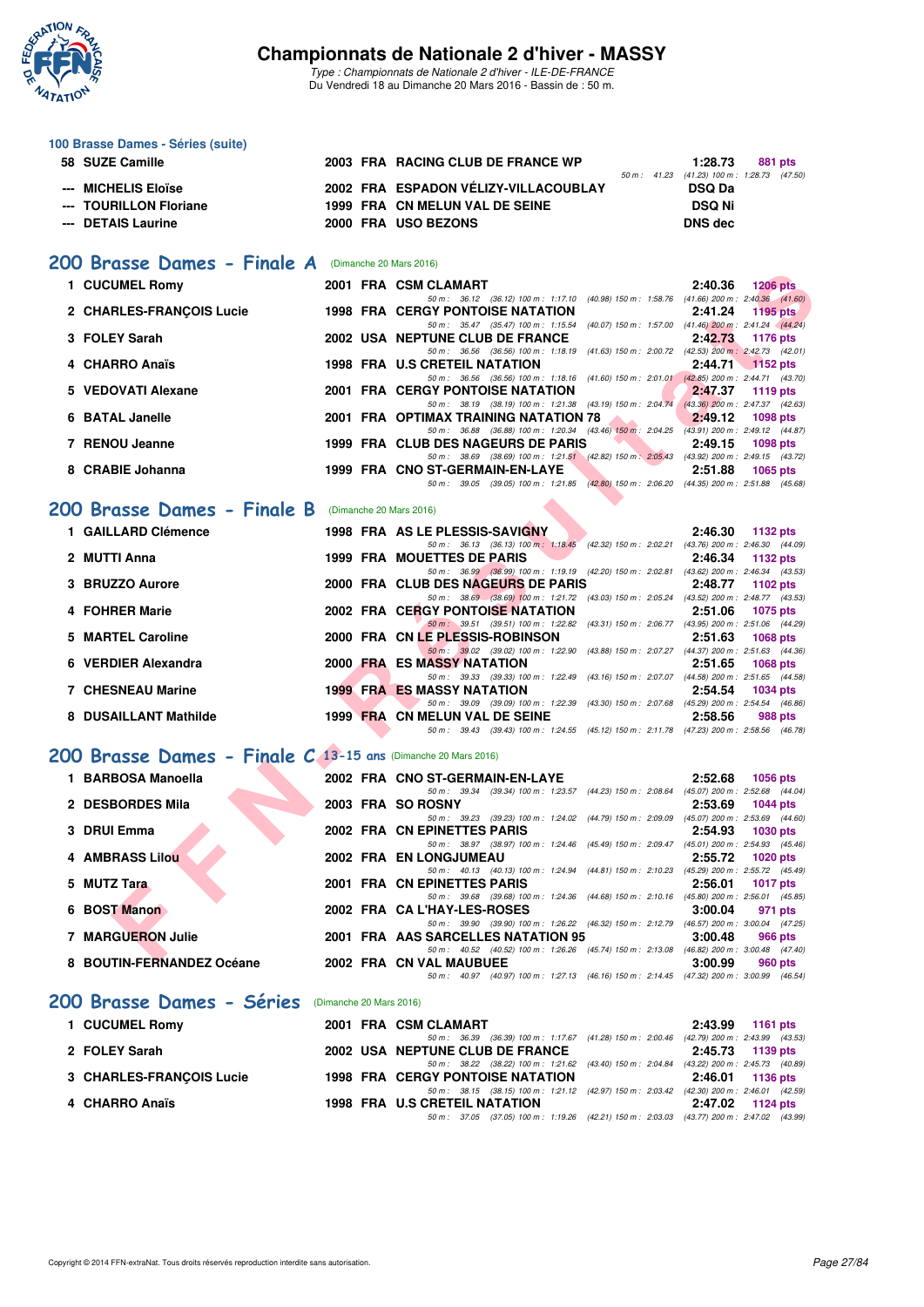

**200 Brasse Dames - Séries (suite)**

#### **Championnats de Nationale 2 d'hiver - MASSY**

*Type : Championnats de Nationale 2 d'hiver - ILE-DE-FRANCE* Du Vendredi 18 au Dimanche 20 Mars 2016 - Bassin de : 50 m.

#### **FIND CHE ALLART MINING 2000 FRA CHE STAGS WATER DE PARIS CHE PARTICUSES AND CHE ALLAR TIS AND CHE ALLAR TIS AND CHE ALLAR TIS AND CHE ALLAR TIS AND CHE ALLAR TIS AND CHE ALLAR TIS AND CHE ALLAR TIS AND CHE ALLAR TIS AND 5 VEDOVATI Alexane** 2001 FRA CERGY PONTOISE NATATION 2:48.14 1110 pts<br>  $50 m : 38.81 (38.81) 100 m : 1:22.92 (44.11) 150 m : 2:05.35 (42.43) 200 m : 2:48.14 (42.79)$ *50 m : 38.81 (38.81) 100 m : 1:22.92* **6 BATAL Janelle** 2001 FRA OPTIMAX TRAINING NATATION 78 2:48.49 1106 pts<br>  $\frac{50 \text{ m}}{50 \text{ m}}$ , 37.96 (37.96) 100 m; 12.13 (43.17) 150 m; 2:0476 (43.63) 200 m; 2:48.49 (43.73) *50 m : 37.96 (37.96) 100 m : 1:21.13 (43.17) 150 m : 2:04.76 (43.63) 200 m : 2:48.49 (43.73)* **7 CRABIE Johanna 1999 FRA CNO ST-GERMAIN-EN-LAYE 2:49.39 1095 pts** *50 m : 38.50 (38.50) 100 m : 1:21.07 (42.57) 150 m : 2:04.63 (43.56) 200 m : 2:49.39 (44.76)* **7 RENOU Jeanne 1999 FRA CLUB DES NAGEURS DE PARIS 2:49.39 1095 pts** *50 m : 39.38 (39.38) 100 m : 1:23.93 (44.55) 150 m : 2:06.52 (42.59) 200 m : 2:49.39 (42.87)* **9 GAILLARD Clémence 1998 FRA AS LE PLESSIS-SAVIGNY 2:49.43 1094 pts** *50 m : 36.89 (36.89) 100 m : 1:20.54 (43.65) 150 m : 2:04.86 (44.32) 200 m : 2:49.43 (44.57)* **10 BRUZZO Aurore 2000 FRA CLUB DES NAGEURS DE PARIS 2:49.89 1089 pts** *50 m : 37.70 (37.70) 100 m : 1:20.90 (43.20) 150 m : 2:04.88 (43.98) 200 m : 2:49.89 (45.01)* **11 MUTTI Anna 1999 FRA MOUETTES DE PARIS 2:51.29 1072 pts** *50 m : 37.94 (37.94) 100 m : 1:20.66 (42.72) 150 m : 2:05.31 (44.65) 200 m : 2:51.29 (45.98)* **12 REBOUL Ines 1999 FRA CLUB DES NAGEURS DE PARIS 2:51.85 1066 pts** *50 m : 39.37 (39.37) 100 m : 1:23.34 (43.97) 150 m : 2:07.67 (44.33) 200 m : 2:51.85 (44.18)* **13 MARTEL Caroline** 2000 FRA CN LE PLESSIS-ROBINSON 2:51.91 1065 pts<br>
<sup>50 m:</sup> 39.24 (39.24) 100 m: 1:23.95 (44.71) 150 m: 2:08.42 (44.47) 200 m: 2:51.91 (43.49) *50 m : 39.24 (39.24) 100 m : 1:23.95 (44.71) 150 m : 2:08.42* **14 CHAVANNE Audrie 1997 FRA US RIS-ORANGIS 2:52.38 1059 pts** *50 m : 38.55 (38.55) 100 m : 1:22.97 (44.42) 150 m : 2:07.77 (44.80) 200 m : 2:52.38 (44.61)* **15 CHESNEAU Marine 1999 FRA ES MASSY NATATION 2:52.55 1057 pts** *50 m : 39.82 (39.82) 100 m : 1:23.54 (43.72) 150 m : 2:08.02 (44.48) 200 m : 2:52.55 (44.53)* **16 NEGRE Katleen** 1999 FRA TREMBLAY AC 2:53.34 **1048 pts** 2:53.34 **1048 pts** 2:53.34 **1048 pts** 200  $\frac{253.34}{(44.02)}$  150 m; 1:22.52 **(44.02)** 150 m; 2:08.54 **(46.02)** 200 m; 2:53.34 **(44.02)** *50 m : 38.50 (38.50) 100 m : 1:22.52 (44.02) 150 m : 2:08.54 (46.02) 200 m : 2:53.34 (44.80)* **17 TOURILLON Floriane 1999 FRA CN MELUN VAL DE SEINE 2:53.77 1043 pts** *50 m : 40.08 (40.08) 100 m : 1:23.92 (43.84) 150 m : 2:09.04 (45.12) 200 m : 2:53.77 (44.73)* **18 FOHRER Marie 2002 FRA CERGY PONTOISE NATATION** 2:54.25 1037 pts<br>
<sup>50 50 19961 109 m: 39.61</sup> (39.61) 100 m: 1:23.00 (43.39) 150 m: 2:08.77 (45.77) 200 m: 2:54.25 (45.48) *50 m : 39.61 (39.61) 100 m : 1:23.00* **19 VERDIER Alexandra 2000 FRA ES MASSY NATATION 2:54.41 1036 pts** *50 m : 39.85 (39.85) 100 m : 1:23.40 (43.55) 150 m : 2:08.59 (45.19) 200 m : 2:54.41 (45.82)* **20 DUSAILLANT Mathilde 1999 FRA CN MELUN VAL DE SEINE 2:54.48 1035 pts** *50 m : 38.93 (38.93) 100 m : 1:23.20 (44.27) 150 m : 2:08.64 (45.44) 200 m : 2:54.48 (45.84)* <br>**2:54.96 1029 pts** 21 DESBORDES Mila 2003 FRA SO ROSNY *50 m : 38.70 (38.70) 100 m : 1:23.14 (44.44) 150 m : 2:08.60 (45.46) 200 m : 2:54.96 (46.36)* **22 DELAVANNE Zoé 1998 FRA BOIS-COLOMBES SPORT 2:55.30 1025 pts** *50 m : 39.20 (39.20) 100 m : 1:23.51 (44.31) 150 m : 2:08.93 (45.42) 200 m : 2:55.30 (46.37)* **23 BARBOSA Manoella 2002 FRA CNO ST-GERMAIN-EN-LAYE 2:56.18 1015 pts** *50 m : 39.76 (39.76) 100 m : 1:24.63 (44.87) 150 m : 2:10.84 (46.21) 200 m : 2:56.18 (45.34)* **24 DRUI Emma 2002 FRA CN EPINETTES PARIS 2:56.49 1011 pts** *50 m : 38.92 (38.92)* 100 m : 1:24.68 (45.76) 150 m : 2:10.23 (45.55) 200 m : 2:56.49 (46.26)<br>**DNG.ILIMEAU 25 AMBRASS Lilou 2002 FRA EN LONGJUMEAU 2:56.61 1010 pts** *50 m : 39.42 (39.42) 100 m : 1:25.36 (45.94) 150 m : 2:11.00 (45.64) 200 m : 2:56.61 (45.61)*<br> **IRY-CHÂTILLON** 2:56.90 1007 pts **26 VEROT Marine 1997 FRA CN VIRY-CHÂTILLON 2:56.90 1997 PRA CN VIRY-CHÂTILLON** *50 m : 38.47 (38.47) 100 m : 1:23.50 (45.03) 150 m : 2:09.75 (46.25) 200 m : 2:56.90 (47.15)* **27 MUTZ Tara 2001 FRA CN EPINETTES PARIS 2:57.24 1003 pts** *50 m : 37.95 (37.95) 100 m : 1:22.46 (44.51) 150 m : 2:09.79 (47.33) 200 m : 2:57.24 (47.45)* **28 BOST Manon 2002 FRA CA L'HAY-LES-ROSES 2:57.38 1001 pts** *50 m : 39.88 (39.88) 100 m : 1:25.66 (45.78) 150 m : 2:12.18 (46.52) 200 m : 2:57.38 (45.20)* **29 NYOBE Mélodie 1998 FRA CSM CLAMART 2:57.62 998 pts** *50 m : 38.98 (38.98) 100 m : 1:24.97 (45.99) 150 m : 2:11.18 (46.21) 200 m : 2:57.62 (46.44)* **30 CONNETABLE Barbara 2000 FRA CLUB DES NAGEURS DE PARIS 2:58.28 991 pts** *50 m : 39.36 (39.36) 100 m : 1:24.92 (45.56) 150 m : 2:11.23 (46.31) 200 m : 2:58.28 (47.05)* **31 LENGLET Nolwenn 2002 FRA AS CORBEIL-ESSONNE 2:59.21 980 pts** *50 m : 39.34 (39.34) 100 m : 1:25.16 (45.82) 150 m : 2:12.26 (47.10) 200 m : 2:59.21 (46.95)* **32 MARGUERON Julie** 2001 FRA AAS SARCELLES NATATION 95 3:00.02 971 pts<br>
<sup>50 m:</sup> 40.66 (40.66) 100 m: 1:25.00 (44.34) 150 m: 2:12.47 (47.47) 200 m: 3:00.02 (47.55) *50 m : 40.66 (40.66) 100 m : 1:25.00 (44.34) 150 m : 2:12.47 (47.47) 200 m : 3:00.02 (47.55)* **33 BIGAY Clara 2002 FRA STADE DE VANVES 3:01.29 957 pts** *50 m : 41.65 (41.65) 100 m : 1:27.25 (45.60) 150 m : 2:14.90 (47.65) 200 m : 3:01.29 (46.39)* **34 RUCK Lena** 2001 FRA CN VIRY-CHÂTILLON 3:01.38 956 pts<br>  $\frac{50 \text{ m} \cdot 39.81 \cdot (39.81) \cdot 100 \text{ m} \cdot 1.26.09}{50 \text{ m} \cdot 3.81 \cdot (39.81) \cdot 100 \text{ m} \cdot 1.26.09 \cdot (46.28) \cdot 150 \text{ m} \cdot 2.13.76 \cdot (47.67) \cdot 200 \text{ m} \cdot 3.01.38 \cdot (47.62)$ *50 m : 39.81 (39.81) 100 m : 1:26.09 (46.28) 150 m : 2:13.76 (47.67) 200 m : 3:01.38 (47.62)* **35 GOULARD Jéhanne** 2002 FRA STADE DE VANVES 3:01.52 **3:01.52** 954 pts<br>50 m: 40.75 100 m: 126.86 (46.11) 150 m: 2:13.42 (46.56) 200 m: 130.1.52 (48.1 *50 m : 40.75 (40.75) 100 m : 1:26.86 (46.11) 150 m : 2:13.42 (46.56) 200 m : 3:01.52 (48.10)* **36 BOUTIN-FERNANDEZ Océane** 2002 FRA CN VAL MAUBUEE 3:02.55 343 pts<br>  $\frac{50 \text{ m} \cdot 41.21}{50 \text{ m} \cdot 41.21}$  (41.21) 100 m: 1:27.96 (46.75) 150 m: 2:16.32 (48.36) 200 m: 3:02.55 (46.25) *50 m : 41.21 (41.21) 100 m : 1:27.96 (46.75) 150 m : 2:16.32 (48.36) 200 m : 3:02.55 (46.23)* **37 TEBBAL Nawel 2002 FRA U.S CRETEIL NATATION 3:04.04 926 pts** *50 m : 39.96 (39.96) 100 m : 1:26.16 (46.20) 150 m : 2:14.51 (48.35) 200 m : 3:04.04 (49.53)* **38 PASQUIER Agathe 2002 FRA AC BOULOGNE-BILLANCOURT 3:04.33 923 pts** *50 m : 41.39 (41.39) 100 m : 1:28.50 (47.11) 150 m : 2:16.06 (47.56) 200 m : 3:04.33 (48.27)* **--- MICHELIS Eloïse 2002 FRA ESPADON VÉLIZY-VILLACOUBLAY DSQ Ni**

#### **[50 Papillon Dames - Finale A](http://www.ffnatation.fr/webffn/resultats.php?idact=nat&go=epr&idcpt=37307&idepr=31)** (Dimanche 20 Mars 2016)

**1 DUFOUR Laëtitia 1993 FRA CN EPINETTES PARIS 28.82 1245 pts**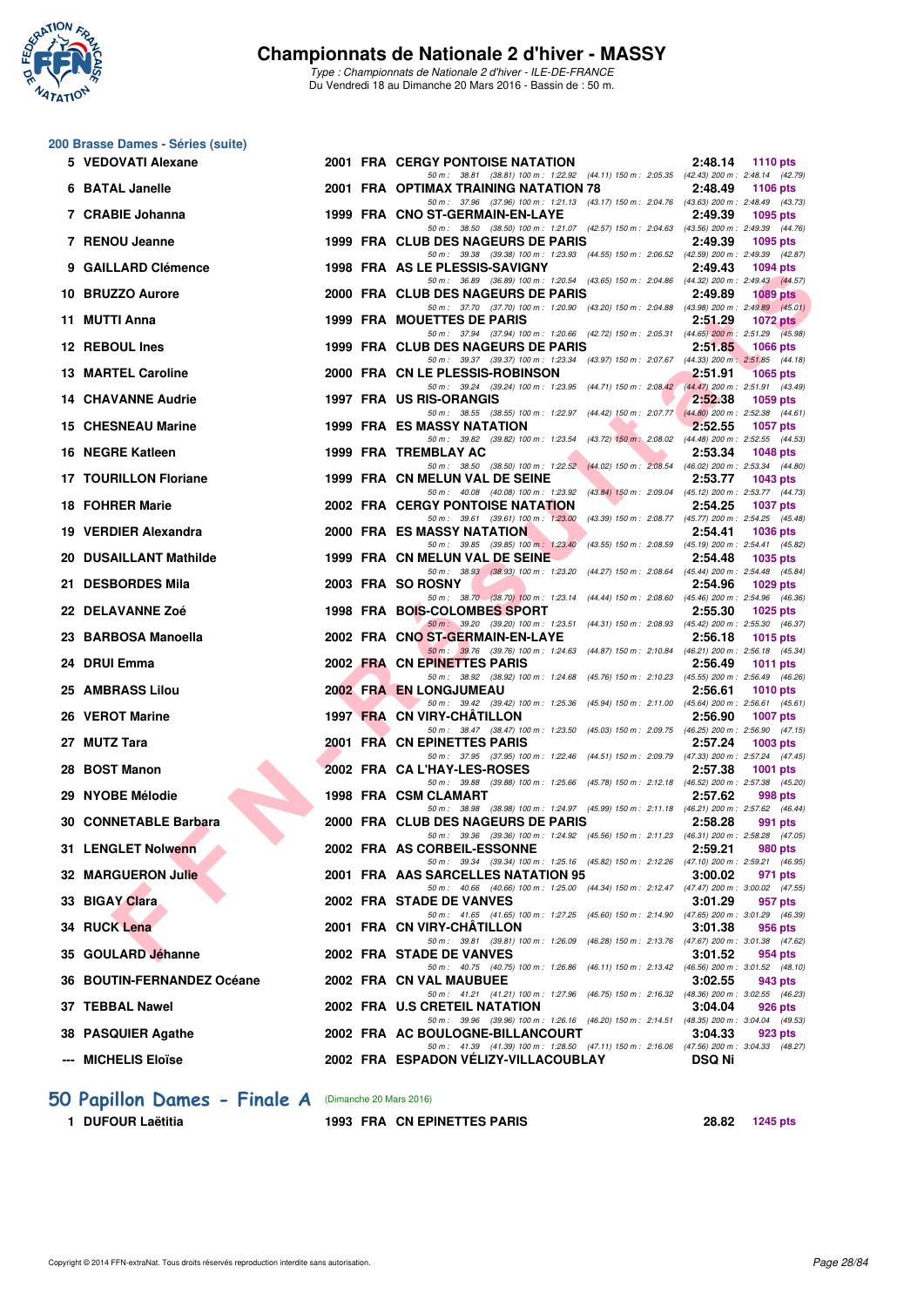

*Type : Championnats de Nationale 2 d'hiver - ILE-DE-FRANCE* Du Vendredi 18 au Dimanche 20 Mars 2016 - Bassin de : 50 m.

#### **50 Papillon Dames - Finale A (suite)**

| 2 SIMOËNS Celia              |  | 1999 FRA CLUB DES NAGEURS DE PARIS            | 29.40 | <b>1210 pts</b> |
|------------------------------|--|-----------------------------------------------|-------|-----------------|
| 3 NOIRBENT Coraline          |  | 1998 FRA AS HERBLAY NATATION                  | 29.46 | 1207 pts        |
| 4 ZENON Cassandre            |  | 2000 FRA AQUA CLUB PONTAULT-ROISSY            | 29.59 | 1199 pts        |
| 4 DORLIN Shellen             |  | 2002 FRA CLUB DES NAGEURS DE PARIS            | 29.59 | 1199 pts        |
| <b>6 RATSIMBAZAFY Tsiory</b> |  | 2000 FRA RACING CLUB DE FRANCE WP             | 29.60 | 1199 pts        |
| 7 DELANOË Marine             |  | <b>1997 FRA ASSO NATATION DE SARTROUVILLE</b> | 29.97 | <b>1177 pts</b> |
| 8 FABRE Morgane              |  | 1995 FRA CN VIRY-CHÂTILLON                    | 30.16 | 1166 pts        |

### **[50 Papillon Dames - Finale B](http://www.ffnatation.fr/webffn/resultats.php?idact=nat&go=epr&idcpt=37307&idepr=31)** (Dimanche 20 Mars 2016)

| 1 BENABID Khaoula    |  | <b>1997 TUN SCUF PARIS</b>              |  | 29.89 | 1181 pts |
|----------------------|--|-----------------------------------------|--|-------|----------|
| 2 FIGUEIREDO Mariana |  | 2000 FRA JEANNE D'ARC DRANCY            |  | 30.27 | 1159 pts |
| 3 NIN Colombe        |  | 2000 FRA NEPTUNE CLUB DE FRANCE         |  | 30.40 | 1152 pts |
| 4 FLEURY Carla       |  | 2001 FRA SN FRANCONVILLE                |  | 30.79 | 1129 pts |
| 5 BARBOUCH Inès      |  | 2001 FRA U.S CRETEIL NATATION           |  | 30.86 | 1125 pts |
| 6 ROBERT Pauline     |  | <b>2000 FRA CERGY PONTOISE NATATION</b> |  | 30.90 | 1123 pts |
| 7 AIT-TABET Lilia    |  | <b>1999 FRA CN VAL MAUBUEE</b>          |  | 31.09 | 1112 pts |
| 8 CORNU Lea          |  | 2000 FRA AAS SARCELLES NATATION 95      |  | 32.01 | 1060 pts |
|                      |  |                                         |  |       |          |

## **[50 Papillon Dames - Finale C](http://www.ffnatation.fr/webffn/resultats.php?idact=nat&go=epr&idcpt=37307&idepr=31) 13-15 ans** (Dimanche 20 Mars 2016)

| <b>0 FADRE MUIGAILE</b>                                        |                         |                                               |       | <b>TIOU DIS</b> |
|----------------------------------------------------------------|-------------------------|-----------------------------------------------|-------|-----------------|
|                                                                |                         |                                               |       |                 |
| 50 Papillon Dames - Finale B                                   |                         | (Dimanche 20 Mars 2016)                       |       |                 |
| 1 BENABID Khaoula                                              |                         | <b>1997 TUN SCUF PARIS</b>                    | 29.89 | <b>1181 pts</b> |
| 2 FIGUEIREDO Mariana                                           |                         | 2000 FRA JEANNE D'ARC DRANCY                  | 30.27 | 1159 pts        |
| 3 NIN Colombe                                                  |                         | 2000 FRA NEPTUNE CLUB DE FRANCE               | 30.40 | 1152 pts        |
| 4 FLEURY Carla                                                 |                         | 2001 FRA SN FRANCONVILLE                      | 30.79 | 1129 pts        |
| 5 BARBOUCH Inès                                                |                         | 2001 FRA U.S CRETEIL NATATION                 | 30.86 | 1125 pts        |
| 6 ROBERT Pauline                                               |                         | 2000 FRA CERGY PONTOISE NATATION              | 30.90 | 1123 pts        |
| 7 AIT-TABET Lilia                                              |                         | 1999 FRA CN VAL MAUBUEE                       | 31.09 | 1112 pts        |
| 8 CORNU Lea                                                    |                         | 2000 FRA AAS SARCELLES NATATION 95            | 32.01 | 1060 pts        |
|                                                                |                         |                                               |       |                 |
| 50 Papillon Dames - Finale C 13-15 ans (Dimanche 20 Mars 2016) |                         |                                               |       |                 |
| 1 EL BARODI Imane                                              |                         | 2001 FRA AQUA CLUB PONTAULT-ROISSY            | 30.97 | 1119 pts        |
| 2 MECHALI Jenna                                                |                         | <b>2001 FRA MONTIGNY NATATION</b>             | 31.08 | <b>1112 pts</b> |
| 3 NY AVANA Ando                                                |                         | 2001 FRA SN MONTGERON                         | 31.12 | 1110 pts        |
| 4 MASSON Chloe                                                 |                         | 2001 FRA SN VERSAILLES                        | 31.32 | 1099 pts        |
| 5 BECART Louise                                                |                         | 2003 FRA CLUB DES NAGEURS DE PARIS            | 31.37 | 1096 pts        |
| 6 BEBOULENE Camille                                            |                         | 2002 FRA AS PORCHEVILLE                       | 31.71 | <b>1077 pts</b> |
| 7 MULLER Lena                                                  |                         | 2001 FRA CSN GUYANCOURT                       | 31.78 | 1073 pts        |
| 8 AUGER Ambre                                                  |                         | 2002 FRA CLUB NAUTIQUE DE L'ARPAJONNAIS       | 32.13 | 1053 pts        |
|                                                                |                         |                                               |       |                 |
| 50 Papillon Dames - Finale D (Dimanche 20 Mars 2016)           |                         |                                               |       |                 |
| 1 PARODI Laure                                                 |                         | <b>1999 FRA LE CHESNAY NATATION</b>           | 30.26 | 1160 pts        |
| 2 ASLI Lydia                                                   |                         | 2000 TUN SCUF PARIS                           | 30.32 | 1156 pts        |
| 3 VALIN-FIXOT Léa                                              |                         | 2000 FRA CN ST-MICHEL-SUR-ORGE                | 31.06 | 1113 pts        |
| 4 LOMBA Claire                                                 |                         | 2000 FRA AS PORCHEVILLE                       | 31.17 | 1107 pts        |
| 5 LE LAY Amandine                                              |                         | 1999 FRA CA L'HAY-LES-ROSES                   | 31.31 | 1099 pts        |
| 6 GERARD Flore                                                 |                         | <b>1999 FRA STELLA SPORTS ST-MAUR</b>         | 31.55 | 1086 pts        |
| 7 KNOPF Ornella                                                |                         | 1999 FRA AS BONDY                             | 31.98 | 1061 pts        |
| 8 BRAULT Inès                                                  |                         | 1999 FRA STELLA SPORTS ST-MAUR                | 32.21 | 1049 pts        |
|                                                                |                         |                                               |       |                 |
| 50 Papillon Dames - Séries                                     | (Dimanche 20 Mars 2016) |                                               |       |                 |
| 1 DUFOUR Laëtitia                                              |                         | <b>1993 FRA CN EPINETTES PARIS</b>            | 28.90 | <b>1240 pts</b> |
| 2 ZENON Cassandre                                              |                         | 2000 FRA AQUA CLUB PONTAULT-ROISSY            | 29.43 | 1209 pts        |
| 3 RATSIMBAZAFY Tsiory                                          |                         | 2000 FRA RACING CLUB DE FRANCE WP             | 29.62 | 1197 pts        |
| 4 DORLIN Shellen                                               |                         | 2002 FRA CLUB DES NAGEURS DE PARIS            | 29.77 | 1188 pts        |
| 5 DELANOË Marine                                               |                         | <b>1997 FRA ASSO NATATION DE SARTROUVILLE</b> | 29.79 | 1187 pts        |

### **[50 Papillon Dames - Finale D](http://www.ffnatation.fr/webffn/resultats.php?idact=nat&go=epr&idcpt=37307&idepr=31)** (Dimanche 20 Mars 2016)

| 1 PARODI Laure    |  | <b>1999 FRA LE CHESNAY NATATION</b>   | 30.26 | 1160 pts       |
|-------------------|--|---------------------------------------|-------|----------------|
| 2 ASLI Lydia      |  | 2000 TUN SCUF PARIS                   | 30.32 | 1156 pts       |
| 3 VALIN-FIXOT Léa |  | 2000 FRA CN ST-MICHEL-SUR-ORGE        |       | 31.06 1113 pts |
| 4 LOMBA Claire    |  | 2000 FRA AS PORCHEVILLE               | 31.17 | 1107 pts       |
| 5 LE LAY Amandine |  | 1999 FRA CA L'HAY-LES-ROSES           | 31.31 | 1099 pts       |
| 6 GERARD Flore    |  | <b>1999 FRA STELLA SPORTS ST-MAUR</b> | 31.55 | 1086 pts       |
| 7 KNOPF Ornella   |  | 1999 FRA AS BONDY                     | 31.98 | 1061 pts       |
| 8 BRAULT Inès     |  | <b>1999 FRA STELLA SPORTS ST-MAUR</b> | 32.21 | 1049 pts       |

## **[50 Papillon Dames - Séries](http://www.ffnatation.fr/webffn/resultats.php?idact=nat&go=epr&idcpt=37307&idepr=31)** (Dimanche 20 Mars 2016)

| 1 DUFOUR Laëtitia            |  | <b>1993 FRA CN EPINETTES PARIS</b>            | 28.90 | 1240 pts |
|------------------------------|--|-----------------------------------------------|-------|----------|
| 2 ZENON Cassandre            |  | 2000 FRA AQUA CLUB PONTAULT-ROISSY            | 29.43 | 1209 pts |
| <b>3 RATSIMBAZAFY Tsiory</b> |  | 2000 FRA RACING CLUB DE FRANCE WP             | 29.62 | 1197 pts |
| 4 DORLIN Shellen             |  | 2002 FRA CLUB DES NAGEURS DE PARIS            | 29.77 | 1188 pts |
| 5 DELANOË Marine             |  | <b>1997 FRA ASSO NATATION DE SARTROUVILLE</b> | 29.79 | 1187 pts |
| 6 SIMOËNS Celia              |  | 1999 FRA CLUB DES NAGEURS DE PARIS            | 29.84 | 1184 pts |
| 7 NOIRBENT Coraline          |  | 1998 FRA AS HERBLAY NATATION                  | 29.86 | 1183 pts |
| 8 FABRE Morgane              |  | 1995 FRA CN VIRY-CHÂTILLON                    | 29.89 | 1181 pts |
| 9 FIGUEIREDO Mariana         |  | 2000 FRA JEANNE D'ARC DRANCY                  | 30.00 | 1175 pts |
| 10 BENABID Khaoula           |  | <b>1997 TUN SCUF PARIS</b>                    | 30.13 | 1167 pts |
| 11 ASLI Lydia                |  | 2000 TUN SCUF PARIS                           | 30.36 | 1154 pts |
| <b>12 BARBOUCH Inès</b>      |  | 2001 FRA U.S CRETEIL NATATION                 | 30.45 | 1149 pts |
| 13 NIN Colombe               |  | 2000 FRA NEPTUNE CLUB DE FRANCE               | 30.66 | 1136 pts |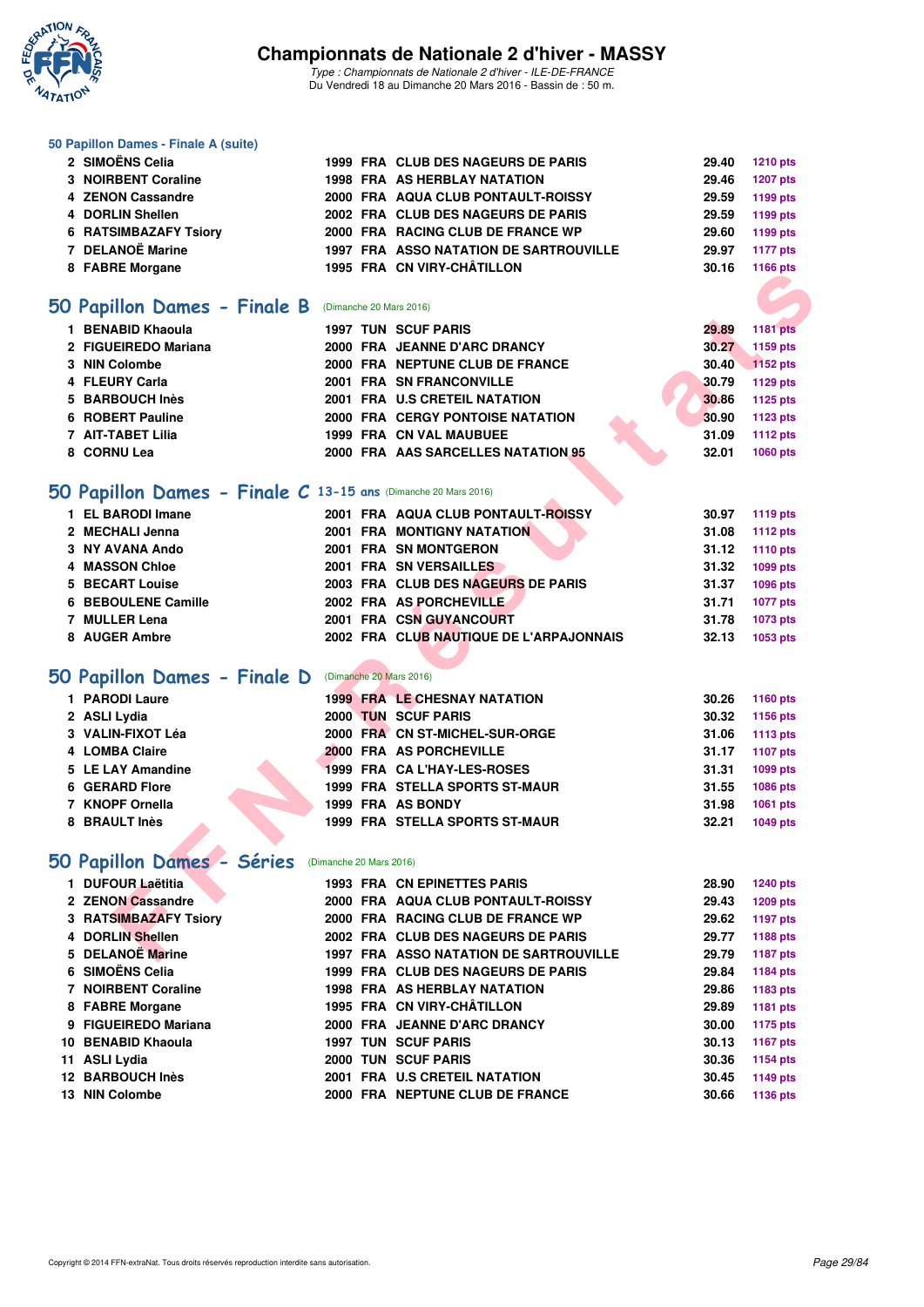

*Type : Championnats de Nationale 2 d'hiver - ILE-DE-FRANCE* Du Vendredi 18 au Dimanche 20 Mars 2016 - Bassin de : 50 m.

#### **50 Papillon Dames - Séries (suite)**

| 14 NEGRE Katleen             |  | 1999 FRA TREMBLAY AC                    | 30.76         | 1131 pts        |
|------------------------------|--|-----------------------------------------|---------------|-----------------|
| 15 CORNU Lea                 |  | 2000 FRA AAS SARCELLES NATATION 95      | 30.83         | <b>1127 pts</b> |
| <b>16 AIT-TABET Lilia</b>    |  | 1999 FRA CN VAL MAUBUEE                 | 30.88         | <b>1124 pts</b> |
| 17 PIAULET Cassandre         |  | 2000 FRA CLUB DES NAGEURS DE PARIS      | 30.90         | <b>1123 pts</b> |
| 18 ROBERT Pauline            |  | <b>2000 FRA CERGY PONTOISE NATATION</b> | 30.99         | <b>1117 pts</b> |
| 19 FLEURY Carla              |  | 2001 FRA SN FRANCONVILLE                | 31.02         | <b>1116 pts</b> |
| 20 PARODI Laure              |  | 1999 FRA LE CHESNAY NATATION            | 31.03         | <b>1115 pts</b> |
| 21 PAOUNOV Raphaëlle         |  | 1998 FRA CN VIRY-CHÂTILLON              | 31.08         | <b>1112 pts</b> |
| 22 KNOPF Ornella             |  | 1999 FRA AS BONDY                       | 31.11         | 1111 $pts$      |
| 23 LOMBA Claire              |  | 2000 FRA AS PORCHEVILLE                 | 31.14         | <b>1109 pts</b> |
| 24 EL BARODI Imane           |  | 2001 FRA AQUA CLUB PONTAULT-ROISSY      | 31.16         | <b>1108 pts</b> |
| 25 AUGER Ambre               |  | 2002 FRA CLUB NAUTIQUE DE L'ARPAJONNAIS | 31.19         | <b>1106 pts</b> |
| 26 BEBOULENE Camille         |  | 2002 FRA AS PORCHEVILLE                 | 31.28         | <b>1101 pts</b> |
| 27 LE LAY Amandine           |  | 1999 FRA CA L'HAY-LES-ROSES             | 31.29         | 1100 pts        |
| 28 VALIN-FIXOT Léa           |  | 2000 FRA CN ST-MICHEL-SUR-ORGE          | 31.34         | 1098 pts        |
| 29 MECHALI Jenna             |  | <b>2001 FRA MONTIGNY NATATION</b>       | 31.37         | 1096 pts        |
| 30 MULLER Lena               |  | 2001 FRA CSN GUYANCOURT                 | 31.51         | 1088 pts        |
| 31 NY AVANA Ando             |  | 2001 FRA SN MONTGERON                   | 31.64         | 1081 pts        |
| <b>32 MASSON Chloe</b>       |  | 2001 FRA SN VERSAILLES                  | 31.65         | 1080 pts        |
| <b>33 BECART Louise</b>      |  | 2003 FRA CLUB DES NAGEURS DE PARIS      | 31.74         | <b>1075 pts</b> |
| <b>34 BOURNONVILLE Laura</b> |  | 2001 FRA ES VITRY                       | 31.83         | 1070 pts        |
| 35 FOINY Anaëlle             |  | 1997 FRA CN LE PLESSIS-ROBINSON         | 31.86         | 1068 pts        |
| 36 PEITEADO Victoria         |  | 2002 FRA CN MAISONS-ALFORT              | 31.92         | 1065 pts        |
| <b>37 LENGLET Nolwenn</b>    |  | 2002 FRA AS CORBEIL-ESSONNE             | 32.05         | 1058 pts        |
| <b>38 DALLE Aliénor</b>      |  | 2002 FRA S.M MONTROUGE                  | 32.06         | 1057 pts        |
| <b>39 BONNIN Elisa</b>       |  | 2001 FRA CAL'HAY-LES-ROSES              | 32.08         | 1056 pts        |
| 40 MIRZICA-VIGE Louhanne     |  | <b>2001 FRA CERGY PONTOISE NATATION</b> | 32.18         | 1050 pts        |
| 41 BOUDISSA Naïla            |  | 2001 FRA NEPTUNE CLUB DE FRANCE         | 32.20         | 1049 pts        |
| 42 RAOUST Anna               |  | 2001 FRA SCUF PARIS                     | 32.22         | 1048 pts        |
| 43 GERARD Flore              |  | <b>1999 FRA STELLA SPORTS ST-MAUR</b>   | 32.23         | 1048 pts        |
| 44 BRAULT Inès               |  | <b>1999 FRA STELLA SPORTS ST-MAUR</b>   | 32.35         | 1041 pts        |
| 45 MARCHAND Sofia            |  | <b>2002 FRA PROVINS NATATION</b>        | 32.42         | <b>1037 pts</b> |
| 46 PETITPRE Alexandra        |  | 1996 FRA CS CLICHY 92                   | 32.64         | 1025 pts        |
| <b>47 COGNAC Eleonore</b>    |  | 2002 FRA LE CHESNAY NATATION            | 32.65         | 1024 pts        |
| <b>48 JANSEN Doriane</b>     |  | 1996 FRA SCA 2000 EVRY                  | 32.68         | 1023 pts        |
| 48 RICHARD Clara             |  | 2002 FRA CN VAL MAUBUEE                 | 32.68         | 1023 pts        |
| 50 CARADEC Alia              |  | 2002 FRA NAUTIC CLUB RAMBOUILLET        | 32.96         | <b>1007 pts</b> |
| 51 BOCH Emma                 |  | 2003 FRA CSN GUYANCOURT                 | 33.05         | 1003 pts        |
| 51 AUZOU Josephine           |  | 2001 FRA CS CLICHY 92                   | 33.05         | 1003 pts        |
| 53 MPACKO Ketsia             |  | 2000 FRA AQUA CLUB PONTAULT-ROISSY      | 33.06         | 1002 pts        |
| 53 CHEVRIER DA COSTA Ines    |  | 2002 FRA CNO ST-GERMAIN-EN-LAYE         | 33.06         | <b>1002 pts</b> |
| 55 PUSSET Manon              |  | 2000 FRA CN BRUNOY-ESSONNE              | 33.07         | 1002 pts        |
| 56 KNOPF Elora               |  | 2002 FRA AS BONDY                       | 33.14         | 998 pts         |
| 57 SIMON Romane              |  | 2001 FRA SN VERSAILLES                  | 33.21         | 994 pts         |
| 58 MARQUE Sara               |  | 2002 FRA RSC MONTREUIL                  | 33.26         | 991 pts         |
| 59 AMROUCHE Meissa           |  | 2001 FRA BOIS-COLOMBES SPORT            | 33.65         | 970 pts         |
| 60 JAUMET Justine            |  | 2002 FRA CSM CLAMART                    | 34.65         | 918 pts         |
| --- AIT HADDOU Amal          |  | 1999 FRA USC CONFLANS-STE-HONORINE      | <b>DSQ Da</b> |                 |
|                              |  |                                         |               |                 |

## **[100 Papillon Dames - Finale A](http://www.ffnatation.fr/webffn/resultats.php?idact=nat&go=epr&idcpt=37307&idepr=32)** (Samedi 19 Mars 2016)

| 1 DUFOUR Laëtitia |  | 1993 FRA CN EPINETTES PARIS        |  | $1:04.03$ 1220 pts                                               |  |
|-------------------|--|------------------------------------|--|------------------------------------------------------------------|--|
|                   |  |                                    |  | 50 m : 29.69 (29.69) 100 m : 1:04.03 (34.34)                     |  |
| 2 SIMOËNS Celia   |  | 1999 FRA CLUB DES NAGEURS DE PARIS |  | $1:04.65$ 1202 pts<br>50 m: 29.90 (29.90) 100 m: 1:04.65 (34.75) |  |
| 3 ASLI Lydia      |  | 2000 TUN SCUF PARIS                |  | 1:07.10 1130 pts                                                 |  |
|                   |  |                                    |  | 50 m: 31.70 (31.70) 100 m: 1:07.10 (35.40)                       |  |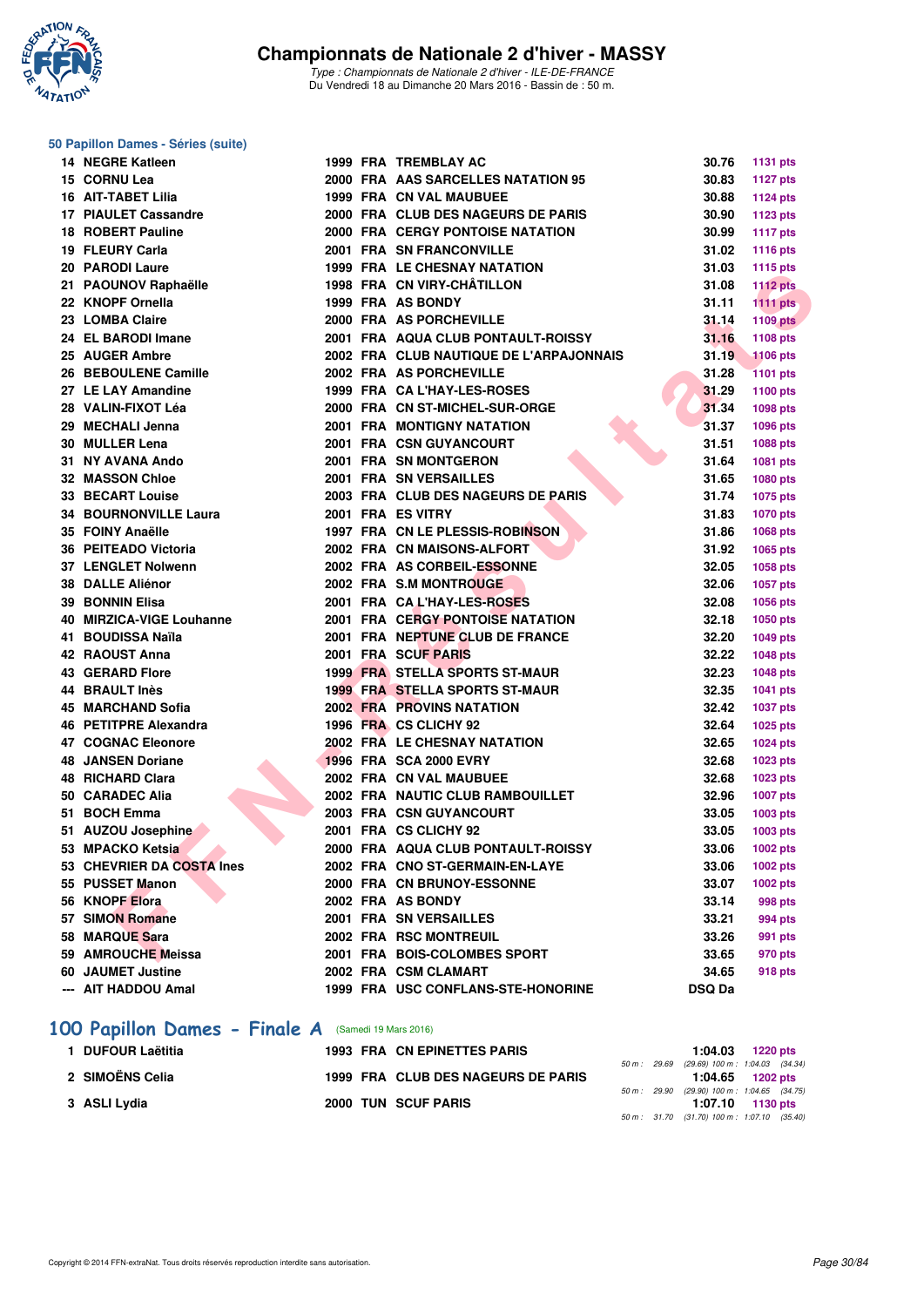

*Type : Championnats de Nationale 2 d'hiver - ILE-DE-FRANCE* Du Vendredi 18 au Dimanche 20 Mars 2016 - Bassin de : 50 m.

#### **100 Papillon Dames - Finale A (suite)**

| 4 LE LAY Amandine   |  | 1999 FRA CA L'HAY-LES-ROSES     |  | 1:07.36 1123 pts                        |          |  |
|---------------------|--|---------------------------------|--|-----------------------------------------|----------|--|
|                     |  |                                 |  | 50 m: 31.77 (31.77) 100 m: 1:07.36 (35. |          |  |
| 5 BARBOUCH Inès     |  | 2001 FRA U.S CRETEIL NATATION   |  | 1:07.70 1113 pts                        |          |  |
|                     |  |                                 |  | 50 m: 31.74 (31.74) 100 m: 1:07.70 (35. |          |  |
| 6 PARISI Mathilde   |  | 1999 FRA NEPTUNE CLUB DE FRANCE |  | 1:08.27 1097 pts                        |          |  |
|                     |  |                                 |  | 50 m: 31.68 (31.68) 100 m: 1:08.27 (36. |          |  |
| 7 NOIRBENT Coraline |  | 1998 FRA AS HERBLAY NATATION    |  | 1:08.33 1095 pts                        |          |  |
|                     |  |                                 |  | 50 m: 31.65 (31.65) 100 m: 1:08.33 (36. |          |  |
| 8 NIN Colombe       |  | 2000 FRA NEPTUNE CLUB DE FRANCE |  | 1:08.41                                 | 1093 pts |  |
|                     |  |                                 |  |                                         |          |  |

### **[100 Papillon Dames - Finale B](http://www.ffnatation.fr/webffn/resultats.php?idact=nat&go=epr&idcpt=37307&idepr=32)** (Samedi 19 Mars 2016)

| <b>INIIN COIDIIIDE</b>                                       |                       | ZUUU FRA NEFIUNE CEUB DE FRANCE         |  | <b>6טע טפטו נו</b><br>50 m: 31.79 (31.79) 100 m: 1:08.41 (36.62) |                 |         |
|--------------------------------------------------------------|-----------------------|-----------------------------------------|--|------------------------------------------------------------------|-----------------|---------|
| 00 Papillon Dames - Finale B                                 |                       | (Samedi 19 Mars 2016)                   |  |                                                                  |                 |         |
| 1 BOURNONVILLE Laura                                         |                       | 2001 FRA ES VITRY                       |  | 1:06.40                                                          |                 |         |
|                                                              |                       |                                         |  | 50 m: 31.45 (31.45) 100 m: 1:06.40 (34.95)                       | <b>1151 pts</b> |         |
| 2 HANRAS Tiphaine                                            |                       | 2000 FRA COULOMMIERS NATATION           |  | 1:07.71                                                          | $1113$ pts      |         |
|                                                              |                       |                                         |  | 50 m: 31.17 (31.17) 100 m: 1:07.71 (36.54)                       |                 |         |
| 3 BENABID Khaoula                                            |                       | <b>1997 TUN SCUF PARIS</b>              |  | 1:08.08                                                          | 1103 pts        |         |
|                                                              |                       |                                         |  | 50 m: 31.63 (31.63) 100 m: 1:08.08 (36.45)                       |                 |         |
| <b>4 RATSIMBAZAFY Tsiory</b>                                 |                       | 2000 FRA RACING CLUB DE FRANCE WP       |  | 1:08.22<br>50 m : 31.80 (31.80) 100 m : 1:08.22 (36.42)          | 1099 pts        |         |
| 5 BOUDISSA Naïla                                             |                       | 2001 FRA NEPTUNE CLUB DE FRANCE         |  | 1:08.35                                                          | 1095 pts        |         |
|                                                              |                       |                                         |  | 50 m : 31.68 (31.68) 100 m : 1:08.35 (36.67)                     |                 |         |
| 6 ZENON Cassandre                                            |                       | 2000 FRA AQUA CLUB PONTAULT-ROISSY      |  | 1:08.50                                                          | <b>1091 pts</b> |         |
|                                                              |                       |                                         |  | 50 m: 31.15 (31.15) 100 m: 1:08.50 (37.35)                       |                 |         |
| 7 VALIN-FIXOT Léa                                            |                       | 2000 FRA CN ST-MICHEL-SUR-ORGE          |  | 1:09.42                                                          | 1065 pts        |         |
| 8 ROUTIER Nolwen                                             |                       | 2000 FRA C.N OZOIR-LA-FERRIERE          |  | 50 m: 32.02 (32.02) 100 m: 1:09.42 (37.40)<br>1:09.56            | <b>1061 pts</b> |         |
|                                                              |                       |                                         |  | 50 m: 32.41 (32.41) 100 m: 1:09.56 (37.15)                       |                 |         |
|                                                              |                       |                                         |  |                                                                  |                 |         |
| 00 Papillon Dames - Finale C 13-15 ans (Samedi 19 Mars 2016) |                       |                                         |  |                                                                  |                 |         |
| 1 DUMAS Salome                                               |                       | 2002 FRA CLUB DES NAGEURS DE PARIS      |  | 1:09.55                                                          | <b>1061 pts</b> |         |
|                                                              |                       |                                         |  | 50 m : 32.64 (32.64) 100 m : 1:09.55 (36.91)                     |                 |         |
| 2 LENGLET Nolwenn                                            |                       | 2002 FRA AS CORBEIL-ESSONNE             |  | 1:10.39                                                          | <b>1038 pts</b> |         |
|                                                              |                       |                                         |  | 50 m: 32.23 (32.23) 100 m: 1:10.39 (38.16)                       |                 |         |
| 3 DUMUR Julie                                                |                       | 2001 FRA CN VAL MAUBUEE                 |  | 1:10.59                                                          | 1033 pts        |         |
|                                                              |                       |                                         |  | 50 m: 33.26 (33.26) 100 m: 1:10.59 (37.33)                       |                 |         |
| <b>4 FERRON Pauline</b>                                      |                       | 2001 FRA NAUTIC CLUB RAMBOUILLET        |  | 1:10.66                                                          | <b>1031 pts</b> |         |
| 5 NY AVANA Ando                                              |                       | 2001 FRA SN MONTGERON                   |  | 50 m: 32.70 (32.70) 100 m: 1:10.66 (37.96)<br>1:11.62            | 1005 pts        |         |
|                                                              |                       |                                         |  | 50 m: 33.86 (33.86) 100 m: 1:11.62 (37.76)                       |                 |         |
| 6 MIRZICA-VIGE Louhanne                                      |                       | <b>2001 FRA CERGY PONTOISE NATATION</b> |  | 1:11.67                                                          | 1003 pts        |         |
|                                                              |                       |                                         |  | 50 m: 33.24 (33.24) 100 m: 1:11.67 (38.43)                       |                 |         |
| <b>7 LE BERRIGAUD Marine</b>                                 |                       | 2002 FRA AC BOULOGNE-BILLANCOURT        |  | 1:11.86                                                          |                 | 998 pts |
|                                                              |                       |                                         |  | 50 m: 33.35 (33.35) 100 m: 1:11.86 (38.51)                       |                 |         |
| 8 MULLER Lena                                                |                       | 2001 FRA CSN GUYANCOURT                 |  | 1:14.60<br>50 m: 34.65 (34.65) 100 m: 1:14.60 (39.95)            |                 | 926 pts |
|                                                              |                       |                                         |  |                                                                  |                 |         |
| 00 Papillon Dames - Finale D                                 |                       | (Samedi 19 Mars 2016)                   |  |                                                                  |                 |         |
| 1 ROBERT Pauline                                             |                       |                                         |  |                                                                  |                 |         |
|                                                              |                       | <b>2000 FRA CERGY PONTOISE NATATION</b> |  | 1:10.89<br>50 m: 33.24 (33.24) 100 m: 1:10.89 (37.65)            | <b>1024 pts</b> |         |
| 2 PARODI Laure                                               |                       | <b>1999 FRA LE CHESNAY NATATION</b>     |  | 1:11.73                                                          | <b>1002 pts</b> |         |
|                                                              |                       |                                         |  | 50 m: 33.54 (33.54) 100 m: 1:11.73 (38.19)                       |                 |         |
| <b>3 DANGER Florine</b>                                      |                       | <b>1999 FRA EN LONGJUMEAU</b>           |  | 1:13.75                                                          |                 | 948 pts |
|                                                              |                       |                                         |  | 50 m: 33.92 (33.92) 100 m: 1:13.75 (39.83)                       |                 |         |
| 4 SIMON Romane                                               |                       | 2001 FRA SN VERSAILLES                  |  | 1:14.12                                                          |                 | 938 pts |
|                                                              |                       |                                         |  | 50 m: 33.25 (33.25) 100 m: 1:14.12 (40.87)                       |                 |         |
| 00 Papillon Dames - Séries                                   | (Samedi 19 Mars 2016) |                                         |  |                                                                  |                 |         |
|                                                              |                       |                                         |  |                                                                  |                 |         |
| $\blacksquare$                                               |                       | 1000 EDA ON EDIMETTEC DADIC             |  | $4.04.00 \times 1044 \text{ m/s}$                                |                 |         |

### **[100 Papillon Dames - Finale C](http://www.ffnatation.fr/webffn/resultats.php?idact=nat&go=epr&idcpt=37307&idepr=32) 13-15 ans** (Samedi 19 Mars 2016)

| 1 DUMAS Salome          |  | 2002 FRA CLUB DES NAGEURS DE PARIS |              | 1:09.55                                                     | 1061 pts |  |
|-------------------------|--|------------------------------------|--------------|-------------------------------------------------------------|----------|--|
| 2 LENGLET Nolwenn       |  | 2002 FRA AS CORBEIL-ESSONNE        | 50 m: 32.64  | $(32.64)$ 100 m : 1:09.55 (36.<br>1:10.39                   | 1038 pts |  |
| 3 DUMUR Julie           |  | 2001 FRA CN VAL MAUBUEE            | 50 m: 32.23  | $(32.23)$ 100 m : 1:10.39 $(38.$<br>1:10.59                 | 1033 pts |  |
| 4 FERRON Pauline        |  | 2001 FRA NAUTIC CLUB RAMBOUILLET   | 50 m : 33.26 | $(33.26)$ 100 m : 1:10.59 (37.<br>1:10.66 1031 pts          |          |  |
| 5 NY AVANA Ando         |  | 2001 FRA SN MONTGERON              |              | 50 m: 32.70 (32.70) 100 m: 1:10.66 (37.<br>1:11.62 1005 pts |          |  |
|                         |  |                                    |              | 50 m: 33.86 (33.86) 100 m: 1:11.62 (37.                     |          |  |
| 6 MIRZICA-VIGE Louhanne |  | 2001 FRA CERGY PONTOISE NATATION   |              | 1:11.67<br>50 m: 33.24 (33.24) 100 m: 1:11.67 (38.          | 1003 pts |  |
| 7 LE BERRIGAUD Marine   |  | 2002 FRA AC BOULOGNE-BILLANCOURT   | 50 m: 33.35  | 1:11.86<br>$(33.35)$ 100 m : 1:11.86 $(38.$                 | 998 pts  |  |
| 8 MULLER Lena           |  | 2001 FRA CSN GUYANCOURT            |              | 1:14.60                                                     | 926 pts  |  |

## **[100 Papillon Dames - Finale D](http://www.ffnatation.fr/webffn/resultats.php?idact=nat&go=epr&idcpt=37307&idepr=32)** (Samedi 19 Mars 2016)

| 1 ROBERT Pauline        | <b>2000 FRA CERGY PONTOISE NATATION</b> | 1:10.89<br>1024 pts                                           |
|-------------------------|-----------------------------------------|---------------------------------------------------------------|
| 2 PARODI Laure          | <b>1999 FRA LE CHESNAY NATATION</b>     | 50 m: 33.24 (33.24) 100 m: 1:10.89 (37.<br>1:11.73 1002 pts   |
| <b>3 DANGER Florine</b> | <b>1999 FRA EN LONGJUMEAU</b>           | 50 m: 33.54 (33.54) 100 m: 1:11.73 (38.<br>1:13.75<br>948 pts |
| 4 SIMON Romane          | <b>2001 FRA SN VERSAILLES</b>           | 50 m: 33.92 (33.92) 100 m: 1:13.75 (39.<br>1:14.12<br>938 pts |
|                         |                                         | $50 m \cdot 3325$ (3325) $100 m \cdot 1.1412$ (40)            |

# [100 Papillon Dames - Séries](http://www.ffnatation.fr/webffn/resultats.php?idact=nat&go=epr&idcpt=37307&idepr=32) (Samedi 19 Mars 2016)<br>1 DUFOUR Laëtitia 1993 FRA CN

| 1 DUFOUR Laëtitia   | <b>1993 FRA CN EPINETTES PARIS</b>  |  | 1:04.22 1214 pts                          |          |  |
|---------------------|-------------------------------------|--|-------------------------------------------|----------|--|
|                     |                                     |  | 50 m : 29.46 (29.46) 100 m : 1:04.22 (34. |          |  |
| 2   SIMOËNS Celia   | 1999 FRA CLUB DES NAGEURS DE PARIS  |  | $1:04.29$ 1212 pts                        |          |  |
|                     |                                     |  | 50 m : 29.86 (29.86) 100 m : 1:04.29 (34. |          |  |
| 3 ASLI Lydia        | 2000 TUN SCUF PARIS                 |  | $1:07.43$ 1121 pts                        |          |  |
|                     |                                     |  | 50 m: 31.33 (31.33) 100 m: 1:07.43 (36.   |          |  |
| 4 NOIRBENT Coraline | <b>1998 FRA AS HERBLAY NATATION</b> |  | 1:07.99 1105 pts                          |          |  |
|                     |                                     |  | 50 m : 30.30 (30.30) 100 m : 1:07.99 (37. |          |  |
| 5 PARISI Mathilde   | 1999 FRA NEPTUNE CLUB DE FRANCE     |  | $1:08.04$ 1104 pts                        |          |  |
|                     |                                     |  | 50 m: 31.18 (31.18) 100 m: 1:08.04 (36.   |          |  |
| 6 LE LAY Amandine   | 1999 FRA CA L'HAY-LES-ROSES         |  | 1:08.05                                   | 1103 pts |  |

|  | 1:07.36 1123 pts                           |  |
|--|--------------------------------------------|--|
|  | 50 m: 31.77 (31.77) 100 m: 1:07.36 (35.59) |  |
|  | 1:07.70 1113 pts                           |  |
|  | 50 m: 31.74 (31.74) 100 m: 1:07.70 (35.96) |  |
|  | 1:08.27 1097 pts                           |  |
|  | 50 m: 31.68 (31.68) 100 m: 1:08.27 (36.59) |  |
|  | 1:08.33 1095 pts                           |  |
|  | 50 m: 31.65 (31.65) 100 m: 1:08.33 (36.68) |  |
|  | 1:08.41 1093 pts                           |  |
|  | 50 m: 31.79 (31.79) 100 m: 1:08.41 (36.62) |  |
|  |                                            |  |

|              | 1:06.40                         | <b>1151 pts</b>                     |
|--------------|---------------------------------|-------------------------------------|
|              | $50 m$ : $31.45$ (31.45) 100 m: | 1:06.40 (34.95)                     |
|              |                                 | 1:07.71 1113 pts                    |
|              | 50 m: 31.17 (31.17) 100 m:      | $1:07.71$ (36.54)                   |
|              | 1.08.08                         | 1103 pts                            |
| 50 m: 31.63  | $(31.63) 100 m$ :               | 1:08.08 (36.45)                     |
|              | 1:08.22                         | 1099 pts                            |
|              | 50 m: 31.80 (31.80) 100 m:      | 1:08.22 (36.42)                     |
|              | 1:08.35                         | 1095 pts                            |
| 50 m: 31.68  | $(31.68) 100 m$ :               | 1:08.35 (36.67)                     |
|              | 1:08.50                         | 1091 pts                            |
| 50 m : 31.15 | $(31.15)$ 100 m :               | 1:08.50 (37.35)                     |
|              |                                 | 1:09.42 1065 pts                    |
| 50 m: 32.02  | $(32.02)$ 100 m :               | 1:09.42 (37.40)                     |
|              |                                 | 1:09.56 1061 pts                    |
| 50 m : 32.41 |                                 | $(32.41)$ 100 m : 1:09.56 $(37.15)$ |
|              |                                 |                                     |

|             |       | 1:09.55           | <b>1061 pts</b>                       |
|-------------|-------|-------------------|---------------------------------------|
| $50 m$ :    | 32.64 | $(32.64)$ 100 m : | 1:09.55 (36.91)                       |
|             |       | 1:10.39           | 1038 pts                              |
| $50 m$ :    | 32.23 | $(32.23)$ 100 m : | $1:10.39$ $(38.16)$                   |
|             |       | 1:10.59           | 1033 pts                              |
| 50 m: 33.26 |       | $(33.26)$ 100 m : | $1:10.59$ $(37.33)$                   |
|             |       |                   | 1:10.66 1031 pts                      |
| 50 m: 32.70 |       | $(32.70)$ 100 m : | 1:10.66 (37.96)                       |
|             |       | 1:11.62           | 1005 pts                              |
|             |       |                   |                                       |
| $50 m$ :    | 33.86 | $(33.86)$ 100 m : | $1:11.62$ $(37.76)$                   |
|             |       |                   | $1:11.67$ 1003 pts                    |
| $50 m$ :    | 33.24 | $(33.24)$ 100 m : | $1:11.67$ $(38.43)$                   |
|             |       |                   | $1:11.86$ 998 pts                     |
| 50 m :      |       |                   | 33.35 (33.35) 100 m : 1:11.86 (38.51) |
|             |       |                   | $1:14.60$ 926 pts                     |

|  | 1:10.89 $1024 \text{ pts}$                 |
|--|--------------------------------------------|
|  | 50 m: 33.24 (33.24) 100 m: 1:10.89 (37.65) |
|  | $1:11.73$ 1002 pts                         |
|  | 50 m: 33.54 (33.54) 100 m: 1:11.73 (38.19) |
|  | 1:13.75 948 pts                            |
|  | 50 m: 33.92 (33.92) 100 m: 1:13.75 (39.83) |
|  | $1:14.12$ 938 pts                          |
|  | 50 m: 33.25 (33.25) 100 m: 1:14.12 (40.87) |

|             | $1:04.22$ 1214 pts                         |  |
|-------------|--------------------------------------------|--|
|             | 50 m: 29.46 (29.46) 100 m: 1:04.22 (34.76) |  |
|             | 1:04.29 1212 pts                           |  |
|             | 50 m: 29.86 (29.86) 100 m: 1:04.29 (34.43) |  |
|             | 1:07.43 1121 pts                           |  |
|             | 50 m: 31.33 (31.33) 100 m: 1:07.43 (36.10) |  |
|             | 1:07.99 1105 pts                           |  |
| 50 m: 30.30 | $(30.30)$ 100 m : 1:07.99 $(37.69)$        |  |
|             | 1:08.04 1104 pts                           |  |
|             | 50 m: 31.18 (31.18) 100 m: 1:08.04 (36.86) |  |
|             | $1:08.05$ 1103 pts                         |  |
|             | 50 m: 31.58 (31.58) 100 m: 1:08.05 (36.47) |  |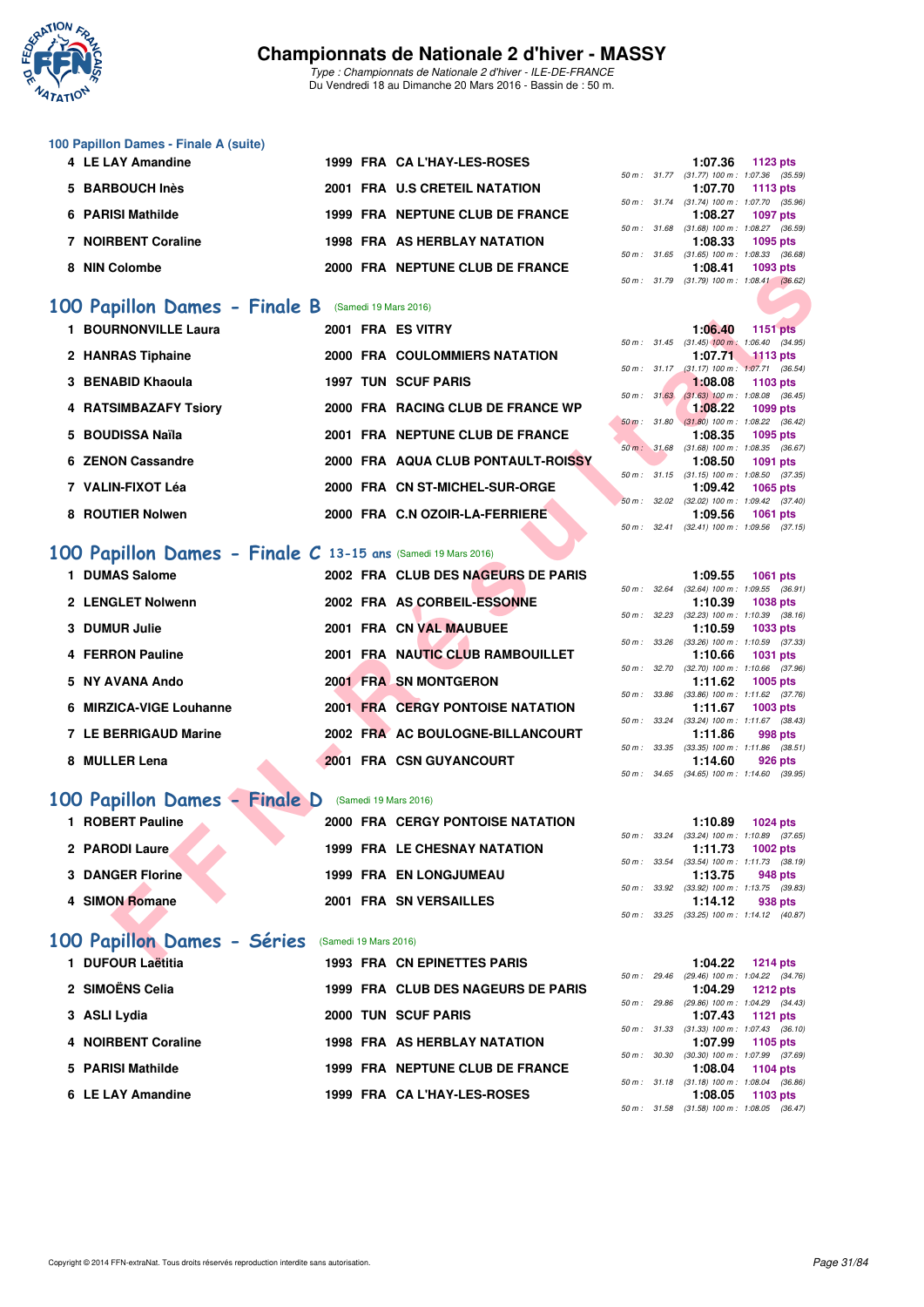

*Type : Championnats de Nationale 2 d'hiver - ILE-DE-FRANCE* Du Vendredi 18 au Dimanche 20 Mars 2016 - Bassin de : 50 m.

#### **100 Papillon Dames - Séries (suite)**

| 7 BARBOUCH Inès                                             |  |  | 2001 FRA U.S CRETEIL NATATION                                                  |              |              | 1:08.51                                                     | <b>1090 pts</b> |  |
|-------------------------------------------------------------|--|--|--------------------------------------------------------------------------------|--------------|--------------|-------------------------------------------------------------|-----------------|--|
| 8 NIN Colombe                                               |  |  | 2000 FRA NEPTUNE CLUB DE FRANCE                                                | 50 m: 30.93  |              | $(30.93)$ 100 m : 1:08.51 $(37.58)$<br>1:08.81              | <b>1082 pts</b> |  |
| 9 BOURNONVILLE Laura                                        |  |  | 2001 FRA ES VITRY                                                              | 50 m : 30.84 |              | $(30.84)$ 100 m : 1:08.81 $(37.97)$<br>1:08.82              | 1082 pts        |  |
| 10 ZENON Cassandre                                          |  |  | 2000 FRA AQUA CLUB PONTAULT-ROISSY                                             | 50 m: 32.04  |              | (32.04) 100 m: 1:08.82 (36.78)<br>1:08.97                   | <b>1077 pts</b> |  |
|                                                             |  |  | 2000 FRA RACING CLUB DE FRANCE WP                                              |              |              | 50 m: 31.84 (31.84) 100 m: 1:08.97 (37.13)<br>1:08.98       | <b>1077 pts</b> |  |
| 11 RATSIMBAZAFY Tsiory                                      |  |  |                                                                                |              | 50 m: 31.16  | $(31.16)$ 100 m : 1:08.98 $(37.82)$                         |                 |  |
| 12 BENABID Khaoula                                          |  |  | <b>1997 TUN SCUF PARIS</b>                                                     |              |              | 1:09.24<br>50 m: 31.62 (31.62) 100 m: 1:09.24 (37.62)       | <b>1070 pts</b> |  |
| 13 BOUDISSA Naïla                                           |  |  | 2001 FRA NEPTUNE CLUB DE FRANCE                                                |              |              | 1:09.65                                                     | <b>1059 pts</b> |  |
| <b>14 ROUTIER Nolwen</b>                                    |  |  | 2000 FRA C.N OZOIR-LA-FERRIERE                                                 |              | 50 m: 32.24  | $(32.24)$ 100 m : 1:09.65 $(37.41)$<br>1:09.75              | 1056 pts        |  |
| 15 HANRAS Tiphaine                                          |  |  | 2000 FRA COULOMMIERS NATATION                                                  |              |              | 50 m: 32.15 (32.15) 100 m: 1:09.75 (37.60)<br>1:09.87       | <b>1052 pts</b> |  |
|                                                             |  |  |                                                                                |              |              | 50 m : 32.28 (32.28) 100 m : 1:09.87 (37.59)                |                 |  |
| 16 VALIN-FIXOT Léa                                          |  |  | 2000 FRA CN ST-MICHEL-SUR-ORGE                                                 |              | 50 m: 33.03  | 1:11.07<br>$(33.03)$ 100 m : 1:11.07 $(38.04)$              | <b>1020 pts</b> |  |
| 17 DUMAS Salome                                             |  |  | 2002 FRA CLUB DES NAGEURS DE PARIS                                             |              |              | 1:11.11                                                     | <b>1018 pts</b> |  |
|                                                             |  |  |                                                                                | $50 m$ :     | 32.33        | $(32.33)$ 100 m : 1:11.11 $(38.78)$                         |                 |  |
| <b>18 FERRON Pauline</b>                                    |  |  | 2001 FRA NAUTIC CLUB RAMBOUILLET                                               | $50 m$ :     | 32.93        | 1:11.37<br>$(32.93)$ 100 m : 1:11.37 $(38.44)$              | <b>1011 pts</b> |  |
| 19 ROBERT Pauline                                           |  |  | <b>2000 FRA CERGY PONTOISE NATATION</b>                                        |              |              | 1:11.40                                                     | 1011 pts        |  |
| 20 DUMUR Julie                                              |  |  | 2001 FRA CN VAL MAUBUEE                                                        |              |              | 50 m : 32.05 (32.05) 100 m : 1:11.40 (39.35)<br>1:11.47     | 1009 pts        |  |
| 21 LENGLET Nolwenn                                          |  |  | 2002 FRA AS CORBEIL-ESSONNE                                                    | 50 m: 33.30  |              | $(33.30)$ 100 m : 1:11.47 $(38.17)$<br>1:11.80              | <b>1000 pts</b> |  |
| 22 LE BERRIGAUD Marine                                      |  |  | 2002 FRA AC BOULOGNE-BILLANCOURT                                               |              |              | 50 m: 32.20 (32.20) 100 m: 1:11.80 (39.60)<br>1:12.33       | <b>986 pts</b>  |  |
|                                                             |  |  |                                                                                |              |              | 50 m: 33.70 (33.70) 100 m: 1:12.33 (38.63)                  |                 |  |
| 23 FLEURY Carla                                             |  |  | 2001 FRA SN FRANCONVILLE                                                       |              | 50 m : 32.95 | 1:12.56<br>$(32.95)$ 100 m : 1:12.56 $(39.61)$              | 979 pts         |  |
| 24 MIRZICA-VIGE Louhanne                                    |  |  | 2001 FRA CERGY PONTOISE NATATION                                               |              |              | 1:12.78<br>50 m: 33.22 (33.22) 100 m: 1:12.78 (39.56)       | 974 pts         |  |
| 25 NY AVANA Ando                                            |  |  | 2001 FRA SN MONTGERON                                                          |              |              | 1:12.98                                                     | 968 pts         |  |
| 26 MULLER Lena                                              |  |  | 2001 FRA CSN GUYANCOURT                                                        |              |              | 50 m: 33.73 (33.73) 100 m: 1:12.98 (39.25)<br>1:13.48       | 955 pts         |  |
|                                                             |  |  |                                                                                |              | 50 m : 33.84 | $(33.84)$ 100 m : 1:13.48 $(39.64)$                         |                 |  |
| 27 BIGAY Clara                                              |  |  | 2002 FRA STADE DE VANVES                                                       | 50 m : 33.66 |              | 1:13.49<br>$(33.66)$ 100 m : 1:13.49 $(39.83)$              | 955 pts         |  |
| 28 BOCH Emma                                                |  |  | <b>2003 FRA CSN GUYANCOURT</b>                                                 |              |              | 1:13.74                                                     | 948 pts         |  |
|                                                             |  |  |                                                                                |              |              | 50 m: 34.94 (34.94) 100 m: 1:13.74 (38.80)                  |                 |  |
| 29 PARODI Laure                                             |  |  | 1999 FRA LE CHESNAY NATATION                                                   | 50 m: 32.78  |              | 1:14.61                                                     | 925 pts         |  |
| <b>30 COGNAC Eleonore</b>                                   |  |  | 2002 FRA LE CHESNAY NATATION                                                   |              |              | $(32.78)$ 100 m : 1:14.61 $(41.83)$<br>1:15.45              | 904 pts         |  |
|                                                             |  |  |                                                                                |              |              | 50 m: 34.04 (34.04) 100 m: 1:15.45 (41.41)                  |                 |  |
| <b>31 DANGER Florine</b>                                    |  |  | <b>1999 FRA EN LONGJUMEAU</b>                                                  |              |              | 1:16.72<br>50 m: 34.61 (34.61) 100 m: 1:16.72 (42.11)       | 872 pts         |  |
| 32 SIMON Romane                                             |  |  | 2001 FRA SN VERSAILLES                                                         |              |              | 1:17.93                                                     | 841 pts         |  |
| --- PEITEADO Victoria                                       |  |  | 2002 FRA CN MAISONS-ALFORT                                                     |              |              | 50 m: 33.23 (33.23) 100 m: 1:17.93 (44.70)<br><b>DSQ Da</b> |                 |  |
| <b>ALBOUY Katleen</b>                                       |  |  | <b>1998 FRA COLOMBES NATATION</b>                                              |              |              | <b>DNS dec</b>                                              |                 |  |
|                                                             |  |  |                                                                                |              |              |                                                             |                 |  |
| <b>00 Papillon Dames - Finale A</b> (Vendredi 18 Mars 2016) |  |  |                                                                                |              |              |                                                             |                 |  |
|                                                             |  |  |                                                                                |              |              |                                                             |                 |  |
| 1 ALBOUY Katleen                                            |  |  | <b>1998 FRA COLOMBES NATATION</b>                                              |              |              | 2:21.25                                                     | 1198 pts        |  |
| 2 BOURNONVILLE Laura                                        |  |  | 50 m: 31.35 (31.35) 100 m: 1:07.00 (35.65) 150 m: 1:43.64<br>2001 FRA ES VITRY |              |              | $(36.64)$ 200 m : 2:21.25 $(37.61)$<br>2:24.73              | 1146 pts        |  |

#### [200 Papillon Dames - Finale A](http://www.ffnatation.fr/webffn/resultats.php?idact=nat&go=epr&idcpt=37307&idepr=33) (Vendredi 18 Mars 2016)

| 1 ALBOUY Katleen     |  | <b>1998 FRA COLOMBES NATATION</b>                                                        |         | $2:21.25$ 1198 pts                  |
|----------------------|--|------------------------------------------------------------------------------------------|---------|-------------------------------------|
|                      |  | 50 m: 31.35 (31.35) 100 m: 1:07.00 (35.65) 150 m: 1:43.64                                |         | $(36.64)$ 200 m : 2:21.25 $(37.61)$ |
| 2 BOURNONVILLE Laura |  | 2001 FRA ES VITRY                                                                        |         | 2:24.73 1146 pts                    |
|                      |  | 50 m: 32.30 (32.30) 100 m: 1:09.05 (36.75) 150 m: 1:47.27                                |         | $(38.22)$ 200 m : 2:24.73 $(37.46)$ |
| 3 DUFOUR Laëtitia    |  | <b>1993 FRA CN EPINETTES PARIS</b>                                                       |         | 2:26.28 1123 pts                    |
|                      |  | 50 m: 31.89 (31.89) 100 m: 1:09.23 (37.34) 150 m: 1:47.62                                |         | $(38.39)$ 200 m : 2:26.28 $(38.66)$ |
| 4 HANRAS Tiphaine    |  | <b>2000 FRA COULOMMIERS NATATION</b>                                                     |         | 2:28.55 1090 pts                    |
|                      |  | 50 m : 32.38 (32.38) 100 m : 1:10.77 (38.39) 150 m : 1:50.12                             |         | $(39.35)$ 200 m : 2:28.55 $(38.43)$ |
| 5   SIMOËNS Celia    |  | 1999 FRA CLUB DES NAGEURS DE PARIS                                                       |         | 2:29.01 1084 pts                    |
|                      |  | 50 m: 31.53 (31.53) 100 m: 1:08.14 (36.61) 150 m: 1:47.86                                |         | $(39.72)$ 200 m : 2:29.01 $(41.15)$ |
| 6 ASLI Lydia         |  | 2000 TUN SCUF PARIS                                                                      | 2:30.90 | 1057 pts                            |
|                      |  | 50 m: 33.19 (33.19) 100 m: 1:12.15 (38.96) 150 m: 1:51.82 (39.67) 200 m: 2:30.90 (39.08) |         |                                     |
| 7 PARISI Mathilde    |  | 1999 FRA NEPTUNE CLUB DE FRANCE                                                          | 2:34.61 | $1005$ pts                          |
|                      |  | 50 m: 32.58 (32.58) 100 m: 1:11.65 (39.07) 150 m: 1:52.53 (40.88) 200 m: 2:34.61 (42.08) |         |                                     |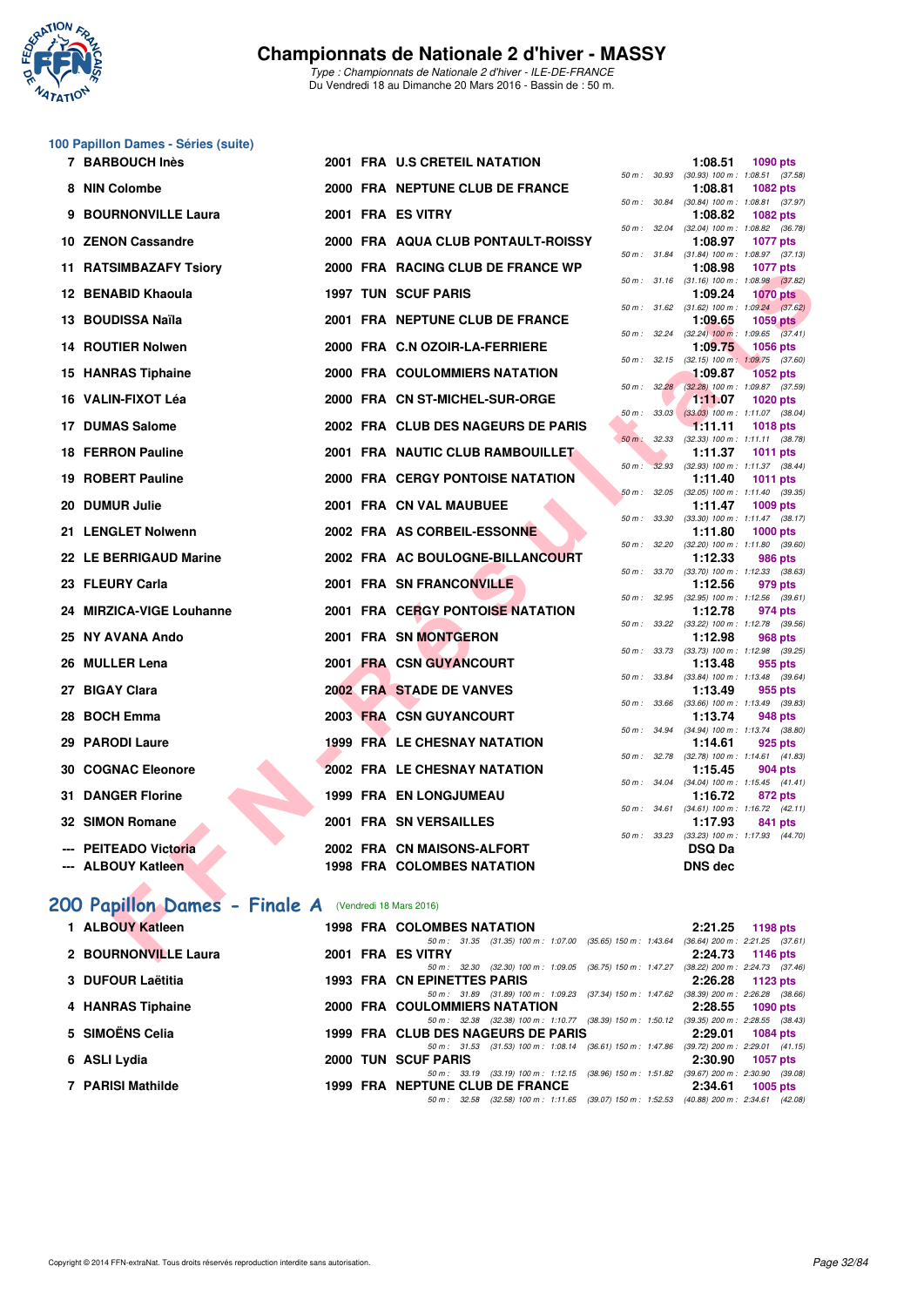

| 200 Papillon Dames - Finale A (suite)                 |                         |                                                                                                                                  |                                                              |                 |
|-------------------------------------------------------|-------------------------|----------------------------------------------------------------------------------------------------------------------------------|--------------------------------------------------------------|-----------------|
| 8 ABDELHAFIDH Emma                                    |                         | 1999 FRA ANTONY NATATION<br>50 m: 32.46 (32.46) 100 m: 1:10.46 (38.00) 150 m: 1:51.55 (41.09) 200 m: 2:34.81 (43.26)             | 2:34.81                                                      | <b>1002 pts</b> |
| 200 Papillon Dames - Finale B (Vendredi 18 Mars 2016) |                         |                                                                                                                                  |                                                              |                 |
| 1 BARBOSA Manoella                                    |                         | 2002 FRA CNO ST-GERMAIN-EN-LAYE                                                                                                  | 2:35.75                                                      | 989 pts         |
| 2 STUTEL Chloé                                        |                         | 50 m: 33.90 (33.90) 100 m: 1:13.51 (39.61) 150 m: 1:54.20 (40.69) 200 m: 2:35.75 (41.55)<br>2001 FRA CN LE PLESSIS-ROBINSON      | 2:36.83                                                      | 974 pts         |
| 3 NIN Colombe                                         |                         | 50 m: 33.68 (33.68) 100 m: 1:12.62 (38.94) 150 m: 1:54.03 (41.41) 200 m: 2:36.83 (42.80)<br>2000 FRA NEPTUNE CLUB DE FRANCE      | 2:36.91                                                      | 973 pts         |
| 4 LE BERRIGAUD Marine                                 |                         | 50 m: 33.13 (33.13) 100 m: 1:13.43 (40.30) 150 m: 1:55.22 (41.79) 200 m: 2:36.91 (41.69)<br>2002 FRA AC BOULOGNE-BILLANCOURT     | 2:38.75                                                      | 948 pts         |
| 5 VALIN-FIXOT Léa                                     |                         | 50 m: 34.98 (34.98) 100 m: 1:14.73 (39.75) 150 m: 1:56.28 (41.55) 200 m: 2:38.75 (42.47)<br>2000 FRA CN ST-MICHEL-SUR-ORGE       | 2:40.32                                                      | 927 pts         |
| 6 LE LAY Amandine                                     |                         | 50 m: 33.62 (33.62) 100 m: 1:13.78 (40.16) 150 m: 1:55.61 (41.83) 200 m: 2:40.32 (44.71)<br>1999 FRA CA L'HAY-LES-ROSES          |                                                              |                 |
|                                                       |                         | 50 m: 33.64 (33.64) 100 m: 1:12.63 (38.99) 150 m: 1:55.86 (43.23) 200 m: 2:40.93 (45.07)                                         | 2:40.93                                                      | 919 pts         |
| 7 BOUDISSA Naïla                                      |                         | 2001 FRA NEPTUNE CLUB DE FRANCE<br>50 m: 34.59 (34.59) 100 m: 1:17.23 (42.64) 150 m: 2:00.86 (43.63) 200 m: 2:43.45 (42.59)      | 2:43.45                                                      | <b>886 pts</b>  |
| 8 BOCH Emma                                           |                         | <b>2003 FRA CSN GUYANCOURT</b><br>50 m: 36.35 (36.35) 100 m: 1:19.91 (43.56) 150 m: 2:06.93 (47.02) 200 m: 2:53.26 (46.33)       | 2:53.26                                                      | 764 pts         |
| 200 Papillon Dames - Séries                           | (Vendredi 18 Mars 2016) |                                                                                                                                  |                                                              |                 |
| 1 ALBOUY Katleen                                      |                         | <b>1998 FRA COLOMBES NATATION</b>                                                                                                | 2:22.14                                                      | 1185 pts        |
| 2 SIMOËNS Celia                                       |                         | 50 m: 31.17 (31.17) 100 m: 1:06.52 (35.35) 150 m: 1:43.55 (37.03) 200 m: 2:22.14 (38.59)<br>1999 FRA CLUB DES NAGEURS DE PARIS   | 2:27.29                                                      | 1109 pts        |
| 3 BOURNONVILLE Laura                                  |                         | 50 m: 31.23 (31.23) 100 m: 1:07.78 (36.55) 150 m: 1:46.43 (38.65) 200 m: 2:27.29 (40.86)<br>2001 FRA ES VITRY                    | 2:27.48                                                      | 1106 pts        |
| 4 DUFOUR Laëtitia                                     |                         | 50 m: 32.79 (32.79) 100 m: 1:09.80 (37.01) 150 m: 1:48.40 (38.60) 200 m: 2:27.48 (39.08)<br><b>1993 FRA CN EPINETTES PARIS</b>   | 2:28.90                                                      | <b>1085 pts</b> |
| 5 HANRAS Tiphaine                                     |                         | 50 m: 31.58 (31.58) 100 m: 1:08.17 (36.59) 150 m: 1:47.11 (38.94) 200 m: 2:28.90 (41.79)<br><b>2000 FRA COULOMMIERS NATATION</b> | 2:29.66                                                      | 1074 pts        |
| 6 ASLI Lydia                                          |                         | 50 m: 32.57 (32.57) 100 m: 1:11.08 (38.51) 150 m: 1:51.07 (39.99) 200 m: 2:29.66 (38.59)<br>2000 TUN SCUF PARIS                  | 2:30.94                                                      | <b>1056 pts</b> |
| <b>7 PARISI Mathilde</b>                              |                         | 50 m: 32.88 (32.88) 100 m: 1:11.22 (38.34) 150 m: 1:51.57 (40.35) 200 m: 2:30.94 (39.37)<br>1999 FRA NEPTUNE CLUB DE FRANCE      | 2:34.65                                                      | 1004 pts        |
| 8 ABDELHAFIDH Emma                                    |                         | 50 m : 32.95 (32.95) 100 m : 1:11.46 (38.51) 150 m : 1:52.66 (41.20) 200 m : 2:34.65 (41.99)<br>1999 FRA ANTONY NATATION         | 2:37.62                                                      | 964 pts         |
| 9 VALIN-FIXOT Léa                                     |                         | 50 m: 35.26 (35.26) 100 m: 1:16.03 (40.77) 150 m: 1:57.12 (41.09) 200 m: 2:37.62 (40.50)<br>2000 FRA CN ST-MICHEL-SUR-ORGE       | 2:37.84                                                      | 961 pts         |
| 10 NIN Colombe                                        |                         | 50 m: 34.04 (34.04) 100 m: 1:15.09 (41.05) 150 m: 1:56.18 (41.09) 200 m: 2:37.84 (41.66)<br>2000 FRA NEPTUNE CLUB DE FRANCE      | 2:38.33                                                      |                 |
| 11 BARBOSA Manoella                                   |                         | 50 m: 33.01 (33.01) 100 m: 1:11.69 (38.68) 150 m: 1:53.87 (42.18) 200 m: 2:38.33 (44.46)<br>2002 FRA CNO ST-GERMAIN-EN-LAYE      |                                                              | 954 pts         |
|                                                       |                         | 50 m: 34.36 (34.36) 100 m: 1:14.53 (40.17) 150 m: 1:57.30 (42.77) 200 m: 2:40.17 (42.87)                                         | 2:40.17                                                      | 929 pts         |
| 12 STUTEL Chloé                                       |                         | 2001 FRA CN LE PLESSIS-ROBINSON<br>50 m: 35.70 (35.70) 100 m: 1:17.54 (41.84) 150 m: 2:00.00 (42.46) 200 m: 2:42.02 (42.02)      | 2:42.02                                                      | 905 pts         |
| 13 LE LAY Amandine                                    |                         | 1999 FRA CA L'HAY-LES-ROSES<br>50 m: 33.36 (33.36) 100 m: 1:12.70 (39.34) 150 m: 1:57.95 (45.25) 200 m: 2:44.61 (46.66)          | 2:44.61                                                      | 871 pts         |
| 14 BOUDISSA Naïla                                     |                         | 2001 FRA NEPTUNE CLUB DE FRANCE<br>50 m : 33.43 (33.43) 100 m : 1:14.67 (41.24) 150 m : 2:00.36 (45.69) 200 m : 2:45.51 (45.15)  | 2:45.51                                                      | 860 pts         |
| 15 BOCH Emma                                          |                         | 2003 FRA CSN GUYANCOURT<br>$50 m$ : $36.61$ (36.61)<br>$100 m : -$                                                               | 2:47.46<br>150 m : 2:03.98 (1:27.37) 200 m : 2:47.46 (43.48) | 835 pts         |
| <b>16 LE BERRIGAUD Marine</b>                         |                         | 2002 FRA AC BOULOGNE-BILLANCOURT<br>50 m: 35.24 (35.24) 100 m: 1:15.74 (40.50) 150 m: 2:02.88 (47.14) 200 m: 2:49.79 (46.91)     | 2:49.79                                                      | 806 pts         |
| 200 4 Nages Dames - Finale A (Samedi 19 Mars 2016)    |                         |                                                                                                                                  |                                                              |                 |
| 1 VEROT Marine                                        |                         | 1997 FRA CN VIRY-CHATILLON                                                                                                       | 2:25.58                                                      | 1182 pts        |
| 2 LUYSSEN Margo                                       |                         | 50 m: 31.31 (31.31) 100 m: 1:08.58 (37.27) 150 m: 1:50.96 (42.38) 200 m: 2:25.58 (34.62)<br>1999 FRA CSM CLAMART                 | 2:25.91                                                      | 1177 pts        |
| 3 ALBOUY Katleen                                      |                         | 50 m: 31.62 (31.62) 100 m: 1:10.27 (38.65) 150 m: 1:52.25 (41.98) 200 m: 2:25.91 (33.66)<br>1998 FRA COLOMBES NATATION           | 2:26.15                                                      | 1173 pts        |
| 4 OUALID GIRARD Sarah                                 |                         | 50 m: 30.94 (30.94) 100 m: 1:08.36 (37.42) 150 m: 1:52.59 (44.23) 200 m: 2:26.15 (33.56)<br>2000 FRA CN MELUN VAL DE SEINE       | 2:26.96                                                      | 1161 pts        |
| 5 BOURNONVILLE Mey                                    |                         | 50 m : 32.26 (32.26) 100 m : 1:09.85 (37.59) 150 m : 1:53.74 (43.89) 200 m : 2:26.96 (33.22)<br>1999 FRA CN MELUN VAL DE SEINE   | 2:27.02                                                      | 1160 pts        |
| 6 REBOUL Ines                                         |                         | 50 m: 31.65 (31.65) 100 m: 1:09.53 (37.88) 150 m: 1:53.46 (43.93) 200 m: 2:27.02 (33.56)<br>1999 FRA CLUB DES NAGEURS DE PARIS   | 2:29.67                                                      | 1121 pts        |
| 7 CHARRO Anaïs                                        |                         | 50 m: 32.12 (32.12) 100 m: 1:11.60 (39.48) 150 m: 1:54.24 (42.64) 200 m: 2:29.67 (35.43)<br>1998 FRA U.S CRETEIL NATATION        | 2:30.26                                                      | 1113 pts        |
|                                                       |                         | 50 m : 31.94 (31.94) 100 m : 1:12.71 (40.77) 150 m : 1:54.82 (42.11) 200 m : 2:30.26 (35.44)                                     |                                                              |                 |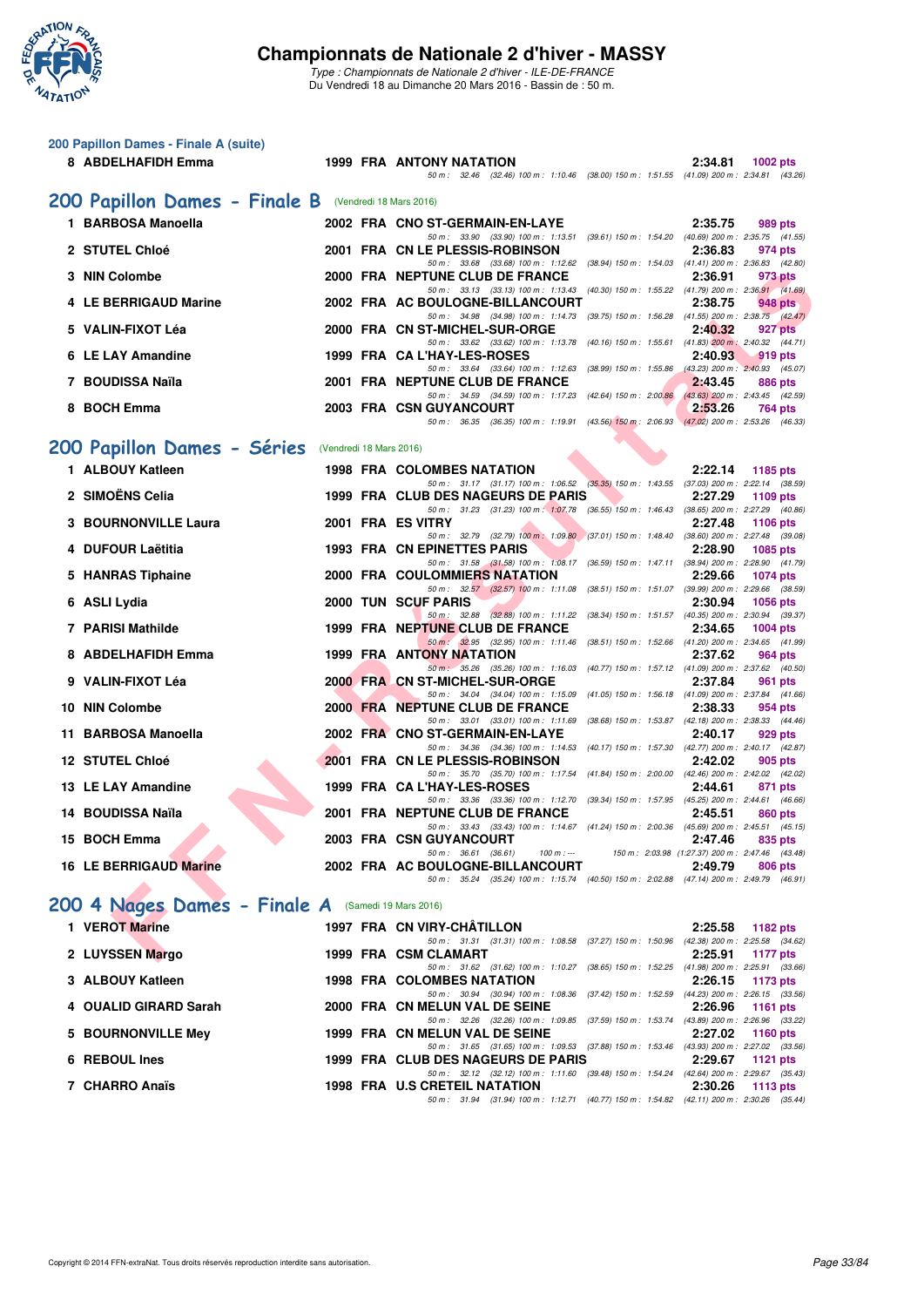

|   | 200 4 Nages Dames - Finale A (suite)<br>8 BOURNONVILLE Laura |                       | 2001 FRA ES VITRY                                                                                                                 | 2:30.29                    |
|---|--------------------------------------------------------------|-----------------------|-----------------------------------------------------------------------------------------------------------------------------------|----------------------------|
|   |                                                              |                       | 50 m: 32.53 (32.53) 100 m: 1:12.79 (40.26) 150 m: 1:56.73 (43.94) 200 m: 2:30.29 (33.56)                                          | <b>1112 pts</b>            |
|   | 200 4 Nages Dames - Finale B (Samedi 19 Mars 2016)           |                       |                                                                                                                                   |                            |
|   | 1 CUCUMEL Romy                                               |                       | 2001 FRA CSM CLAMART                                                                                                              | 2:32.03<br><b>1087 pts</b> |
|   | 2 HAJDER-NAEYE Tamlyne                                       |                       | 50 m: 34.29 (34.29) 100 m: 1:15.16 (40.87) 150 m: 1:56.74 (41.58) 200 m: 2:32.03 (35.29)<br>2000 FRA AC BOULOGNE-BILLANCOURT      | 2:32.39<br>1082 pts        |
|   | 3 BENABID Khaoula                                            |                       | 50 m: 31.89 (31.89) 100 m: 1:09.62 (37.73) 150 m: 1:56.27 (46.65) 200 m: 2:32.39 (36.12)<br><b>1997 TUN SCUF PARIS</b>            | 2:32.99<br><b>1074 pts</b> |
|   | 4 AMBRASS Lilou                                              |                       | 50 m: 32.05 (32.05) 100 m: 1:14.64 (42.59) 150 m: 1:58.57 (43.93) 200 m: 2:32.99 (34.42)<br>2002 FRA EN LONGJUMEAU                | 2:33.08<br><b>1072</b> pts |
|   | 5 BATAL Janelle                                              |                       | 50 m: 32.60 (32.60) 100 m: 1:12.59 (39.99) 150 m: 1:57.58 (44.99) 200 m: 2:33.08 (35.50)<br>2001 FRA OPTIMAX TRAINING NATATION 78 | 2:33.33<br><b>1069 pts</b> |
| 6 | <b>BOYER Charlotte</b>                                       |                       | 50 m: 33.58 (33.58) 100 m: 1:14.29 (40.71) 150 m: 1:56.61 (42.32) 200 m: 2:33.33 (36.72)<br>2000 FRA C.S MONTERELAIS NATATION     | 2:33.35<br><b>1068 pts</b> |
|   | <b>7 JANSEN Doriane</b>                                      |                       | 50 m: 33.56 (33.56) 100 m: 1:12.91 (39.35) 150 m: 1:58.54 (45.63) 200 m: 2:33.35 (34.81)<br>1996 FRA SCA 2000 EVRY                | 2:33.73<br>1063 pts        |
|   | 8 CONNETABLE Barbara                                         |                       | 50 m: 32.85 (32.85) 100 m: 1:12.65 (39.80) 150 m: 1:57.92 (45.27) 200 m: 2:33.73 (35.81)<br>2000 FRA CLUB DES NAGEURS DE PARIS    | 2:34.00<br>1059 pts        |
|   |                                                              |                       | 50 m: 32.51 (32.51) 100 m: 1:11.73 (39.22) 150 m: 1:56.33 (44.60) 200 m: 2:34.00 (37.67)                                          |                            |
|   | 200 4 Nages Dames - Finale C 13-15 ans (Samedi 19 Mars 2016) |                       |                                                                                                                                   |                            |
|   | 1 FERRON Pauline                                             |                       | 2001 FRA NAUTIC CLUB RAMBOUILLET<br>50 m: 32.93 (32.93) 100 m: 1:11.93 (39.00) 150 m: 1:58.73 (46.80) 200 m: 2:34.02 (35.29)      | 2:34.02<br>1059 pts        |
|   | 2 BARBOSA Manoella                                           |                       | 2002 FRA CNO ST-GERMAIN-EN-LAYE                                                                                                   | 2:35.61<br><b>1037 pts</b> |
|   | 3 HACHEZ Clementine                                          |                       | 50 m: 33.59 (33.59) 100 m: 1:14.57 (40.98) 150 m: 1:59.72 (45.15) 200 m: 2:35.61 (35.89)<br>2001 FRA CSN GUYANCOURT               | 2:35.82<br><b>1034 pts</b> |
|   | 4 ADIL Yael                                                  |                       | 50 m: 34.00 (34.00) 100 m: 1:13.66 (39.66) 150 m: 1:59.82 (46.16) 200 m: 2:35.82 (36.00)<br>2001 FRA CSM CLAMART                  | 2:36.04<br>1031 pts        |
|   | 5 BARRIER Clara                                              |                       | 50 m: 33.80 (33.80) 100 m: 1:13.07 (39.27) 150 m: 2:00.77 (47.70) 200 m: 2:36.04 (35.27)<br>2001 FRA BOIS-COLOMBES SPORT          | 2:36.59<br>1023 pts        |
|   | 6 RUCK Lena                                                  |                       | 50 m: 33.94 (33.94) 100 m: 1:15.14 (41.20) 150 m: 2:00.12 (44.98) 200 m: 2:36.59 (36.47)<br>2001 FRA CN VIRY-CHATILLON            | 2:36.62<br>1023 pts        |
|   | <b>7 CREMAS Claire</b>                                       |                       | 50 m: 32.77 (32.77) 100 m: 1:15.41 (42.64) 150 m: 2:01.28 (45.87) 200 m: 2:36.62 (35.34)<br>2001 FRA CERGY PONTOISE NATATION      | 2:36.79<br><b>1020 pts</b> |
|   | 8 LENGLET Nolwenn                                            |                       | 50 m : 33.56 (33.56) 100 m : 1:15.82 (42.26) 150 m : 2:00.75 (44.93) 200 m : 2:36.79 (36.04)<br>2002 FRA AS CORBEIL-ESSONNE       | 2:37.70<br><b>1008 pts</b> |
|   |                                                              |                       | 50 m: 32.73 (32.73) 100 m: 1:14.72 (41.99) 150 m: 2:00.37 (45.65) 200 m: 2:37.70 (37.33)                                          |                            |
|   | 200 4 Nages Dames - Séries                                   | (Samedi 19 Mars 2016) |                                                                                                                                   |                            |
|   | 1 VEROT Marine                                               |                       | 1997 FRA CN VIRY-CHATILLON<br>50 m: 31.17 (31.17) 100 m: 1:07.71 (36.54) 150 m: 1:50.91 (43.20) 200 m: 2:26.42 (35.51)            | 2:26.42<br>1169 pts        |
|   | 2 ALBOUY Katleen                                             |                       | <b>1998 FRA COLOMBES NATATION</b>                                                                                                 | 2:27.01<br><b>1160 pts</b> |
|   | 3 LUYSSEN Margo                                              |                       | 50 m: 31.12 (31.12) 100 m: 1:08.27 (37.15) 150 m: 1:53.47 (45.20) 200 m: 2:27.01 (33.54)<br>1999 FRA CSM CLAMART                  | 2:27.15<br>1158 pts        |
|   | 4 REBOUL Ines                                                |                       | 50 m: 32.04 (32.04) 100 m: 1:10.79 (38.75) 150 m: 1:53.46 (42.67) 200 m: 2:27.15 (33.69)<br>1999 FRA CLUB DES NAGEURS DE PARIS    | 2:28.28<br>1142 pts        |
|   | 5 OUALID GIRARD Sarah                                        |                       | 50 m: 32.25 (32.25) 100 m: 1:11.18 (38.93) 150 m: 1:53.63 (42.45) 200 m: 2:28.28 (34.65)<br>2000 FRA CN MELUN VAL DE SEINE        | 2:29.61<br>1122 pts        |
|   | 6 CHARRO Anaïs                                               |                       | 50 m : 32.36 (32.36) 100 m : 1:10.52 (38.16) 150 m : 1:55.20 (44.68) 200 m : 2:29.61 (34.41)<br>1998 FRA U.S CRETEIL NATATION     | 2:29.62<br><b>1122 pts</b> |
|   | <b>7 BOURNONVILLE Mey</b>                                    |                       | 50 m: 31.66 (31.66) 100 m: 1:11.57 (39.91) 150 m: 1:54.20 (42.63) 200 m: 2:29.62 (35.42)<br>1999 FRA CN MELUN VAL DE SEINE        | 2:29.76<br>1120 pts        |
|   | 8 BOURNONVILLE Laura                                         |                       | 50 m: 31.72 (31.72) 100 m: 1:10.09 (38.37) 150 m: 1:55.53 (45.44) 200 m: 2:29.76 (34.23)<br>2001 FRA ES VITRY                     | 2:29.82<br>1119 pts        |
|   | 9 CUNHA-FERREIRA Léonie                                      |                       | 50 m: 32.44 (32.44) 100 m: 1:11.54 (39.10) 150 m: 1:55.28 (43.74) 200 m: 2:29.82 (34.54)<br>2000 FRA CN VIRY-CHATILLON            | 2:30.22<br>1113 $pts$      |
|   | 10 BENABID Khaoula                                           |                       | 50 m: 31.99 (31.99) 100 m: 1:10.42 (38.43) 150 m: 1:55.86 (45.44) 200 m: 2:30.22 (34.36)<br><b>1997 TUN SCUF PARIS</b>            | 2:32.32<br>1083 pts        |
|   | 11 CUCUMEL Romy                                              |                       | 50 m: 31.76 (31.76) 100 m: 1:14.25 (42.49) 150 m: 1:57.39 (43.14) 200 m: 2:32.32 (34.93)<br>2001 FRA CSM CLAMART                  | 2:32.74<br>1077 pts        |
|   | 12 SIMOËNS Celia                                             |                       | 50 m: 32.30 (32.30) 100 m: 1:12.67 (40.37) 150 m: 1:56.44 (43.77) 200 m: 2:32.74 (36.30)<br>1999 FRA CLUB DES NAGEURS DE PARIS    | 2:33.04<br>1073 pts        |
|   | 13 HAJDER-NAEYE Tamlyne                                      |                       | 50 m: 30.62 (30.62) 100 m: 1:11.95 (41.33) 150 m: 1:58.02 (46.07) 200 m: 2:33.04 (35.02)<br>2000 FRA AC BOULOGNE-BILLANCOURT      | 2:33.13                    |
|   |                                                              |                       | 50 m: 32.30 (32.30) 100 m: 1:10.31 (38.01) 150 m: 1:57.35 (47.04) 200 m: 2:33.13 (35.78)                                          | 1072 pts                   |
|   | <b>14 AMBRASS Lilou</b>                                      |                       | 2002 FRA EN LONGJUMEAU<br>50 m: 32.42 (32.42) 100 m: 1:12.55 (40.13) 150 m: 1:58.45 (45.90) 200 m: 2:33.55 (35.10)                | 2:33.55<br>1066 pts        |
|   | 15 BATAL Janelle                                             |                       | 2001 FRA OPTIMAX TRAINING NATATION 78<br>50 m: 32.84 (32.84) 100 m: 1:13.77 (40.93) 150 m: 1:56.67 (42.90) 200 m: 2:34.18 (37.51) | 2:34.18<br>1057 pts        |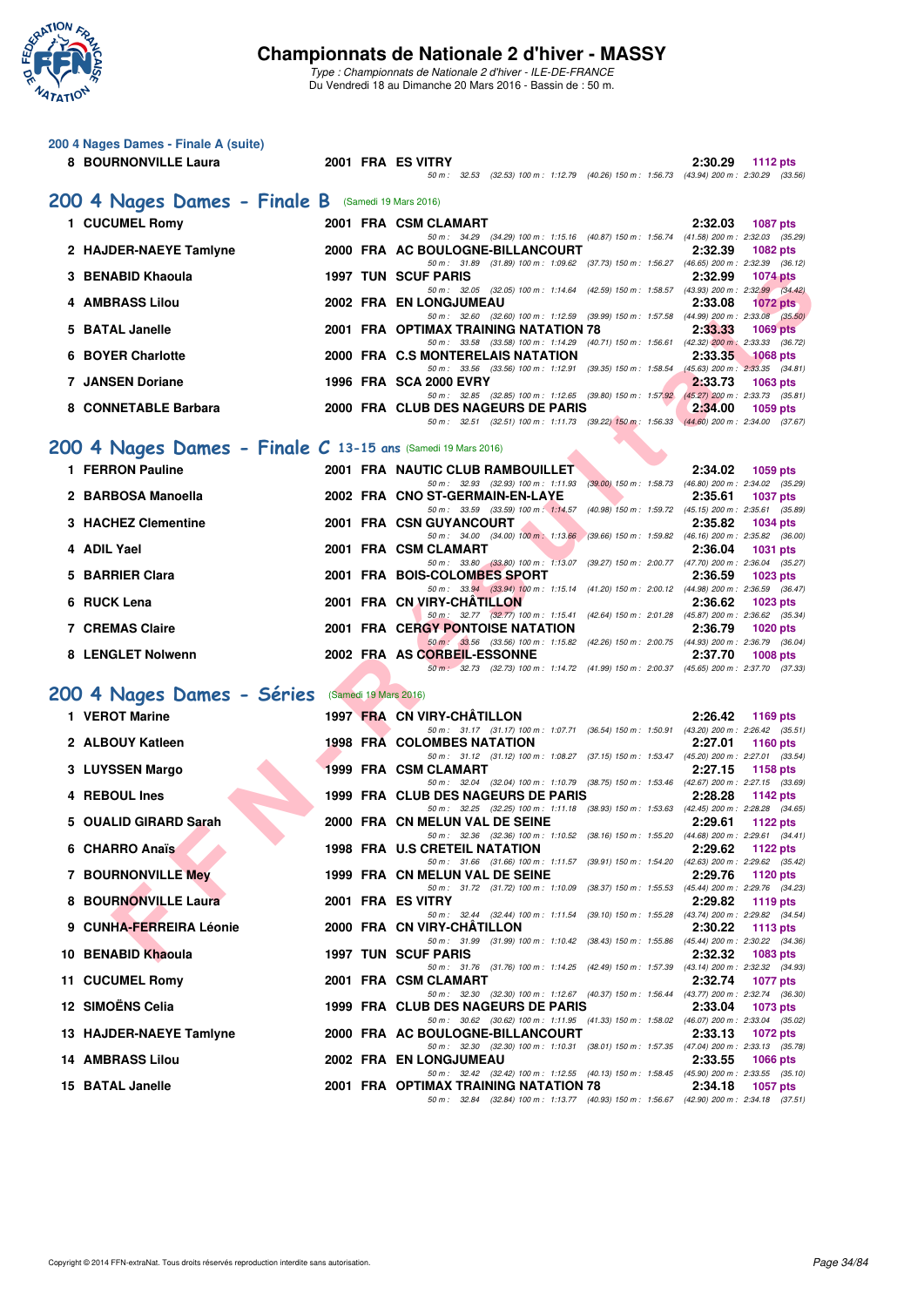

**200 4 Nages Dames - Séries (suite)**

#### **Championnats de Nationale 2 d'hiver - MASSY**

| <b>16 BOYER Charlotte</b>   | 2000 FRA C.S MONTERELAIS NATATION                                                                                                                                                                                  | 2:34.25<br>1056 pts        |
|-----------------------------|--------------------------------------------------------------------------------------------------------------------------------------------------------------------------------------------------------------------|----------------------------|
| 17 JANSEN Doriane           | 50 m: 33.47 (33.47) 100 m: 1:13.27 (39.80) 150 m: 1:59.06 (45.79) 200 m: 2:34.25 (35.19)<br><b>1996 FRA SCA 2000 EVRY</b>                                                                                          | 2:34.94<br><b>1046 pts</b> |
| 18 GARCIA Inès              | 50 m: 32.58 (32.58) 100 m: 1:12.00 (39.42) 150 m: 1:57.73 (45.73) 200 m: 2:34.94 (37.21)<br>2000 FRA TREMBLAY AC                                                                                                   | 2:35.57<br><b>1037 pts</b> |
| 19 CONNETABLE Barbara       | 50 m: 32.31 (32.31) 100 m: 1:13.35 (41.04) 150 m: 2:00.47 (47.12) 200 m: 2:35.57 (35.10)<br>2000 FRA CLUB DES NAGEURS DE PARIS                                                                                     | 2:35.73<br>1035 pts        |
| 20 RUCK Lena                | 50 m: 31.98 (31.98) 100 m: 1:11.26 (39.28) 150 m: 1:56.89 (45.63) 200 m: 2:35.73 (38.84)<br>2001 FRA CN VIRY-CHATILLON                                                                                             | 2:36.10<br><b>1030 pts</b> |
| 21 MARTEL Caroline          | 50 m: 32.49 (32.49) 100 m: 1:14.89 (42.40) 150 m: 2:00.58 (45.69) 200 m: 2:36.10 (35.52)<br>2000 FRA CN LE PLESSIS-ROBINSON                                                                                        | 2:36.36<br><b>1026 pts</b> |
| 22 FERRON Pauline           | 50 m: 34.43 (34.43) 100 m: 1:15.53 (41.10) 150 m: 1:59.48 (43.95) 200 m: 2:36.36 (36.88)<br>2001 FRA NAUTIC CLUB RAMBOUILLET                                                                                       | 2:36.62<br>1023 $pts2$     |
| 23 PELLIER Claire           | 50 m: 33.49 (33.49) 100 m: 1:13.68 (40.19) 150 m: 2:01.02 (47.34) 200 m: 2:36.62 (35.60)<br>2000 FRA CN MELUN VAL DE SEINE                                                                                         | 2:36.66<br>1022 $pts$      |
| 23 LENGLET Nolwenn          | 50 m: 34.21 (34.21) 100 m: 1:15.73 (41.52) 150 m: 2:02.59 (46.86) 200 m: 2:36.66 (34.07)<br>2002 FRA AS CORBEIL-ESSONNE                                                                                            | 2:36.66<br>1022 pts        |
| 25 SIMEANT Laura            | 50 m: 32.40 (32.40) 100 m: 1:13.77 (41.37) 150 m: 1:59.21 (45.44) 200 m: 2:36.66 (37.45)<br>1998 FRA AC VILLEPINTE                                                                                                 | 2:36.71<br>1021 $pts$      |
| 26 BARBOSA Manoella         | 50 m: 33.69 (33.69) 100 m: 1:12.95 (39.26) 150 m: 2:00.72 (47.77) 200 m: 2:36.71 (35.99)<br>2002 FRA CNO ST-GERMAIN-EN-LAYE<br>$\bullet$                                                                           | 2:36.72<br>1021 pts        |
| 27 CREMAS Claire            | 50 m: 33.59 (33.59) 100 m: 1:15.35 (41.76) 150 m: 2:00.20 (44.85) 200 m: 2:36.72 (36.52)<br><b>2001 FRA CERGY PONTOISE NATATION</b>                                                                                | 2:36.95<br><b>1018 pts</b> |
| 28 VERDIER Alexandra        | 50 m: 33.17 (33.17) 100 m: 1:16.01 (42.84) 150 m: 2:00.26 (44.25) 200 m: 2:36.95 (36.69)<br><b>2000 FRA ES MASSY NATATION</b>                                                                                      | 2:37.02<br><b>1017 pts</b> |
| 29 BARRIER Clara            | 50 m: 34.52 (34.52) 100 m: 1:17.03 (42.51) 150 m: 2:01.30 (44.27) 200 m: 2:37.02 (35.72)<br>2001 FRA BOIS-COLOMBES SPORT                                                                                           | 2:37.24<br>1014 pts        |
| <b>30 HACHEZ Clementine</b> | 50 m: 34.64 (34.64) 100 m: 1:16.52 (41.88) 150 m: 2:00.49 (43.97) 200 m: 2:37.24 (36.75)<br>2001 FRA CSN GUYANCOURT                                                                                                | 2:37.33<br>1013 $pts$      |
| 31 ADIL Yael                | 50 m : 33.40 (33.40) $100 \text{ m}$ : $1:13.08$ (39.68) $150 \text{ m}$ : 2:01.33 (48.25) $200 \text{ m}$ : 2:37.33 (36.00)<br>2001 FRA CSM CLAMART                                                               | 2:37.62                    |
|                             | 50 m: 34.34 (34.34) 100 m: 1:13.50 (39.16) 150 m: 2:01.84 (48.34) 200 m: 2:37.62 (35.78)<br><b>1999 FRA ES MASSY NATATION</b>                                                                                      | $1009$ pts                 |
| 32 CHESNEAU Marine          | 50 m: 33.57 (33.57) 100 m: 1:16.13 (42.56) 150 m: 2:00.95 (44.82) 200 m: 2:38.37 (37.42)                                                                                                                           | 2:38.37<br>998 pts         |
| 33 BELBACHIR Aliya          | 2002 FRA AS BONDY<br>50 m: 33.88 (33.88) 100 m: 1:13.56 (39.68) 150 m: 2:01.73 (48.17) 200 m: 2:38.40 (36.67)                                                                                                      | 2:38.40<br>998 pts         |
| 34 DUMUR Julie              | 2001 FRA CN VAL MAUBUEE<br>50 m: 33.10 (33.10) 100 m: 1:15.64 (42.54) 150 m: 2:02.88 (47.24) 200 m: 2:38.98 (36.10)                                                                                                | 2:38.98<br>990 pts         |
| 35 DETCHENIQUE Noémie       | 2000 FRA AAS SARCELLES NATATION 95<br>50 m: 33.29 (33.29) 100 m: 1:11.08 (37.79) 150 m: 2:00.02 (48.94) 200 m: 2:39.21 (39.19)                                                                                     | 2:39.21<br>987 pts         |
| 36 FRESSIER Lola            | 2002 FRA CA L'HAY-LES-ROSES<br>50 m: 34.29 (34.29) 100 m: 1:13.60 (39.31) 150 m: 2:03.99 (50.39) 200 m: 2:39.27 (35.28)                                                                                            | 2:39.27<br>986 pts         |
| 37 BENLEKBIR Kahéna         | 2002 FRA AS NATATION RAINCY<br>50 m: 33.88 (33.88) 100 m: 1:15.50 (41.62) 150 m: 2:03.69 (48.19) 200 m: 2:39.42 (35.73)                                                                                            | 2:39.42<br>984 pts         |
| 38 RAOUST Anna              | 2001 FRA SCUF PARIS<br>50 m: 32.48 (32.48) 100 m: 1:14.15 (41.67) 150 m: 2:03.77 (49.62) 200 m: 2:39.43 (35.66)                                                                                                    | 2:39.43<br>984 pts         |
| 39 REBELO Alizee            | <b>2001 FRA ES MASSY NATATION</b><br>50 m: 34.15 (34.15) 100 m: 1:15.89 (41.74) 150 m: 2:02.75 (46.86) 200 m: 2:40.06 (37.31)                                                                                      | 2:40.06<br>975 pts         |
| 40 BRUZZO Aurore            | 2000 FRA CLUB DES NAGEURS DE PARIS<br>50 m: 33.34 (33.34) 100 m: 1:18.34 (45.00) 150 m: 2:02.01 (43.67) 200 m: 2:40.25 (38.24)                                                                                     | 2:40.25<br>973 pts         |
| 41 BOUVET Camille           | 1998 FRA ETOILE ST-LEU-PLESSIS<br>50 m: 34.15 (34.15) 100 m: 1:16.12 (41.97) 150 m: 2:02.47 (46.35) 200 m: 2:40.59 (38.12)                                                                                         | 2:40.59<br>968 pts         |
| 42 NYOBE Mélodie            | 1998 FRA CSM CLAMART<br>50 m: 33.89 (33.89) 100 m: 1:16.12 (42.23) 150 m: 2:01.43 (45.31) 200 m: 2:40.61 (39.18)                                                                                                   | 2:40.61<br>968 pts         |
| 43 LE LAY Amandine          | 1999 FRA CA L'HAY-LES-ROSES<br>50 m: 32.02 (32.02) 100 m: 1:13.75 (41.73) 150 m: 2:02.76 (49.01) 200 m: 2:40.71 (37.95)                                                                                            | 2:40.71<br>967 pts         |
| 44 KNOPF Ornella            | 1999 FRA AS BONDY<br>50 m: 33.11 (33.11) 100 m: 1:12.16 (39.05) 150 m: 2:01.98 (49.82) 200 m: 2:40.98 (39.00)                                                                                                      | 2:40.98<br>963 pts         |
| 45 LE BERRIGAUD Marine      | 2002 FRA AC BOULOGNE-BILLANCOURT<br>50 m: 34.26 (34.26) 100 m: 1:16.82 (42.56) 150 m: 2:05.33 (48.51) 200 m: 2:41.06 (35.73)                                                                                       | 2:41.06<br>962 pts         |
| 46 HO Katelyn               | 2002 FRA CN VIRY-CHATILLON<br>50 m: 34.57 (34.57) 100 m: 1:16.55 (41.98) 150 m: 2:03.26 (46.71) 200 m: 2:41.16 (37.90)                                                                                             | 2:41.16<br>961 pts         |
| 47 OFFREDI Ambre            | 2001 FRA TREMBLAY AC                                                                                                                                                                                               | 2:41.23<br>960 pts         |
| <b>48 BARRIERE Sophie</b>   | 50 m: 34.59 (34.59) 100 m: 1:15.67 (41.08) 150 m: 2:04.47 (48.80) 200 m: 2:41.23 (36.76)<br>2001 FRA COLOMBES NATATION<br>50 m: 35.33 (35.33) 100 m: 1:16.92 (41.59) 150 m: 2:04.12 (47.20) 200 m: 2:41.40 (37.28) | 2:41.40<br>957 pts         |
| 49 RICHARD Clara            | 2002 FRA CN VAL MAUBUEE                                                                                                                                                                                            | 2:41.88<br>951 pts         |
| 50 BIGAY Clara              | 50 m: 35.95 (35.95) 100 m: 1:16.67 (40.72) 150 m: 2:04.75 (48.08) 200 m: 2:41.88 (37.13)<br>2002 FRA STADE DE VANVES                                                                                               | 2:41.91<br>951 pts         |
| 51 FOHRER Marie             | 50 m: 34.23 (34.23) 100 m: 1:17.46 (43.23) 150 m: 2:04.38 (46.92) 200 m: 2:41.91 (37.53)<br><b>2002 FRA CERGY PONTOISE NATATION</b>                                                                                | 2:41.99<br>949 pts         |
|                             | 50 m: 35.56 (35.56) 100 m: 1:20.48 (44.92) 150 m: 2:05.04 (44.56) 200 m: 2:41.99 (36.95)                                                                                                                           |                            |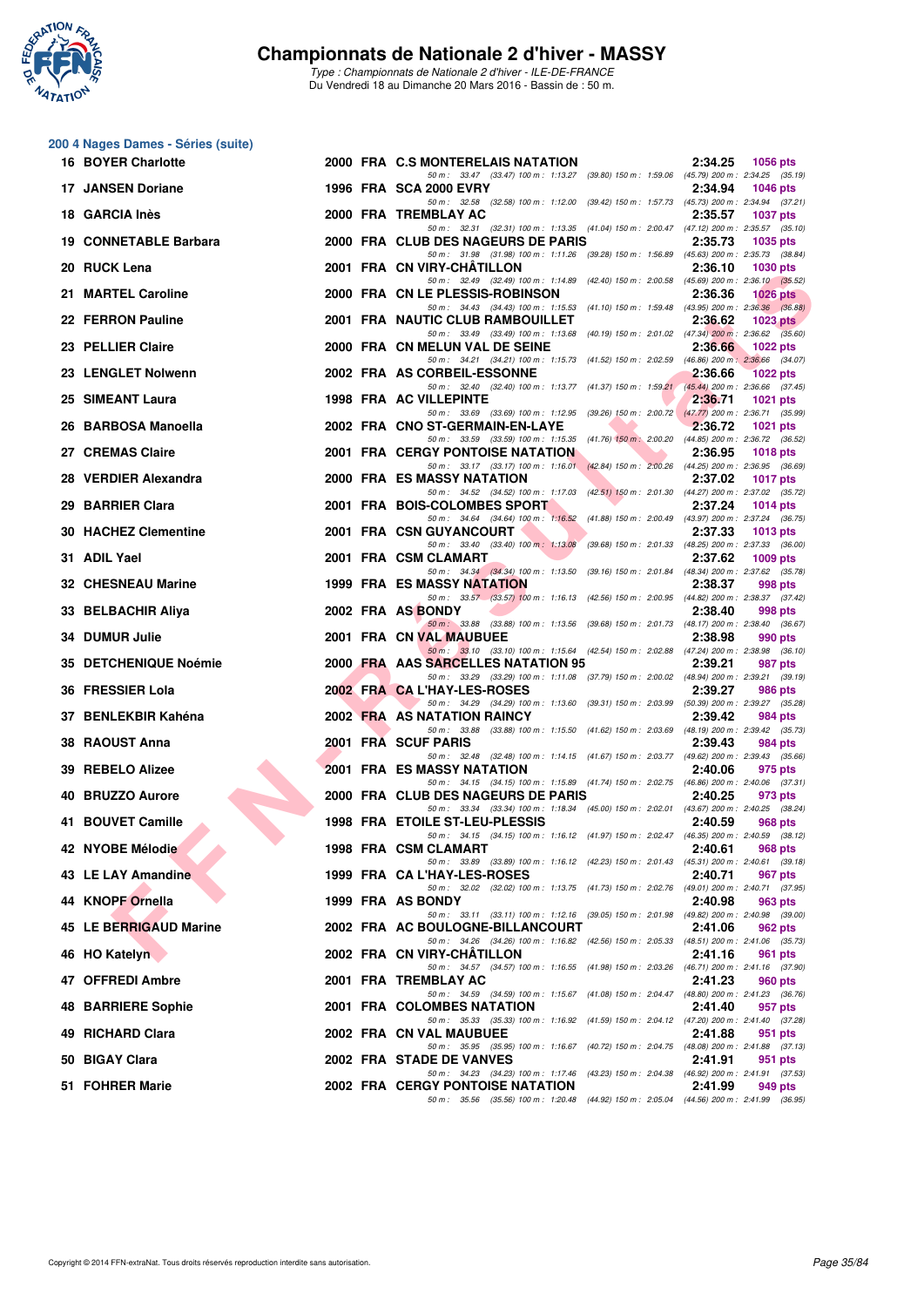

#### **200 4 Nages Dames - Séries (suite)**

| 52 KOCEN Emelyne                                                                                                                                                                                                                                      |  | 2002 FRA CLUB NAUTIQUE DE L'ARPAJONNAIS<br>2:42.17<br>947 pts                                                                                                                                                                                                              |  |
|-------------------------------------------------------------------------------------------------------------------------------------------------------------------------------------------------------------------------------------------------------|--|----------------------------------------------------------------------------------------------------------------------------------------------------------------------------------------------------------------------------------------------------------------------------|--|
| 53 HUDEBINE Camille                                                                                                                                                                                                                                   |  | 50 m: 34.83 (34.83) 100 m: 1:17.39 (42.56) 150 m: 2:05.98 (48.59) 200 m: 2:42.17 (36.19)<br>1999 FRA CNO ST-GERMAIN-EN-LAYE<br>2:42.64<br>941 pts                                                                                                                          |  |
| 54 PAULIN Perryne                                                                                                                                                                                                                                     |  | 50 m: 34.54 (34.54) 100 m: 1:15.51 (40.97) 150 m: 2:05.23 (49.72) 200 m: 2:42.64 (37.41)<br>1999 FRA RED STAR CLUB CHAMPIGNY<br>2:42.83<br>938 pts                                                                                                                         |  |
| 55 DGAIMESH Yasmine                                                                                                                                                                                                                                   |  | 50 m: 35.73 (35.73) 100 m: 1:18.57 (42.84) 150 m: 2:04.00 (45.43) 200 m: 2:42.83 (38.83)<br>2003 LBA AAS SARCELLES NATATION 95<br>2:43.06<br>935 pts                                                                                                                       |  |
|                                                                                                                                                                                                                                                       |  | 50 m: 35.17 (35.17) 100 m: 1:14.11 (38.94) 150 m: 2:05.80 (51.69) 200 m: 2:43.06 (37.26)                                                                                                                                                                                   |  |
| 56 MICHELIS Eloïse                                                                                                                                                                                                                                    |  | 2002 FRA ESPADON VELIZY-VILLACOUBLAY<br>2:43.54<br>929 pts<br>50 m: 35.83 (35.83) 100 m: 1:18.03 (42.20) 150 m: 2:04.80 (46.77) 200 m: 2:43.54 (38.74)                                                                                                                     |  |
| 57 BALMER Lea                                                                                                                                                                                                                                         |  | 2001 FRA CN VIRY-CHATILLON<br>2:43.83<br>925 pts<br>50 m: 34.01 (34.01) 100 m: 1:16.89 (42.88) 150 m: 2:05.17 (48.28) 200 m: 2:43.83 (38.66)                                                                                                                               |  |
| 58 JAUMET Justine                                                                                                                                                                                                                                     |  | 2002 FRA CSM CLAMART<br>2:43.84<br>$925$ pts                                                                                                                                                                                                                               |  |
| 59 MULLER Lena                                                                                                                                                                                                                                        |  | 50 m: 36.21 (36.21) 100 m: 1:18.23 (42.02) 150 m: 2:06.36 (48.13) 200 m: 2:43.84 (37.48)<br>2001 FRA CSN GUYANCOURT<br>2:44.17<br>921 pts                                                                                                                                  |  |
| 60 MOHRI COTTI Tara                                                                                                                                                                                                                                   |  | 50 m: 33.39 (33.39) 100 m: 1:14.81 (41.42) 150 m: 2:04.88 (50.07) 200 m: 2:44.17 (39.29)<br>2001 FRA SCUF PARIS<br>2:44.34<br>918 pts                                                                                                                                      |  |
|                                                                                                                                                                                                                                                       |  | 50 m: 33.87 (33.87) 100 m: 1:16.60 (42.73) 150 m: 2:07.05 (50.45) 200 m: 2:44.34 (37.29)                                                                                                                                                                                   |  |
| 61 DELAVANNE Zoé                                                                                                                                                                                                                                      |  | 1998 FRA BOIS-COLOMBES SPORT<br>2:44.72<br>913 pts<br>50 m: 35.02 (35.02) 100 m: 1:16.30 (41.28) 150 m: 2:03.79 (47.49) 200 m: 2:44.72 (40.93)                                                                                                                             |  |
| 62 BOCH Emma                                                                                                                                                                                                                                          |  | 2003 FRA CSN GUYANCOURT<br>2:46.27<br>893 pts<br>50 m: 34.82 (34.82) 100 m: 1:17.26 (42.44) 150 m: 2:08.05 (50.79) 200 m: 2:46.27 (38.22)                                                                                                                                  |  |
| 63 GIBON Flavie                                                                                                                                                                                                                                       |  | 2001 FRA NOGENT NATATION 94<br>2:46.47<br>890 pts                                                                                                                                                                                                                          |  |
| 64 VEDOVATI Alexane                                                                                                                                                                                                                                   |  | 50 m: 34.80 (34.80) 100 m: 1:16.82 (42.02) 150 m: 2:06.98 (50.16) 200 m: 2:46.47 (39.49)<br><b>2001 FRA CERGY PONTOISE NATATION</b><br>2:47.33<br>879 pts                                                                                                                  |  |
| 65 PUSSET Manon                                                                                                                                                                                                                                       |  | 50 m: 37.59 (37.59) 100 m: 1:24.17 (46.58) 150 m: 2:08.25 (44.08) 200 m: 2:47.33 (39.08)<br>2000 FRA CN BRUNOY-ESSONNE<br>2:47.86<br>873 pts                                                                                                                               |  |
|                                                                                                                                                                                                                                                       |  | 50 m: 35.91 (35.91) 100 m: 1:20.43 (44.52) 150 m: 2:09.10 (48.67) 200 m: 2:47.86 (38.76)                                                                                                                                                                                   |  |
| 66 CHAPUT Perrine                                                                                                                                                                                                                                     |  | 2001 FRA COULOMMIERS NATATION<br>2:48.38<br>866 pts<br>50 m: 37.74 (37.74) 100 m: 1:21.37 (43.63) 150 m: 2:09.93 (48.56) 200 m: 2:48.38 (38.45)                                                                                                                            |  |
| 67 RHAIEM Lilee                                                                                                                                                                                                                                       |  | 2003 FRA RACING CLUB DE FRANCE WP<br>2:48.51<br>864 pts                                                                                                                                                                                                                    |  |
| --- BEAL Elodie                                                                                                                                                                                                                                       |  | 50 m: 36.17 (36.17) 100 m: 1:19.39 (43.22) 150 m: 2:09.08 (49.69) 200 m: 2:48.51 (39.43)<br>1999 FRA USM VIROFLAY<br><b>DNS</b> dec                                                                                                                                        |  |
| --- NIN Colombe                                                                                                                                                                                                                                       |  | 2000 FRA NEPTUNE CLUB DE FRANCE<br><b>DNS</b> dec                                                                                                                                                                                                                          |  |
|                                                                                                                                                                                                                                                       |  |                                                                                                                                                                                                                                                                            |  |
| <b>00 4 Nages Dames - Finale A</b> (Dimanche 20 Ma <mark>rs 2016)</mark>                                                                                                                                                                              |  |                                                                                                                                                                                                                                                                            |  |
| 1 LUYSSEN Margo                                                                                                                                                                                                                                       |  | 1999 FRA CSM CLAMART<br>5:09.98<br>1156 pts<br>50 m: 33.17 (33.17) 100 m: 1:10.93 (37.76) 150 m: 1:51.29 (40.36) 200 m: 2:30.92 (39.63) 250 m: 3:15.34 (44.42) 300 m: 4:00.22 (44.88) 350 m: 4:35.77 (35.55) 400 m: 5:09.98 (3.                                            |  |
| 2 ALBOUY Katleen                                                                                                                                                                                                                                      |  | <b>1998 FRA COLOMBES NATATION</b><br>5:12.84<br>1135 pts                                                                                                                                                                                                                   |  |
| 3 BOURNONVILLE Laura                                                                                                                                                                                                                                  |  | 50 m: 31.62 (31.62) 100 m: 1:08.04 (36.42) 150 m: 1:48.22 (40.18) 200 m: 2:27.84 (39.62) 250 m: 3:14.98 (47.14) 300 m: 4:02.32 (47.34) 350 m: 4:38.03 (35.71) 400 m: 5:12.84 (3<br>2001 FRA ES VITRY<br>5:14.69<br><b>1121 pts</b>                                         |  |
|                                                                                                                                                                                                                                                       |  | 50 m: 32.92 (32.92) 100 m: 1:11.08 (38.16) 150 m: 1:52.40 (41.32) 200 m: 2:33.09 (40.69) 250 m: 3:17.84 (44.75) 300 m: 4:03.55 (45.71) 350 m: 4:40.31 (36.76) 400 m: 5:14.69 (3                                                                                            |  |
| 4 BOURNONVILLE Mey                                                                                                                                                                                                                                    |  | 1999 FRA CN MELUN VAL DE SEINE<br>5:14.71<br>1121 pts<br>50 m: 33.09 (33.09) 100 m: 1:11.59 (38.50) 150 m: 1:52.03 (40.44) 200 m: 2:32.01 (39.98) 250 m: 3:16.12 (44.11) 300 m: 4:02.39 (46.27) 350 m: 4:38.86 (36.47) 400 m: 5:14.71 (3                                   |  |
| 5 REBOUL Ines<br><u>and the second second in the second second in the second second in the second second in the second second in the second second in the second second in the second second second in the second second second in the second sec</u> |  | 1999 FRA CLUB DES NAGEURS DE PARIS<br>5:15.51<br>1115 pts                                                                                                                                                                                                                  |  |
| 6 CUNHA-FERREIRA Léonie                                                                                                                                                                                                                               |  | 50 m: 33.61 (33.61) 100 m: 1:13.32 (39.71) 150 m: 1:55.95 (42.63) 200 m: 2:36.54 (40.59) 250 m: 3:19.91 (43.37) 300 m: 4:04.16 (44.25) 350 m: 4:40.52 (36.36) 400 m: 5:15.51 (3<br>2000 FRA CN VIRY-CHATILLON<br>5:22.61<br><b>1065 pts</b>                                |  |
|                                                                                                                                                                                                                                                       |  | 50 m: 33.20 (33.20) 100 m: 1:12.51 (39.31) 150 m: 1:53.49 (40.98) 200 m: 2:35.09 (41.60) 250 m: 3:22.62 (47.53) 300 m: 4:10.73 (48.11) 350 m: 4:47.24 (36.51) 400 m: 5:22.61 (3                                                                                            |  |
| <b>7 AMBRASS Lilou</b>                                                                                                                                                                                                                                |  | 2002 FRA EN LONGJUMEAU<br>5:27.85<br>1028 pts<br>50 m: 32.98 (32.98) 100 m: 1:12.63 (39.65) 150 m: 1:55.49 (42.86) 200 m: 2:38.85 (43.36) 250 m: 3:26.61 (47.76) 300 m: 4:14.23 (47.62) 350 m: 4:51.96 (37.73) 400 m: 5:27.85 (3.                                          |  |
| 8 GARCIA Morgane And Allen Contracts                                                                                                                                                                                                                  |  | 2001 FRA CSM CLAMART<br>5:28.17<br>1026 pts                                                                                                                                                                                                                                |  |
|                                                                                                                                                                                                                                                       |  | 50 m: 35.72 (35.72) 100 m: 1:16.92 (41.20) 150 m: 1:58.48 (41.56) 200 m: 2:38.90 (40.42) 250 m: 3:28.03 (49.13) 300 m: 4:17.29 (49.26) 350 m: 4:53.56 (36.27) 400 m: 5:28.17 (3                                                                                            |  |
| <b>00 4 Nages Dames - Finale B</b> (Dimanche 20 Mars 2016)                                                                                                                                                                                            |  |                                                                                                                                                                                                                                                                            |  |
| 1 HACHEZ Clementine                                                                                                                                                                                                                                   |  | 2001 FRA CSN GUYANCOURT<br>5:20.71<br>1078 pts                                                                                                                                                                                                                             |  |
| 2 LEBRE Emma                                                                                                                                                                                                                                          |  | 50 m: 33.87 (33.87) 100 m: 1:13.89 (40.02) 150 m: 1:56.09 (42.20) 200 m: 2:36.14 (40.05) 250 m: 3:23.18 (47.04) 300 m: 4:09.47 (46.29) 350 m: 4:45.72 (36.25) 400 m: 5:20.71 (3<br>2002 FRA CN VIRY-CHATILLON<br>5:24.49<br>1051 pts                                       |  |
| $\alpha$ added uacing $\Gamma_{\rm max}$                                                                                                                                                                                                              |  | 50 m: 34.06 (34.06) 100 m: 1:14.14 (40.08) 150 m: 1:55.75 (41.61) 200 m: 2:36.75 (41.00) 250 m: 3:24.58 (47.83) 300 m: 4:12.96 (48.38) 350 m: 4:49.64 (36.68) 400 m: 5:24.49 (3<br>4000 FBA ANTONIVALATATION<br>$F \cdot \Omega F = 4A$<br>$\sim$ 40.477 $\sim$ 4.4 $\sim$ |  |
|                                                                                                                                                                                                                                                       |  |                                                                                                                                                                                                                                                                            |  |

## [400 4 Nages Dames - Finale A](http://www.ffnatation.fr/webffn/resultats.php?idact=nat&go=epr&idcpt=37307&idepr=42) (Dimanche 20 Mars 2016)

|                                        |                                                                                                                                                                                              |         | 5:09.98 1156 pts   |
|----------------------------------------|----------------------------------------------------------------------------------------------------------------------------------------------------------------------------------------------|---------|--------------------|
|                                        | 50 m : 33.17 (33.17) 100 m : 1:10.93 (37.76) 150 m : 1:51.29 (40.36) 200 m : 2:30.92 (39.63) 250 m : 3:15.34 (44.42) 300 m : 4:00.22 (44.88) 350 m : 4:35.77 (35.55) 400 m : 5:09.98 (34.21) |         |                    |
|                                        | 2 ALBOUY Katleen <b>1998 FRA COLOMBES NATATION</b>                                                                                                                                           |         | $5:12.84$ 1135 pts |
|                                        | 50 m: 31.62 (31.62) 100 m: 1:08.04 (36.42) 150 m: 1:48.22 (40.18) 200 m: 2:27.84 (39.62) 250 m: 3:14.98 (47.14) 300 m: 4:02.32 (47.34) 350 m: 4:38.03 (35.71) 400 m: 5:12.84 (34.81)         |         |                    |
| 3 BOURNONVILLE Laura 2001 FRA ES VITRY |                                                                                                                                                                                              |         | $5:14.69$ 1121 pts |
|                                        | 50 m : 32.92 (32.92) 100 m : 1:11.08 (38.16) 150 m : 1:52.40 (41.32) 200 m : 2:33.09 (40.69) 250 m : 3:17.84 (44.75) 300 m : 4:03.55 (45.71) 350 m : 4:40.31 (36.76) 400 m : 5:14.69 (34.38  |         |                    |
|                                        | 4 BOURNONVILLE Mey 1999 FRA CN MELUN VAL DE SEINE                                                                                                                                            |         | 5:14.71 1121 pts   |
|                                        | 50 m: 33.09 (33.09) 100 m: 1:11.59 (38.50) 150 m: 1:52.03 (40.44) 200 m: 2:32.01 (39.98) 250 m: 3:16.12 (44.11) 300 m: 4:02.39 (46.27) 350 m: 4:38.86 (36.47) 400 m: 5:14.71 (35.85          |         |                    |
| 5 REBOUL Ines                          | <b>1999 FRA CLUB DES NAGEURS DE PARIS</b>                                                                                                                                                    |         | $5:15.51$ 1115 pts |
|                                        | 50 m: 33.61 (33.61) 100 m: 1:13.32 (39.71) 150 m: 1:55.95 (42.63) 200 m: 2:36.54 (40.59) 250 m: 3:19.91 (43.37) 300 m: 4:04.16 (44.25) 350 m: 4:40.52 (36.36) 400 m: 5:15.51 (34.99,         |         |                    |
|                                        | 6 CUNHA-FERREIRA Léonie 2000 FRA CN VIRY-CHÂTILLON                                                                                                                                           |         | $5:22.61$ 1065 pts |
|                                        | 50 m: 33.20 (33.20) 100 m: 1:12.51 (39.31) 150 m: 1:53.49 (40.98) 200 m: 2:35.09 (41.60) 250 m: 3:22.62 (47.53) 300 m: 4:10.73 (48.11) 350 m: 4:47.24 (36.51) 400 m: 5:22.61 (35.37          |         |                    |
| 7 AMBRASS Lilou                        | <b>EXAMPLE 2002 FRA EN LONGJUMEAU</b>                                                                                                                                                        | 5:27.85 | 1028 pts           |
|                                        | 50 m : 32.98 (32.98) 100 m : 1:12.63 (39.65) 150 m : 1:55.49 (42.86) 200 m : 2:38.85 (43.36) 250 m : 3:26.61 (47.76) 300 m : 4:14.23 (47.62) 350 m : 4:51.96 (37.73) 400 m : 5:27.85 (35.89  |         |                    |
|                                        | 8 GARCIA Morgane 2001 FRA CSM CLAMART                                                                                                                                                        | 5:28.17 | 1026 pts           |
|                                        | 50 m: 35.72 (35.72) 100 m: 1:16.92 (41.20) 150 m: 1:58.48 (41.56) 200 m: 2:38.90 (40.42) 250 m: 3:28.03 (49.13) 300 m: 4:17.29 (49.26) 350 m: 4:53.56 (36.27) 400 m: 5:28.17 (34.61)         |         |                    |

## [400 4 Nages Dames - Finale B](http://www.ffnatation.fr/webffn/resultats.php?idact=nat&go=epr&idcpt=37307&idepr=42) (Dimanche 20 Mars 2016)

| 1 HACHEZ Clementine 2001 FRA CSN GUYANCOURT |                                                                                                                                                                                              | 5:20.71 1078 pts    |
|---------------------------------------------|----------------------------------------------------------------------------------------------------------------------------------------------------------------------------------------------|---------------------|
|                                             | 50 m: 33.87 (33.87) 100 m: 1:13.89 (40.02) 150 m: 1:56.09 (42.20) 200 m: 2:36.14 (40.05) 250 m: 3:23.18 (47.04) 300 m: 4:09.47 (46.29) 350 m: 4:45.72 (36.25) 400 m: 5:20.71 (34.99)         |                     |
| 2 LEBRE Emma                                | 2002 FRA CN VIRY-CHÂTILLON                                                                                                                                                                   | $5:24.49$ 1051 pts  |
|                                             | 50 m: 34.06 (34.06) 100 m: 1:14.14 (40.08) 150 m: 1:55.75 (41.61) 200 m: 2:36.75 (41.00) 250 m: 3:24.58 (47.83) 300 m: 4:12.96 (48.38) 350 m: 4:49.64 (36.68) 400 m: 5:24.49 (34.85)         |                     |
|                                             |                                                                                                                                                                                              | 5:25.14 1047 pts    |
|                                             | 50 m: 33.28 (33.28) 100 m: 1:11.49 (38.21) 150 m: 1:54.41 (42.92) 200 m: 2:36.56 (42.15) 250 m: 3:24.24 (47.68) 300 m: 4:12.01 (47.77) 350 m: 4:49.59 (37.58) 400 m: 5:25.14 (35.55)         |                     |
| 4 FERRON Pauline                            | 2001 FRA NAUTIC CLUB RAMBOUILLET                                                                                                                                                             | 5:28.09<br>1026 pts |
|                                             | 50 m: 33.97 (33.97) 100 m: 1:13.79 (39.82) 150 m: 1:56.06 (42.27) 200 m: 2:36.47 (40.41) 250 m: 3:24.47 (48.00) 300 m: 4:13.33 (48.86) 350 m: 4:51.12 (37.79) 400 m: 5:28.09 (36.97)         |                     |
| 5 PELLIER Claire                            | 2000 FRA CN MELUN VAL DE SEINE                                                                                                                                                               | $5:28.12$ 1026 pts  |
|                                             | 50 m: 34.38 (34.38) 100 m: 1:14.62 (40.24) 150 m: 1:56.76 (42.14) 200 m: 2:38.07 (41.31) 250 m: 3:26.94 (48.87) 300 m: 4:15.66 (48.72) 350 m: 4:52.34 (36.68) 400 m: 5:28.12 (35.78)         |                     |
|                                             |                                                                                                                                                                                              | 5:29.38 1017 pts    |
|                                             | 50 m : 36.04 (36.04) 100 m : 1:19.05 (43.01) 150 m : 2:01.88 (42.83) 200 m : 2:44.17 (42.29) 250 m : 3:29.14 (44.97) 300 m : 4:14.42 (45.28) 350 m : 4:52.79 (38.37) 400 m : 5:29.38 (36.59) |                     |
| 7 PERIGUEUX Elea                            | 2002 FRA CN VAL MAUBUEE                                                                                                                                                                      | 5:30.80<br>1007 pts |
|                                             | 50 m: 35.11 (35.11) 100 m: 1:16.20 (41.09) 150 m: 1:58.82 (42.62) 200 m: 2:40.29 (41.47) 250 m: 3:29.50 (49.21) 300 m: 4:20.42 (50.92) 350 m: 4:56.83 (36.41) 400 m: 5:30.80 (33.97)         |                     |
|                                             | 8 BARBAUD Marie 2000 FRA CN VIRY-CHÂTILLON                                                                                                                                                   | 5:31.94 1000 pts    |
|                                             | 50 m : 33.99 (33.99) 100 m : 1:14.76 (40.77) 150 m : 1:59.59 (44.83) 200 m : 2:42.92 (43.33) 250 m : 3:28.83 (45.91) 300 m : 4:17.13 (48.30) 350 m : 4:55.40 (38.27) 400 m : 5:31.94 (36.54) |                     |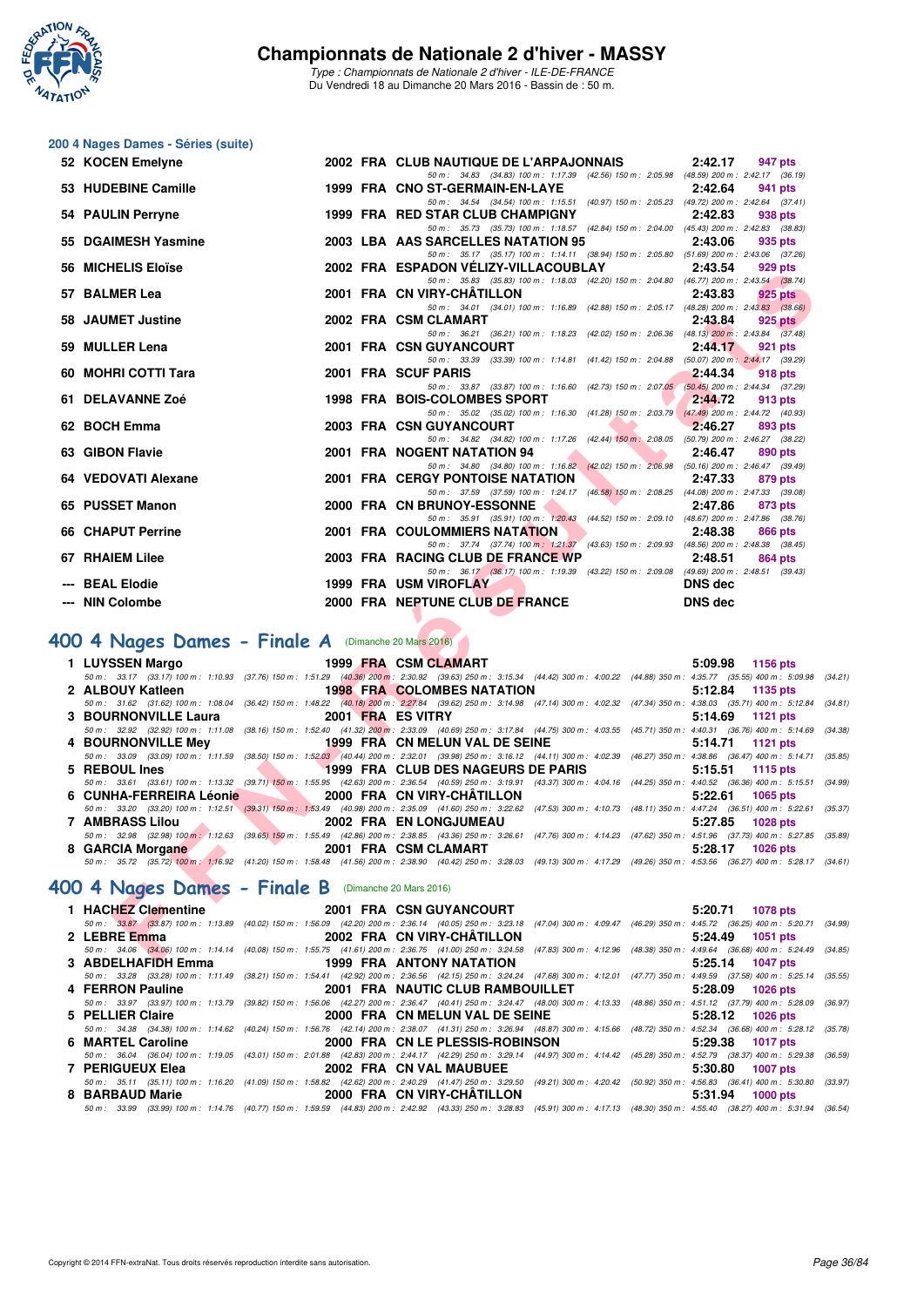

### **[400 4 Nages Dames - Finale C](http://www.ffnatation.fr/webffn/resultats.php?idact=nat&go=epr&idcpt=37307&idepr=42) 13-15 ans** (Dimanche 20 Mars 2016)

| 1 DUMUR Julie         | 2001 FRA CN VAL MAUBUEE          | $5:28.92$ 1020 pts                                                                                                                                                                   |
|-----------------------|----------------------------------|--------------------------------------------------------------------------------------------------------------------------------------------------------------------------------------|
|                       |                                  | 50 m: 34.10 (34.10) 100 m: 1:13.56 (39.46) 150 m: 1:57.76 (44.20) 200 m: 2:39.91 (42.15) 250 m: 3:28.08 (48.17) 300 m: 4:16.92 (48.84) 350 m: 4:53.08 (36.16) 400 m: 5:28.92 (35.84) |
| 2 ADIL Yael           | 2001 FRA CSM CLAMART             | 5:34.32<br>983 pts                                                                                                                                                                   |
|                       |                                  | 50 m: 35.57 (35.57) 100 m: 1:15.55 (39.98) 150 m: 1:58.39 (42.84) 200 m: 2:40.60 (42.21) 250 m: 3:30.00 (49.40) 300 m: 4:20.55 (50.55) 350 m: 4:58.81 (38.26) 400 m: 5:34.32 (35.51) |
| 3 LE BERRIGAUD Marine | 2002 FRA AC BOULOGNE-BILLANCOURT | 5:34.44<br>983 pts                                                                                                                                                                   |
|                       |                                  | 50 m: 33.73 (33.73) 100 m: 1:14.11 (40.38) 150 m: 1:57.62 (43.51) 200 m: 2:41.40 (43.78) 250 m: 3:30.61 (49.21) 300 m: 4:20.22 (49.61) 350 m: 4:57.77 (37.55) 400 m: 5:34.44 (36.67) |
| 4 MOURET Lucile       | 2002 FRA CNO ST-GERMAIN-EN-LAYE  | 5:40.72<br>940 pts                                                                                                                                                                   |
|                       |                                  | 50 m: 36.76 (36.76) 100 m: 1:19.54 (42.78) 150 m: 2:03.66 (44.12) 200 m: 2:47.07 (43.41) 250 m: 3:35.51 (48.44) 300 m: 4:24.86 (49.35) 350 m: 5:03.45 (38.59) 400 m: 5:40.72 (37.27) |
| 5 HO Katelyn          | 2002 FRA CN VIRY-CHÂTILLON       | 5:49.71<br>882 pts                                                                                                                                                                   |
|                       |                                  | 50 m: 35.99 (35.99) 100 m: 1:19.08 (43.09) 150 m: 2:04.25 (45.17) 200 m: 2:48.39 (44.14) 250 m: 3:38.34 (49.95) 300 m: 4:28.89 (50.55) 350 m: 5:09.54 (40.65) 400 m: 5:49.71 (40.17) |
| 6 BOCH Emma           | 2003 FRA CSN GUYANCOURT          | 5:54.20<br>853 pts                                                                                                                                                                   |
|                       |                                  | 50 m: 36.32 (36.32) 100 m: 1:18.40 (42.08) 150 m: 2:04.35 (45.95) 200 m: 2:49.94 (45.59) 250 m: 3:41.50 (51.56) 300 m: 4:33.12 (51.62) 350 m: 5:15.05 (41.93) 400 m: 5:54.20 (39.15) |
| --- STUTEL Chloé      | 2001 FRA CN LE PLESSIS-ROBINSON  | <b>DSQ Ai</b>                                                                                                                                                                        |
| --- BENLEKBIR Kahéna  | 2002 FRA AS NATATION RAINCY      | <b>DNS</b> dec                                                                                                                                                                       |

#### **[400 4 Nages Dames - Séries](http://www.ffnatation.fr/webffn/resultats.php?idact=nat&go=epr&idcpt=37307&idepr=42)** (Dimanche 20 Mars 2016)

| 5 HO Katelyn                                                                                                                                                                                                      |                                       | 2002 FRA CN VIRY-CHATILLON         |  | 5:49.71<br>882 pts         |         |
|-------------------------------------------------------------------------------------------------------------------------------------------------------------------------------------------------------------------|---------------------------------------|------------------------------------|--|----------------------------|---------|
| 50 m : 35.99 (35.99) 100 m : 1:19.08 (43.09) 150 m : 2:04.25 (45.17) 200 m : 2:48.39 (44.14) 250 m : 3:38.34 (49.95) 300 m : 4:28.89 (50.55) 350 m : 5:09.54 (40.65) 400 m : 5:49.71 (40.17)<br>6 BOCH Emma       |                                       | 2003 FRA CSN GUYANCOURT            |  | 5:54.20<br>853 pts         |         |
| 50 m: 36.32 (36.32) 100 m: 1:18.40 (42.08) 150 m: 2:04.35 (45.95) 200 m: 2:49.94 (45.59) 250 m: 3:41.50 (51.56) 300 m: 4:33.12 (51.62) 350 m: 5:15.05 (41.93) 400 m: 5:54.20 (39.15)<br>---   STUTEL Chloé        |                                       | 2001 FRA CN LE PLESSIS-ROBINSON    |  | <b>DSQ Ai</b>              |         |
| --- BENLEKBIR Kahéna                                                                                                                                                                                              |                                       | 2002 FRA AS NATATION RAINCY        |  | <b>DNS</b> dec             |         |
|                                                                                                                                                                                                                   |                                       |                                    |  |                            |         |
| 00 4 Nages Dames - Séries (Dimanche 20 Mars 2016)                                                                                                                                                                 |                                       |                                    |  |                            |         |
|                                                                                                                                                                                                                   |                                       |                                    |  |                            |         |
| 1 BOURNONVILLE Mey                                                                                                                                                                                                |                                       | 1999 FRA CN MELUN VAL DE SEINE     |  | 5:16.44<br>1109 pts        |         |
| 50 m: 33.71 (33.71) 100 m: 1:12.64 (38.93) 150 m: 1:53.21 (40.57) 200 m: 2:34.45 (41.24) 250 m: 3:19.26 (44.81) 300 m: 4:05.64 (46.38) 350 m: 4:41.85 (36.21) 400 m: 5:16.44 (34.59)<br>2 LUYSSEN Margo           |                                       | 1999 FRA CSM CLAMART               |  | 5:18.64<br>1093 pts        |         |
| 50 m : 33.52 (33.52) 100 m : 1:13.08 (39.56) 150 m : 1:54.07 (40.99) 200 m : 2:34.22 (40.15) 250 m : 3:20.11 (45.89) 300 m : 4:06.74 (46.63) 350 m : 4:43.71 (36.97) 400 m : 5:18.64 (34.93)                      |                                       |                                    |  |                            |         |
| 3 BOURNONVILLE Laura                                                                                                                                                                                              |                                       | 2001 FRA ES VITRY                  |  | 5:19.45<br><b>1087 pts</b> |         |
| 50 m: 33.54 (33.54) 100 m: 1:11.63 (38.09) 150 m: 1:53.06 (41.43) 200 m: 2:34.57 (41.51) 250 m: 3:19.90 (45.33) 300 m; 4:06.09 (46.19) 350 m: 4:44.05 (37.96) 400 m: 5:19.45                                      |                                       |                                    |  |                            | (35.40) |
| 4 REBOUL Ines                                                                                                                                                                                                     |                                       | 1999 FRA CLUB DES NAGEURS DE PARIS |  | 5:21.03<br><b>1076 pts</b> |         |
| 50 m : 34.58 (34.58) 100 m : 1:15.33 (40.75) 150 m : 1:58.01 (42.68) 200 m : 2:39.53 (41.52) 250 m : 3:23.40 (43.87) 300 m : 4:08.34 (44.94) 350 m : 4:45.54 (37.20) 400 m : 5:21.03 (35.49)<br>5 ALBOUY Katleen  |                                       | <b>1998 FRA COLOMBES NATATION</b>  |  | 5:21.23<br><b>1074 pts</b> |         |
| 50 m : 32.14 (32.14) 100 m : 1:09.01 (36.87) 150 m : 1:49.79 (40.78) 200 m : 2:29.64 (39.85) 250 m : 3:17.33 (47.69) 300 m : 4:05.52 (48.19) 350 m : 4:43.83 (38.31) 400 m : 5:21.23                              |                                       |                                    |  |                            | (37.40) |
| 6 CUNHA-FERREIRA Léonie                                                                                                                                                                                           |                                       | 2000 FRA CN VIRY-CHATILLON         |  | 5:23.56<br><b>1058 pts</b> |         |
| 50 m: 34.44 (34.44) 100 m: 1:13.31 (38.87) 150 m: 1:54.17 (40.86) 200 m: 2:35.13 (40.96) 250 m: 3:22.33 (47.20) 300 m: 4:10.42 (48.09) 350 m: 4:47.69 (37.27) 400 m: 5:23.56                                      |                                       |                                    |  |                            | (35.87) |
| 7 AMBRASS Lilou                                                                                                                                                                                                   |                                       | 2002 FRA EN LONGJUMEAU             |  | 5:24.97<br><b>1048 pts</b> |         |
| 50 m : 33.54 (33.54) 100 m : 1:12.71 (39.17) 150 m : 1:55.07 (42.36) 200 m : 2:37.65 (42.58) 250 m : 3:25.13 (47.48) 300 m : 4:12.50 (47.37) 350 m : 4:50.20 (37.70) 400 m : 5:24.97 (34.77)                      |                                       |                                    |  |                            |         |
| 8 BARBOSA Manoella<br>50 m: 34.03 (34.03) 100 m: 1:13.85 (39.82) 150 m: 1:56.40 (42.55) 200 m: 2:38.15 (41.75) 250 m: 3:24.85 (46.70) 300 m: 4:12.27 (47.42) 350 m: 4:50.54 (38.27) 400 m: 5:26.42                |                                       | 2002 FRA CNO ST-GERMAIN-EN-LAYE    |  | 5:26.42<br><b>1038 pts</b> | (35.88) |
| 9 GARCIA Morgane                                                                                                                                                                                                  |                                       | 2001 FRA CSM CLAMART               |  | 5:27.25<br><b>1032 pts</b> |         |
| 50 m : 36.63 (36.63) 100 m : 1:18.43 (41.80) 150 m : 2:00.53 (42.10) 200 m : 2:40.52 (39.99) 250 m : 3:28.39 (47.87) 300 m : 4:16.15 (47.76) 350 m : 4:52.45 (36.30) 400 m : 5:27.25 (34.80)                      |                                       |                                    |  |                            |         |
| 10 MARTEL Caroline                                                                                                                                                                                                |                                       | 2000 FRA CN LE PLESSIS-ROBINSON    |  | 5:28.94<br><b>1020 pts</b> |         |
| 50 m: 35.25 (35.25) 100 m: 1:17.56 (42.31) 150 m: 2:00.50 (42.94) 200 m: 2:42.16 (41.66) 250 m: 3:28.37 (46.21) 300 m: 4:14.25 (45.88) 350 m: 4:52.49 (38.24) 400 m: 5:28.94                                      |                                       |                                    |  |                            | (36.45) |
| 11 LEBRE Emma                                                                                                                                                                                                     |                                       | 2002 FRA CN VIRY-CHATILLON         |  | 5:29.18<br><b>1019 pts</b> |         |
| 50 m: 35.50 (35.50) 100 m: 1:14.58 (39.08) 150 m: 1:57.27 (42.69) 200 m: 2:39.36 (42.09) 250 m: 3:27.34 (47.98) 300 m: 4:15.85 (48.51) 350 m: 4:52.71 (36.86) 400 m: 5:29.18<br>12 PELLIER Claire                 |                                       | 2000 FRA CN MELUN VAL DE SEINE     |  | 5:29.66<br><b>1015 pts</b> | (36.47) |
| 50 m: 35.49 (35.49) 100 m: 1:17.08 (41.59) 150 m: 1:59.24 (42.16) 200 m: 2:40.87 (41.63) 250 m: 3:29.34 (48.47) 300 m: 4:17.66 (48.32) 350 m: 4:54.02 (36.36) 400 m: 5:29.66                                      |                                       |                                    |  |                            | (35.64) |
| 13 HACHEZ Clementine                                                                                                                                                                                              |                                       | 2001 FRA CSN GUYANCOURT            |  | 5:30.06<br><b>1013 pts</b> |         |
| 50 m : 35.96 (35.96) 100 m : 1:18.42 (42.46) 150 m : 2:00.51 (42.09) 200 m : 2:41.51 (41.00) 250 m : 3:29.54 (48.03) 300 m : 4:16.64 (47.10) 350 m : 4:54.25 (37.61) 400 m : 5:30.06 (35.81)                      |                                       |                                    |  |                            |         |
| 14 ABDELHAFIDH Emma                                                                                                                                                                                               |                                       | <b>1999 FRA ANTONY NATATION</b>    |  | 5:30.40<br><b>1010 pts</b> |         |
| 50 m: 33.79 (33.79) 100 m: 1:12.94 (39.15) 150 m: 1:56.59 (43.65) 200 m: 2:39.11 (42.52) 250 m: 3:27.33 (48.22) 300 m: 4:15.23 (47.90) 350 m: 4:53.82 (38.59) 400 m: 5:30.40<br>15 VEROT Marine                   | <b>The Contract of Street</b>         | 1997 FRA CN VIRY-CHATILLON         |  | 5:30.70<br><b>1008 pts</b> | (36.58) |
| 50 m: 33.12 (33.12) 100 m: 1:13.33 (40.21) 150 m: 1:55.15 (41.82) 200 m: 2:36.33 (41.18) 250 m: 3:23.32 (46.99) 300 m: 4:11.63 (48.31) 350 m: 4:52.08 (40.45) 400 m: 5:30.70                                      |                                       |                                    |  |                            | (38.62) |
| 16 FERRON Pauline                                                                                                                                                                                                 | a an                                  | 2001 FRA NAUTIC CLUB RAMBOUILLET   |  | 5:30.90<br><b>1007 pts</b> |         |
| 50 m : 34.38 (34.38) 100 m : 1:14.42 (40.04) 150 m : 1:56.23 (41.81) 200 m : 2:37.82 (41.59) 250 m : 3:25.95 (48.13) 300 m : 4:15.55 (49.60) 350 m : 4:53.38 (37.83) 400 m : 5:30.90 (37.52)                      |                                       |                                    |  |                            |         |
| 17 BARBAUD Marie                                                                                                                                                                                                  | <b>The Contract of Street</b>         | 2000 FRA CN VIRY-CHATILLON         |  | 5:34.12<br>985 pts         |         |
| 50 m: 35.25 (35.25) 100 m: 1:17.27 (42.02) 150 m: 2:02.31 (45.04) 200 m: 2:45.16 (42.85) 250 m: 3:31.39 (46.23) 300 m: 4:19.13 (47.74) 350 m: 4:57.35 (38.22) 400 m: 5:34.12<br>18 PERIGUEUX Elea                 |                                       | 2002 FRA CN VAL MAUBUEE            |  | 5:34.60<br>982 pts         | (36.77) |
| 50 m: 35.36 (35.36) 100 m: 1:16.46 (41.10) 150 m: 1:59.63 (43.17) 200 m: 2:41.71 (42.08) 250 m: 3:31.72 (50.01) 300 m: 4:23.52 (51.80) 350 m: 4:59.67 (36.15) 400 m: 5:34.60 (34.93)                              |                                       |                                    |  |                            |         |
| 19 LE LAY Amandine                                                                                                                                                                                                | <b>The Community of the Community</b> | 1999 FRA CA L'HAY-LES-ROSES        |  | 5:34.83<br>980 pts         |         |
| 50 m: 33,69 (33.69) 100 m: 1:13.65 (39.96) 150 m: 1:58.46 (44.81) 200 m: 2:41.65 (43.19) 250 m: 3:29.59 (47.94) 300 m: 4:17.81 (48.22) 350 m: 4:56.71 (38.90) 400 m: 5:34.83 (38.12)                              |                                       |                                    |  |                            |         |
| 20 DUMUR Julie -                                                                                                                                                                                                  |                                       | 2001 FRA CN VAL MAUBUEE            |  | 5:36.83<br>966 pts         |         |
| 50 m: 34.43 (34.43) 100 m: 1:14.18 (39.75) 150 m: 1:58.69 (44.51) 200 m: 2:42.01 (43.32) 250 m: 3:30.72 (48.71) 300 m: 4:20.84 (50.12) 350 m: 4:59.32 (38.48) 400 m: 5:36.83 (37.51)<br>21  STUTEL Chloé          |                                       | 2001 FRA CN LE PLESSIS-ROBINSON    |  | 5:37.97<br>959 pts         |         |
| 50 m: 34.80 (34.80) 100 m: 1:15.22 (40.42) 150 m: 1:58.73 (43.51) 200 m: 2:40.64 (41.91) 250 m: 3:31.17 (50.53) 300 m: 4:23.15 (51.98) 350 m: 5:00.48 (37.33) 400 m: 5:37.97 (37.49)                              |                                       |                                    |  |                            |         |
| 22 GARCIA Inès                                                                                                                                                                                                    |                                       | 2000 FRA TREMBLAY AC               |  | 5:38.10<br>958 pts         |         |
| 50 m: 36.36 (36.36) 100 m: 1:16.90 (40.54) 150 m: 2:01.28 (44.38) 200 m: 2:43.99 (42.71) 250 m: 3:33.22 (49.23) 300 m: 4:22.75 (49.53) 350 m: 5:00.99 (38.24) 400 m: 5:38.10 (37.11)                              |                                       |                                    |  |                            |         |
| 23 CONNETABLE Barbara                                                                                                                                                                                             |                                       | 2000 FRA CLUB DES NAGEURS DE PARIS |  | 5:38.99<br>952 pts         |         |
| 50 m: 34.14 (34.14) 100 m: 1:16.44 (42.30) 150 m: 1:59.42 (42.98) 200 m: 2:42.06 (42.64) 250 m: 3:28.16 (46.10) 300 m: 4:16.61 (48.45) 350 m: 4:58.77 (42.16) 400 m: 5:38.99                                      |                                       |                                    |  |                            | (40.22) |
| 24 HO Katelyn<br>50 m: 36.19 (36.19) 100 m: 1:17.60 (41.41) 150 m: 2:01.49 (43.89) 200 m: 2:43.07 (41.58) 250 m: 3:31.63 (48.56) 300 m: 4:21.20 (49.57) 350 m: 5:01.03 (39.83) 400 m: 5:39.18                     |                                       | 2002 FRA CN VIRY-CHATILLON         |  | 5:39.18<br>951 pts         | (38.15) |
| 25 ADIL Yael                                                                                                                                                                                                      |                                       | 2001 FRA CSM CLAMART               |  | 5:41.93<br>932 pts         |         |
| 50 m: 35.91 (35.91) 100 m: 1:18.10 (42.19) 150 m: 2:01.66 (43.56) 200 m: 2:44.36 (42.70) 250 m: 3:34.79 (50.43) 300 m: 4:25.10 (50.31) 350 m: 5:04.59 (39.49) 400 m: 5:41.93 (37.34)                              |                                       |                                    |  |                            |         |
| 26 LE BERRIGAUD Marine                                                                                                                                                                                            |                                       | 2002 FRA AC BOULOGNE-BILLANCOURT   |  | 5:42.78<br>927 pts         |         |
| 50 m : 35.02 (35.02) 100 m : 1:17.20 (42.18) 150 m : 2:02.37 (45.17) 200 m : 2:47.52 (45.15) 250 m : 3:36.89 (49.37) 300 m : 4:27.21 (50.32) 350 m : 5:05.49 (38.28) 400 m : 5:42.78 (37.29)                      |                                       |                                    |  |                            |         |
| 27 BOUVET Camille<br>50 m : 35.11 (35.11) 100 m : 1:17.65 (42.54) 150 m : 2:02.67 (45.02) 200 m : 2:46.78 (44.11) 250 m : 3:34.50 (47.72) 300 m : 4:22.71 (48.21) 350 m : 5:03.39 (40.68) 400 m : 5:43.07 (39.68) |                                       | 1998 FRA ETOILE ST-LEU-PLESSIS     |  | 5:43.07<br>925 pts         |         |
|                                                                                                                                                                                                                   |                                       |                                    |  |                            |         |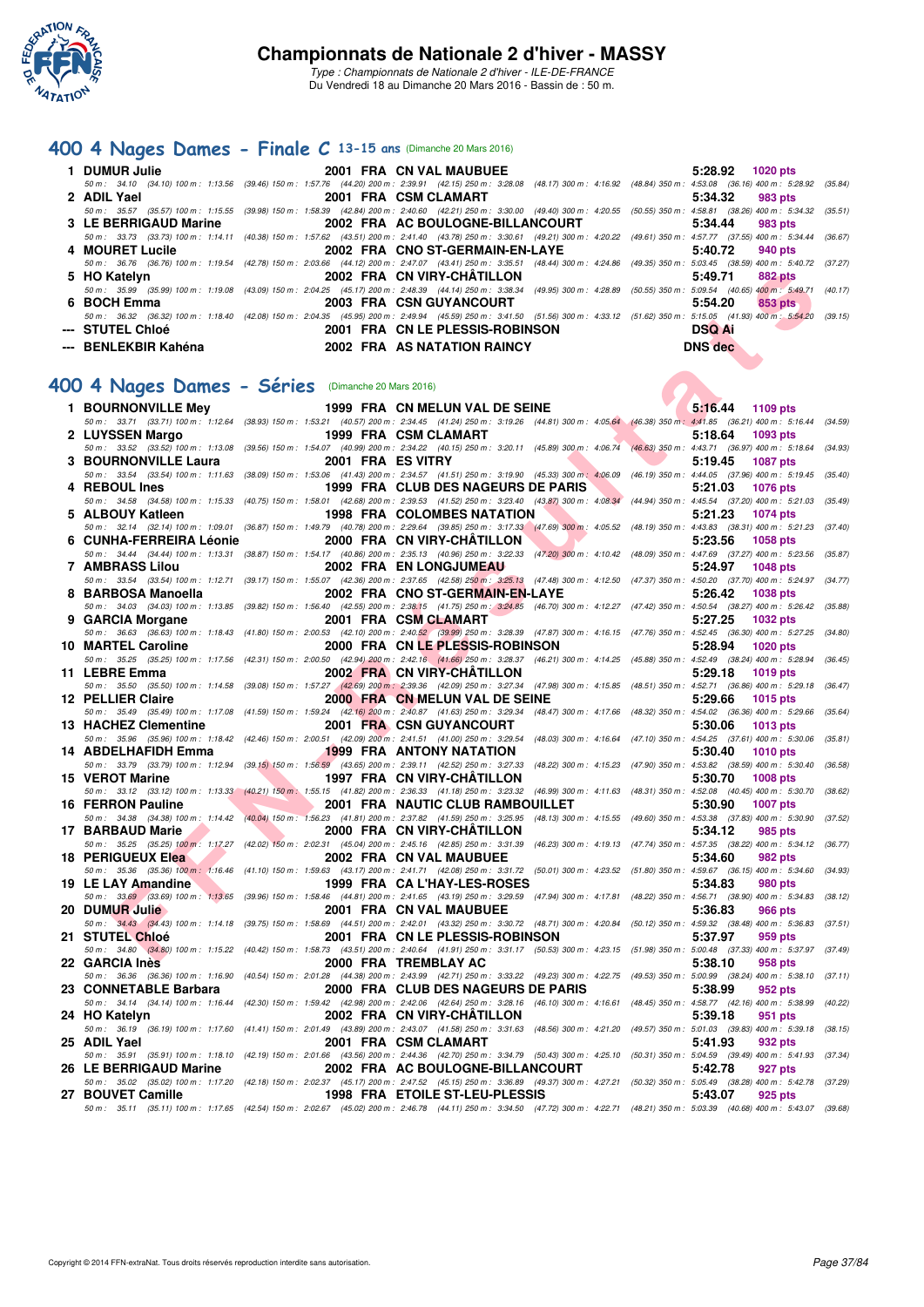

| 28 MOURET Lucile                                    | 2002 FRA CNO ST-GERMAIN-EN-LAYE                                                                                                                                                              | $5:44.14$ 918 pts                                                                                                                                                                                                                               |
|-----------------------------------------------------|----------------------------------------------------------------------------------------------------------------------------------------------------------------------------------------------|-------------------------------------------------------------------------------------------------------------------------------------------------------------------------------------------------------------------------------------------------|
|                                                     | 50 m: 37.15 (37.15) 100 m: 1:21.02 (43.87) 150 m: 2:06.32 (45.30) 200 m: 2:51.34 (45.02) 250 m: 3:40.95 (49.61) 300 m: 4:28.93 (47.98) 350 m: 5:07.11 (38.18) 400 m: 5:44.14 (37.03          |                                                                                                                                                                                                                                                 |
| 29 BOCH Emma                                        | 2003 FRA CSN GUYANCOURT                                                                                                                                                                      | 5:44.79 914 pts                                                                                                                                                                                                                                 |
|                                                     | 50 m: 35.28 (35.28) 100 m: 1:15.99 (40.71) 150 m: 2:00.03 (44.04) 200 m: 2:43.45 (43.42) 250 m: 3:34.53 (51.08) 300 m: 4:25.02 (50.49) 350 m: 5:05.73 (40.71) 400 m: 5:44.79 (39.06          |                                                                                                                                                                                                                                                 |
|                                                     |                                                                                                                                                                                              | 5:47.80 894 pts                                                                                                                                                                                                                                 |
|                                                     | 50 m: 35.02 (35.02) 100 m: 1:16.99 (41.97) 150 m: 2:02.10 (45.11) 200 m: 2:45.86 (43.76) 250 m: 3:37.38 (51.52) 300 m: 4:29.35 (51.97) 350 m: 5:09.44 (40.09) 400 m: 5:47.80 (38.36          |                                                                                                                                                                                                                                                 |
| 31 CHAPUT Perrine                                   | <b>2001 FRA COULOMMIERS NATATION</b>                                                                                                                                                         | 5:52.93<br>861 pts                                                                                                                                                                                                                              |
|                                                     | 50 m : 38.96 (38.96) 100 m : 1:23.99 (45.03) 150 m : 2:09.72 (45.73) 200 m : 2:53.58 (43.86) 250 m : 3:42.60 (49.02) 300 m : 4:32.10 (49.50) 350 m : 5:12.83 (40.73) 400 m : 5:52.93 (40.10) |                                                                                                                                                                                                                                                 |
| --- JANSEN Doriane                                  | 1996 FRA SCA 2000 EVRY                                                                                                                                                                       | <b>DSQ Ai</b>                                                                                                                                                                                                                                   |
| --- BOUTIN-FERNANDEZ Océane 2002 FRA CN VAL MAUBUEE |                                                                                                                                                                                              | <b>DSQ Ai</b>                                                                                                                                                                                                                                   |
| --- AOUAD Kenza                                     | 2000 FRA CSM CLAMART                                                                                                                                                                         | <b>DSQ Ai</b>                                                                                                                                                                                                                                   |
| --- BIGAY Clara                                     | 2002 FRA STADE DE VANVES                                                                                                                                                                     | <b>Contract on the Contract of the Contract of The Contract of The Contract of The Contract of The Contract of The Contract of The Contract of The Contract of The Contract of The Contract of The Contract of The Contract of T</b><br>DNS dec |
| --- BEAL Elodie                                     | 1999 FRA USM VIROFLAY                                                                                                                                                                        | <b>DNS</b> dec                                                                                                                                                                                                                                  |
| --- BELBACHIR Aliya                                 | 2002 FRA AS BONDY                                                                                                                                                                            | DNS dec                                                                                                                                                                                                                                         |
| --- HAJDER-NAEYE Tamlyne                            | 2000 FRA AC BOULOGNE-BILLANCOURT                                                                                                                                                             | <b>DNS</b> dec                                                                                                                                                                                                                                  |
|                                                     |                                                                                                                                                                                              |                                                                                                                                                                                                                                                 |

## **[50 Nage Libre Messieurs - Finale A](http://www.ffnatation.fr/webffn/resultats.php?idact=nat&go=epr&idcpt=37307&idepr=51)** (Samedi 19 Mars 2016)

| 1 TURPIN Fabrice       |  | 1995 FRA CN MELUN VAL DE SEINE       | 23.42 | 1244 pts |
|------------------------|--|--------------------------------------|-------|----------|
| 2 PINCEPOCHE Yohan     |  | 1997 FRA STADE FRANCAIS O COURBEVOIE | 24.04 | 1198 pts |
| 3 ZENASNI Yanis        |  | 1995 ALG CN MELUN VAL DE SEINE       | 24.06 | 1197 pts |
| 4 JACQUIN Mathieu      |  | 1988 FRA CN VIRY-CHÂTILLON           | 24.28 | 1181 pts |
| 4 THEILLER Philippe    |  | 1995 FRA CERGY PONTOISE NATATION     | 24.28 | 1181 pts |
| 6 EL ALAMI Younes      |  | 1999 FRA CN VIRY-CHÂTILLON           | 24.46 | 1168 pts |
| 7 TIEN MI TIE Kevin    |  | 1991 FRA AS LE PLESSIS-SAVIGNY       | 24.63 | 1156 pts |
| 7 CHAPLET-GARCIA Joris |  | 1995 FRA CN LE PLESSIS-ROBINSON      | 24.63 | 1156 pts |

## **[50 Nage Libre Messieurs - Finale B](http://www.ffnatation.fr/webffn/resultats.php?idact=nat&go=epr&idcpt=37307&idepr=51)** (Samedi 19 Mars 2016)

| 1 ALLOUCHE Adam     |  | 1993 LIB CO ULIS NATATION            | 24.38 | 1174 pts        |
|---------------------|--|--------------------------------------|-------|-----------------|
| 2 POTIER Livio      |  | 1998 FRA STADE FRANCAIS O COURBEVOIE | 24.61 | 1157 pts        |
| 3 MONTAGNA Benoît   |  | <b>1989 FRA STADE DE VANVES</b>      | 24.64 | 1155 pts        |
| 4 LE CORNIER Adrien |  | 1998 FRA STADE FRANCAIS O COURBEVOIE | 24.75 | 1147 pts        |
| 5 CORNEVIN Xavier   |  | 1989 FRA ESPADON VÉLIZY-VILLACOUBLAY | 24.99 | 1130 pts        |
| 6 LOSCH Julien      |  | <b>1987 FRA BOIS-COLOMBES SPORT</b>  | 25.27 | 1110 pts        |
| 7 POSTOLACHI Mikael |  | 1994 FRA SO ROSNY                    | 25.46 | <b>1097 pts</b> |
| 8 FAUTRA Yohan      |  | 2000 FRA AQUA CLUB PONTAULT-ROISSY   | 25.70 | 1081 pts        |

## **[50 Nage Libre Messieurs - Finale C](http://www.ffnatation.fr/webffn/resultats.php?idact=nat&go=epr&idcpt=37307&idepr=51) 14-15 ans** (Samedi 19 Mars 2016)

| <b>JANJEN DUI GIIC</b>                                            |  | 1990 FRA SUAZUUU EVRI                   | וא שטע         |                 |
|-------------------------------------------------------------------|--|-----------------------------------------|----------------|-----------------|
| --- BOUTIN-FERNANDEZ Océane                                       |  | 2002 FRA CN VAL MAUBUEE                 | <b>DSQ Ai</b>  |                 |
| --- AOUAD Kenza                                                   |  | 2000 FRA CSM CLAMART                    | <b>DSQ Ai</b>  |                 |
| --- BIGAY Clara                                                   |  | 2002 FRA STADE DE VANVES                | <b>DNS</b> dec |                 |
| --- BEAL Elodie                                                   |  | <b>1999 FRA USM VIROFLAY</b>            | <b>DNS</b> dec |                 |
| --- BELBACHIR Aliya                                               |  | 2002 FRA AS BONDY                       | <b>DNS</b> dec |                 |
| --- HAJDER-NAEYE Tamlyne                                          |  | 2000 FRA AC BOULOGNE-BILLANCOURT        | <b>DNS dec</b> |                 |
|                                                                   |  |                                         |                |                 |
| O Nage Libre Messieurs - Finale A (Samedi 19 Mars 2016)           |  |                                         |                |                 |
| 1 TURPIN Fabrice                                                  |  | 1995 FRA CN MELUN VAL DE SEINE          | 23.42          | <b>1244 pts</b> |
| 2 PINCEPOCHE Yohan                                                |  | 1997 FRA STADE FRANÇAIS O COURBEVOIE    | 24.04          | 1198 pts        |
| 3 ZENASNI Yanis                                                   |  | 1995 ALG CN MELUN VAL DE SEINE          | 24.06          | 1197 pts        |
| 4 JACQUIN Mathieu                                                 |  | 1988 FRA CN VIRY-CHÂTILLON              | 24.28          | 1181 pts        |
| 4 THEILLER Philippe                                               |  | 1995 FRA CERGY PONTOISE NATATION        | 24.28          | 1181 pts        |
| <b>6 EL ALAMI Younes</b>                                          |  | 1999 FRA CN VIRY-CHÂTILLON              | 24.46          | 1168 pts        |
| 7 TIEN MI TIE Kevin                                               |  | 1991 FRA AS LE PLESSIS-SAVIGNY          | 24.63          | 1156 pts        |
| 7 CHAPLET-GARCIA Joris                                            |  | 1995 FRA CN LE PLESSIS-ROBINSON         | 24.63          | 1156 pts        |
|                                                                   |  |                                         |                |                 |
| O Nage Libre Messieurs - Finale B (Samedi 19 Mars 2016)           |  |                                         |                |                 |
| 1 ALLOUCHE Adam                                                   |  | 1993 LIB CO ULIS NATATION               | 24.38          | <b>1174 pts</b> |
| 2 POTIER Livio                                                    |  | 1998 FRA STADE FRANÇAIS O COURBEVOIE    | 24.61          | 1157 pts        |
| 3 MONTAGNA Benoît                                                 |  | <b>1989 FRA STADE DE VANVES</b>         | 24.64          | 1155 pts        |
| 4 LE CORNIER Adrien                                               |  | 1998 FRA STADE FRANÇAIS O COURBEVOIE    | 24.75          | 1147 pts        |
| 5 CORNEVIN Xavier                                                 |  | 1989 FRA ESPADON VÉLIZY-VILLACOUBLAY    | 24.99          | 1130 pts        |
| 6 LOSCH Julien                                                    |  | 1987 FRA BOIS-COLOMBES SPORT            | 25.27          | 1110 pts        |
| 7 POSTOLACHI Mikael                                               |  | 1994 FRA SO ROSNY                       | 25.46          | <b>1097 pts</b> |
| 8 FAUTRA Yohan                                                    |  | 2000 FRA AQUA CLUB PONTAULT-ROISSY      | 25.70          | 1081 pts        |
|                                                                   |  |                                         |                |                 |
| O Nage Libre Messieurs - Finale C 14-15 ans (Samedi 19 Mars 2016) |  |                                         |                |                 |
| 1 KORNELUK IIya                                                   |  | 2001 BLR US GRIGNY                      | 25.97          | 1062 pts        |
| 2 BOUALI Farès                                                    |  | 2001 FRA USNSP NEMOURS                  | 26.09          | <b>1054 pts</b> |
| 2 CHAUVIN Dennys                                                  |  | 2001 FRA ES VITRY                       | 26.09          | <b>1054 pts</b> |
| 4 LECLERCQ-HENRIC Jules                                           |  | 2001 FRA CN POISSY                      | 26.17          | 1048 pts        |
| 5 LE FORESTIER Erwan                                              |  | 2001 FRA CN ANDRESY                     | 26.37          | 1035 pts        |
| 6 MELONI Clément                                                  |  | <b>2001 FRA CERGY PONTOISE NATATION</b> | 26.43          | 1031 pts        |
| 7 DIDI Lyès                                                       |  | 2001 FRA STADE FRANÇAIS O COURBEVOIE    | 26.58          | <b>1021 pts</b> |
| 8 SALMON Aymeric                                                  |  | 2001 FRA CN POISSY                      | 27.13          | 984 pts         |
|                                                                   |  |                                         |                |                 |
| .<br>.                                                            |  |                                         |                |                 |

## **[50 Nage Libre Messieurs - Finale D](http://www.ffnatation.fr/webffn/resultats.php?idact=nat&go=epr&idcpt=37307&idepr=51)** (Samedi 19 Mars 2016)

|                                                                                                                                               |  | 25.09                                                                                                                                                                                                                    | 1123 pts        |
|-----------------------------------------------------------------------------------------------------------------------------------------------|--|--------------------------------------------------------------------------------------------------------------------------------------------------------------------------------------------------------------------------|-----------------|
|                                                                                                                                               |  | 25.18                                                                                                                                                                                                                    | 1117 pts        |
|                                                                                                                                               |  | 25.37                                                                                                                                                                                                                    | 1103 pts        |
|                                                                                                                                               |  | 25.49                                                                                                                                                                                                                    | 1095 pts        |
|                                                                                                                                               |  | 25.52                                                                                                                                                                                                                    | 1093 pts        |
|                                                                                                                                               |  | 25.68                                                                                                                                                                                                                    | 1082 pts        |
|                                                                                                                                               |  | 25.83                                                                                                                                                                                                                    | <b>1072 pts</b> |
| 1 UJKA Yoan<br>2 BARRY Ervin<br>3 CLOSIER Cyril<br><b>4 SUMEIRE Eliott</b><br>5 FOUCHER Gabriel<br>6 PAGO Sébastien<br>7 LEFORT-LOUET Gaspard |  | 1999 FRA STADE FRANÇAIS O COURBEVOIE<br>2000 FRA CLUB DES NAGEURS DE PARIS<br>2000 FRA CN VAL MAUBUEE<br>1999 FRA CA ORSAY<br>1999 FRA CN ASNIÈRES<br><b>1999 FRA SN VERSAILLES</b><br>2000 FRA RACING CLUB DE FRANCE WP |                 |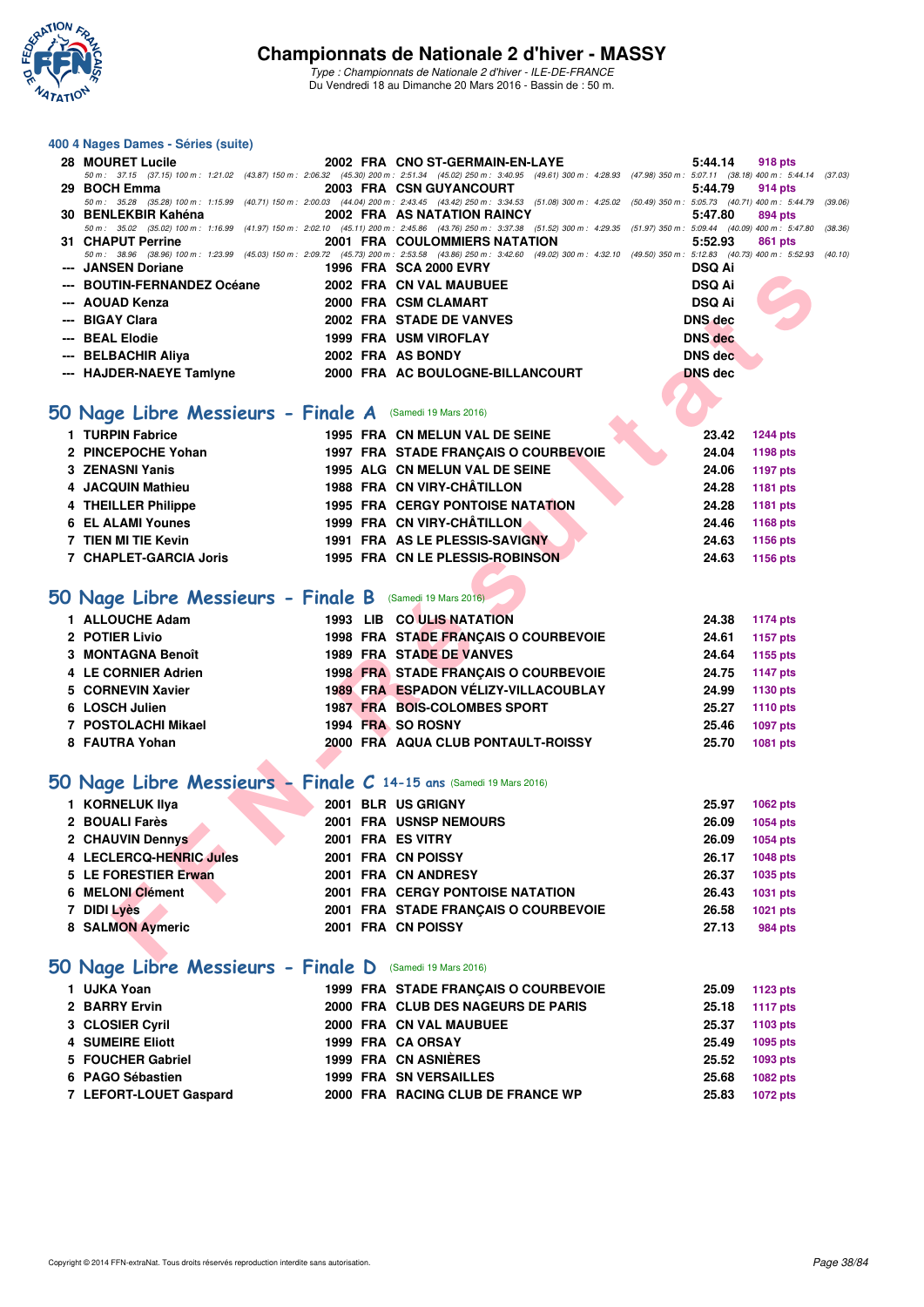

| 50 Nage Libre Messieurs - Finale D (suite)             |  |                                         |       |                 |
|--------------------------------------------------------|--|-----------------------------------------|-------|-----------------|
| 8 NASCIMENTO Diego                                     |  | 2000 BRA ASS SPORTIVE BOUVINES          | 26.14 | 1050 pts        |
|                                                        |  |                                         |       |                 |
| 50 Nage Libre Messieurs - Séries (Samedi 19 Mars 2016) |  |                                         |       |                 |
| 1 CLARK Anthony                                        |  | <b>1991 FRA SN VERSAILLES</b>           | 23.42 | <b>1244 pts</b> |
| 2 PINCEPOCHE Yohan                                     |  | 1997 FRA STADE FRANÇAIS O COURBEVOIE    | 23.62 | <b>1229 pts</b> |
| 3 TURPIN Fabrice                                       |  | 1995 FRA CN MELUN VAL DE SEINE          | 23.65 | <b>1227 pts</b> |
| 4 JACQUIN Mathieu                                      |  | 1988 FRA CN VIRY-CHÂTILLON              | 24.09 | <b>1194 pts</b> |
| 5 ZENASNI Yanis                                        |  | 1995 ALG CN MELUN VAL DE SEINE          | 24.13 | <b>1192 pts</b> |
| <b>6 EL ALAMI Younes</b>                               |  | 1999 FRA CN VIRY-CHÂTILLON              | 24.29 | <b>1180 pts</b> |
| 7 THEILLER Philippe                                    |  | <b>1995 FRA CERGY PONTOISE NATATION</b> | 24.34 | <b>1176 pts</b> |
| 8 ALLOUCHE Adam                                        |  | 1993 LIB CO ULIS NATATION               | 24.37 | <b>1174 pts</b> |
| 9 TIEN MI TIE Kevin                                    |  | 1991 FRA AS LE PLESSIS-SAVIGNY          | 24.47 | <b>1167 pts</b> |
| 10 CHAPLET-GARCIA Joris                                |  | 1995 FRA CN LE PLESSIS-ROBINSON         | 24.60 | 1158 pts        |
| 11 MONTAGNA Benoît                                     |  | <b>1989 FRA STADE DE VANVES</b>         | 24.62 | 1156 pts        |
| <b>12 POTIER Livio</b>                                 |  | 1998 FRA STADE FRANÇAIS O COURBEVOIE    | 24.63 | 1156 pts        |
| 13 FAME Abdou                                          |  | <b>1988 SEN U.S CRETEIL NATATION</b>    | 24.66 | 1153 pts        |
| 14 POSTOLACHI Mikael                                   |  | 1994 FRA SO ROSNY                       | 24.71 | 1150 pts        |
| <b>15 CORNEVIN Xavier</b>                              |  | 1989 FRA ESPADON VELIZY-VILLACOUBLAY    | 24.72 | 1149 pts        |
| <b>16 LE CORNIER Adrien</b>                            |  | 1998 FRA STADE FRANÇAIS O COURBEVOIE    | 24.79 | <b>1144 pts</b> |
| 17 LOSCH Julien                                        |  | 1987 FRA BOIS-COLOMBES SPORT            | 24.80 | <b>1144 pts</b> |
| 18 SALVAN Hadrien                                      |  | <b>1997 FRA ASS SPORTIVE BOUVINES</b>   | 24.90 | 1136 pts        |
| 19 COUDERT Rémi                                        |  | <b>1995 FRA CERGY PONTOISE NATATION</b> | 24.92 | 1135 pts        |
| 20 FAUTRA Yohan                                        |  | 2000 FRA AQUA CLUB PONTAULT-ROISSY      | 25.08 | <b>1124 pts</b> |
| 21 BARRY Ervin                                         |  | 2000 FRA CLUB DES NAGEURS DE PARIS      | 25.09 | 1123 pts        |
| <b>22 SUMEIRE Eliott</b>                               |  | 1999 FRA CA ORSAY                       | 25.18 | <b>1117 pts</b> |
| 23 THIBAULT Thomas                                     |  | <b>1998 FRA RSC MONTREUIL</b>           | 25.21 | 1115 pts        |
| 24 PRUD'HOMME Maxime                                   |  | 1998 FRA CERGY PONTOISE NATATION        | 25.23 | <b>1113 pts</b> |
| 25 GONCALVES Nathan                                    |  | 1998 FRA USO BEZONS                     | 25.24 | <b>1112 pts</b> |
| 26 UJKA Yoan                                           |  | 1999 FRA STADE FRANÇAIS O COURBEVOIE    | 25.27 | 1110 pts        |
| 27 MUNIER Alexandre                                    |  | 1991 FRA CSM CLAMART                    | 25.31 | 1108 pts        |
| 28 FOUCHER Gabriel                                     |  | <b>1999 FRA CN ASNIERES</b>             | 25.33 | 1106 pts        |
| 29 PAGO Sébastien                                      |  | <b>1999 FRA SN VERSAILLES</b>           | 25.39 | 1102 pts        |
| 30 CLOSIER Cyril                                       |  | 2000 FRA CN VAL MAUBUEE                 | 25.49 |                 |
| 31 DA SILVA Anderson                                   |  | 1998 FRA NEPTUNE CLUB DE FRANCE         | 25.51 | 1095 pts        |
|                                                        |  | <b>1995 FRA MOUETTES DE PARIS</b>       | 25.51 | 1094 pts        |
| 31 MECHICHE Magsen                                     |  | <b>1997 FRA SN VERSAILLES</b>           |       | 1094 pts        |
| 33 MOULIN Gregory<br>34 NASCIMENTO Diego               |  | 2000 BRA ASS SPORTIVE BOUVINES          | 25.61 | <b>1087 pts</b> |
|                                                        |  |                                         | 25.62 | 1086 pts        |
| <b>35 DOLINAR Robin</b>                                |  | 1998 FRA CSM CLAMART                    | 25.63 | 1085 pts        |
| 36 LEFORT-LOUET Gaspard                                |  | 2000 FRA RACING CLUB DE FRANCE WP       | 25.64 | 1085 pts        |
| 37 KUCH Alain                                          |  | 1998 FRA CN VAL MAUBUEE                 | 25.71 | 1080 pts        |
| 38 LIV Nicolas                                         |  | 1999 FRA LAGNY-SUR-MARNE NATATION       | 25.73 | 1078 pts        |
| 39 GRADEL Thibault                                     |  | 2000 FRA CLUB DES NAGEURS DE PARIS      | 25.74 | 1078 pts        |
| 40 LEGOUX Julien                                       |  | <b>1994 FRA SN MONTGERON</b>            | 25.78 | 1075 pts        |
| 41 SETIM Quentin                                       |  | 2000 FRA PROVINS NATATION               | 25.82 | 1072 pts        |
| 42 BOUALI Farès                                        |  | <b>2001 FRA USNSP NEMOURS</b>           | 25.90 | 1067 pts        |
| 43 ROUSSE Arnaud                                       |  | <b>1988 FRA S.M MONTROUGE</b>           | 25.92 | 1065 pts        |
| 44 PARIS Tristan                                       |  | 1995 FRA ASS DES SPORTS DE CHELLES      | 25.95 | 1063 pts        |
| 45 BIDEL Maxime                                        |  | <b>1999 FRA STADE DE VANVES</b>         | 25.97 | 1062 pts        |
| <b>46 BARATGIN Hugues</b>                              |  | 1999 FRA NEPTUNE CLUB DE FRANCE         | 26.01 | 1059 pts        |
| 47 DUPUY Louan                                         |  | <b>2000 FRA CERGY PONTOISE NATATION</b> | 26.02 | 1059 pts        |
| <b>48 CHAUVIN Dennys</b>                               |  | 2001 FRA ES VITRY                       | 26.04 | 1057 pts        |
| 49 CHAFFARD Clément                                    |  | <b>1998 FRA CERGY PONTOISE NATATION</b> | 26.08 | 1054 pts        |
| 50 GAY SEMENKOFF Justin                                |  | 2000 FRA CSM CLAMART                    | 26.12 | 1052 pts        |
| 51 SONDEREGGER Lucas                                   |  | 2000 FRA CLUB DES NAGEURS DE PARIS      | 26.14 | <b>1050 pts</b> |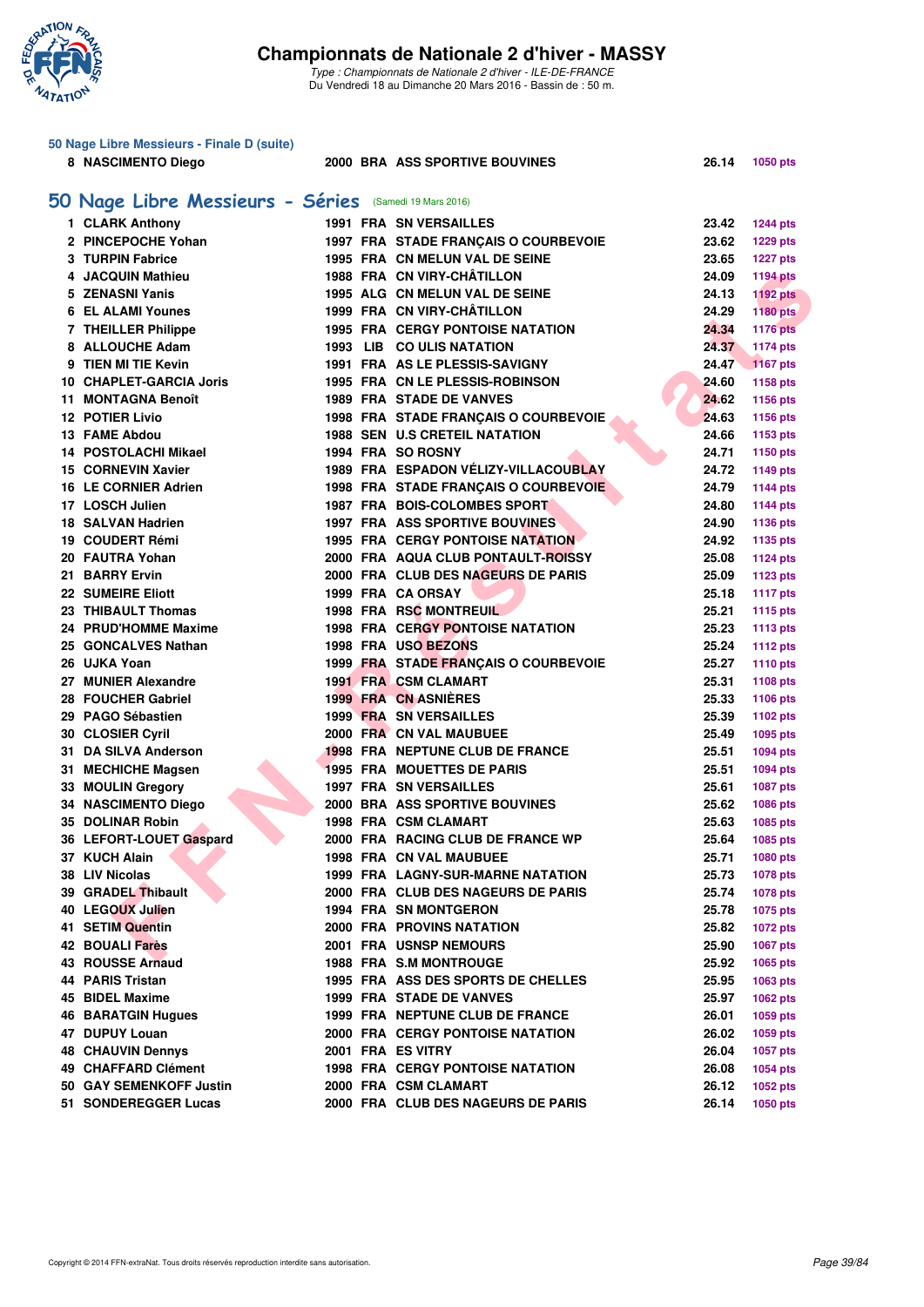

#### **FERO-HENICAL MANY SOURCES (ENCORRENT SOURCES)**<br> **FROM HENCOLUMENTAL SOURCES AND MANY AND SOLUTION AND SOLUTION AND SOLUTION AND SOLUTION CONTINUES.<br>
CASE CONTINUES THAT A CONTINUES AND MANY CONTINUES AND SOLUTION AND SOLU 50 Nage Libre Messieurs - Séries (suite) 52 BANCOURT Julien 1999 FRA AS LE PLESSIS-SAVIGNY 26.21 1046 pts 53 RICHTER Neil 1999 FRA AC VILLEPINTE 26.28 1041 pts 53 LE FORESTIER Erwan 2001 FRA CN ANDRESY 26.28 1041 pts 55 BERTHELIER Axel 2000 FRA CLUB DES NAGEURS DE PARIS 26.30 1039 pts 56 MORVAN Léo 1999 FRA NEPTUNE CLUB DE FRANCE 26.37 1035 pts 57 MALTESTE Tristan 1999 FRA CSM CLAMART 26.39 1033 pts 58 KORNELUK Ilya 2001 BLR US GRIGNY 26.40 1033 pts 59 LECLERCQ-HENRIC Jules 2001 FRA CN POISSY 26.46 1029 pts 60 LOSSOUARN Mathias 1998 FRA CN BRUNOY-ESSONNE 26.57 1021 pts 61 LANGLOIS Guillaume 1999 FRA ES MASSY NATATION 26.58 1021 pts 62 MELONI Clément 2001 FRA CERGY PONTOISE NATATION 26.60 1019 pts 63 NESIC Chris 2000 FRA SN MONTGERON 26.65 1016 pts 64 GABRIEL Jean-Emmanuel 2000 FRA AQUA CLUB PONTAULT-ROISSY 26.67 1015 pts 65 HERLUC Yoann 2000 FRA SCUF PARIS 26.69 1013 pts 66 PHANTSULAYA George 2000 FRA U.S CRETEIL NATATION 26.71 1012 pts 67 SALMON Aymeric 2001 FRA CN POISSY 26.74 1010 pts 67 DIDI Lyès 2001 FRA STADE FRANÇAIS O COURBEVOIE 26.74 1010 pts 69 DE AMORIM Thomas 1998 FRA CN VAL MAUBUEE 26.77 1008 pts 70 ICHOU Yassine 2002 FRA AULNAY-SOUS-BOIS S.N 26.81 1005 pts 71 SAHBANI Sami 1999 FRA CN ASNIÈRES 26.87 1001 pts 72 DELATTRE Noe 2000 FRA ETOILE ST-LEU-PLESSIS 26.99 993 pts 73 HENDERSON Jules 2001 FRA CERCLE SPORTIF STANISLAS PARIS 27.00 993 pts 74 GEOFFROY Axel 2002 FRA SO ROSNY 27.02 991 pts 75 FRANCOIS Bastien 2000 FRA MOISSY SPORT NATATION 27.03 991 pts 75 EMERY Ancelin 2002 FRA AS PORCHEVILLE 27.03 991 pts 77 ZIJL Sem 2002 NED CNO ST-GERMAIN-EN-LAYE 27.05 989 pts 78 OUMESSAOUD Massyle 2001 FRA SN VERSAILLES 27.12 985 pts 79 ROBBE Mathieu 2000 FRA NEPTUNE CLUB DE FRANCE 27.22 978 pts 80 DUPUIS Axel 2002 FRA LE CHESNAY NATATION 27.28 974 pts 81 MARIE Gaétan 2001 FRA CERGY PONTOISE NATATION 27.29 974 pts 81 HERPAIN Loic 2001 FRA ETOILE ST-LEU-PLESSIS 27.29 974 pts 83 THENU Maxime 2002 FRA AQUA CLUB PONTAULT-ROISSY 27.30 973 pts 84 SIMEANT Léo 2001 FRA AULNAY-SOUS-BOIS S.N 27.36 969 pts 84 TALEB Yacine 2001 FRA AULNAY-SOUS-BOIS S.N 27.36 969 pts 86 AERNOUT Arthur 2002 FRA CA L'HAY-LES-ROSES 27.37 968 pts 87 BIGUE Lucas** 1999 FRA CN MELUN VAL DE SEINE 27.40 966 pts **87 THEETEN Cédric 2002 FRA NOGENT NATATION 94** 27.40 966 pts **89 CATINEL-ARAMINTHE Keran 2001 FRA U.S CRETEIL NATATION 27.53 958 pts 90 REUILLON Louis 2000 FRA MOUETTES DE PARIS 27.56 956 pts 91 DA CRUZ Nathan 2001 FRA AS PORCHEVILLE 27.65 950 pts 91 OUNOUGHI Ihsane 2001 FRA ES MASSY NATATION 27.65 950 pts 93 GUILLAUME Vincent 2002 FRA ES MASSY NATATION 27.68 948 pts 94 EL KABBAJ Hassan 2001 FRA CERGY PONTOISE NATATION 27.74 944 pts 95 GRONDIN William 2002 FRA CA L'HAY-LES-ROSES 27.79 941 pts 96 GRÉMILLON Mattéo 2001 FRA A.O. TRAPPES NATATION 27.86 937 pts 96 BERINGUE Raphael 2001 FRA CA ORSAY 27.86 937 pts 98 LESUEUR Theo 1998 FRA RED STAR CLUB CHAMPIGNY 27.89 935 pts 99 OUANICHE-HERBIN Nicolas 2001 FRA ETOILE ST-LEU-PLESSIS 27.92 933 pts 100 GUERNALEC Erwann 2001 FRA CN MAISONS-ALFORT 28.01 927 pts 101 GENESTIER Ronan 1999 FRA ASS DES SPORTS DE CHELLES 28.04 925 pts 102 BUISSON Luca 2002 FRA CLUB DES NAGEURS DE PARIS 28.06 924 pts 103 RENAUDIN Remi 2002 FRA CERGY PONTOISE NATATION 28.23 913 pts 104 BARLIER Tony 2002 FRA CSN GUYANCOURT 28.24 912 pts**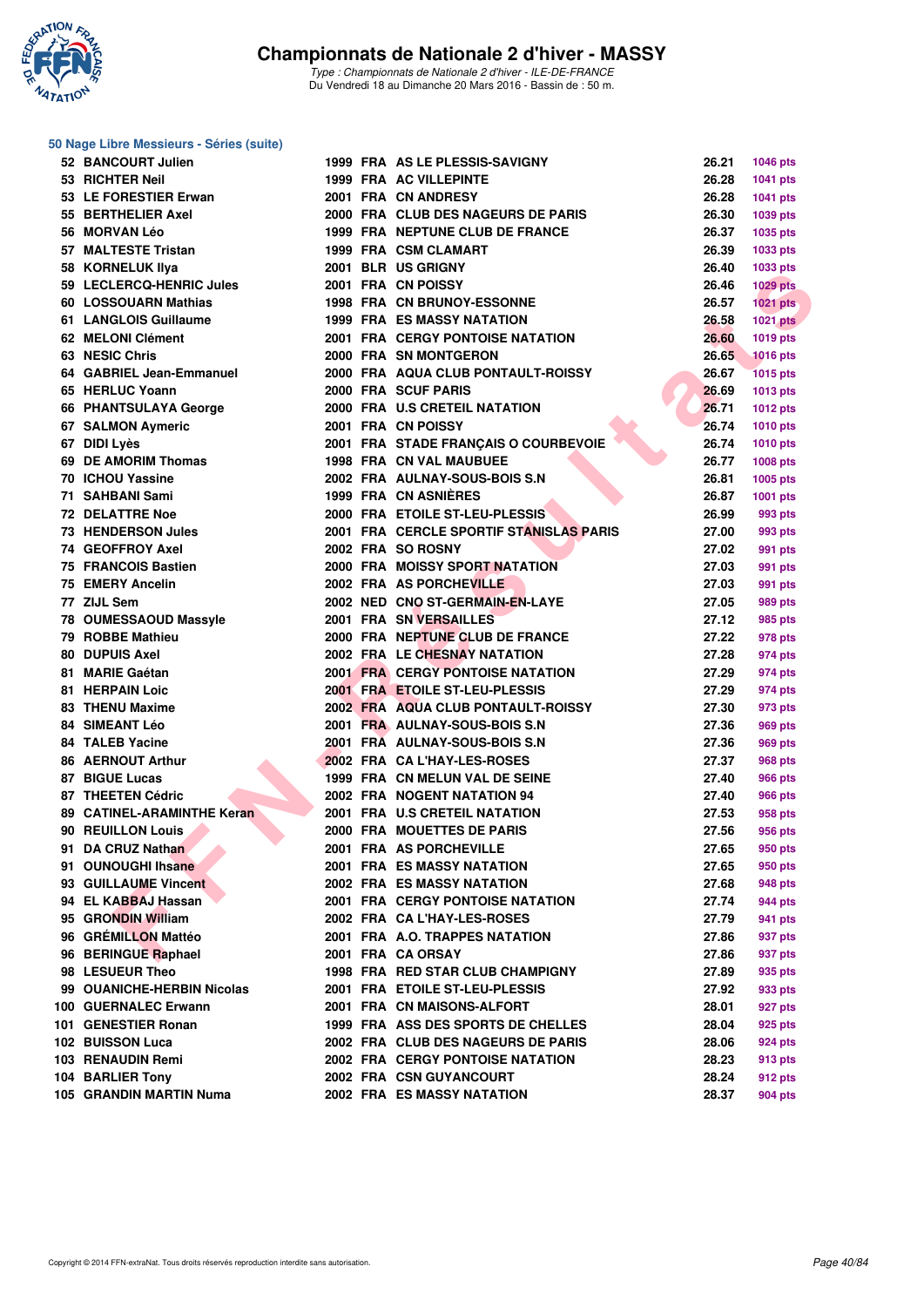

*Type : Championnats de Nationale 2 d'hiver - ILE-DE-FRANCE* Du Vendredi 18 au Dimanche 20 Mars 2016 - Bassin de : 50 m.

| 50 Nage Libre Messieurs - Séries (suite) |  |                                      |                |                |
|------------------------------------------|--|--------------------------------------|----------------|----------------|
| 106 HANSON Cyril                         |  | 2002 BEL NEPTUNE CLUB DE FRANCE      | 28.40          | 902 pts        |
| 107 KADRI Marwane                        |  | 2001 FRA ETOILE ST-LEU-PLESSIS       | 28.46          | 898 pts        |
| 108 IABASSENE Safy                       |  | 2002 FRA RACING CLUB DE FRANCE WP    | 28.97          | <b>867 pts</b> |
| --- JUDES Guillaume                      |  | <b>1988 FRA CSM CLAMART</b>          | <b>DNS</b> dec |                |
| --- GILLE Martin                         |  | 1999 FRA ESPADON VÉLIZY-VILLACOUBLAY | DNS dec        |                |
| --- POTIER Hugo                          |  | <b>1997 FRA COULOMMIERS NATATION</b> | DNS dec        |                |
|                                          |  |                                      |                |                |

## **[100 Nage Libre Messieurs - Finale A](http://www.ffnatation.fr/webffn/resultats.php?idact=nat&go=epr&idcpt=37307&idepr=52)** (Dimanche 20 Mars 2016)

| 00 Nage Libre Messieurs - Finale A (Dimanche 20 Mars 2016)           |                   |                                             |             |                                                     |                                  |
|----------------------------------------------------------------------|-------------------|---------------------------------------------|-------------|-----------------------------------------------------|----------------------------------|
| 1 PINCEPOCHE Yohan                                                   |                   | 1997 FRA STADE FRANÇAIS O COURBEVOIE        |             | 52.52                                               | $1205$ pts                       |
| 2 ZENASNI Yanis                                                      |                   | 1995 ALG CN MELUN VAL DE SEINE              |             | $50 m$ : $25.33$ $(25.33)$ $100 m$ :<br>52.72       | 52.52 (27.19)<br>1198 pts        |
|                                                                      |                   |                                             |             | 50 m : 25.49 (25.49) 100 m : 52.72 (27.23)          |                                  |
| <b>3 JACQUIN Mathieu</b>                                             |                   | 1988 FRA CN VIRY-CHÂTILLON                  |             | 52.88                                               | 1192 pts                         |
| 4 SALVAN Hadrien                                                     |                   |                                             |             | 50 m: 25.14 (25.14) 100 m: 52.88 (27.74)            |                                  |
|                                                                      |                   | <b>1997 FRA ASS SPORTIVE BOUVINES</b>       | 50 m: 25.63 | 52.90<br>$(25.63)$ 100 m : 52.90 $(27.27)$          | 1191 pts                         |
| 5 EL ALAMI Younes                                                    |                   | 1999 FRA CN VIRY-CHÂTILLON                  |             | 53.30                                               | 1177 pts                         |
|                                                                      |                   |                                             |             | 50 m : 25.62 (25.62) 100 m : 53.30 (27.68)          |                                  |
| <b>6 RENOUVIN Lorenzo</b>                                            |                   | 1998 FRA STADE FRANÇAIS O COURBEVOIE        | 50 m: 26.03 | 53.92<br>(26.03) 100 m : 53.92 (27.89)              | 1156 pts                         |
| <b>7 SUMEIRE Eliott</b>                                              |                   | 1999 FRA CA ORSAY                           |             | 54.05                                               | 1151 pts                         |
|                                                                      |                   |                                             |             | 50 m: 26.13 (26.13) 100 m: 54.05 (27.92)            |                                  |
| 8 POTIER Livio                                                       |                   | 1998 FRA STADE FRANÇAIS O COURBEVOIE        |             | 54.32                                               | 1142 pts                         |
|                                                                      |                   |                                             |             | 50 m: 26.56 (26.56) 100 m: 54.32 (27.76)            |                                  |
| 00 Nage Libre Messieurs - Finale B (Dimanche 20 Mars 2016)           |                   |                                             |             |                                                     |                                  |
| 1 LINO Rafaël                                                        |                   | 1999 FRA C.N OZOIR-LA-FERRIERE              |             | 54.20                                               |                                  |
|                                                                      |                   |                                             | 50 m: 26.40 | $(26.40)$ 100 m : 54.20 $(27.80)$                   | 1146 pts                         |
| 2 BECQUET Mathias                                                    |                   | 1995 FRA S.M MONTROUGE                      |             | 54.39                                               | 1140 pts                         |
|                                                                      |                   |                                             |             | 50 m : 26.39 (26.39) 100 m : 54.39 (28.00)          |                                  |
| 3 LIV Nicolas                                                        |                   | 1999 FRA LAGNY-SUR-MARNE NATATION           |             | 54.44<br>$50 m$ : 26.44 (26.44) 100 m :             | <b>1138 pts</b><br>54.44 (28.00) |
| 4 GIBON Quentin                                                      |                   | 1999 FRA NOGENT NATATION 94                 |             | 54.50                                               | <b>1136 pts</b>                  |
|                                                                      |                   |                                             |             | 50 m: 26.64 (26.64) 100 m: 54.50 (27.86)            |                                  |
| 5 LE CORNIER Adrien                                                  |                   | 1998 FRA STADE FRANÇAIS O COURBEVOIE        |             | 54.74                                               | <b>1128 pts</b>                  |
| 6 CHOUFA Jordane                                                     |                   | <b>1995 FRA STADE FRANÇAIS O COURBEVOIE</b> | 50 m: 26.18 | $(26.18)$ 100 m : 54.74 $(28.56)$<br>54.76          | <b>1127 pts</b>                  |
|                                                                      |                   |                                             |             | 50 m: 26.61 (26.61) 100 m: 54.76 (28.15)            |                                  |
| 7 THIBAULT Thomas                                                    |                   | <b>1998 FRA RSC MONTREUIL</b>               |             | 54.88                                               | 1123 pts                         |
|                                                                      |                   |                                             | 50 m: 26.26 | (26.26) 100 m : 54.88 (28.62)                       |                                  |
| 8 MUNIER Alexandre                                                   |                   | 1991 FRA CSM CLAMART                        |             | 55.16<br>50 m : 26.00 (26.00) 100 m : 55.16 (29.16) | 1114 $pts$                       |
|                                                                      |                   |                                             |             |                                                     |                                  |
| 00 Nage Libre Messieurs - Finale C 14-15 ans (Dimanche 20 Mars 2016) |                   |                                             |             |                                                     |                                  |
| 1 KORNELUK Ilya                                                      |                   | 2001 BLR US GRIGNY                          |             | 56.03                                               | <b>1084 pts</b>                  |
|                                                                      |                   |                                             |             | 50 m : 26.94 (26.94) 100 m :                        | 56.03 (29.09)                    |
| 2 MARIE Gaétan                                                       |                   | <b>2001 FRA CERGY PONTOISE NATATION</b>     |             | 56.93                                               | 1055 pts                         |
| 3 SCHEERS Hugo                                                       |                   | 2001 FRA CN VIRY-CHÂTILLON                  |             | 50 m : 27.77 (27.77) 100 m :<br>57.04               | 56.93 (29.16)<br><b>1051 pts</b> |
|                                                                      |                   |                                             |             | 50 m : 27.30 (27.30) 100 m :                        | 57.04 (29.74)                    |
| 4 NEUVILLE Malo                                                      |                   | 2001 FRA CA ORSAY                           |             | 57.24                                               | <b>1044 pts</b>                  |
|                                                                      |                   |                                             | 50 m: 27.64 | $(27.64)$ 100 m :                                   | 57.24 (29.60)                    |
| 5 CHAUVIN Dennys                                                     | 2001 FRA ES VITRY |                                             |             | 57.49<br>50 m: 27.32 (27.32) 100 m: 57.49 (30.17)   | <b>1036 pts</b>                  |
| 6 LE FORESTIER Erwan                                                 |                   | 2001 FRA CN ANDRESY                         |             | 57.60                                               | 1033 pts                         |
|                                                                      |                   |                                             |             | 50 m: 27.94 (27.94) 100 m: 57.60 (29.66)            |                                  |
| 7. CUAMBRAIL Charles                                                 |                   | <b>2004 EDA COLOMBER MATATION</b>           |             | EO OA                                               | $1000 - 1$                       |

## **[100 Nage Libre Messieurs - Finale B](http://www.ffnatation.fr/webffn/resultats.php?idact=nat&go=epr&idcpt=37307&idepr=52)** (Dimanche 20 Mars 2016)

| 54.20 (27.<br>$(26.40)$ 100 m :<br>$50 m$ : 26.40<br>2 BECQUET Mathias<br>1995 FRA S.M MONTROUGE<br>54.39<br>1140 pts<br>54.39 (28.<br>50 m: 26.39<br>$(26.39)$ 100 m :<br><b>1999 FRA LAGNY-SUR-MARNE NATATION</b><br>3 LIV Nicolas<br>54.44<br>1138 pts<br>$(26.44)$ 100 m : 54.44 (28.<br>$50 \text{ m}$ : 26.44<br>1999 FRA NOGENT NATATION 94<br>4 GIBON Quentin<br>54.50<br>1136 pts<br>$(26.64)$ 100 m : 54.50 (27.<br>$50 \text{ m}$ : 26.64<br>1998 FRA STADE FRANCAIS O COURBEVOIE<br>5 LE CORNIER Adrien<br>54.74<br>1128 pts<br>$50 m$ : 26.18<br>$(26.18)$ 100 m : 54.74 $(28.$<br><b>1995 FRA STADE FRANCAIS O COURBEVOIE</b><br>6 CHOUFA Jordane<br>54.76<br>1127 pts<br>$(26.61)$ 100 m : 54.76 (28.<br>$50 m$ : 26.61<br><b>1998 FRA RSC MONTREUIL</b><br>7 THIBAULT Thomas<br>54.88<br>1123 pts<br>$(26.26)$ 100 m : 54.88 (28.<br>$50 \text{ m}$ : 26.26<br>1991 FRA CSM CLAMART<br>8 MUNIER Alexandre<br>55.16<br>1114 pts | 1 LINO Rafaël |  | 1999 FRA C.N OZOIR-LA-FERRIERE |  | 54.20 | 1146 pts |  |
|------------------------------------------------------------------------------------------------------------------------------------------------------------------------------------------------------------------------------------------------------------------------------------------------------------------------------------------------------------------------------------------------------------------------------------------------------------------------------------------------------------------------------------------------------------------------------------------------------------------------------------------------------------------------------------------------------------------------------------------------------------------------------------------------------------------------------------------------------------------------------------------------------------------------------------------------|---------------|--|--------------------------------|--|-------|----------|--|
|                                                                                                                                                                                                                                                                                                                                                                                                                                                                                                                                                                                                                                                                                                                                                                                                                                                                                                                                                |               |  |                                |  |       |          |  |
|                                                                                                                                                                                                                                                                                                                                                                                                                                                                                                                                                                                                                                                                                                                                                                                                                                                                                                                                                |               |  |                                |  |       |          |  |
|                                                                                                                                                                                                                                                                                                                                                                                                                                                                                                                                                                                                                                                                                                                                                                                                                                                                                                                                                |               |  |                                |  |       |          |  |
|                                                                                                                                                                                                                                                                                                                                                                                                                                                                                                                                                                                                                                                                                                                                                                                                                                                                                                                                                |               |  |                                |  |       |          |  |
|                                                                                                                                                                                                                                                                                                                                                                                                                                                                                                                                                                                                                                                                                                                                                                                                                                                                                                                                                |               |  |                                |  |       |          |  |
|                                                                                                                                                                                                                                                                                                                                                                                                                                                                                                                                                                                                                                                                                                                                                                                                                                                                                                                                                |               |  |                                |  |       |          |  |
|                                                                                                                                                                                                                                                                                                                                                                                                                                                                                                                                                                                                                                                                                                                                                                                                                                                                                                                                                |               |  |                                |  |       |          |  |
|                                                                                                                                                                                                                                                                                                                                                                                                                                                                                                                                                                                                                                                                                                                                                                                                                                                                                                                                                |               |  |                                |  |       |          |  |
|                                                                                                                                                                                                                                                                                                                                                                                                                                                                                                                                                                                                                                                                                                                                                                                                                                                                                                                                                |               |  |                                |  |       |          |  |
|                                                                                                                                                                                                                                                                                                                                                                                                                                                                                                                                                                                                                                                                                                                                                                                                                                                                                                                                                |               |  |                                |  |       |          |  |
|                                                                                                                                                                                                                                                                                                                                                                                                                                                                                                                                                                                                                                                                                                                                                                                                                                                                                                                                                |               |  |                                |  |       |          |  |
|                                                                                                                                                                                                                                                                                                                                                                                                                                                                                                                                                                                                                                                                                                                                                                                                                                                                                                                                                |               |  |                                |  |       |          |  |
|                                                                                                                                                                                                                                                                                                                                                                                                                                                                                                                                                                                                                                                                                                                                                                                                                                                                                                                                                |               |  |                                |  |       |          |  |
|                                                                                                                                                                                                                                                                                                                                                                                                                                                                                                                                                                                                                                                                                                                                                                                                                                                                                                                                                |               |  |                                |  |       |          |  |

## **[100 Nage Libre Messieurs - Finale C](http://www.ffnatation.fr/webffn/resultats.php?idact=nat&go=epr&idcpt=37307&idepr=52) 14-15 ans** (Dimanche 20 Mars 2016)

| 1 KORNELUK IIya      |  | 2001 BLR US GRIGNY                   |              | 56.03                                  | 1084 pts               |  |
|----------------------|--|--------------------------------------|--------------|----------------------------------------|------------------------|--|
|                      |  |                                      |              | $50 m$ : 26.94 (26.94) 100 m :         | 56.03 (29.             |  |
| 2 MARIE Gaétan       |  | 2001 FRA CERGY PONTOISE NATATION     |              | 56.93                                  | 1055 pts               |  |
| 3 SCHEERS Hugo       |  | 2001 FRA CN VIRY-CHÂTILLON           |              | 50 m : 27.77 (27.77) 100 m :<br>57.04  | 56.93 (29.<br>1051 pts |  |
|                      |  |                                      |              | 50 m : 27.30 (27.30) 100 m :           | 57.04 (29.             |  |
| 4 NEUVILLE Malo      |  | 2001 FRA CA ORSAY                    |              | 57.24                                  | 1044 pts               |  |
|                      |  |                                      |              | $50 \text{ m}$ : 27.64 (27.64) 100 m : | 57.24 (29.             |  |
| 5 CHAUVIN Dennys     |  | 2001 FRA ES VITRY                    |              | 57.49                                  | 1036 pts               |  |
|                      |  |                                      |              | 50 m : 27.32 (27.32) 100 m :           | 57.49 (30.             |  |
| 6 LE FORESTIER Erwan |  | 2001 FRA CN ANDRESY                  |              | 57.60                                  | 1033 pts               |  |
|                      |  |                                      |              | 50 m : 27.94 (27.94) 100 m :           | 57.60 (29.             |  |
| 7 CHAMBRAUD Charles  |  | 2001 FRA COLOMBES NATATION           |              | 58.34                                  | 1009 pts               |  |
|                      |  |                                      |              | $50 m$ : 27.65 (27.65) 100 m :         | 58.34 (30.             |  |
| 8 DIDI Lyès          |  | 2001 FRA STADE FRANCAIS O COURBEVOIE |              | 58.40                                  | 1007 pts               |  |
|                      |  |                                      | 50 m : 27.80 | $(27.80)$ 100 m :                      | 58.40 (30.             |  |
|                      |  |                                      |              |                                        |                        |  |

## **[100 Nage Libre Messieurs - Finale D](http://www.ffnatation.fr/webffn/resultats.php?idact=nat&go=epr&idcpt=37307&idepr=52)** (Dimanche 20 Mars 2016)

| <b>BARRY Ervin</b> | 2000 FRA CLUB DES NAGEURS DE PARIS |  | 54.32                                   | 1142 pts        |  |
|--------------------|------------------------------------|--|-----------------------------------------|-----------------|--|
|                    |                                    |  | 50 m : 25.99 (25.99) 100 m : 54.32 (28. |                 |  |
| 2 FOUCHER Gabriel  | 1999 FRA CN ASNIÈRES               |  | 54.45 1138 pts                          |                 |  |
|                    |                                    |  | 50 m: 26.35 (26.35) 100 m: 54.45 (28.   |                 |  |
| 3 GRADEL Thibault  | 2000 FRA CLUB DES NAGEURS DE PARIS |  | 55.11                                   | <b>1115 pts</b> |  |
|                    |                                    |  |                                         |                 |  |

|                |                              | 1146 $pts$                                                                                                                                                                          |                                                                  |
|----------------|------------------------------|-------------------------------------------------------------------------------------------------------------------------------------------------------------------------------------|------------------------------------------------------------------|
| 26.40          |                              |                                                                                                                                                                                     | 54.20 (27.80)                                                    |
|                |                              | 1140 pts                                                                                                                                                                            |                                                                  |
| 50 m: 26.39    |                              |                                                                                                                                                                                     | 54.39 (28.00)                                                    |
|                |                              | 1138 pts                                                                                                                                                                            |                                                                  |
| $50 m$ : 26.44 |                              |                                                                                                                                                                                     | 54.44 (28.00)                                                    |
|                |                              | 1136 pts                                                                                                                                                                            |                                                                  |
| 50 m: 26.64    |                              |                                                                                                                                                                                     | 54.50 (27.86)                                                    |
|                |                              | 1128 $pts$                                                                                                                                                                          |                                                                  |
|                |                              |                                                                                                                                                                                     | 54.74 (28.56)                                                    |
|                |                              | 1127 $p$ ts                                                                                                                                                                         |                                                                  |
|                |                              |                                                                                                                                                                                     | 54.76 (28.15)                                                    |
|                |                              | 1123 $pts$                                                                                                                                                                          |                                                                  |
| 50 m : 26.26   |                              |                                                                                                                                                                                     | 54.88 (28.62)                                                    |
|                |                              | 1114 $pts$                                                                                                                                                                          |                                                                  |
|                |                              |                                                                                                                                                                                     | 55.16 (29.16)                                                    |
|                | 50 m : 26.18<br>50 m : 26.61 | 54.20<br>$(26.40)$ 100 m :<br>$(26.39)$ 100 m :<br>54.44<br>$(26.44)$ 100 m :<br>$(26.64)$ 100 m :<br>54.74<br>$(26.18)$ 100 m :<br>$(26.61)$ 100 m :<br>54.88<br>$(26.26)$ 100 m : | 54.39<br>54.50<br>54.76<br>55.16<br>50 m : 26.00 (26.00) 100 m : |

|  | 56.03                        | 1084 pts       |
|--|------------------------------|----------------|
|  | 50 m: 26.94 (26.94) 100 m:   | 56.03 (29.09)  |
|  |                              | 56.93 1055 pts |
|  | 50 m: 27.77 (27.77) 100 m:   | 56.93 (29.16)  |
|  |                              | 57.04 1051 pts |
|  | 50 m: 27.30 (27.30) 100 m:   | 57.04 (29.74)  |
|  |                              | 57.24 1044 pts |
|  | 50 m: 27.64 (27.64) 100 m:   | 57.24 (29.60)  |
|  |                              | 57.49 1036 pts |
|  | 50 m: 27.32 (27.32) 100 m:   | 57.49 (30.17)  |
|  |                              |                |
|  | 57.60                        | 1033 pts       |
|  | 50 m: 27.94 (27.94) 100 m:   | 57.60 (29.66)  |
|  |                              | 58.34 1009 pts |
|  | 50 m: 27.65 (27.65) 100 m:   | 58.34 (30.69)  |
|  |                              | 58.40 1007 pts |
|  | 50 m : 27.80 (27.80) 100 m : | 58.40 (30.60)  |

|  |                              | 54.32 1142 pts                           |
|--|------------------------------|------------------------------------------|
|  | 50 m : 25.99 (25.99) 100 m : | 54.32 (28.33)                            |
|  |                              | 54.45 1138 pts                           |
|  |                              | 50 m: 26.35 (26.35) 100 m: 54.45 (28.10) |
|  |                              | 55.11 1115 pts                           |
|  |                              | 50 m: 26.27 (26.27) 100 m: 55.11 (28.84) |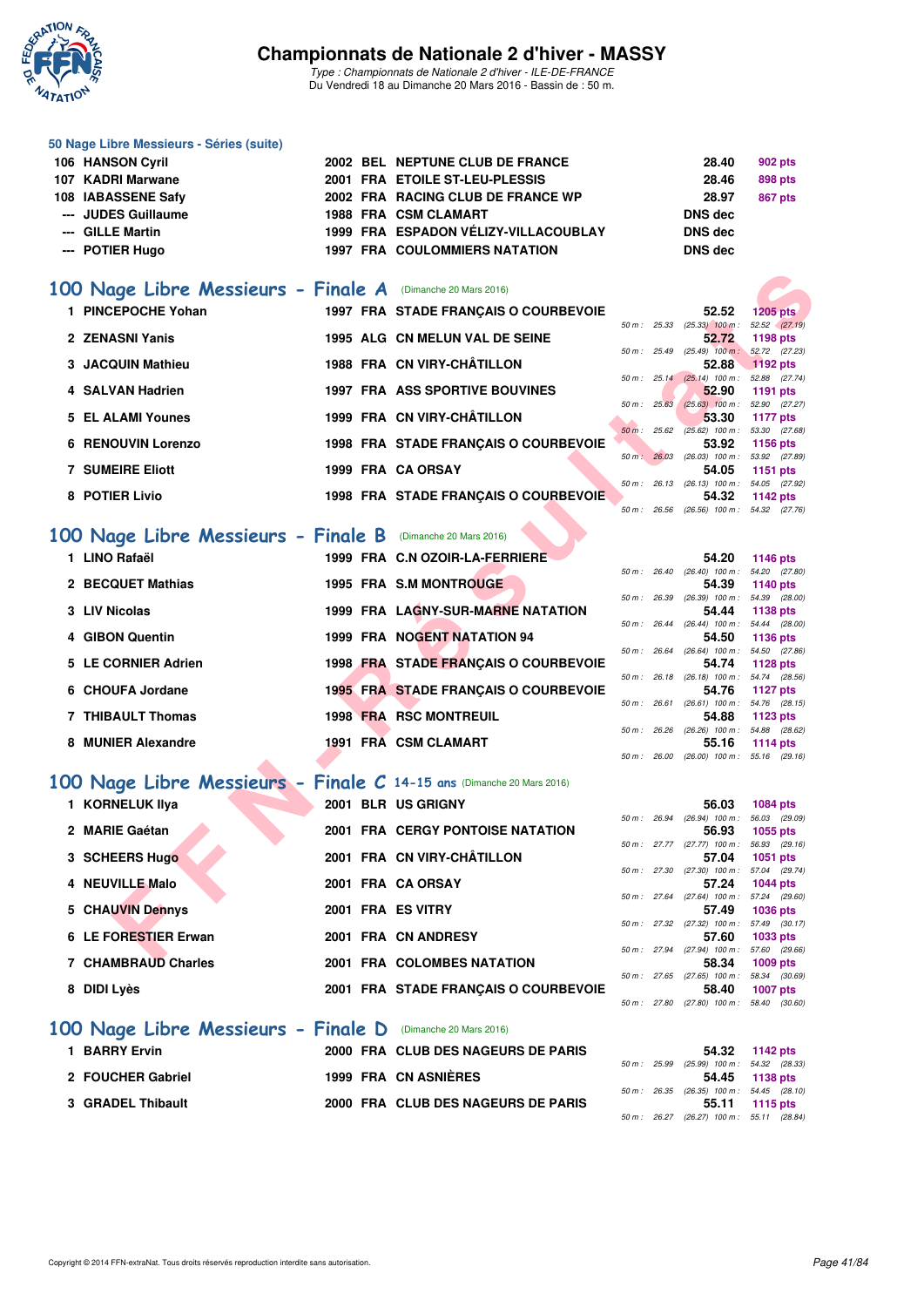

|   | 100 Nage Libre Messieurs - Finale D (suite) |  |                                          |              |              |                                                     |                           |
|---|---------------------------------------------|--|------------------------------------------|--------------|--------------|-----------------------------------------------------|---------------------------|
|   | 4 UJKA Yoan                                 |  | 1999 FRA STADE FRANÇAIS O COURBEVOIE     | 50 m : 25.90 |              | 55.22<br>(25.90) 100 m : 55.22 (29.32)              | <b>1112 pts</b>           |
|   | 5 LEFORT-LOUET Gaspard                      |  | 2000 FRA RACING CLUB DE FRANCE WP        |              |              | 55.23<br>50 m: 26.67 (26.67) 100 m: 55.23 (28.56)   | 1111 $pts$                |
|   | <b>6 BARATGIN Hugues</b>                    |  | 1999 FRA NEPTUNE CLUB DE FRANCE          |              |              | 55.30<br>50 m : 26.98 (26.98) 100 m :               | 1109 pts<br>55.30 (28.32) |
|   | 7 DUPUY Louan                               |  | <b>2000 FRA CERGY PONTOISE NATATION</b>  |              |              | 55.60                                               | 1099 pts                  |
|   | 8 LANGLOIS Guillaume                        |  | <b>1999 FRA ES MASSY NATATION</b>        |              |              | 50 m: 27.16 (27.16) 100 m: 55.60 (28.44)<br>55.88   | 1089 pts                  |
|   |                                             |  |                                          |              |              | 50 m: 27.00 (27.00) 100 m: 55.88 (28.88)            |                           |
|   | 100 Nage Libre Messieurs - Séries           |  | (Dimanche 20 Mars 2016)                  |              |              |                                                     |                           |
|   | 1 PINCEPOCHE Yohan                          |  | 1997 FRA STADE FRANCAIS O COURBEVOIE     |              |              | 52.12<br>50 m : 25.19 (25.19) 100 m : 52.12 (26.93) | <b>1219 pts</b>           |
|   | 2 ZENASNI Yanis                             |  | 1995 ALG CN MELUN VAL DE SEINE           |              |              | 52.84<br>50 m : 25.52 (25.52) 100 m : 52.84 (27.32) | 1193 pts                  |
|   | 3 JACQUIN Mathieu                           |  | 1988 FRA CN VIRY-CHÂTILLON               | 50 m : 25.35 |              | 52.92<br>$(25.35)$ 100 m : 52.92 (27.57)            | 1191 pts                  |
|   | 4 SALVAN Hadrien                            |  | <b>1997 FRA ASS SPORTIVE BOUVINES</b>    | 50 m: 25.64  |              | 53.07<br>$(25.64)$ 100 m : 53.07 (27.43)            | 1185 pts                  |
|   | 5 CLARK Anthony                             |  | 1991 FRA SN VERSAILLES                   | 50 m: 25.87  |              | 53.12<br>$(25.87)$ 100 m : 53.12 $(27.25)$          | 1184 pts                  |
|   | <b>6 RENOUVIN Lorenzo</b>                   |  | 1998 FRA STADE FRANÇAIS O COURBEVOIE     | 50 m : 25.99 |              | 53.57<br>(25.99) 100 m: 53.57 (27.58)               | <b>1168 pts</b>           |
|   | <b>7 EL ALAMI Younes</b>                    |  | 1999 FRA CN VIRY-CHÂTILLON               |              |              | 53.63<br>50 m : 25.76 (25.76) 100 m : 53.63 (27.87) | <b>1166 pts</b>           |
|   | 8 POTIER Livio                              |  | 1998 FRA STADE FRANCAIS O COURBEVOIE     | 50 m : 26.28 |              | 54.26<br>(26.28) 100 m: 54.26 (27.98)               | 1144 pts                  |
|   | 9 SUMEIRE Eliott                            |  | 1999 FRA CA ORSAY                        |              |              | 54.37                                               | <b>1141 pts</b>           |
| 9 | <b>BECQUET Mathias</b>                      |  | 1995 FRA S.M MONTROUGE                   |              |              | 50 m: 26.19 (26.19) 100 m: 54.37 (28.18)<br>54.37   | 1141 pts                  |
|   | 11 MUNIER Alexandre                         |  | 1991 FRA CSM CLAMART                     | 50 m : 26.20 |              | (26.20) 100 m: 54.37 (28.17)<br>54.40               | 1139 pts                  |
|   | 12 CHOUFA Jordane                           |  | 1995 FRA STADE FRANÇAIS O COURBEVOIE     |              |              | 50 m: 25.99 (25.99) 100 m: 54.40 (28.41)<br>54.45   | 1138 pts                  |
|   | 13 THIBAULT Thomas                          |  | <b>1998 FRA RSC MONTREUIL</b>            |              |              | 50 m: 26.45 (26.45) 100 m: 54.45 (28.00)<br>54.50   | 1136 pts                  |
|   | 14 LIV Nicolas                              |  | <b>1999 FRA LAGNY-SUR-MARNE NATATION</b> |              | 50 m : 26.24 | (26.24) 100 m: 54.50 (28.26)<br>54.51               | <b>1136 pts</b>           |
|   | 15 GIBON Quentin                            |  | <b>1999 FRA NOGENT NATATION 94</b>       |              |              | 50 m: 26.24 (26.24) 100 m: 54.51 (28.27)<br>54.55   | 1134 pts                  |
|   | 16 LINO Rafaël                              |  | 1999 FRA C.N OZOIR-LA-FERRIERE           | 50 m: 26.63  |              | (26.63) 100 m: 54.55 (27.92)<br>54.56               | <b>1134 pts</b>           |
|   | 17 LE CORNIER Adrien                        |  | 1998 FRA STADE FRANÇAIS O COURBEVOIE     |              |              | 50 m: 26.73 (26.73) 100 m: 54.56 (27.83)<br>54.62   | 1132 pts                  |
|   | <b>18 MONTAGNA Benoît</b>                   |  | <b>1989 FRA STADE DE VANVES</b>          |              |              | 50 m: 26.44 (26.44) 100 m: 54.62 (28.18)<br>54.71   | 1129 pts                  |
|   | <b>19 BARRY Ervin</b>                       |  | 2000 FRA CLUB DES NAGEURS DE PARIS       |              |              | 50 m: 26.46 (26.46) 100 m: 54.71 (28.25)<br>54.73   | <b>1128 pts</b>           |
|   | 20 UJKA Yoan                                |  | 1999 FRA STADE FRANÇAIS O COURBEVOIE     |              |              | 50 m: 26.40 (26.40) 100 m: 54.73 (28.33)<br>54.75   | 1128 pts                  |
|   |                                             |  |                                          |              |              | 50 m: 26.38 (26.38) 100 m: 54.75 (28.37)            |                           |
|   | 21 LOSCH Julien                             |  | 1987 FRA BOIS-COLOMBES SPORT             |              |              | 54.85<br>50 m: 26.35 (26.35) 100 m: 54.85 (28.50)   | 1124 pts                  |
|   | 22 CATALA Alexandre                         |  | 1995 FRA C.N OZOIR-LA-FERRIERE           |              |              | 54.88<br>50 m : 26.72 (26.72) 100 m : 54.88 (28.16) | <b>1123 pts</b>           |
|   | 23 FOUCHER Gabriel                          |  | 1999 FRA CN ASNIERES                     |              |              | 54.90<br>50 m : 26.57 (26.57) 100 m : 54.90 (28.33) | 1122 pts                  |
|   | 24 VIQUERAT Alexandre                       |  | 1995 FRA RACING CLUB DE FRANCE WP        |              |              | 54.92<br>50 m : 25.69 (25.69) 100 m : 54.92 (29.23) | 1122 pts                  |
|   | 25 TIEN MI TIE Kevin                        |  | 1991 FRA AS LE PLESSIS-SAVIGNY           |              |              | 54.99<br>50 m: 25.96 (25.96) 100 m: 54.99 (29.03)   | 1119 pts                  |
|   | 26 D'ADDA Alexandre                         |  | 1997 FRA SCUF PARIS                      |              |              | 55.21<br>50 m : 26.98 (26.98) 100 m : 55.21 (28.23) | 1112 pts                  |
|   | 27 CADEL Benjamin                           |  | 1994 FRA STADE FRANÇAIS O COURBEVOIE     |              |              | 55.24<br>50 m: 26.55 (26.55) 100 m: 55.24 (28.69)   | <b>1111 pts</b>           |
|   | 28 GRADEL Thibault                          |  | 2000 FRA CLUB DES NAGEURS DE PARIS       |              |              | 55.39<br>50 m : 26.29 (26.29) 100 m : 55.39 (29.10) | 1106 pts                  |
|   | 29 LEFORT-LOUET Gaspard                     |  | 2000 FRA RACING CLUB DE FRANCE WP        |              |              | 55.53<br>50 m : 26.88 (26.88) 100 m : 55.53 (28.65) | 1101 pts                  |
|   | 30 MOULIN Gregory                           |  | <b>1997 FRA SN VERSAILLES</b>            |              |              | 55.56                                               | 1100 pts                  |
|   |                                             |  |                                          |              |              | 50 m : 26.23 (26.23) 100 m : 55.56 (29.33)          |                           |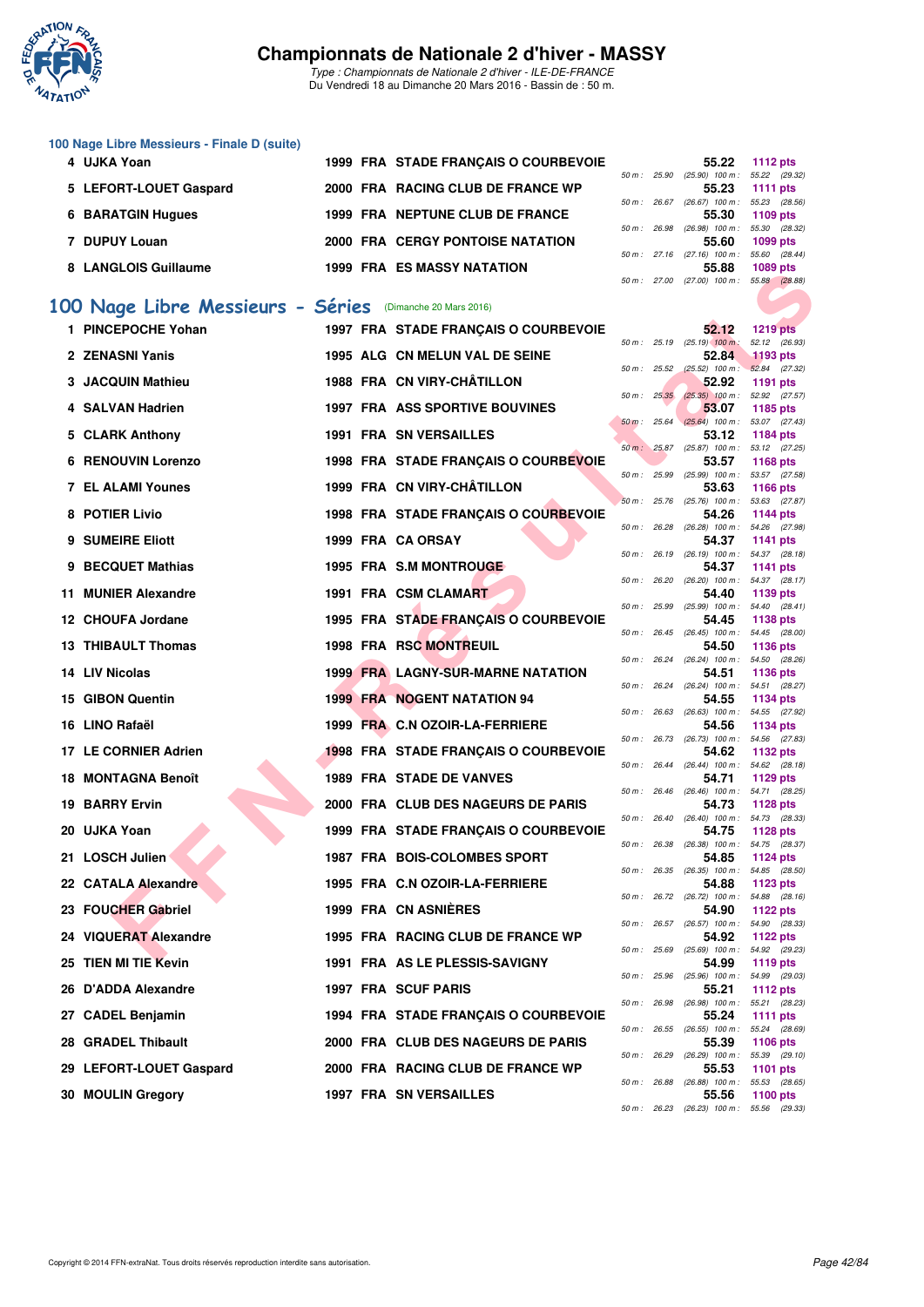

|    | 100 Nage Libre Messieurs - Séries (suite) |  |                                               |             |                                                     |                                  |
|----|-------------------------------------------|--|-----------------------------------------------|-------------|-----------------------------------------------------|----------------------------------|
|    | 31 DUPUY Louan                            |  | <b>2000 FRA CERGY PONTOISE NATATION</b>       |             | 55.60<br>50 m: 27.05 (27.05) 100 m: 55.60 (28.55)   | 1099 pts                         |
|    | 32 BARATGIN Hugues                        |  | 1999 FRA NEPTUNE CLUB DE FRANCE               |             | 55.62<br>50 m: 26.62 (26.62) 100 m: 55.62 (29.00)   | <b>1098 pts</b>                  |
|    | 33 LANGLOIS Guillaume                     |  | <b>1999 FRA ES MASSY NATATION</b>             |             | 55.89                                               | 1089 pts                         |
|    | 34 DOLINAR Robin                          |  | 1998 FRA CSM CLAMART                          |             | 50 m: 27.14 (27.14) 100 m:<br>55.97                 | 55.89 (28.75)<br><b>1086 pts</b> |
| 35 | <b>BIDEL Maxime</b>                       |  | <b>1999 FRA STADE DE VANVES</b>               |             | 50 m: 26.64 (26.64) 100 m: 55.97 (29.33)<br>55.98   | 1086 pts                         |
|    | 36 DA SILVA Anderson                      |  | 1998 FRA NEPTUNE CLUB DE FRANCE               |             | 50 m: 27.16 (27.16) 100 m: 55.98 (28.82)<br>55.99   | <b>1086 pts</b>                  |
|    | 37 PRUD'HOMME Maxime                      |  | 1998 FRA CERGY PONTOISE NATATION              | 50 m: 26.56 | $(26.56)$ 100 m : 55.99 $(29.43)$<br>56.06          | <b>1083 pts</b>                  |
|    | 38 BANCOURT Julien                        |  | 1999 FRA AS LE PLESSIS-SAVIGNY                |             | 50 m : 27.07 (27.07) 100 m : 56.06 (28.99)<br>56.07 | 1083 pts                         |
| 39 | <b>MALTESTE Tristan</b>                   |  | 1999 FRA CSM CLAMART                          |             | $50 m$ : 27.28 (27.28) $100 m$ :<br>56.22           | 56.07 (28.79)<br><b>1078 pts</b> |
|    | 40 FAME Abdou                             |  | <b>1988 SEN U.S CRETEIL NATATION</b>          |             | 50 m : 27.36 (27.36) 100 m : 56.22 (28.86)<br>56.30 | <b>1075 pts</b>                  |
|    | 41 VICEL Hugo                             |  | 1998 FRA BOIS-COLOMBES SPORT                  |             | 50 m : 25.87 (25.87) 100 m : 56.30 (30.43)<br>56.31 | 1075 pts                         |
|    | 42 ALLOUCHE Adam                          |  | 1993 LIB COULIS NATATION                      | 50 m: 27.36 | (27.36) 100 m: 56.31 (28.95)<br>56.42               | 1071 pts                         |
|    | <b>43 HANOTEAUX Tescelin</b>              |  | 1999 FRA OLYMPIQUE LA GARENNE-COLOMBES        |             | 50 m : 26.75 (26.75) 100 m : 56.42 (29.67)<br>56.51 | 1068 pts                         |
|    | <b>44 NEUVILLE Titouan</b>                |  | 1998 FRA CA ORSAY                             |             | 50 m: 27.33 (27.33) 100 m: 56.51 (29.18)<br>56.55   | <b>1067 pts</b>                  |
|    | <b>45 COUDRAIS Yvon</b>                   |  | 2000 FRA STELLA SPORTS ST-MAUR                |             | 50 m : 27.16 (27.16) 100 m :<br>56.71               | 56.55 (29.39)<br>1062 pts        |
|    | 46 CLOSIER Cyril                          |  | 2000 FRA CN VAL MAUBUEE                       |             | 50 m: 27.96 (27.96) 100 m:<br>56.81                 | 56.71 (28.75)<br>1059 pts        |
|    | 47 KORNELUK Ilya                          |  | 2001 BLR US GRIGNY                            |             | 50 m: 27.49 (27.49) 100 m: 56.81 (29.32)<br>56.82   | <b>1058 pts</b>                  |
|    | 48 PHANTSULAYA George                     |  | 2000 FRA U.S CRETEIL NATATION                 |             | 50 m: 26.96 (26.96) 100 m: 56.82 (29.86)<br>56.86   | 1057 pts                         |
| 49 | <b>MESSANT Pierre</b>                     |  | <b>1998 FRA COULOMMIERS NATATION</b>          |             | 50 m: 27.43 (27.43) 100 m: 56.86 (29.43)<br>56.91   | 1055 pts                         |
|    | 50 BENAZET Julien                         |  | 1999 FRA CN MELUN VAL DE SEINE                |             | 50 m: 27.80 (27.80) 100 m: 56.91 (29.11)<br>56.95   | <b>1054 pts</b>                  |
|    | 51 SCHEERS Hugo                           |  | 2001 FRA CN VIRY-CHÂTILLON                    |             | 50 m: 27.21 (27.21) 100 m: 56.95 (29.74)<br>57.06   | 1050 pts                         |
|    | 52 SONDEREGGER Lucas                      |  | 2000 FRA CLUB DES NAGEURS DE PARIS            |             | 50 m: 27.48 (27.48) 100 m: 57.06 (29.58)<br>57.07   | 1050 pts                         |
|    | 53 GAY SEMENKOFF Justin                   |  | 2000 FRA CSM CLAMART                          |             | 50 m : 27.06 (27.06) 100 m :<br>57.14               | 57.07 (30.01)<br>1048 pts        |
|    | 54 BESCHERON Simon                        |  | <b>1999 FRA SCUF PARIS</b>                    |             | 50 m: 27.27 (27.27) 100 m: 57.14 (29.87)<br>57.15   | <b>1047 pts</b>                  |
|    | 55 HERLUC Yoann                           |  | 2000 FRA SCUF PARIS                           |             | 50 m: 27.44 (27.44) 100 m: 57.15 (29.71)<br>57.25   | 1044 pts                         |
|    | 56 SHEN Simon                             |  | 1999 FRA CLUB DES NAGEURS DE PARIS            |             | 50 m: 27.47 (27.47) 100 m: 57.25 (29.78)<br>57.29   | 1043 pts                         |
|    | 57 BERTHELIER Axel                        |  | 2000 FRA CLUB DES NAGEURS DE PARIS            |             | 50 m : 27.85 (27.85) 100 m : 57.29 (29.44)<br>57.42 | 1038 pts                         |
|    | 57 SAHBANI Sami                           |  | 1999 FRA CN ASNIERES                          |             | 50 m: 27.40 (27.40) 100 m: 57.42 (30.02)<br>57.42   | 1038 pts                         |
|    | 59 NASCIMENTO Diego                       |  | 2000 BRA ASS SPORTIVE BOUVINES                |             | 50 m: 27.42 (27.42) 100 m: 57.42 (30.00)<br>57.69   | 1030 pts                         |
|    | 60 BENDRIMIA Axel                         |  | 1998 FRA CN ST-MICHEL-SUR-ORGE                |             | 50 m: 27.11 (27.11) 100 m: 57.69 (30.58)<br>57.70   | 1029 pts                         |
|    | 61 CHASSEVENT Owen                        |  | 1999 FRA CN MELUN VAL DE SEINE                |             | 50 m: 27.70 (27.70) 100 m: 57.70 (30.00)<br>57.71   | 1029 pts                         |
|    | 62 MARIE Gaétan                           |  | <b>2001 FRA CERGY PONTOISE NATATION</b>       |             | 50 m: 27.52 (27.52) 100 m: 57.71 (30.19)<br>57.74   | <b>1028 pts</b>                  |
|    | 63 KOTSIS Yanis                           |  | 2000 FRA LAGNY-SUR-MARNE NATATION             |             | 50 m: 28.28 (28.28) 100 m: 57.74 (29.46)<br>57.79   | 1026 pts                         |
|    | 63 JASSOUD Matthieu                       |  | 1998 FRA CSM CLAMART                          |             | 50 m : 28.03 (28.03) 100 m : 57.79 (29.76)<br>57.79 | <b>1026 pts</b>                  |
|    | 65 OLIVIER Nicolas                        |  | <b>1998 FRA ASSO NATATION DE SARTROUVILLE</b> |             | 50 m: 28.11 (28.11) 100 m: 57.79 (29.68)<br>57.81   | <b>1026 pts</b>                  |
|    | 66 NEUVILLE Malo                          |  | 2001 FRA CA ORSAY                             |             | 50 m: 27.84 (27.84) 100 m: 57.81 (29.97)<br>57.83   | 1025 pts                         |
|    |                                           |  |                                               |             | 50 m: 27.84 (27.84) 100 m: 57.83 (29.99)            |                                  |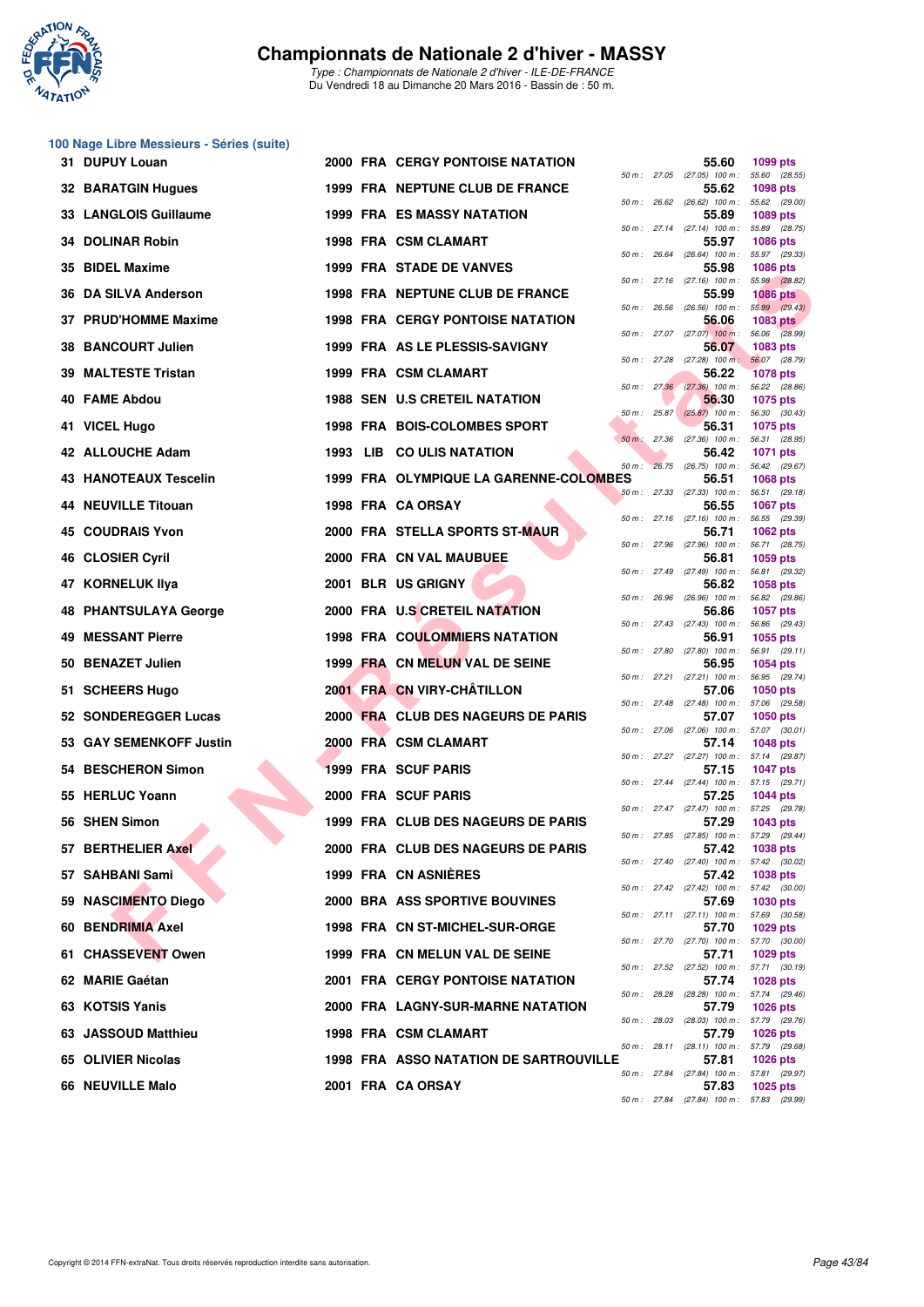

| 50 m : 27.88<br>50 m : 28.29 | 57.85<br>(27.88) 100 m: 57.85 (29.97)<br>57.97<br>50 m: 27.23 (27.23) 100 m: 57.97 (30.74)<br>57.98<br>$50 m$ : 27.41 (27.41) 100 m :<br>57.98<br>50 m: 28.12 (28.12) 100 m: 57.98 (29.86)<br>58.14<br>50 m: 27.99 (27.99) 100 m: 58.14 (30.15)<br>58.39<br>$(28.29)$ 100 m : 58.39 $(30.10)$<br>58.44 | <b>1024 pts</b><br><b>1021 pts</b><br><b>1020 pts</b><br>57.98 (30.57)<br><b>1020 pts</b><br>1015 pts<br><b>1007 pts</b>                                                                                                                                                                                                                                                                                                                                                                                                                                                                                                                                                                                                                                                                                                                                                                                                                                                                                                                                                    |
|------------------------------|--------------------------------------------------------------------------------------------------------------------------------------------------------------------------------------------------------------------------------------------------------------------------------------------------------|-----------------------------------------------------------------------------------------------------------------------------------------------------------------------------------------------------------------------------------------------------------------------------------------------------------------------------------------------------------------------------------------------------------------------------------------------------------------------------------------------------------------------------------------------------------------------------------------------------------------------------------------------------------------------------------------------------------------------------------------------------------------------------------------------------------------------------------------------------------------------------------------------------------------------------------------------------------------------------------------------------------------------------------------------------------------------------|
|                              |                                                                                                                                                                                                                                                                                                        |                                                                                                                                                                                                                                                                                                                                                                                                                                                                                                                                                                                                                                                                                                                                                                                                                                                                                                                                                                                                                                                                             |
|                              |                                                                                                                                                                                                                                                                                                        |                                                                                                                                                                                                                                                                                                                                                                                                                                                                                                                                                                                                                                                                                                                                                                                                                                                                                                                                                                                                                                                                             |
|                              |                                                                                                                                                                                                                                                                                                        |                                                                                                                                                                                                                                                                                                                                                                                                                                                                                                                                                                                                                                                                                                                                                                                                                                                                                                                                                                                                                                                                             |
|                              |                                                                                                                                                                                                                                                                                                        |                                                                                                                                                                                                                                                                                                                                                                                                                                                                                                                                                                                                                                                                                                                                                                                                                                                                                                                                                                                                                                                                             |
|                              |                                                                                                                                                                                                                                                                                                        |                                                                                                                                                                                                                                                                                                                                                                                                                                                                                                                                                                                                                                                                                                                                                                                                                                                                                                                                                                                                                                                                             |
|                              |                                                                                                                                                                                                                                                                                                        |                                                                                                                                                                                                                                                                                                                                                                                                                                                                                                                                                                                                                                                                                                                                                                                                                                                                                                                                                                                                                                                                             |
|                              |                                                                                                                                                                                                                                                                                                        | <b>1005 pts</b>                                                                                                                                                                                                                                                                                                                                                                                                                                                                                                                                                                                                                                                                                                                                                                                                                                                                                                                                                                                                                                                             |
|                              | 50 m : 28.44 (28.44) 100 m : 58.44 (30.00)<br>58.47                                                                                                                                                                                                                                                    | $1004$ pts                                                                                                                                                                                                                                                                                                                                                                                                                                                                                                                                                                                                                                                                                                                                                                                                                                                                                                                                                                                                                                                                  |
|                              | 50 m: 27.85 (27.85) 100 m: 58.47 (30.62)<br>58.47                                                                                                                                                                                                                                                      | <b>1004 pts</b>                                                                                                                                                                                                                                                                                                                                                                                                                                                                                                                                                                                                                                                                                                                                                                                                                                                                                                                                                                                                                                                             |
|                              | 50 m: 28.25 (28.25) 100 m: 58.47 (30.22)<br>58.51                                                                                                                                                                                                                                                      | 1003 pts                                                                                                                                                                                                                                                                                                                                                                                                                                                                                                                                                                                                                                                                                                                                                                                                                                                                                                                                                                                                                                                                    |
|                              | $50 m$ : 27.59 (27.59) 100 m :                                                                                                                                                                                                                                                                         | 58.51 (30.92)<br>$1000$ pts                                                                                                                                                                                                                                                                                                                                                                                                                                                                                                                                                                                                                                                                                                                                                                                                                                                                                                                                                                                                                                                 |
|                              |                                                                                                                                                                                                                                                                                                        |                                                                                                                                                                                                                                                                                                                                                                                                                                                                                                                                                                                                                                                                                                                                                                                                                                                                                                                                                                                                                                                                             |
|                              |                                                                                                                                                                                                                                                                                                        | $1000$ pts                                                                                                                                                                                                                                                                                                                                                                                                                                                                                                                                                                                                                                                                                                                                                                                                                                                                                                                                                                                                                                                                  |
|                              |                                                                                                                                                                                                                                                                                                        | 999 pts                                                                                                                                                                                                                                                                                                                                                                                                                                                                                                                                                                                                                                                                                                                                                                                                                                                                                                                                                                                                                                                                     |
|                              | 58.69                                                                                                                                                                                                                                                                                                  | 997 pts                                                                                                                                                                                                                                                                                                                                                                                                                                                                                                                                                                                                                                                                                                                                                                                                                                                                                                                                                                                                                                                                     |
|                              | 58.70                                                                                                                                                                                                                                                                                                  | 997 pts                                                                                                                                                                                                                                                                                                                                                                                                                                                                                                                                                                                                                                                                                                                                                                                                                                                                                                                                                                                                                                                                     |
|                              | 58.73                                                                                                                                                                                                                                                                                                  | 996 pts                                                                                                                                                                                                                                                                                                                                                                                                                                                                                                                                                                                                                                                                                                                                                                                                                                                                                                                                                                                                                                                                     |
|                              | 58.81                                                                                                                                                                                                                                                                                                  | 994 pts                                                                                                                                                                                                                                                                                                                                                                                                                                                                                                                                                                                                                                                                                                                                                                                                                                                                                                                                                                                                                                                                     |
|                              | 58.97                                                                                                                                                                                                                                                                                                  | 988 pts                                                                                                                                                                                                                                                                                                                                                                                                                                                                                                                                                                                                                                                                                                                                                                                                                                                                                                                                                                                                                                                                     |
|                              | 59.06                                                                                                                                                                                                                                                                                                  | 986 pts                                                                                                                                                                                                                                                                                                                                                                                                                                                                                                                                                                                                                                                                                                                                                                                                                                                                                                                                                                                                                                                                     |
|                              | 59.24                                                                                                                                                                                                                                                                                                  | 980 pts                                                                                                                                                                                                                                                                                                                                                                                                                                                                                                                                                                                                                                                                                                                                                                                                                                                                                                                                                                                                                                                                     |
|                              | 59.28                                                                                                                                                                                                                                                                                                  | $(28.87)$ 100 m : 59.24 $(30.37)$<br>979 pts                                                                                                                                                                                                                                                                                                                                                                                                                                                                                                                                                                                                                                                                                                                                                                                                                                                                                                                                                                                                                                |
|                              | 59.31                                                                                                                                                                                                                                                                                                  | 978 pts                                                                                                                                                                                                                                                                                                                                                                                                                                                                                                                                                                                                                                                                                                                                                                                                                                                                                                                                                                                                                                                                     |
|                              | 59.33                                                                                                                                                                                                                                                                                                  | 59.31 (30.59)<br>977 pts                                                                                                                                                                                                                                                                                                                                                                                                                                                                                                                                                                                                                                                                                                                                                                                                                                                                                                                                                                                                                                                    |
|                              | $(28.64)$ 100 m : 59.33 $(30.69)$                                                                                                                                                                                                                                                                      | 976 pts                                                                                                                                                                                                                                                                                                                                                                                                                                                                                                                                                                                                                                                                                                                                                                                                                                                                                                                                                                                                                                                                     |
|                              |                                                                                                                                                                                                                                                                                                        | 975 pts                                                                                                                                                                                                                                                                                                                                                                                                                                                                                                                                                                                                                                                                                                                                                                                                                                                                                                                                                                                                                                                                     |
|                              |                                                                                                                                                                                                                                                                                                        | 970 pts                                                                                                                                                                                                                                                                                                                                                                                                                                                                                                                                                                                                                                                                                                                                                                                                                                                                                                                                                                                                                                                                     |
|                              |                                                                                                                                                                                                                                                                                                        | 968 pts                                                                                                                                                                                                                                                                                                                                                                                                                                                                                                                                                                                                                                                                                                                                                                                                                                                                                                                                                                                                                                                                     |
|                              |                                                                                                                                                                                                                                                                                                        | 967 pts                                                                                                                                                                                                                                                                                                                                                                                                                                                                                                                                                                                                                                                                                                                                                                                                                                                                                                                                                                                                                                                                     |
|                              |                                                                                                                                                                                                                                                                                                        |                                                                                                                                                                                                                                                                                                                                                                                                                                                                                                                                                                                                                                                                                                                                                                                                                                                                                                                                                                                                                                                                             |
|                              |                                                                                                                                                                                                                                                                                                        | 966 pts                                                                                                                                                                                                                                                                                                                                                                                                                                                                                                                                                                                                                                                                                                                                                                                                                                                                                                                                                                                                                                                                     |
|                              |                                                                                                                                                                                                                                                                                                        | 959 pts                                                                                                                                                                                                                                                                                                                                                                                                                                                                                                                                                                                                                                                                                                                                                                                                                                                                                                                                                                                                                                                                     |
|                              |                                                                                                                                                                                                                                                                                                        | 957 pts                                                                                                                                                                                                                                                                                                                                                                                                                                                                                                                                                                                                                                                                                                                                                                                                                                                                                                                                                                                                                                                                     |
|                              | 1:00.05                                                                                                                                                                                                                                                                                                | 954 pts                                                                                                                                                                                                                                                                                                                                                                                                                                                                                                                                                                                                                                                                                                                                                                                                                                                                                                                                                                                                                                                                     |
|                              | 1:00.05                                                                                                                                                                                                                                                                                                | 954 pts                                                                                                                                                                                                                                                                                                                                                                                                                                                                                                                                                                                                                                                                                                                                                                                                                                                                                                                                                                                                                                                                     |
|                              | 1:00.26<br>50 m: 27.65 (27.65) 100 m: 1:00.26 (32.61)                                                                                                                                                                                                                                                  | 948 pts                                                                                                                                                                                                                                                                                                                                                                                                                                                                                                                                                                                                                                                                                                                                                                                                                                                                                                                                                                                                                                                                     |
|                              | 1:00.38<br>50 m: 29.42 (29.42) 100 m: 1:00.38 (30.96)                                                                                                                                                                                                                                                  | 944 pts                                                                                                                                                                                                                                                                                                                                                                                                                                                                                                                                                                                                                                                                                                                                                                                                                                                                                                                                                                                                                                                                     |
|                              |                                                                                                                                                                                                                                                                                                        |                                                                                                                                                                                                                                                                                                                                                                                                                                                                                                                                                                                                                                                                                                                                                                                                                                                                                                                                                                                                                                                                             |
|                              | 50 m : 28.87                                                                                                                                                                                                                                                                                           | 58.61<br>50 m : 28.02 (28.02) 100 m : 58.61 (30.59)<br>58.62<br>50 m: 27.43 (27.43) 100 m: 58.62 (31.19)<br>58.63<br>50 m: 27.41 (27.41) 100 m: 58.63 (31.22)<br>50 m: 28.50 (28.50) 100 m: 58.69 (30.19)<br>50 m: 27.87 (27.87) 100 m: 58.70 (30.83)<br>50 m: 28.14 (28.14) 100 m: 58.73 (30.59)<br>50 m: 28.01 (28.01) 100 m: 58.81 (30.80)<br>50 m: 28.46 (28.46) 100 m: 58.97 (30.51)<br>50 m: 28.33 (28.33) 100 m: 59.06 (30.73)<br>50 m: 28.65 (28.65) 100 m: 59.28 (30.63)<br>50 m : 28.72 (28.72) 100 m :<br>50 m : 28.64<br>59.35<br>50 m: 28.22 (28.22) 100 m: 59.35 (31.13)<br>59.40<br>50 m: 29.25 (29.25) 100 m: 59.40 (30.15)<br>59.56<br>50 m : 28.62 (28.62) 100 m : 59.56 (30.94)<br>59.63<br>50 m: 28.70 (28.70) 100 m: 59.63 (30.93)<br>59.64<br>50 m: 28.98 (28.98) 100 m: 59.64 (30.66)<br>59.67<br>50 m: 28.51 (28.51) 100 m: 59.67 (31.16)<br>59.89<br>50 m: 28.10 (28.10) 100 m: 59.89 (31.79)<br>59.98<br>50 m : 28.69 (28.69) 100 m : 59.98 (31.29)<br>50 m: 29.60 (29.60) 100 m: 1:00.05 (30.45)<br>50 m : 28.86 (28.86) 100 m : 1:00.05 (31.19) |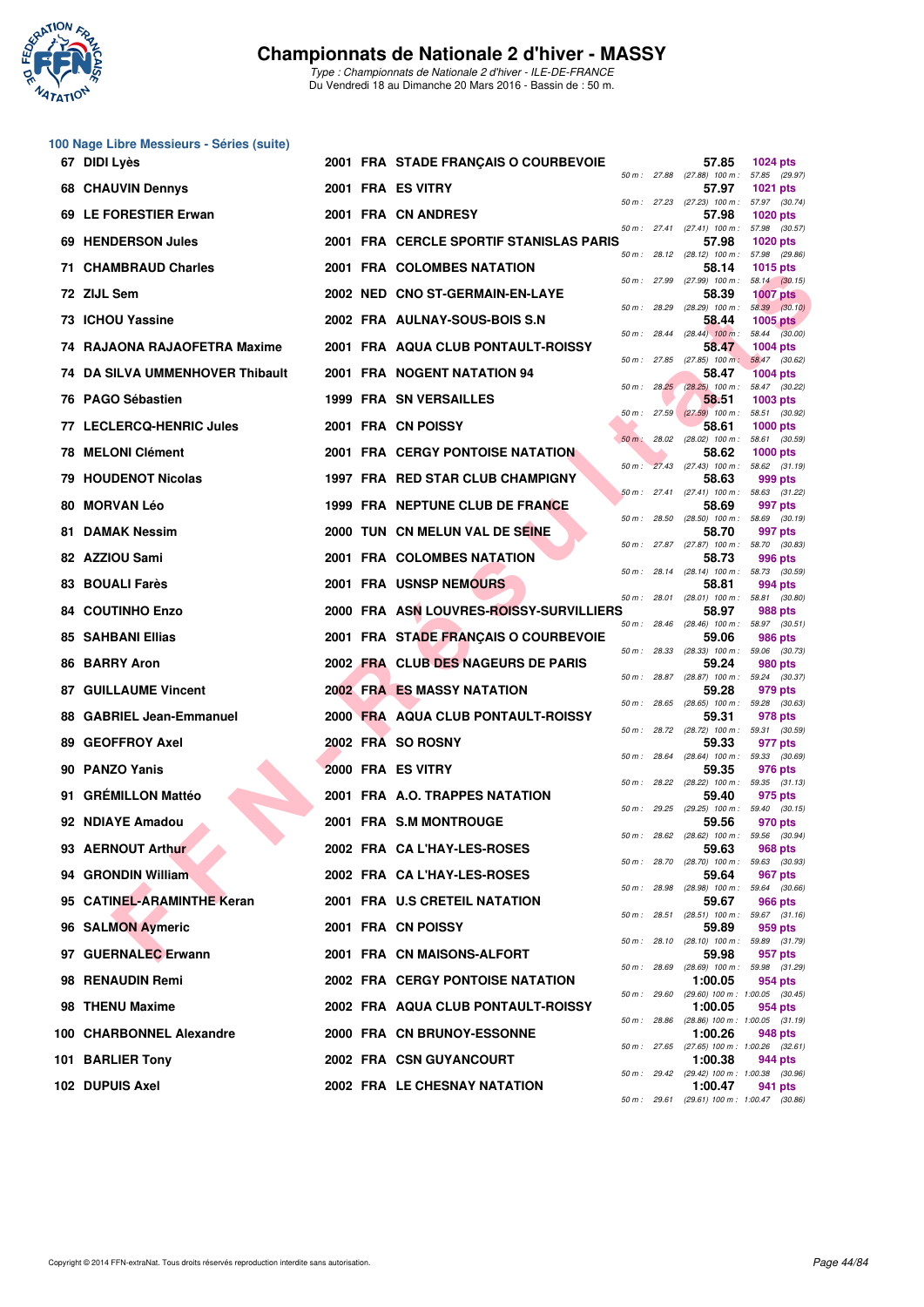

| 100 Nage Libre Messieurs - Séries (suite)                   |  |                                                                                                                                                                   |              |                    |                                                         |
|-------------------------------------------------------------|--|-------------------------------------------------------------------------------------------------------------------------------------------------------------------|--------------|--------------------|---------------------------------------------------------|
| 103 SIMEANT Léo                                             |  | 2001 FRA AULNAY-SOUS-BOIS S.N                                                                                                                                     | 50 m : 28.88 | 1:00.51            | 940 pts<br>(28.88) 100 m: 1:00.51 (31.63)               |
| 104 PEREIRA Maxence                                         |  | 2001 FRA CSN GUYANCOURT                                                                                                                                           |              | 1:00.65            | 936 pts<br>50 m: 29.14 (29.14) 100 m: 1:00.65 (31.51)   |
| 105 ZAKA Nathanael                                          |  | 2002 FRA USM VIROFLAY                                                                                                                                             | 50 m : 29.64 | 1:00.71            | 934 pts<br>(29.64) 100 m: 1:00.71 (31.07)               |
| 106 CHERTIER Guilhem                                        |  | 2001 FRA SN MONTGERON                                                                                                                                             | 50 m : 29.40 | 1:01.06            | 923 pts<br>(29.40) 100 m: 1:01.06 (31.66)               |
| 107 ANDRÉ Loïc                                              |  | 2001 FRA A.O. TRAPPES NATATION                                                                                                                                    | 50 m : 28.94 | 1:01.17            | 920 pts<br>(28.94) 100 m : 1:01.17 (32.23)              |
| 108 EL KABBAJ Hassan                                        |  | <b>2001 FRA CERGY PONTOISE NATATION</b>                                                                                                                           |              | 1:01.34            | 914 pts<br>50 m: 29.62 (29.62) 100 m: 1:01.34 (31.72)   |
| 109 IABASSENE Safy                                          |  | 2002 FRA RACING CLUB DE FRANCE WP                                                                                                                                 |              | 1:01.55            | <b>908 pts</b>                                          |
| 110 DECOTTE Louis                                           |  | 2002 FRA CN ASNIÈRES                                                                                                                                              |              | 1:01.56            | 50 m: 29.32 (29.32) 100 m: 1:01.55 (32.23)<br>908 pts   |
| 111 EMERY Ancelin                                           |  | 2002 FRA AS PORCHEVILLE                                                                                                                                           |              | 1:01.57            | 50 m : 29.79 (29.79) 100 m : 1:01.56 (31.77)<br>907 pts |
| 112 DA CRUZ Nathan                                          |  | 2001 FRA AS PORCHEVILLE                                                                                                                                           |              | 1:01.70            | 50 m: 28.49 (28.49) 100 m: 1:01.57 (33.08)<br>903 pts   |
| 113 TALEB Yacine                                            |  | 2001 FRA AULNAY-SOUS-BOIS S.N                                                                                                                                     | 50 m: 28.62  | 1:02.37            | $(28.62)$ 100 m : 1:01.70 $(33.08)$<br>883 pts          |
| 114 FERREIRA Dylan                                          |  | 2000 FRA RED STAR CLUB CHAMPIGNY                                                                                                                                  | 50 m: 30.05  | 1:02.61            | $(30.05)$ 100 m : 1:02.37 $(32.32)$<br>876 pts          |
| 115 CHARBONNEL Theo                                         |  | 2001 FRA CN ST-MICHEL-SUR-ORGE                                                                                                                                    | 50 m:        | 1:02.74            | 30.12 (30.12) 100 m : 1:02.61 (32.49)<br>872 pts        |
| 116 RUELLO Colin                                            |  | 2002 FRA CLUB DES NAGEURS DE PARIS                                                                                                                                | 50 m: 30.03  | 1:02.93            | $(30.03)$ 100 m : 1:02.74 $(32.71)$<br>866 pts          |
| 117 WATTEZ Pacôme                                           |  | 2002 FRA C.N OZOIR-LA-FERRIERE                                                                                                                                    |              | 1:03.26            | 50 m: 30.53 (30.53) 100 m: 1:02.93 (32.40)<br>857 pts   |
| 118 CHAPUY Lucas                                            |  | 2002 FRA CSN GUYANCOURT                                                                                                                                           |              | 1:03.40            | 50 m: 30.37 (30.37) 100 m: 1:03.26 (32.89)<br>852 pts   |
| 119 AROT Julien                                             |  | <b>1992 FRA SN VERSAILLES</b>                                                                                                                                     |              | 1:03.79            | 50 m : 30.21 (30.21) 100 m : 1:03.40 (33.19)<br>841 pts |
| 120 TISON Mathis                                            |  | 2002 FRA CAL'HAY-LES-ROSES                                                                                                                                        |              | 1:04.56            | 50 m: 30.37 (30.37) 100 m: 1:03.79 (33.42)<br>818 pts   |
|                                                             |  |                                                                                                                                                                   | 50 m : 30.37 |                    | $(30.37)$ 100 m : 1:04.56 $(34.19)$                     |
| --- CIFTCI Denis                                            |  | 2002 FRA U.S CRETEIL NATATION                                                                                                                                     |              | <b>DNS</b> exc     |                                                         |
|                                                             |  |                                                                                                                                                                   |              |                    |                                                         |
| 200 Nage Libre Messieurs - Finale A (Vendredi 18 Mars 2016) |  |                                                                                                                                                                   |              |                    |                                                         |
| 1 AROT Julien                                               |  | <b>1992 FRA SN VERSAILLES</b><br>50 m: 26.67 (26.67) 100 m: 56.12 (29.45) 150 m: 1:25.59 (29.47) 200 m: 1:55.18 (29.59)                                           |              | 1:55.18            | 1204 pts                                                |
| 2 SALVAN Hadrien                                            |  | <b>1997 FRA ASS SPORTIVE BOUVINES</b><br>50 m : 26.80 (26.80) 100 m : 56.14 (29.34) 150 m : 1:26.33                                                               |              | 1:55.65            | <b>1196 pts</b><br>$(30.19)$ 200 m : 1:55.65 $(29.32)$  |
| 3 BECQUET Mathias                                           |  | <b>1995 FRA S.M MONTROUGE</b><br>50 m: 27.10 (27.10) 100 m: 56.32 (29.22) 150 m: 1:26.63 (30.31) 200 m: 1:56.77 (30.14)                                           |              | 1:56.77            | <b>1176 pts</b>                                         |
| 4 LINO Rafaël                                               |  | 1999 FRA C.N OZOIR-LA-FERRIERE<br>50 m: 27.27 (27.27) 100 m: 57.16 (29.89) 150 m: 1:27.78 (30.62) 200 m: 1:57.93 (30.15)                                          |              | 1:57.93            | 1156 pts                                                |
| 5 JUDES Guillaume                                           |  | 1988 FRA CSM CLAMART                                                                                                                                              |              | 1:58.18            | 1152 pts                                                |
| 6 GIBON Quentin                                             |  | 50 m: 26.92 (26.92) 100 m: 56.29 (29.37) 150 m: 1:27.05 (30.76) 200 m: 1:58.18 (31.13)<br>1999 FRA NOGENT NATATION 94                                             |              |                    | 1:58.19 1152 pts                                        |
| 7 VIQUERAT Alexandre                                        |  | 50 m: 27.80 (27.80) 100 m: 57.52 (29.72) 150 m: 1:28.24 (30.72) 200 m: 1:58.19 (29.95)<br>1995 FRA RACING CLUB DE FRANCE WP                                       |              | 1:58.68 1143 pts   |                                                         |
| 8 SUMEIRE Eliott                                            |  | 50 m: 27.04 (27.04) 100 m: 55.98 (28.94) 150 m: 1:26.97 (30.99) 200 m: 1:58.68 (31.71)<br>1999 FRA CA ORSAY                                                       |              | 1:58.71            | 1143 pts                                                |
|                                                             |  | 50 m: 27.86 (27.86) 100 m: 57.80 (29.94) 150 m: 1:28.91 (31.11) 200 m: 1:58.71 (29.80)                                                                            |              |                    |                                                         |
| 200 Nage Libre Messieurs - Finale B (Vendredi 18 Mars 2016) |  |                                                                                                                                                                   |              |                    | 1157 pts                                                |
| 1 EL ALAMI Younes                                           |  | 1999 FRA CN VIRY-CHATILLON<br>50 m: 26.93 (26.93) 100 m: 56.85 (29.92) 150 m: 1.27.81 (30.96) 200 m: 1.57.92 (30.11)                                              |              | 1:57.92            |                                                         |
| 2 DOLINAR Robin                                             |  | 1998 FRA CSM CLAMART<br>50 m: 28.87 (28.87) 100 m: 59.24 (30.37) 150 m: 1:29.46 (30.22) 200 m: 1:58.65 (29.19)                                                    |              | 1:58.65            | 1144 pts                                                |
| 3 DUPUY Louan                                               |  | <b>2000 FRA CERGY PONTOISE NATATION</b><br>50 m: 28.28 (28.28) 100 m: 59.04 (30.76) 150 m: 1:29.82 (30.78) 200 m: 1:59.86 (30.04)                                 |              | 1:59.86            | 1123 pts                                                |
| 4 CANTRELLE Vincent                                         |  | 1988 FRA CSM CLAMART<br>50 m: 29.11 (29.11) 100 m: 1:00.52 (31.41) 150 m: 1:30.57 (30.05) 200 m: 2:00.32 (29.75)                                                  |              | 2:00.32            | 1115 pts                                                |
| 5 MAETZ Maxime                                              |  | 1998 FRA CSM CLAMART<br>50 m: 29.04 (29.04) 100 m: 59.63 (30.59) 150 m: 1:30.92 (31.29) 200 m: 2:00.89 (29.97)                                                    |              | 2:00.89            | 1106 pts                                                |
| 6 BARRY Ervin<br>7 LIV Nicolas                              |  | 2000 FRA CLUB DES NAGEURS DE PARIS<br>50 m: 28.13 (28.13) 100 m: 59.24 (31.11) 150 m: 1:30.92 (31.68) 200 m: 2:00.93 (30.01)<br>1999 FRA LAGNY-SUR-MARNE NATATION |              | 2:00.93<br>2:01.00 | 1105 pts<br>1104 pts                                    |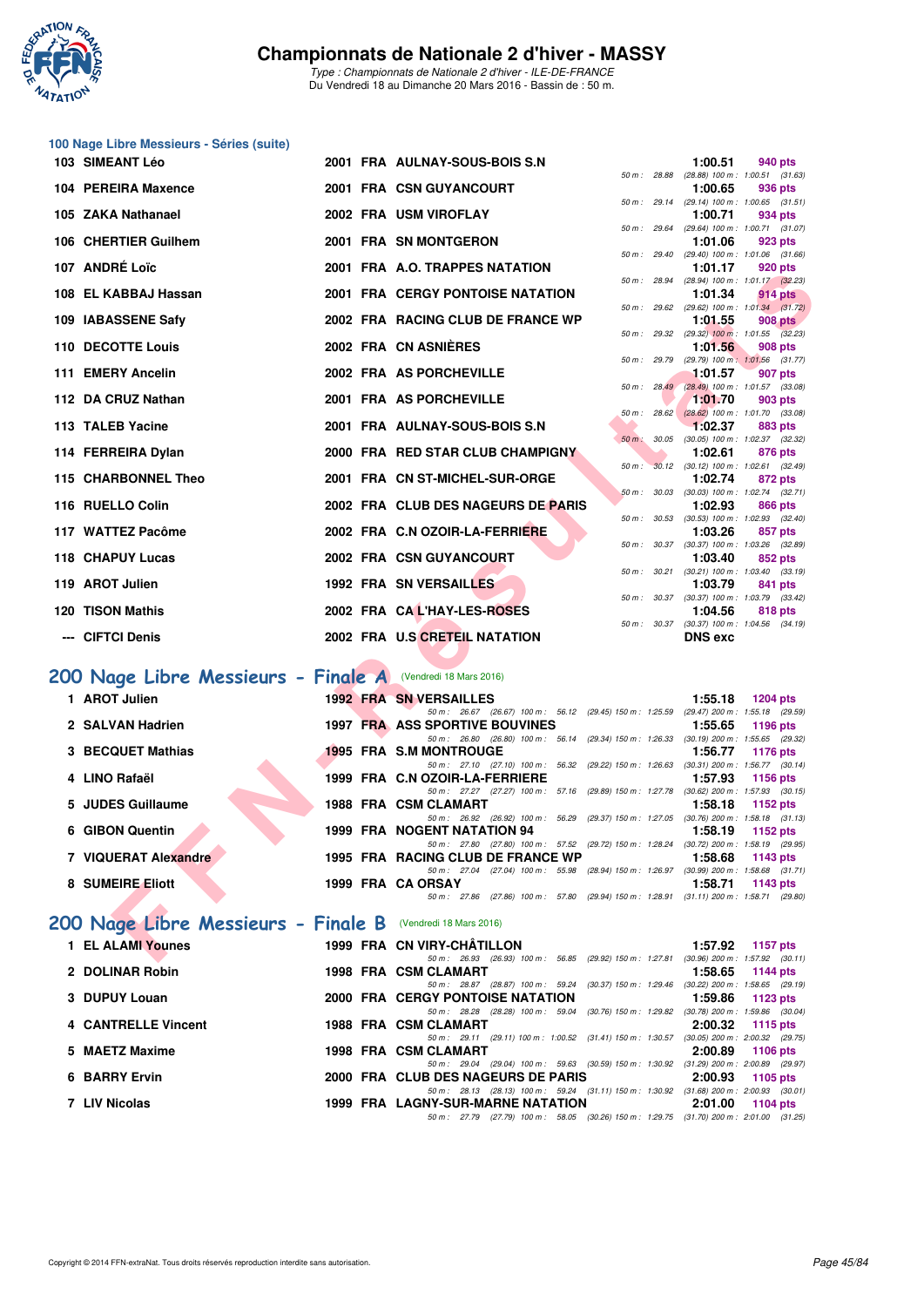

|   | 200 Nage Libre Messieurs - Finale B (suite)<br>8 ZINSMEISTER Julien   |  | <b>1997 FRA COULOMMIERS NATATION</b>                                                                                                 | 2:02.11<br>1085 pts                                        |
|---|-----------------------------------------------------------------------|--|--------------------------------------------------------------------------------------------------------------------------------------|------------------------------------------------------------|
|   |                                                                       |  | 50 m: 28.42 (28.42) 100 m: 59.43 (31.01) 150 m: 1:31.18 (31.75) 200 m: 2:02.11 (30.93)                                               |                                                            |
|   | 200 Nage Libre Messieurs - Finale C 14-15 ans (Vendredi 18 Mars 2016) |  |                                                                                                                                      |                                                            |
|   | 1 BOURDON Rayane                                                      |  | 2001 FRA CN VIRY-CHATILLON<br>50 m: 29.13 (29.13) 100 m: 1:00.56 (31.43) 150 m: 1:32.07 (31.51) 200 m: 2:01.95 (29.88)               | 2:01.95<br><b>1088 pts</b>                                 |
|   | 2 DANDELEUX Lucas                                                     |  | 2001 FRA OLYMPIQUE LA GARENNE-COLOMBES                                                                                               | 2:02.16<br>1085 pts                                        |
|   | 3 KORNELUK IIya                                                       |  | 50 m: 28.83 (28.83) 100 m: 59.71 (30.88) 150 m: 1:30.70 (30.99) 200 m: 2:02.16 (31.46)<br>2001 BLR US GRIGNY                         | 2:03.66<br><b>1060 pts</b>                                 |
|   | 4 SCHEERS Hugo                                                        |  | 50 m: 28.24 (28.24) 100 m: 1:00.67 (32.43) 150 m: 1:32.28 (31.61) 200 m: 2:03.66 (31.38)<br>2001 FRA CN VIRY-CHATILLON               | 2:04.60<br>$1044$ pts                                      |
|   |                                                                       |  | 50 m: 28.85 (28.85) 100 m: 1:00.62 (31.77) 150 m: 1:33.00 (32.38) 200 m: 2:04.60 (31.60)                                             |                                                            |
|   | 5 KUKLA Clément                                                       |  | 2002 FRA NAUTIC CLUB RAMBOUILLET<br>50 m: 29.08 (29.08) 100 m: 1:00.94 (31.86) 150 m: 1:33.35 (32.41) 200 m: 2:05.10 (31.75)         | 2:05.10<br><b>1036 pts</b>                                 |
|   | <b>CHAMBRAUD Charles</b>                                              |  | 2001 FRA COLOMBES NATATION<br>50 m: 28.80 (28.80) 100 m: 1:00.59 (31.79) 150 m: 1:33.64 (33.05) 200 m: 2:05.65 (32.01)               | 2:05.65<br>1027 pts                                        |
|   | 7 ICHOU Yassine                                                       |  | 2002 FRA AULNAY-SOUS-BOIS S.N                                                                                                        | 2:06.95<br><b>1006 pts</b>                                 |
|   | 8 DA SILVA UMMENHOVER Thibault                                        |  | 50 m: 29.04 (29.04) 100 m: 1:01.28 (32.24) 150 m: 1:34.68 (33.40) 200 m: 2:06.95 (32.27)<br>2001 FRA NOGENT NATATION 94              | 2:08.13<br>987 pts                                         |
|   |                                                                       |  | 50 m: 29.88 (29.88) 100 m: 1:02.03 (32.15) 150 m: 1:35.30 (33.27) 200 m: 2:08.13 (32.83)                                             |                                                            |
|   | 200 Nage Libre Messieurs - Séries (Vendredi 18 Mars 2016)             |  |                                                                                                                                      |                                                            |
|   | 1 SALVAN Hadrien                                                      |  | <b>1997 FRA ASS SPORTIVE BOUVINES</b><br>50 m: 26.52 (26.52) 100 m: 55.17 (28.65) 150 m: 1.25.11 (29.94) 200 m: 1.54.21 (29.10)      | 1:54.21<br><b>1221 pts</b>                                 |
|   | 2 AROT Julien                                                         |  | <b>1992 FRA SN VERSAILLES</b><br>50 m: 26.70 (26.70) 100 m: 56.52 (29.82) 150 m: 1:26.43 (29.91) 200 m: 1:55.85 (29.42)              | 1:55.85<br>1193 pts                                        |
|   | 3 BECQUET Mathias                                                     |  | <b>1995 FRA S.M MONTROUGE</b>                                                                                                        | 1:56.36<br>1184 pts                                        |
|   | 4 RENOUVIN Lorenzo                                                    |  | 50 m: 26.56 (26.56) 100 m: 56.28 (29.72) 150 m: 1:26.81 (30.53) 200 m: 1:56.36 (29.55)<br>1998 FRA STADE FRANÇAIS O COURBEVOIE       | 1:56.74<br><b>1177 pts</b>                                 |
|   | 5 JUDES Guillaume                                                     |  | 50 m: 26.72 (26.72) 100 m: 55.75 (29.03) 150 m: 1:25.98 (30.23) 200 m: 1:56.74 (30.76)<br>1988 FRA CSM CLAMART                       | 1:57.04<br><b>1172 pts</b>                                 |
|   | <b>VIQUERAT Alexandre</b>                                             |  | 50 m: 27.25 (27.25) 100 m: 56.62 (29.37) 150 m: 1:26.63 (30.01) 200 m: 1:57.04 (30.41)<br>1995 FRA RACING CLUB DE FRANCE WP          | 1:57.73<br><b>1160 pts</b>                                 |
|   |                                                                       |  | 50 m: 26.79 (26.79) 100 m: 56.01 (29.22) 150 m: 1:26.70 (30.69) 200 m: 1:57.73 (31.03)                                               |                                                            |
|   | 7 GIBON Quentin                                                       |  | 1999 FRA NOGENT NATATION 94<br>50 m: 28.17 (28.17) 100 m: 57.84 (29.67) 150 m: 1:28.14 (30.30) 200 m: 1:58.19 (30.05)                | 1:58.19<br>1152 pts                                        |
| 8 | <b>JACQUIN Mathieu</b>                                                |  | 1988 FRA CN VIRY-CHATILLON<br>50 m : 26.67 (26.67) 100 m : 56.43 (29.76) 150 m : 1:27.09 (30.66) 200 m : 1:58.40 (31.31)             | 1:58.40<br>1148 pts                                        |
|   | 9 SUMEIRE Eliott                                                      |  | 1999 FRA CA ORSAY<br>50 m: 26.86 (26.86) 100 m: 56.13 (29.27) 150 m: 1:26.74 (30.61) 200 m: 1:58.43 (31.69)                          | 1:58.43<br>1148 pts                                        |
|   | 10 LINO Rafaël                                                        |  | 1999 FRA C.N OZOIR-LA-FERRIERE                                                                                                       | 1:58.76<br>1142 pts                                        |
|   | <b>11 CANTRELLE Vincent</b>                                           |  | 50 m : 27.40 (27.40) 100 m : 57.45 (30.05) 150 m : 1:28.44<br>1988 FRA CSM CLAMART                                                   | $(30.99)$ 200 m : 1:58.76 $(30.32)$<br>1:58.77<br>1142 pts |
|   | 12 DUPUY Louan                                                        |  | 50 m: 27.71 (27.71) 100 m: 57.22 (29.51) 150 m: 1:27.62 (30.40) 200 m: 1:58.77 (31.15)<br><b>2000 FRA CERGY PONTOISE NATATION</b>    | 1:59.09<br><b>1136 pts</b>                                 |
|   | 13 MAETZ Maxime                                                       |  | 50 m: 27.66 (27.66) 100 m: 57.46 (29.80) 150 m: 1:27.97 (30.51) 200 m: 1:59.09 (31.12)<br>1998 FRA CSM CLAMART                       | 1:59.35<br>1132 pts                                        |
|   | <b>14 MUNIER Alexandre</b>                                            |  | 50 m: 28.09 (28.09) 100 m: 58.26 (30.17) 150 m: 1:29.62 (31.36) 200 m: 1:59.35 (29.73)<br>1991 FRA CSM CLAMART                       | 2:00.02                                                    |
|   |                                                                       |  | 50 m: 27.38 (27.38) 100 m: 56.85 (29.47) 150 m: 1:27.83 (30.98) 200 m: 2:00.02 (32.19)                                               | <b>1121 pts</b>                                            |
|   | 15 DOLINAR Robin                                                      |  | 1998 FRA CSM CLAMART<br>50 m: 27.48 (27.48) 100 m: 57.54 (30.06) 150 m: 1:29.04 (31.50) 200 m: 2:00.09 (31.05)                       | 2:00.09<br>1119 pts                                        |
|   | <b>16 BARRY Ervin</b>                                                 |  | 2000 FRA CLUB DES NAGEURS DE PARIS<br>50 m: 27.59 (27.59) 100 m: 57.76 (30.17) 150 m: 1:28.87 (31.11) 200 m: 2:00.21 (31.34)         | 2:00.21<br><b>1117 pts</b>                                 |
|   | <b>17 EL ALAMI Younes</b>                                             |  | 1999 FRA CN VIRY-CHATILLON                                                                                                           | 2:00.24<br>1117 $pts$                                      |
|   | <b>18 ALIBERT Pierre</b>                                              |  | 50 m: 27.04 (27.04) 100 m: 56.80 (29.76) 150 m: 1:27.77 (30.97) 200 m: 2:00.24 (32.47)<br>1996 FRA STADE DE VANVES                   | 2:00.95<br>1105 pts                                        |
|   | 19 ZINSMEISTER Julien                                                 |  | 50 m: 27.86 (27.86) 100 m: 58.60 (30.74) 150 m: 1:29.87 (31.27) 200 m: 2:00.95 (31.08)<br>1997 FRA COULOMMIERS NATATION              | 2:01.22<br>1100 pts                                        |
|   | 20 LIV Nicolas                                                        |  | 50 m: 28.01 (28.01) 100 m: 58.52 (30.51) 150 m: 1:29.90 (31.38) 200 m: 2:01.22 (31.32)<br>1999 FRA LAGNY-SUR-MARNE NATATION          | 2:01.25<br>1100 pts                                        |
|   | 21 MARTINS Dimitry                                                    |  | 50 m: 28.77 (28.77) 100 m: 59.67 (30.90) 150 m: 1:31.03 (31.36) 200 m: 2:01.25 (30.22)<br>1998 FRA US GRIGNY                         | 2:01.41<br>1097 pts                                        |
|   |                                                                       |  | 50 m: 28.12 (28.12) 100 m: 59.05 (30.93) 150 m: 1:30.40 (31.35) 200 m: 2:01.41 (31.01)                                               |                                                            |
|   | 21 LANGLOIS Guillaume                                                 |  | <b>1999 FRA ES MASSY NATATION</b><br>50 m: 28.28 (28.28) 100 m: 58.86 (30.58) 150 m: 1:30.65 (31.79) 200 m: 2:01.41 (30.76)          | 2:01.41<br>1097 pts                                        |
|   | 23 COUDRAIS Yvon                                                      |  | 2000 FRA STELLA SPORTS ST-MAUR<br>50 m: 28.89 (28.89) 100 m: 59.56 (30.67) 150 m: 1:31.04 (31.48) 200 m: 2:01.78 (30.74)             | 2:01.78<br>1091 pts                                        |
|   | 24 GERMAIN Alexandre                                                  |  | 1998 FRA C.N OZOIR-LA-FERRIERE                                                                                                       | 2:02.09<br>1086 pts                                        |
|   | 25 DANDELEUX Lucas                                                    |  | 50 m : 28.25 (28.25) 100 m : 59.31 (31.06) 150 m : 1:31.08 (31.77) 200 m : 2:02.09 (31.01)<br>2001 FRA OLYMPIQUE LA GARENNE-COLOMBES | 2:02.11<br>1085 pts                                        |
|   |                                                                       |  | 50 m : 28.85 (28.85) 100 m : 59.69 (30.84) 150 m : 1:31.35 (31.66) 200 m : 2:02.11 (30.76)                                           |                                                            |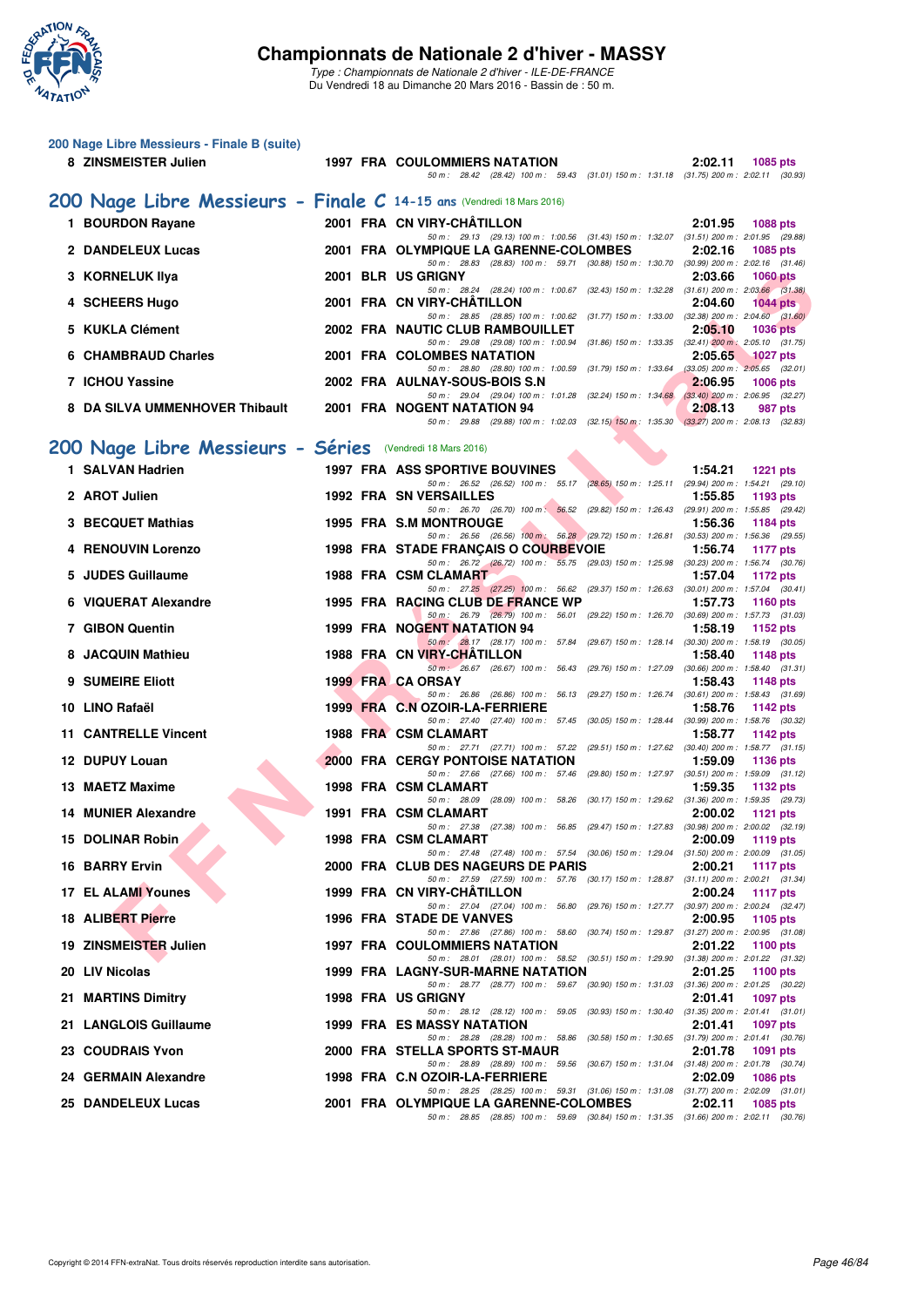

|    | 200 Nage Libre Messieurs - Séries (suite) |  |                                                                                                                                   |                            |
|----|-------------------------------------------|--|-----------------------------------------------------------------------------------------------------------------------------------|----------------------------|
|    | 26 LESPRIT Paul                           |  | 1999 FRA STELLA SPORTS ST-MAUR<br>50 m: 27.82 (27.82) 100 m: 59.31 (31.49) 150 m: 1:30.82 (31.51) 200 m: 2:02.20 (31.38)          | 2:02.20<br><b>1084 pts</b> |
|    | 27 FOUCHER Gabriel                        |  | 1999 FRA CN ASNIERES<br>50 m: 28.03 (28.03) 100 m: 58.38 (30.35) 150 m: 1:30.12 (31.74) 200 m: 2:02.24 (32.12)                    | 2:02.24<br>1083 pts        |
|    | 28 UJKA Yoan                              |  | 1999 FRA STADE FRANCAIS O COURBEVOIE                                                                                              | 2:02.41<br>1080 pts        |
|    | 29 LEFORT-LOUET Gaspard                   |  | 50 m: 28.16 (28.16) 100 m: 58.87 (30.71) 150 m: 1:30.51 (31.64) 200 m: 2:02.41 (31.90)<br>2000 FRA RACING CLUB DE FRANCE WP       | 2:02.49<br><b>1079 pts</b> |
|    | <b>30 POTIER Livio</b>                    |  | 50 m: 27.61 (27.61) 100 m: 58.03 (30.42) 150 m: 1:30.13 (32.10) 200 m: 2:02.49 (32.36)<br>1998 FRA STADE FRANÇAIS O COURBEVOIE    | 2:02.54<br><b>1078 pts</b> |
|    | 31 THIBAULT Thomas                        |  | 50 m: 27.78 (27.78) 100 m: 58.17 (30.39) 150 m: 1:29.98 (31.81) 200 m: 2:02.54 (32.56)<br><b>1998 FRA RSC MONTREUIL</b>           | 2:02.67<br><b>1076 pts</b> |
|    | 32 BIDEL Maxime                           |  | 50 m: 27.72 (27.72) 100 m: 58.30 (30.58) 150 m: 1:30.03 (31.73) 200 m: 2:02.67 (32.64)<br><b>1999 FRA STADE DE VANVES</b>         | 2:02.73<br>1075 pts        |
|    | 33 MALTESTE Tristan                       |  | 50 m: 28.98 (28.98) 100 m: 59.34 (30.36) 150 m: 1.31.05 (31.71) 200 m: 2:02.73 (31.68)<br>1999 FRA CSM CLAMART                    | 2:02.79<br><b>1074 pts</b> |
|    | 34 GRADEL Thibault                        |  | 50 m: 28.05 (28.05) 100 m: 59.17 (31.12) 150 m: 1:31.50 (32.33) 200 m: 2:02.79 (31.29)<br>2000 FRA CLUB DES NAGEURS DE PARIS      | 2:02.80<br><b>1074 pts</b> |
|    | 35 HANOTEAUX Tescelin                     |  | 50 m: 27.36 (27.36) 100 m: 57.81 (30.45) 150 m: 1:30.25 (32.44) 200 m: 2:02.80 (32.55)<br>1999 FRA OLYMPIQUE LA GARENNE-COLOMBES  | 2:02.93<br><b>1072 pts</b> |
|    | 36 BANCOURT Julien                        |  | 50 m: 28.70 (28.70) 100 m: 59.74 (31.04) 150 m: 1:31.39 (31.65) 200 m: 2:02.93 (31.54)<br>1999 FRA AS LE PLESSIS-SAVIGNY          | 2:03.14<br>1068 pts        |
|    | 37 VICEL Hugo                             |  | 50 m: 28.50 (28.50) 100 m: 58.83 (30.33) 150 m: 1:31.37 (32.54) 200 m: 2:03.14 (31.77)<br>1998 FRA BOIS-COLOMBES SPORT            | 2:03.16<br>1068 pts        |
|    | <b>38 NEUVILLE Malo</b>                   |  | 50 m: 28.45 (28.45) 100 m: 59.43 (30.98) 150 m: 1:30.87 (31.44) 200 m: 2:03.16 (32.29)<br>2001 FRA CA ORSAY                       | 2:03.23<br><b>1067 pts</b> |
| 39 | <b>BOURDON Rayane</b>                     |  | 50 m: 29.07 (29.07) 100 m: 1:00.15 (31.08) 150 m: 1:32.02 (31.87) 200 m: 2:03.23 (31.21)<br>2001 FRA CN VIRY-CHATILLON            | 2:03.31<br>1065 pts        |
|    | <b>40 MARGONTY Lucas</b>                  |  | 50 m: 28.68 (28.68) 100 m: 59.37 (30.69) 150 m: 1:31.54 (32.17) 200 m: 2:03.31 (31.77)<br>1999 FRA CN VIRY-CHATILLON              | 2:03.66<br><b>1060 pts</b> |
|    | 41 BENAZET Julien                         |  | 50 m: 28.09 (28.09) 100 m: 58.33 (30.24) 150 m: 1:30.81 (32.48) 200 m: 2:03.66 (32.85)<br>1999 FRA CN MELUN VAL DE SEINE          | 2:03.76<br>1058 pts        |
|    | 42 SCHEERS Hugo                           |  | 50 m: 28.14 (28.14) 100 m: 59.31 (31.17) 150 m: 1:31.69 (32.38) 200 m: 2:03.76 (32.07)<br>2001 FRA CN VIRY-CHATILLON              | 2:04.06<br>1053 pts        |
|    | 43 BARATGIN Hugues                        |  | 50 m: 27.94 (27.94) 100 m: 59.29 (31.35) 150 m: 1:32.08 (32.79) 200 m: 2:04.06 (31.98)<br>1999 FRA NEPTUNE CLUB DE FRANCE         | 2:04.25<br>1050 pts        |
|    | 44 KUKLA Clément                          |  | 50 m: 28.03 (28.03) 100 m: 59.84 (31.81) 150 m: 1:32.28 (32.44) 200 m: 2:04.25 (31.97)<br>2002 FRA NAUTIC CLUB RAMBOUILLET        | 2:04.83<br>1040 pts        |
|    | 45 CHAMBRAUD Charles                      |  | 50 m: 28.53 (28.53) 100 m: 1:00.61 (32.08) 150 m: 1:33.51 (32.90) 200 m: 2:04.83 (31.32)<br>2001 FRA COLOMBES NATATION            | 2:05.07<br><b>1036 pts</b> |
|    | <b>46 SONDEREGGER Lucas</b>               |  | 50 m: 28.64 (28.64) 100 m: 1:00.24 (31.60) 150 m: 1:33.29 (33.05) 200 m: 2:05.07 (31.78)<br>2000 FRA CLUB DES NAGEURS DE PARIS    | 2:05.22<br>1034 pts        |
|    | 47 KORNELUK IIya                          |  | 50 m: 28.58 (28.58) 100 m: 59.84 (31.26) 150 m: 1:32.73 (32.89) 200 m: 2:05.22 (32.49)<br>2001 BLR US GRIGNY                      | 2:05.71<br><b>1026 pts</b> |
|    | 48 GRANIER Alexandre                      |  | 50 m: 28.30 (28.30) 100 m: 59.99 (31.69) 150 m: 1:33.10 (33.11) 200 m: 2:05.71 (32.61)<br>2000 FRA STELLA SPORTS ST-MAUR          | 2:06.09<br><b>1020 pts</b> |
| 49 | <b>CHASSEVENT Owen</b>                    |  | 50 m: 28.46 (28.46) 100 m: 59.74 (31.28) 150 m: 1:33.16 (33.42) 200 m: 2:06.09 (32.93)<br>1999 FRA CN MELUN VAL DE SEINE          | 2:06.10<br>$1020$ pts      |
|    | 50 DESBRUNS Florian                       |  | 50 m: 29.11 (29.11) 100 m: 1:00.60 (31.49) 150 m: 1:33.52 (32.92) 200 m: 2:06.10 (32.58)<br>2000 FRA LAGNY-SUR-MARNE NATATION     | 2:06.39<br><b>1015 pts</b> |
|    | 51 GUIGOU Pierre-Lucas                    |  | 50 m: 28.50 (28.50) 100 m: 1:00.15 (31.65) 150 m: 1:33.28 (33.13) 200 m: 2:06.39 (33.11)<br>2000 FRA U.S CRETEIL NATATION         | 2:06.47<br><b>1014 pts</b> |
|    | 52 GAY SEMENKOFF Justin                   |  | 50 m : 28.90 (28.90) 100 m : 1:00.78 (31.88) 150 m : 1:33.51 (32.73) 200 m : 2:06.47 (32.96)<br>2000 FRA CSM CLAMART              | 2:06.53<br>1013 pts        |
|    | 53 PHANTSULAYA George                     |  | 50 m: 29.51 (29.51) 100 m: 1:01.08 (31.57) 150 m: 1:33.98 (32.90) 200 m: 2:06.53 (32.55)<br>2000 FRA U.S CRETEIL NATATION         | 2:06.59<br>1012 pts        |
|    | 54 DESSAILLY Eric                         |  | 50 m: 28.43 (28.43) 100 m: 1:00.30 (31.87) 150 m: 1:33.56 (33.26) 200 m: 2:06.59 (33.03)<br>1999 FRA CN MAISONS-ALFORT            | 2:06.74<br>1009 pts        |
|    | 55 ICHOU Yassine                          |  | 50 m: 28.31 (28.31) 100 m: 59.23 (30.92) 150 m: 1:32.33 (33.10) 200 m: 2:06.74 (34.41)<br>2002 FRA AULNAY-SOUS-BOIS S.N           | 2:06.77<br>1009 pts        |
|    | 56 MORVAN Léo                             |  | 50 m: 28.89 (28.89) 100 m: 1:00.82 (31.93) 150 m: 1:34.17 (33.35) 200 m: 2:06.77 (32.60)<br>1999 FRA NEPTUNE CLUB DE FRANCE       | 2:06.79<br>1009 pts        |
|    | 57 DA SILVA UMMENHOVER Thibault           |  | 50 m : 28.75 (28.75) 100 m : 1:00.11 (31.36) 150 m : 1:33.58 (33.47) 200 m : 2:06.79 (33.21)<br>2001 FRA NOGENT NATATION 94       | 2:06.83<br><b>1008 pts</b> |
|    | 58 BEDEL Quentin                          |  | 50 m: 29.86 (29.86) 100 m: 1:01.94 (32.08) 150 m: 1:35.00 (33.06) 200 m: 2:06.83 (31.83)<br>2000 FRA LAGNY-SUR-MARNE NATATION     | 2:06.90<br><b>1007 pts</b> |
|    | 59 KLINGER Emeric                         |  | 50 m: 29.20 (29.20) 100 m: 1:01.13 (31.93) 150 m: 1:33.74 (32.61) 200 m: 2:06.90 (33.16)<br>1999 FRA CN VIRY-CHATILLON            | 2:07.10<br>1004 pts        |
|    | 60 DOSSAT Clement                         |  | 50 m : 28.38 (28.38) 100 m : 1:00.40 (32.02) 150 m : 1:33.56 (33.16) 200 m : 2:07.10 (33.54)<br>2000 FRA LAGNY-SUR-MARNE NATATION | 2:07.36<br>999 pts         |
|    | 61 LE GALL Théophile                      |  | 50 m : 29.92 (29.92) 100 m : 1:01.70 (31.78) 150 m : 1:34.37 (32.67) 200 m : 2:07.36 (32.99)<br>2001 FRA S.M MONTROUGE            | 2:07.38<br>999 pts         |
|    |                                           |  | 50 m: 29.36 (29.36) 100 m: 1:01.90 (32.54) 150 m: 1:34.91 (33.01) 200 m: 2:07.38 (32.47)                                          |                            |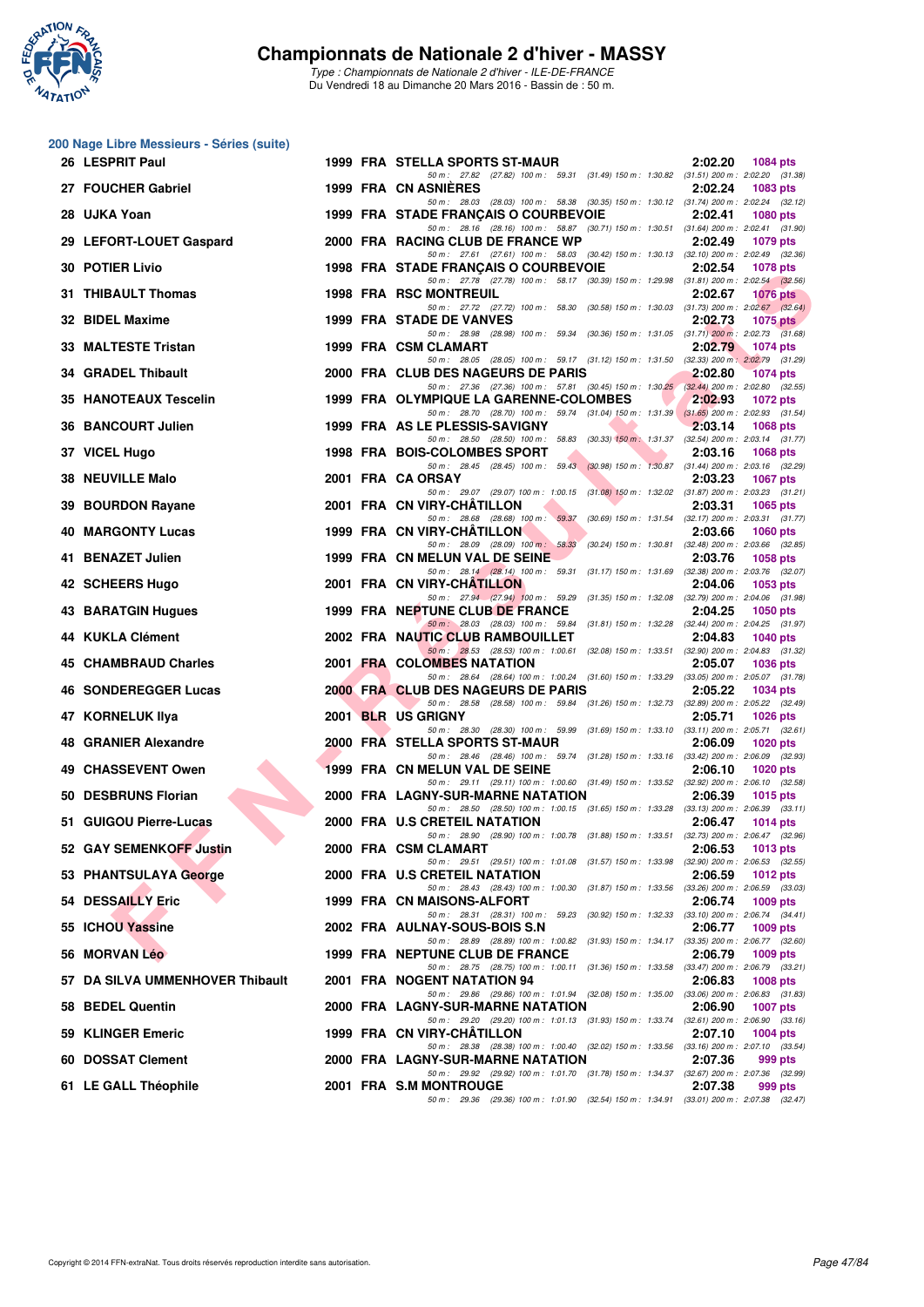

| 200 Nage Libre Messieurs - Séries (suite) |  |                                                                                                                                     |         |         |
|-------------------------------------------|--|-------------------------------------------------------------------------------------------------------------------------------------|---------|---------|
| 62 DAMAK Nessim                           |  | 2000 TUN CN MELUN VAL DE SEINE<br>50 m: 28.50 (28.50) 100 m: 1:01.08 (32.58) 150 m: 1:34.64 (33.56) 200 m: 2:07.44 (32.80)          | 2:07.44 | 998 pts |
| 63 MARIE Gaétan                           |  | <b>2001 FRA CERGY PONTOISE NATATION</b>                                                                                             | 2:07.62 | 995 pts |
| <b>64 REUILLON Louis</b>                  |  | 50 m: 29.19 (29.19) 100 m: 1:01.44 (32.25) 150 m: 1:34.75 (33.31) 200 m: 2:07.62 (32.87)<br>2000 FRA MOUETTES DE PARIS              | 2:07.67 | 994 pts |
| 65 PHILIPPE Matt                          |  | 50 m: 28.87 (28.87) 100 m: 1:00.88 (32.01) 150 m: 1:34.24 (33.36) 200 m: 2:07.67 (33.43)<br>1999 FRA STELLA SPORTS ST-MAUR          | 2:07.83 | 992 pts |
| 66 NDIAYE Amadou                          |  | 50 m: 29.20 (29.20) 100 m: 1:01.67 (32.47) 150 m: 1:34.91 (33.24) 200 m: 2:07.83 (32.92)<br>2001 FRA S.M MONTROUGE                  | 2:07.89 | 991 pts |
| 67 SALMON Aymeric                         |  | 50 m: 29.04 (29.04) 100 m: 1:01.83 (32.79) 150 m: 1:35.36 (33.53) 200 m: 2:07.89 (32.53)<br>2001 FRA CN POISSY                      | 2:08.03 | 989 pts |
| 68 BOURSIER Cedric                        |  | 50 m: 29.11 (29.11) 100 m: 1:00.96 (31.85) 150 m: 1:34.58 (33.62) 200 m: 2:08.03 (33.45)<br>1998 FRA AAS SARCELLES NATATION 95      | 2:08.27 | 985 pts |
| 69 CHALENDAR Noé                          |  | 50 m: 27.95 (27.95) 100 m: 1:00.31 (32.36) 150 m: 1:34.09 (33.78) 200 m: 2:08.27 (34.18)<br>2001 FRA AC BOULOGNE-BILLANCOURT        | 2:08.52 | 981 pts |
| 70 LECLERCQ-HENRIC Jules                  |  | 50 m: 29.52 (29.52) 100 m: 1:01.97 (32.45) 150 m: 1:35.24 (33.27) 200 m: 2:08.52 (33.28)<br>2001 FRA CN POISSY                      |         |         |
|                                           |  | 50 m: 28.58 (28.58) 100 m: 1:00.90 (32.32) 150 m: 1:34.85 (33.95) 200 m: 2:08.76 (33.91)                                            | 2:08.76 | 977 pts |
| 71 BARLIER Tony                           |  | 2002 FRA CSN GUYANCOURT<br>50 m: 29.95 (29.95) 100 m: 1:02.96 (33.01) 150 m: 1:35.89 (32.93) 200 m: 2:08.85 (32.96)                 | 2:08.85 | 976 pts |
| 72 LE COZ Cédric                          |  | 2002 FRA AS CORBEIL-ESSONNE<br>50 m: 30.16 (30.16) 100 m: 1:02.99 (32.83) 150 m: 1:36.15 (33.16) 200 m: 2:09.24 (33.09)             | 2:09.24 | 969 pts |
| 73 REMOND Arthur                          |  | 2000 FRA RACING CLUB DE FRANCE WP<br>50 m: 29.26 (29.26) 100 m: 1:01.92 (32.66) 150 m: 1:35.69 (33.77) 200 m: 2:09.31 (33.62)       | 2:09.31 | 968 pts |
| 74 GEOFFROY Axel                          |  | 2002 FRA SO ROSNY<br>50 m: 29.52 (29.52) 100 m: 1:02.15 (32.63) 150 m: 1:36.37 (34.22) 200 m: 2:09.33 (32.96)                       | 2:09.33 | 968 pts |
| 75 ZIJL Sem                               |  | 2002 NED CNO ST-GERMAIN-EN-LAYE<br>50 m: 30.09 (30.09) 100 m: 1:03.09 (33.00) 150 m: 1:36.45 (33.36) 200 m: 2:09.36 (32.91)         | 2:09.36 | 968 pts |
| 76 THEETEN Cédric                         |  | 2002 FRA NOGENT NATATION 94                                                                                                         | 2:09.43 | 966 pts |
| 77 BARRY Aron                             |  | 50 m: 30.61 (30.61) 100 m: 1:03.51 (32.90) 150 m: 1:37.15 (33.64) 200 m: 2:09.43 (32.28)<br>2002 FRA CLUB DES NAGEURS DE PARIS      | 2:09.75 | 961 pts |
| <b>78 SEYE Matthieu</b>                   |  | 50 m: 29.44 (29.44) 100 m: 1:02.79 (33.35) 150 m: 1:37.01 (34.22) 200 m: 2:09.75 (32.74)<br>2002 FRA CN LE PLESSIS-ROBINSON         | 2:10.09 | 956 pts |
| 79 MOLON Antoine                          |  | 50 m: 30.28 (30.28) 100 m: 1:03.82 (33.54) 150 m: 1:38.36 (34.54) 200 m: 2:10.09 (31.73)<br>2001 FRA CN MAISONS-ALFORT              | 2:10.10 | 956 pts |
| 80 DIDI Lyès                              |  | 50 m: 29.62 (29.62) 100 m: 1:02.73 (33.11) 150 m: 1:36.73 (34.00) 200 m: 2:10.10 (33.37)<br>2001 FRA STADE FRANÇAIS O COURBEVOIE    | 2:10.14 | 955 pts |
| 81 ROTH BELGRAND Mathis                   |  | 50 m: 30.24 (30.24) 100 m: 1:03.17 (32.93) 150 m: 1:37.25 (34.08) 200 m: 2:10.14 (32.89)<br>2002 FRA SO ROSNY                       | 2:10.23 | 954 pts |
| 82 HERLUC Yoann                           |  | 50 m: 30.13 (30.13) 100 m: 1:02.95 (32.82) 150 m: 1:36.77 (33.82) 200 m: 2:10.23 (33.46)<br>2000 FRA SCUF PARIS                     | 2:10.38 | 952 pts |
| 83 RAJAONA RAJAOFETRA Maxime              |  | 50 m: 29.52 (29.52) 100 m: 1:02.24 (32.72) 150 m: 1:36.06 (33.82) 200 m: 2:10.38 (34.32)<br>2001 FRA AQUA CLUB PONTAULT-ROISSY      | 2:10.47 | 950 pts |
| <b>84 NASCIMENTO Diego</b>                |  | 50 m: 29.61 (29.61) 100 m: 1:02.79 (33.18) 150 m: 1:36.69 (33.90) 200 m: 2:10.47 (33.78)<br><b>2000 BRA ASS SPORTIVE BOUVINES</b>   | 2:10.87 | 944 pts |
| <b>85 PAUBEL Lucas</b>                    |  | 50 m: 29.21 (29.21) 100 m: 1:01.96 (32.75) 150 m: 1:36.59 (34.63) 200 m: 2:10.87 (34.28)<br><b>2002 FRA ES MASSY NATATION</b>       | 2:10.88 | 944 pts |
| 86 CAMUS Loïc                             |  | 50 m: 30.25 (30.25) 100 m: 1:02.97 (32.72) 150 m: 1:37.30 (34.33) 200 m: 2:10.88 (33.58)<br>2001 FRA ES MASSY NATATION              | 2:10.92 | 943 pts |
| 87 GABRIEL Jean-Emmanuel                  |  | 50 m: 30.32 (30.32) 100 m: 1:03.54 (33.22) 150 m: 1:37.84 (34.30) 200 m: 2:10.92 (33.08)<br>2000 FRA AQUA CLUB PONTAULT-ROISSY      | 2:11.49 | 934 pts |
| 88 RENAUDIN Remi                          |  | 50 m: 29.08 (29.08) 100 m: 1:01.72 (32.64) 150 m: 1:35.90 (34.18) 200 m: 2:11.49 (35.59)                                            | 2:11.61 |         |
|                                           |  | <b>2002 FRA CERGY PONTOISE NATATION</b><br>50 m: 30.49 (30.49) 100 m: 1:04.37 (33.88) 150 m: 1:38.79 (34.42) 200 m: 2:11.61 (32.82) |         | 932 pts |
| 89 FENIOU Erwan                           |  | 2001 FRA A.O. TRAPPES NATATION<br>50 m: 30.47 (30.47) 100 m: 1:05.11 (34.64) 150 m: 1:38.18 (33.07) 200 m: 2:11.63 (33.45)          | 2:11.63 | 932 pts |
| 90 SANCHEZ Ruben                          |  | 2001 FRA CN LE PLESSIS-ROBINSON<br>50 m: 30.93 (30.93) 100 m: 1:04.19 (33.26) 150 m: 1:38.03 (33.84) 200 m: 2:11.73 (33.70)         | 2:11.73 | 931 pts |
| 91 SIMEANT Léo                            |  | 2001 FRA AULNAY-SOUS-BOIS S.N<br>50 m: 30.28 (30.28) 100 m: 1:03.27 (32.99) 150 m: 1:38.04 (34.77) 200 m: 2:11.78 (33.74)           | 2:11.78 | 930 pts |
| 92 TEULE Leo                              |  | 2002 FRA CNO ST-GERMAIN-EN-LAYE<br>50 m: 30.01 (30.01) 100 m: 1:03.17 (33.16) 150 m: 1:37.49 (34.32) 200 m: 2:11.91 (34.42)         | 2:11.91 | 928 pts |
| 93 AERNOUT Arthur                         |  | 2002 FRA CA L'HAY-LES-ROSES<br>50 m: 31.38 (31.38) 100 m: 1:04.34 (32.96) 150 m: 1:38.57 (34.23) 200 m: 2:12.19 (33.62)             | 2:12.19 | 923 pts |
| 94 CLOSIER Cyril                          |  | 2000 FRA CN VAL MAUBUEE                                                                                                             | 2:12.37 | 921 pts |
| 95 IABASSENE Safy                         |  | 50 m: 30.03 (30.03) 100 m: 1:03.65 (33.62) 150 m: 1:37.32 (33.67) 200 m: 2:12.37 (35.05)<br>2002 FRA RACING CLUB DE FRANCE WP       | 2:12.66 | 916 pts |
| 96 GUILLAUME Vincent                      |  | 50 m: 30.31 (30.31) 100 m: 1:03.80 (33.49) 150 m: 1:38.54 (34.74) 200 m: 2:12.66 (34.12)<br>2002 FRA ES MASSY NATATION              | 2:12.78 | 914 pts |
| 97 GUESDON Sacha                          |  | 50 m: 30.01 (30.01) 100 m: 1:04.01 (34.00) 150 m: 1:38.73 (34.72) 200 m: 2:12.78 (34.05)<br>2002 FRA AAS SARCELLES NATATION 95      | 2:13.06 | 910 pts |
|                                           |  | 50 m: 30.96 (30.96) 100 m: 1:04.37 (33.41) 150 m: 1:39.03 (34.66) 200 m: 2:13.06 (34.03)                                            |         |         |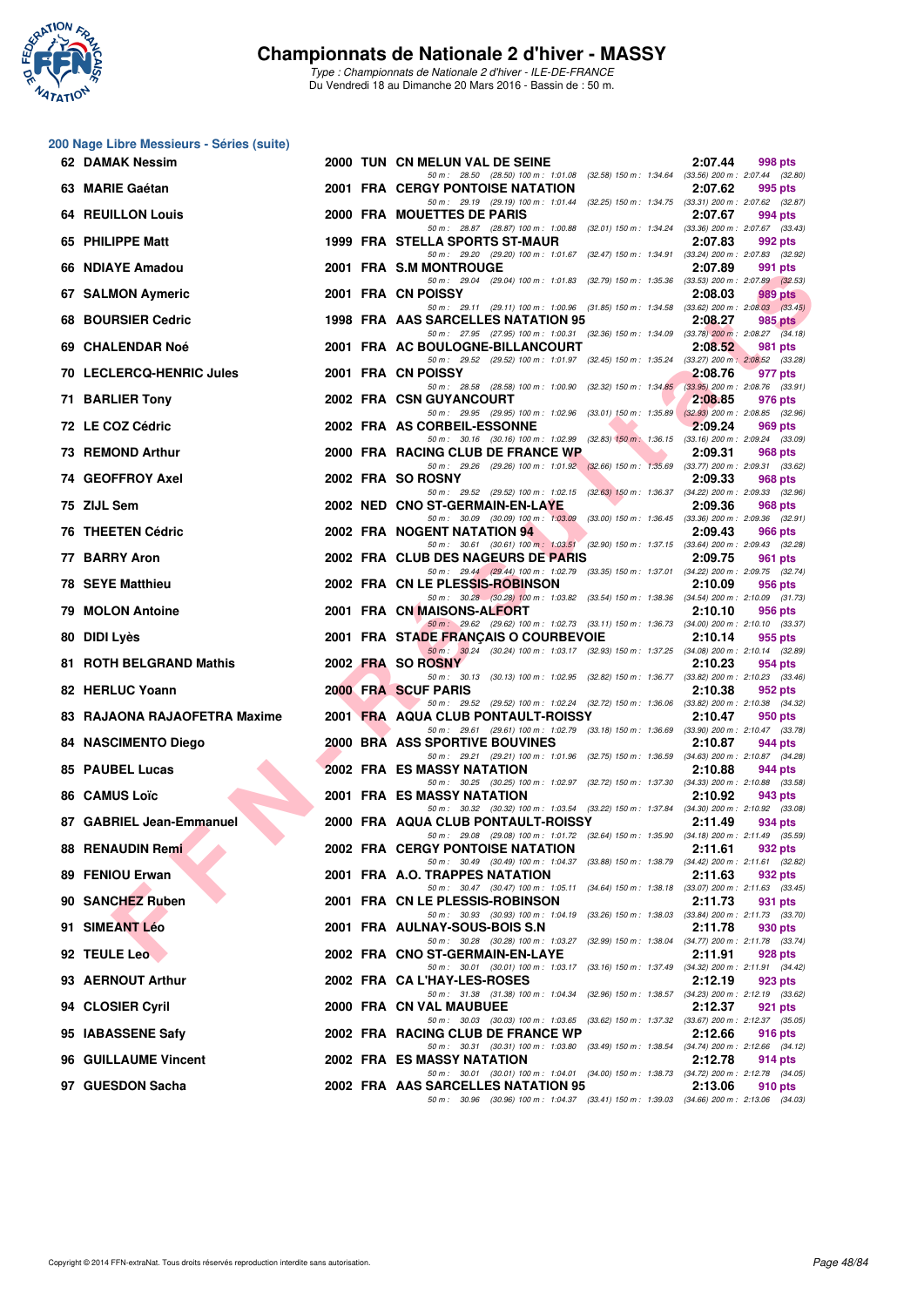

*Type : Championnats de Nationale 2 d'hiver - ILE-DE-FRANCE* Du Vendredi 18 au Dimanche 20 Mars 2016 - Bassin de : 50 m.

## **200 Nage Libre Messieurs - Séries (suite)**

| 98 VIE MAHE Tanguy                                                                                                                                                                                                                                           |                   | 2:13.09<br>2001 FRA AC BOULOGNE-BILLANCOURT<br>910 pts                                                                                                                                                                                                                          |  |
|--------------------------------------------------------------------------------------------------------------------------------------------------------------------------------------------------------------------------------------------------------------|-------------------|---------------------------------------------------------------------------------------------------------------------------------------------------------------------------------------------------------------------------------------------------------------------------------|--|
| 99 MAJOU Clément                                                                                                                                                                                                                                             |                   | 50 m: 30.15 (30.15) 100 m: 1:03.07 (32.92) 150 m: 1:37.89 (34.82) 200 m: 2:13.09 (35.20)<br>2002 FRA CN POISSY<br>2:13.28<br>907 pts                                                                                                                                            |  |
| 100 DE CASTRO FRANCA Marvin                                                                                                                                                                                                                                  | 2001 FRA ES VITRY | 50 m: 30.37 (30.37) 100 m: 1:04.03 (33.66) 150 m: 1:39.30 (35.27) 200 m: 2:13.28 (33.98)<br>2:13.40<br>905 pts                                                                                                                                                                  |  |
|                                                                                                                                                                                                                                                              |                   | 50 m: 30.46 (30.46) 100 m: 1:04.15 (33.69) 150 m: 1:39.26 (35.11) 200 m: 2:13.40 (34.14)                                                                                                                                                                                        |  |
| 101 DECOTTE Louis                                                                                                                                                                                                                                            |                   | 2002 FRA CN ASNIERES<br>2:13.84<br>898 pts<br>50 m: 30.43 (30.43) 100 m: 1:04.76 (34.33) 150 m: 1:39.64 (34.88) 200 m: 2:13.84 (34.20)                                                                                                                                          |  |
| 102 CATINEL-ARAMINTHE Keran                                                                                                                                                                                                                                  |                   | 2001 FRA U.S CRETEIL NATATION<br>2:14.12<br>894 pts                                                                                                                                                                                                                             |  |
| 103 POUSSIN Gaétan                                                                                                                                                                                                                                           |                   | 50 m: 29.34 (29.34) 100 m: 1:01.83 (32.49) 150 m: 1:37.58 (35.75) 200 m: 2:14.12 (36.54)<br>2000 FRA C.N OZOIR-LA-FERRIERE<br>2:14.66<br>886 pts                                                                                                                                |  |
| 104 COUTINHO Enzo                                                                                                                                                                                                                                            |                   | 50 m: 30.49 (30.49) 100 m: 1:04.38 (33.89) 150 m: 1:39.55 (35.17) 200 m: 2:14.66 (35.11)<br>2000 FRA ASN LOUVRES-ROISSY-SURVILLIERS 2:15.70<br>870 pts                                                                                                                          |  |
|                                                                                                                                                                                                                                                              |                   | 50 m: 30.19 (30.19) 100 m: 1:04.59 (34.40) 150 m: 1:40.89 (36.30) 200 m: 2:15.70 (34.81)                                                                                                                                                                                        |  |
| 105 LEMARCHAND Kyllian                                                                                                                                                                                                                                       |                   | 2002 FRA CN LE PLESSIS-ROBINSON<br>2:15.87<br>868 pts<br>50 m: 30.71 (30.71) 100 m: 1:04.92 (34.21) 150 m: 1:40.96 (36.04) 200 m: 2:15.87 (34.91)                                                                                                                               |  |
| 106 CHAPUY Lucas                                                                                                                                                                                                                                             |                   | 2002 FRA CSN GUYANCOURT<br>2:16.00<br>866 pts                                                                                                                                                                                                                                   |  |
| 107 GRONDIN William                                                                                                                                                                                                                                          |                   | 50 m: 31.06 (31.06) 100 m: 1:05.83 (34.77) 150 m: 1:41.68 (35.85) 200 m: 2:16.00 (34.32)<br>2002 FRA CA L'HAY-LES-ROSES<br>2:16.33<br>861 pts                                                                                                                                   |  |
| 108 FANJAT Albain                                                                                                                                                                                                                                            |                   | 50 m: 31.53 (31.53) 100 m: 1:05.53 (34.00) 150 m: 1:41.13 (35.60) 200 m: 2:16.33 (35.20)<br>2001 FRA SN VERSAILLES<br><b>Contract Contract Contract</b><br>2:16.50<br>858 pts                                                                                                   |  |
|                                                                                                                                                                                                                                                              |                   | 50 m: 30.79 (30.79) 100 m: 1:06.32 (35.53) 150 m: 1:42.57 (36.25) 200 m: 2:16.50 (33.93)                                                                                                                                                                                        |  |
| 109 TALEB Yacine                                                                                                                                                                                                                                             |                   | 2001 FRA AULNAY-SOUS-BOIS S.N<br><b>The Contract of Street</b><br>2:17.99<br>836 pts<br>$50 m: 30.20 (30.20) 100 m: 1.04.44 (34.24) 150 m: 1.41.37 (36.93) 200 m: 2.17.99 (36.62)$                                                                                              |  |
| 110 ZAKA Nathanael                                                                                                                                                                                                                                           |                   | 2002 FRA USM VIROFLAY<br>2:19.67<br>812 pts                                                                                                                                                                                                                                     |  |
| --- CIFTCI Denis                                                                                                                                                                                                                                             |                   | 50 m: 31.05 (31.05) 100 m: 1:06.13 (35.08) 150 m: 1:43.29 (37.16) 200 m: 2:19.67 (36.38)<br>2002 FRA U.S CRETEIL NATATION<br><b>DNS</b> exc                                                                                                                                     |  |
|                                                                                                                                                                                                                                                              |                   |                                                                                                                                                                                                                                                                                 |  |
| 400 Nage Libre Messieurs - Finale A (Samedi 19 Mars 2016)                                                                                                                                                                                                    |                   |                                                                                                                                                                                                                                                                                 |  |
| 1 MAETZ Maxime                                                                                                                                                                                                                                               |                   | 1998 FRA CSM CLAMART<br>4:08.46 1173 pts                                                                                                                                                                                                                                        |  |
| <b>1998 FRA CSM CLAMART</b><br>2 DOLINAR Robin                                                                                                                                                                                                               |                   | 50 m: 28.87 (28.87) 100 m: 1:00.17 (31.30) 150 m: 1:31.80 (31.63) 200 m: 2:03.18 (31.38) 250 m: 2:34.96 (31.78) 300 m: 3:06.42 (31.46) 350 m: 3:37.98 (31.56) 400 m: 4:08.46 (31<br>4:11.32 1148 pts                                                                            |  |
|                                                                                                                                                                                                                                                              |                   | 50 m: 28.91 (28.91) 100 m: 1:00.34 (31.43) 150 m: 1:32.66 (32.32) 200 m: 2:04.68 (32.02) 250 m: 2:36.43 (31.75) 300 m: 3:08.82 (32.39) 350 m: 3:40.84 (32.02) 400 m: 4:11.32 (30                                                                                                |  |
| 3 CANTRELLE Vincent                                                                                                                                                                                                                                          |                   | 1988 FRA CSM CLAMART<br>4:12.25 1140 pts<br>50 m: 28.84 (28.84) 100 m: 1:00.57 (31.73) 150 m: 1:33.09 (32.52) 200 m: 2:05.52 (32.43) 250 m: 2:38.06 (32.54) 300 m: 3:10.58 (32.52) 350 m: 3:42.15 (31.57) 400 m: 4:12.25 (31                                                    |  |
| 4 DUPUY Louan                                                                                                                                                                                                                                                |                   | 2000 FRA CERGY PONTOISE NATATION 4:14.12 1124 pts                                                                                                                                                                                                                               |  |
| 5 RIVARD Bernard                                                                                                                                                                                                                                             |                   | 50 m: 28.44 (28.44) 100 m: 59.86 (31.42) 150 m: 1:31.90 (32.04) 200 m: 2:04.43 (32.53) 250 m: 2:37.24 (32.81) 300 m: 3:10.20 (32.96) 350 m: 3:42.91 (32.71) 400 m: 4:14.12 (3<br>2000 CAN CNO ST-GERMAIN-EN-LAYE 4:14.36<br>1122 pts                                            |  |
|                                                                                                                                                                                                                                                              |                   | 50 m: 28.70 (28.70) 100 m: 1:00.09 (31.39) 150 m: 1:32.31 (32.22) 200 m: 2:04.63 (32.32) 250 m: 2:37.45 (32.82) 300 m: 3:10.28 (32.83) 350 m: 3:43.36 (33.08) 400 m: 4:14.36 (3                                                                                                 |  |
| 6 GENET David                                                                                                                                                                                                                                                |                   | <b>1982 FRA CLUB DES NAGEURS DE PARIS</b><br>4:15.38<br>1114 pts<br>50 m: 29.12 (29.12) 100 m: 1:00.93 (31.81) 150 m: 1:33.15 (32.22) 200 m: 2:05.60 (32.45) 250 m: 2:38.33 (32.73) 300 m: 3:11.17 (32.84) 350 m: 3:43.83 (32.66) 400 m: 4:15.38 (3                             |  |
| 7 FOUCHER Gabriel                                                                                                                                                                                                                                            |                   | 1999 FRA CN ASNIERES<br>4:17.20<br>1098 pts<br>50 m: 28.57 (28.57) 100 m: 59.54 (30.97) 150 m: 1:31.63 (32.09) 200 m: 2:04.39 (32.76) 250 m: 2:37.24 (32.85) 300 m: 3:10.81 (33.57) 350 m: 3:44.51 (33.70) 400 m: 4:17.20 (3.                                                   |  |
| 8 SUMEIRE Eliott                                                                                                                                                                                                                                             |                   | 1999 FRA CA ORSAY<br>4:17.23<br>1098 pts                                                                                                                                                                                                                                        |  |
|                                                                                                                                                                                                                                                              |                   | 50 m: 28.55 (28.55) 100 m: 1:00.15 (31.60) 150 m: 1:32.06 (31.91) 200 m: 2:04.49 (32.43) 250 m: 2:37.57 (33.08) 300 m: 3:11.17 (33.60) 350 m: 3:44.53 (33.36) 400 m: 4:17.23 (3                                                                                                 |  |
| 400 Nage Libre Messieurs - Finale B (Samedi 19 Mars 2016)                                                                                                                                                                                                    |                   |                                                                                                                                                                                                                                                                                 |  |
| <b>The Contract of the Contract of the Contract of the Contract of the Contract of the Contract of the Contract of the Contract of the Contract of the Contract of the Contract of the Contract of the Contract of the Contract </b><br>1 ZINSMEISTER Julien |                   | <b>1997 FRA COULOMMIERS NATATION</b><br>4:17.93 1092 pts                                                                                                                                                                                                                        |  |
| 2 MARGONTY Lucas                                                                                                                                                                                                                                             |                   | 50 m : 29.43 (29.43) 100 m : 1:01.75 (32.32) 150 m : 1:34.47 (32.72) 200 m : 2:08.03 (33.56) 250 m : 2:41.33 (33.30) 300 m : 3:13.99 (32.66) 350 m : 3:46.31 (32.32) 400 m : 4:17.93 (3<br>1999 FRA CN VIRY-CHÂTILLON<br>4:18.24<br>1090 pts                                    |  |
|                                                                                                                                                                                                                                                              |                   | 50 m: 29.53 (29.53) 100 m: 1:01.94 (32.41) 150 m: 1:35.48 (33.54) 200 m: 2:09.33 (33.85) 250 m: 2:41.75 (32.42) 300 m: 3:15.47 (33.72) 350 m: 3:47.50 (32.03) 400 m: 4:18.24 (30.64)                                                                                            |  |
| 3 BOURDON Rayane                                                                                                                                                                                                                                             |                   | <b>2001 FRA CN VIRY-CHATILLON</b><br>4:18.45<br>1088 pts<br>50 m: 29.55 (29.55) 100 m: 1:01.77 (32.22) 150 m: 1:34.59 (32.82) 200 m: 2:08.13 (33.54) 250 m: 2:41.53 (33.40) 300 m: 3:15.06 (33.53) 350 m: 3:47.87 (32.81) 400 m: 4:18.45 (31                                    |  |
| <b>Contract Contract Contract Contract</b><br>4 KUKLA Clément                                                                                                                                                                                                |                   | 2002 FRA NAUTIC CLUB RAMBOUILLET<br>1087 pts<br>4:18.59                                                                                                                                                                                                                         |  |
|                                                                                                                                                                                                                                                              |                   | 50 m: 29.94 (29.94) 100 m: 1:02.60 (32.66) 150 m: 1:35.54 (32.94) 200 m: 2:08.71 (33.17) 250 m: 2:41.41 (32.70) 300 m: 3:15.14 (33.73) 350 m: 3:47.67 (32.53) 400 m: 4:18.59 (30.75)<br>5 HANOTEAUX Tescelin 4:19.35 1999 FRA OLYMPIQUE LA GARENNE-COLOMBES 4:19.35<br>1080 pts |  |
|                                                                                                                                                                                                                                                              |                   | 50 m: 29.21 (29.21) 100 m: 1:01.66 (32.45) 150 m: 1:34.99 (33.33) 200 m: 2:07.88 (32.89) 250 m: 2:41.48 (33.60) 300 m: 3:14.72 (33.24) 350 m: 3:47.77 (33.05) 400 m: 4:19.35 (3                                                                                                 |  |
| 6 FOENIX BLONDEL Thomas 1999 FRA CN MELUN VAL DE SEINE                                                                                                                                                                                                       |                   | 4:20.85 1068 pts<br>50 m; 29.49 (29.49) 100 m; 1:01.64 (32.15) 150 m; 1:34.64 (33.00) 200 m; 2:07.83 (33.19) 250 m; 2:41.26 (33.43) 300 m; 3:14.74 (33.48) 350 m; 3:48.59 (33.85) 400 m; 4:20.85 (33.                                                                           |  |

## **[400 Nage Libre Messieurs - Finale A](http://www.ffnatation.fr/webffn/resultats.php?idact=nat&go=epr&idcpt=37307&idepr=54)** (Samedi 19 Mars 2016)

| 1 MAETZ Maxime      | 1998 FRA CSM CLAMART |                                    | 4:08.46 1173 pts                                                                                                                                                                     |
|---------------------|----------------------|------------------------------------|--------------------------------------------------------------------------------------------------------------------------------------------------------------------------------------|
|                     |                      |                                    | 50 m: 28.87 (28.87) 100 m: 1:00.17 (31.30) 150 m: 1:31.80 (31.63) 200 m: 2:03.18 (31.38) 250 m: 2:34.96 (31.78) 300 m: 3:06.42 (31.46) 350 m: 3:37.98 (31.56) 400 m: 4:08.46 (30.48) |
| 2 DOLINAR Robin     | 1998 FRA CSM CLAMART |                                    | 4:11.32 1148 pts                                                                                                                                                                     |
|                     |                      |                                    | 50 m: 28.91 (28.91) 100 m: 1:00.34 (31.43) 150 m: 1:32.66 (32.32) 200 m: 2:04.68 (32.02) 250 m: 2:36.43 (31.75) 300 m: 3:08.82 (32.39) 350 m: 3:40.84 (32.02) 400 m: 4:11.32 (30.48) |
| 3 CANTRELLE Vincent | 1988 FRA CSM CLAMART |                                    | 4:12.25 1140 pts                                                                                                                                                                     |
|                     |                      |                                    | 50 m: 28.84 (28.84) 100 m: 1:00.57 (31.73) 150 m: 1:33.09 (32.52) 200 m: 2:05.52 (32.43) 250 m: 2:38.06 (32.54) 300 m: 3:10.58 (32.52) 350 m: 3:42.15 (31.57) 400 m: 4:12.25 (30.10) |
| 4 DUPUY Louan       |                      | 2000 FRA CERGY PONTOISE NATATION   | 4:14.12 1124 pts                                                                                                                                                                     |
|                     |                      |                                    | 50 m: 28.44 (28.44) 100 m: 59.86 (31.42) 150 m: 1:31.90 (32.04) 200 m: 2:04.43 (32.53) 250 m: 2:37.24 (32.81) 300 m: 3:10.20 (32.96) 350 m: 3:42.91 (32.71) 400 m: 4:14.12 (31.21)   |
|                     |                      |                                    |                                                                                                                                                                                      |
| 5 RIVARD Bernard    |                      | 2000 CAN CNO ST-GERMAIN-EN-LAYE    | 4:14.36 1122 pts                                                                                                                                                                     |
|                     |                      |                                    | 50 m: 28.70 (28.70) 100 m: 1:00.09 (31.39) 150 m: 1:32.31 (32.22) 200 m: 2:04.63 (32.32) 250 m: 2:37.45 (32.82) 300 m: 3:10.28 (32.83) 350 m: 3:43.36 (33.08) 400 m: 4:14.36 (31.00) |
| 6 GENET David       |                      | 1982 FRA CLUB DES NAGEURS DE PARIS | 4:15.38 1114 pts                                                                                                                                                                     |
|                     |                      |                                    | 50 m: 29.12 (29.12) 100 m: 1:00.93 (31.81) 150 m: 1:33.15 (32.22) 200 m: 2:05.60 (32.45) 250 m: 2:38.33 (32.73) 300 m: 3:11.17 (32.84) 350 m: 3:43.83 (32.66) 400 m: 4:15.38 (31.55) |
| 7 FOUCHER Gabriel   | 1999 FRA CN ASNIERES |                                    | 4:17.20 1098 pts                                                                                                                                                                     |
|                     |                      |                                    | 50 m: 28.57 (28.57) 100 m: 59.54 (30.97) 150 m: 1:31.63 (32.09) 200 m: 2:04.39 (32.76) 250 m: 2:37.24 (32.85) 300 m: 3:10.81 (33.57) 350 m: 3:44.51 (33.70) 400 m: 4:17.20 (32.69)   |
| 8 SUMEIRE Eliott    | 1999 FRA CAORSAY     |                                    | 4:17.23 1098 pts                                                                                                                                                                     |

## **[400 Nage Libre Messieurs - Finale B](http://www.ffnatation.fr/webffn/resultats.php?idact=nat&go=epr&idcpt=37307&idepr=54)** (Samedi 19 Mars 2016)

| 1997 FRA COULOMMIERS NATATION 4:17.93 1092 pts                          |                                                                                                                                                                                            |                     |
|-------------------------------------------------------------------------|--------------------------------------------------------------------------------------------------------------------------------------------------------------------------------------------|---------------------|
|                                                                         | 50 m : 29.43 (29.43) 100 m 1:01.75 (32.32) 150 m : 1:34.47 (32.72) 200 m : 2:08.03 (33.56) 250 m : 2:41.33 (33.30) 300 m : 3:13.99 (32.66) 350 m : 3:46.31 (32.32) 400 m : 4:17.93 (31.62) |                     |
| 2 MARGONTY Lucas                                                        | 1999 FRA CN VIRY-CHÂTILLON                                                                                                                                                                 | 4:18.24 1090 pts    |
|                                                                         | 50 m: 29.53 (29.53) 100 m: 1:01.94 (32.41) 150 m: 1:35.48 (33.54) 200 m: 2:09.33 (33.85) 250 m: 2:41.75 (32.42) 300 m: 3:15.47 (33.72) 350 m: 3:47.50 (32.03) 400 m: 4:18.24 (30.74)       |                     |
| 3 BOURDON Rayane                                                        | 2001 FRA CN VIRY-CHÂTILLON                                                                                                                                                                 | 4:18.45 1088 pts    |
|                                                                         | 50 m: 29.55 (29.55) 100 m: 1:01.77 (32.22) 150 m: 1:34.59 (32.82) 200 m: 2:08.13 (33.54) 250 m: 2:41.53 (33.40) 300 m: 3:15.06 (33.53) 350 m: 3:47.87 (32.81) 400 m: 4:18.45 (30.58)       |                     |
| 4 KUKLA Clément                                                         | 2002 FRA NAUTIC CLUB RAMBOUILLET 4:18.59                                                                                                                                                   | 1087 pts            |
|                                                                         | 50 m: 29.94 (29.94) 100 m: 1:02.60 (32.66) 150 m: 1:35.54 (32.94) 200 m: 2:08.71 (33.17) 250 m: 2:41.41 (32.70) 300 m: 3:15.14 (33.73) 350 m: 3:47.67 (32.53) 400 m: 4:18.59 (30.92)       |                     |
| 5. HANOTEAUX Tescelin 1999 FRA OLYMPIQUE LA GARENNE-COLOMBES 4:19.35    |                                                                                                                                                                                            | 1080 pts            |
|                                                                         |                                                                                                                                                                                            |                     |
|                                                                         | 50 m: 29.21 (29.21) 100 m: 1:01.66 (32.45) 150 m: 1:34.99 (33.33) 200 m: 2:07.88 (32.89) 250 m: 2:41.48 (33.60) 300 m: 3:14.72 (33.24) 350 m: 3:47.77 (33.05) 400 m: 4:19.35 (31.58)       |                     |
| 6 FOENIX BLONDEL Thomas 1999 FRA CN MELUN VAL DE SEINE 4:20.85 1068 pts |                                                                                                                                                                                            |                     |
|                                                                         | 50 m: 29.49 (29.49) 100 m: 1:01.64 (32.15) 150 m: 1:34.64 (33.00) 200 m: 2:07.83 (33.19) 250 m: 2:41.26 (33.43) 300 m: 3:14.74 (33.48) 350 m: 3:48.59 (33.85) 400 m: 4:20.85 (32.26)       |                     |
|                                                                         |                                                                                                                                                                                            | 4:21.38<br>1064 pts |
|                                                                         | 50 m: 28.98 (28.98) 100 m: 1:00.58 (31.60) 150 m: 1:34.30 (33.72) 200 m: 2:08.19 (33.89) 250 m: 2:42.37 (34.18) 300 m: 3:16.11 (33.74) 350 m: 3:49.75 (33.64) 400 m: 4:21.38 (31.63)       |                     |
| 8 NEUVILLE Malo                                                         | 2001 FRA CAORSAY                                                                                                                                                                           | 4:21.74 1061 pts    |

## **[400 Nage Libre Messieurs - Finale C](http://www.ffnatation.fr/webffn/resultats.php?idact=nat&go=epr&idcpt=37307&idepr=54) 14-15 ans** (Samedi 19 Mars 2016)

| 1 LE GALL Théophile | 2001 FRA S.M MONTROUGE     | 4:23.44 1047 pts                                                                                                                                                                             |
|---------------------|----------------------------|----------------------------------------------------------------------------------------------------------------------------------------------------------------------------------------------|
|                     |                            | 50 m: 29.87 (29.87) 100 m: 1:03.09 (33.22) 150 m: 1:36.91 (33.82) 200 m: 2:10.49 (33.58) 250 m: 2:44.41 (33.92) 300 m: 3:18.59 (34.18) 350 m: 3:51.93 (33.34) 400 m: 4:23.44 (31.51)         |
| 2 CHAMBRAUD Charles | 2001 FRA COLOMBES NATATION | 4:27.19 1016 pts                                                                                                                                                                             |
|                     |                            | 50 m : 29.60 (29.60) 100 m : 1:02.47 (32.87) 150 m : 1:36.62 (34.15) 200 m : 2:10.71 (34.09) 250 m : 2:45.41 (34.70) 300 m : 3:20.01 (34.60) 350 m : 3:54.34 (34.33) 400 m : 4:27.19 (32.85) |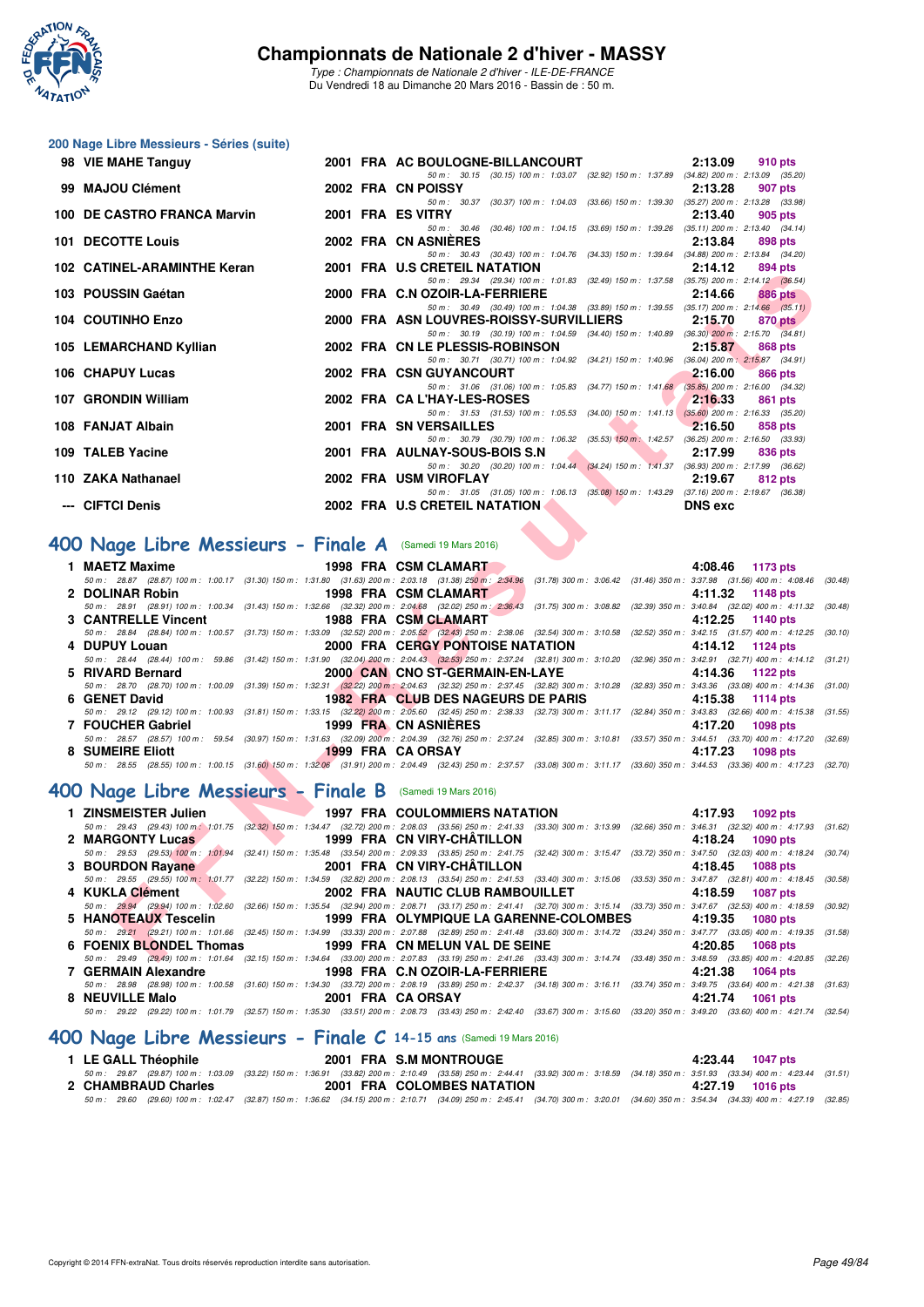

*Type : Championnats de Nationale 2 d'hiver - ILE-DE-FRANCE* Du Vendredi 18 au Dimanche 20 Mars 2016 - Bassin de : 50 m.

#### **400 Nage Libre Messieurs - Finale C (suite)**

| 3 BUISSON Luca                                         | 2002 FRA CLUB DES NAGEURS DE PARIS | 4:28.28 1008 pts                                                                                                                                                                             |
|--------------------------------------------------------|------------------------------------|----------------------------------------------------------------------------------------------------------------------------------------------------------------------------------------------|
|                                                        |                                    | 50 m : 30.33 (30.33) 100 m : 1:03.42 (33.09) 150 m : 1:37.46 (34.04) 200 m : 2:11.88 (34.42) 250 m : 2:46.94 (35.06) 300 m : 3:21.26 (34.32) 350 m : 3:55.82 (34.56) 400 m : 4:28.28 (32.46) |
| 4 TEULE Leo                                            | 2002 FRA CNO ST-GERMAIN-EN-LAYE    | 4:28.98 1002 pts                                                                                                                                                                             |
|                                                        |                                    | 50 m: 30.01 (30.01) 100 m: 1:03.37 (33.36) 150 m: 1:37.50 (34.13) 200 m: 2:12.11 (34.61) 250 m: 2:47.12 (35.01) 300 m: 3:21.65 (34.53) 350 m: 3:56.22 (34.57) 400 m: 4:28.98 (32.76)         |
| 5 NDIAYE Amadou                                        | 2001 FRA S.M MONTROUGE 2001 FRA    | 4:29.20 1000 pts                                                                                                                                                                             |
|                                                        |                                    | 50 m: 29.76 (29.76) 100 m: 1:03.22 (33.46) 150 m: 1:37.10 (33.88) 200 m: 2:11.41 (34.31) 250 m: 2:45.91 (34.50) 300 m: 3:20.85 (34.94) 350 m: 3:55.64 (34.79) 400 m: 4:29.20 (33.56)         |
| 6 BOURSIER Merlin                                      | 2001 FRA AAS SARCELLES NATATION 95 | 4:30.84<br>987 pts                                                                                                                                                                           |
|                                                        |                                    | 50 m : 30.95 (30.95) 100 m : 1:03.96 (33.01) 150 m : 1:38.52 (34.56) 200 m : 2:13.08 (34.56) 250 m : 2:48.40 (35.32) 300 m : 3:22.69 (34.29) 350 m : 3:57.53 (34.84) 400 m : 4:30.84 (33.31) |
| 7 PRYBIL Eliott                                        | 2001 FRA CSM CLAMART               | 4:31.00<br>986 pts                                                                                                                                                                           |
|                                                        |                                    | 50 m : 32.08 (32.08) 100 m : 1:06.40 (34.32) 150 m : 1:40.83 (34.43) 200 m : 2:15.45 (34.62) 250 m : 2:49.49 (34.04) 300 m : 3:23.79 (34.30) 350 m : 3:57.92 (34.13) 400 m : 4:31.00 (33.08) |
| 8 LE COZ Cédric                                        | 2002 FRA AS CORBEIL-ESSONNE        | 4:32.72<br>972 pts                                                                                                                                                                           |
|                                                        |                                    | 50 m: 30.85 (30.85) 100 m: 1:04.80 (33.95) 150 m: 1:39.06 (34.26) 200 m: 2:14.16 (35.10) 250 m: 2:49.14 (34.98) 300 m: 3:24.10 (34.96) 350 m: 3:58.94 (34.84) 400 m: 4:32.72 (33.78)         |
| 00 Nage Libre Messieurs - Séries (Samedi 19 Mars 2016) |                                    |                                                                                                                                                                                              |

## **[400 Nage Libre Messieurs - Séries](http://www.ffnatation.fr/webffn/resultats.php?idact=nat&go=epr&idcpt=37307&idepr=54)** (Samedi 19 Mars 2016)

| <b>FRIBIL EINIL</b>                                                                                                                                                                                              |                                                     | ZUU LINA COMUCLAMANI                    |           | 4.91.00<br>ี ฮิบบ pเจ      |         |
|------------------------------------------------------------------------------------------------------------------------------------------------------------------------------------------------------------------|-----------------------------------------------------|-----------------------------------------|-----------|----------------------------|---------|
| 50 m : 32.08 (32.08) 100 m : 1:06.40 (34.32) 150 m : 1:40.83 (34.43) 200 m : 2:15.45 (34.62) 250 m : 2:49.49 (34.04) 300 m : 3:23.79 (34.30) 350 m : 3:57.92 (34.13) 400 m : 4:31.00 (33.08)                     |                                                     |                                         |           |                            |         |
| 8 LE COZ Cédric                                                                                                                                                                                                  |                                                     | 2002 FRA AS CORBEIL-ESSONNE             |           | 4:32.72<br>972 pts         |         |
| 50 m : 30.85 (30.85) 100 m : 1:04.80 (33.95) 150 m : 1:39.06 (34.26) 200 m : 2:14.16 (35.10) 250 m : 2:49.14 (34.98) 300 m : 3:24.10 (34.96) 350 m : 3:58.94 (34.84) 400 m : 4:32.72 (33.78)                     |                                                     |                                         |           |                            |         |
|                                                                                                                                                                                                                  |                                                     |                                         |           |                            |         |
| 00 Nage Libre Messieurs - Séries (Samedi 19 Mars 2016)                                                                                                                                                           |                                                     |                                         |           |                            |         |
| 1 SALVAN Hadrien                                                                                                                                                                                                 |                                                     | <b>1997 FRA ASS SPORTIVE BOUVINES</b>   |           | 4:07.00 1185 pts           |         |
| 50 m: 27.56 (27.56) 100 m: 57.57 (30.01) 150 m: 1:28.85 (31.28) 200 m: 2:00.66 (31.81) 250 m: 2:32.93 (32.27) 300 m: 3:04.93 (32.00) 350 m: 3:37.02 (32.09) 400 m: 4:07.00                                       |                                                     |                                         |           |                            | (29.98) |
| 2 JUDES Guillaume                                                                                                                                                                                                |                                                     | 1988 FRA CSM CLAMART                    |           | 4:09.56<br>1163 pts        |         |
| 50 m: 27.94 (27.94) 100 m: 58.35 (30.41) 150 m: 1:29.88 (31.53) 200 m: 2:01.37 (31.49) 250 m: 2:33.37 (32.00) 300 m: 3:05.84 (32.47) 350 m; 3:38.82 (32.98) 400 m: 4:09.56 (30.74)                               |                                                     |                                         |           |                            |         |
| 3 SUMEIRE Eliott                                                                                                                                                                                                 |                                                     | 1999 FRA CA ORSAY                       |           | 4:09.64<br>1162 pts        |         |
| 50 m : 28.19 (28.19) 100 m : 58.80 (30.61) 150 m : 1:30.15 (31.35) 200 m : 2:01.70 (31.55) 250 m : 2:33.61 (31.91) 300 m : 3:06.20 (32.59) 350 m : 3:38.82 (32.62) 400 m : 4:09.64                               |                                                     |                                         |           |                            | (30.82) |
| 4 DOLINAR Robin                                                                                                                                                                                                  |                                                     | 1998 FRA CSM CLAMART                    |           | 4:11.87<br>1143 pts        |         |
| 50 m : 28.76 (28.76) 100 m : 1:00.24 (31.48) 150 m : 1:32.53 (32.29) 200 m : 2:04.34 (31.81) 250 m : 2:36.18 (31.84) 300 m : 3:08.30 (32.12) 350 m : 3:40.75 (32.45) 400 m : 4:11.87 (31.12)                     |                                                     |                                         |           |                            |         |
| 5 MAETZ Maxime                                                                                                                                                                                                   |                                                     | 1998 FRA CSM CLAMART                    | $\bullet$ | 4:12.02<br>1142 pts        |         |
| 50 m: 28.91 (28.91) 100 m: 1:00.21 (31.30) 150 m: 1:32.00 (31.79) 200 m: 2:04.09 (32.09) 250 m: 2:36.90 (32.81) 300 m; 3:09.30 (32.40) 350 m: 3:41.85 (32.55) 400 m: 4:12.02 (30.17)                             |                                                     |                                         |           |                            |         |
| <b>6 CANTRELLE Vincent</b>                                                                                                                                                                                       |                                                     | 1988 FRA CSM CLAMART                    |           | 4:12.21<br>1140 pts        |         |
| 50 m: 29.10 (29.10) 100 m: 1:00.69 (31.59) 150 m: 1:33.19 (32.50) 200 m: 2:05.57 (32.38) 250 m: 2:38.19 (32.62) 300 m: 3:10.35 (32.16) 350 m: 3:42.67 (32.32) 400 m: 4:12.21                                     |                                                     |                                         |           |                            | (29.54) |
| 7 GENET David                                                                                                                                                                                                    |                                                     | 1982 FRA CLUB DES NAGEURS DE PARIS      |           | 4:13.66<br>1128 pts        |         |
| 50 m: 29.25 (29.25) 100 m: 1:01.14 (31.89) 150 m: 1:33.17 (32.03) 200 m: 2:05.28 (32.11) 250 m: 2:37.50 (32.22) 300 m: 3:09.90 (32.40) 350 m: 3:42.07 (32.17) 400 m: 4:13.66 (31.59)                             |                                                     |                                         |           |                            |         |
| 8 DUPUY Louan                                                                                                                                                                                                    |                                                     | <b>2000 FRA CERGY PONTOISE NATATION</b> |           | 4:15.74<br>1111 pts        |         |
| 50 m : 28.71 (28.71) 100 m : 1:00.19 (31.48) 150 m : 1:32.51 (32.32) 200 m : 2:05.69 (33.18) 250 m : 2:38.82 (33.13) 300 m : 3:11.81 (32.99) 350 m : 3:44.58 (32.77) 400 m : 4:15.74 (31.16)                     |                                                     |                                         |           |                            |         |
| 9 FOUCHER Gabriel                                                                                                                                                                                                |                                                     | 1999 FRA CN ASNIERES                    |           | 4:17.05<br>1100 pts        |         |
| 50 m: 27.51 (27.51) 100 m: 57.57 (30.06) 150 m: 1:29.48 (31.91) 200 m: 2:02.34 (32.86) 250 m: 2:36.35 (34.01) 300 m: 3:10.85 (34.50) 350 m: 3:44.50 (33.65) 400 m: 4:17.05 (32.55)                               |                                                     |                                         |           |                            |         |
| 10 RIVARD Bernard                                                                                                                                                                                                |                                                     | 2000 CAN CNO ST-GERMAIN-EN-LAYE         |           | 4:17.44<br>1096 pts        |         |
| 50 m: 28.65 (28.65) 100 m: 1:00.40 (31.75) 150 m: 1:32.92 (32.52) 200 m: 2:05.29 (32.37) 250 m: 2:38.31 (33.02) 300 m: 3:11.84 (33.53) 350 m: 3:45.40 (33.56) 400 m: 4:17.44 (32.04)                             |                                                     |                                         |           |                            |         |
| 11 MARGONTY Lucas                                                                                                                                                                                                |                                                     | 1999 FRA CN VIRY-CHATILLON              |           | 4:18.65<br>1086 pts        |         |
| 50 m: 28.80 (28.80) 100 m: 1:00.73 (31.93) 150 m: 1:32.87 (32.14) 200 m: 2:06.41 (33.54) 250 m: 2:39.59 (33.18) 300 m: 3:13.35 (33.76) 350 m: 3:46.33 (32.98) 400 m: 4:18.65 (32.32)                             |                                                     |                                         |           |                            |         |
| 12 DESBRUNS Florian                                                                                                                                                                                              |                                                     | 2000 FRA LAGNY-SUR-MARNE NATATION       |           | 4:19.28<br><b>1081 pts</b> |         |
| 50 m : 29.06 (29.06) 100 m : 1:01.10 (32.04) 150 m : 1:33.78 (32.68) 200 m : 2:06.58 (32.80) 250 m : 2:39.45 (32.87) 300 m : 3:12.95 (33.50) 350 m : 3:47.66 (34.71) 400 m : 4:19.28                             |                                                     |                                         |           |                            | (31.62) |
| <b>13 ZINSMEISTER Julien</b>                                                                                                                                                                                     |                                                     | <b>1997 FRA COULOMMIERS NATATION</b>    |           | 4:19.34<br><b>1080 pts</b> |         |
| 50 m: 30.14 (30.14) 100 m: 1:03.13 (32.99) 150 m: 1:36.64 (33.51) 200 m: 2:10.22 (33.58) 250 m: 2:42.61 (32.39) 300 m: 3:15.16 (32.55) 350 m: 3:47.61 (32.45) 400 m: 4:19.34 (31.73)                             |                                                     |                                         |           |                            |         |
| 14 RICHARD Killian                                                                                                                                                                                               |                                                     | 2000 FRA LAGNY-SUR-MARNE NATATION       |           | 4:19.50<br><b>1079 pts</b> |         |
| 50 m: 29.06 (29.06) 100 m: 1:00.08 (31.02) 150 m: 1:32.64 (32.56) 200 m: 2:05.70 (33.06) 250 m: 2:39.33 (33.63) 300 m: 3:12.96 (33.63) 350 m: 3:47.06 (34.10) 400 m: 4:19.50 (32.44)                             |                                                     |                                         |           |                            |         |
| 15 HANOTEAUX Tescelin                                                                                                                                                                                            |                                                     | 1999 FRA OLYMPIQUE LA GARENNE-COLOMBES  |           | 4:19.83<br>1076 pts        |         |
| 50 m : 29.16 (29.16) 100 m : 1:01.45 (32.29) 150 m : 1:34.27 (32.82) 200 m : 2:07.65 (33.38) 250 m : 2:40.90 (33.25) 300 m : 3:14.20 (33.30) 350 m : 3:47.65 (33.45) 400 m : 4:19.83                             |                                                     |                                         |           |                            | (32.18) |
| 16 GERMAIN Alexandre                                                                                                                                                                                             |                                                     | 1998 FRA C.N OZOIR-LA-FERRIERE          |           | 4:20.10<br><b>1074 pts</b> |         |
| 50 m: 28.52 (28.52) 100 m: 59.77 (31.25) 150 m: 1:32.83 (33.06) 200 m: 2:05.88 (33.05) 250 m: 2:39.81 (33.93) 300 m: 3:13.17 (33.36) 350 m: 3:47.49 (34.32) 400 m: 4:20.10 (32.61)                               |                                                     |                                         |           |                            |         |
| 17 BOURDON Rayane                                                                                                                                                                                                | <b>Contract Contract Contract Contract Contract</b> | 2001 FRA CN VIRY-CHATILLON              |           | 4:20.21<br>1073 pts        |         |
| 50 m: 30.11 (30.11) 100 m: 1:02.57 (32.46) 150 m: 1:35.64 (33.07) 200 m: 2:08.95 (33.31) 250 m: 2:42.29 (33.34) 300 m: 3:16.04 (33.75) 350 m: 3:48.40 (32.36) 400 m: 4:20.21                                     |                                                     |                                         |           |                            | (31.81) |
| 18 FOENIX BLONDEL Thomas 1999 FRA CN MELUN VAL DE SEINE                                                                                                                                                          |                                                     |                                         |           | 4:20.43<br><b>1071 pts</b> |         |
| 50 m: 28.49 (28.49) 100 m: 1:00.55 (32.06) 150 m: 1:33.68 (33.13) 200 m: 2:06.89 (33.21) 250 m: 2:40.52 (33.63) 300 m: 3:14.30 (33.78) 350 m: 3:47.49 (33.19) 400 m: 4:20.43 (32.94)<br><b>Service</b> Service   | <b>The Contract of Street</b>                       | 2002 FRA NAUTIC CLUB RAMBOUILLET        |           |                            |         |
| 19 KUKLA Clément<br>50 m : 29.92 (29.92) 100 m : 1:02.99 (33.07) 150 m : 1:36.33 (33.34) 200 m : 2:09.66 (33.33) 250 m : 2:42.81 (33.15) 300 m : 3:16.04 (33.23) 350 m : 3:49.57 (33.53) 400 m : 4:21.21 (31.64) |                                                     |                                         |           | 4:21.21<br><b>1065 pts</b> |         |
| 20 MARTINS Dimitry                                                                                                                                                                                               |                                                     | 1998 FRA US GRIGNY                      |           | 4:21.62<br><b>1062 pts</b> |         |
| 50 m: 28.77 (28.77) 100 m: 1:00.84 (32.07) 150 m: 1:33.62 (32.78) 200 m: 2:07.14 (33.52) 250 m: 2:40.86 (33.72) 300 m: 3:15.16 (34.30) 350 m: 3:48.69 (33.53) 400 m: 4:21.62 (32.93)                             |                                                     |                                         |           |                            |         |
| 21 NEUVILLE Malo                                                                                                                                                                                                 | the company of the company of the                   | 2001 FRA CA ORSAY                       |           | 4:22.14<br>1057 pts        |         |
| 50 m: 29.75 (29.75) 100 m: 1:01.79 (32.04) 150 m: 1:35.45 (33.66) 200 m: 2:09.39 (33.94) 250 m: 2:42.86 (33.47) 300 m: 3:16.31 (33.45) 350 m: 3:50.26 (33.95) 400 m: 4:22.14 (31.88)                             |                                                     |                                         |           |                            |         |
| 22 RACINE Mickaël                                                                                                                                                                                                |                                                     | <b>1998 FRA CN BRUNOY-ESSONNE</b>       |           | 4:23.35<br><b>1047 pts</b> |         |
|                                                                                                                                                                                                                  |                                                     |                                         |           |                            |         |
|                                                                                                                                                                                                                  |                                                     |                                         |           |                            |         |
| 50 m: 30.52 (30.52) 100 m: 1:03.10 (32.58) 150 m: 1:36.49 (33.39) 200 m: 2:10.04 (33.55) 250 m: 2:43.59 (33.55) 300 m: 3:17.29 (33.70) 350 m: 3:51.09 (33.80) 400 m: 4:23.35 (32.26)                             |                                                     |                                         |           |                            |         |
| 23 BANCOURT Julien                                                                                                                                                                                               |                                                     | 1999 FRA AS LE PLESSIS-SAVIGNY          |           | 4:23.57<br><b>1046 pts</b> |         |
| 50 m: 29.36 (29.36) 100 m: 1:01.47 (32.11) 150 m: 1:35.31 (33.84) 200 m: 2:09.04 (33.73) 250 m: 2:43.73 (34.69) 300 m: 3:18.01 (34.28) 350 m: 3:51.42 (33.41) 400 m: 4:23.57 (32.15)                             |                                                     |                                         |           |                            |         |
| 24 MERCIER Pierre-Emmanuel 1998 FRA CSM CLAMART                                                                                                                                                                  |                                                     |                                         |           | 4:24.26 1040 pts           |         |
| 50 m : 30.88 (30.88) 100 m : 1:03.79 (32.91) 150 m : 1:37.25 (33.46) 200 m : 2:10.83 (33.58) 250 m : 2:44.29 (33.46) 300 m : 3:18.02 (33.73) 350 m : 3:52.00 (33.98) 400 m : 4:24.26 (32.26)                     |                                                     |                                         |           |                            |         |
| 25 COUDRAIS Yvon<br>50 m: 29.98 (29.98) 100 m: 1:02.93 (32.95) 150 m: 1:36.27 (33.34) 200 m: 2:10.30 (34.03) 250 m: 2:42.51 (32.21) 300 m: 3:16.18 (33.67) 350 m: 3:51.55 (35.37) 400 m: 4:24.98                 |                                                     | 2000 FRA STELLA SPORTS ST-MAUR          |           | 4:24.98<br>1034 pts        | (33.43) |
|                                                                                                                                                                                                                  |                                                     |                                         |           |                            |         |
| 26 BIDEL Maxime<br>50 m : 30.79 (30.79) 100 m : 1:04.41 (33.62) 150 m : 1:37.81 (33.40) 200 m : 2:11.61 (33.80) 250 m : 2:45.79 (34.18) 300 m : 3:19.62 (33.83) 350 m : 3:53.14 (33.52) 400 m : 4:25.61          |                                                     | 1999 FRA STADE DE VANVES                |           | 4:25.61<br>1029 pts        | (32.47) |
|                                                                                                                                                                                                                  |                                                     | 2001 FRA S.M MONTROUGE                  |           | 4:25.61<br>1029 pts        |         |
| 26 LE GALL Théophile<br>50 m: 30.02 (30.02) 100 m: 1:03.03 (33.01) 150 m: 1:37.52 (34.49) 200 m: 2:11.67 (34.15) 250 m: 2:45.97 (34.30) 300 m: 3:19.82 (33.85) 350 m: 3:53.79 (33.97) 400 m: 4:25.61 (31.82)     |                                                     |                                         |           |                            |         |
| 28 DOSSAT Clement                                                                                                                                                                                                |                                                     | 2000 FRA LAGNY-SUR-MARNE NATATION       |           | 4:26.13<br>1025 pts        |         |
| 50 m: 30.02 (30.02) 100 m: 1:02.36 (32.34) 150 m: 1:35.82 (33.46) 200 m: 2:09.88 (34.06) 250 m: 2:44.21 (34.33) 300 m: 3:18.51 (34.30) 350 m: 3:52.59 (34.08) 400 m: 4:26.13 (33.54)                             |                                                     |                                         |           |                            |         |
| 29 CHAMBRAUD Charles                                                                                                                                                                                             |                                                     | 2001 FRA COLOMBES NATATION              |           | 4:26.30<br>1024 pts        |         |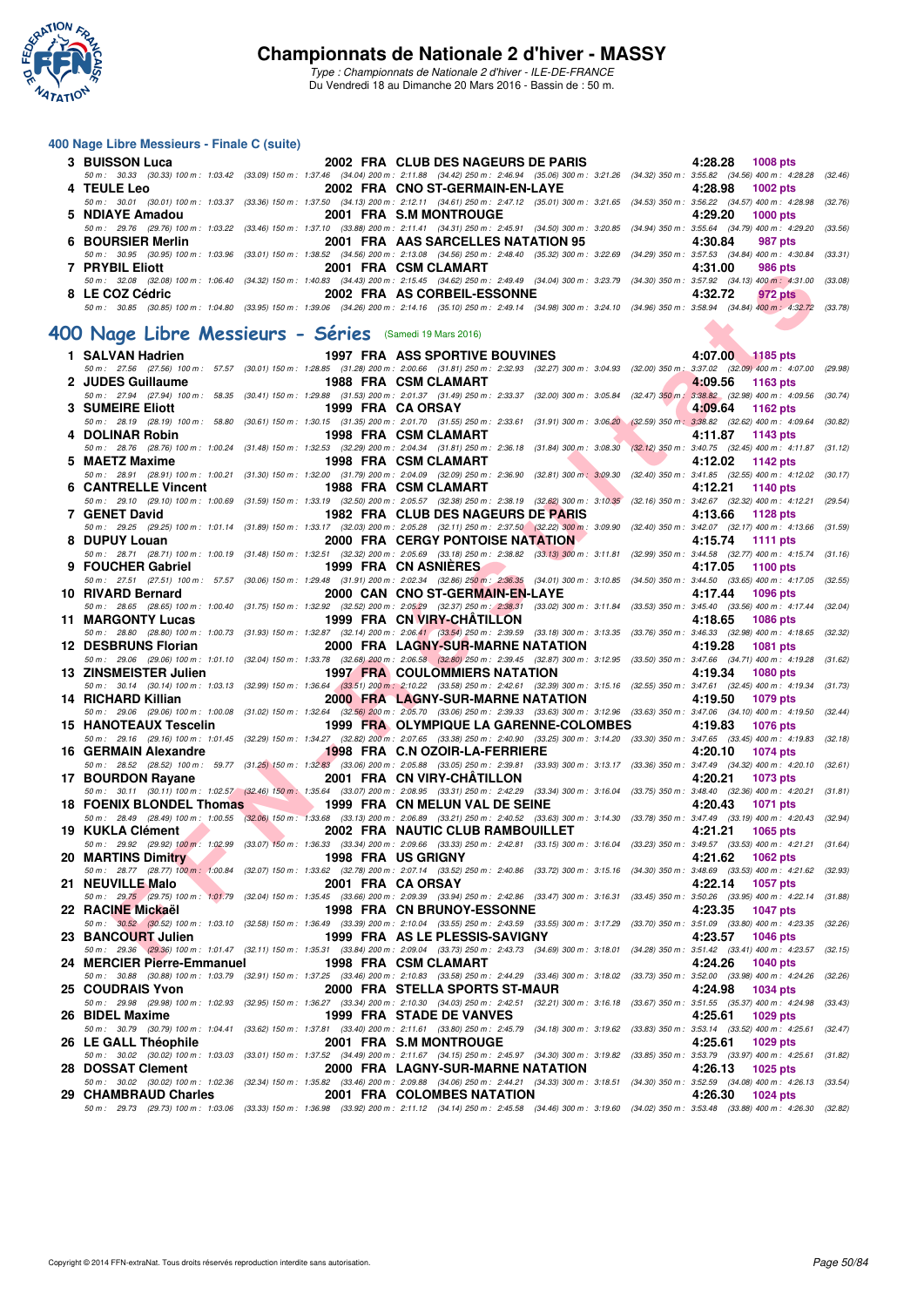

#### **400 Nage Libre Messieurs - Séries (suite)**

| <b>30 KLINGER Emeric</b>  | 1999 FRA CN VIRY-CHÂTILLON                                                                                                                                                                                                      |                   | 4:26.75<br>1020 pts       |         |
|---------------------------|---------------------------------------------------------------------------------------------------------------------------------------------------------------------------------------------------------------------------------|-------------------|---------------------------|---------|
| <b>31 REUILLON Louis</b>  | 50 m: 29.53 (29.53) 100 m: 1:02.00 (32.47) 150 m: 1:35.68 (33.68) 200 m: 2:09.76 (34.08) 250 m: 2:43.86 (34.10) 300 m: 3:18.70 (34.84) 350 m: 3:53.45 (34.75) 400 m: 4:26.75 (33.30)<br>2000 FRA MOUETTES DE PARIS              |                   | 4:29.30<br>999 pts        |         |
| 32 ICHOU Yassine          | 50 m : 30.61 (30.61) 100 m : 1:04.11 (33.50) 150 m : 1:38.07 (33.96) 200 m : 2:12.35 (34.28) 250 m : 2:46.68 (34.33) 300 m : 3:21.32 (34.64) 350 m : 3:56.04 (34.72) 400 m : 4:29.30<br>2002 FRA AULNAY-SOUS-BOIS S.N           |                   | 4:29.56<br>997 pts        | (33.26) |
| 33 BUISSON Luca           | 50 m: 30.05 (30.05) 100 m: 1:03.73 (33.68) 150 m: 1:37.87 (34.14) 200 m: 2:13.34 (35.47) 250 m: 2:47.93 (34.59) 300 m: 3:22.61 (34.68) 350 m: 3:57.28 (34.67) 400 m: 4:29.56<br>2002 FRA CLUB DES NAGEURS DE PARIS              |                   | 4:29.67<br>997 pts        | (32.28) |
|                           | 50 m: 30.55 (30.55) 100 m: 1:03.93 (33.38) 150 m: 1:37.91 (33.98) 200 m: 2:11.97 (34.06) 250 m: 2:46.19 (34.22) 300 m: 3:21.42 (35.23) 350 m: 3:56.00 (34.58) 400 m: 4:29.67                                                    |                   |                           | (33.67) |
| 34 LANGLOIS Guillaume     | <b>1999 FRA ES MASSY NATATION</b><br>50 m: 29.41 (29.41) 100 m: 1:01.41 (32.00) 150 m: 1:34.33 (32.92) 200 m: 2:08.11 (33.78) 250 m: 2:42.40 (34.29) 300 m: 3:17.96 (35.56) 350 m: 3:53.65 (35.69) 400 m: 4:29.72               |                   | 4:29.72<br>996 pts        | (36.07) |
| 35 NDIAYE Amadou          | 2001 FRA S.M MONTROUGE                                                                                                                                                                                                          |                   | 4:29.82<br>995 pts        |         |
| 36 DOUMENGE Raphael       | 50 m: 29.96 (29.96) 100 m: 1:03.06 (33.10) 150 m: 1:37.57 (34.51) 200 m: 2:12.35 (34.78) 250 m: 2:46.71 (34.36) 300 m: 3:21.29 (34.55) 350 m: 3:56.24 (34.95) 400 m: 4:29.82<br>2000 FRA CS CLICHY 92                           |                   | 4:30.19<br><b>992 pts</b> | (33.58) |
|                           | 50 m: 29.24 (29.24) 100 m: 1:01.71 (32.47) 150 m: 1:35.96 (34.25) 200 m: 2:10.69 (34.73) 250 m: 2:45.94 (35.25) 300 m: 3:21.13 (35.19) 350 m: 3:57.29 (36.16) 400 m: 4:30.19 (32.90)                                            |                   |                           |         |
| <b>36 PRYBIL Eliott</b>   | 2001 FRA CSM CLAMART<br>50 m: 32.23 (32.23) 100 m: 1:06.64 (34.41) 150 m: 1:40.88 (34.24) 200 m: 2:15.25 (34.37) 250 m: 2:49.52 (34.27) 300 m: 3:23.99 (34.47) 350 m: 3:58.07 (34.08) 400 m: 4:30.19                            |                   | 4:30.19<br>992 pts        | (32.12) |
| 38 BIDAUT Florian         | 2000 FRA CNO ST-GERMAIN-EN-LAYE<br>50 m: 29.90 (29.90) 100 m: 1:01.94 (32.04) 150 m: 1:35.44 (33.50) 200 m: 2:09.40 (33.96) 250 m: 2:43.88 (34.48) 300 m: 3:18.65 (34.77) 350 m: 3:55.00 (36.35) 400 m: 4:30.31 (35.31)         |                   | 4:30.31<br>991 pts        |         |
| 39 GRANIER Alexandre      | 2000 FRA STELLA SPORTS ST-MAUR                                                                                                                                                                                                  |                   | 4:30.35<br>991 pts        |         |
|                           | 50 m: 29.63 (29.63) 100 m: 1:02.98 (33.35) 150 m: 1:38.11 (35.13) 200 m: 2:13.06 (34.95) 250 m: 2:47.88 (34.82) 300 m: 3:23.17 (35.29) 350 m: 3:57.66 (34.49) 400 m: 4:30.35                                                    |                   |                           | (32.69) |
| 40 TEULE Leo              | 2002 FRA CNO ST-GERMAIN-EN-LAYE<br>50 m: 30.19 (30.19) 100 m: 1:03.68 (33.49) 150 m: 1:38.13 (34.45) 200 m: 2:13.13 (35.00) 250 m: 2:47.85 (34.72) 300 m: 3:22.83 (34.98) 350 m: 3:57.78 (34.95) 400 m: 4:31.09                 |                   | 4:31.09<br>985 pts        | (33.31) |
| 41 LE COZ Cédric          | 2002 FRA AS CORBEIL-ESSONNE                                                                                                                                                                                                     |                   | 4:31.90<br>979 pts        |         |
| 42 BOURSIER Merlin        | 50 m : 30.06 (30.06) 100 m : 1:03.15 (33.09) 150 m : 1:37.96 (34.81) 200 m : 2:13.29 (35.33) 250 m : 2:47.85 (34.56) 300 m : 3:22.57 (34.72) 350 m : 3:57.80 (35.23) 400 m : 4:31.90<br>2001 FRA AAS SARCELLES NATATION 95      |                   | 4:32.13<br>977 pts        | (34.10) |
|                           | 50 m: 31.27 (31.27) 100 m: 1:05.53 (34.26) 150 m: 1:40.06 (34.53) 200 m: 2:14.84 (34.78) 250 m: 2:49.97 (35.13) 300 m: 3:24.02 (34.05) 350 m: 3:58.72 (34.70) 400 m: 4:32.13 (33.41)                                            |                   |                           |         |
| 43 BARSANTI Flavio        | 1999 FRA CSM CLAMART<br>50 m : 30.98 (30.98) 100 m : 1:04.28 (33.30) 150 m : 1:38.09 (33.81) 200 m : 2:12.48 (34.39) 250 m : 2:47.25 (34.77) 300 m : 3:22.42 (35.17) 350 m : 3:57.98 (35.56) 400 m : 4:32.97 (34.99)            |                   | 4:32.97<br>970 pts        |         |
| 44 BEDEL Quentin          | <b>2000 FRA LAGNY-SUR-MARNE NATATION</b>                                                                                                                                                                                        |                   | 4:33.16<br>969 pts        |         |
| 45 TALALAEFF Felix        | 50 m: 30.44 (30.44) 100 m: 1:04.14 (33.70) 150 m: 1:38.11 (33.97) 200 m: 2:12.81 (34.70) 250 m: 2:47.63 (34.82) 300 m: 3:23.25 (35.62) 350 m: 3:58.49 (35.24) 400 m: 4:33.16 (34.67)<br>2001 FRA CNO ST-GERMAIN-EN-LAYE         |                   | 4:33.45<br>967 pts        |         |
| 46 BERINGUE Raphael       | 50 m: 30.33 (30.33) 100 m: 1:03.49 (33.16) 150 m: 1:38.25 (34.76) 200 m: 2:13.21 (34.96) 250 m: 2:48.62 (35.41) 300 m: 3:24.04 (35.42) 350 m: 3:59.54 (35.50) 400 m: 4:33.45 (33.91)<br>2001 FRA CA ORSAY                       |                   | 4:34.10<br>962 pts        |         |
|                           | 50 m: 30.36 (30.36) 100 m: 1:04.26 (33.90) 150 m: 1:40.02 (35.76) 200 m: 2:14.75 (34.73) 250 m: 2:50.06 (35.31) 300 m: 3:25.10 (35.04) 350 m: 4:00.11 (35.01) 400 m: 4:34.10                                                    |                   |                           | (33.99) |
| 47 THEETEN Cédric         | 2002 FRA NOGENT NATATION 94<br>50 m: 31.15 (31.15) 100 m: 1:05.47 (34.32) 150 m: 1:40.20 (34.73) 200 m: 2:15.15 (34.95) 250 m: 2:51.00 (35.85) 300 m: 3:26.11 (35.11) 350 m: 4:01.35 (35.24) 400 m: 4:34.81                     |                   | 4:34.81<br>956 pts        | (33.46) |
| 48 CHALENDAR Noé          | 2001 FRA AC BOULOGNE-BILLANCOURT                                                                                                                                                                                                |                   | 4:35.08<br>954 pts        |         |
| 49 PAUBEL Lucas           | 50 m: 30.68 (30.68) 100 m: 1:04.52 (33.84) 150 m: 1:39.57 (35.05) 200 m: 2:14.95 (35.38) 250 m: 2:50.70 (35.75) 300 m: 3:26.84 (36.14) 350 m: 4:02.79 (35.95) 400 m: 4:35.08<br>2002 FRA ES MASSY NATATION                      |                   | 4:35.26<br>953 pts        | (32.29) |
|                           | 50 m: 31.22 (31.22) 100 m: 1:05.70 (34.48) 150 m: 1:40.65 (34.95) 200 m: 2:15.59 (34.94) 250 m: 2:50.65 (35.06) 300 m: 3:25.34 (34.69) 350 m: 4:00.54 (35.20) 400 m: 4:35.26                                                    |                   |                           | (34.72) |
| 50 FERCHICHI Rayane       | 2001 FRA AAS SARCELLES NATATION 95<br>50 m: 31.12 (31.12) 100 m: 1:05.07 (33.95) 150 m: 1:39.91 (34.84) 200 m: 2:15.03 (35.12) 250 m: 2:50.69 (35.66) 300 m: 3:26.27 (35.58) 350 m: 4:01.98 (35.71) 400 m: 4:35.57 (33.59)      |                   | 4:35.57<br>950 pts        |         |
| 51 GENEVOIS Yanis         | 2002 FRA CN VIRY-CHATILLON                                                                                                                                                                                                      |                   | 4:36.91<br>940 pts        |         |
| 52 PORTAL Alex            | 50 m: 31.00 (31.00) 100 m: 1:05.35 (34.35) 150 m: 1:40.34 (34.99) 200 m: 2:15.92 (35.58) 250 m: 2:51.27 (35.35) 300 m: 3:27.18 (35.91) 350 m: 4:02.54 (35.36) 400 m: 4:36.91<br>2002 FRA CNO ST-GERMAIN-EN-LAYE                 |                   | 4:37.36<br>936 pts        | (34.37) |
| 53 REMOND Arthur          | 50 m: 30.96 (30.96) 100 m: 1:04.82 (33.86) 150 m: 1:40.49 (35.67) 200 m: 2:15.74 (35.25) 250 m: 2:51.61 (35.87) 300 m: 3:27.17 (35.56) 350 m: 4:03.21 (36.04) 400 m: 4:37.36<br>2000 FRA RACING CLUB DE FRANCE WP               |                   | 4:38.03<br>931 pts        | (34.15) |
|                           | 50 m : 30.23 (30.23) 100 m : 1:03.70 (33.47) 150 m : 1:38.99 (35.29) 200 m : 2:14.41 (35.42) 250 m : 2:50.29 (35.88) 300 m : 3:26.44 (36.15) 350 m : 4:02.91 (36.47) 400 m : 4:38.03                                            |                   |                           | (35.12) |
| 54 VOLDOIRE Leo           | <b>2001 FRA CN BRUNOY-ESSONNE</b><br>50 m: 30.85 (30.85) 100 m: 1:05.38 (34.53) 150 m: 1:40.29 (34.91) 200 m: 2:16.18 (35.89) 250 m: 2:51.70 (35.52) 300 m: 3:28.32 (36.62) 350 m: 4:03.55 (35.23) 400 m: 4:38.41 (34.86)       |                   | 4:38.41<br><b>928 pts</b> |         |
| 55 OUARDI Yanis           | 2001 FRA C.S MONTERELAIS NATATION                                                                                                                                                                                               |                   | 4:38.48<br>928 pts        |         |
| 56 CAMUS Loïc             | 50 m: 30.80 (30.80) 100 m: 1:05.17 (34.37) 150 m: 1:41.12 (35.95) 200 m: 2:17.57 (36.45) 250 m: 2:53.10 (35.53) 300 m: 3:29.57 (36.47) 350 m: 4:03.98 (34.41) 400 m: 4:38.48 (34.50)<br><b>2001 FRA ES MASSY NATATION</b>       | $4:38.81$ 925 pts |                           |         |
|                           | 50 m: 30.66 (30.66) 100 m: 1:04.43 (33.77) 150 m: 1:39.35 (34.92) 200 m: 2:14.80 (35.45) 250 m: 2:51.10 (36.30) 300 m: 3:27.33 (36.23) 350 m: 4:04.02 (36.69) 400 m: 4:38.81 (34.79)                                            |                   |                           |         |
| 57 PEREIRA Maxence        | 2001 FRA CSN GUYANCOURT<br>50 m: 30.48 (30.48) 100 m: 1:04.24 (33.76) 150 m: 1:39.14 (34.90) 200 m: 2:15.14 (36.00) 250 m: 2:51.10 (35.96) 300 m: 3:27.62 (36.52) 350 m: 4:03.72 (36.10) 400 m: 4:39.03 (35.31)                 |                   | 4:39.03<br>923 pts        |         |
| 58 OLIVA Enzo             | 2000 FRA CSM CLAMART                                                                                                                                                                                                            |                   | 4:39.63<br>919 pts        |         |
| 59 SEYE Matthieu          | 50 m: 30.36 (30.36) 100 m: 1:04.01 (33.65) 150 m: 1:39.62 (35.61) 200 m: 2:15.89 (36.27) 250 m: 2:51.37 (35.48) 300 m: 3:27.54 (36.17) 350 m: 4:03.87 (36.33) 400 m: 4:39.63<br>2002 FRA CN LE PLESSIS-ROBINSON                 |                   | 4:39.69<br>918 pts        | (35.76) |
|                           | 50 m: 31.97 (31.97) 100 m: 1:06.39 (34.42) 150 m: 1:42.78 (36.39) 200 m: 2:18.71 (35.93) 250 m: 2:55.06 (36.35) 300 m: 3:30.83 (35.77) 350 m: 4:07.27 (36.44) 400 m: 4:39.69 (32.42)                                            |                   |                           |         |
| 60 LEMARCHAND Kyllian     | 2002 FRA CN LE PLESSIS-ROBINSON<br>50 m: 31.43 (31.43) 100 m: 1:06.15 (34.72) 150 m: 1:42.00 (35.85) 200 m: 2:18.37 (36.37) 250 m: 2:54.19 (35.82) 300 m: 3:30.41 (36.22) 350 m: 4:06.55 (36.14) 400 m: 4:40.55 (34.00)         |                   | 4:40.55<br>912 pts        |         |
| 61 BOCHER Guillaume       | 2001 FRA A.O. TRAPPES NATATION                                                                                                                                                                                                  |                   | 4:40.58<br>912 pts        |         |
| 62 CHAPUY Lucas           | 50 m : 30.98 (30.98) 100 m : 1:06.15 (35.17) 150 m : 1:41.88 (35.73) 200 m : 2:17.61 (35.73) 250 m : 2:53.44 (35.83) 300 m : 3:29.33 (35.89) 350 m : 4:05.26 (35.93) 400 m : 4:40.58 (35.32)<br>2002 FRA CSN GUYANCOURT         |                   | 4:40.75<br>910 pts        |         |
|                           | 50 m: 31.00 (31.00) 100 m: 1:06.14 (35.14) 150 m: 1:42.03 (35.89) 200 m: 2:18.41 (36.38) 250 m: 2:55.09 (36.68) 300 m: 3:31.13 (36.04) 350 m: 4:06.76 (35.63) 400 m: 4:40.75 (33.99)                                            |                   |                           |         |
| 63 SIMEANT Léo            | 2001 FRA AULNAY-SOUS-BOIS S.N<br>50 m: 31.36 (31.36) 100 m: 1:04.78 (33.42) 150 m: 1:40.11 (35.33) 200 m: 2:15.61 (35.50) 250 m: 2:52.22 (36.61) 300 m: 3:29.25 (37.03) 350 m: 4:06.27 (37.02) 400 m: 4:41.13 (34.86)           |                   | 4:41.13<br>907 pts        |         |
| 64 GERMAIN-HIDALGO Arthur | 2001 FRA NEPTUNE CLUB DE FRANCE<br>50 m : 31.76 (31.76) 100 m : 1:06.78 (35.02) 150 m : 1:42.58 (35.80) 200 m : 2:18.51 (35.93) 250 m : 2:54.25 (35.74) 300 m : 3:30.40 (36.15) 350 m : 4:06.56 (36.16) 400 m : 4:41.50 (34.94) |                   | 4:41.50<br>905 pts        |         |
| 65 BENBEKHTI Fayçal       | 2001 FRA TREMBLAY AC                                                                                                                                                                                                            |                   | 4:41.52<br>904 pts        |         |
|                           | 50 m : 31.41 (31.41) 100 m : 1:06.62 (35.21) 150 m : 1:42.53 (35.91) 200 m : 2:18.86 (36.33) 250 m : 2:54.48 (35.62) 300 m : 3:31.06 (36.58) 350 m : 4:06.60 (35.54) 400 m : 4:41.52 (34.92)                                    |                   |                           |         |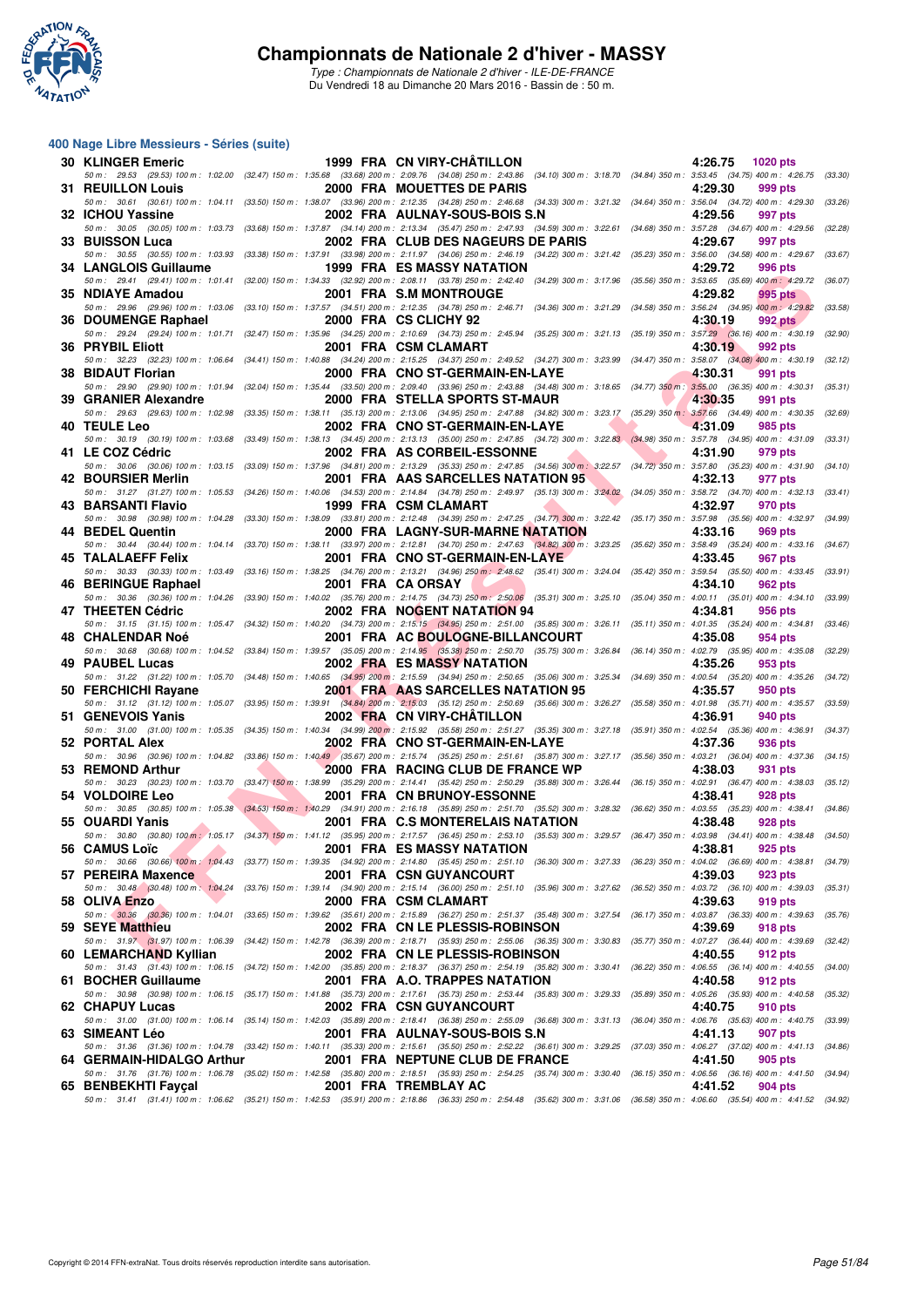

*Type : Championnats de Nationale 2 d'hiver - ILE-DE-FRANCE* Du Vendredi 18 au Dimanche 20 Mars 2016 - Bassin de : 50 m.

#### **400 Nage Libre Messieurs - Séries (suite)**

| 66 IABASSENE Safy                                                                                                                                                                    |                    | <b>2002 FRA RACING CLUB DE FRANCE WP</b> | 4:42.81       | 895 pts |
|--------------------------------------------------------------------------------------------------------------------------------------------------------------------------------------|--------------------|------------------------------------------|---------------|---------|
| 50 m: 31.71 (31.71) 100 m: 1:06.24 (34.53) 150 m: 1:42.61 (36.37) 200 m: 2:19.19 (36.58) 250 m: 2:55.63 (36.44) 300 m: 3:32.53 (36.90) 350 m: 4:09.03 (36.50) 400 m: 4:42.81 (33.78) |                    |                                          |               |         |
| 67 DA SILVA UMMENHOVER Thibault    2001 FRA NOGENT NATATION 94                                                                                                                       |                    |                                          | 4:43.87       | 887 pts |
| 50 m: 30.87 (30.87) 100 m: 1:05.05 (34.18) 150 m: 1:40.77 (35.72) 200 m: 2:17.13 (36.36) 250 m: 2:53.53 (36.40) 300 m: 3:30.75 (37.22) 350 m: 4:08.01 (37.26) 400 m: 4:43.87 (35.86) |                    |                                          |               |         |
|                                                                                                                                                                                      |                    |                                          | 4:43.95       | 886 pts |
| 50 m: 30.97 (30.97) 100 m: 1:05.86 (34.89) 150 m: 1:42.18 (36.32) 200 m: 2:19.12 (36.94) 250 m: 2:55.76 (36.64) 300 m: 3:33.04 (37.28) 350 m: 4:09.72 (36.68) 400 m: 4:43.95 (34.23) |                    |                                          |               |         |
| 69 DECOTTE Louis                                                                                                                                                                     |                    | 2002 FRA CN ASNIERES                     | 4:45.29       | 876 pts |
| 50 m: 31.42 (31.42) 100 m: 1:06.30 (34.88) 150 m: 1:42.48 (36.18) 200 m: 2:19.10 (36.62) 250 m: 2:55.88 (36.78) 300 m: 3:32.69 (36.81) 350 m: 4:09.73 (37.04) 400 m: 4:45.29 (35.56) |                    |                                          |               |         |
| <b>70 POITOU Merlin</b>                                                                                                                                                              |                    | 2001 FRA C.S MONTERELAIS NATATION        | 4:45.82       | 872 pts |
| 50 m: 31.45 (31.45) 100 m: 1:06.57 (35.12) 150 m: 1:42.98 (36.41) 200 m: 2:19.61 (36.63) 250 m: 2:56.11 (36.50) 300 m: 3:33.26 (37.15) 350 m: 4:10.36 (37.10) 400 m: 4:45.82 (35.46) |                    |                                          |               |         |
| 71 LAPHITZ Guillaume                                                                                                                                                                 |                    | 2001 FRA OLYMPIQUE LA GARENNE-COLOMBES   | 4:47.63       | 859 pts |
| 50 m: 32.12 (32.12) 100 m: 1:07.20 (35.08) 150 m: 1:43.68 (36.48) 200 m: 2:20.56 (36.88) 250 m: 2:58.07 (37.51) 300 m: 3:34.96 (36.89) 350 m: 4:12.24 (37.28) 400 m: 4:47.63 (35.39) |                    |                                          |               |         |
| 72 SANCHEZ Ruben                                                                                                                                                                     |                    | 2001 FRA CN LE PLESSIS-ROBINSON          | 4:51.04       | 834 pts |
| 50 m : 30.22 (30.22) 100 m : 1:03.99 (33.77) 150 m : 1:38.91 (34.92) 200 m : 2:15.26 (36.35) 250 m : 2:53.49 (38.23) 300 m : 3:32.62 (39.13) 350 m : 4:11.89 (39.27) 400 m : 4:51.04 |                    |                                          |               | (39.15) |
| 73 BARLIER Tony                                                                                                                                                                      |                    | 2002 FRA CSN GUYANCOURT                  | 4:53.00       | 819 pts |
| 50 m: 31.51 (31.51) 100 m: 1:07.03 (35.52) 150 m: 1:44.22 (37.19) 200 m: 2:21.86 (37.64) 250 m: 2:59.99 (38.13) 300 m: 3:37.82 (37.83) 350 m: 4:15.95 (38.13) 400 m: 4:53.00 (37.05) |                    |                                          |               |         |
| 74 MERLE Hugo                                                                                                                                                                        |                    | 1999 FRA C.S MONTERELAIS NATATION        | 4:53.76       | 814 pts |
| 50 m: 28.83 (28.83) 100 m: 1:00.48 (31.65) 150 m: 1:34.36 (33.88) 200 m: 2:08.69 (34.33) 250 m: 2:43.91 (35.22) 300 m: 3:22.70 (38.79) 350 m: 4:08.21 (45.51) 400 m: 4:53.76 (45.55) |                    |                                          |               |         |
| 75 TALEB Yacine                                                                                                                                                                      |                    | <b>2001 FRA AULNAY-SOUS-BOIS S.N</b>     | 4:56.74       | 793 pts |
| 50 m: 33.11 (33.11) 100 m: 1:09.16 (36.05) 150 m: 1:45.59 (36.43) 200 m: 2:23.07 (37.48) 250 m: 3:01.34 (38.27) 300 m: 3:40.21 (38.87) 350 m: 4:19.44 (39.23) 400 m: 4:56.74 (37.30) |                    |                                          |               |         |
| --- TROUVE Théo                                                                                                                                                                      |                    | 2000 FRA C.S MONTERELAIS NATATION        | <b>DSQ Da</b> |         |
| --- SALMON Aymeric                                                                                                                                                                   | 2001 FRA CN POISSY |                                          | DNS dec       |         |

## **[800 Nage Libre Messieurs - Série rapide](http://www.ffnatation.fr/webffn/resultats.php?idact=nat&go=epr&idcpt=37307&idepr=55)** (Dimanche 20 Mars 2016)

| <b>FUITUU MEIIII</b>                                                                                                                                                                                                                                                            |                                                                                                                                                                                                                          | <b>ZUUT FRA U.S MUNTERELAIS NATATIUN</b>                                                                                                              | 4.4J.OZ                                             | $012 \mu s$                                                                                                |                    |
|---------------------------------------------------------------------------------------------------------------------------------------------------------------------------------------------------------------------------------------------------------------------------------|--------------------------------------------------------------------------------------------------------------------------------------------------------------------------------------------------------------------------|-------------------------------------------------------------------------------------------------------------------------------------------------------|-----------------------------------------------------|------------------------------------------------------------------------------------------------------------|--------------------|
| 50 m: 31.45 (31.45) 100 m: 1:06.57 (35.12) 150 m: 1:42.98 (36.41) 200 m: 2:19.61 (36.63) 250 m: 2:56.11 (36.50) 300 m: 3:33.26 (37.15) 350 m: 4:10.36 (37.10) 400 m: 4:45.82                                                                                                    |                                                                                                                                                                                                                          |                                                                                                                                                       |                                                     |                                                                                                            | (35.46)            |
| <b>71 LAPHITZ Guillaume</b>                                                                                                                                                                                                                                                     |                                                                                                                                                                                                                          | 2001 FRA OLYMPIQUE LA GARENNE-COLOMBES                                                                                                                | 4:47.63                                             | 859 pts                                                                                                    |                    |
| 50 m : 32.12 (32.12) 100 m : 1:07.20 (35.08) 150 m : 1:43.68 (36.48) 200 m : 2:20.56 (36.88) 250 m : 2:58.07 (37.51) 300 m : 3:34.96 (36.89) 350 m : 4:12.24 (37.28) 400 m : 4:47.63                                                                                            |                                                                                                                                                                                                                          |                                                                                                                                                       |                                                     |                                                                                                            | (35.39)            |
| <b>72 SANCHEZ Ruben</b>                                                                                                                                                                                                                                                         |                                                                                                                                                                                                                          | 2001 FRA CN LE PLESSIS-ROBINSON                                                                                                                       | 4:51.04                                             | 834 pts                                                                                                    |                    |
| 50 m : 30.22 (30.22) 100 m : 1:03.99 (33.77) 150 m : 1:38.91 (34.92) 200 m : 2:15.26 (36.35) 250 m : 2:53.49 (38.23) 300 m : 3:32.62 (39.13) 350 m : 4:11.89 (39.27) 400 m : 4:51.04                                                                                            |                                                                                                                                                                                                                          |                                                                                                                                                       |                                                     |                                                                                                            | (39.15)            |
| <b>73 BARLIER Tony</b>                                                                                                                                                                                                                                                          |                                                                                                                                                                                                                          | <b>2002 FRA CSN GUYANCOURT</b>                                                                                                                        | 4:53.00                                             | 819 pts                                                                                                    |                    |
| 50 m : 31.51 (31.51) 100 m : 1:07.03 (35.52) 150 m : 1:44.22 (37.19) 200 m : 2:21.86 (37.64) 250 m : 2:59.99 (38.13) 300 m : 3:37.82 (37.83) 350 m : 4:15.95 (38.13) 400 m : 4:53.00                                                                                            |                                                                                                                                                                                                                          |                                                                                                                                                       |                                                     |                                                                                                            | (37.05)            |
|                                                                                                                                                                                                                                                                                 |                                                                                                                                                                                                                          |                                                                                                                                                       |                                                     |                                                                                                            |                    |
| 74 MERLE Hugo                                                                                                                                                                                                                                                                   |                                                                                                                                                                                                                          | 1999 FRA C.S MONTERELAIS NATATION                                                                                                                     | 4:53.76                                             | 814 pts                                                                                                    |                    |
| 50 m: 28.83 (28.83) 100 m: 1:00.48 (31.65) 150 m: 1:34.36 (33.88) 200 m: 2:08.69 (34.33) 250 m: 2:43.91 (35.22) 300 m: 3:22.70 (38.79) 350 m: 4:08.21 (45.51) 400 m: 4:53.76 (45.55)                                                                                            |                                                                                                                                                                                                                          |                                                                                                                                                       |                                                     |                                                                                                            |                    |
| 75 TALEB Yacine                                                                                                                                                                                                                                                                 |                                                                                                                                                                                                                          | 2001 FRA AULNAY-SOUS-BOIS S.N                                                                                                                         | 4:56.74                                             | 793 pts                                                                                                    |                    |
| 50 m : 33.11 (33.11) 100 m : 1:09.16 (36.05) 150 m : 1:45.59 (36.43) 200 m : 2:23.07 (37.48) 250 m : 3:01.34 (38.27) 300 m : 3:40.21 (38.87) 350 m : 4:19.44 (39.23) 400 m : 4:56.74 (37.30)                                                                                    |                                                                                                                                                                                                                          |                                                                                                                                                       |                                                     |                                                                                                            |                    |
| <b>TROUVE Théo</b>                                                                                                                                                                                                                                                              |                                                                                                                                                                                                                          | 2000 FRA C.S MONTERELAIS NATATION                                                                                                                     | <b>DSQ Da</b>                                       |                                                                                                            |                    |
| --- SALMON Aymeric                                                                                                                                                                                                                                                              |                                                                                                                                                                                                                          | 2001 FRA CN POISSY                                                                                                                                    | <b>DNS</b> dec                                      |                                                                                                            |                    |
|                                                                                                                                                                                                                                                                                 |                                                                                                                                                                                                                          |                                                                                                                                                       |                                                     |                                                                                                            |                    |
|                                                                                                                                                                                                                                                                                 |                                                                                                                                                                                                                          |                                                                                                                                                       |                                                     |                                                                                                            |                    |
| 800 Nage Libre Messieurs - Série rapide (Dimanche 20 Mars 2016)                                                                                                                                                                                                                 |                                                                                                                                                                                                                          |                                                                                                                                                       |                                                     |                                                                                                            |                    |
|                                                                                                                                                                                                                                                                                 |                                                                                                                                                                                                                          |                                                                                                                                                       |                                                     |                                                                                                            |                    |
| 1 MAETZ Maxime                                                                                                                                                                                                                                                                  |                                                                                                                                                                                                                          | 1998 FRA CSM CLAMART                                                                                                                                  | 8:25.81                                             | <b>1213 pts</b>                                                                                            |                    |
| 50 m : 29.02 (29.02) 100 m : 1:00.61                                                                                                                                                                                                                                            | $(31.59)$ 150 m : 1:32.81                                                                                                                                                                                                | (32.20) 200 m : 2:04.94 (32.13) 250 m : 2:36.77 (31.83) 300 m : 3:08.53                                                                               |                                                     | $(31.76)$ 350 m : 3:40.90 $(32.37)$ 400 m : 4:12.77                                                        | (31.87)            |
| 450 m : 4:44.46 (31.69) 500 m : 5:16.54                                                                                                                                                                                                                                         | $(32.08)$ 550 m : 5:48.39                                                                                                                                                                                                | $(31.85)$ 600 m : 6:20.44 $(32.05)$ 650 m : 6:52.52 $(32.08)$ 700 m : 7:24.18                                                                         | $(31.66)$ 750 m : 7:55.32 $(31.14)$ 800 m : 8:25.81 |                                                                                                            | (30.49)            |
| 3 GICQUEL Kylian                                                                                                                                                                                                                                                                |                                                                                                                                                                                                                          | 1999 FRA NOGENT NATATION 94                                                                                                                           | 8:46.46                                             | 1126 pts                                                                                                   |                    |
| 50 m: 29.65 (29.65) 100 m: 1:01.30 (31.65) 150 m: 1:34.17 (32.87) 200 m: 2:06.44 (32.27) 250 m: 2:39.71 (33.27) 300 m: 3:12.68<br>450 m : 4:53.36 (33.83) 500 m : 5:26.82 (33.46) 550 m : 6:00.76 (33.94) 600 m : 6:34.44 (33.68) 650 m : 7:08.00 (33.56) 700 m : 7:41.41       |                                                                                                                                                                                                                          |                                                                                                                                                       |                                                     | (32.97) 350 m : 3:46.34 (33.66) 400 m : 4:19.53<br>$(33.41)$ 750 m : 8:14.57 $(33.16)$ 800 m : 8:46.46     | (33.19)<br>(31.89) |
|                                                                                                                                                                                                                                                                                 |                                                                                                                                                                                                                          |                                                                                                                                                       |                                                     |                                                                                                            |                    |
| 4 RIVARD Bernard                                                                                                                                                                                                                                                                |                                                                                                                                                                                                                          | 2000 CAN CNO ST-GERMAIN-EN-LAYE                                                                                                                       | 8:48.33                                             | <b>1118 pts</b>                                                                                            |                    |
| 50 m : 29.06 (29.06) 100 m : 1:01.91<br>450 m : 4:54.09 (33.20) 500 m : 5:27.91                                                                                                                                                                                                 | (32.85) 150 m: 1:34.73 (32.82) 200 m: 2:07.86 (33.13) 250 m: 2:41.07 (33.21) 300 m: 3:14.30<br>$(33.82)$ 550 m $: 6.01.52$ $(33.61)$ 600 m $: 6.35.31$ $(33.79)$ 650 m $: 7.09.14$ $(33.83)$ 700 m $: 7.42.98$           |                                                                                                                                                       |                                                     | $(33.23)$ 350 m : 3:47.65 $(33.35)$ 400 m : 4:20.89<br>$(33.84)$ 750 m : 8:16.51 $(33.53)$ 800 m : 8:48.33 | (33.24)<br>(31.82) |
| 6 MARGONTY Lucas                                                                                                                                                                                                                                                                |                                                                                                                                                                                                                          | 1999 FRA CN VIRY-CHATILLON                                                                                                                            | 8:50.49                                             | <b>1110 pts</b>                                                                                            |                    |
| 50 m : 29.74 (29.74) 100 m : 1:02.62                                                                                                                                                                                                                                            |                                                                                                                                                                                                                          |                                                                                                                                                       |                                                     | (33.72) 350 m : 3:49.69 (33.67) 400 m : 4:24.13                                                            | (34.44)            |
| 450 m : 4:57.30 (33.17) 500 m : 5:31.76                                                                                                                                                                                                                                         | $(32.88)$ 150 m : 1:35.56 $(32.94)$ 200 m : $2:09.09$ $(33.53)$ 250 m : $2:42.30$ $(33.21)$ 300 m : $3:16.02$<br>$(34.46)$ 550 m : 6:05.31 $(33.55)$ 600 m : 6:40.03 $(34.72)$ 650 m : 7:13.30 $(33.27)$ 700 m : 7:46.80 |                                                                                                                                                       |                                                     | $(33.50)$ 750 m $: 8.19.32$ $(32.52)$ 800 m $: 8.50.49$                                                    | (31.17)            |
| 7 LESPRIT Paul                                                                                                                                                                                                                                                                  |                                                                                                                                                                                                                          | 1999 FRA STELLA SPORTS ST-MAUR                                                                                                                        | 8:51.43                                             | <b>1106 pts</b>                                                                                            |                    |
| 50 m: 29.04 (29.04) 100 m: 1:01.16 (32.12) 150 m: 1:34.17 (33.01) 200 m: 2:07.24 (33.07) 250 m: 2:41.04 (33.80) 300 m: 3:14.41<br>50 m: 4:56.33 (34.16) 500 m: 5:30.28 (33.95) 550 m: 6:04.46 (34.18) 600 m: 6:38.50 (34.04) 650                                                |                                                                                                                                                                                                                          |                                                                                                                                                       |                                                     | (33.37) 350 m : 3:48.43 (34.02) 400 m : 4:22.17                                                            | (33.74)            |
| 450 m : 4:56.33 (34.16) 500 m : 5:30.28                                                                                                                                                                                                                                         |                                                                                                                                                                                                                          |                                                                                                                                                       |                                                     | (33.96) 750 m : 8:19.84 (33.32) 800 m : 8:51.43                                                            | (31.59)            |
| 10 ZINSMEISTER Julien                                                                                                                                                                                                                                                           |                                                                                                                                                                                                                          | <b>1997 FRA COULOMMIERS NATATION</b>                                                                                                                  | 8:55.50                                             | 1089 pts                                                                                                   |                    |
| 50 m : 30.43 (30.43) 100 m : 1:03.67 (33.24) 150 m : 1:37.27 <sup>(</sup> (33.60) 200 m : 2:11.18 (33.91) 250 m : 2:45.81 (34.63) 300 m : 3:19.65<br>50 m : 5:00.89 (33.72) 500 m : 5:34.70 (33.81) 550 m : 6:08.74 (34.04) 600 m : 6:42.63                                     |                                                                                                                                                                                                                          |                                                                                                                                                       |                                                     | (33.84) 350 m: 3:53.34 (33.69) 400 m: 4:27.17                                                              | (33.83)            |
| 450 m : 5:00.89 (33.72) 500 m : 5:34.70                                                                                                                                                                                                                                         |                                                                                                                                                                                                                          |                                                                                                                                                       |                                                     | (33.49) 750 m : 8:23.04 (32.86) 800 m : 8:55.50                                                            | (32.46)            |
| 11 GENET David                                                                                                                                                                                                                                                                  |                                                                                                                                                                                                                          | 1982 FRA CLUB DES NAGEURS DE PARIS                                                                                                                    | 8:56.37                                             | <b>1086 pts</b>                                                                                            |                    |
| 50 m: 30.02 (30.02) 100 m: 1:02.87 (32.85) 150 m: 1:36.47 (33.60) 200 m: 2:10.21 (33.74) 250 m: 2:43.99 (33.78) 300 m: 3:18.03<br>450 m : 4:59.62 (33.69) 500 m : 5:33.41 (33.79) 550 m : 6:07.44 (34.03) 600 m : 6:41.41 (33.97) 650 m : 7:15.77 (34.36) 700 m : 7:49.69       |                                                                                                                                                                                                                          |                                                                                                                                                       |                                                     | $(34.04)$ 350 m : 3:52.03 $(34.00)$ 400 m : 4:25.93<br>$(33.92)$ 750 m : 8:23.52 $(33.83)$ 800 m : 8:56.37 | (33.90)<br>(32.85) |
| <b>18 FOENIX BLONDEL Thomas</b>                                                                                                                                                                                                                                                 |                                                                                                                                                                                                                          | 1999 FRA CN MELUN VAL DE SEINE                                                                                                                        | 9:03.88                                             | 1055 pts                                                                                                   |                    |
|                                                                                                                                                                                                                                                                                 |                                                                                                                                                                                                                          |                                                                                                                                                       |                                                     | (34.10) 350 m: 3:53.51 (34.59) 400 m: 4:27.90 (34.39)                                                      |                    |
| 50 m : 30.07 (30.07) 100 m : 1:02.71 (32.64) 150 m : 1:36.65 (33.94) 200 m : 2:10.36 (33.71) 250 m : 2:44.82 (34.46) 300 m : 3:18.92<br>450 m : 5:02.49 (34.59) 500 m : 5:36.95 (34.46) 550 m : 6:11.93 (34.98) 600 m : 6:46.66 (                                               |                                                                                                                                                                                                                          |                                                                                                                                                       |                                                     | (34.28) 750 m : 8:30.48 (34.28) 800 m : 9:03.88 (33.40)                                                    |                    |
|                                                                                                                                                                                                                                                                                 |                                                                                                                                                                                                                          |                                                                                                                                                       |                                                     |                                                                                                            |                    |
| 800 Nage Libre Messieurs - Séries lentes (Dimanche 20 Mars 2016)                                                                                                                                                                                                                |                                                                                                                                                                                                                          |                                                                                                                                                       |                                                     |                                                                                                            |                    |
|                                                                                                                                                                                                                                                                                 |                                                                                                                                                                                                                          |                                                                                                                                                       |                                                     |                                                                                                            |                    |
| 2 CANTRELLE Vincent                                                                                                                                                                                                                                                             |                                                                                                                                                                                                                          | 1988 FRA CSM CLAMART                                                                                                                                  | 8:45.51                                             | 1130 pts                                                                                                   |                    |
| 50 m : 29.06 (29.06) 100 m : 1:01.45 (32.39) 150 m : 1:34.19 (32.74) 200 m : 2:07.00 (32.81) 250 m : 2:40.05 (33.05) 300 m : 3:13.02<br>450 m : 4:51.87 (32.85) 500 m : 5:24.82 (32.95) 550 m : 5:58.16 (33.34) 600 m : 6:31.72 (33.56) 650 m : 7:05.35 (33.63) 700 m : 7:39.14 |                                                                                                                                                                                                                          |                                                                                                                                                       |                                                     | (32.97) 350 m : 3:46.08 (33.06) 400 m : 4:19.02<br>$(33.79)$ 750 m : 8:12.97 $(33.83)$ 800 m : 8:45.51     | (32.94)<br>(32.54) |
|                                                                                                                                                                                                                                                                                 |                                                                                                                                                                                                                          |                                                                                                                                                       |                                                     |                                                                                                            |                    |
| 5 MARTINS Dimitry                                                                                                                                                                                                                                                               |                                                                                                                                                                                                                          | 1998 FRA US GRIGNY                                                                                                                                    | 8:49.29                                             | 1114 pts                                                                                                   |                    |
| 50 m : 28.64 (28.64) 100 m : 1:00.89 (32.25) 150 m : 1:33.58<br>450 m : 4:56.34                                                                                                                                                                                                 | $(33.55)$ 500 m : 5.30.13 $(33.79)$ 550 m : 6.04.09                                                                                                                                                                      | (32.69) 200 m: 2:06.88 (33.30) 250 m: 2:40.85 (33.97) 300 m: 3:14.67<br>$(33.96)$ 600 m : 6:38.32 $(34.23)$ 650 m : 7:12.11 $(33.79)$ 700 m : 7:45.52 | $(33.41)$ 750 m : 8:18.29                           | (33.82) 350 m: 3:48.16 (33.49) 400 m: 4:22.79<br>$(32.77)$ 800 m : 8:49.29                                 | (34.63)<br>(31.00) |
| 8 KUKLA Clément                                                                                                                                                                                                                                                                 |                                                                                                                                                                                                                          | 2002 FRA NAUTIC CLUB RAMBOUILLET                                                                                                                      | 8:51.87                                             | 1104 pts                                                                                                   |                    |
| 50 m : 29.81 (29.81) 100 m : 1:02.73                                                                                                                                                                                                                                            | (32.92) 150 m: 1:36.75 (34.02) 200 m: 2:10.40 (33.65) 250 m: 2:44.19 (33.79) 300 m: 3:17.98                                                                                                                              |                                                                                                                                                       |                                                     | (33.79) 350 m : 3:52.12 (34.14) 400 m : 4:25.51                                                            | (33.39)            |
| 450 m : 4:59.14 (33.63) 500 m : 5:32.67 (33.53) 550 m : 6:06.72 (34.05) 600 m : 6:40.45 (33.73) 650 m : 7:14.18 (33.73) 700 m : 7:47.88                                                                                                                                         |                                                                                                                                                                                                                          |                                                                                                                                                       | $(33.70)$ 750 m : 8:20.81                           | $(32.93)$ 800 m : 8:51.87                                                                                  | (31.06)            |
| <b>9 SUMEIRE Eliott</b>                                                                                                                                                                                                                                                         |                                                                                                                                                                                                                          | 1999 FRA CA ORSAY                                                                                                                                     | 8:53.46                                             | <b>1097 pts</b>                                                                                            |                    |
| 50 m : 28.42 (28.42) 100 m : 59.37 (30.95) 150 m : 1:31.42 (32.05) 200 m : 2:03.83 (32.41) 250 m : 2:37.02 (33.19) 300 m : 3:10.00                                                                                                                                              |                                                                                                                                                                                                                          |                                                                                                                                                       |                                                     | (32.98) 350 m : 3:43.32 (33.32) 400 m : 4:17.54                                                            | (34.22)            |
| 450 m : 4:52.50 (34.96) 500 m : 5:27.15 (34.65) 550 m : 6:02.05 (34.90) 600 m : 6:36.89 (34.84) 650 m : 7:11.70 (34.81) 700 m : 7:46.59 (34.89) 750 m : 8:20.88 (34.29) 800 m : 8:53.46                                                                                         |                                                                                                                                                                                                                          |                                                                                                                                                       |                                                     |                                                                                                            | (32.58)            |
| (0.50100010)                                                                                                                                                                                                                                                                    |                                                                                                                                                                                                                          | <b>2004 EDA CN VIDY CUÂTILI ON</b>                                                                                                                    | 0.57.07                                             | $1000 - 1$                                                                                                 |                    |

|                                                       | 2 CANTRELLE Vincent                                                                                                      |                   | 1988 FRA CSM CLAMART                                                                                                                                                                                                                                                                                                                                               |                                                                                                                                    | 8:45.51 | 1130 pts                                                                                                                                                             |                     |
|-------------------------------------------------------|--------------------------------------------------------------------------------------------------------------------------|-------------------|--------------------------------------------------------------------------------------------------------------------------------------------------------------------------------------------------------------------------------------------------------------------------------------------------------------------------------------------------------------------|------------------------------------------------------------------------------------------------------------------------------------|---------|----------------------------------------------------------------------------------------------------------------------------------------------------------------------|---------------------|
| $50 \text{ m}$ : 29.06                                | 450 m : 4:51.87 (32.85) 500 m : 5:24.82                                                                                  |                   | (29.06) 100 m: 1:01.45 (32.39) 150 m: 1:34.19 (32.74) 200 m: 2:07.00 (32.81) 250 m: 2:40.05<br>$(32.95)$ 550 m : 5:58.16 $(33.34)$ 600 m : 6:31.72 $(33.56)$ 650 m : 7:05.35                                                                                                                                                                                       |                                                                                                                                    |         | $(33.05)$ 300 m $: 3:13.02$ $(32.97)$ 350 m $: 3:46.08$ $(33.06)$ 400 m $: 4:19.02$<br>$(33.63)$ 700 m : 7:39.14 $(33.79)$ 750 m : 8:12.97 $(33.83)$ 800 m : 8:45.51 | (32.94)<br>(32.54)  |
| 5 MARTINS Dimitry                                     |                                                                                                                          |                   | 1998 FRA US GRIGNY                                                                                                                                                                                                                                                                                                                                                 |                                                                                                                                    |         | 8:49.29 1114 pts                                                                                                                                                     |                     |
| 50 m : 28.64<br>450 m : 4:56.34                       | (33.55) 500 m : 5:30.13                                                                                                  |                   | (28.64) 100 m : 1:00.89 (32.25) 150 m : 1:33.58 (32.69) 200 m : 2:06.88 (33.30) 250 m : 2:40.85 (33.97) 300 m : 3:14.67 (33.82) 350 m : 3:48.16 (33.49) 400 m : 4:22.79<br>(33.79) 550 m : 6:04.09 (33.96) 600 m : 6:38.32 (34.23) 650 m : 7:12.11 (33.79) 700 m : 7:45.52 (33.41) 750 m : 8:18.29 (32.77) 800 m : 8:49.29                                         |                                                                                                                                    |         |                                                                                                                                                                      | (34.63)<br>(31.00)  |
| 8 KUKLA Clément                                       |                                                                                                                          |                   | 2002 FRA NAUTIC CLUB RAMBOUILLET                                                                                                                                                                                                                                                                                                                                   |                                                                                                                                    |         | 8:51.87 1104 pts                                                                                                                                                     |                     |
| $50 \text{ m}$ : 29.81<br>$450 \text{ m}$ : $4:59.14$ |                                                                                                                          |                   | (29.81) 100 m : 1:02.73 (32.92) 150 m : 1:36.75 (34.02) 200 m : 2:10.40 (33.65) 250 m : 2:44.19 (33.79) 300 m : 3:17.98 (33.79) 350 m : 3:52.12 (34.14) 400 m : 4:25.51<br>(33.63) 500 m : 5:32.67 (33.53) 550 m : 6:06.72 (34.05) 600 m : 6:40.45 (33.73) 650 m : 7:14.18 (33.73) 700 m : 7:47.88 (33.70) 750 m : 8:20.81 (32.93) 800 m : 8:51.87                 |                                                                                                                                    |         |                                                                                                                                                                      | (33.39)<br>(31.06)  |
| <b>9 SUMEIRE Eliott</b>                               |                                                                                                                          | 1999 FRA CA ORSAY |                                                                                                                                                                                                                                                                                                                                                                    |                                                                                                                                    |         | 8:53.46 1097 pts                                                                                                                                                     |                     |
|                                                       | 450 m : 4:52.50 (34.96) 500 m : 5:27.15                                                                                  |                   | 50 m: 28.42 (28.42) 100 m: 59.37 (30.95) 150 m: 1:31.42 (32.05) 200 m: 2:03.83 (32.41) 250 m: 2:37.02 (33.19) 300 m: 3:10.00 (32.98) 350 m: 3:43.32 (33.32) 400 m: 4:17.54<br>$(34.65)$ 550 m : 6:02.05 $(34.90)$ 600 m : 6:36.89 $(34.84)$ 650 m : 7:11.70                                                                                                        | (34.81) 700 m : 7:46.59                                                                                                            |         | $(34.89)$ 750 m : $8.20.88$ $(34.29)$ 800 m : $8.53.46$                                                                                                              | (34.22)<br>(32.58)  |
| 12 BOURDON Rayane                                     |                                                                                                                          |                   | 2001 FRA CN VIRY-CHÂTILLON                                                                                                                                                                                                                                                                                                                                         |                                                                                                                                    |         | 8:57.27 1082 pts                                                                                                                                                     |                     |
|                                                       | 450 m : 4:59.57 (33.95) 500 m : 5:33.75                                                                                  |                   | 50 m: 30.36 (30.36) 100 m: 1:03.32 (32.96) 150 m: 1:36.52 (33.20) 200 m: 2:10.22 (33.70) 250 m: 2:43.91 (33.69) 300 m: 3:17.80<br>(34.18) 550 m: 6:07.83 (34.08) 600 m: 6:42.50 (34.67) 650 m: 7:16.68 (34.18) 700 m: 7:51.13                                                                                                                                      |                                                                                                                                    |         | $(33.89)$ 350 m : $3.51.63$ $(33.83)$ 400 m : 4.25.62<br>$(34.45)$ 750 m : 8:25.25 $(34.12)$ 800 m : 8:57.27                                                         | (33.99)<br>(32.02)  |
| 13 ACHOUR Aziz                                        |                                                                                                                          |                   | 1999 TUN CN MELUN VAL DE SEINE                                                                                                                                                                                                                                                                                                                                     |                                                                                                                                    | 8:57.30 | <b>1082 pts</b>                                                                                                                                                      |                     |
| 50 m : 30.15                                          |                                                                                                                          |                   | (30.15) 100 m : 1:02.71 (32.56) 150 m : 1:35.73 (33.02) 200 m : 2:09.18 (33.45) 250 m : 2:43.04 (33.86) 300 m : 3:16.65<br>450 m : 4:58.64 (34.10) 500 m : 5:32.45 (33.81) 550 m : 6:06.53 (34.08) 600 m : 6:40.64 (34.11) 650 m : 7:15.39 (34.75) 700 m : 7:50.00                                                                                                 |                                                                                                                                    |         | $(33.61)$ 350 m : 3:50.49 $(33.84)$ 400 m : 4:24.54<br>$(34.61)$ 750 m : 8:24.70 $(34.70)$ 800 m : 8:57.30                                                           | (34.05)<br>(32.60)  |
| <b>14 COUDRAIS Yvon</b>                               |                                                                                                                          |                   | 2000 FRA STELLA SPORTS ST-MAUR                                                                                                                                                                                                                                                                                                                                     |                                                                                                                                    |         | 8:57.44<br>1081 pts                                                                                                                                                  |                     |
| 50 m : 29.83                                          |                                                                                                                          |                   | (29.83) 100 m : 1:01.44 (31.61) 150 m : 1:34.36 (32.92) 200 m : 2:07.66 (33.30) 250 m : 2:41.50 (33.84) 300 m : 3:15.86 (34.36) 350 m : 3:50.24 (34.38) 400 m : 4:25.02<br>450 m : 4:59.44 (34.42) 500 m : 5:33.54 (34.10) 550 m : 6:08.60 (35.06) 600 m : 6:43.39 (34.79) 650 m : 7:17.33 (33.94) 700 m : 7:52.63 (35.30) 750 m : 8:26.48 (33.85) 800 m : 8:57.44 |                                                                                                                                    |         |                                                                                                                                                                      | (34.78)<br>(30.96)  |
| 15 RACINE Mickaël                                     |                                                                                                                          |                   | <b>1998 FRA CN BRUNOY-ESSONNE</b>                                                                                                                                                                                                                                                                                                                                  |                                                                                                                                    |         | 9:01.46<br>1065 pts                                                                                                                                                  |                     |
| $50 \text{ m}$ : 31.28                                | $(31.28)$ 100 m : 1:04.75 $(33.47)$ 150 m : 1:38.45 $(33.70)$ 200 m : 2:12.30<br>450 m : 5:02.90 (34.17) 500 m : 5:37.32 |                   | $(34.42)$ 550 m : 6:11.80 $(34.48)$ 600 m : 6:46.28 $(34.48)$ 650 m : 7:20.62                                                                                                                                                                                                                                                                                      | $(33.85)$ 250 m : 2:46.29 $(33.99)$ 300 m : 3:20.25 $(33.96)$ 350 m : 3:54.38 $(34.13)$ 400 m : 4:28.73<br>(34.34) 700 m : 7:54.80 |         | $(34.18)$ 750 m : 8:28.82 $(34.02)$ 800 m : 9:01.46                                                                                                                  | (34.35)<br>(32.64)  |
| 16 LE GALL Théophile                                  |                                                                                                                          |                   | 2001 FRA S.M MONTROUGE                                                                                                                                                                                                                                                                                                                                             |                                                                                                                                    | 9:03.52 | <b>1057 pts</b>                                                                                                                                                      |                     |
| 450 m : 5:06.92                                       |                                                                                                                          |                   | 50 m: 30.67 (30.67) 100 m: 1:04.20 (33.53) 150 m: 1:38.85 (34.65) 200 m: 2:12.99 (34.14) 250 m: 2:47.75 (34.76) 300 m: 3:22.50 (34.75) 350 m: 3:57.65 (35.15) 400 m: 4:32.38<br>(34.54) 500 m: 5:41.26 (34.34) 550 m: 6:16.03 (34.77) 600 m: 6:50.45 (34.42) 650 m: 7:24.45                                                                                        |                                                                                                                                    |         | (34.00) 700 m : 7:58.57 (34.12) 750 m : 8:32.26 (33.69) 800 m : 9:03.52                                                                                              | (34, 73)<br>(31.26) |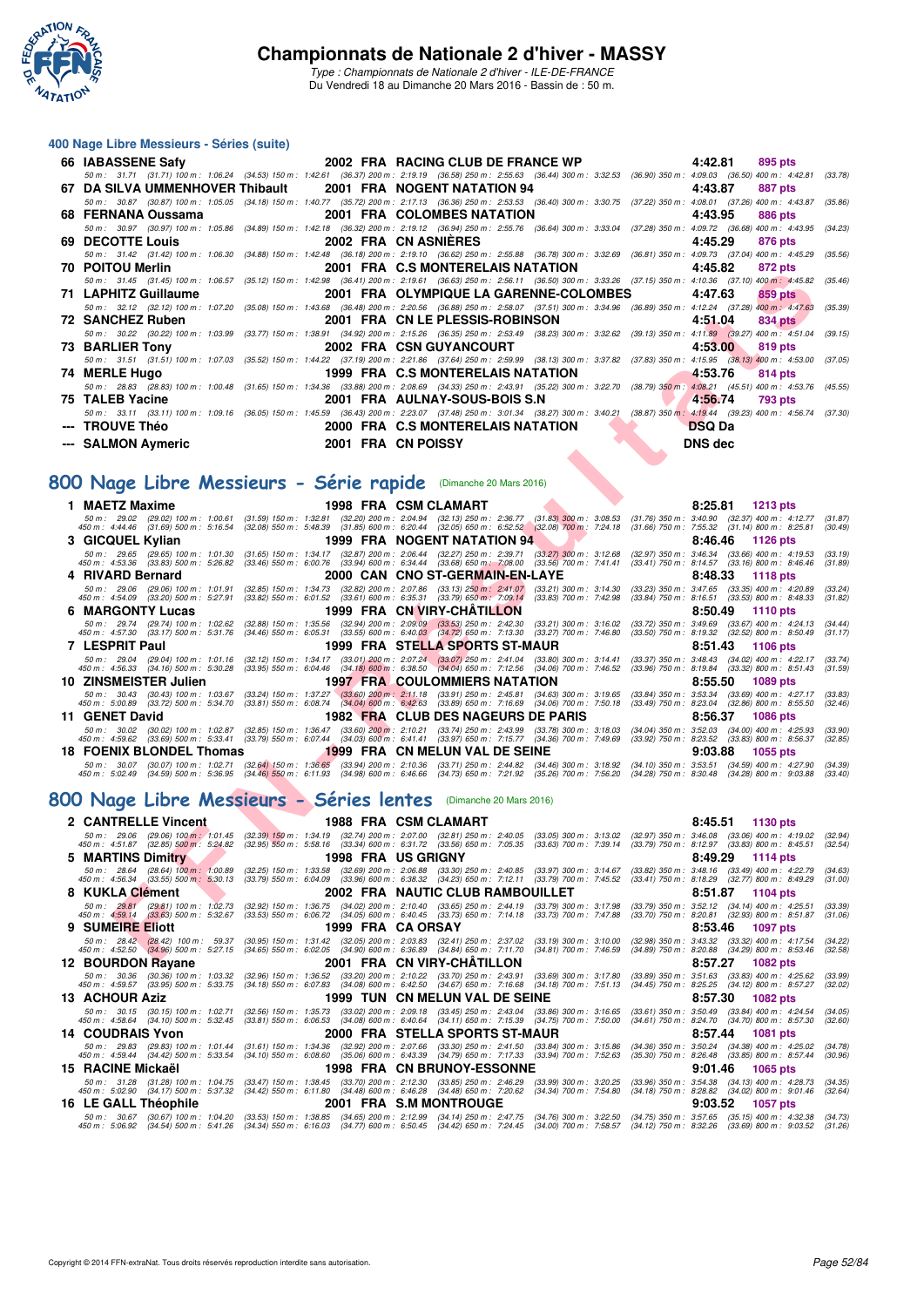

#### **800 Nage Libre Messieurs - Séries lentes (suite)**

| 17 MERLE Hugo                                                                                                                          |                                                                                                                                                                | 1999 FRA C.S MONTERELAIS NATATION                                                                                                                                                                                                                  | 9:03.60<br><b>1057 pts</b>                                                                                                             |
|----------------------------------------------------------------------------------------------------------------------------------------|----------------------------------------------------------------------------------------------------------------------------------------------------------------|----------------------------------------------------------------------------------------------------------------------------------------------------------------------------------------------------------------------------------------------------|----------------------------------------------------------------------------------------------------------------------------------------|
| 50 m: 30.82 (30.82) 100 m: 1:04.08<br>450 m : 5:03.85 (34.83) 500 m : 5:38.67                                                          |                                                                                                                                                                | (33.26) 150 m: 1:37.67 (33.59) 200 m: 2:11.87 (34.20) 250 m: 2:46.13 (34.26) 300 m: 3:20.27<br>(34.82) 550 m : 6:13.79 (35.12) 600 m : 6:48.94 (35.15) 650 m : 7:23.40 (34.46) 700 m : 7:58.04                                                     | $(34.14)$ 350 m : 3:54.53 $(34.26)$ 400 m : 4:29.02<br>(34.49)<br>(34.64) 750 m : 8:32.69 (34.65) 800 m : 9:03.60<br>(30.91)           |
| <b>19 DOSSAT Clement</b>                                                                                                               |                                                                                                                                                                | 2000 FRA LAGNY-SUR-MARNE NATATION                                                                                                                                                                                                                  | 9:04.48<br><b>1053 pts</b>                                                                                                             |
| 50 m: 30.44 (30.44) 100 m: 1:03.42                                                                                                     |                                                                                                                                                                | (32.98) 150 m: 1:37.05 (33.63) 200 m: 2:11.16 (34.11) 250 m: 2:45.36 (34.20) 300 m: 3:19.87                                                                                                                                                        | (34.51) 350 m: 3:54.36 (34.49) 400 m: 4:28.89<br>(34.53)                                                                               |
| 450 m : 5:03.54 (34.65) 500 m : 5:38.04                                                                                                |                                                                                                                                                                | (34.50) 550 m : 6:12.93 (34.89) 600 m : 6:47.57 (34.64) 650 m : 7:22.33 (34.76) 700 m : 7:56.84<br>2000 FRA LAGNY-SUR-MARNE NATATION                                                                                                               | (34.51) 750 m: 8:31.37 (34.53) 800 m: 9:04.48<br>(33.11)<br>9:05.04                                                                    |
| 20 RICHARD Killian<br>50 m: 29.30 (29.30) 100 m: 1:00.71                                                                               |                                                                                                                                                                | $(31.41)$ 150 m : 1:34.01 $(33.30)$ 200 m : 2:07.26 $(33.25)$ 250 m : 2:41.81 $(34.55)$ 300 m : 3:16.14                                                                                                                                            | <b>1051 pts</b><br>(34.33) 350 m: 3:51.13 (34.99) 400 m: 4:26.04<br>(34.91)                                                            |
| 450 m : 5:01.30 (35.26) 500 m : 5:36.54                                                                                                |                                                                                                                                                                | (35.24) 550 m: 6:12.04 (35.50) 600 m: 6:47.01 (34.97) 650 m: 7:22.12 (35.11) 700 m: 7:56.68                                                                                                                                                        | (34.56) 750 m : 8:32.00 (35.32) 800 m : 9:05.04<br>(33.04)                                                                             |
| 21 REUILLON Paul                                                                                                                       |                                                                                                                                                                | 1997 FRA MOUETTES DE PARIS                                                                                                                                                                                                                         | 9:05.67<br><b>1048 pts</b>                                                                                                             |
| 50 m: 29.67 (29.67) 100 m: 1:02.33<br>450 m : 5:01.98 (34.69) 500 m : 5:36.99                                                          | (32.66) 150 m: 1:35.80 (33.47) 200 m: 2:09.72 (33.92) 250 m: 2:43.76<br>$(35.01)$ 550 m : 6:12.29 $(35.30)$ 600 m : 6:47.22 $(34.93)$ 650 m : 7:22.10          | $(34.04)$ 300 m : 3:17.76<br>$(34.88)$ 700 m : 7:56.92                                                                                                                                                                                             | (34.00) 350 m: 3:52.69 (34.93) 400 m: 4:27.29<br>(34.60)<br>(34.82) 750 m: 8:31.36 (34.44) 800 m: 9:05.67<br>(34.31)                   |
| 22 CHAMBRAUD Charles                                                                                                                   |                                                                                                                                                                | 2001 FRA COLOMBES NATATION                                                                                                                                                                                                                         | 9:06.94<br><b>1043 pts</b>                                                                                                             |
| 50 m: 29.52<br>(29.52) 100 m : 1:02.86<br>450 m : 5:05.73 (34.94) 500 m : 5:40.31                                                      |                                                                                                                                                                | $(33.34) 150 m : 1:37.73 \t(34.87) 200 m : 2:11.56 \t(33.83) 250 m : 2:46.15 \t(34.59) 300 m : 3:20.86(34.58) 550 m : 6:15.27 \t(34.96) 600 m : 6:49.97 \t(34.70) 650 m : 7:25.01 \t(35.04) 700 m : 7:59.45$                                       | (34.71) 350 m: 3:55.95 (35.09) 400 m: 4:30.79<br>(34.84)<br>(34.44) 750 m : 8:34.21 (34.76) 800 m : 9:06.94<br>(32.73)                 |
| 23 PRYBIL Eliott                                                                                                                       |                                                                                                                                                                | 2001 FRA CSM CLAMART                                                                                                                                                                                                                               | 9:10.02<br><b>1031 pts</b>                                                                                                             |
| 50 m: 32.07 (32.07) 100 m: 1:06.24<br>450 m : 5:09.47 (34.62) 500 m : 5:44.09                                                          | $(34.62)$ 550 m : 6:18.70 $(34.61)$ 600 m : 6:53.33 $(34.63)$ 650 m : 7:27.90                                                                                  | (34.17) 150 m : 1:40.96 (34.72) 200 m : 2:15.56 (34.60) 250 m : 2:50.55 (34.99) 300 m : 3:25.28<br>$(34.57)$ 700 m : 8:02.36                                                                                                                       | $(34.73)$ 350 m : 4:00.10 $(34.82)$ 400 m : 4:34.85<br>(34.75)<br>(34.46) 750 m : 8:36.74 (34.38) 800 m : 9:10.02<br>(33.28)           |
| 24 BERINGUE Raphael                                                                                                                    | 2001 FRA CAORSAY                                                                                                                                               |                                                                                                                                                                                                                                                    | 9:10.14<br>1031 pts                                                                                                                    |
| 50 m: 30.52 (30.52) 100 m: 1:04.49                                                                                                     | (33.97) 150 m: 1:39.53 (35.04) 200 m: 2:13.74 (34.21) 250 m: 2:48.59                                                                                           | $(34.85)$ 300 m : 3:22.87                                                                                                                                                                                                                          | (34.28) 350 m : 3:57.87 (35.00) 400 m : 4:32.42<br>(34.55)                                                                             |
| 450 m: 5:07.31 (34.89) 500 m: 5:41.64<br>25 TROUVE Théo                                                                                |                                                                                                                                                                | (34.33) 550 m : 6:17.21 (35.57) 600 m : 6:52.12 (34.91) 650 m : 7:26.98 (34.86) 700 m : 8:01.87<br>2000 FRA C.S MONTERELAIS NATATION                                                                                                               | (34.89) 750 m: 8:36.90 (35.03) 800 m: 9:10.14<br>(33.24)<br><u>9:11.32</u><br><b>1026 pts</b>                                          |
| 50 m: 31.06 (31.06) 100 m: 1:04.53                                                                                                     | (33.47) 150 m : 1:38.83                                                                                                                                        | (34.30) 200 m : 2:13.34 (34.51) 250 m : 2:48.58<br>$(35.24)$ 300 m : 3:23.83                                                                                                                                                                       | $(35.25)$ 350 m : 3:59.41<br>$(35.58)$ 400 m : 4:34.62<br>(35.21)                                                                      |
| 450 m: 5:09.81 (35.19) 500 m: 5:44.87                                                                                                  | $(35.06)$ 550 m : 6:20.53                                                                                                                                      | (35.66) 600 m : 6:55.62 (35.09) 650 m : 7:30.23<br>$(34.61)$ 700 m : 8:04.86                                                                                                                                                                       | $(34.63)$ 750 m : 8:38.74<br>$(33.88)$ 800 m : 9:11.32<br>(32.58)                                                                      |
| <b>26 VALLIN Louis</b><br>50 m: 29.99 (29.99) 100 m: 1:03.76                                                                           |                                                                                                                                                                | 1999 FRA CNO ST-GERMAIN-EN-LAYE<br>(33.77) 150 m: 1:37.83 (34.07) 200 m: 2:12.32 (34.49) 250 m: 2:46.81 (34.49) 300 m: 3:22.03                                                                                                                     | 9:11.36<br><b>1026 pts</b><br>$(35.22)$ 350 m : 3:56.86 $(34.83)$ 400 m : 4:32.43<br>(35.57)                                           |
| 450 m: 5:07.72 (35.29) 500 m: 5:43.13                                                                                                  | (35.41) 550 m: 6:18.45 (35.32) 600 m: 6:53.51 (35.06) 650 m: 7:28.59                                                                                           | $(35.08)$ 700 m : 8:03.35                                                                                                                                                                                                                          | $(34.76)$ 750 m : 8:38.10<br>$(34.75)$ 800 m : 9:11.36<br>(33.26)                                                                      |
| 27 MERCIER Pierre-Emmanuel                                                                                                             |                                                                                                                                                                | 1998 FRA CSM CLAMART                                                                                                                                                                                                                               | 9:12.39<br><b>1022 pts</b>                                                                                                             |
| 50 m: 31.79 (31.79) 100 m: 1:06.36<br>450 m : 5:09.16 (34.63) 500 m : 5:43.81                                                          | (34.65) 550 m: 6:18.65 (34.84) 600 m: 6:53.23 (34.58) 650 m: 7:28.70                                                                                           | (34.57) 150 m: 1:40.86 (34.50) 200 m: 2:15.56 (34.70) 250 m: 2:50.51 (34.95) 300 m: 3:25.11<br>$(35.47)$ 700 m : 8:03.85                                                                                                                           | (34.60) 350 m : 4:00.09<br>$(34.98)$ 400 m : 4:34.53<br>(34.44)<br>$(35.15)$ 750 m : 8:39.05<br>$(35.20)$ 800 m : 9:12.39<br>(33.34)   |
| 28   BANCOURT Julien                                                                                                                   |                                                                                                                                                                | 1999 FRA AS LE PLESSIS-SAVIGNY                                                                                                                                                                                                                     | 9:12.45<br><b>1021 pts</b>                                                                                                             |
| 50 m: 30.16 (30.16) 100 m: 1:03.53<br>450 m : 5:09.19 (34.88) 500 m : 5:44.47                                                          |                                                                                                                                                                | (33.37) 150 m : 1:37.94 (34.41) 200 m : 2:13.01 (35.07) 250 m : 2:48.29 (35.28) 300 m : 3:23.58<br>(35.28) 550 m : 6:20.01 (35.54) 600 m : 6:55.41 (35.40) 650 m : 7:30.46 (35.05) 700 m : 8:05.16                                                 | (35.29) 350 m : 3:58.74<br>$(35.16)$ 400 m : 4:34.31<br>(35.57)<br>(34.70) 750 m : 8:39.99 (34.83) 800 m : 9:12.45<br>(32.46)          |
| 29 TEULE Leo                                                                                                                           |                                                                                                                                                                | 2002 FRA CNO ST-GERMAIN-EN-LAYE                                                                                                                                                                                                                    | 9:14.28<br><b>1014 pts</b>                                                                                                             |
| 50 m: 29.96 (29.96) 100 m: 1:04.09<br>450 m: 5:08.34 (35.03) 500 m: 5:43.76                                                            |                                                                                                                                                                | $(34.13) 150 \text{ m}: 1:38.87 \quad (34.78) 200 \text{ m}: 2:13.83 \quad (34.96) 250 \text{ m}: 2:48.69 \quad (34.86) 300 \text{ m}: 3:23.28$<br>(35.42) 550 m : 6:19.28 (35.52) 600 m : 6:55.35 (36.07) 650 m : 7:30.63 (35.28) 700 m : 8:06.39 | (34.59) 350 m: 3:57.96 (34.68) 400 m: 4:33.31<br>(35.35)<br>(35.76) 750 m: 8:40.97 (34.58) 800 m: 9:14.28<br>(33.31)                   |
| 30 BOURSIER Merlin                                                                                                                     |                                                                                                                                                                | 2001 FRA AAS SARCELLES NATATION 95                                                                                                                                                                                                                 | 9:14.55<br>1013 pts                                                                                                                    |
| 50 m: 31.07 (31.07) 100 m: 1:05.46                                                                                                     | $(34.39)$ 150 m : 1:40.38 $(34.92)$ 200 m : 2:15.70 $(35.32)$ 250 m : 2:50.69                                                                                  | (34.99) 300 m : 3:25.69                                                                                                                                                                                                                            | $(35.00)$ 350 m : 4:01.04 $(35.35)$ 400 m : 4:36.00<br>(34.96)                                                                         |
| 450 m : 5:11.36 (35.36) 500 m : 5:46.08                                                                                                | $(34.72)$ 550 m : 6:21.56 $(35.48)$ 600 m : 6:56.25 $(34.69)$ 650 m : 7:30.93                                                                                  | $(34.68)$ 700 m : 8:04.87<br>1999 FRA NEPTUNE CLUB DE FRANCE                                                                                                                                                                                       | (33.94) 750 m : 8:40.98 (36.11) 800 m : 9:14.55<br>(33.57)<br>9:15.33<br><b>1010 pts</b>                                               |
| 31 BARATGIN Hugues<br>50 m: 30.54 (30.54) 100 m: 1:04.28                                                                               |                                                                                                                                                                | $(34.86)$ 300 m : 3:23.36                                                                                                                                                                                                                          | (34.84) 350 m : 3:58.62 (35.26) 400 m : 4:34.21<br>(35.59)                                                                             |
| 450 m : 5:09.15 (34.94) 500 m : 5:44.51                                                                                                | $(33.74)$ 150 m : 1:38.96 $(34.68)$ 200 m : 2:13.66 $(34.70)$ 250 m : 2:48.52<br>$(35.36)$ 550 m : 6:20.20 $(35.69)$ 600 m : 6:55.65 $(35.45)$ 650 m : 7:30.71 | $(35.06)$ 700 m : 8:06.19                                                                                                                                                                                                                          | (35.48) 750 m: 8:41.37 (35.18) 800 m: 9:15.33<br>(33.96)                                                                               |
| 32 KLINGER Emeric<br>50 m : 30.10 (30.10) 100 m : 1:03.57                                                                              | $(33.47)$ 150 m : 1:37.36 $(33.79)$ 200 m : 2:11.71 $(34.35)$ 250 m : 2:46.33                                                                                  | 1999 FRA CN VIRY-CHATILLON<br>$(34.62)$ 300 m : 3:21.37                                                                                                                                                                                            | 9:15.48<br><b>1010 pts</b><br>$(35.04)$ 350 m : 3:56.51 $(35.14)$ 400 m : 4:31.62<br>(35.11)                                           |
| 450 m : 5:06.74 (35.12) 500 m : 5:42.27                                                                                                | (35.53) 550 m: 6:18.23 (35.96) 600 m: 6:54.49 (36.26) 650 m: 7:30.09                                                                                           | $(35.60)$ 700 m : 8:05.75                                                                                                                                                                                                                          | (35.66) 750 m: 8:41.29 (35.54) 800 m: 9:15.48<br>(34.19)                                                                               |
| <b>33 NDIAYE Amadou</b>                                                                                                                |                                                                                                                                                                | 2001 FRA S.M MONTROUGE                                                                                                                                                                                                                             | 9:17.04<br><b>1003 pts</b>                                                                                                             |
| 50 m: 30.46 (30.46) 100 m: 1:04.21<br>450 m: 5:09.64 (35.09) 500 m: 5:44.99                                                            | (33.75) 150 m : 1:38.96 (34.75) 200 m : 2:14.16 (35.20) 250 m : 2:49.29<br>(35.35) 550 m: 6:20.26 (35.27) 600 m: 6:55.88 (35.62) 650 m: 7:31.19                | $(35.13)$ 300 m : 3:24.14<br>$(35.31)$ 700 m : 8:06.58                                                                                                                                                                                             | (34.85) 350 m: 3:59.16 (35.02) 400 m: 4:34.55<br>(35.39)<br>(35.39) 750 m : 8:41.91 (35.33) 800 m : 9:17.04<br>(35.13)                 |
| <b>34 DOUMENGE Raphael</b>                                                                                                             |                                                                                                                                                                | 2000 FRA CS CLICHY 92                                                                                                                                                                                                                              | 9:17.70<br><b>1001 pts</b>                                                                                                             |
| 50 m: 30.16 (30.16) 100 m: 1:03.70<br>450 m : 5:10.93<br>(35.76) 500 m : 5:45.91                                                       | (33.54) 150 m : 1:38.06 (34.36) 200 m : 2:12.69 (34.63) 250 m : 2:47.89                                                                                        | $(35.20)$ 300 m : 3:23.69<br>(34.98) 550 m : 6:21.86 (35.95) 600 m : 6:57.57 (35.71) 650 m : 7:34.11 (36.54) 700 m : 8:09.97                                                                                                                       | $(35.80)$ 350 m : 3:59.51<br>$(35.82)$ 400 m : 4:35.17<br>(35.66)<br>$(35.86)$ 750 m : 8:45.13<br>$(35.16)$ 800 m : 9:17.70<br>(32.57) |
| <b>35 BUISSON Luca</b>                                                                                                                 |                                                                                                                                                                | 2002 FRA CLUB DES NAGEURS DE PARIS                                                                                                                                                                                                                 | 9:17.77<br><b>1001 pts</b>                                                                                                             |
| 50 m: 30.72 (30.72) 100 m: 1:04.88<br>450 m: 5:10.12 (34.96) 500 m: 5:45.73                                                            | (34.16) 150 m : 1:39.45 (34.57) 200 m : 2:14.41 (34.96) 250 m : 2:49.32<br>$(35.63)$ 600 m : 6:57.09<br>$(35.61)$ 550 m : 6:21.36                              | $(34.91)$ 300 m : 3:24.45<br>$(35.73)$ 650 m : 7:32.62<br>$(35.53)$ 700 m : 8:08.28                                                                                                                                                                | (35.13) 350 m : 3:59.68<br>$(35.23)$ 400 m : 4:35.16<br>(35.48)<br>$(35.66)$ 750 m : 8:43.85<br>(33.92)<br>$(35.57)$ 800 m : 9:17.77   |
| 36 GRANIER Alexandre                                                                                                                   |                                                                                                                                                                | 2000 FRA STELLA SPORTS ST-MAUR                                                                                                                                                                                                                     | 9:18.69<br>997 pts                                                                                                                     |
|                                                                                                                                        |                                                                                                                                                                | 50 m : 30.35 (30.35) 100 m : 1:04.14 (33.79) 150 m : 1:39.16 (35.02) 200 m : 2:14.61 (35.45) 250 m : 2:50.33 (35.72) 300 m : 3:25.72                                                                                                               | (35.39) 350 m : 4:01.80 (36.08) 400 m : 4:37.13<br>(35.33)                                                                             |
| 450 m : 5:13.34 (36.21) 500 m : 5:49.05 (35.71) 550 m : 6:25.10 (36.05) 600 m : 7:01.14 (36.04) 650 m : 7:36.84<br>37   REUILLON Louis |                                                                                                                                                                | (35.70) 700 m : 8:12.48<br>2000 FRA MOUETTES DE PARIS                                                                                                                                                                                              | (35.64) 750 m: 8:46.64 (34.16) 800 m: 9:18.69<br>(32.05)<br>9:20.77<br>989 pts                                                         |
|                                                                                                                                        |                                                                                                                                                                |                                                                                                                                                                                                                                                    |                                                                                                                                        |
|                                                                                                                                        |                                                                                                                                                                | 50 m: 30.55 (30.55) 100 m: 1:03.80 (33.25) 150 m: 1:37.97 (34.17) 200 m: 2:12.20 (34.23) 250 m: 2:46.84 (34.64) 300 m: 3:21.70 (34.86) 350 m: 3:57.41 (35.71) 400 m: 4:32.93 (35.52)<br>450 m: 5:09.10 (36.17) 500 m: 5:45,07 (35                  |                                                                                                                                        |
| 38 LE COZ Cédric<br>50 m: 31.23 (31.23) 100 m: 1:05.75                                                                                 |                                                                                                                                                                | 2002 FRA AS CORBEIL-ESSONNE<br>(34.52) 150 m: 1:41.46 (35.71) 200 m: 2:16.77 (35.31) 250 m: 2:52.38 (35.61) 300 m: 3:27.84                                                                                                                         | 9:21.15<br>987 pts<br>(35.46) 350 m: 4:03.21 (35.37) 400 m: 4:39.26<br>(36.05)                                                         |
| 450 m : 5:14.74 (35.48) 500 m : 5:50.63                                                                                                |                                                                                                                                                                | (35.89) 550 m : 6:25.78 (35.15) 600 m : 7:01.66 (35.88) 650 m : 7:37.46 (35.80) 700 m : 8:13.14                                                                                                                                                    | $(35.68)$ 750 m : 8:48.18 $(35.04)$ 800 m : 9:21.15<br>(32.97)                                                                         |
| 39 PORTAL Alex                                                                                                                         |                                                                                                                                                                | 2002 FRA CNO ST-GERMAIN-EN-LAYE                                                                                                                                                                                                                    | 9:21.22<br>987 pts                                                                                                                     |
| $50 \text{ m}:$ 31.43 (31.43) 100 m : 1:05.91<br>450 m : 5:12.77 (35.80) 500 m : 5:48.44                                               | (34.48) 150 m : 1:41.18 (35.27) 200 m : 2:16.51<br>$(35.55)$ 600 m : 6.59.94<br>$(35.67)$ 550 m : 6:23.99                                                      | $(35.33)$ 250 m : 2:51.81<br>$(35.30)$ 300 m : 3:27.21<br>$(35.95)$ 650 m : 7:35.62<br>$(35.68)$ 700 m : $8:11.67$                                                                                                                                 | (35.40) 350 m: 4:01.87 (34.66) 400 m: 4:36.97<br>(35.10)<br>(36.05) 750 m : 8:47.42 (35.75) 800 m : 9:21.22<br>(33.80)                 |
| 40 TALALAEFF Felix                                                                                                                     |                                                                                                                                                                | 2001 FRA CNO ST-GERMAIN-EN-LAYE                                                                                                                                                                                                                    | 9:21.37<br>987 pts                                                                                                                     |
| 50 m : 30.32 (30.32) 100 m : 1:04.80<br>450 m: 5:11.87 (35.60) 500 m: 5:47.38                                                          |                                                                                                                                                                | (34.48) 150 m : 1:39.55 (34.75) 200 m : 2:14.87 (35.32) 250 m : 2:50.12 (35.25) 300 m : 3:25.32<br>(35.51) 550 m : 6:23.34 (35.96) 600 m : 6:59.29 (35.95) 650 m : 7:35.41 (36.12) 700 m : 8:11.22                                                 | (35.20) 350 m : 4:00.86 (35.54) 400 m : 4:36.27<br>(35.41)<br>(35.81) 750 m: 8:46.82 (35.60) 800 m: 9:21.37<br>(34.55)                 |
| 41 BEDEL Quentin                                                                                                                       |                                                                                                                                                                | 2000 FRA LAGNY-SUR-MARNE NATATION                                                                                                                                                                                                                  | 9:22.93<br>981 pts                                                                                                                     |
| 50 m: 30.45 (30.45) 100 m: 1:04.29<br>450 m: 5:13.05 (35.85) 500 m: 5:48.37                                                            | (33.84) 150 m: 1:39.27 (34.98) 200 m: 2:14.26 (34.99) 250 m: 2:49.90<br>(35.32) 550 m: 6:24.37 (36.00) 600 m: 7:00.33 (35.96) 650 m: 7:36.13                   | $(35.64)$ 300 m : 3:25.53<br>$(35.80)$ 700 m : 8:11.96                                                                                                                                                                                             | (35.63) 350 m: 4:01.32 (35.79) 400 m: 4:37.20<br>(35.88)<br>(35.83) 750 m: 8:47.84 (35.88) 800 m: 9:22.93<br>(35.09)                   |
| 42 GENEVOIS Yanis                                                                                                                      |                                                                                                                                                                | 2002 FRA CN VIRY-CHATILLON                                                                                                                                                                                                                         | 9:23.45<br>979 pts                                                                                                                     |
| 50 m: 31.45 (31.45) 100 m: 1:06.00                                                                                                     | (34.55) 150 m: 1:41.42 (35.42) 200 m: 2:17.25 (35.83) 250 m: 2:52.86                                                                                           | $(35.61)$ 300 m : 3:28.88                                                                                                                                                                                                                          | (36.02) 350 m : 4:04.29 (35.41) 400 m : 4:39.94<br>(35.65)                                                                             |
| 450 m: 5:15.81 (35.87) 500 m: 5:52.08<br>43 JACOLOT Baptiste                                                                           | (36.27) 550 m: 6:27.73 (35.65) 600 m: 7:03.76 (36.03) 650 m: 7:39.28                                                                                           | $(35.52)$ 700 m : 8:14.91<br>2000 FRA ES MASSY NATATION                                                                                                                                                                                            | (35.63) 750 m: 8:50.11 (35.20) 800 m: 9:23.45<br>(33.34)<br>9:23.63<br>978 pts                                                         |
| 50 m : 30.47 (30.47) 100 m : 1:04.37                                                                                                   | (33.90) 150 m: 1:38.89 (34.52) 200 m: 2:14.30 (35.41) 250 m: 2:49.94                                                                                           | $(35.64)$ 300 m : 3:26.10                                                                                                                                                                                                                          | $(36.16)$ 350 m : 4:02.06 $(35.96)$ 400 m : 4:37.96<br>(35.90)                                                                         |
| 450 m : 5:13.51 (35.55) 500 m : 5:49.04                                                                                                | (35.53) 550 m: 6:25.09 (36.05) 600 m: 7:01.01 (35.92) 650 m: 7:36.62                                                                                           | $(35.61)$ 700 m : 8:12.82                                                                                                                                                                                                                          | (36.20) 750 m : 8:48.50 (35.68) 800 m : 9:23.63<br>(35.13)                                                                             |
| 44 ICHOU Yassine<br>50 m: 31.88 (31.88) 100 m: 1:06.76                                                                                 | (34.88) 150 m: 1:41.98 (35.22) 200 m: 2:17.79 (35.81) 250 m: 2:53.43                                                                                           | 2002 FRA AULNAY-SOUS-BOIS S.N<br>$(35.64)$ 300 m : 3:29.76                                                                                                                                                                                         | 9:23.80<br>977 pts<br>(36.33) 350 m : 4:04.19 (34.43) 400 m : 4:39.52<br>(35.33)                                                       |
| 450 m : 5:15.91 (36.39) 500 m : 5:52.56                                                                                                | (36.65) 550 m : 6:28.28 (35.72) 600 m : 7:04.14                                                                                                                | $(35.86)$ 650 m : 7:40.57<br>$(36.43)$ 700 m : 8:16.00                                                                                                                                                                                             | (35.43) 750 m : 8:51.73 (35.73) 800 m : 9:23.80<br>(32.07)                                                                             |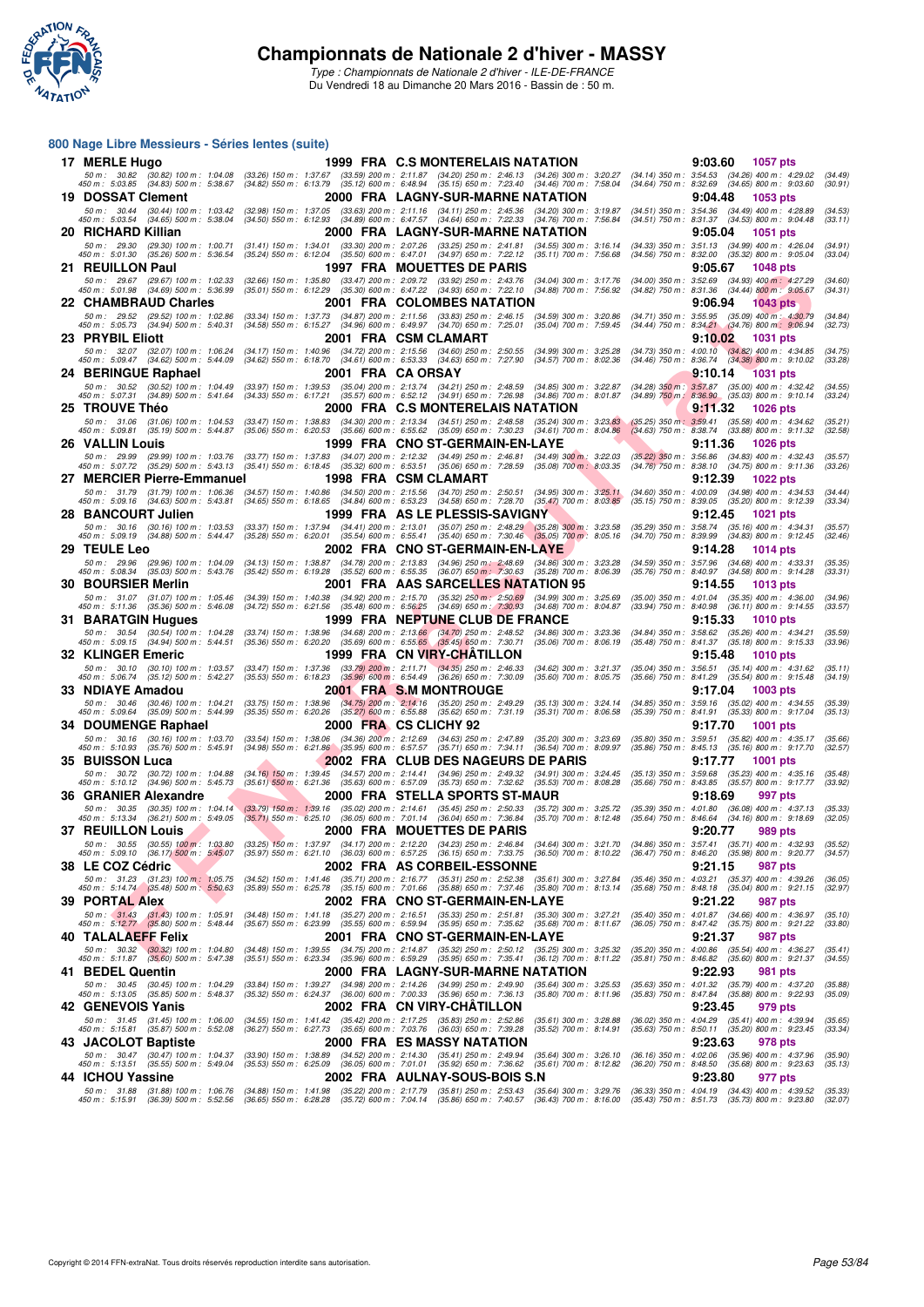

#### **800 Nage Libre Messieurs - Séries lentes (suite)**

| 45 WILHELM Hugo                                                                                                                                                                                                                 |                                                                                                                                                    | 2002 FRA AS PORCHEVILLE                                                                                                                                                                                                                                                                          | 9:28.82<br>958 pts                                                                                                                 |
|---------------------------------------------------------------------------------------------------------------------------------------------------------------------------------------------------------------------------------|----------------------------------------------------------------------------------------------------------------------------------------------------|--------------------------------------------------------------------------------------------------------------------------------------------------------------------------------------------------------------------------------------------------------------------------------------------------|------------------------------------------------------------------------------------------------------------------------------------|
| 50 m : 30.98 (30.98) 100 m : 1:05.05 (34.07) 150 m : 1:40.46 (35.41) 200 m : 2:16.22 (35.76) 250 m : 2:52.38<br>450 m: 5:17.28 (36.24) 500 m: 5:54.16 (36.88) 550 m: 6:30.22 (36.06) 600 m: 7:06.32 (36.10) 650 m: 7:42.43      |                                                                                                                                                    | $(36.16)$ 300 m : 3:28.64<br>$(36.11)$ 700 m : 8:18.14                                                                                                                                                                                                                                           | $(36.26)$ 350 m : 4:05.08 $(36.44)$ 400 m : 4:41.04<br>(35.96)<br>(35.71) 750 m: 8:53.83 (35.69) 800 m: 9:28.82<br>(34.99)         |
| 46 BIDAUT Florian                                                                                                                                                                                                               |                                                                                                                                                    | 2000 FRA CNO ST-GERMAIN-EN-LAYE                                                                                                                                                                                                                                                                  | 9:30.18<br>953 pts                                                                                                                 |
| 50 m: 30.32 (30.32) 100 m: 1:04.25<br>450 m : 5:13.63 (36.79) 500 m : 5:50.60                                                                                                                                                   | (33.93) 150 m : 1:38.74 (34.49) 200 m : 2:13.56 (34.82) 250 m : 2:48.83                                                                            | (35.27) 300 m : 3:25.34<br>(36.97) 550 m : 6:26.96 (36.36) 600 m : 7:03.97 (37.01) 650 m : 7:40.91 (36.94) 700 m : 8:18.25                                                                                                                                                                       | (36.51) 350 m: 4:00.48 (35.14) 400 m: 4:36.84<br>(36.36)<br>(37.34) 750 m : 8:54.74 (36.49) 800 m : 9:30.18<br>(35.44)             |
| 47 ROHART DELPIERRE Charles-Louis                                                                                                                                                                                               |                                                                                                                                                    | 2000 FRA CSN GUYANCOURT                                                                                                                                                                                                                                                                          | 9:30.47<br>952 pts                                                                                                                 |
| 50 m : 31.34 (31.34) 100 m : 1:05.66 (34.32) 150 m : 1:40.09 (34.43) 200 m : 2:14.85 (34.76) 250 m : 2:50.19<br>450 m : 5:14.65 (36.58) 500 m : 5:51.05 (36.40) 550 m : 6:27.90 (36.85) 600 m : 7:04.87 (36.97) 650 m : 7:41.93 |                                                                                                                                                    | (35.34) 300 m : 3:25.86<br>(37.06) 700 m : 8:18.60                                                                                                                                                                                                                                               | (35.67) 350 m : 4:02.03 (36.17) 400 m : 4:38.07<br>(36.04)<br>(36.67) 750 m : 8:55.30 (36.70) 800 m : 9:30.47<br>(35.17)           |
| 48 GERMAIN-HIDALGO Arthur                                                                                                                                                                                                       |                                                                                                                                                    | 2001 FRA NEPTUNE CLUB DE FRANCE                                                                                                                                                                                                                                                                  | 9:30.50<br>952 pts                                                                                                                 |
| 50 m : 31.62 (31.62) 100 m : 1:06.62                                                                                                                                                                                            | (35.00) 150 m: 1:42.65 (36.03) 200 m: 2:18.28 (35.63) 250 m: 2:54.53                                                                               | $(36.25)$ 300 m : 3:30.82                                                                                                                                                                                                                                                                        | $(36.29)$ 350 m : 4:07.20 $(36.38)$ 400 m : 4:43.46<br>(36.26)                                                                     |
| 450 m: 5:20.06 (36.60) 500 m: 5:56.06<br>49 PEREIRA Maxence                                                                                                                                                                     | (36.00) 550 m : 6:32.45 (36.39) 600 m : 7:08.74 (36.29) 650 m : 7:45.08                                                                            | $(36.34)$ 700 m : 8:21.17<br>2001 FRA CSN GUYANCOURT                                                                                                                                                                                                                                             | (36.09) 750 m : 8:56.10 (34.93) 800 m : 9:30.50<br>(34.40)<br>9:31.28<br>949 pts                                                   |
| 50 m : 31.61 (31.61) 100 m : 1:06.78                                                                                                                                                                                            | (35.17) 150 m: 1:42.06 (35.28) 200 m: 2:17.91 (35.85) 250 m: 2:53.68                                                                               | (35.77) 300 m : 3:29.56                                                                                                                                                                                                                                                                          | (35.88) 350 m : 4:05.89 (36.33) 400 m : 4:42.01<br>(36.12)                                                                         |
| 450 m : 5:18.03 (36.02) 500 m : 5:54.62<br>50 BARRY Aron                                                                                                                                                                        |                                                                                                                                                    | (36.59) 550 m : 6:30.79 (36.17) 600 m : 7:07.38 (36.59) 650 m : 7:43.27 (35.89) 700 m : 8:19.66<br>2002 FRA CLUB DES NAGEURS DE PARIS                                                                                                                                                            | $(36.39)$ 750 m : 8:55.67 $(36.01)$ 800 m : 9:31.28<br>(35.61)<br>9:31.41<br>948 pts                                               |
| 50 m: 30.48<br>(30.48) 100 m : 1:05.47                                                                                                                                                                                          |                                                                                                                                                    | $(34.99) 150 m : 1:41.36 (35.89) 200 m : 2:17.24 (35.88) 250 m : 2:53.37 (36.13) 300 m : 3:29.58(36.81) 550 m : 6:33.17 (36.55) 600 m : 7:09.16 (35.99) 650 m : 7:45.71 (36.55) 700 m : 8:22.02$                                                                                                 | $(36.21)$ 350 m : 4:06.06<br>$(36.48)$ 400 m : 4:42.96<br>(36.90)                                                                  |
| 450 m : 5:19.81 (36.85) 500 m : 5:56.62                                                                                                                                                                                         |                                                                                                                                                    |                                                                                                                                                                                                                                                                                                  | (36.31) 750 m : 8:57.92 (35.90) 800 m : 9:31.41<br>(33.49)                                                                         |
| 51 PAUBEL Lucas<br>50 m: 31.40 (31.40) 100 m: 1:06.52                                                                                                                                                                           | (35.12) 150 m: 1:41.77 (35.25) 200 m: 2:17.85 (36.08) 250 m: 2:53.30                                                                               | 2002 FRA ES MASSY NATATION<br>$(35.45)$ 300 m : 3:29.53                                                                                                                                                                                                                                          | 9:31.64<br>947 pts<br>(36.23) 350 m: 4:05.49 (35.96) 400 m: 4:41.97<br>(36.48)                                                     |
| 450 m : 5:18.38 (36.41) 500 m : 5:55.16                                                                                                                                                                                         | (36.78) 550 m : 6:31.38 (36.22) 600 m : 7:08.04 (36.66) 650 m : 7:44.20                                                                            | $(36.16)$ 700 m : 8:20.53                                                                                                                                                                                                                                                                        | $(36.33)$ 750 m $: 8.56.63$ $(36.10)$ 800 m $: 9.31.64$<br>(35.01)                                                                 |
| 52 REMOND Arthur<br>50 m: 30.26 (30.26) 100 m: 1:04.38                                                                                                                                                                          | $(34.12)$ 150 m : 1:39.56                                                                                                                          | 2000 FRA RACING CLUB DE FRANCE WP<br>(35.18) 200 m : 2:15.18 (35.62) 250 m : 2:50.99<br>$(35.81)$ 300 m : 3:27.08                                                                                                                                                                                | 9:31.68<br>947 pts<br>$(36.09)$ 350 m : 4:03.17<br>$(36.09)$ 400 m : 4:39.62<br>(36.45)                                            |
| 450 m: 5:16.32 (36.70) 500 m: 5:53.00                                                                                                                                                                                           | $(37.33)$ 600 m : 7:06.96<br>$(36.68)$ 550 m : 6:30.33                                                                                             | $(36.63)$ 650 m : 7:43.85<br>$(36.89)$ 700 m : 8:20.20                                                                                                                                                                                                                                           | (35.27)<br>$(36.35)$ 750 m : 8:56.41<br>$(36.21)$ 800 m : 9:31.68                                                                  |
| 53 OLIVA Joris<br>50 m : 32.40 (32.40) 100 m : 1:07.63                                                                                                                                                                          | (35.23) 150 m: 1:43.56 (35.93) 200 m: 2:19.15 (35.59) 250 m: 2:55.55                                                                               | 2001 FRA CSM CLAMART<br>$(36.40)$ 300 m; 3:31.69                                                                                                                                                                                                                                                 | 9:32.65<br>944 pts<br>$(36.14)$ 350 m : 4:07.44 $(35.75)$ 400 m : 4:43.56<br>(36.12)                                               |
| 450 m : 5:19.82 (36.26) 500 m : 5:55.98                                                                                                                                                                                         | $(36.16)$ 550 m : 6:32.32                                                                                                                          | (36.34) 600 m : 7:08.64 (36.32) 650 m : 7:44.94<br>$(36.30)$ 700 m : 8:21.21                                                                                                                                                                                                                     | (36.27) 750 m: 8:57.21 (36.00) 800 m: 9:32.65<br>(35.44)                                                                           |
| 54 OLIVA Enzo                                                                                                                                                                                                                   |                                                                                                                                                    | 2000 FRA CSM CLAMART                                                                                                                                                                                                                                                                             | 9:34.18<br>938 pts                                                                                                                 |
| 50 m: 30.36 (30.36) 100 m: 1:05.37<br>450 m : 5:18.44 (37.43) 500 m : 5:54.95                                                                                                                                                   | (35.01) 150 m : 1:40.94 (35.57) 200 m : 2:16.50 (35.56) 250 m : 2:52.02<br>(36.51) 550 m : 6:31.83 (36.88) 600 m : 7:08.62 (36.79) 650 m : 7:45.86 | $(35.52)$ 300 m : 3:28.14<br>$(37.24)$ 700 m : 8:22.39                                                                                                                                                                                                                                           | (36.12) 350 m : 4:04.37<br>$(36.23)$ 400 m : 4:41.01<br>(36.64)<br>(36.53) 750 m : 8:58.97<br>$(36.58)$ 800 m : 9:34.18<br>(35.21) |
| 55 FERCHICHI Rayane                                                                                                                                                                                                             |                                                                                                                                                    | <b>2001 FRA AAS SARCELLES NATATION 95</b>                                                                                                                                                                                                                                                        | 9:34.88<br>935 pts                                                                                                                 |
| 50 m: 31.87 (31.87) 100 m: 1:06.94<br>450 m : 5:21.52 (36.80) 500 m : 5:58.33                                                                                                                                                   |                                                                                                                                                    | (35.07) 150 m : 1:42.63 (35.69) 200 m : 2:18.64 (36.01) 250 m : 2:55.27 (36.63) 300 m : 3:31.60<br>(36.81) 550 m: 6:35.06 (36.73) 600 m: 7:11.92 (36.86) 650 m: 7:48.45 (36.53) 700 m: 8:25.41                                                                                                   | (36.33) 350 m: 4:08.03 (36.43) 400 m: 4:44.72<br>(36.69)<br>(36.96) 750 m : 9:01.11 (35.70) 800 m : 9:34.88<br>(33.77)             |
| 56 CAMUS Loïc                                                                                                                                                                                                                   |                                                                                                                                                    | 2001 FRA ES MASSY NATATION                                                                                                                                                                                                                                                                       | 9:35.14<br>934 pts                                                                                                                 |
| 50 m: 30.87 (30.87) 100 m: 1:04.48<br>450 m : 5:19.65 (36.59) 500 m : 5:56.60                                                                                                                                                   | (36.95) 550 m : 6:33.48 (36.88) 600 m : 7:10.43 (36.95) 650 m : 7:47.28                                                                            | (33.61) 150 m : 1:40.52 (36.04) 200 m : 2:16.62 (36.10) 250 m : 2:52.97 (36.35) 300 m : 3:29.78<br>(36.85) 700 m : 8:23.83                                                                                                                                                                       | $(36.81)$ 350 m : 4:06.50 $(36.72)$ 400 m : 4:43.06<br>(36.56)<br>(36.55) 750 m : 9:00.66 (36.83) 800 m : 9:35.14<br>(34.48)       |
| 57 THEETEN Cédric                                                                                                                                                                                                               |                                                                                                                                                    | 2002 FRA NOGENT NATATION 94                                                                                                                                                                                                                                                                      | 9:35.73<br>932 pts                                                                                                                 |
| 50 m : 31.46 (31.46) 100 m : 1:06.14<br>450 m : 5:18.72 (36.71) 500 m : 5:55.60                                                                                                                                                 | (36.88) 550 m : 6:32.62 (37.02) 600 m : 7:10.40 (37.78) 650 m : 7:47.73                                                                            | (34.68) 150 m : 1:41.58 (35.44) 200 m : 2:17.16 (35.58) 250 m : 2:52.78 (35.62) 300 m : 3:29.07<br>$(37.33)$ 700 m : 8:24.62                                                                                                                                                                     | $(36.29)$ 350 m : 4:05.25 $(36.18)$ 400 m : 4:42.01<br>(36.76)<br>(36.89) 750 m : 9:00.99 (36.37) 800 m : 9:35.73<br>(34.74)       |
| 58 BOCHER Guillaume                                                                                                                                                                                                             |                                                                                                                                                    | 2001 FRA A.O. TRAPPES NATATION                                                                                                                                                                                                                                                                   | 9:35.96<br>931 pts                                                                                                                 |
| 50 m: 31.64 (31.64) 100 m: 1:06.99                                                                                                                                                                                              |                                                                                                                                                    | $\begin{array}{cccc} (35.35) \ 150 \ m : \ 1.42.67 & (35.68) \ 200 \ m : \ 2.18.30 & (35.63) \ 250 \ m : \ 2.53.90 & (35.60) \ 300 \ m : \ 3.30.01 \\ (36.69) \ 550 \ m : \ 6.33.54 & (37.55) \ 600 \ m : \ 7.10.18 & (36.64) \ 650 \ m : \ 7.47.15 & (36.97) \ 700 \ m : \ 8.23.85 \end{array}$ | (36.11) 350 m: 4:06.04 (36.03) 400 m: 4:42.24<br>(36.20)                                                                           |
| 450 m : 5:19.30 (37.06) 500 m : 5:55.99<br>59 BIGUE Lucas                                                                                                                                                                       |                                                                                                                                                    | 1999 FRA CN MELUN VAL DE SEINE                                                                                                                                                                                                                                                                   | (36.70) 750 m : 9:00.18 (36.33) 800 m : 9:35.96<br>(35.78)<br>9:36.00<br>931 pts                                                   |
| 50 m: 31.06 (31.06) 100 m: 1:04.80                                                                                                                                                                                              |                                                                                                                                                    | (33.74) 150 m : 1:40.05 (35.25) 200 m : 2:15.46 (35.41) 250 m : 2:51.42 (35.96) 300 m : 3:27.47                                                                                                                                                                                                  | (36.05) 350 m : 4:03.81 (36.34) 400 m : 4:39.73<br>(35.92)                                                                         |
| 450 m : 5:16.72 (36.99) 500 m : 5:53.91<br>60 BENBEKHTI Fayçal                                                                                                                                                                  |                                                                                                                                                    | (37.19) 550 m : 6:31.12 (37.21) 600 m : 7:08.35 (37.23) 650 m : 7:45.24 (36.89) 700 m : 8:22.75<br>2001 FRA TREMBLAY AC                                                                                                                                                                          | (37.51) 750 m : 8:59.84 (37.09) 800 m : 9:36.00<br>(36.16)<br>9:36.63<br>929 pts                                                   |
| 50 m: 31.70 (31.70) 100 m: 1:07.46                                                                                                                                                                                              |                                                                                                                                                    | (35.76) 150 m : 1:43.31 (35.85) 200 m : 2:19.60 (36.29) 250 m : 2:56.18 (36.58) 300 m : 3:32.66                                                                                                                                                                                                  | (36.48) 350 m: 4:09.26 (36.60) 400 m: 4:46.28<br>(37.02)                                                                           |
| 450 m : 5:22.79 (36.51) 500 m : 5:59.12                                                                                                                                                                                         |                                                                                                                                                    | (36.33) 550 m : 6:35.86 (36.74) 600 m : 7:12.80 (36.94) 650 m : 7:49.40 (36.60) 700 m : 8:26.39                                                                                                                                                                                                  | (36.99) 750 m : 9:02.32 (35.93) 800 m : 9:36.63<br>(34.31)<br>9:36.78<br>928 pts                                                   |
| 61 MARY David<br>50 m : 30.85 (30.85) 100 m : 1:05.12                                                                                                                                                                           |                                                                                                                                                    | 2000 FRA US GRIGNY<br>(34.27) 150 m : 1:40.22 (35.10) 200 m : 2:15.99 (35.77) 250 m : 2:52.11 (36.12) 300 m : 3:28.33                                                                                                                                                                            | (36.22) 350 m: 4:05.05 (36.72) 400 m: 4:41.88<br>(36.83)                                                                           |
| 450 m: 5:18.62 (36.74) 500 m: 5:55.70                                                                                                                                                                                           |                                                                                                                                                    | (37.08) 550 m : 6:32.62 (36.92) 600 m : 7:09.59 (36.97) 650 m : 7:46.78 (37.19) 700 m : 8:23.91                                                                                                                                                                                                  | $(37.13)$ 750 m : $9.00.80$<br>(35.98)<br>$(36.89)$ 800 m : 9:36.78                                                                |
| 62 OUARDI Yanis<br>50 m: 31.43 (31.43) 100 m: 1:06.74                                                                                                                                                                           | (35.31) 150 m : 1:42.17 (35.43) 200 m : 2:18.64 (36.47) 250 m : 2:55.63                                                                            | 2001 FRA C.S MONTERELAIS NATATION<br>$(36.99)$ 300 m : 3:32.77                                                                                                                                                                                                                                   | 9:37.31<br>926 pts<br>(37.14) 350 m : 4:10.09<br>$(37.32)$ 400 m : 4:46.99<br>(36.90)                                              |
| 450 m : 5:24.21 (37.22) 500 m : 6:00.84                                                                                                                                                                                         | $(37.76)$ 600 m : 7:15.05<br>$(36.63)$ 550 m : 6:38.60                                                                                             | (36.45) 650 m : 7:51.93<br>$(36.88)$ 700 m : 8:28.69                                                                                                                                                                                                                                             | $(36.76)$ 750 m : 9:04.03<br>(33.28)<br>$(35.34)$ 800 m : 9:37.31                                                                  |
| 63 FERNANA Oussama                                                                                                                                                                                                              |                                                                                                                                                    | 2001 FRA COLOMBES NATATION<br>50 m : 32.05 (32.05) 100 m : 1:07.77 (35.72) 150 m : 1:44.54 (36.77) 200 m : 2:21.55 (37.01) 250 m : 2:58.72 (37.17) 300 m : 3:35.28                                                                                                                               | 9:39.23<br>919 pts<br>(36.56) 350 m: 4:12.13 (36.85) 400 m: 4:48.97<br>(36.84)                                                     |
|                                                                                                                                                                                                                                 |                                                                                                                                                    | 450 m : 5:26.11 (37.14) 500 m : 6:02.49 (36.38) 550 m : 6:39.91 (37.42) 600 m : 7:16.88 (36.97) 650 m : 7:54.09 (37.21) 700 m : 8:30.79                                                                                                                                                          | $(36.70)$ 750 m : $9.06.32$<br>(32.91)<br>(35.53) 800 m : 9:39.23                                                                  |
| 64 CHAPUY Lucas                                                                                                                                                                                                                 |                                                                                                                                                    | 2002 FRA CSN GUYANCOURT                                                                                                                                                                                                                                                                          | 9:39.53<br>918 pts                                                                                                                 |
|                                                                                                                                                                                                                                 |                                                                                                                                                    | 50 m: 31.47 (31.47) 100 m: 1:07.40 (35.93) 150 m: 1:44.17 (36.77) 200 m: 2:20.94 (36.77) 250 m: 2:57.31 (36.37) 300 m: 3:34.09 (36.78) 350 m: 4:11.04 (36.95) 400 m: 4:48.16 (37.12)<br>450 m: 5:24.55 (36.39) 500 m: 6:01,22 (36                                                                |                                                                                                                                    |
| 65 VAROQUI Victor                                                                                                                                                                                                               |                                                                                                                                                    | 2000 FRA CN LE PLESSIS-ROBINSON                                                                                                                                                                                                                                                                  | 9:39.93<br>916 pts                                                                                                                 |
| 50 m: 31.54 (31.54) 100 m: 1:06.22<br>450 m : 5:21.96 (36.91) 500 m : 5:58.76                                                                                                                                                   |                                                                                                                                                    | (34.68) 150 m: 1:41.85 (35.63) 200 m: 2:18.10 (36.25) 250 m: 2:54.73 (36.63) 300 m: 3:31.46<br>(36.80) 550 m: 6:35.92 (37.16) 600 m: 7:12.97 (37.05) 650 m: 7:50.05 (37.08) 700 m: 8:27.07                                                                                                       | (36.73) 350 m : 4:08.37 (36.91) 400 m : 4:45.05<br>(36.68)<br>(37.02) 750 m : 9:03.76 (36.69) 800 m : 9:39.93<br>(36.17)           |
| 66 VOLDOIRE Leo                                                                                                                                                                                                                 |                                                                                                                                                    | <b>2001 FRA CN BRUNOY-ESSONNE</b>                                                                                                                                                                                                                                                                | 9:40.39<br>915 pts                                                                                                                 |
| 50 m : 32.27 (32.27) 100 m : 1:07.17<br>450 m : 5:24.83 (36.92) 500 m : 6:01.79                                                                                                                                                 | (34.90) 150 m : 1:43.70 (36.53) 200 m : 2:20.85 (37.15) 250 m : 2:57.65<br>(36.96) 550 m: 6:39.05 (37.26) 600 m: 7:16.47 (37.42) 650 m: 7:53.95    | $(36.80)$ 300 m : 3:34.62<br>$(37.48)$ 700 m : 8:30.18                                                                                                                                                                                                                                           | (36.97) 350 m: 4:11.13 (36.51) 400 m: 4:47.91<br>(36.78)<br>(36.23) 750 m : 9:06.77 (36.59) 800 m : 9:40.39<br>(33.62)             |
| 67 LEMARCHAND Kyllian                                                                                                                                                                                                           |                                                                                                                                                    | 2002 FRA CN LE PLESSIS-ROBINSON                                                                                                                                                                                                                                                                  | 9:42.44<br>907 pts                                                                                                                 |
| 50 m : 32.55 (32.55) 100 m : 1:07.66<br>450 m : 5:24.24 (36.80) 500 m : 6:01.30                                                                                                                                                 | (35.11) 150 m: 1:43.58 (35.92) 200 m: 2:20.07 (36.49) 250 m: 2:56.46<br>(37.06) 550 m: 6:38.19 (36.89) 600 m: 7:15.37 (37.18) 650 m: 7:52.52       | $(36.39)$ 300 m : 3:33.48<br>$(37.15)$ 700 m : 8:29.49                                                                                                                                                                                                                                           | (37.02) 350 m : 4:10.49 (37.01) 400 m : 4:47.44<br>(36.95)<br>(36.97) 750 m : 9:06.51 (37.02) 800 m : 9:42.44<br>(35.93)           |
| 68 AZRA Alexandre                                                                                                                                                                                                               | 2000 FRA ES VITRY                                                                                                                                  |                                                                                                                                                                                                                                                                                                  | 9:42.71<br>906 pts                                                                                                                 |
| 50 m: 32.16 (32.16) 100 m: 1:07.58                                                                                                                                                                                              | (35.42) 150 m : 1:43.71 (36.13) 200 m : 2:20.11 (36.40) 250 m : 2:56.76                                                                            | $(36.65)$ 300 m : 3:33.87<br>$(37.03)$ 700 m : 8:31.00                                                                                                                                                                                                                                           | (37.11) 350 m: 4:11.02 (37.15) 400 m: 4:48.29<br>(37.27)                                                                           |
| 450 m: 5:25.34 (37.05) 500 m: 6:02.94<br>69 DESBRUNS Florian                                                                                                                                                                    | (37.60) 550 m : 6:40.35 (37.41) 600 m : 7:17.38 (37.03) 650 m : 7:54.41                                                                            | 2000 FRA LAGNY-SUR-MARNE NATATION                                                                                                                                                                                                                                                                | (36.59) 750 m : 9:08.04 (37.04) 800 m : 9:42.71<br>(34.67)<br>9:44.67<br>899 pts                                                   |
| 50 m: 30.48 (30.48) 100 m: 1:05.08                                                                                                                                                                                              |                                                                                                                                                    | (34.60) 150 m: 1:41.01 (35.93) 200 m: 2:17.16 (36.15) 250 m: 2:53.89 (36.73) 300 m: 3:30.16                                                                                                                                                                                                      | (36.27) 350 m : 4:07.36 (37.20) 400 m : 4:44.54<br>(37.18)                                                                         |
| 450 m: 5:21.85 (37.31) 500 m: 5:59.59<br><b>70 LAPHITZ Guillaume</b>                                                                                                                                                            |                                                                                                                                                    | (37.74) 550 m : 6:36.69 (37.10) 600 m : 7:14.49 (37.80) 650 m : 7:52.51 (38.02) 700 m : 8:30.37<br>2001 FRA OLYMPIQUE LA GARENNE-COLOMBES                                                                                                                                                        | (37.86) 750 m : 9:07.89 (37.52) 800 m : 9:44.67<br>(36.78)<br>9:44.85<br>898 pts                                                   |
| 50 m : 31.91 (31.91) 100 m : 1:07.47                                                                                                                                                                                            | (35.56) 150 m : 1:43.06 (35.59) 200 m : 2:19.68 (36.62) 250 m : 2:56.41                                                                            | $(36.73)$ 300 m : 3:33.47                                                                                                                                                                                                                                                                        | (37.06) 350 m : 4:10.28 (36.81) 400 m : 4:47.41<br>(37.13)                                                                         |
| 450 m : 5:24.59 (37.18) 500 m : 6:01.65                                                                                                                                                                                         | (37.06) 550 m: 6:39.06 (37.41) 600 m: 7:16.54 (37.48) 650 m: 7:53.88                                                                               | $(37.34)$ 700 m : 8:31.80                                                                                                                                                                                                                                                                        | (37.92) 750 m : 9:09.24 (37.44) 800 m : 9:44.85<br>(35.61)                                                                         |
| 71 GAVARD Ethan<br>50 m : 32.20 (32.20) 100 m : 1:07.27                                                                                                                                                                         |                                                                                                                                                    | 2002 FRA CN MELUN VAL DE SEINE<br>(35.07) 150 m : 1:42.87 (35.60) 200 m : 2:19.47 (36.60) 250 m : 2:57.02 (37.55) 300 m : 3:34.81                                                                                                                                                                | 9:50.13<br>879 pts<br>(37.79) 350 m : 4:11.73 (36.92) 400 m : 4:49.59<br>(37.86)                                                   |
| 450 m : 5:27.17<br>(37.58) 500 m : 6:05.72                                                                                                                                                                                      | $(38.48)$ 600 m : 7:22.36<br>(38.55) 550 m : 6:44.20                                                                                               | $(38.16)$ 650 m : 7:59.90<br>$(37.54)$ 700 m : 8:37.28                                                                                                                                                                                                                                           | (37.38) 750 m : 9:13.88<br>$(36.60)$ 800 m : 9:50.13 $(36.25)$                                                                     |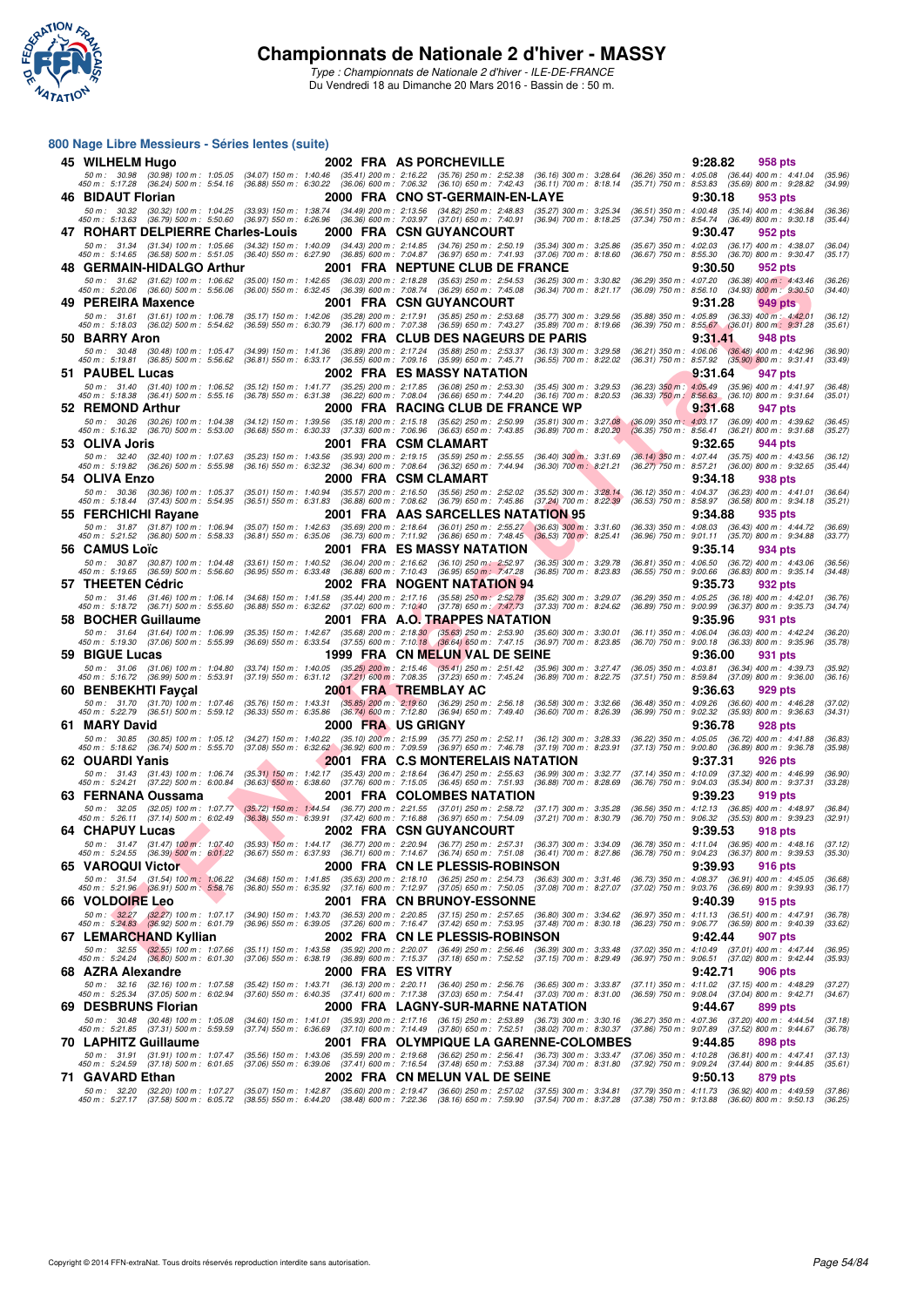

#### **800 Nage Libre Messieurs - Séries lentes (suite)**

| 72 GRANDIN MARTIN Numa                                                                                     | <b>2002 FRA ES MASSY NATATION</b>                                                                                                                                                                                                                                                                                                                                               | 9:51.17<br>875 pts                                                                                                    |
|------------------------------------------------------------------------------------------------------------|---------------------------------------------------------------------------------------------------------------------------------------------------------------------------------------------------------------------------------------------------------------------------------------------------------------------------------------------------------------------------------|-----------------------------------------------------------------------------------------------------------------------|
|                                                                                                            | 50 m : 32.06 (32.06) 100 m : 1:07.54 (35.48) 150 m : 1:43.90 (36.36) 200 m : 2:21.32 (37.42) 250 m : 2:57.92 (36.60) 300 m : 3:35.19 (37.27) 350 m : 4:12.78 (37.59) 400 m : 4:50.56<br>450 m : 5:28.46 (37.90) 500 m : 6:06.83 (38.37) 550 m : 6:44.85 (38.02) 600 m : 7:22.48 (37.63) 650 m : 8:00.23 (37.75) 700 m : 8:38.16 (37.93) 750 m : 9:15.81 (37.65) 800 m : 9:51.17 | (37,78)<br>(35.36)                                                                                                    |
| 73 POITOU Merlin                                                                                           | 2001 FRA C.S MONTERELAIS NATATION                                                                                                                                                                                                                                                                                                                                               | 9:51.89<br>872 pts                                                                                                    |
|                                                                                                            | 50 m: 31.62 (31.62) 100 m: 1:06.18 (34.56) 150 m: 1:42.68 (36.50) 200 m: 2:20.17 (37.49) 250 m: 2:56.97 (36.80) 300 m: 3:35.24 (38.27) 350 m: 4:13.07 (37.83) 400 m: 4:50.67<br>450 m : 5:28.20 (37.53) 500 m : 6:06.34 (38.14) 550 m : 6:43.92 (37.58) 600 m : 7:22.55 (38.63) 650 m : 7:59.92 (37.37) 700 m : 8:38.55 (38.63) 750 m : 9:16.25 (37.70) 800 m : 9:51.89         | (37.60)<br>(35.64)                                                                                                    |
| 74 DE CASTRO FRANCA Marvin                                                                                 | 2001 FRA ES VITRY                                                                                                                                                                                                                                                                                                                                                               | 9:56.71<br>855 pts                                                                                                    |
|                                                                                                            | 50 m: 31.14 (31.14) 100 m: 1:05.92 (34.78) 150 m: 1:41.78 (35.86) 200 m: 2:18.01 (36.23) 250 m: 2:54.68 (36.67) 300 m: 3:32.04 (37.36) 350 m: 4:10.11 (38.07) 400 m: 4:48.55<br>450 m : 5:27.30 (38.75) 500 m : 6:06.25 (38.95) 550 m : 6:45.55 (39.30) 600 m : 7:25.12 (39.57) 650 m : 8:04.36 (39.24) 700 m : 8:43.04 (38.68) 750 m : 9:21.37 (38.33) 800 m : 9:56.71         | (38.44)<br>(35.34)                                                                                                    |
| 74 SANCHEZ Ruben                                                                                           | 2001 FRA CN LE PLESSIS-ROBINSON                                                                                                                                                                                                                                                                                                                                                 | 9:56.71<br>855 pts                                                                                                    |
| 50 m : 31.83 (31.83) 100 m : 1:07.53 (35.70) 150 m : 1:43.31<br>450 m : 5:28.37<br>(38.64) 500 m : 6:06.61 | (35.78) 200 m : 2:19.85<br>(38.80) 600 m : 7:24.46 (39.05) 650 m : 8:02.98 (38.52) 700 m : 8:41.97 (38.99) 750 m : 9:19.77 (37.80) 800 m : 9:56.71<br>$(38.24)$ 550 m : 6:45.41                                                                                                                                                                                                 | (36.54) 250 m : 2:56.55 (36.70) 300 m : 3:33.63 (37.08) 350 m : 4:11.63 (38.00) 400 m : 4:49.73<br>(38.10)<br>(36.94) |
| --- BANOS Benjamin                                                                                         | 2000 FRA CN BRUNOY-ESSONNE                                                                                                                                                                                                                                                                                                                                                      | <b>DNS</b> exc                                                                                                        |

## **[1500 Nage Libre Messieurs - Série rapide](http://www.ffnatation.fr/webffn/resultats.php?idact=nat&go=epr&idcpt=37307&idepr=56)** (Vendredi 18 Mars 2016)

|                                                                  |                                     | 50 m : 31.83 (31.83) 100 m : 1:07.53 (35.70) 150 m : 1:43.31 |                                                                             | UI FNA                                                         |  | (35.78) 200 m : 2:19.85 (36.54) 250 m : 2:56.55 (36.70) 300 m : 3:33.63 (37.08) 350 m : 4:11.63 (38.00) 400 m : 4:49.73                                                                 |                                                               | 9.JU.I I                                                | ບວວ ນເວ                                                                                              | (38.10)            |  |
|------------------------------------------------------------------|-------------------------------------|--------------------------------------------------------------|-----------------------------------------------------------------------------|----------------------------------------------------------------|--|-----------------------------------------------------------------------------------------------------------------------------------------------------------------------------------------|---------------------------------------------------------------|---------------------------------------------------------|------------------------------------------------------------------------------------------------------|--------------------|--|
|                                                                  |                                     |                                                              |                                                                             |                                                                |  | 450 m : 5:28.37 (38.64) 500 m : 6:06.61 (38.24) 550 m : 6:45.41 (38.80) 600 m : 7:24.46 (39.05) 650 m : 8:02.98 (38.52) 700 m : 8:41.97 (38.99) 750 m : 9:19.77 (37.80) 800 m : 9:56.71 |                                                               |                                                         |                                                                                                      | (36.94)            |  |
|                                                                  | --- BANOS Benjamin                  |                                                              |                                                                             |                                                                |  | <b>2000 FRA CN BRUNOY-ESSONNE</b>                                                                                                                                                       |                                                               | <b>DNS</b> exc                                          |                                                                                                      |                    |  |
|                                                                  |                                     |                                                              |                                                                             |                                                                |  |                                                                                                                                                                                         |                                                               |                                                         |                                                                                                      |                    |  |
| 1500 Nage Libre Messieurs - Série rapide (Vendredi 18 Mars 2016) |                                     |                                                              |                                                                             |                                                                |  |                                                                                                                                                                                         |                                                               |                                                         |                                                                                                      |                    |  |
|                                                                  |                                     |                                                              |                                                                             |                                                                |  |                                                                                                                                                                                         |                                                               |                                                         |                                                                                                      |                    |  |
|                                                                  | 1 MAETZ Maxime                      |                                                              |                                                                             | 1998 FRA CSM CLAMART                                           |  |                                                                                                                                                                                         |                                                               |                                                         | 16:05.16 1214 pts                                                                                    |                    |  |
|                                                                  | 50 m: 28.76                         | $(28.76)$ 100 m : 1.00.10                                    | $(31.34)$ 150 m : 1:32.36                                                   | $(32.26)$ 200 m : 2:04.36                                      |  | $(32.00)$ 250 m : 2:36.27                                                                                                                                                               | $(31.91)$ 300 m : 3:08.35                                     |                                                         | $(32.08)$ 350 m : 3:40.63 $(32.28)$ 400 m : 4:12.81                                                  | (32.18)            |  |
|                                                                  | 450 m : 4:45.27                     | $(32.46)$ 500 m : 5:17.57                                    | $(32.30)$ 550 m : 5:49.72                                                   | $(32.15)$ 600 m : 6:22.38                                      |  | $(32.66)$ 650 m : 6:55.18                                                                                                                                                               | $(32.80)$ 700 m : 7:27.42                                     | $(32.24)$ 750 m : 8:00.01                               | $(32.59)$ 800 m : 8:32.53                                                                            | (32.52)            |  |
|                                                                  | 850 m : 9:04.93<br>1250 m: 13:24.75 | $(32.40)$ 900 m : 9:37.25<br>(32.24) 300 m : 13:57.28        | (32.32) 950 m : 10:09.88<br>(32.53) 350 m : 14:30.19                        | (32.631000 m: 10:42.83<br>(32.911400 m: 15:02.72)              |  | (32.95) 050 m: 11:15.07<br>(32.53) 450 m : 15:34.24                                                                                                                                     | (32.24) 100 m : 11:47.71<br>$(31.52)500 \text{ m}$ : 16:05.16 | (30.92)                                                 | (32.64) 150 m : 12:19.87 (32.16) 200 m : 12:52.51                                                    | (32.64)            |  |
|                                                                  | 2 GICQUEL Kylian                    |                                                              |                                                                             |                                                                |  | 1999 FRA NOGENT NATATION 94                                                                                                                                                             |                                                               | 16:44.37                                                | 1130 pts                                                                                             |                    |  |
|                                                                  | 50 m: 29.81                         | $(29.81)$ 100 m : 1:01.48                                    | $(31.67)$ 150 m : 1:34.49                                                   | $(33.01)$ 200 m : 2:06.84                                      |  | $(32.35)$ 250 m : 2:40.20                                                                                                                                                               | $(33.36)$ 300 m : $3:12.85$                                   | $(32.65)$ 350 m : 3:46.22                               | $(33.37)$ 400 m : 4:19.14                                                                            | (32.92)            |  |
|                                                                  | 450 m: 4:52.71                      | $(33.57)$ 500 m : 5:26.02                                    | $(33.31)$ 550 m : 5:59.63                                                   | $(33.61)$ 600 m : 6:33.11                                      |  | $(33.48)$ 650 m : 7:07.15                                                                                                                                                               | $(34.04)$ 700 m : 7:40.53                                     | $(33.38)$ 750 m : 8:14.43                               | $(33.90)$ 800 m : 8:48.03                                                                            | (33.60)            |  |
|                                                                  | 850 m: 9:22.10<br>1250 m: 13:54.56  | $(34.07)$ 900 m : 9:55.84<br>(33.87) 300 m : 14:28.68        | (33.74) 950 m : 10:30.09<br>(34.12) 350 m : 15:02.82                        | (34.25) 000 m: 11:04.01<br>(34.141400 m: 15:36.79)             |  | (33.92) 050 m: 11:38.07<br>(33.971450 m: 16:11.08                                                                                                                                       | (34.06) 100 m : 12:12.26<br>(34.291500 m: 16:44.37)           | (34.19) 150 m : 12:46.55<br>(33.29)                     | (34.29) 200 m : 13:20.69                                                                             | (34.14)            |  |
|                                                                  | 3 LESPRIT Paul                      |                                                              |                                                                             |                                                                |  | 1999 FRA STELLA SPORTS ST-MAUR                                                                                                                                                          |                                                               | 16:46.84                                                | 1124 pts                                                                                             |                    |  |
|                                                                  | 50 m: 30.03                         | $(30.03)$ 100 m : 1:02.69                                    | $(32.66)$ 150 m : 1:36.28                                                   | $(33.59)$ 200 m : 2:09.84                                      |  | $(33.56)$ 250 m : 2:44.14                                                                                                                                                               | $(34.30)$ 300 m : 3:17.67                                     |                                                         | (33.53) 350 m: 3:51.89 (34.22) 400 m: 4:25.37                                                        | (33.48)            |  |
|                                                                  | 450 m: 4:59.53                      | $(34.16)$ 500 m : 5:33.19                                    | $(33.66)$ 550 m : 6:07.25                                                   | $(34.06)$ 600 m : 6:40.68                                      |  | $(33.43)$ 650 m : 7:14.06                                                                                                                                                               | $(33.38)$ 700 m : 7:47.21                                     | $(33.15)$ 750 m : 8:21.07                               | $(33.86)$ 800 m : 8:54.83                                                                            | (33.76)            |  |
|                                                                  | 850 m : 9:29.11<br>1250 m: 14:02.55 | $(34.28)$ 900 m : 10:03.42<br>(33.87) 300 m : 14:37.08       | (34.31) 950 m : 10:37.82<br>(34.53)350 m : 15:10.91                         | (34.401000 m: 11:11.76<br>(33.83) 400 m : 15:44.17             |  | (33.94) 050 m: 11:45.44<br>(33.26) 450 m : 16:17.25                                                                                                                                     | (33.681100 m: 12:19.11<br>$(33.08)500$ m : 16:46.84           | (29.59)                                                 | (33.67) 150 m: 12:53.62 (34.51) 200 m: 13:28.68                                                      | (35.06)            |  |
|                                                                  | <b>MARTINS Dimitry</b><br>4         |                                                              |                                                                             | 1998 FRA USGRIGNY                                              |  |                                                                                                                                                                                         |                                                               | 16:47.04                                                | 1124 pts                                                                                             |                    |  |
|                                                                  | 50 m: 29.76                         | (29.76) 100 m : 1:02.23                                      | $(32.47)$ 150 m : 1:35.50                                                   | (33.27) 200 m : 2:08.78                                        |  | $(33.28)$ 250 m : 2:42.33                                                                                                                                                               | $(33.55)$ 300 m : 3:15.89                                     | $(33.56)$ 350 m : 3:49.71                               | $(33.82)$ 400 m : 4:23.46                                                                            | (33.75)            |  |
|                                                                  | 450 m: 4:57.10<br>850 m : 9:28.98   | $(33.64)$ 500 m : 5:31.32<br>$(33.72)$ 900 m : 10:03.41      | $(34.22)$ 550 m : 6:04.88<br>$(34.43)$ 950 m : 10:37.31                     | $(33.56)$ 600 m : 6:38.90<br>$(33.90)000 \text{ m}$ : 11:11.86 |  | $(34.02)$ 650 m : 7:12.58<br>(34.55) 050 m: 11:46.20                                                                                                                                    | $(33.68)$ 700 m : 7:47.43<br>(34.34) 100 m : 12:20.34         | $(34.85)$ 750 m : 8:21.47                               | $(34.04)$ 800 m : 8:55.26<br>(34.14) 150 m : 12:54.11 (33.77) 200 m : 13:28.69                       | (33.79)<br>(34.58) |  |
|                                                                  | 1250 m: 14:02.65                    | (33.96) 300 m : 14:37.29                                     | (34.641350 m: 15:11.46)                                                     | (34.17) 400 m : 15:44.93                                       |  | $(33.47)450 \text{ m}$ : 16:16.87                                                                                                                                                       | (31.941500 m: 16:47.04                                        | (30.17)                                                 |                                                                                                      |                    |  |
|                                                                  | 6 RIVARD Bernard                    |                                                              |                                                                             |                                                                |  | 2000 CAN CNO ST-GERMAIN-EN-LAYE                                                                                                                                                         |                                                               | 16:59.91                                                | 1097 pts                                                                                             |                    |  |
|                                                                  | 50 m: 29.25                         | (29.25) 100 m : 1:01.71                                      | (32.46) 150 m : 1:34.84                                                     | $(33.13)$ 200 m : 2:08.41                                      |  | $(33.57)$ 250 m : 2:41.93                                                                                                                                                               | $(33.52)$ 300 m : 3:15.70                                     | (33.77) 350 m : 3:49.79                                 | $(34.09)$ 400 m : 4:23.95                                                                            | (34.16)            |  |
|                                                                  | 450 m: 4:57.80<br>850 m: 9:31.46    | $(33.85)$ 500 m : 5:31.80<br>$(34.41)$ 900 m : 10:06.40      | $(34.00)$ 550 m : 6:05.84<br>(34.94) 950 m : 10:40.86                       | $(34.04)$ 600 m : 6:40.05<br>(34.461000 m: 11:15.56            |  | $(34.21)$ 650 m : 7:14.09<br>(34.70) 050 m : 11:50.04                                                                                                                                   | $(34.04)$ 700 m : 7:48.21<br>(34.48) 100 m : 12:25.33         | (34.12) 750 m : 8:22.57<br>(35.29) 150 m : 12:59.86     | $(34.36)$ 800 m : 8:57.05<br>(34.53) 200 m : 13:35.06                                                | (34.48)<br>(35.20) |  |
|                                                                  | 1250 m: 14:09.79                    | (34.73) 300 m : 14:44.66                                     | (34.87) 350 m : 15:19.39                                                    | (34.73) 400 m : 15:54.02                                       |  | (34.63) 450 m : 16:28.14                                                                                                                                                                | (34.12) 500 m : 16:59.91                                      | (31.77)                                                 |                                                                                                      |                    |  |
|                                                                  | 7 RICHARD Killian                   |                                                              |                                                                             |                                                                |  | 2000 FRA LAGNY-SUR-MARNE NATATION                                                                                                                                                       |                                                               | 17:01.35                                                | 1094 pts                                                                                             |                    |  |
|                                                                  | 50 m: 30.00                         | $(30.00)$ 100 m : 1:02.33                                    | (32.33) 150 m : 1:35.41                                                     | $(33.08)$ 200 m : 2:08.58                                      |  | $(33.17)$ 250 m : 2:42.17                                                                                                                                                               | $(33.59)$ 300 m : 3:15.88                                     |                                                         | (33.71) 350 m: 3:50.43 (34.55) 400 m: 4:24.65                                                        | (34.22)            |  |
|                                                                  | 450 m: 4:58.86<br>850 m : 9:33.96   | $(34.21)$ 500 m : 5:33.04<br>(35.25) 900 m : 10.08.39        | $(34.18)$ 550 m : 6:07.08<br>(34.43) 950 m : 10:42.98                       | $(34.04)$ 600 m : 6:41.30<br>(34.591000 m: 11:17.51)           |  | $(34.22)$ 650 m : 7:15.83<br>(34.53) 050 m: 11:51.95                                                                                                                                    | $(34.53)$ 700 m : 7:49.94<br>(34.44) 100 m : 12:26.76         | $(34.11)$ 750 m : 8:24.39<br>(34.81) 150 m : 13:01.28   | $(34.45)$ 800 m : 8:58.71<br>(34.52) 200 m : 13:35.82                                                | (34.32)<br>(34.54) |  |
|                                                                  | 1250 m: 14:10.37                    | (34.55) 300 m : 14:44.92                                     | (34.55)350 m : 15:19.60                                                     | (34.68) 400 m : 15:54.19                                       |  | (34.59)450 m : 16.28.58                                                                                                                                                                 | (34.39) 500 m : 17:01.35                                      | (32.77)                                                 |                                                                                                      |                    |  |
|                                                                  | 13 ZINSMEISTER Julien               |                                                              |                                                                             |                                                                |  | <b>1997 FRA COULOMMIERS NATATION</b>                                                                                                                                                    |                                                               | 17:21.13                                                | 1053 pts                                                                                             |                    |  |
|                                                                  | 50 m: 29.29                         | $(29.29)$ 100 m : 1:01.56                                    | (32.27) 150 m : 1:34.89                                                     | $(33.33)$ 200 m : 2:08.50                                      |  | $(33.61)$ $250$ m : $2:42.48$                                                                                                                                                           | $(33.98)$ 300 m : 3:16.62                                     | (34.14) 350 m : 3:51.10                                 | $(34.48)$ 400 m : 4:25.44                                                                            | (34.34)            |  |
|                                                                  | 450 m : 5:00.34<br>850 m : 9:41.26  | $(34.90)$ 500 m : 5:35.03<br>$(35.41)$ 900 m : 10:16.46      | $(34.69)$ 550 m : 6:10.14<br>(35.20) 950 m : 10:52.14                       | $(35.11)$ 600 m : 6:45.25<br>(35.681000 m: 11:27.49)           |  | $(35.11)$ 650 m : 7:20.49<br>(35.351050 m: 12:03.11                                                                                                                                     | (35.24) 700 m : 7:55.42<br>(35.62) 100 m : 12:38.36           | $(34.93)$ 750 m : $8:30.50$<br>(35.25) 150 m : 13:13.97 | $(35.08)$ 800 m : 9:05.85<br>(35.61) 200 m : 13:49.51                                                | (35.35)<br>(35.54) |  |
|                                                                  | 1250 m: 14:25.48                    | (35.97) 300 m : 15:01.12                                     | (35.641350 m : 15:36.54                                                     | (35.42) 400 m : 16:11.77                                       |  | (35.23) 450 m : 16:46.62                                                                                                                                                                | $(34.85)500 \text{ m}$ : 17:21.13                             | (34.51)                                                 |                                                                                                      |                    |  |
|                                                                  | 16 BARSANTI Flavio                  |                                                              |                                                                             | 1999 FRA CSM CLAMART                                           |  |                                                                                                                                                                                         |                                                               | 17:29.78                                                | <b>1036 pts</b>                                                                                      |                    |  |
|                                                                  | 50 m: 31.34                         | $(31.34)$ 100 m : 1:04.93                                    | $(33.59)$ 150 m : 1:39.14 $(34.21)$ 200 m : 2:13.50                         |                                                                |  | (34.36) 250 m : 2:48.38                                                                                                                                                                 | $(34.88)$ 300 m : 3:23.15                                     | $(34.77)$ 350 m : 3:58.56                               | $(35.41)$ 400 m : 4:33.66                                                                            | (35.10)            |  |
|                                                                  | 450 m : 5:09.11<br>850 m : 9:50.35  | $(35.45)$ 500 m : 5:44.50<br>(35.28) 900 m : 10:25.55        | (35.39) 550 m : 6:19.46 (34.96) 600 m : 6:54.54<br>(35.20) 950 m : 11:00.84 | (35.29) 000 m: 11:36.37                                        |  | $(35.08)$ 650 m : 7:29.69<br>(35.53) 050 m: 12:11.69                                                                                                                                    | $(35.15)$ 700 m : 8:04.90<br>(35.32) 100 m : 12:47.23         | (35.21) 750 m : 8:39.85<br>(35.54) 150 m : 13:22.82     | $(34.95)$ 800 m : 9:15.07<br>(35.59) 200 m : 13:57.92                                                | (35.22)<br>(35.10) |  |
|                                                                  | 1250 m: 14:33.34                    | (35.42) 300 m : 15:08.96                                     | (35.62)350 m : 15:44.32                                                     | (35.36) 400 m : 16:19.79                                       |  | $(35.47)450 \text{ m}$ : 16:55.13                                                                                                                                                       | (35.341500 m: 17:29.78                                        | (34.65)                                                 |                                                                                                      |                    |  |
|                                                                  |                                     |                                                              |                                                                             |                                                                |  |                                                                                                                                                                                         |                                                               |                                                         |                                                                                                      |                    |  |
|                                                                  |                                     |                                                              |                                                                             |                                                                |  | 1500 Nage Libre Messieurs - Séries lentes (Vendredi 18 Mars 2016)                                                                                                                       |                                                               |                                                         |                                                                                                      |                    |  |
|                                                                  | 5 COUDRAIS Yvon                     |                                                              |                                                                             |                                                                |  | 2000 FRA STELLA SPORTS ST-MAUR                                                                                                                                                          |                                                               | 16:57.20                                                | 1103 pts                                                                                             |                    |  |
|                                                                  | 50 m : 30.96                        | $(30.96)$ 100 m : 1:03.54                                    | $(32.58)$ 150 m : 1:36.61                                                   | $(33.07)$ 200 m : 2:09.63                                      |  | $(33.02)$ 250 m : 2:43.16                                                                                                                                                               | $(33.53)$ 300 m : 3:16.56                                     | $(33.40)$ 350 m : 3:50.28                               | $(33.72)$ 400 m : 4:24.29                                                                            | (34.01)            |  |
|                                                                  | 450 m : 4:58.76                     | $(34.47)$ 500 m : 5:32.80                                    | $(34.04)$ 550 m : 6:07.36                                                   | $(34.56)$ 600 m : 6:41.84                                      |  | $(34.48)$ 650 m : 7:15.48                                                                                                                                                               | $(33.64)$ 700 m : 7:49.54                                     | $(34.06)$ 750 m : 8:23.85                               | $(34.31)$ 800 m : 8:58.18                                                                            | (34.33)            |  |
|                                                                  | 850 m: 9:32.66<br>1250 m: 14:09.73  | (34.48) 900 m : 10:07.37<br>(34.35) 300 m : 14:44.29         | (34.71) 950 m : 10:41.64<br>(34.56)350 m : 15:19.38                         | (34.271000 m: 11:15.74<br>(35.091400 m : 15:54.73)             |  | (34.10) 050 m: 11:50.83<br>(35.351450 m : 16:27.27                                                                                                                                      | (35.09) 100 m : 12:25.75<br>(32.541500 m : 16:57.20           | (34.92) 150 m : 13:00.49<br>(29.93)                     | (34.74) 200 m : 13:35.38                                                                             | (34.89)            |  |
|                                                                  | <b>DESBRUNS Florian</b><br>8        |                                                              |                                                                             |                                                                |  | 2000 FRA LAGNY-SUR-MARNE NATATION                                                                                                                                                       |                                                               | 17:02.26                                                | 1092 pts                                                                                             |                    |  |
|                                                                  | 50 m: 30.31                         | $(30.31)$ 100 m : 1:04.03                                    | $(33.72)$ 150 m : 1:37.18                                                   | $(33.15)$ 200 m : 2:11.35                                      |  | $(34.17)$ 250 m : 2:44.38                                                                                                                                                               | (33.03) 300 m : 3:18.70                                       | $(34.32)$ 350 m : 3:52.36                               | $(33.66)$ 400 m : 4:27.15                                                                            | (34.79)            |  |
|                                                                  | 450 m : 5:00.84<br>850 m : 9:35.82  | $(33.69)$ 500 m : 5:36.13<br>$(33.68)$ 900 m : 10:11.04      | $(35.29)$ 550 m : 6:10.44<br>(35.22) 950 m : 10:45.34                       | $(34.31)$ 600 m : 6:45.27<br>(34.301000 m: 11:20.10            |  | $(34.83)$ 650 m : 7:18.75<br>(34.761050 m: 11:53.13)                                                                                                                                    | $(33.48)$ 700 m : 7:53.64<br>(33.03) 100 m : 12:28.18         | $(34.89)$ 750 m : 8:27.24<br>(35.05) 150 m : 13:02.78   | $(33.60)$ 800 m : 9:02.14<br>(34.60) 200 m : 13:37.91                                                | (34.90)<br>(35.13) |  |
|                                                                  | 1250 m: 14:12.12                    | (34.211300 m : 14:47.21                                      | (35.091350 m: 15:20.91                                                      | (33.70) 400 m : 15:56.43                                       |  | (35.52) 450 m : 16:29.30                                                                                                                                                                | (32.871500 m : 17:02.26                                       | (32.96)                                                 |                                                                                                      |                    |  |
|                                                                  |                                     | 9 FOENIX BLONDEL Thomas                                      |                                                                             |                                                                |  | 1999 FRA CN MELUN VAL DE SEINE                                                                                                                                                          |                                                               | 17:03.57                                                | <b>1089 pts</b>                                                                                      |                    |  |
|                                                                  | 50 m: 30.65                         | $(30.65)$ 100 m : 1:03.84                                    | $(33.19)$ 150 m : 1:37.04                                                   | $(33.20)$ 200 m : 2:10.46                                      |  | $(33.42)$ 250 m : 2:44.41                                                                                                                                                               | $(33.95)$ 300 m : 3:18.58                                     |                                                         | (34.17) 350 m: 3:52.84 (34.26) 400 m: 4:27.50                                                        | (34.66)            |  |
|                                                                  | 450 m : 5:01.90<br>850 m : 9:36.20  | $(34.40)$ 500 m : 5:36.06<br>(35.16) 900 m : 10:10.59        | $(34.16)$ 550 m : 6:10.00<br>(34.39) 950 m : 10:45.20                       | $(33.94)$ 600 m : 6:43.90<br>(34.611000 m : 11:19.78           |  | $(33.90)$ 650 m : 7:18.01<br>(34.58) 050 m: 11:54.40                                                                                                                                    | $(34.11)$ 700 m : 7:52.23<br>(34.62) 100 m : 12:28.97         |                                                         | (34.22) 750 m : 8:26.57 (34.34) 800 m : 9:01.04<br>(34.57) 150 m : 13:03.97 (35.00) 200 m : 13:38.31 | (34.47)<br>(34.34) |  |
|                                                                  |                                     | 1250 m : 14:12.84     (34.53 <b>)</b> 300 m : 14:47.54       |                                                                             |                                                                |  | (34.701350 m:15:22.32  (34.781400 m:15:56.63  (34.311450 m:16:30.30  (33.671500 m:17:03.57                                                                                              |                                                               | (33.27)                                                 |                                                                                                      |                    |  |
|                                                                  | 10 DOSSAT Clement                   |                                                              |                                                                             |                                                                |  | 2000 FRA LAGNY-SUR-MARNE NATATION                                                                                                                                                       |                                                               | 17:10.12                                                | <b>1076 pts</b>                                                                                      |                    |  |
|                                                                  | 50 m : 30.96                        | $(30.96)$ 100 m : 1:03.57                                    | $(32.61)$ 150 m : 1:37.56                                                   | $(33.99)$ 200 m : 2:11.16                                      |  | $(33.60)$ 250 m : 2:45.26                                                                                                                                                               | (34.10) 300 m : 3:19.03                                       | $(33.77)$ 350 m : 3:53.45                               | $(34.42)$ 400 m : 4:27.40                                                                            | (33.95)            |  |
|                                                                  | 450 m: 5:01.77<br>850 m: 9:38.63    | $(34.37)$ 500 m : 5:36.12<br>(34.93) 900 m : 10:13.29        | $(34.35)$ 550 m : 6:10.80<br>$(34.66)$ 950 m : 10:48.31                     | $(34.68)$ 600 m : 6:45.05<br>(35.02) 000 m: 11:22.75           |  | $(34.25)$ 650 m : 7:19.72<br>(34.441050 m: 11.57.76)                                                                                                                                    | $(34.67)$ 700 m : 7:54.24<br>(35.011100 m: 12:32.42)          | $(34.52)$ 750 m : 8:29.03                               | $(34.79)$ 800 m : 9:03.70<br>(34.66) 150 m: 13:07.66 (35.24) 200 m: 13:42.23                         | (34.67)<br>(34.57) |  |
|                                                                  | 1250 m : 14:17.51                   | (35.28) 300 m : 14:52.09                                     | (34.58) 350 m : 15:26.91                                                    | (34.82) 400 m : 16:01.38                                       |  | (34.47) 450 m : 16:36.22                                                                                                                                                                | (34.841500 m: 17:10.12)                                       | (33.90)                                                 |                                                                                                      |                    |  |
|                                                                  | 11 RACINE Mickaël                   |                                                              |                                                                             |                                                                |  | <b>1998 FRA CN BRUNOY-ESSONNE</b>                                                                                                                                                       |                                                               | 17:14.08                                                | <b>1068 pts</b>                                                                                      |                    |  |
|                                                                  | $50 m$ : $31.40$                    | $(31.40)$ 100 m : 1:05.27                                    | $(33.87)$ 150 m : 1:39.18                                                   | $(33.91)$ 200 m : 2:13.46                                      |  | $(34.28)$ 250 m : 2:47.49                                                                                                                                                               | $(34.03)$ 300 m : 3:21.65                                     | (34.16) 350 m : 3:55.97                                 | $(34.32)$ 400 m : 4:30.28                                                                            | (34.31)            |  |
|                                                                  | 450 m : 5:04.76<br>850 m : 9:39.56  | $(34.48)$ 500 m : 5:39.07<br>$(34.53)$ 900 m : 10:14.36      | $(34.31)$ 550 m : 6:13.38<br>$(34.80)$ 950 m : 10:48.92                     | $(34.31)$ 600 m : 6:47.55<br>(34.561000 m: 11:23.73)           |  | $(34.17)$ 650 m : 7:21.86<br>(34.811050 m: 11:58.25)                                                                                                                                    | $(34.31)$ 700 m : 7:56.24<br>(34.52) 100 m : 12:33.12         | (34.38) 750 m : 8:30.56                                 | $(34.32)$ 800 m : 9:05.03<br>(34.87) 150 m : 13:07.97 (34.85) 200 m : 13:43.07                       | (34.47)<br>(35.10) |  |
|                                                                  | 1250 m : 14:18.30                   | (35.231300 m: 14:53.67                                       | (35.37) 350 m : 15:28.95                                                    | (35.28) 400 m : 16:04.32                                       |  | (35.37) 450 m : 16:39.72                                                                                                                                                                | $(35.401500 \text{ m} : 17.14.08)$                            | (34.36)                                                 |                                                                                                      |                    |  |
|                                                                  | 12 BOURDON Rayane                   |                                                              |                                                                             |                                                                |  | 2001 FRA CN VIRY-CHATILLON                                                                                                                                                              |                                                               | 17:16.13                                                | 1064 pts                                                                                             |                    |  |
|                                                                  | 50 m: 30.34<br>450 m : 5:02.07      | $(30.34)$ 100 m : 1:03.14<br>$(33.85)$ 500 m : 5:36.33       | $(32.80)$ 150 m : 1:36.83<br>$(34.26)$ 550 m : 6:10.74                      | $(33.69)$ 200 m : 2:10.95<br>$(34.41)$ 600 m : 6:45.92         |  | (34.12) 250 m : 2:45.77<br>$(35.18)$ 650 m : 7:20.57                                                                                                                                    | $(34.82)$ 300 m : 3:19.46<br>$(34.65)$ 700 m : 7:55.14        | $(33.69)$ 350 m : 3:53.70<br>$(34.57)$ 750 m : 8:29.91  | $(34.24)$ 400 m : 4:28.22<br>$(34.77)$ 800 m : 9:05.05                                               | (34.52)<br>(35.14) |  |
|                                                                  | 850 m : 9:39.72                     | $(34.67)$ 900 m : 10:14.85                                   | (35.13) 950 m : 10:49.72                                                    | (34.87) 000 m: 11:24.93                                        |  | (35.211050 m: 11:59.63                                                                                                                                                                  | (34.70) 100 m : 12:34.68                                      | (35.05) 150 m : 13:09.66                                | (34.98) 200 m : 13:44.67                                                                             | (35.01)            |  |
|                                                                  | 1250 m : 14:19.92                   | (35.25) 300 m : 14:55.74                                     | (35.82) 350 m : 15:30.61                                                    | (34.87) 400 m : 16:06.68                                       |  | (36.07) 450 m : 16:41.59                                                                                                                                                                | (34.911500 m: 17:16.13)                                       | (34.54)                                                 |                                                                                                      |                    |  |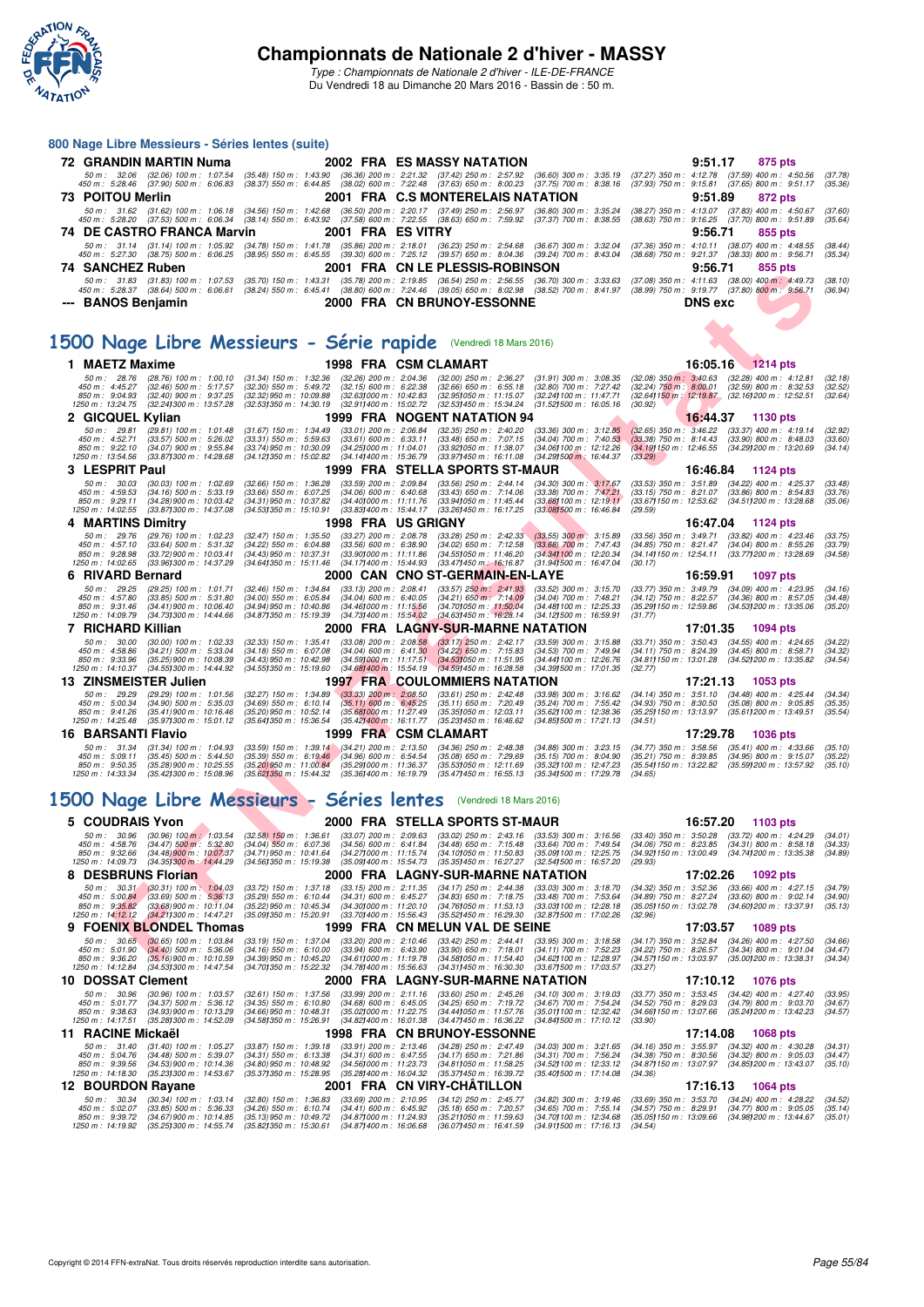

*Type : Championnats de Nationale 2 d'hiver - ILE-DE-FRANCE* Du Vendredi 18 au Dimanche 20 Mars 2016 - Bassin de : 50 m.

## **F F N - R é s u l t a t s 1500 Nage Libre Messieurs - Séries lentes (suite) 14 BEDEL Quentin 2000 FRA LAGNY-SUR-MARNE NATATION 17:23.40 1049 pts**<br>
50 m: 31.41 (31.41) 100 m: 1:04.45 (33.04) 150 m: 1:38.23 (33.78) 200 m: 2:12.48 (34.25) 250 m: 2:48.75 (34.27) 300 m: 3:21.01 (34.26) 350 m: 3:55.46 50 m : 31,41 (31,41) 100 m : 1:04.45 (33.04) 150 m : 1:38.23 (33.78) 200 m : 2:12.48 (34.25) 250 m : 2:46.75 (34.27) 300 m : 3:21.01 (34.26) 350 m : 3:55.46 (34.45) 400 m : 4:30.09 (34.63)<br>450 m : 505.01 (34.92) 500 m : 50 **15 MERLE Hugo 1999 FRA C.S MONTERELAIS NATATION** 17:28.24 1039 pts<br>50 m : 31.06 (31.06) 100 m : 1:03.93 (32.87) 150 m : 1:37.47 (33.54) 200 m : 2:11.51 (34.04) 250 m : 2:45.80 (34.29) 300 m : 3:20.39 (34.59) 350 m : 3:55. 50 m : 31.06 (31.06) 100 m : 1:03.93 (32.87) 150 m : 1:37.47 (33.54) 200 m : 2:11.51 (34.04) 250 m : 2:45.80 (34.29) 300 m : 3:20.39 (34.59) 350 m : 3:55.36 (34.97) 400 m : 4:30.21 (34.85)<br>150 m : 5:05.44 (35.23) 500 m : 5 **17 BERINGUE Raphael 2001 FRA CA ORSAY 17:30.50** 17:30.15 **1035 pts**<br>
50 m : 30.62 (30.62) 100 m : 1:04.68 (34.06) 150 m : 1:30.01 (34.33) 200 m : 2:13.35 (34.34) 250 m : 2:48.36 (35.01) 300 m : 3:22.86 (34.50) 350 m : 3 50 m : 30.62 (30.62) 100 m : 1:04.68 (34.06) 150 m : 1:39.01 (34.33) 200 m : 2:13.35 (34.34) 250 m : 2:48.36 (35.01) 300 m : 3:22.86 (34.50) 350 m : 3:57.44 (34.58) 400 m : 4:32.07 (34.63)<br>450 m : 5:07.13 (35.66) 500 m : 5 **18 JACOLOT Baptiste 2000 FRA ES MASSY NATATION 17:30.37 1035 pts 18 JACOLOT Baptiste** 2000 FRA ES MASSY NATATION **17:30.37** 1035 pts<br>
50 m: 31.38 (31.38) 100 m: 1:04.95 (33.57) 150 m: 1:39.92 (34.97) 200 m: 2:15.01 (3 50 m : 31.38 (31.38) 100 m : 1:04.95 (33.57) 150 m : 1:39.92 (34.97) 200 m : 2:15.01 (35.09) 250 m : 2:50.68 (35.67) 300 m : 3:25.55 (34.87) 350 m : 4:01.47 (35.92) 400 m : 4:37.02 (35.55)<br>450 m : 5:12.48 (35.48) 500 m : 5 **19 PRYBIL Eliott** 2001 FRA CSM CLAMART 205.26 (35.34) 300 m : 3:28.31 (35.05) 350 m : 32.69 (32.69) 100 m : 1:07.38 (34.69) 150 m : 1:42.68 (35.30) 200 m : 2:17.92 (35.24) 250 m : 2:53.26 (35.34) 300 m : 3:28.31 (35.05) 3 50 m : 32.69 (32.69) 100 m : 1:07.38 (34.69) 150 m : 1:42.68 (35.30) 200 m : 2:17.92 (35.24) 250 m : 2:53.26 (35.34) 300 m : 3:28.31 (35.05) 350 m : 4:03.88 (35.57) 400 m : 4:38.92 (35.04)<br>450 m : 5:14.52 (35.61) 500 m : 5 **20 KLINGER Emeric** 1999 FRA CN VIRY-CHÂTILLON 17:35.78 1024 pts<br>
50 m: 30.85 (30.85) 100 m: 1:04.01 (33.16) 150 m: 1:37.31 (33.30) 200 m: 2:11.36 (34.05) 250 m: 2:45.62 (34.26) 300 m: 3:20.37 (34.75) 350 m: 3:55.25 (34.88 50 m : 30.85 (30.85) 100 m : 1:04.01 (33.16) 150 m : 1:37.31 (33.30) 200 m : 2:11.36 (34.05) 250 m : 2:45.62 (34.26) 300 m : 3:20.37 (34.75) 350 m : 3:55.25 (34.88) 400 m : 4:30.01 (34.76)<br>450 m : 5:05.15 (35.67)900 m : 5: **21 TROUVE Théo** 2000 FRA C.S MONTERELAIS NATATION 17:37.09 1021 pts<br>
50 m: 30.58 (30.58) 100 m: 1:04.21 (33.63) 150 m: 1:39.07 (34.86) 200 m: 2:13.81 (34.74) 250 m: 2:48.84 (35.03) 300 m: 3:28.74 (34.90) 350 m: 3:58.91 (3 50 m: 30.58 (30.58) 100 m: 1:04.21 (33.63) 150 m: 1:39.07 (34.86) 200 m: 2:13.81 (34.74) 250 m: 2:48.84 (35.03) 300 m: 3:23.74 (34.90) 350 m: 3:58.91 (35.17) 400 m: 4:34.23 (35.32)<br>450 m: 5:09.63 (35.40) 500 m: 5:44.95 (35 -850 m: 9:56.23 - (36.00)900 m: 10:31.93 - (36.78)950 m: 11:43.21 - (35.49100 m: 12:36.7105 m: 12:31.85 - (35.611150 m: 13:29.96 - (35.68)200 m: 14:05.44 - (35.68)200 m: 14:05.44 - (35.68)200 m: 14:05.44 - (35.68)<br>1250 m: **22 TALALAEFF Felix** 2001 FRA CNO ST-GERMAIN-EN-LAYE 17:37.59 1020 pts<br>
2001 FRA CNO ST-GERMAIN-EN-LAYE (35.51) 300 m : 3:27.47 (35.51) 350 m : 4:02.87 (35.40) 400 m : 4:02.87 (35.4<br>
450 m : 5:57.59 (35.79) 500 m : 5/4:37. 50 m : 30.79 (30.79) 100 m : 1:05.14 (34.35) 150 m : 1:40.51 (35.37) 200 m : 2:51.79 250 m : 2:51.96 (35.18) 300 m : 3:27.47 (35.51) 350 m : 4:02.87 (35.40) 400 m : 4:37.97 (35.10)<br>450 m : 5:13.4 (35.77) 500 m : 5:42.41 (3 **23 BOURSIER Merlin** 2001 FRA AAS SARCELLES NATATION 95 17:42.52 1010 pts<br>
50 m: 32.16 (32.16) 100 m: 1:07.50 (35.34) 150 m: 1:43.23 (35.73) 200 m: 2:18.20 (34.97) 250 m: 2:53.13 (34.93) 300 m: 3:28.06 (34.93) 350 m: 4:03. 50 m : 32.16 (32.16) 100 m : 1:07.50 (35.34) 150 m : 1:43.23 (35.73) 200 m : 2:18.20 (34.97) 250 m : 2:53.13 (34.93) 300 m : 3:28.06 (34.93) 350 m : 4:03.43 (35.37) 400 m : 4:38.14 (34.71)<br>450 m : 5:13.27 (35.18) 500 m : 5 **24 GRANIER Alexandre 2000 FRA STELLA SPORTS ST-MAUR 17:44.19 1007 pts** 50 m : 30.96 (30.96) 100 m : 1:05.19 (34.23) 150 m : 1:40.40 (35.21) 200 m : 2:15.79 (35.39) 250 m : 2:51.63 (35.84) 300 m : 3:27.44 (35.81) 350 m : 4:03.17 (35.73) 400 m : 4:39.22 (36.05)<br>450 m : 10:02.65 (36.06) 900 m : **25 GENEVOIS Yanis** 2002 FRA CN VIRY-CHÂTILLON 17:49.15 17:49.15 997 pts<br>2002 FRA CN VIRY-CHÂTILLON 17:59.9 (35.24 (35.25) 200 m: 2:56.82 (35.54) 250 m: 2:52.34 (35.72) 300 m: 3:27.66 (35.32) 350 m: 4:02.97 (35.31) 400 m: 50 m : 31.47 (31.47) 100 m : 1:05.99 (34.52) 150 m : 1:41.08 (35.09) 200 m : 2:16.62 (35.54) 250 m : 2:52.34 (35.72) 300 m : 3:27.66 (35.32) 350 m : 4:02.97 (35.31) 400 m : 4:38.91 (35.34) 400 m : 4:38.91 (35.34) 400 m : 5 **26 OLIVA Joris** 36.67) 100 m: 1:07.54 (34.97) 150 m: 1:43.87 (35.83) 200 m: 2:16.94 (35.57) 250 m: 2:54.66 (35.72) 300 m: 3:30.69 (36.03) 350 m: 4:02.90 (35.60) 400 m: 4:41.93<br>17:49 m: 5:17.63 (35.67) 500 m: 5:13.87 (35.8 50 m : 32.57 (32.57) 100 m : 1:07.54 (34.97) 150 m : 1:43.37 (35.83) 200 m : 2:18.94 (35.57) 250 m : 2:54.66 (35.72) 300 m : 3:30.69 (36.03) 350 m : 4:06.29 (35.60) 400 m : 4:41.93 (35.64)<br>450 m : 10:11.93 (35.11) 900 m : **27 GUILLAUME Hugo** 2001 FRA CN VIRY-CHÂTILLON 17:55.24 985 pts<br>
50 m: 31.10 (31.10) 100 m: 1:05.48 (34.38) 150 m: 1:41.17 (35.69) 200 m: 2:16.93 (35.76) 250 m: 2:52.68 (35.75) 300 m: 3:28.46 (35.78) 350 m: 4:04.38 (35.92) 50 m : 31.10 (31.10) 100 m : 1:05.48 (34.38) 150 m : 1:41.17 (35.69) 200 m : 2:16.93 (35.76) 250 m : 2:52.68 (35.76) 300 m : 3:28.46 (35.78) 350 m : 4:00.38 (35.92) 400 m : 4:40.62 (36.24)<br>150 m : 5:16.87 (36.25) 500 m : 5 **28 PEREIRA Maxence** 2001 FRA CSN GUYANCOURT 18:01.39 973 pts<br>
50 m : 31.90 (31.90) 100 m : 1:07.27 (35.37) 150 m : 1:43.55 (36.28) 200 m : 2:19.13 (35.58) 250 m : 2:54.40 (35.27) 300 m : 3:30.15 (35.75) 350 m : 4:06.28 (3 50 m: 31,90 (31,90) 100 m: 1:07.27 (35.37) 150 m: 1:43.55 (36.28) 200 m: 2:19.13 (35.58) 250 m: 2:5440 (35.27) 300 m: 3:30.15 (35.75) 350 m: 4:06.28 (36.13) 400 m: 4:42.31 (36.03)<br>450 m: 51:01.56 (35.68) 500 m: 55:397 (35. **29 OLIVA Enzo**<br> **2000 FRA CSM CLAMART 18:04.59** 300 m: 3:31.30 (36.80) 350 m: 4:09 4.49) 466 pts<br>
450 m: 524.20 (36.84) 400 m: 531.30 (36.89) 360 m: 4:09 456 490 m: 4:44.62<br>
450 m: 520.20 (36.85) 500 m: 531.30 (36.85) 400 50 m : 3230 (32.30) 100 m : 1:06.79 (34.49) 150 m : 1:42.09 (35.30) 200 m : 2:18.21 (36.12) 250 m : 2:54.50 (36.29) 300 m : 3:31.30 (36.80) 350 m : 4:07.94 (36.64) 400 m : 4:44.62 (36.68)<br>450 m : 10:08.87 (36.58) 900 m : 5 **30 BIDAUT Florian 2000 FRA CNO ST-GERMAIN-EN-LAYE 18:05.33** 965 pts<br>
50 m: 31.32 (31.32) 100 m: 1:05.59 (34.87) 150 m: 1:40.16 (34.57) 200 m: 2:15.16 (35.00) 250 m: 2:49.59 (34.43) 300 m: 3:25.03 (35.44) 350 m: 4:00.56 (3 50 m : 31.32 (31.32) 100 m : 1:05.59 (34.27) 150 m : 1:40.16 (34.57) 200 m : 2:15.16 (35.00) 250 m : 2:49.59 (34.43) 300 m : 3:25.03 (35.44) 350 m : 4:00.56 (35.53) 400 m : 4:36.70 (36.14)<br>450 m : 10:00.63 (35.44) 500 m : **31 BENBEKHTI Fayçal 2001 FRA TREMBLAY AC 18:08.29 959 pts**<br>
50 m : 31.65 (31.65) 100 m : 1:07.35 (35.70) 150 m : 1:43.32 (35.97) 200 m : 2:19.66 (36.34) 250 m : 2:56.38 (36.72) 300 m : 3:33.36 (36.98) 350 m : 4:09.55 (36. 50 m : 31.65 (31.65) 100 m : 1:07.35 (35.70) 150 m : 1:43.32 (35.97) 200 m : 2:19.66 (36.34) 250 m : 2:56.38 (36.72) 300 m : 3:33.36 (36.98) 350 m : 4:09.55 (36.19) 400 m : 4:46.30 (36.75)<br>450 m : 5:22.30 (36.00) 500 m : 5 **32 ROHART DELPIERRE Charles-Louis 2000 FRA CSN GUYANCOURT 18:11.25 954 pts** 50 m: 32.51 (32.51) 100 m: 1:07.36 (34.85) 150 m: 1:42.31 (34.95) 200 m: 2:17.81 (35.50) 250 m: 2:53.71 (35.90) 300 m: 3:29.06 (35.35) 350 m: 4:04.64 (35.58) 400 m: 4:40.64 (36.00)<br>450 m: 5:16.59 (35.95) 500 m: 5:52.89 (36 850 m : 10:09.37 (37.10)900 m : 10:46.05 (36.8)950 m : 11:22.96 (36.91)000 m : 10:59.92 (37.46)100 m : 10:14.33 (37.61150 m : 13:51.79 (37.621300 m : 14:28.93 (37.41)<br>1250 m : 15:06.55 (37.621300 m : 15:4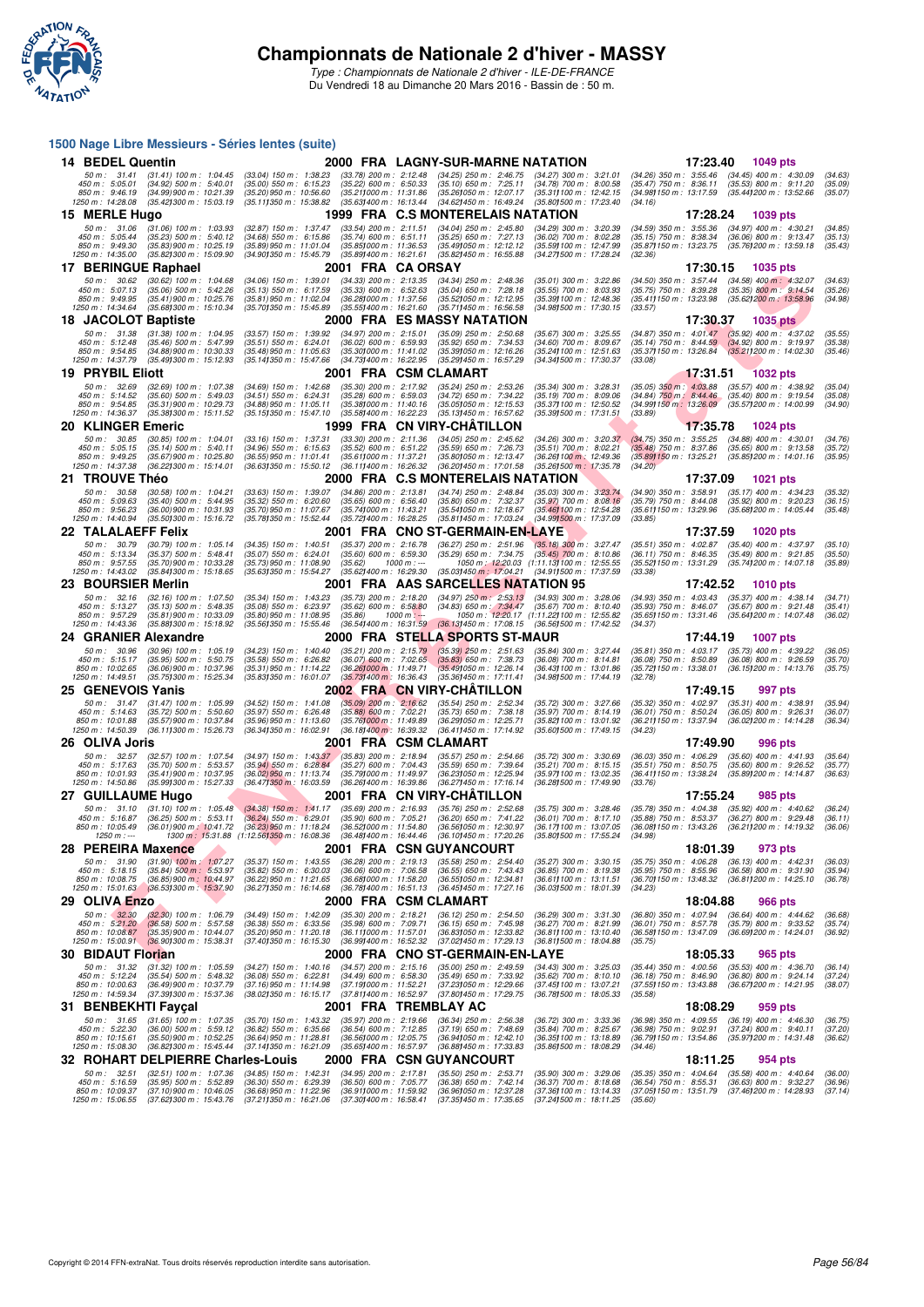

*Type : Championnats de Nationale 2 d'hiver - ILE-DE-FRANCE* Du Vendredi 18 au Dimanche 20 Mars 2016 - Bassin de : 50 m.

#### **1500 Nage Libre Messieurs - Séries lentes (suite)**

| 33 FERCHICHI Rayane                                                                                                                                                                        |                                                                                                                                                                                                                                     | 2001 FRA AAS SARCELLES NATATION 95                                                                                                                                                                                                    | 18:13.59<br>949 pts                                                                                                                                                                                                    |
|--------------------------------------------------------------------------------------------------------------------------------------------------------------------------------------------|-------------------------------------------------------------------------------------------------------------------------------------------------------------------------------------------------------------------------------------|---------------------------------------------------------------------------------------------------------------------------------------------------------------------------------------------------------------------------------------|------------------------------------------------------------------------------------------------------------------------------------------------------------------------------------------------------------------------|
| 50 m : 32.37<br>$(32.37)$ 100 m : 1.08.04<br>450 m: 5:24.52<br>$(36.79)$ 500 m : 6:01.47<br>850 m: 10:18.44<br>(36.92) 900 m : 10:55.35<br>1250 m: 15:12.95<br>(37.06) 300 m : 15:49.81    | $(35.67)$ 150 m : 1:44.35<br>$(36.31)$ 200 m : 2:20.98<br>$(36.74)$ 600 m : 7:14.74<br>$(36.95)$ 550 m : 6:38.21<br>(36.91) 950 m: 11:32.37<br>(37.021000 m: 12:09.01<br>(36.861350 m : 16:26.63<br>(36.82) 400 m : 17:03.20        | $(36.63)$ 250 m : 2:57.61<br>$(36.63)$ 300 m : 3:34.25<br>$(36.53)$ 650 m : 7:51.49<br>$(36.75)$ 700 m : 8:28.21<br>(36.67) 100 m: 13:22.23<br>(36.64) 050 m: 12:45.68<br>(36.57) 450 m : 17:39.36<br>(36.16) 500 m : 18:13.59        | $(36.64)$ 350 m : 4:11.05<br>$(36.80)$ 400 m : 4:47.73<br>(36.68)<br>$(36.72)$ 750 m : 9:04.79<br>$(36.58)$ 800 m : 9:41.52<br>(36.73)<br>(36.55) 150 m : 13:58.89<br>(36.66) 200 m : 14:35.89<br>(37.00)<br>(34.23)   |
| 34 PAUBEL Lucas                                                                                                                                                                            |                                                                                                                                                                                                                                     | 2002 FRA ES MASSY NATATION                                                                                                                                                                                                            | 18:14.27<br>948 pts                                                                                                                                                                                                    |
| $50 m$ : $33.37$<br>$(33.37)$ 100 m : 1:09.66<br>450 m: 5:26.70<br>(36.58) 500 m : 6.03.45<br>850 m: 10:18.05<br>(36.57) 900 m : 10:54.45<br>1250 m: 15:11.73<br>(36.95) 300 m : 15:48.56  | $(36.29)$ 150 m : 1:46.43<br>$(36.77)$ 200 m : 2:22.98<br>(36.69) 600 m : 7:16.56<br>(36.75) 550 m : 6:40.14<br>(36.40) 950 m : 11:31.08<br>(36.63) 000 m: 12:07.58<br>(36.831350 m: 16:25.21<br>(36.65) 400 m : 17:02.19           | $(36.55)$ 250 m : 2:59.72<br>$(36.74)$ 300 m : 3:36.61<br>$(36.42)$ 650 m : 7:52.83<br>(36.27) 700 m : 8:28.99<br>(36.50) 050 m: 12:44.48<br>(36.90) 100 m : 13:21.11<br>(36.98) 450 m : 17:38.78<br>(36.59) 500 m : 18:14.27         | $(36.89)$ 350 m : 4:13.23<br>$(36.62)$ 400 m : 4:50.12<br>(36.89)<br>$(36.16)$ 750 m : 9:05.39<br>$(36.40)$ 800 m : 9:41.48<br>(36.09)<br>(36.63) 150 m : 13:58.06<br>(36.95) 200 m : 14:34.78<br>(36.72)<br>(35.49)   |
| 35 OUARDI Yanis                                                                                                                                                                            |                                                                                                                                                                                                                                     | 2001 FRA C.S MONTERELAIS NATATION                                                                                                                                                                                                     | 18:18.60<br>940 pts                                                                                                                                                                                                    |
| 50 m: 31.32<br>$(31.32)$ 100 m : 1:06.00<br>450 m: 5:24.90<br>$(36.67)$ 500 m : 6:01.53<br>850 m: 10:18.78<br>$(37.16)$ 900 m : 10:55.56<br>1250 m: 15:15.58<br>(37.62) 300 m : 15:52.67   | (34.68) 150 m : 1:42.75<br>$(36.75)$ 200 m : 2:19.63<br>$(36.63)$ 550 m : 6:38.17<br>$(36.64)$ 600 m : 7:14.75<br>(36,78) 950 m : 11:32.45<br>(36.891000 m : 12:09.48)<br>(37.09) 350 m : 16:29.92<br>(37.25) 400 m : 17:06.68      | $(36.88)$ 250 m : 2:57.25<br>(37.62) 300 m : 3:34.73<br>(36.58) 650 m : 7.51.50<br>$(36.75)$ 700 m : 8:28.14<br>(37.03) 050 m : 12:46.26<br>(36.781100 m: 13:23.51<br>(36.76) 450 m : 17:43.46<br>(36.78) 500 m : 18:18.60            | (37.48) 350 m: 4:11.32 (36.59) 400 m: 4:48.23<br>(36.91)<br>$(36.64)$ 750 m : 9:04.81<br>$(36.67)$ 800 m : 9:41.62<br>(36.81)<br>(36.96) 200 m : 14:37.96<br>(37.25) 150 m : 14:00.47<br>(37.49)<br>(35.14)            |
| 36 MARY David                                                                                                                                                                              |                                                                                                                                                                                                                                     | 2000 FRA USGRIGNY                                                                                                                                                                                                                     | 18:19.21<br>938 pts                                                                                                                                                                                                    |
| 50 m: 30.98<br>$(30.98)$ 100 m : 1:05.48<br>450 m: 5:19.37<br>$(36.70)$ 500 m : 5:56.47<br>850 m: 10:14.44<br>$(36.80)$ 900 m : 10:51.76<br>1250 m: 15:13.90<br>(37.79) 300 m : 15:51.23   | (36.45) 200 m : 2:17.93<br>$(34.50)$ 150 m : 1:41.93<br>$(37.10)$ 550 m : 6:33.31<br>$(36.84)$ 600 m : 7:10.59<br>(37.32) 950 m : 11:28.86<br>(37.10)<br>(37.46) 400 m : 17:06.25<br>(37.331350 m: 16:28.69                         | (36.00) 250 m : 2:53.57<br>$(35.64)$ 300 m : 3:29.62<br>$(37.28)$ 650 m : 7:47.17<br>$(36.58)$ 700 m : 8:24.08<br>$1000 m$ : ---<br>1050 m: 12:43.06 (1:14.201100 m: 13:20.83<br>(37.56) 450 m : 17:42.93<br>(36.68) 500 m : 18:19.21 | $(36.05)$ 350 m : 4:06.27<br>$(36.65)$ 400 m : 4:42.67<br>(36.40)<br>$(36.91)$ 750 m : 9:00.94<br>$(36.86)$ 800 m : 9:37.64<br>(36.70)<br>(37.77) 150 m : 13:58.56<br>(37.731200 m: 14:36.11<br>(37.55)<br>(36.28)     |
| 37 LEMARCHAND Kyllian                                                                                                                                                                      |                                                                                                                                                                                                                                     | 2002 FRA CN LE PLESSIS-ROBINSON                                                                                                                                                                                                       | 18:22.01<br>933 pts                                                                                                                                                                                                    |
| 50 m: 32.16<br>$(32.16)$ 100 m : 1:07.63<br>450 m : 5:25.38<br>$(37.43)$ 500 m : 6:02.55<br>850 m : 10:23.19<br>$(37.69)$ 900 m : 11:00.26<br>(37.13) 300 m : 15:57.57<br>1250 m: 15:20.73 | $(36.65)$ 200 m : 2:20.69<br>$(35.47)$ 150 m : 1:44.28<br>(37.17) 550 m : 6:40.10<br>(37.55) 600 m : 7:16.91<br>(37.07) 950 m : 11:37.54<br>(37.28) 000 m: 12:15.16<br>(36.841350 m : 16:34.46)<br>(36.89) 400 m : 17:10.91         | $(36.41)$ 250 m : 2:57.81<br>$(37.12)$ 300 m : 3:34.41<br>$(36.81)$ 650 m : 7:53.91<br>$(37.00)$ 700 m : 8:31.34<br>(37.62) 050 m : 12:52.68<br>(37.52) 100 m : 13:29.79<br>(36.45) 500 m : 18:22.01<br>(36.45) 450 m : 17:47.36      | $(36.60)$ 350 m : 4:10.87<br>$(36.46)$ 400 m : 4:47.95<br>(37.08)<br>$(37.43)$ 750 m $: 9.08.50$ $(37.16)$ 800 m $: 9.45.50$<br>(37.00)<br>(37.11) 150 m : 14:07.19 (37.40) 200 m : 14:43.60<br>(36.41)<br>(34.65)     |
| 38 AZRA Alexandre                                                                                                                                                                          | 2000 FRA ESVITRY                                                                                                                                                                                                                    |                                                                                                                                                                                                                                       | 18:24.72<br>928 pts                                                                                                                                                                                                    |
| 50 m: 32.31<br>$(32.31)$ 100 m : 1:07.52<br>450 m: 5:27.97<br>$(37.66)$ 500 m : 6:04.95<br>850 m: 10:24.23<br>(36.92) 900 m : 11:01.20<br>1250 m : 15:20.01<br>(37.30) 300 m : 15:56.78    | (35.21) 150 m : 1:44.64<br>$(37.12)$ 200 m : 2:21.21<br>$(36.98)$ 550 m : 6:42.76<br>$(37.81)$ 600 m : 7:19.78<br>(36.97) 950 m : 11:37.89<br>(36.691000 m: 12:14.70<br>(36.771350 m: 16:34.66<br>$(37.88)400 \text{ m}$ : 17:11.51 | $(36.57)$ 250 m : 2:58.99<br>$(37.78)$ 300 m : 3:36.08<br>$(37.02)$ 650 m : 7:57.18<br>$(37.40)$ 700 m : 8:33.71<br>(36.81) 050 m: 12:52.10<br>(37.40) 100 m : 13:28.76<br>(36.85) 450 m : 17:48.98<br>(37.47) 500 m : 18:24.72       | $(37.09)$ 350 m : 4:13.66<br>$(37.58)$ 400 m : 4:50.31<br>(36.65)<br>$(36.53)$ 750 m : 9:10.60<br>$(36.89)$ 800 m : 9:47.31<br>(36.71)<br>(36.66) 150 m : 14:06.29<br>(37.531200 m : 14:42.71<br>(36.42)<br>(35.74)    |
| 39 PHILIPPE Matt                                                                                                                                                                           |                                                                                                                                                                                                                                     | 1999 FRA STELLA SPORTS ST-MAUR                                                                                                                                                                                                        | 18:27.07<br>923 pts                                                                                                                                                                                                    |
| 50 m: 31.46<br>$(31.46)$ 100 m : 1:05.91<br>450 m: 5:19.42<br>$(37.43)$ 500 m : 5:56.00<br>850 m: 10:15.01<br>(37.13) 900 m : 10:52.89<br>1250 m: 15:18.56<br>(38.451300 m : 15:56.63      | $(35.26)$ 200 m : 2:17.32<br>$(34.45)$ 150 m : 1:41.17<br>(36.58) 550 m : 6:33.23<br>(37.23) 600 m : 7:09.93<br>(37.88) 950 m : 11:30.53<br>(37.641000 m: 12:07.94<br>(38.071350 m : 16:35.11<br>(38.48) 400 m : 17:13.25           | $(36.15)$ 250 m : 2:53.82<br>$(36.50)$ 300 m : 3:30.57<br>$(36.70)$ 650 m : 7:46.75<br>(36.82) 700 m : 8:24.03<br>(37.41) 050 m: 12:45.69<br>(37.75) 100 m : 13:23.71<br>(38.14) 450 m : 17:51.02<br>(37.771500 m : 18:27.07          | $(34.97)$ 400 m : 4:41.99<br>(36.75) 350 m : 4:05.54<br>(36.45)<br>$(37.28)$ 750 m : $9:00.87$<br>$(36.84)$ 800 m : 9:37.88<br>(37.01)<br>(38.02) 150 m : 14:01.85<br>(38.14) 200 m : 14:40.11<br>(38.26)<br>(36.05)   |
| 40 CAMUS Loïc                                                                                                                                                                              |                                                                                                                                                                                                                                     | 2001 FRA ES MASSY NATATION                                                                                                                                                                                                            | 18:27.56<br>922 pts                                                                                                                                                                                                    |
| 50 m: 30.66<br>$(30.66)$ 100 m : 1:05.26<br>450 m: 5:20.43<br>$(36.99)$ 500 m : 5:57.40<br>850 m : 10:20.14<br>(37.86) 900 m : 10:57.55<br>1250 m: 15:21.95<br>(37.85) 300 m : 15:59.16    | $(35.61)$ 200 m : 2:16.83<br>$(34.60)$ 150 m : 1:40.87<br>$(36.97)$ 550 m : 6:35.11<br>$(37.71)$ 600 m : 7:12.20<br>(37.41) 950 m : 11:35.65<br>(38.10) 000 m: 12:13.14<br>(37.211350 m: 16:37.16<br>(38.00) 400 m : 17:14.12       | $(35.96)$ 250 m : 2:53.36<br>$(36.53)$ 300 m : 3:29.70<br>$(37.09)$ 650 m : 7:49.97<br>$(37.77)$ 700 m : 8:27.23<br>(37.49) 050 m : 12:51.18<br>(38.04) 100 m : 13:28.52<br>(36.96) 450 m : 17:51.71<br>(37.591500 m: 18:27.56        | $(36.34)$ 350 m : 4:06.63<br>$(36.93)$ 400 m : 4:43.44<br>(36.81)<br>$(37.26)$ 750 m : 9:04.80<br>$(37.57)$ 800 m : 9:42.28<br>(37.48)<br>(37.34) 150 m : 14:06.71<br>(38.19) 200 m : 14:44.10<br>(37.39)<br>(35.85)   |
| 41 LAPHITZ Guillaume                                                                                                                                                                       |                                                                                                                                                                                                                                     | 2001 FRA OLYMPIQUE LA GARENNE-COLOMBES                                                                                                                                                                                                | 18:30.42<br>917 pts                                                                                                                                                                                                    |
| 50 m: 32.94<br>$(32.94)$ 100 m : 1:08.80<br>450 m: 5:26.96<br>(36.99) 500 m : 6:03.77<br>850 m: 10:23.59<br>(36.90) 900 m : 11:00.85<br>1250 m: 15:24.35<br>(37.79) 300 m : 16:02.16       | $(35.81)$ 200 m : 2:21.65<br>$(35.86)$ 150 m : 1:44.61<br>$(36.81)$ 550 m : 6:40.90<br>$(37.13)$ 600 m : 7:17.86<br>(37.591000 m: 12:15.78<br>(37.26) 950 m : 11:38.44<br>(37.811350 m : 16:40.05<br>(37.89) 400 m : 17:17.74       | $(37.04)$ 250 m : 2:58.76<br>(37.11) 300 m : 3:35.34<br>(36.96) 650 m : 7:54.85<br>(37.341050 m : 12:54.00<br>$(36.99)$ 700 m : 8:31.93<br>(38.22) 100 m : 13:31.63<br>(37.69) 450 m : 17:54.78<br>(37.041500 m: 18:30.42)            | $(36.58)$ 350 m : 4:12.48<br>$(37.14)$ 400 m : 4:49.97<br>(37.49)<br>$(37.08)$ 750 m : 9:09.29<br>$(37.36)$ 800 m : 9:46.69<br>(37.40)<br>(37.63) 150 m : 14:09.45<br>(37.82) 200 m : 14:46.56<br>(37.11)<br>(35.64)   |
| 42 BOCHER Guillaume                                                                                                                                                                        |                                                                                                                                                                                                                                     | 2001 FRA A.O <mark>. TRAPPES NATATION</mark>                                                                                                                                                                                          | 18:40.47<br><b>898 pts</b>                                                                                                                                                                                             |
| 50 m: 31.62<br>$(31.62)$ 100 m : 1:06.77<br>450 m: 5:23.86<br>$(37.43)$ 500 m : 6:01.45<br>850 m: 10:24.85<br>(37.65) 900 m : 11:02.79<br>(38.17) 300 m : 16:08.90<br>1250 m: 15:30.05     | $(35.15)$ 150 m : 1:42.75<br>$(35.98)$ 200 m : 2:18.96<br>$(37.45)$ 600 m : 7:16.49<br>$(37.59)$ 550 m : 6:38.90<br>(37.791000 m: 12:18.67<br>(37.94) 950 m : 11:40.58<br>(38.85) 350 m : 16:47.22<br>(38.32) 400 m: 17:25.59       | $(36.21)$ 250 m : 2:55.47<br>$(36.51)$ 300 m : 3:32.16<br>$(37.59)$ 650 m : 7:54.38<br>$(37.89)$ 700 m : 8:31.70<br>(38.09) 050 m : 12:56.89<br>(38.22) 100 m : 13:35.40<br>(38.37) 450 m : 18:03.58<br>(37.99) 500 m : 18:40.47      | $(36.69)$ 350 m : 4:09.34<br>$(37.18)$ 400 m : 4:46.43<br>(37.09)<br>$(37.32)$ 750 m : $9.09.76$<br>$(38.06)$ 800 m : 9:47.20<br>(37.44)<br>(38.05)<br>(38.51) 150 m : 14:13.83<br>(38.43) 200 m : 14:51.88<br>(36.89) |
| 43 CHAPUY Lucas                                                                                                                                                                            |                                                                                                                                                                                                                                     | <b>2002 FRA CSN GUYANCOURT</b>                                                                                                                                                                                                        | 18:50.70<br>879 pts                                                                                                                                                                                                    |
| 50 m: 32.46<br>$(32.46)$ 100 m : 1:09.46<br>450 m: 5:33.10<br>$(37.85)$ 500 m : 6:11.15<br>850 m: 10:37.16<br>(38.87) 900 m : 11:15.24<br>1250 m : 15:42.25<br>(38.331300 m : 16:20.67     | $(37.40)$ 200 m : 2:24.32<br>$(37.00)$ 150 m : 1:46.86<br>$(38.05)$ 550 m : 6:48.29<br>$(37.14)$ 600 m : 7:26.17<br>(38.08) 950 m : 11:53.62<br>(38.381000 m : 12:31.92<br>(37.90) 400 m : 17:36.67<br>(38.421350 m : 16:58.57      | $(37.46)$ 250 m : 3:02.09<br>(37.77) 300 m : 3:39.97<br>$(37.88)$ 650 m : 8:04.36<br>$(38.19)$ 700 m : 8:42.39<br>(38.30) 050 m : 13:09.32<br>(37.40) 100 m : 13:47.67<br>(38.10) 450 m : 18:13.88<br>(37.211500 m : 18:50.70         | $(37.88)$ 350 m : 4:17.83<br>$(37.86)$ 400 m : 4:55.25<br>(37.42)<br>$(38.03)$ 750 m : 9:20.35<br>$(37.96)$ 800 m : 9:58.29<br>(37.94)<br>$(38.05)200$ m : 15:03.92<br>(38.35) 150 m : 14:25.72<br>(38.20)<br>(36.82)  |
| 44 POITOU Merlin                                                                                                                                                                           |                                                                                                                                                                                                                                     | 2001 FRA C.S MONTERELAIS NATATION                                                                                                                                                                                                     | 18:54.07<br>873 pts                                                                                                                                                                                                    |
| 50 m: 32.19<br>$(32.19)$ 100 m : 1:07.54<br>450 m : 5:29.28<br>$(37.16)$ 500 m : 6:08.17<br>850 m: 10:36.21<br>$(38.06)$ 900 m : 11:14.63<br>1250 m: 15:44.03<br>(38.651300 m : 16:22.63   | $(35.35)$ 150 m : 1:45.03<br>$(37.49)$ 200 m : 2:21.49<br>$(38.89)$ 550 m : 6:46.25<br>(38.08) 600 m : 7:24.42<br>(38.42) 950 m : 11:53.70<br>(39.07) 000 m : 12:32.43<br>(38.601350 m : 17:01.37<br>(38.741400 m : 17:39.95        | $(36.46)$ 250 m : 2:58.91<br>$(37.42)$ 300 m : 3:36.57<br>$(38.17)$ 650 m : 8:03.12<br>$(38.70)$ 700 m : 8:40.66<br>(38.73) 050 m : 13:10.53<br>(38.10) 100 m : 13:48.34<br>(38.58) 450 m : 18:17.67<br>(37.721500 m : 18:54.07       | $(37.66)$ 350 m : 4:14.47<br>$(37.90)$ 400 m : 4:52.12<br>(37.65)<br>$(37.54)$ 750 m : 9:19.48<br>$(38.82)$ 800 m : 9:58.15<br>(38.67)<br>(37.81) 150 m : 14:26.60<br>(38.26) 200 m : 15:05.38<br>(38.78)<br>(36.40)   |
| 45 VOLDOIRE Leo                                                                                                                                                                            |                                                                                                                                                                                                                                     | 2001 FRA CN BRUNOY-ESSONNE                                                                                                                                                                                                            | 18:59.07<br>863 pts                                                                                                                                                                                                    |
| 50 m: 31.79<br>$(31.79)$ 100 m : 1:07.58<br>450 m: 5:24.97<br>(37.48) 500 m : 6:02.61<br>850 m: 10:32.13<br>$(39.28)$ 900 m : 11:10.39<br>1250 m: 15:46.59<br>(38.911300 m : 16:24.69      | $(35.79)$ 150 m : 1:43.74<br>$(36.16)$ 200 m : 2:20.16<br>$(37.64)$ 550 m : 6:40.43<br>$(37.82)$ 600 m : 7:18.41<br>(38.26) 950 m : 11:49.19<br>(38.80) 000 m : 12:28.88<br>(38.101350 m : 17:04.03<br>(39.341400 m: 17:43.10)      | $(36.42)$ 250 m : 2:56.52<br>$(36.36)$ 300 m : 3:33.55<br>(37.98) 650 m : 7:57.02<br>$(38.61)$ 700 m : $8:35.60$<br>(39.69) 050 m : 13:08.50<br>(39.621100 m: 13:47.88<br>(39.07) 450 m : 18:21.38<br>(38.28) 500 m : 18:59.07        | $(37.03)$ 350 m : 4:10.54<br>$(36.99)$ 400 m : 4:47.49<br>(36.95)<br>$(38.58)$ 750 m : 9:13.97<br>(38.37) 800 m : 9.52.85<br>(38.88)<br>(39.38) 150 m : 14:27.66<br>(39.78) 200 m : 15:07.68<br>(40.02)<br>(37.69)     |
| 50 Dos Messieurs - Finale A                                                                                                                                                                | (Vendredi 18 Mars 2016)                                                                                                                                                                                                             |                                                                                                                                                                                                                                       |                                                                                                                                                                                                                        |
| 1 MENDES Romain                                                                                                                                                                            |                                                                                                                                                                                                                                     | 1998 FRA AQUA CLUB PONTAULT-ROISSY                                                                                                                                                                                                    | 27.28<br><b>1262 pts</b>                                                                                                                                                                                               |
| 2 LEGOUX Julien                                                                                                                                                                            |                                                                                                                                                                                                                                     | 1994 FRA SN MONTGERON                                                                                                                                                                                                                 | 27.37<br>1256 pts                                                                                                                                                                                                      |
| 3 PINCEPOCHE Yohan                                                                                                                                                                         |                                                                                                                                                                                                                                     | 1997 FRA STADE FRANÇAIS O COURBEVOIE                                                                                                                                                                                                  | 27.59<br><b>1242 pts</b>                                                                                                                                                                                               |
| 4 GAYANT Brice                                                                                                                                                                             |                                                                                                                                                                                                                                     | <b>1995 FRA U.S CRETEIL NATATION</b>                                                                                                                                                                                                  | 27.73<br><b>1233 pts</b>                                                                                                                                                                                               |
|                                                                                                                                                                                            |                                                                                                                                                                                                                                     |                                                                                                                                                                                                                                       |                                                                                                                                                                                                                        |
| 5 MECHICHE Magsen                                                                                                                                                                          |                                                                                                                                                                                                                                     | <b>1995 FRA MOUETTES DE PARIS</b>                                                                                                                                                                                                     | 27.88<br><b>1223 pts</b>                                                                                                                                                                                               |

## **[50 Dos Messieurs - Finale A](http://www.ffnatation.fr/webffn/resultats.php?idact=nat&go=epr&idcpt=37307&idepr=61)** (Vendredi 18 Mars 2016)

| 1 MENDES Romain        | <b>1998 FRA AQUA CLUB PONTAULT-ROISSY</b> | 27.28 | <b>1262 pts</b> |
|------------------------|-------------------------------------------|-------|-----------------|
| 2 LEGOUX Julien        | <b>1994 FRA SN MONTGERON</b>              | 27.37 | <b>1256 pts</b> |
| 3 PINCEPOCHE Yohan     | 1997 FRA STADE FRANCAIS O COURBEVOIE      | 27.59 | <b>1242 pts</b> |
| 4 GAYANT Brice         | <b>1995 FRA U.S CRETEIL NATATION</b>      | 27.73 | 1233 pts        |
| 5 MECHICHE Magsen      | <b>1995 FRA MOUETTES DE PARIS</b>         | 27.88 | <b>1223 pts</b> |
| 6 JACQUIN Mathieu      | 1988 FRA CN VIRY-CHÂTILLON                | 28.00 | <b>1216 pts</b> |
| 7 CHAPLET-GARCIA Joris | 1995 FRA CN LE PLESSIS-ROBINSON           | 28.08 | <b>1211 pts</b> |
| 8 MONTAGNA Benoît      | <b>1989 FRA STADE DE VANVES</b>           | 28.59 | 1178 pts        |
|                        |                                           |       |                 |

## **[50 Dos Messieurs - Finale B](http://www.ffnatation.fr/webffn/resultats.php?idact=nat&go=epr&idcpt=37307&idepr=61)** (Vendredi 18 Mars 2016)

| <b>RIMAUD Jean-Marc</b> |  | <b>1991 FRA SN VERSAILLES</b>        | 28.13 | 1207 pts |
|-------------------------|--|--------------------------------------|-------|----------|
| 2 JONCHERY Pierre       |  | <b>1998 FRA NOGENT NATATION 94</b>   | 28.41 | 1190 pts |
| 3 PONCIN Charles        |  | <b>1998 FRA U.S CRETEIL NATATION</b> | 28.56 | 1180 pts |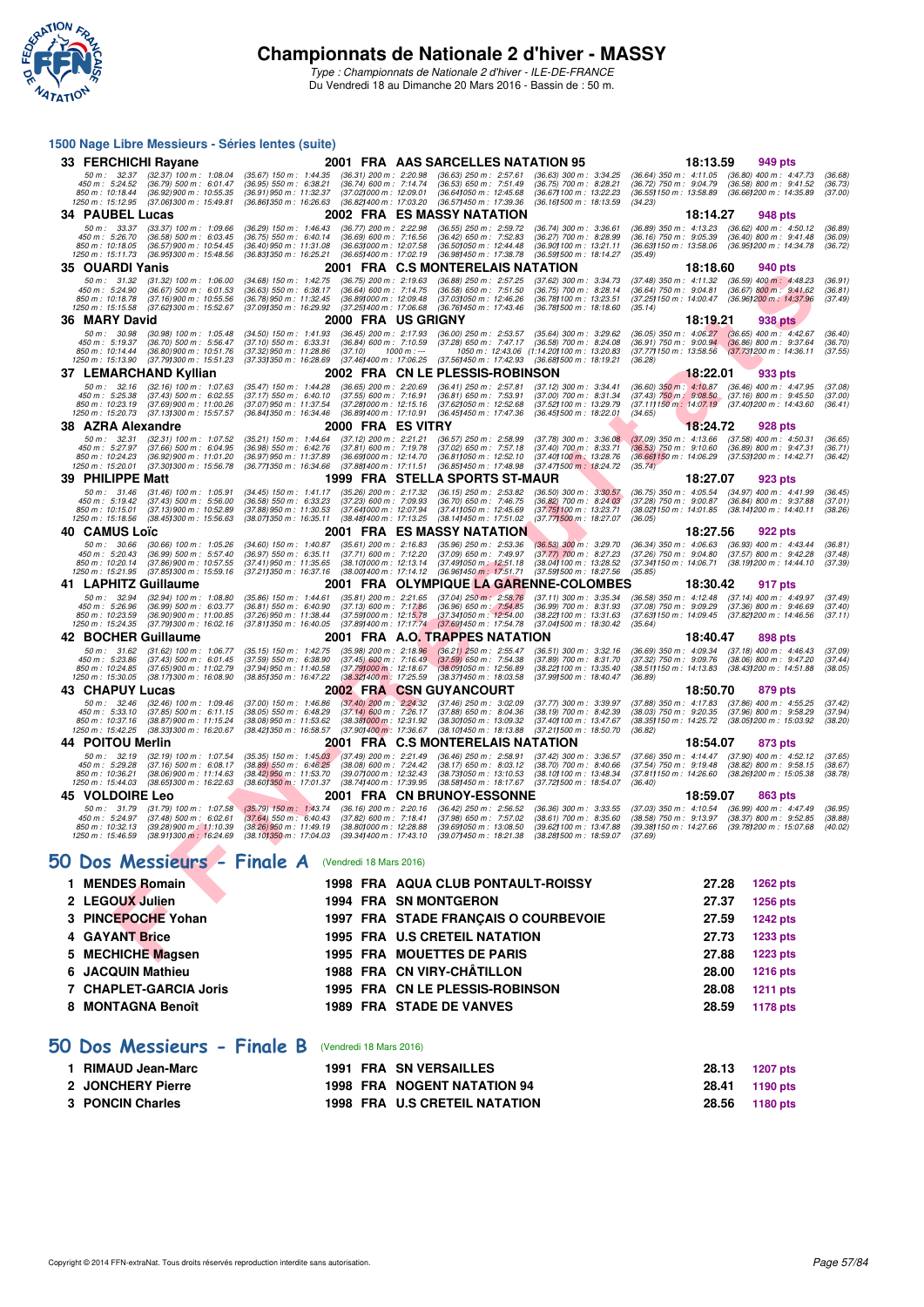

**50 Dos Messieurs - Finale B (suite)**

## **Championnats de Nationale 2 d'hiver - MASSY**

| 4 BODENES Adrien                                              |                         | 1998 FRA STADE FRANÇAIS O COURBEVOIE | 28.61          | <b>1177 pts</b> |
|---------------------------------------------------------------|-------------------------|--------------------------------------|----------------|-----------------|
| 5 CADEL Benjamin                                              |                         | 1994 FRA STADE FRANÇAIS O COURBEVOIE | 28.64          | 1175 pts        |
| 6 PIRI Max                                                    |                         | 1997 FRA CLUB DES NAGEURS DE PARIS   | 28.88          | <b>1160 pts</b> |
| 7 THIBAULT Maxime                                             |                         | <b>1999 FRA RSC MONTREUIL</b>        | 28.92          | 1158 pts        |
| 8 BRUNET-PEYRAUD Thibaud                                      |                         | 1999 FRA CN MAISONS-ALFORT           | 29.12          | 1145 pts        |
|                                                               |                         |                                      |                |                 |
| 50 Dos Messieurs - Finale C 14-15 ans (Vendredi 18 Mars 2016) |                         |                                      |                |                 |
| 1 PASTULA Kacper                                              |                         | 2001 POL ES VITRY                    | 28.33          | <b>1195 pts</b> |
| 2 PAUPARDIN Guillaume                                         |                         | 2001 FRA CN MELUN VAL DE SEINE       | 30.14          | 1083 pts        |
| 3 POUMAREDE Julien                                            |                         | 2001 FRA CN ST-MICHEL-SUR-ORGE       | 30.15          | <b>1082 pts</b> |
| 4 CHAUVIN Dennys                                              |                         | 2001 FRA ES VITRY                    | 30.27          | 1075 pts        |
| 5 NEUVILLE Malo                                               |                         | 2001 FRA CA ORSAY                    | 30.48          | <b>1062 pts</b> |
| 6 MIGUET Florian                                              |                         | 2001 FRA SN VERSAILLES               | 30.54          | 1059 pts        |
| 7 OUMESSAOUD Massyle                                          |                         | 2001 FRA SN VERSAILLES               | 30.71          | 1049 pts        |
| 8 MOLON Antoine                                               |                         | 2001 FRA CN MAISONS-ALFORT           | 30.76          | 1046 pts        |
|                                                               |                         |                                      |                |                 |
| 50 Dos Messieurs - Finale D                                   |                         | (Vendredi 18 Mars 2016)              |                |                 |
| 1 MINOUX Paul                                                 |                         | 1999 FRA CSM CLAMART                 | 28.79          | <b>1166 pts</b> |
| 2 RICHTER Neil                                                |                         | <b>1999 FRA AC VILLEPINTE</b>        | 29.30          | 1134 pts        |
| 3 UNVOAS Clement                                              |                         | 2000 FRA C.S MONTERELAIS NATATION    | 29.34          | <b>1132 pts</b> |
| <b>4 DELATTRE Noe</b>                                         |                         | 2000 FRA ETOILE ST-LEU-PLESSIS       | 29.73          | 1108 pts        |
| 5 GUIGOU Pierre-Lucas                                         |                         | 2000 FRA U.S CRETEIL NATATION        | 29.76          | 1106 pts        |
| 6 OUAZENE Manil                                               |                         | <b>1999 FRA ES NANTERRE</b>          | 30.37          | 1069 pts        |
| <b>MORTIER Paul</b>                                           |                         | <b>1999 FRA YERRES NATATION</b>      | <b>DSQ 15m</b> |                 |
| <b>BRUN Alexandre</b>                                         |                         | 1999 FRA AC BOULOGNE-BILLANCOURT     | <b>DNS Nd</b>  |                 |
|                                                               |                         |                                      |                |                 |
| 50 Dos Messieurs - Séries                                     | (Vendredi 18 Mars 2016) |                                      |                |                 |
| 1 MENDES Romain                                               |                         | 1998 FRA AQUA CLUB PONTAULT-ROISSY   | 27.04          | <b>1278 pts</b> |
| 2 AROT Julien                                                 |                         | <b>1992 FRA SN VERSAILLES</b>        | 27.18          | <b>1269 pts</b> |
| 3 LEGOUX Julien                                               |                         | <b>1994 FRA SN MONTGERON</b>         | 27.26          | <b>1264 pts</b> |
| 4 GAYANT Brice                                                |                         | 1995 FRA U.S CRETEIL NATATION        | 27.64          | 1239 pts        |
| 5 PINCEPOCHE Yohan                                            |                         | 1997 FRA STADE FRANÇAIS O COURBEVOIE | 27.75          | <b>1232 pts</b> |
| 6 MECHICHE Magsen                                             |                         | <b>1995 FRA MOUETTES DE PARIS</b>    | 27.97          | <b>1218 pts</b> |
| 7 JACQUIN Mathieu                                             |                         | 1988 FRA CN VIRY-CHÂTILLON           | 28.04          | <b>1213 pts</b> |
| 8 MONTAGNA Benoît                                             |                         | <b>1989 FRA STADE DE VANVES</b>      | 28.05          | <b>1213 pts</b> |
| 9 CHAPLET-GARCIA Joris                                        |                         | 1995 FRA CN LE PLESSIS-ROBINSON      | 28.10          | <b>1209 pts</b> |
| 9 RIMAUD Jean-Marc                                            |                         | <b>1991 FRA SN VERSAILLES</b>        | 28.10          | 1209 pts        |
| 11 BODENES Adrien                                             |                         | 1998 FRA STADE FRANCAIS O COURBEVOIE | 28.24          | <b>1200 pts</b> |
| <b>12 JONCHERY Pierre</b>                                     |                         | <b>1998 FRA NOGENT NATATION 94</b>   | 28.38          | 1192 pts        |
| 13 CADEL Benjamin                                             |                         | 1994 FRA STADE FRANCAIS O COURBEVOIE | 28.47          | 1186 pts        |
| <b>14 EL ALAMI Younes</b>                                     |                         | 1999 FRA CN VIRY-CHÂTILLON           | 28.48          | 1185 pts        |
| <b>15 PONCIN Charles</b>                                      |                         | 1998 FRA U.S CRETEIL NATATION        | 28.57          | 1180 pts        |
| 16 PIRI Max                                                   |                         | 1997 FRA CLUB DES NAGEURS DE PARIS   | 28.58          | <b>1179 pts</b> |
| 17 THIBAULT Maxime                                            |                         | <b>1999 FRA RSC MONTREUIL</b>        | 28.60          | <b>1178 pts</b> |
| 18 BRUNET-PEYRAUD Thibaud                                     |                         | 1999 FRA CN MAISONS-ALFORT           | 28.93          | <b>1157 pts</b> |
| 19 MINOUX Paul                                                |                         | 1999 FRA CSM CLAMART                 | 29.01          | 1152 pts        |
| 20 PASTULA Kacper                                             |                         | 2001 POL ES VITRY                    | 29.11          | <b>1146 pts</b> |
| 21 DA SILVA Anderson                                          |                         | 1998 FRA NEPTUNE CLUB DE FRANCE      | 29.16          | 1143 pts        |
| 22 TONNEAU Guillaume                                          |                         | 1998 FRA CN ST-MICHEL-SUR-ORGE       | 29.20          | 1140 pts        |
| 23 GONCALVES Nathan                                           |                         | 1998 FRA USO BEZONS                  | 29.26          | <b>1136 pts</b> |
| 24 MORTIER Paul                                               |                         | <b>1999 FRA YERRES NATATION</b>      | 29.41          | <b>1127 pts</b> |
| 25 RICHTER Neil                                               |                         | 1999 FRA AC VILLEPINTE               | 29.46          | <b>1124 pts</b> |
| 26 UNVOAS Clement                                             |                         | 2000 FRA C.S MONTERELAIS NATATION    | 29.72          | 1108 pts        |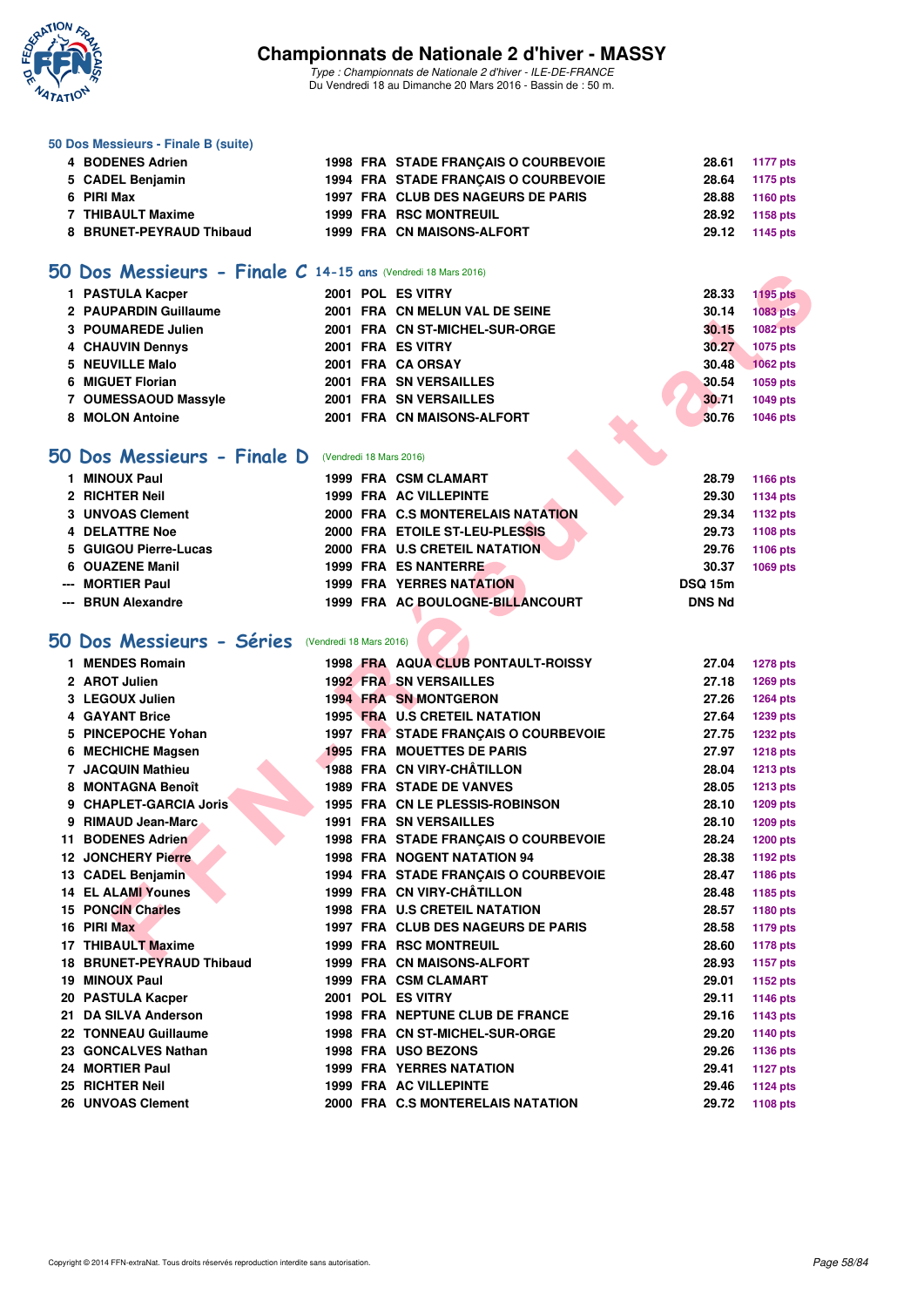

#### **50 Dos Messieurs - Séries (suite)**

|    | 27 DELATTRE Noe                              |
|----|----------------------------------------------|
|    | 28 ANDRE Romain                              |
|    | 29 BRUN Alexandre                            |
|    | 30 GUIGOU Pierre-Lucas                       |
|    | 31 ALMET Alix                                |
|    | 32 POUMAREDE Julien                          |
|    | 32 OUAZENE Manil                             |
|    | 34 LIV Nicolas                               |
|    | <b>34 PAUPARDIN Guillaume</b>                |
|    | 36 MORVAN Léo                                |
|    | 37 GUERRA Tristan                            |
|    | 37 OUMESSAOUD Massyle                        |
|    | 39 CASTERA Louis                             |
|    | 40 KOTSIS Yanis                              |
|    | 41 PICHON Erwan                              |
|    | <b>42 CHAUVIN Dennys</b>                     |
|    | <b>43 MAHTALI Adel-Yanis</b>                 |
|    | <b>44 NEUVILLE Malo</b>                      |
|    | <b>45 MEDINA Antoine</b>                     |
|    | <b>46 ROBBE Mathieu</b>                      |
|    | 47 MIGUET Florian                            |
|    | 48 MOLON Antoine                             |
|    | 49 BARRY Aron                                |
|    | 50 FRANCOIS Bastien                          |
|    | 51 ROMER Loick                               |
|    | 52 NASCIMENTO Diego                          |
|    | 53 GENESTIER Ronan                           |
|    | 54 TISON Gauthier                            |
|    | 55 CHARBONNEL Theo                           |
|    | 56 BOUALI Farès                              |
|    | 57 THENU Maxime                              |
|    |                                              |
|    | 58 D'ADDA Alexandre<br>59 PHANTSULAYA George |
|    | 60 HEINY Clement                             |
|    | 61 MAJOU Clément                             |
|    | 62 THEETEN Cédric                            |
|    | 63 TAYLAN Noyan                              |
|    | <b>64 HERPAIN Loic</b>                       |
|    |                                              |
|    | 64 AERNOUT Arthur                            |
|    | 66 ARTIGNY Thibault                          |
| 67 | <b>POUSSIN Gaétan</b><br><b>COUBLE Tom</b>   |
| 68 |                                              |
| 69 | <b>SCHILOVITZ Jules</b>                      |
| 70 | <b>VIE MAHE Tanguy</b>                       |
| 71 | <b>CHERTIER Guilhem</b>                      |
|    | 72 KORNELUK Ilya                             |
|    | 73 CHENITI Sami                              |
|    | 74 DEZ Léo                                   |
|    | 75 BUISSON Luca                              |
|    | 76 CHAPUIS Barthelemy                        |
| 77 | <b>GUESDON Sacha</b>                         |
| 78 | <b>ROTH BELGRAND Mathis</b>                  |
|    | 79 MELONI Clément                            |
|    | 80 TALEB Yacine                              |

| <b>27 DELATTRE Noe</b>    |  | 2000 FRA ETOILE ST-LEU-PLESSIS           | 29.74 | <b>1107 pts</b> |
|---------------------------|--|------------------------------------------|-------|-----------------|
| 28 ANDRE Romain           |  | <b>1998 FRA SN VERSAILLES</b>            | 29.77 | 1105 pts        |
| 29 BRUN Alexandre         |  | 1999 FRA AC BOULOGNE-BILLANCOURT         | 29.78 | 1105 pts        |
| 30 GUIGOU Pierre-Lucas    |  | 2000 FRA U.S CRETEIL NATATION            | 29.89 | 1098 pts        |
| 31 ALMET Alix             |  | 1996 FRA CN LE PLESSIS-ROBINSON          | 29.96 | 1094 pts        |
| 32 POUMAREDE Julien       |  | 2001 FRA CN ST-MICHEL-SUR-ORGE           | 30.02 | 1090 pts        |
| 32 OUAZENE Manil          |  | <b>1999 FRA ES NANTERRE</b>              | 30.02 | 1090 pts        |
| 34 LIV Nicolas            |  | <b>1999 FRA LAGNY-SUR-MARNE NATATION</b> | 30.14 | <b>1083 pts</b> |
| 34 PAUPARDIN Guillaume    |  | 2001 FRA CN MELUN VAL DE SEINE           | 30.14 | 1083 pts        |
| 36 MORVAN Léo             |  | 1999 FRA NEPTUNE CLUB DE FRANCE          | 30.20 | <b>1079 pts</b> |
| 37 GUERRA Tristan         |  | 2000 FRA CLUB NAUTIQUE DE L'ARPAJONNAIS  | 30.30 | 1073 pts        |
| 37 OUMESSAOUD Massyle     |  | 2001 FRA SN VERSAILLES                   | 30.30 | <b>1073 pts</b> |
| <b>39 CASTERA Louis</b>   |  | <b>2000 FRA CERGY PONTOISE NATATION</b>  | 30.38 | <b>1068 pts</b> |
| 40 KOTSIS Yanis           |  | 2000 FRA LAGNY-SUR-MARNE NATATION        | 30.39 | 1068 pts        |
| 41 PICHON Erwan           |  | 2000 FRA AC VILLEPINTE                   | 30.41 | 1066 pts        |
| <b>42 CHAUVIN Dennys</b>  |  | 2001 FRA ES VITRY                        | 30.42 | 1066 pts        |
| 43 MAHTALI Adel-Yanis     |  | 1999 FRA US GRIGNY                       | 30.43 | 1065 pts        |
| 44 NEUVILLE Malo          |  | 2001 FRA CA ORSAY                        | 30.50 | 1061 pts        |
| 45 MEDINA Antoine         |  | 1999 FRA CN MELUN VAL DE SEINE           | 30.52 | 1060 pts        |
| 46 ROBBE Mathieu          |  | 2000 FRA NEPTUNE CLUB DE FRANCE          | 30.54 | 1059 pts        |
| 47 MIGUET Florian         |  | 2001 FRA SN VERSAILLES                   | 30.67 | 1051 pts        |
| 48 MOLON Antoine          |  | 2001 FRA CN MAISONS-ALFORT               | 30.73 | <b>1047 pts</b> |
| 49 BARRY Aron             |  | 2002 FRA CLUB DES NAGEURS DE PARIS       | 30.81 | 1043 pts        |
| 50 FRANCOIS Bastien       |  | 2000 FRA MOISSY SPORT NATATION           | 30.89 | 1038 pts        |
| 51 ROMER Loick            |  | 2000 FRA CLUB NAUTIQUE DE L'ARPAJONNAIS  | 31.04 | 1029 pts        |
| 52 NASCIMENTO Diego       |  | 2000 BRA ASS SPORTIVE BOUVINES           | 31.05 | <b>1028 pts</b> |
| 53 GENESTIER Ronan        |  | 1999 FRA ASS DES SPORTS DE CHELLES       | 31.09 | 1026 pts        |
| 54 TISON Gauthier         |  | 1999 FRA CAL'HAY-LES-ROSES               | 31.13 | 1024 pts        |
| <b>55 CHARBONNEL Theo</b> |  | 2001 FRA CN ST-MICHEL-SUR-ORGE           | 31.16 | <b>1022 pts</b> |
| 56 BOUALI Farès           |  | 2001 FRA USNSP NEMOURS                   | 31.25 | <b>1017 pts</b> |
| 57 THENU Maxime           |  | 2002 FRA AQUA CLUB PONTAULT-ROISSY       | 31.29 | <b>1014 pts</b> |
| 58 D'ADDA Alexandre       |  | 1997 FRA SCUF PARIS                      | 31.36 | <b>1010 pts</b> |
| 59 PHANTSULAYA George     |  | 2000 FRA U.S CRETEIL NATATION            | 31.41 | <b>1007 pts</b> |
| 60 HEINY Clement          |  | 2002 FRA AS LE PLESSIS-SAVIGNY           | 31.44 | <b>1006 pts</b> |
| 61 MAJOU Clément          |  | 2002 FRA CN POISSY                       | 31.56 | 999 pts         |
| 62 THEETEN Cédric         |  | 2002 FRA NOGENT NATATION 94              | 31.60 | 996 pts         |
| 63 TAYLAN Novan           |  | 2002 FRA STADE DE VANVES                 | 31.62 | 995 pts         |
| 64 HERPAIN Loic           |  | 2001 FRA ETOILE ST-LEU-PLESSIS           | 31.63 | 995 pts         |
| 64 AERNOUT Arthur         |  | 2002 FRA CA L'HAY-LES-ROSES              | 31.63 | 995 pts         |
| 66 ARTIGNY Thibault       |  | 2000 FRA CN VERNEUIL VERNOUILLET         | 31.64 | 994 pts         |
| 67 POUSSIN Gaétan         |  | 2000 FRA C.N OZOIR-LA-FERRIERE           | 31.71 | 990 pts         |
| 68 COUBLE Tom             |  | 2001 FRA CLUB NAUTIQUE DE L'ARPAJONNAIS  | 31.74 | <b>988 pts</b>  |
| 69   SCHILOVITZ Jules     |  | 2000 FRA CLUB DES NAGEURS DE PARIS       | 31.85 | 982 pts         |
| 70 VIE MAHE Tanguy        |  | 2001 FRA AC BOULOGNE-BILLANCOURT         | 31.91 | 978 pts         |
| 71 CHERTIER Guilhem       |  | 2001 FRA SN MONTGERON                    | 31.94 | 977 pts         |
| 72 KORNELUK Ilya          |  | 2001 BLR US GRIGNY                       | 32.00 | 973 pts         |
| 73 CHENITI Sami           |  | 2001 FRA CN POISSY                       | 32.02 | 972 pts         |
| 74 DEZ Léo                |  | 2002 FRA CSN GUYANCOURT                  | 32.03 | 972 pts         |
| 75 BUISSON Luca           |  | 2002 FRA CLUB DES NAGEURS DE PARIS       | 32.11 | 967 pts         |
| 76 CHAPUIS Barthelemy     |  | 2002 FRA RACING CLUB DE FRANCE WP        | 32.23 | 960 pts         |
| 77 GUESDON Sacha          |  | 2002 FRA AAS SARCELLES NATATION 95       | 32.25 | 959 pts         |
| 78 ROTH BELGRAND Mathis   |  | 2002 FRA SO ROSNY                        | 32.30 | 956 pts         |
| 79 MELONI Clément         |  | <b>2001 FRA CERGY PONTOISE NATATION</b>  | 32.35 | 953 pts         |
| 80 TALEB Yacine           |  | 2001 FRA AULNAY-SOUS-BOIS S.N            | 32.40 | 951 pts         |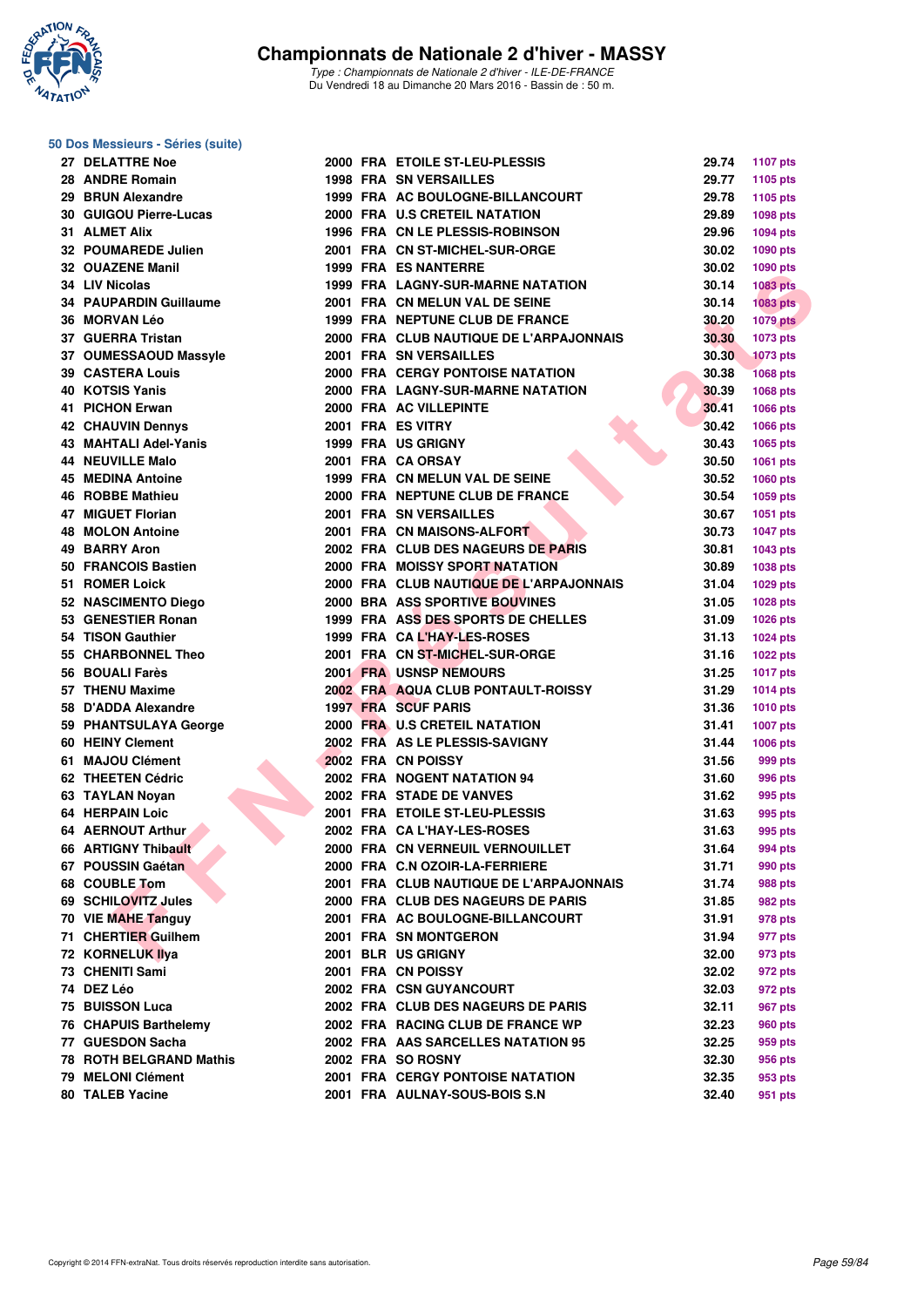

*Type : Championnats de Nationale 2 d'hiver - ILE-DE-FRANCE* Du Vendredi 18 au Dimanche 20 Mars 2016 - Bassin de : 50 m.

#### **50 Dos Messieurs - Séries (suite)**

| 81 RUELLO Colin            |  | 2002 FRA CLUB DES NAGEURS DE PARIS     | 32.68          | 935 pts |
|----------------------------|--|----------------------------------------|----------------|---------|
| 82 CATINEL-ARAMINTHE Keran |  | 2001 FRA U.S CRETEIL NATATION          | 32.73          | 932 pts |
| 83 TEULE Leo               |  | 2002 FRA CNO ST-GERMAIN-EN-LAYE        | 33.15          | 909 pts |
| --- DANDELEUX Lucas        |  | 2001 FRA OLYMPIQUE LA GARENNE-COLOMBES | <b>DSQ Da</b>  |         |
| --- CIFTCI Denis           |  | 2002 FRA U.S CRETEIL NATATION          | <b>DNS</b> exc |         |
|                            |  |                                        |                |         |

#### **[100 Dos Messieurs - Finale A](http://www.ffnatation.fr/webffn/resultats.php?idact=nat&go=epr&idcpt=37307&idepr=62)** (Dimanche 20 Mars 2016)

|           | Dos Messieurs - Finale A                                      |  | (Dimanche 20 Mars 2016)                |        |              |                                                         |                                  |
|-----------|---------------------------------------------------------------|--|----------------------------------------|--------|--------------|---------------------------------------------------------|----------------------------------|
|           | 1 GAYANT Brice                                                |  | <b>1995 FRA U.S CRETEIL NATATION</b>   |        |              | 58.85                                                   | $1224$ pts                       |
|           | 2 AROT Julien                                                 |  | <b>1992 FRA SN VERSAILLES</b>          |        | 50 m: 28.97  | $(28.97)$ 100 m :<br>58.90                              | 58.85 (29.88)<br><b>1222 pts</b> |
|           |                                                               |  |                                        |        |              | 50 m : 28.73 (28.73) 100 m :                            | 58.90 (30.17)                    |
|           | 3 MECHICHE Magsen                                             |  | <b>1995 FRA MOUETTES DE PARIS</b>      |        |              | 59.15                                                   | <b>1215 pts</b>                  |
|           | 4 MENDES Romain                                               |  | 1998 FRA AQUA CLUB PONTAULT-ROISSY     |        | 50 m: 29.06  | $(29.06)$ 100 m :<br>59.36                              | 59.15 (30.09)<br><b>1208 pts</b> |
|           |                                                               |  |                                        |        | 50 m: 28.67  | $(28.67)$ 100 m : 59.36 $(30.69)$                       |                                  |
|           | 5 LEGOUX Julien                                               |  | <b>1994 FRA SN MONTGERON</b>           |        |              | 1:00.67                                                 | <b>1169 pts</b>                  |
|           | <b>6 JONCHERY Pierre</b>                                      |  | <b>1998 FRA NOGENT NATATION 94</b>     |        |              | 50 m: 29.15 (29.15) 100 m: 1:00.67 (31.52)<br>1:00.76   | <b>1166 pts</b>                  |
|           |                                                               |  |                                        |        | 50 m : 29.74 | (29.74) 100 m: 1:00.76 (31.02)                          |                                  |
|           | 7 PLATAUX Robin                                               |  | <b>1997 FRA NOGENT NATATION 94</b>     |        |              | 1:01.46                                                 | <b>1146 pts</b>                  |
|           | 8 RIMAUD Jean-Marc                                            |  | <b>1991 FRA SN VERSAILLES</b>          |        |              | 50 m : 29.74 (29.74) 100 m : 1:01.46 (31.72)<br>1:02.29 |                                  |
|           |                                                               |  |                                        |        |              | 50 m: 31.37 (31.37) 100 m: 1:02.29 (30.92)              | 1121 $pts$                       |
|           |                                                               |  |                                        |        |              |                                                         |                                  |
| <b>OO</b> | Dos Messieurs - Finale B                                      |  | (Dimanche 20 Mars 2016)                |        |              |                                                         |                                  |
|           | 1 CADEL Benjamin                                              |  | 1994 FRA STADE FRANÇAIS O COURBEVOIE   |        |              | 1:00.81                                                 | 1165 pts                         |
|           |                                                               |  |                                        |        | 50 m: 29.30  | $(29.30)$ 100 m : 1:00.81 $(31.51)$                     |                                  |
|           | 2 PIRI Max                                                    |  | 1997 FRA CLUB DES NAGEURS DE PARIS     |        | 50 m : 29.74 | 1:01.37<br>(29.74) 100 m: 1:01.37 (31.63)               | <b>1148 pts</b>                  |
|           | 3 BODENES Adrien                                              |  | 1998 FRA STADE FRANÇAIS O COURBEVOIE   |        |              | 1:01.65                                                 | 1140 pts                         |
|           |                                                               |  |                                        |        | 50 m : 29.85 | (29.85) 100 m : 1:01.65 (31.80)                         |                                  |
|           | 4 CATALA Alexandre                                            |  | 1995 FRA C.N OZOIR-LA-FERRIERE         |        |              | 1:01.74                                                 | 1137 pts                         |
| 5.        | <b>BRUNET-PEYRAUD Thibaud</b>                                 |  | 1999 FRA CN MAISONS-ALFORT             |        |              | 50 m: 29.95 (29.95) 100 m: 1:01.74 (31.79)<br>1:01.91   | 1132 pts                         |
|           |                                                               |  |                                        |        | 50 m : 30.06 | $(30.06)$ 100 m : 1:01.91 $(31.85)$                     |                                  |
|           | 6 THIBAULT Maxime                                             |  | <b>1999 FRA RSC MONTREUIL</b>          |        |              | 1:01.98                                                 | 1130 pts                         |
|           | 7 MINOUX Paul                                                 |  |                                        |        |              | 50 m: 30.11 (30.11) 100 m: 1:01.98 (31.87)              |                                  |
|           |                                                               |  | <b>1999 FRA CSM CLAMART</b>            | 50 m : | 30.25        | 1:02.01<br>$(30.25)$ 100 m : 1:02.01 $(31.76)$          | 1129 pts                         |
|           | 8 PONCIN Charles                                              |  | <b>1998 FRA U.S CRETEIL NATATION</b>   |        |              | 1:02.66                                                 | 1110 pts                         |
|           |                                                               |  |                                        |        | 50 m : 30.04 | $(30.04)$ 100 m : 1:02.66 $(32.62)$                     |                                  |
|           | 00 Dos Messieurs - Finale C 14-15 ans (Dimanche 20 Mars 2016) |  |                                        |        |              |                                                         |                                  |
|           |                                                               |  |                                        |        |              |                                                         |                                  |
|           | 1 PASTULA Kacper                                              |  | 2001 POL ES VITRY                      |        | 50 m: 30.28  | 1:02.74<br>$(30.28)$ 100 m : 1:02.74 $(32.46)$          | <b>1108 pts</b>                  |
|           | 2 POUMAREDE Julien                                            |  | 2001 FRA CN ST-MICHEL-SUR-ORGE         |        |              | 1:03.93                                                 | <b>1074 pts</b>                  |
|           |                                                               |  |                                        |        | 50 m: 31.58  | $(31.58)$ 100 m : 1:03.93 $(32.35)$                     |                                  |
|           | 3 DANDELEUX Lucas                                             |  | 2001 FRA OLYMPIQUE LA GARENNE-COLOMBES |        |              | 1:04.31                                                 | 1063 pts                         |
|           | 4 MIGUET Florian                                              |  | 2001 FRA SN VERSAILLES                 |        | 50 m : 30.99 | (30.99) 100 m: 1:04.31 (33.32)<br>1:04.43               | <b>1060 pts</b>                  |
|           |                                                               |  |                                        |        | 50 m: 31.33  | $(31.33)$ 100 m : 1:04.43 $(33.10)$                     |                                  |
|           | 5 NEUVILLE Malo                                               |  | 2001 FRA CA ORSAY                      |        |              | 1:04.81                                                 | 1049 pts                         |
|           |                                                               |  |                                        |        | 50 m : 31.06 | $(31.06)$ 100 m : 1:04.81 $(33.75)$                     |                                  |
|           | 6 PAUPARDIN Guillaume                                         |  | 2001 FRA CN MELUN VAL DE SEINE         |        |              | 1:05.83<br>50 m: 31.71 (31.71) 100 m: 1:05.83 (34.12)   | <b>1020 pts</b>                  |
|           | 7 OUMESSAOUD Massyle                                          |  | <b>2001 FRA SN VERSAILLES</b>          |        |              | 1:05.91                                                 | <b>1018 pts</b>                  |
|           |                                                               |  |                                        |        |              | 50 m: 31.92 (31.92) 100 m: 1:05.91 (33.99)              |                                  |

## **[100 Dos Messieurs - Finale B](http://www.ffnatation.fr/webffn/resultats.php?idact=nat&go=epr&idcpt=37307&idepr=62)** (Dimanche 20 Mars 2016)

| (Dimanche 20 Mars 2016) |  |
|-------------------------|--|

| 1 CADEL Benjamin         | 1994 FRA STADE FRANCAIS O COURBEVOIE |                | 1:00.81                                    | 1165 $pts$                          |
|--------------------------|--------------------------------------|----------------|--------------------------------------------|-------------------------------------|
|                          |                                      | 50 m: 29.30    |                                            | $(29.30)$ 100 m : 1:00.81 $(31.51)$ |
| 2 PIRI Max               | 1997 FRA CLUB DES NAGEURS DE PARIS   |                | 1:01.37                                    | 1148 $pts$                          |
|                          |                                      | $50 m$ : 29.74 |                                            | $(29.74)$ 100 m : 1:01.37 $(31.63)$ |
| 3 BODENES Adrien         | 1998 FRA STADE FRANCAIS O COURBEVOIE |                |                                            | $1:01.65$ 1140 pts                  |
|                          |                                      | 50 m: 29.85    |                                            | $(29.85)$ 100 m : 1:01.65 $(31.80)$ |
| 4 CATALA Alexandre       | 1995 FRA C.N OZOIR-LA-FERRIERE       |                |                                            | $1:01.74$ 1137 pts                  |
|                          |                                      |                | 50 m: 29.95 (29.95) 100 m: 1:01.74 (31.79) |                                     |
| 5 BRUNET-PEYRAUD Thibaud | 1999 FRA CN MAISONS-ALFORT           |                |                                            | $1:01.91$ 1132 pts                  |
|                          |                                      |                | 50 m: 30.06 (30.06) 100 m: 1:01.91 (31.85) |                                     |
| 6 THIBAULT Maxime        | <b>1999 FRA RSC MONTREUIL</b>        |                | 1:01.98                                    | 1130 pts                            |
|                          |                                      | 50 m : 30.11   |                                            | $(30.11)$ 100 m : 1:01.98 $(31.87)$ |
| 7 MINOUX Paul            | <b>1999 FRA CSM CLAMART</b>          |                | 1:02.01                                    | 1129 $pts$                          |
|                          |                                      | 50 m : 30.25   |                                            | $(30.25)$ 100 m : 1:02.01 $(31.76)$ |
| 8 PONCIN Charles         | 1998 FRA U.S CRETEIL NATATION        |                | 1:02.66                                    | 1110 $pts$                          |
|                          |                                      | 50 m : 30.04   |                                            | $(30.04)$ 100 m : 1:02.66 $(32.62)$ |

## **[100 Dos Messieurs - Finale C](http://www.ffnatation.fr/webffn/resultats.php?idact=nat&go=epr&idcpt=37307&idepr=62) 14-15 ans** (Dimanche 20 Mars 2016)

| 1 PASTULA Kacper         | 2001 POL ES VITRY                      |                        | 1:02.74                                        | 1108 $pts$ |         |
|--------------------------|----------------------------------------|------------------------|------------------------------------------------|------------|---------|
| 2 POUMAREDE Julien       | 2001 FRA CN ST-MICHEL-SUR-ORGE         | 50 m: 30.28            | $(30.28)$ 100 m : 1:02.74 $(32.46)$<br>1:03.93 | 1074 pts   |         |
| <b>3 DANDELEUX Lucas</b> | 2001 FRA OLYMPIQUE LA GARENNE-COLOMBES | 50 m: 31.58            | $(31.58)$ 100 m : 1:03.93 $(32.35)$<br>1:04.31 | $1063$ pts |         |
| 4 MIGUET Florian         | 2001 FRA SN VERSAILLES                 | 50 m: 30.99            | (30.99) 100 m: 1:04.31 (33.32)<br>1:04.43      | 1060 $pts$ |         |
| 5 NEUVILLE Malo          | 2001 FRA CA ORSAY                      | 50 m: 31.33            | $(31.33)$ 100 m : 1:04.43 $(33.10)$<br>1:04.81 | 1049 pts   |         |
| 6 PAUPARDIN Guillaume    | 2001 FRA CN MELUN VAL DE SEINE         | 50 m: 31.06            | $(31.06)$ 100 m : 1:04.81 $(33.75)$<br>1:05.83 | 1020 $pts$ |         |
| 7 OUMESSAOUD Massyle     | 2001 FRA SN VERSAILLES                 | 50 m : 31.71           | $(31.71)$ 100 m : 1:05.83 $(34.12)$<br>1:05.91 | 1018 $pts$ |         |
| 8 BARRY Aron             | 2002 FRA CLUB DES NAGEURS DE PARIS     | 50 m: 31.92            | $(31.92)$ 100 m : 1:05.91 $(33.99)$<br>1:07.12 |            | 984 pts |
|                          |                                        | $50 \text{ m}$ : 32.43 | $(32.43)$ 100 m : 1.07.12 $(34.69)$            |            |         |

### **[100 Dos Messieurs - Finale D](http://www.ffnatation.fr/webffn/resultats.php?idact=nat&go=epr&idcpt=37307&idepr=62)** (Dimanche 20 Mars 2016)

| 1 RICHTER Neil   |  | 1999 FRA AC VILLEPINTE                  |  | $1:02.99$ 1101 pts                           |
|------------------|--|-----------------------------------------|--|----------------------------------------------|
|                  |  |                                         |  | 50 m : 30.46 (30.46) 100 m : 1:02.99 (32.53) |
| 2 PICHON Erwan   |  | 2000 FRA AC VILLEPINTE                  |  | $1:04.06$ 1070 pts                           |
|                  |  |                                         |  | 50 m: 31.35 (31.35) 100 m: 1:04.06 (32.71)   |
| 3 GUERRA Tristan |  | 2000 FRA CLUB NAUTIQUE DE L'ARPAJONNAIS |  | 1:04.21 1066 pts                             |
|                  |  |                                         |  | 50 m : 31.42 (31.42) 100 m : 1:04.21 (32.79) |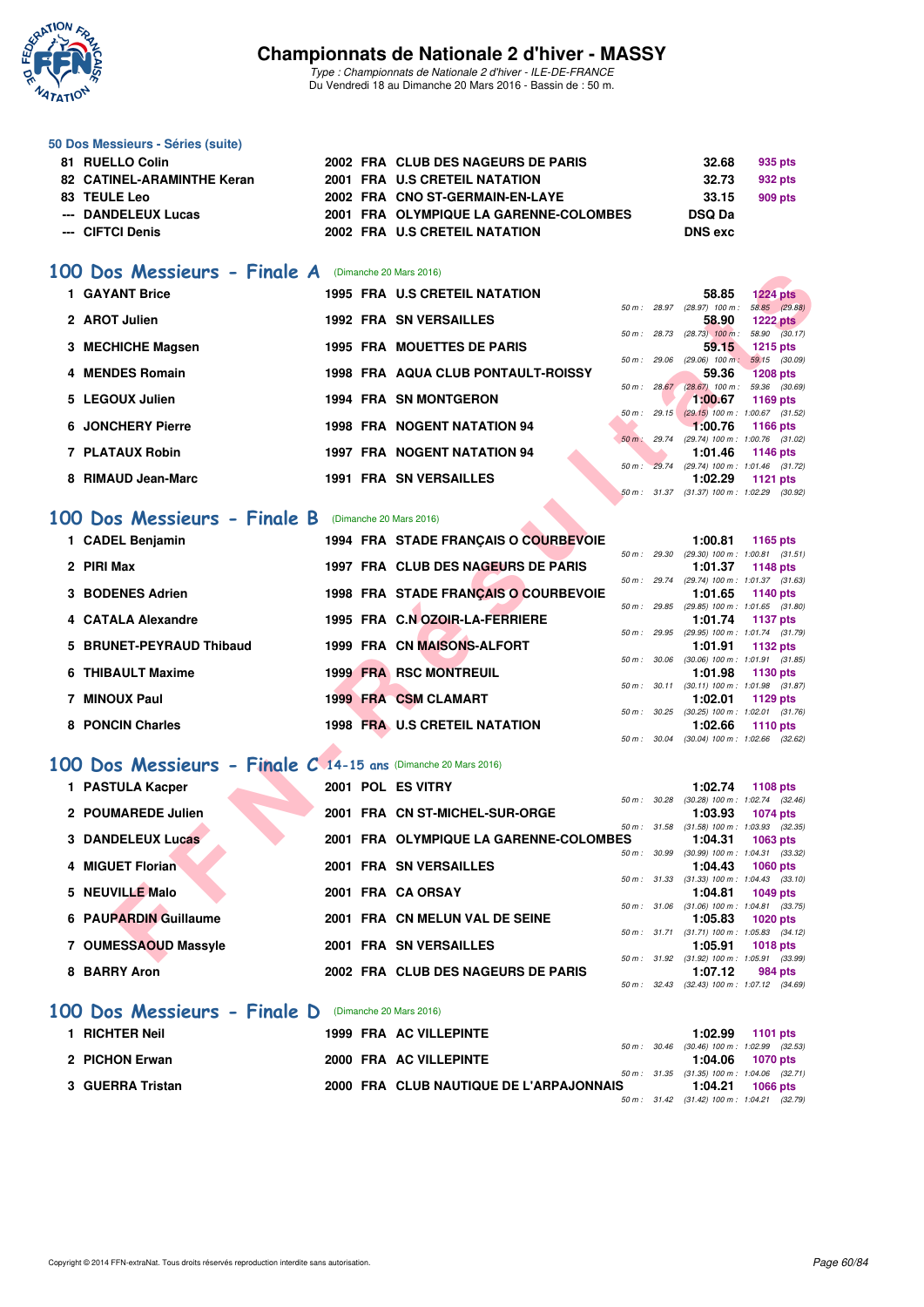

*Type : Championnats de Nationale 2 d'hiver - ILE-DE-FRANCE* Du Vendredi 18 au Dimanche 20 Mars 2016 - Bassin de : 50 m.

| 100 Dos Messieurs - Finale D (suite) |                                |                        |                  |         |                                     |
|--------------------------------------|--------------------------------|------------------------|------------------|---------|-------------------------------------|
| 4 COUDRAIS Yvon                      | 2000 FRA STELLA SPORTS ST-MAUR |                        |                  | 1:04.28 | <b>1064 pts</b>                     |
|                                      |                                |                        | 50 m : 32.04     |         | $(32.04)$ 100 m : 1:04.28 $(32.24)$ |
| 5 MALTESTE Tristan                   | 1999 FRA CSM CLAMART           |                        |                  | 1:04.49 | 1058 pts                            |
|                                      |                                |                        | 50 m : 31.22     |         | $(31.22)$ 100 m : 1:04.49 $(33.27)$ |
| 5 MAHTALI Adel-Yanis                 | 1999 FRA USGRIGNY              |                        |                  | 1:04.49 | 1058 pts                            |
|                                      |                                |                        | $50 m$ : $31.11$ |         | $(31.11)$ 100 m : 1:04.49 $(33.38)$ |
| <b>BENAZET Julien</b>                | 1999 FRA CN MELUN VAL DE SEINE |                        |                  | 1:05.16 | 1039 pts                            |
|                                      |                                |                        | 50 m : 31.63     |         | $(31.63)$ 100 m : 1:05.16 $(33.53)$ |
| 8 GUIGOU Pierre-Lucas                | 2000 FRA U.S CRETEIL NATATION  |                        |                  | 1:06.10 | 1013 pts                            |
|                                      |                                | $50 \text{ m}$ : 32.19 |                  |         | $(32.19)$ 100 m : 1.06.10 $(33.91)$ |

#### **[100 Dos Messieurs - Séries](http://www.ffnatation.fr/webffn/resultats.php?idact=nat&go=epr&idcpt=37307&idepr=62)** (Dimanche 20 Mars 2016)

| QUIQUU FICITE-LUCAS       |                         | <b>FRA 0.3 CRETEIL IVATATION</b>          |              |              | ייים. יט<br>50 m: 32.19 (32.19) 100 m: 1:06.10 (33.91) | ່ານ ເປັນເອ                       |  |
|---------------------------|-------------------------|-------------------------------------------|--------------|--------------|--------------------------------------------------------|----------------------------------|--|
| 00 Dos Messieurs - Séries | (Dimanche 20 Mars 2016) |                                           |              |              |                                                        |                                  |  |
|                           |                         |                                           |              |              |                                                        |                                  |  |
| 1 MENDES Romain           |                         | <b>1998 FRA AQUA CLUB PONTAULT-ROISSY</b> | 50 m: 28.54  |              | 59.00<br>$(28.54)$ 100 m:                              | <b>1219 pts</b><br>59.00 (30.46) |  |
| 1 GAYANT Brice            |                         | <b>1995 FRA U.S CRETEIL NATATION</b>      |              |              | 59.00                                                  | <b>1219 pts</b>                  |  |
| 3 AROT Julien             |                         | <b>1992 FRA SN VERSAILLES</b>             | 50 m: 28.88  |              | $(28.88)$ 100 m : 59.00 $(30.12)$                      |                                  |  |
|                           |                         |                                           | 50 m : 28.58 |              | 59.08<br>$(28.58)$ 100 m : 59.08 $(30.50)$             | <b>1217 pts</b>                  |  |
| 4 MECHICHE Magsen         |                         | 1995 FRA MOUETTES DE PARIS                |              |              | 59.71                                                  | 1198 pts                         |  |
| 5 ROGER Pierre            |                         | <b>1983 FRA USM MALAKOFF</b>              | $50 m$ :     | 28.53        | $(28.53)$ 100 m : 59.71 $(31.18)$<br>1:00.12           | 1186 pts                         |  |
|                           |                         |                                           |              |              | 50 m: 29.07 (29.07) 100 m: 1:00.12 (31.05)             |                                  |  |
| 6 LEGOUX Julien           |                         | <b>1994 FRA SN MONTGERON</b>              | 50 m : 28.39 |              | 1:00.59<br>(28.39) 100 m : 1:00.59 (32.20)             | <b>1171 pts</b>                  |  |
| 7 PLATAUX Robin           |                         | 1997 FRA NOGENT NATATION 94               |              |              | 1:00.84                                                | <b>1164 pts</b>                  |  |
| 8 JONCHERY Pierre         |                         | <b>1998 FRA NOGENT NATATION 94</b>        |              | 50 m: 29.19  | $(29.19)$ 100 m : 1:00.84 $(31.65)$<br>1:00.98         |                                  |  |
|                           |                         |                                           |              | 50 m : 29.08 | $(29.08)$ 100 m : 1:00.98 $(31.90)$                    | <b>1160 pts</b>                  |  |
| 9 RIMAUD Jean-Marc        |                         | <b>1991 FRA SN VERSAILLES</b>             |              |              | 1:01.10                                                | 1156 pts                         |  |
| 10 BODENES Adrien         |                         | 1998 FRA STADE FRANÇAIS O COURBEVOIE      |              |              | 50 m: 29.46 (29.46) 100 m: 1:01.10 (31.64)<br>1:01.21  | 1153 pts                         |  |
|                           |                         |                                           |              | 50 m : 29.73 | $(29.73)$ 100 m : 1:01.21 $(31.48)$                    |                                  |  |
| 11 CADEL Benjamin         |                         | 1994 FRA STADE FRANÇAIS O COURBEVOIE      |              |              | 1:01.24                                                | 1152 pts                         |  |
| 12 CATALA Alexandre       |                         | 1995 FRA C.N OZOIR-LA-FERRIERE            |              | 50 m : 29.25 | (29.25) 100 m: 1:01.24 (31.99)<br>1:01.36              | 1149 pts                         |  |
|                           |                         |                                           |              |              | 50 m: 30.13 (30.13) 100 m: 1:01.36 (31.23)             |                                  |  |
| 13 PIRI Max               |                         | 1997 FRA CLUB DES NAGEURS DE PARIS        | 50 m: 29.50  |              | 1:01.58<br>$(29.50)$ 100 m : 1:01.58 $(32.08)$         | 1142 pts                         |  |
| 14 MINOUX Paul            |                         | <b>1999 FRA CSM CLAMART</b>               |              |              | 1:01.81                                                | 1135 pts                         |  |
|                           |                         |                                           |              | 50 m : 29.99 | (29.99) 100 m: 1:01.81 (31.82)                         |                                  |  |
| <b>15 THIBAULT Maxime</b> |                         | <b>1999 FRA RSC MONTREUIL</b>             |              |              | 1:01.98<br>50 m: 29.63 (29.63) 100 m: 1:01.98 (32.35)  | 1130 pts                         |  |
| 16 BRUNET-PEYRAUD Thibaud |                         | <b>1999 FRA CN MAISONS-ALFORT</b>         |              |              | 1:02.22                                                | 1123 pts                         |  |
| <b>17 PONCIN Charles</b>  |                         | <b>1998 FRA U.S CRETEIL NATATION</b>      |              | 50 m : 30.16 | $(30.16)$ 100 m : 1:02.22 $(32.06)$                    |                                  |  |
|                           |                         |                                           |              |              | 1:02.64<br>50 m: 29.99 (29.99) 100 m: 1:02.64 (32.65)  | <b>1111 pts</b>                  |  |
| 18 PASTULA Kacper         |                         | 2001 POL ES VITRY                         |              |              | 1:02.92                                                | 1103 pts                         |  |
| 19 CHAPLET-GARCIA Joris   |                         | <b>1995 FRA CN LE PLESSIS-ROBINSON</b>    |              |              | 50 m: 30.28 (30.28) 100 m: 1:02.92 (32.64)<br>1:03.42  | <b>1088 pts</b>                  |  |
|                           |                         |                                           |              |              | 50 m: 29.73 (29.73) 100 m: 1:03.42 (33.69)             |                                  |  |
| 20 UNVOAS Clement         |                         | 2000 FRA C.S MONTERELAIS NATATION         |              |              | 1:03.68                                                | <b>1081 pts</b>                  |  |
| 21 PICHON Erwan           |                         | 2000 FRA AC VILLEPINTE                    | 50 m: 30.38  |              | $(30.38)$ 100 m : 1:03.68 $(33.30)$<br>1:03.76         | 1079 pts                         |  |
|                           |                         |                                           |              |              | 50 m: 31.18 (31.18) 100 m: 1:03.76 (32.58)             |                                  |  |
| 22 DANDELEUX Lucas        |                         | 2001 FRA OLYMPIQUE LA GARENNE-COLOMBES    |              |              | 1:03.91<br>50 m: 30.75 (30.75) 100 m: 1:03.91 (33.16)  | <b>1074 pts</b>                  |  |
| 23 RICHTER Neil           |                         | 1999 FRA AC VILLEPINTE                    |              |              | 1:04.01                                                | <b>1071 pts</b>                  |  |
|                           |                         |                                           |              |              | 50 m: 30.24 (30.24) 100 m: 1:04.01 (33.77)             |                                  |  |
| 24 TONNEAU Guillaume      |                         | 1998 FRA CN ST-MICHEL-SUR-ORGE            |              |              | 1:04.14<br>50 m: 29.75 (29.75) 100 m: 1:04.14 (34.39)  | <b>1068 pts</b>                  |  |
| 25 COUDRAIS Yvon          |                         | 2000 FRA STELLA SPORTS ST-MAUR            |              |              | 1:04.21                                                | 1066 pts                         |  |
| 26 NEUVILLE Malo          |                         | 2001 FRA CA ORSAY                         |              |              | 50 m: 32.53 (32.53) 100 m: 1:04.21 (31.68)<br>1:04.22  | 1065 pts                         |  |
|                           |                         |                                           |              |              | 50 m: 31.11 (31.11) 100 m: 1:04.22 (33.11)             |                                  |  |
| 27 OLIVIER Nicolas        |                         | 1998 FRA ASSO NATATION DE SARTROUVILLE    |              |              | 1:04.25                                                | 1065 pts                         |  |
| 28 OUMESSAOUD Massyle     |                         | 2001 FRA SN VERSAILLES                    |              |              | 50 m: 31.12 (31.12) 100 m: 1:04.25 (33.13)<br>1:04.38  | 1061 pts                         |  |
|                           |                         |                                           |              |              | 50 m: 31.68 (31.68) 100 m: 1:04.38 (32.70)             |                                  |  |
| 29 MALTESTE Tristan       |                         | 1999 FRA CSM CLAMART                      |              |              | 1:04.42                                                | 1060 pts                         |  |
| 30 MIGUET Florian         |                         | 2001 FRA SN VERSAILLES                    |              |              | 50 m: 30.92 (30.92) 100 m: 1:04.42 (33.50)<br>1:04.45  | 1059 pts                         |  |
|                           |                         |                                           |              |              | 50 m: 31.52 (31.52) 100 m: 1:04.45 (32.93)             |                                  |  |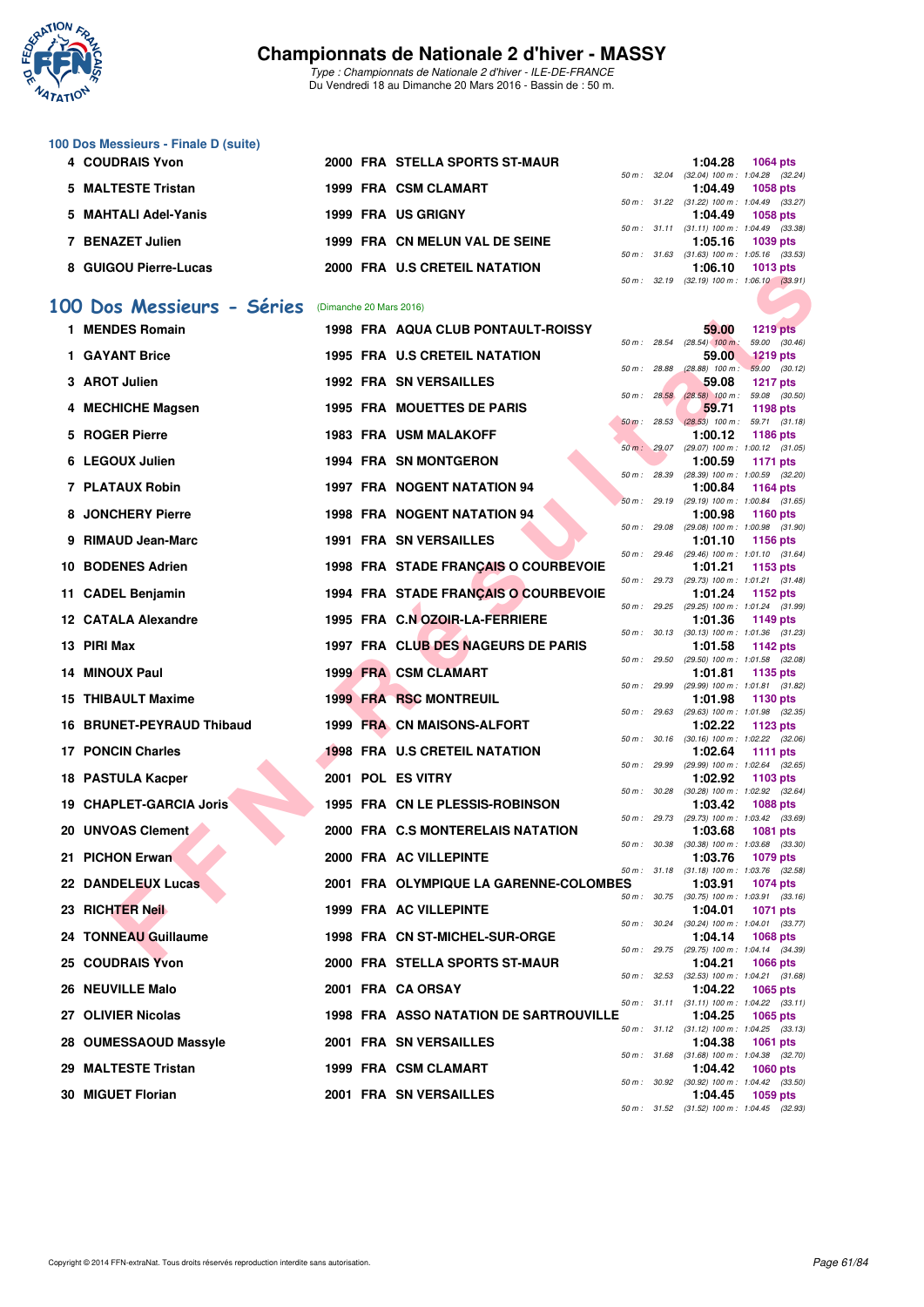

|  | 100 Dos Messieurs - Séries (suite) |  |  |
|--|------------------------------------|--|--|
|--|------------------------------------|--|--|

| 31 POUMAREDE Julien           |  | 2001 FRA CN ST-MICHEL-SUR-ORGE          |        |              | 1:04.47                                                 | <b>1058 pts</b> |  |
|-------------------------------|--|-----------------------------------------|--------|--------------|---------------------------------------------------------|-----------------|--|
| 32 EUGENE Justin              |  | <b>1997 FRA SN MONTGERON</b>            |        |              | 50 m: 31.13 (31.13) 100 m: 1:04.47 (33.34)<br>1:04.56   | 1056 pts        |  |
| 33 GUERRA Tristan             |  | 2000 FRA CLUB NAUTIQUE DE L'ARPAJONNAIS |        | 50 m : 31.90 | $(31.90)$ 100 m : 1:04.56 $(32.66)$<br>1:04.62          | 1054 pts        |  |
| 34 BENAZET Julien             |  | 1999 FRA CN MELUN VAL DE SEINE          |        |              | 50 m: 31.06 (31.06) 100 m: 1:04.62 (33.56)<br>1:04.79   | 1049 pts        |  |
| 35 MAHTALI Adel-Yanis         |  | 1999 FRA US GRIGNY                      |        |              | 50 m: 31.39 (31.39) 100 m: 1:04.79 (33.40)<br>1:04.85   | <b>1048 pts</b> |  |
| 36 GUIGOU Pierre-Lucas        |  | 2000 FRA U.S CRETEIL NATATION           |        |              | 50 m: 31.32 (31.32) 100 m: 1:04.85 (33.53)<br>1:04.88   | <b>1047 pts</b> |  |
| <b>37 DELATTRE Noe</b>        |  | 2000 FRA ETOILE ST-LEU-PLESSIS          |        |              | 50 m: 31.11 (31.11) 100 m: 1:04.88 (33.77)<br>1:04.89   | <b>1046 pts</b> |  |
| <b>38 PAUPARDIN Guillaume</b> |  | 2001 FRA CN MELUN VAL DE SEINE          |        |              | 50 m : 31.03 (31.03) 100 m : 1:04.89 (33.86)<br>1:04.93 | <b>1045 pts</b> |  |
| 39 OUAZENE Manil              |  | <b>1999 FRA ES NANTERRE</b>             |        |              | 50 m: 31.56 (31.56) 100 m: 1:04.93 (33.37)<br>1:05.01   | <b>1043 pts</b> |  |
|                               |  |                                         |        | 50 m: 31.22  | $(31.22)$ 100 m : 1:05.01 $(33.79)$                     |                 |  |
| <b>40 MESSANT Pierre</b>      |  | <b>1998 FRA COULOMMIERS NATATION</b>    |        |              | 1:05.35<br>50 m: 31.08 (31.08) 100 m: 1:05.35 (34.27)   | <b>1034 pts</b> |  |
| 41 ROBBE Mathieu              |  | 2000 FRA NEPTUNE CLUB DE FRANCE         |        |              | 1:05.37<br>50 m : 31.44 (31.44) 100 m : 1:05.37 (33.93) | 1033 pts        |  |
| <b>42 CASTERA Louis</b>       |  | <b>2000 FRA CERGY PONTOISE NATATION</b> |        |              | 1:05.39<br>50 m: 31.72 (31.72) 100 m: 1:05.39 (33.67)   | <b>1032 pts</b> |  |
| 43 BARRY Aron                 |  | 2002 FRA CLUB DES NAGEURS DE PARIS      |        | 50 m: 31.60  | 1:05.59<br>$(31.60)$ 100 m : 1:05.59 $(33.99)$          | <b>1027 pts</b> |  |
| 44 HERENT Nathan              |  | <b>1998 FRA SN MONTGERON</b>            |        | 50 m : 31.64 | 1:05.98<br>$(31.64)$ 100 m : 1:05.98 $(34.34)$          | <b>1016 pts</b> |  |
| 45 BEDEL Quentin              |  | 2000 FRA LAGNY-SUR-MARNE NATATION       |        | 50 m: 32.33  | 1:06.01<br>$(32.33)$ 100 m : 1:06.01 $(33.68)$          | 1015 pts        |  |
| 46 MEDINA Antoine             |  | 1999 FRA CN MELUN VAL DE SEINE          |        |              | 1:06.02                                                 | <b>1015 pts</b> |  |
| 47 MORVAN Léo                 |  | 1999 FRA NEPTUNE CLUB DE FRANCE         |        |              | 50 m: 31.66 (31.66) 100 m: 1:06.02 (34.36)<br>1:06.14   | <b>1011 pts</b> |  |
| 48 SCHILOVITZ Jules           |  | 2000 FRA CLUB DES NAGEURS DE PARIS      |        |              | 50 m: 32.23 (32.23) 100 m: 1:06.14 (33.91)<br>1:06.16   | <b>1011 pts</b> |  |
| 49 CHARBONNEL Theo            |  | 2001 FRA CN ST-MICHEL-SUR-ORGE          |        |              | 50 m: 32.14 (32.14) 100 m: 1:06.16 (34.02)<br>1:06.18   | <b>1010 pts</b> |  |
| 50 HANSON Cyril               |  | 2002 BEL NEPTUNE CLUB DE FRANCE         |        |              | 50 m: 31.98 (31.98) 100 m: 1:06.18 (34.20)<br>1:06.27   | <b>1008 pts</b> |  |
| 51 MOLON Antoine              |  | 2001 FRA CN MAISONS-ALFORT              |        | 50 m: 32.48  | $(32.48)$ 100 m : 1:06.27 $(33.79)$<br>1:06.31          | <b>1007 pts</b> |  |
| 52 FRANCOIS Bastien           |  | <b>2000 FRA MOISSY SPORT NATATION</b>   |        | 50 m : 31.80 | $(31.80)$ 100 m : 1:06.31 $(34.51)$<br>1:06.41          | 1004 pts        |  |
| 53 LEROY Théo                 |  | 2001 FRA CN VIRY-CHÂTILLON              |        |              | 50 m: 30.03 (30.03) 100 m: 1:06.41 (36.38)<br>1:06.58   |                 |  |
|                               |  |                                         | 50 m : | 32.25        | $(32.25)$ 100 m : 1:06.58 $(34.33)$                     | 999 pts         |  |
| 54 LOISEAU Morgan             |  | 2000 FRA CN POISSY                      |        |              | 1:06.72<br>50 m: 32.25 (32.25) 100 m: 1:06.72 (34.47)   | 995 pts         |  |
| 55 FERREIRA Dylan             |  | 2000 FRA RED STAR CLUB CHAMPIGNY        |        | 50 m: 32.25  | 1:06.86<br>$(32.25)$ 100 m : 1:06.86 $(34.61)$          | 992 pts         |  |
| 56 KOTSIS Yanis               |  | 2000 FRA LAGNY-SUR-MARNE NATATION       |        | 50 m: 32.26  | 1:06.89<br>$(32.26)$ 100 m : 1:06.89 $(34.63)$          | 991 pts         |  |
| 57 MORTIER Paul               |  | <b>1999 FRA YERRES NATATION</b>         |        |              | 1:06.94<br>50 m : 31.78 (31.78) 100 m : 1:06.94 (35.16) | 989 pts         |  |
| 58 MAGUERRE Thomas            |  | <b>2000 FRA MONTIGNY NATATION</b>       |        | 50 m : 32.34 | 1:07.02<br>$(32.34)$ 100 m : 1:07.02 $(34.68)$          | 987 pts         |  |
| 59 GHAFIR Hedi                |  | 2000 FRA AS HERBLAY NATATION            |        |              | 1:07.17<br>50 m : 32.15 (32.15) 100 m : 1:07.17 (35.02) | 983 pts         |  |
| 60 DEZ Léo                    |  | <b>2002 FRA CSN GUYANCOURT</b>          |        |              | 1:07.19                                                 | 983 pts         |  |
| 61 COUBLE Tom                 |  | 2001 FRA CLUB NAUTIQUE DE L'ARPAJONNAIS |        | 50 m : 33.38 | $(33.38)$ 100 m : 1:07.19 $(33.81)$<br>1:07.32          | 979 pts         |  |
| 62 BRUN Alexandre             |  | 1999 FRA AC BOULOGNE-BILLANCOURT        |        | 50 m : 32.78 | $(32.78)$ 100 m : 1:07.32 $(34.54)$<br>1:07.35          | 978 pts         |  |
| 63 MAJOU Clément              |  | 2002 FRA CN POISSY                      |        | 50 m : 31.86 | $(31.86)$ 100 m : 1:07.35 $(35.49)$<br>1:07.51          | 974 pts         |  |
| 63 TAYLAN Noyan               |  | 2002 FRA STADE DE VANVES                |        | 50 m: 33.30  | $(33.30)$ 100 m : 1:07.51 $(34.21)$<br>1:07.51          | 974 pts         |  |
| 65 ROTH BELGRAND Mathis       |  | 2002 FRA SO ROSNY                       |        |              | 50 m: 32.45 (32.45) 100 m: 1:07.51 (35.06)<br>1:07.60   | 971 pts         |  |
| 66 BECQUET Julien             |  | 1999 FRA S.M MONTROUGE                  |        |              | 50 m: 32.71 (32.71) 100 m: 1:07.60 (34.89)<br>1:07.80   | 966 pts         |  |
|                               |  |                                         |        |              | 50 m: 33.25 (33.25) 100 m: 1:07.80 (34.55)              |                 |  |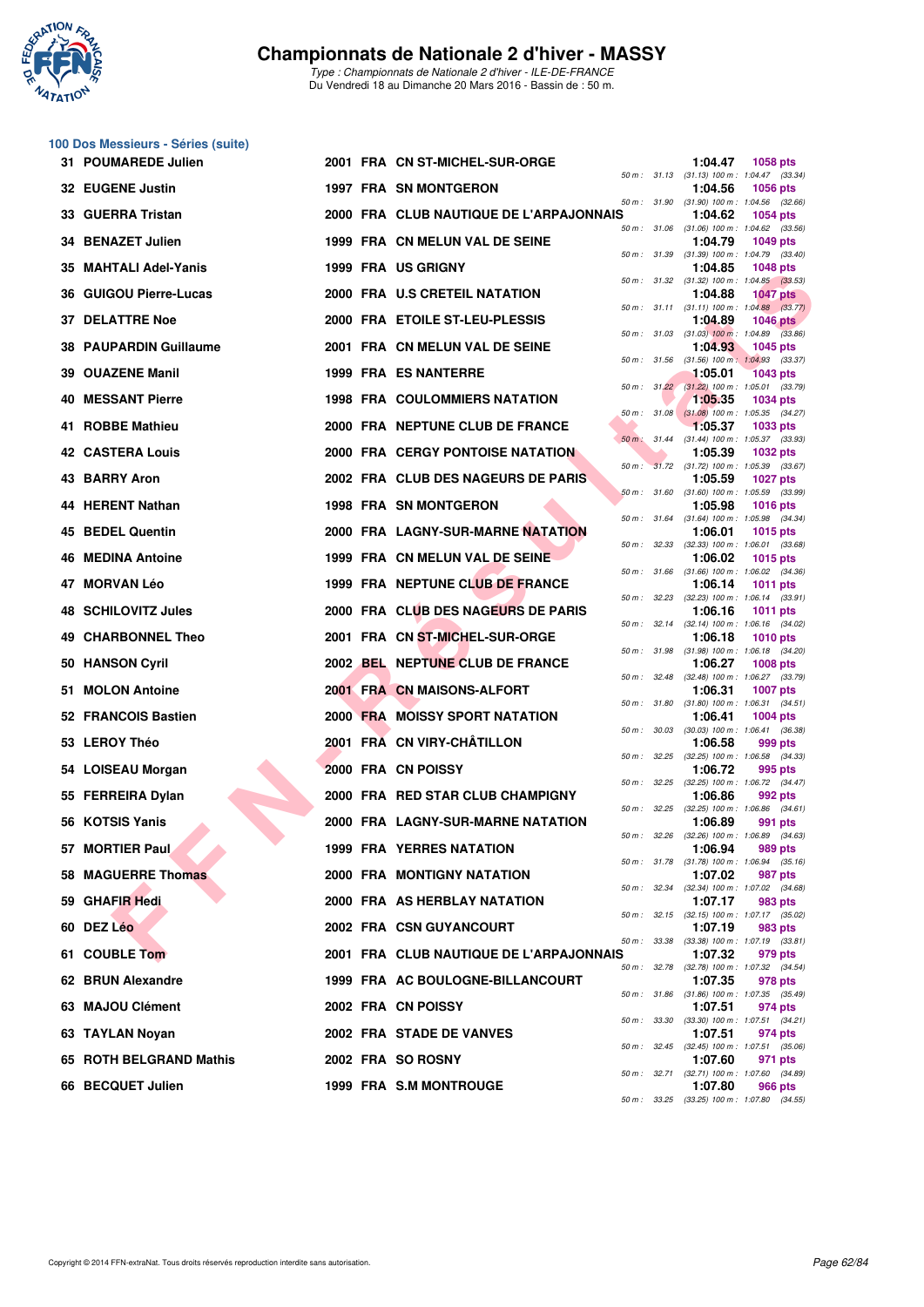

|    | 100 Dos Messieurs - Séries (suite) |  |                                                                                                                                  |                                                                         |  |
|----|------------------------------------|--|----------------------------------------------------------------------------------------------------------------------------------|-------------------------------------------------------------------------|--|
|    | <b>67 ROMER Loick</b>              |  | 2000 FRA CLUB NAUTIQUE DE L'ARPAJONNAIS                                                                                          | 1:07.86<br>964 pts<br>50 m: 33.02 (33.02) 100 m: 1:07.86 (34.84)        |  |
| 68 | <b>GUESDON Sacha</b>               |  | 2002 FRA AAS SARCELLES NATATION 95                                                                                               | 1:07.89<br>963 pts<br>50 m : 32.99 (32.99) 100 m : 1:07.89 (34.90)      |  |
| 69 | <b>ARTIGNY Thibault</b>            |  | 2000 FRA CN VERNEUIL VERNOUILLET<br>50 m: 32.41                                                                                  | 1:08.03<br>960 pts<br>$(32.41)$ 100 m : 1:08.03 $(35.62)$               |  |
|    | <b>70 THENU Maxime</b>             |  | 2002 FRA AQUA CLUB PONTAULT-ROISSY                                                                                               | 1:08.04<br>959 pts                                                      |  |
| 71 | <b>CHERRIER Kylian</b>             |  | 50 m: 33.25<br>2000 FRA SN VERSAILLES                                                                                            | $(33.25)$ 100 m : 1:08.04 $(34.79)$<br>1:08.06<br>959 pts               |  |
|    | 72 LE GALL Théophile               |  | 50 m : 32.95<br>2001 FRA S.M MONTROUGE                                                                                           | $(32.95)$ 100 m : 1:08.06 $(35.11)$<br>1:08.10<br>958 pts               |  |
|    | 73 NASCIMENTO Diego                |  | 50 m : 33.39<br>2000 BRA ASS SPORTIVE BOUVINES                                                                                   | $(33.39)$ 100 m : 1:08.10 $(34.71)$<br>1:08.18<br>956 pts               |  |
|    | 74 AERNOUT Arthur                  |  | 50 m : 32.38<br>2002 FRA CA L'HAY-LES-ROSES                                                                                      | $(32.38)$ 100 m : 1:08.18 $(35.80)$<br>1:08.24<br>954 pts               |  |
| 75 | <b>TISON Gauthier</b>              |  | 50 m: 32.22<br>1999 FRA CA L'HAY-LES-ROSES                                                                                       | (32.22) 100 m: 1:08.24 (36.02)<br>1:08.43<br>949 pts                    |  |
| 76 | <b>MARGUERON Romain</b>            |  | 50 m: 32.13<br>1999 FRA AAS SARCELLES NATATION 95                                                                                | $(32.13)$ 100 m : 1:08.43 $(36.30)$<br>1:08.77<br>940 pts               |  |
|    | 77 VIE MAHE Tanguy                 |  | 33.56<br>50 m :<br>2001 FRA AC BOULOGNE-BILLANCOURT                                                                              | $(33.56)$ 100 m : 1:08.77 $(35.21)$<br>1:08.95<br>935 pts               |  |
| 78 | <b>CHERTIER Guilhem</b>            |  | $50 m$ :<br>32.58<br>2001 FRA SN MONTGERON                                                                                       | (32.58) 100 m: 1:08.95 (36.37)<br>1:09.10<br>931 pts                    |  |
| 79 | <b>CHENITI Sami</b>                |  | 32.61<br>50 m :<br>2001 FRA CN POISSY                                                                                            | $(32.61)$ 100 m : 1:09.10 $(36.49)$<br>1:09.16<br>929 pts               |  |
| 80 | <b>HEINY Clement</b>               |  | 50 m: 33.08<br>2002 FRA AS LE PLESSIS-SAVIGNY                                                                                    | $(33.08)$ 100 m : 1:09.16 $(36.08)$<br>1:09.74<br>914 pts               |  |
| 81 | <b>CAMUS Loïc</b>                  |  | 2001 FRA ES MASSY NATATION                                                                                                       | 50 m: 33.73 (33.73) 100 m: 1:09.74 (36.01)<br>1:10.03<br><b>906 pts</b> |  |
|    | 82 TEULE Leo                       |  | 50 m : 33.87<br>2002 FRA CNO ST-GERMAIN-EN-LAYE                                                                                  | $(33.87)$ 100 m : 1:10.03 $(36.16)$<br>1:10.04<br>906 pts               |  |
|    | 83 LE COZ Cédric                   |  | 50 m : 33.29<br>2002 FRA AS CORBEIL-ESSONNE                                                                                      | $(33.29)$ 100 m : 1:10.04 $(36.75)$<br>1:10.19<br>902 pts               |  |
|    | 84 RUELLO Colin                    |  | 50 m : 33.85<br>2002 FRA CLUB DES NAGEURS DE PARIS                                                                               | $(33.85)$ 100 m : 1:10.19 $(36.34)$<br>1:10.32<br>899 pts               |  |
| 85 | <b>LHOMME Hugo</b>                 |  | 2002 FRA SN VERSAILLES                                                                                                           | 50 m: 34.12 (34.12) 100 m: 1:10.32 (36.20)<br>1:10.34<br>898 pts        |  |
| 86 | <b>WATTEZ Pacôme</b>               |  | 2002 FRA C.N OZOIR-LA-FERRIERE                                                                                                   | 50 m: 34.61 (34.61) 100 m: 1:10.34 (35.73)<br>1:10.39<br>897 pts        |  |
| 87 | <b>DEYRIES Corentin</b>            |  | 2002 FRA OLYMPIQUE LA GARENNE-COLOMBES                                                                                           | 50 m: 34.15 (34.15) 100 m: 1:10.39 (36.24)<br>1:10.44<br>896 pts        |  |
| 88 | <b>DEMETZ Alexis</b>               |  | 2001 FRA AQUA CLUB PONTAULT-ROISSY                                                                                               | 50 m: 34.59 (34.59) 100 m: 1:10.44 (35.85)<br>1:10.71<br>889 pts        |  |
|    | 89 CHAPUIS Barthelemy              |  | 50 m: 34.29<br>2002 FRA RACING CLUB DE FRANCE WP                                                                                 | (34.29) 100 m: 1:10.71 (36.42)<br>1:10.98<br>882 pts                    |  |
| 90 | <b>DESBRUNS Florian</b>            |  | 50 m : 33.65<br>2000 FRA LAGNY-SUR-MARNE NATATION                                                                                | $(33.65)$ 100 m : 1:10.98 $(37.33)$<br>1:12.08<br>853 pts               |  |
| 91 | <b>HIRCHI Axel</b>                 |  | 2002 FRA CN ASNIERES                                                                                                             | 50 m: 34.70 (34.70) 100 m: 1:12.08 (37.38)<br>1:13.10<br>827 pts        |  |
|    | <b>CIFTCI Denis</b>                |  | 50 m: 35.18<br>2002 FRA U.S CRETEIL NATATION                                                                                     | $(35.18)$ 100 m : 1:13.10 $(37.92)$<br><b>DNS</b> exc                   |  |
|    |                                    |  |                                                                                                                                  |                                                                         |  |
|    | 200 Dos Messieurs - Finale A       |  | (Samedi 19 Mars 2016)                                                                                                            |                                                                         |  |
|    | 1 MECHICHE Magsen                  |  | 1995 FRA MOUETTES DE PARIS<br>50 m: 30.08 (30.08) 100 m: 1:02.54 (32.46) 150 m: 1:35.95 (33.41) 200 m: 2:09.11 (33.16)           | 2:09.11<br>1198 pts                                                     |  |
|    | 2 JONCHERY Pierre                  |  | 1998 FRA NOGENT NATATION 94<br>50 m: 31.11 (31.11) 100 m: 1:03.87 (32.76) 150 m: 1:37.42 (33.55) 200 m: 2:09.16 (31.74)          | 2:09.16<br>1198 pts                                                     |  |
|    | 3 AROT Julien                      |  | 1992 FRA SN VERSAILLES<br>50 m: 29.81 (29.81) 100 m: 1:02.75 (32.94) 150 m: 1:36.59 (33.84) 200 m: 2:09.98 (33.39)               | 2:09.98<br>1185 pts                                                     |  |
|    | 4 CADEL Benjamin                   |  | 1994 FRA STADE FRANCAIS O COURBEVOIE<br>50 m: 31.51 (31.51) 100 m: 1:05.61 (34.10) 150 m: 1:39.71 (34.10) 200 m: 2:13.89 (34.18) | 2:13.89<br>1127 pts                                                     |  |
|    | 5 BODENES Adrien                   |  | 1998 FRA STADE FRANÇAIS O COURBEVOIE<br>50 m: 31.36 (31.36) 100 m: 1.05.54 (34.18) 150 m: 1.40.30 (34.76) 200 m: 2.13.93 (33.63) | 2:13.93<br>1127 pts                                                     |  |
|    | 6 THIBAULT Maxime                  |  | 1999 FRA RSC MONTREUIL<br>50 m: 31.53 (31.53) 100 m: 1:05.16 (33.63) 150 m: 1:39.54 (34.38) 200 m: 2:13.99 (34.45)               | 2:13.99<br>1126 pts                                                     |  |
|    | 7 PIRI Max                         |  | 1997 FRA CLUB DES NAGEURS DE PARIS<br>50 m: 30.98 (30.98) 100 m: 1:05.67 (34.69) 150 m: 1:40.51 (34.84) 200 m: 2:15.98 (35.47)   | 2:15.98<br>1097 pts                                                     |  |

#### **[200 Dos Messieurs - Finale B](http://www.ffnatation.fr/webffn/resultats.php?idact=nat&go=epr&idcpt=37307&idepr=63)** (Samedi 19 Mars 2016)

**1 REUILLON Paul 1997 FRA MOUETTES DE PARIS 2:14.57 1118 pts** *50 m : 31.56 (31.56) 100 m : 1:05.46 (33.90) 150 m : 1:40.09 (34.63) 200 m : 2:14.57 (34.48)*

**8 MIGUET Florian 2001 FRA SN VERSAILLES 2:17.38 1077 pts**

*50 m : 31.46 (31.46) 100 m : 1:06.26 (34.80) 150 m : 1:41.90 (35.64) 200 m : 2:17.38 (35.48)*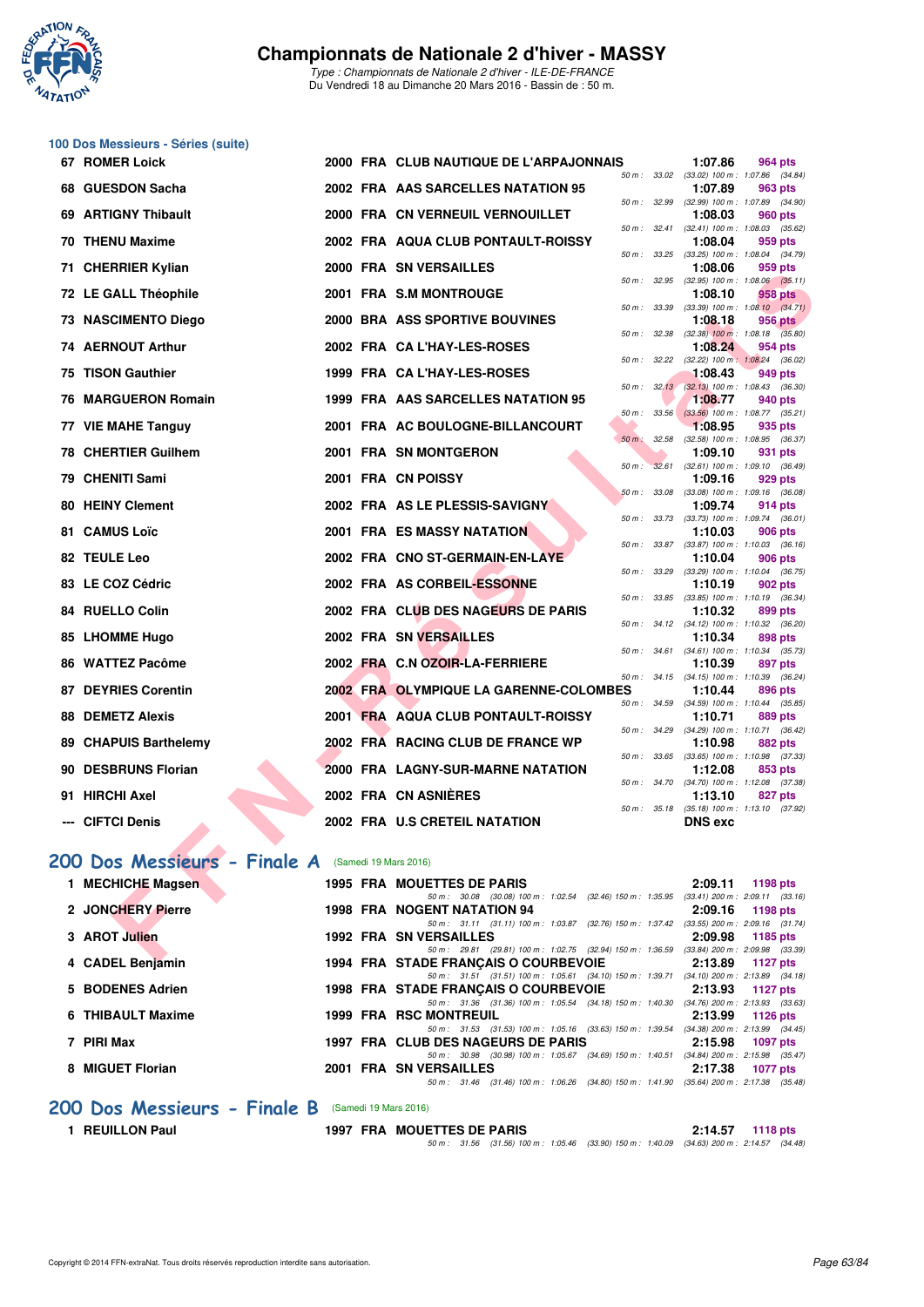

*Type : Championnats de Nationale 2 d'hiver - ILE-DE-FRANCE* Du Vendredi 18 au Dimanche 20 Mars 2016 - Bassin de : 50 m.

#### **200 Dos Messieurs - Finale B (suite)**

| 2 BRUNET-PEYRAUD Thibaud | 1999 FRA CN MAISONS-ALFORT                                                               |         | $2:15.18$ 1109 pts                  |
|--------------------------|------------------------------------------------------------------------------------------|---------|-------------------------------------|
|                          | 50 m: 31.45 (31.45) 100 m: 1:05.23 (33.78) 150 m: 1:40.24                                |         | $(35.01)$ 200 m : 2:15.18 $(34.94)$ |
| 3 DANDELEUX Lucas        | 2001 FRA OLYMPIQUE LA GARENNE-COLOMBES                                                   |         | 2:15.48 1104 pts                    |
|                          | 50 m: 32.15 (32.15) 100 m: 1:06.44 (34.29) 150 m: 1:40.96 (34.52) 200 m: 2:15.48 (34.52) |         |                                     |
| 4 BENAZET Julien         | 1999 FRA CN MELUN VAL DE SEINE                                                           |         | $2:16.10$ 1095 pts                  |
|                          | 50 m: 31.66 (31.66) 100 m: 1:06.40 (34.74) 150 m: 1:41.72 (35.32) 200 m: 2:16.10 (34.38) |         |                                     |
| 5 MINOUX Paul            | 1999 FRA CSM CLAMART                                                                     |         | 2:17.38 1077 pts                    |
|                          | 50 m: 31.89 (31.89) 100 m: 1:06.41 (34.52) 150 m: 1:41.93                                |         | $(35.52)$ 200 m : 2:17.38 $(35.45)$ |
| 6 KUKLA Clément          | 2002 FRA NAUTIC CLUB RAMBOUILLET                                                         | 2:18.71 | 1058 pts                            |
|                          | 50 m: 32.84 (32.84) 100 m: 1:08.26 (35.42) 150 m: 1:43.97 (35.71) 200 m: 2:18.71 (34.74) |         |                                     |
| 7 PONCIN Charles         | 1998 FRA U.S CRETEIL NATATION                                                            | 2:18.82 | 1056 pts                            |
|                          | 50 m: 31.16 (31.16) 100 m: 1:06.29 (35.13) 150 m: 1:42.88                                |         | $(36.59)$ 200 m : 2:18.82 $(35.94)$ |
| 8   NEUVILLE Malo        | 2001 FRA CA ORSAY                                                                        | 2:22.61 | $1003$ pts                          |
|                          | 50 m: 32.45 (32.45) 100 m: 1:08.27 (35.82) 150 m: 1:45.83 (37.56) 200 m: 2:22.61 (36.78) |         |                                     |
|                          |                                                                                          |         |                                     |

### **[200 Dos Messieurs - Finale C](http://www.ffnatation.fr/webffn/resultats.php?idact=nat&go=epr&idcpt=37307&idepr=63) 14-15 ans** (Samedi 19 Mars 2016)

| 1 POUMAREDE Julien       |  | 2001 FRA CN ST-MICHEL-SUR-ORGE                                                |                           | 2:17.00 | $1082$ pts                                        |
|--------------------------|--|-------------------------------------------------------------------------------|---------------------------|---------|---------------------------------------------------|
| 2 COUBLE Tom             |  | 50 m: 32.62 (32.62) 100 m: 1:07.93<br>2001 FRA CLUB NAUTIQUE DE L'ARPAJONNAIS | $(35.31)$ 150 m : 1:43.32 | 2:19.67 | $(35.39)$ 200 m : 2:17.00 $(33.68)$<br>$1044$ pts |
| 3 PAUPARDIN Guillaume    |  | 50 m: 32.96 (32.96) 100 m: 1:08.93<br>2001 FRA CN MELUN VAL DE SEINE          | $(35.97)$ 150 m : 1:44.46 | 2:20.98 | $(35.53)$ 200 m : 2:19.67 $(35.21)$<br>$1026$ pts |
| 4 MOLON Antoine          |  | 50 m : 32.40 (32.40) 100 m : 1:08.15<br>2001 FRA CN MAISONS-ALFORT            | $(35.75)$ 150 m : 1:45.27 | 2:22.51 | $(37.12)$ 200 m : 2:20.98 $(35.71)$<br>$1005$ pts |
| 5 DEZ Léo                |  | 50 m: 32.72 (32.72) 100 m: 1:08.61<br>2002 FRA CSN GUYANCOURT                 | $(35.89)$ 150 m : 1:45.73 | 2:22.63 | $(37.12)$ 200 m : 2:22.51 $(36.78)$<br>$1003$ pts |
| 6 CHARBONNEL Theo        |  | 50 m: 34.17 (34.17) 100 m: 1:10.32<br>2001 FRA CN ST-MICHEL-SUR-ORGE          | $(36.15)$ 150 m : 1:47.24 | 2:22.89 | $(36.92)$ 200 m : 2:22.63 $(35.39)$<br>$1000$ pts |
|                          |  | 50 m: 32.37 (32.37) 100 m: 1:09.11                                            | $(36.74)$ 150 m : 1:46.37 |         | $(37.26)$ 200 m : 2:22.89 $(36.52)$               |
| 7 GERMAIN-HIDALGO Arthur |  | 2001 FRA NEPTUNE CLUB DE FRANCE<br>50 m: 34.05 (34.05) 100 m: 1:10.54         | $(36.49)$ 150 m : 1:47.48 | 2:23.50 | 991 pts<br>(36.94) 200 m : 2:23.50 (36.02)        |
| 8 GUILLAUME Hugo         |  | 2001 FRA CN VIRY-CHÂTILLON<br>50 m: 34.19 (34.19) 100 m: 1:11.70              | (37.51) 150 m : 1.50.19   | 2:27.86 | 932 pts<br>$(38.49)$ 200 m : 2:27.86 $(37.67)$    |

## [200 Dos Messieurs - Séries](http://www.ffnatation.fr/webffn/resultats.php?idact=nat&go=epr&idcpt=37307&idepr=63) (Samedi 19 Mars 2016)

| <b>NUNLA VIGHIGHI</b>                                         |                       | <b><i>LOVE</i></b> FRA INAUTIC CLUB RAMBOUILLET<br>2. 10. / T<br>່ານວຍ ນເອ                                                                                |
|---------------------------------------------------------------|-----------------------|-----------------------------------------------------------------------------------------------------------------------------------------------------------|
| <b>7 PONCIN Charles</b>                                       |                       | 50 m: 32.84 (32.84) 100 m: 1:08.26 (35.42) 150 m: 1:43.97 (35.71) 200 m: 2:18.71 (34.74)<br>1998 FRA U.S CRETEIL NATATION<br>2:18.82<br>$1056$ pts        |
| 8 NEUVILLE Malo                                               |                       | 50 m: 31.16 (31.16) 100 m: 1:06.29 (35.13) 150 m: 1:42.88 (36.59) 200 m: 2:18.82 (35.94)<br>2001 FRA CA ORSAY<br>2:22.61                                  |
|                                                               |                       | $1003$ pts<br>50 m: 32.45 (32.45) 100 m: 1:08.27 (35.82) 150 m: 1:45.83 (37.56) 200 m: 2:22.61 (36.78)                                                    |
| 00 Dos Messieurs - Finale $C$ 14-15 ans (Samedi 19 Mars 2016) |                       |                                                                                                                                                           |
|                                                               |                       |                                                                                                                                                           |
| 1 POUMAREDE Julien                                            |                       | 2001 FRA CN ST-MICHEL-SUR-ORGE<br>2:17.00<br>1082 pts<br>50 m: 32.62 (32.62) 100 m: 1:07.93 (35.31) 150 m: 1:43.32 (35.39) 200 m: 2:17.00 (33.68)         |
| 2 COUBLE Tom                                                  |                       | 2001 FRA CLUB NAUTIQUE DE L'ARPAJONNAIS<br>2:19.67<br><b>1044 pts</b>                                                                                     |
| 3 PAUPARDIN Guillaume                                         |                       | 50 m: 32.96 (32.96) 100 m: 1.08.93 (35.97) 150 m: 1.44.46 (35.53) 200 m: 2.19.67 (35.21)<br>2001 FRA CN MELUN VAL DE SEINE<br>2:20.98<br><b>1026 pts</b>  |
|                                                               |                       | 50 m: 32.40 (32.40) 100 m: 1:08.15 (35.75) 150 m: 1:45.27 (37.12) 200 m: 2:20.98 (35.71)                                                                  |
| 4 MOLON Antoine                                               |                       | 2001 FRA CN MAISONS-ALFORT<br>2:22.51<br><b>1005 pts</b><br>50 m: 32.72 (32.72) 100 m: 1:08.61 (35.89) 150 m: 1:45.73 (37.12) 200 m: 2:22.51 (36.78)      |
| 5 DEZ Léo                                                     |                       | 2002 FRA CSN GUYANCOURT<br>2:22.63<br>$1003$ pts                                                                                                          |
| <b>6 CHARBONNEL Theo</b>                                      |                       | 50 m: 34.17 (34.17) 100 m: 1:10.32 (36.15) 150 m: 1:47.24 (36.92) 200 m: 2:22.63 (35.39)<br>2001 FRA CN ST-MICHEL-SUR-ORGE<br>2:22.89<br>$1000$ pts       |
|                                                               |                       | 50 m: 32.37 (32.37) 100 m: 1:09.11 (36.74) 150 m: 1:46.37 (37.26) 200 m: 2:22.89 (36.52)                                                                  |
| 7 GERMAIN-HIDALGO Arthur                                      |                       | 2001 FRA NEPTUNE CLUB DE FRANCE<br>2:23.50<br>991 pts                                                                                                     |
| 8 GUILLAUME Hugo                                              |                       | 50 m: 34.05 (34.05) 100 m: 1:10.54 (36.49) 150 m: 1:47.48 (36.94) 200 m: 2:23.50 (36.02)<br>2001 FRA CN VIRY-CHATILLON<br>2:27.86<br>932 pts              |
|                                                               |                       | 50 m: 34.19 (34.19) 100 m: 1:11.70 (37.51) 150 m: 1:50.19 (38.49) 200 m: 2:27.86 (37.67)                                                                  |
| 00 Dos Messieurs - Séries                                     | (Samedi 19 Mars 2016) |                                                                                                                                                           |
| 1 GAYANT Brice                                                |                       | 1995 FRA U.S CRETEIL NATATION<br>2:06.72<br>1235 pts                                                                                                      |
|                                                               |                       | 50 m: 29.57 (29.57) 100 m: 1:01.01 (31.44) 150 m: 1:33.52 (32.51) 200 m: 2:06.72 (33.20)                                                                  |
| 2 JONCHERY Pierre                                             |                       | 1998 FRA NOGENT NATATION 94<br>2:09.27<br>1196 pts<br>50 m: 31.30 (31.30) 100 m: 1:03.48 (32.18) 150 m: 1:35.65 (32.17) 200 m: 2:09.27 (33.62)            |
| 3 MECHICHE Magsen                                             |                       | <b>1995 FRA MOUETTES DE PARIS</b><br>2:09.28<br>1196 pts                                                                                                  |
| 4 AROT Julien                                                 |                       | 50 m: 30.25 (30.25) 100 m: 1:03.16 (32.91) 150 m: 1:35.99 (32.83) 200 m: 2:09.28 (33.29)<br><b>1992 FRA SN VERSAILLES</b><br>2:10.69                      |
|                                                               |                       | 1175 pts<br>50 m: 29.62 (29.62) 100 m: 1:02.60 (32.98) 150 m: 1:36.80 (34.20) 200 m: 2:10.69 (33.89)                                                      |
| 5 BODENES Adrien                                              |                       | 1998 FRA STADE FRANÇAIS O COURBEVOIE<br>2:12.90<br>1142 pts                                                                                               |
| 6 THIBAULT Maxime                                             |                       | 50 m: 30.87 (30.87) 100 m: 1:04.57 (33.70) 150 m: 1:38.94 (34.37) 200 m: 2:12.90 (33.96)<br><b>1999 FRA RSC MONTREUIL</b><br>2:14.16<br><b>1124 pts</b>   |
|                                                               |                       | 50 m: 31.58 (31.58) 100 m: 1:05.97 (34.39) 150 m: 1:40.28 (34.31) 200 m: 2:14.16 (33.88)                                                                  |
| 7 PIRI Max                                                    |                       | 1997 FRA CLUB DES NAGEURS DE PARIS<br>2:14.35<br>1121 $pts$<br>50 m: 30.80 (30.80) 100 m: 1:04.89 (34.09) 150 m: 1:39.19 (34.30) 200 m: 2:14.35 (35.16)   |
| 8 CADEL Benjamin                                              |                       | 1994 FRA STADE FRANÇAIS O COURBEVOIE<br>2:15.10<br>1110 pts                                                                                               |
| 9 MIGUET Florian                                              |                       | 50 m: 30.58 (30.58) 100 m: 1:04.74 (34.16) 150 m: 1:40.04 (35.30) 200 m: 2:15.10 (35.06)<br>2001 FRA SN VERSAILLES<br>2:15.34<br>1106 $pts$               |
|                                                               |                       | 50 m: 31.63 (31.63) 100 m: 1:05.37 (33.74) 150 m: 1:40.24 (34.87) 200 m: 2:15.34 (35.10)                                                                  |
| 10 REUILLON Paul                                              |                       | 1997 FRA MOUETTES DE PARIS<br>2:15.38<br>1106 pts<br>50 m: 31.49 (31.49) 100 m: 1.05.20 (33.71) 150 m: 1.40.79 (35.59) 200 m: 2.15.38 (34.59)             |
| 11 MINOUX Paul                                                |                       | 1999 FRA CSM CLAMART<br>2:15.44<br>1105 pts                                                                                                               |
| 12 BRUNET-PEYRAUD Thibaud                                     |                       | 50 m: 31.40 (31.40) 100 m: 1:04.95 (33.55) 150 m: 1:39.94 (34.99) 200 m: 2:15.44 (35.50)                                                                  |
|                                                               |                       | 1999 FRA CN MAISONS-ALFORT<br>2:15.62<br>1102 pts<br>50 m: 31.55 (31.55) 100 m: 1:05.51 (33.96) 150 m: 1:40.60 (35.09) 200 m: 2:15.62 (35.02)             |
| 13 PONCIN Charles                                             |                       | 1998 FRA U.S CRETEIL NATATION<br>2:15.88<br>1099 pts                                                                                                      |
| 14 DANDELEUX Lucas                                            |                       | 50 m: 31.07 (31.07) 100 m: 1:04.93 (33.86) 150 m: 1:40.34 (35.41) 200 m: 2:15.88 (35.54)<br>2001 FRA OLYMPIQUE LA GARENNE-COLOMBES<br>2:16.14<br>1095 pts |
|                                                               |                       | 50 m: 32.03 (32.03) 100 m: 1:06.31 (34.28) 150 m: 1:41.13 (34.82) 200 m: 2:16.14 (35.01)                                                                  |
| 15 BENAZET Julien                                             |                       | 1999 FRA CN MELUN VAL DE SEINE<br>2:16.97<br>1083 pts<br>50 m: 31.97 (31.97) 100 m: 1.06.87 (34.90) 150 m: 1.42.41 (35.54) 200 m: 2.16.97 (34.56)         |
| 16 OUMESSAOUD Massyle                                         |                       | 2001 FRA SN VERSAILLES<br>2:17.20<br><b>1080 pts</b>                                                                                                      |
| 17 NEUVILLE Malo                                              |                       | 50 m: 31.74 (31.74) 100 m: 1:06.61<br>(35.73) 200 m : 2:17.20 (34.86)<br>(34.87) 150 m : 1:42.34<br>2001 FRA CA ORSAY<br>2:17.26<br>1079 pts              |
|                                                               |                       | 50 m: 32.12 (32.12) 100 m: 1:07.06<br>(34.94) 150 m: 1:42.40 (35.34) 200 m: 2:17.26 (34.86)                                                               |
| 18 KUKLA Clément                                              |                       | 2002 FRA NAUTIC CLUB RAMBOUILLET<br>2:17.43<br>1076 pts<br>50 m: 32.57 (32.57) 100 m: 1:07.60                                                             |
| 19 EUGENE Justin                                              |                       | (35.03) 150 m : 1:43.16 (35.56) 200 m : 2:17.43 (34.27)<br>1997 FRA SN MONTGERON<br>2:17.62<br><b>1074 pts</b>                                            |
|                                                               |                       | 50 m: 32.52 (32.52) 100 m: 1:06.94 (34.42) 150 m: 1:42.68 (35.74) 200 m: 2:17.62 (34.94)                                                                  |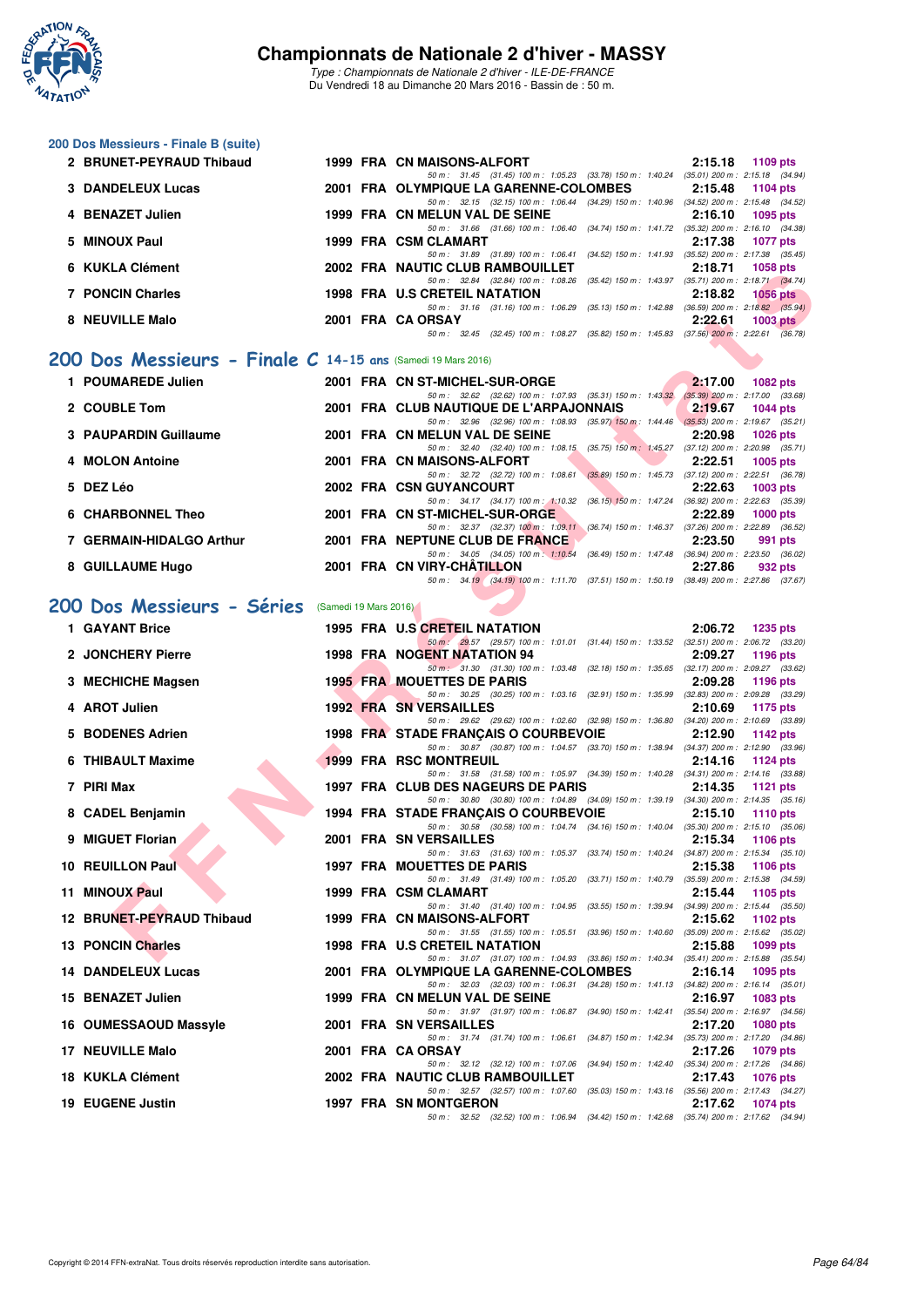

|    | 200 Dos Messieurs - Séries (suite) |  |                                                                                                                                      |                                                       |
|----|------------------------------------|--|--------------------------------------------------------------------------------------------------------------------------------------|-------------------------------------------------------|
|    | 20 POUMAREDE Julien                |  | 2001 FRA CN ST-MICHEL-SUR-ORGE<br>50 m: 31.99 (31.99) 100 m: 1.06.75 (34.76) 150 m: 1.43.27 (36.52) 200 m: 2.17.87 (34.60)           | 2:17.87<br>1070 pts                                   |
|    | 21 CASTERA Louis                   |  | 2000 FRA CERGY PONTOISE NATATION                                                                                                     | 2:18.30<br><b>1064 pts</b>                            |
|    | 22 DELATTRE Noe                    |  | 50 m: 32.10 (32.10) 100 m: 1:06.94 (34.84) 150 m: 1:42.63 (35.69) 200 m: 2:18.30 (35.67)<br>2000 FRA ETOILE ST-LEU-PLESSIS           | 2:18.46<br><b>1062 pts</b>                            |
|    | 23 PICHON Erwan                    |  | 50 m: 31.47 (31.47) 100 m: 1:06.65 (35.18) 150 m: 1:43.03 (36.38) 200 m: 2:18.46 (35.43)<br>2000 FRA AC VILLEPINTE                   | 2:19.23<br>1051 pts                                   |
|    | 24 GUERRA Tristan                  |  | 50 m: 32.08 (32.08) 100 m: 1:06.83 (34.75) 150 m: 1:42.89 (36.06) 200 m: 2:19.23 (36.34)<br>2000 FRA CLUB NAUTIQUE DE L'ARPAJONNAIS  | 2:19.29<br><b>1050 pts</b>                            |
|    | 25 MAHTALI Adel-Yanis              |  | 50 m: 32.15 (32.15) 100 m: 1:07.12 (34.97) 150 m: 1:43.61 (36.49) 200 m: 2:19.29 (35.68)<br>1999 FRA US GRIGNY                       | 2:19.97<br>$1040$ pts                                 |
|    | 26 UNVOAS Clement                  |  | 50 m: 32.05 (32.05) 100 m: 1:07.25 (35.20) 150 m: 1:44.19 (36.94) 200 m: 2:19.97 (35.78)<br>2000 FRA C.S MONTERELAIS NATATION        | 2:20.04<br>1039 pts                                   |
|    | 27 PAUPARDIN Guillaume             |  | 50 m: 32.43 (32.43) 100 m: 1:07.84 (35.41) 150 m: 1:44.48 (36.64) 200 m: 2:20.04 (35.56)<br>2001 FRA CN MELUN VAL DE SEINE           | 2:20.21<br><b>1037 pts</b>                            |
|    | 28 BECQUET Julien                  |  | 50 m: 33.21 (33.21) 100 m: 1.08.68 (35.47) 150 m: 1.44.82 (36.14) 200 m: 2.20.21 (35.39)<br>1999 FRA S.M MONTROUGE                   | 2:20.33<br><b>1035 pts</b>                            |
|    | 29 DHENNIN Marc                    |  | 50 m: 32.99 (32.99) 100 m: 1:08.07 (35.08) 150 m: 1:44.42 (36.35) 200 m: 2:20.33 (35.91)<br><b>1998 FRA SN VERSAILLES</b>            | 2:20.52<br>1033 pts                                   |
|    | <b>30 OLIVIER Nicolas</b>          |  | 50 m: 31.85 (31.85) 100 m: 1:05.92 (34.07) 150 m: 1:42.63 (36.71) 200 m: 2:20.52 (37.89)<br>1998 FRA ASSO NATATION DE SARTROUVILLE   | 2:20.64<br>1031 pts                                   |
|    | 31 COUDRAIS Yvon                   |  | 50 m: 32.86 (32.86) 100 m: 1:08.34 (35.48) 150 m: 1:45.00 (36.66) 200 m: 2:20.64 (35.64)<br>2000 FRA STELLA SPORTS ST-MAUR           | 2:20.75<br><b>1029 pts</b>                            |
|    | 31 BEDEL Quentin                   |  | 50 m: 32.54 (32.54) 100 m: 1.07.88 (35.34) 150 m: 1.44.83 (36.95) 200 m: 2.20.75 (35.92)<br><b>2000 FRA LAGNY-SUR-MARNE NATATION</b> | 2:20.75<br>1029 pts                                   |
|    | 33 COUBLE Tom                      |  | 50 m: 32.84 (32.84) 100 m: 1:08.25 (35.41) 150 m: 1:44.13 (35.88) 200 m: 2:20.75 (36.62)<br>2001 FRA CLUB NAUTIQUE DE L'ARPAJONNAIS  | 2:21.63<br><b>1017 pts</b>                            |
|    | 34 TONNEAU Guillaume               |  | 50 m: 32.42 (32.42) 100 m: 1:07.50 (35.08) 150 m: 1:44.16 (36.66) 200 m: 2:21.63 (37.47)<br>1998 FRA CN ST-MICHEL-SUR-ORGE           | 2:21.70<br><b>1016 pts</b>                            |
|    | 35 ROBBE Mathieu                   |  | 50 m: 31.82 (31.82) 100 m: 1:06.70 (34.88) 150 m: 1:44.47 (37.77) 200 m: 2:21.70 (37.23)                                             |                                                       |
|    |                                    |  | 2000 FRA NEPTUNE CLUB DE FRANCE<br>50 m: 32.34 (32.34) 100 m: 1:08.88 (36.54) 150 m: 1:45.69 (36.81) 200 m: 2:22.21 (36.52)          | 2:22.21<br>1009 pts                                   |
|    | 36 SCHILOVITZ Jules                |  | 2000 FRA CLUB DES NAGEURS DE PARIS<br>50 m: 32.30 (32.30) 100 m: 1:07.46 (35.16) 150 m: 1:44.95 (37.49) 200 m: 2:22.43 (37.48)       | 2:22.43<br><b>1006 pts</b>                            |
|    | 37 NEUVILLE Titouan                |  | 1998 FRA CA ORSAY<br>50 m: 32.90 (32.90) 100 m: 1:08.31 (35.41) 150 m: 1:45.44 (37.13) 200 m: 2:22.64 (37.20)                        | 2:22.64<br>1003 pts                                   |
| 38 | <b>BOURDON Rayane</b>              |  | 2001 FRA CN VIRY-CHATILLON<br>50 m: 32.71 (32.71) 100 m: 1:08.21 (35.50) 150 m: 1:45.36 (37.15) 200 m: 2:23.11 (37.75)               | 2:23.11<br>997 pts                                    |
|    | 39 MOLON Antoine                   |  | 2001 FRA CN MAISONS-ALFORT<br>50 m: 32.59 (32.59) 100 m: 1:08.50 (35.91) 150 m: 1:46.35 (37.85) 200 m: 2:23.20 (36.85)               | 2:23.20<br>995 pts                                    |
| 40 | <b>BARRY Aron</b>                  |  | 2002 FRA CLUB DES NAGEURS DE PARIS<br>50 m: 33.04 (33.04) 100 m: 1:09.23 (36.19) 150 m: 1:46.65 (37.42) 200 m: 2:23.26 (36.61)       | 2:23.26<br>995 pts                                    |
|    | 41 DEZ Léo                         |  | 2002 FRA CSN GUYANCOURT<br>50 m: 34.41 (34.41) 100 m: 1:11.34 (36.93) 150 m: 1:48.51 (37.17) 200 m: 2:23.40 (34.89)                  | 2:23.40<br>993 pts                                    |
|    | 42 OUAZENE Manil                   |  | <b>1999 FRA ES NANTERRE</b><br>50 m: 32.24 (32.24) 100 m: 1:07.38 (35.14) 150 m: 1:45.34 (37.96) 200 m: 2:23.96 (38.62)              | 2:23.96<br>985 pts                                    |
|    | 43 CHARBONNEL Theo                 |  | 2001 FRA CN ST-MICHEL-SUR-ORGE<br>50 m: 32.17 (32.17) 100 m: 1:08.71 (36.54) 150 m: 1:46.54 (37.83) 200 m: 2:24.21 (37.67)           | 2:24.21<br>982 pts                                    |
|    | 44 GUIGOU Pierre-Lucas             |  | 2000 FRA U.S CRETEIL NATATION<br>50 m: 31.94 (31.94) 100 m: 1.07.94 (36.00) 150 m: 1.46.91 (38.97) 200 m: 2.24.73 (37.82)            | 2:24.73<br>974 pts                                    |
|    | 45 GENEVOIS Yanis                  |  | 2002 FRA CN VIRY-CHATILLON                                                                                                           | 2:24.97<br>971 pts                                    |
|    | <b>46 ROMER Loick</b>              |  | 50 m: 34.27 (34.27) 100 m: 1:12.05 (37.78) 150 m: 1:49.29 (37.24) 200 m: 2:24.97 (35.68)<br>2000 FRA CLUB NAUTIQUE DE L'ARPAJONNAIS  | 2:24.98<br>971 pts                                    |
|    | 47 LOISEAU Morgan                  |  | 50 m: 33.19 (33.19) 100 m: 1:09.38 (36.19) 150 m: 1:47.51 (38.13) 200 m: 2:24.98 (37.47)<br>2000 FRA CN POISSY                       | 2:25.01<br>971 pts                                    |
|    | 47 MAJOU Clément                   |  | 50 m : 32.45 (32.45) 100 m : 1:09.35 (36.90) 150 m : 1:47.64<br>2002 FRA CN POISSY                                                   | (38.29) 200 m : 2:25.01 (37.37)<br>2:25.01<br>971 pts |
| 49 | <b>GERMAIN-HIDALGO Arthur</b>      |  | 50 m: 34.29 (34.29) 100 m: 1:10.01 (35.72) 150 m: 1:47.49 (37.48) 200 m: 2:25.01 (37.52)<br>2001 FRA NEPTUNE CLUB DE FRANCE          | 2:25.34<br>966 pts                                    |
|    | 50 GUILLAUME Hugo                  |  | 50 m: 33.77 (33.77) 100 m: 1:10.52 (36.75) 150 m: 1:48.13 (37.61) 200 m: 2:25.34 (37.21)<br>2001 FRA CN VIRY-CHATILLON               | 2:25.45<br>965 pts                                    |
|    | 51 FERREIRA Dylan                  |  | 50 m : 34.09 (34.09) 100 m : 1:11.05 (36.96) 150 m : 1:48.86 (37.81) 200 m : 2:25.45 (36.59)<br>2000 FRA RED STAR CLUB CHAMPIGNY     | 2:25.58<br>963 pts                                    |
|    | 52 TAYLAN Noyan                    |  | 50 m: 34.06 (34.06) 100 m: 1:11.19 (37.13) 150 m: 1:49.04 (37.85) 200 m: 2:25.58 (36.54)<br>2002 FRA STADE DE VANVES                 | 2:25.69<br>961 pts                                    |
|    | 53 LHOMME Hugo                     |  | 50 m: 33.63 (33.63) 100 m: 1:10.92 (37.29) 150 m: 1:49.44 (38.52) 200 m: 2:25.69 (36.25)<br>2002 FRA SN VERSAILLES                   | 2:25.70<br>961 pts                                    |
|    | 54 MARY David                      |  | 50 m: 34.16 (34.16) 100 m: 1:11.41 (37.25) 150 m: 1:49.15 (37.74) 200 m: 2:25.70 (36.55)<br>2000 FRA US GRIGNY                       | 2:26.21<br>954 pts                                    |
|    | 55 AERNOUT Arthur                  |  | 50 m: 34.64 (34.64) 100 m: 1:11.61 (36.97) 150 m: 1:49.25 (37.64) 200 m: 2:26.21 (36.96)<br>2002 FRA CA L'HAY-LES-ROSES              | 2:26.40<br>952 pts                                    |
|    |                                    |  | 50 m: 33.24 (33.24) 100 m: 1:09.29 (36.05) 150 m: 1:47.49 (38.20) 200 m: 2:26.40 (38.91)                                             |                                                       |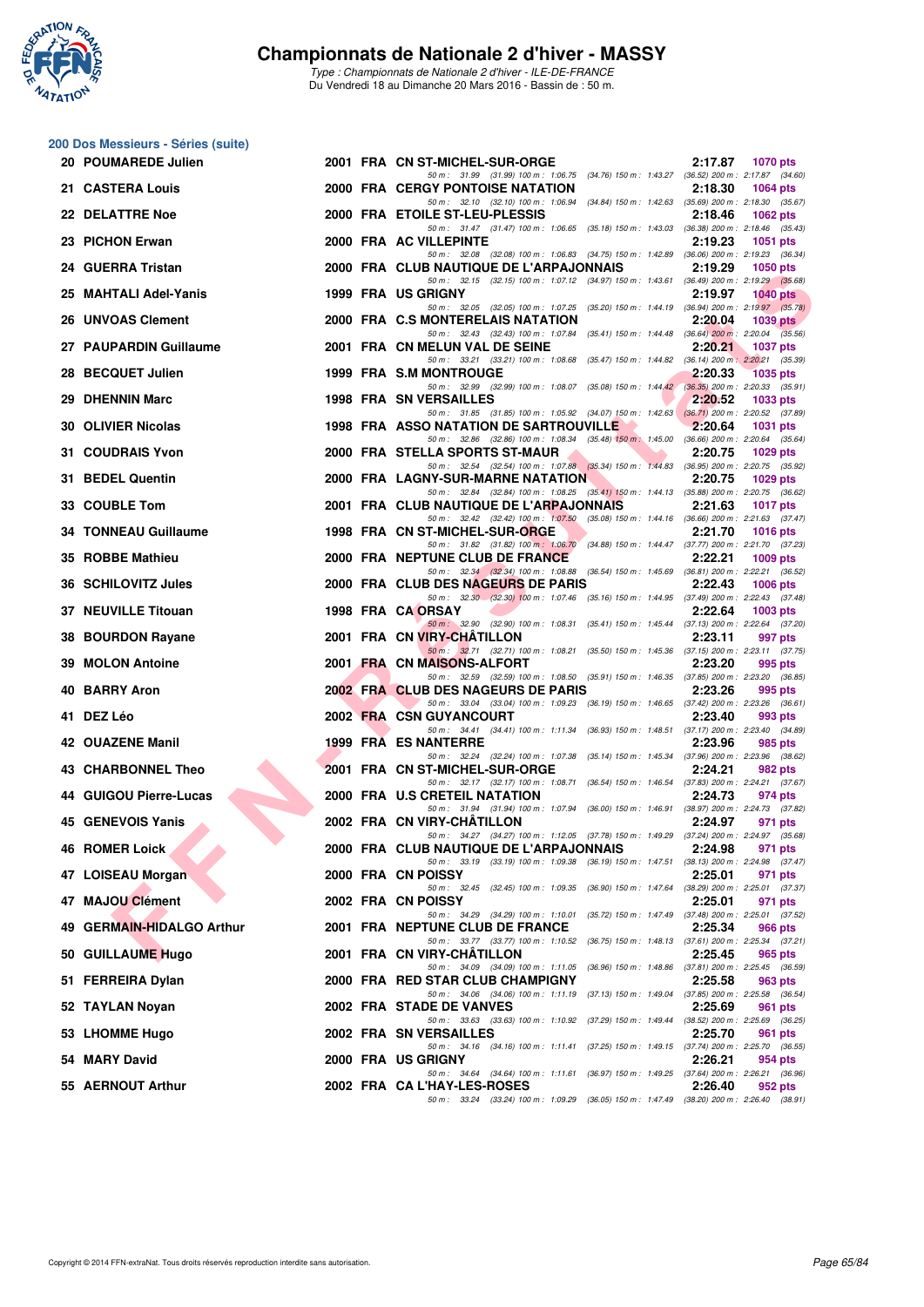

*Type : Championnats de Nationale 2 d'hiver - ILE-DE-FRANCE* Du Vendredi 18 au Dimanche 20 Mars 2016 - Bassin de : 50 m.

## **200 Dos Messieurs - Séries (suite)**

| 56 CHERRIER Kylian                                  |  | 2000 FRA SN VERSAILLES                                                                                                             | 2:26.44        | 951 pts         |  |
|-----------------------------------------------------|--|------------------------------------------------------------------------------------------------------------------------------------|----------------|-----------------|--|
| 57 DESBRUNS Florian                                 |  | 50 m: 33.07 (33.07) 100 m: 1:09.69 (36.62) 150 m: 1:48.07 (38.38) 200 m: 2:26.44 (38.37)<br>2000 FRA LAGNY-SUR-MARNE NATATION      | 2:26.90        | 945 pts         |  |
|                                                     |  | 50 m: 34.00 (34.00) 100 m: 1:10.32 (36.32) 150 m: 1:48.78 (38.46) 200 m: 2:26.90 (38.12)                                           |                |                 |  |
| 58 VIE MAHE Tanguy                                  |  | 2001 FRA AC BOULOGNE-BILLANCOURT<br>50 m: 33.31 (33.31) 100 m: 1:10.51 (37.20) 150 m: 1:49.14 (38.63) 200 m: 2:27.10 (37.96)       | 2:27.10        | 942 pts         |  |
| 59 ROTH BELGRAND Mathis                             |  | 2002 FRA SO ROSNY<br>50 m: 33.45 (33.45) 100 m: 1:10.36 (36.91) 150 m: 1:48.47 (38.11) 200 m: 2:27.44 (38.97)                      | 2:27.44        | 938 pts         |  |
| 60 ARTIGNY Thibault                                 |  | <b>2000 FRA CN VERNEUIL VERNOUILLET</b>                                                                                            | 2:27.75        | 934 pts         |  |
| 61 GUESDON Sacha                                    |  | 50 m: 34.09 (34.09) 100 m: 1:11.16 (37.07) 150 m: 1:49.52 (38.36) 200 m: 2:27.75 (38.23)<br>2002 FRA AAS SARCELLES NATATION 95     | 2:27.94        | 931 pts         |  |
|                                                     |  | 50 m: 34.13 (34.13) 100 m: 1:11.20 (37.07) 150 m: 1:49.74 (38.54) 200 m: 2:27.94 (38.20)                                           |                |                 |  |
| 62 MARGUERON Romain                                 |  | 1999 FRA AAS SARCELLES NATATION 95                                                                                                 | 2:28.21        | 928 pts         |  |
| 63 LE COZ Cédric                                    |  | 50 m: 34.41 (34.41) 100 m: 1:10.91 (36.50) 150 m: 1:50.12 (39.21) 200 m: 2:28.21 (38.09)<br>2002 FRA AS CORBEIL-ESSONNE            | 2:28.33        | 926 pts         |  |
| 64 BOCHER Guillaume                                 |  | 50 m: 34.33 (34.33) 100 m: 1:11.86 (37.53) 150 m: 1:50.29 (38.43) 200 m: 2:28.33 (38.04)<br>2001 FRA A.O. TRAPPES NATATION         | 2:28.82        | 920 pts         |  |
|                                                     |  | 50 m: 34.52 (34.52) 100 m: 1:11.99 (37.47) 150 m: 1:50.62 (38.63) 200 m: 2:28.82 (38.20)                                           |                |                 |  |
| 65 TISON Gauthier                                   |  | 1999 FRA CA L'HAY-LES-ROSES                                                                                                        | 2:29.42        | 912 pts         |  |
| 66 BARTHELEMY Hugo                                  |  | 50 m: 32.80 (32.80) 100 m: 1:10.75 (37.95) 150 m: 1:49.99 (39.24) 200 m: 2:29.42 (39.43)<br>2002 FRA CN LE PLESSIS-ROBINSON        | 2:29.61        | 909 pts         |  |
|                                                     |  | 50 m: 34.57 (34.57) 100 m: 1:12.17 (37.60) 150 m: 1:51.23 (39.06) 200 m: 2:29.61 (38.38)                                           |                |                 |  |
| 67 PAUBEL Lucas                                     |  | <b>2002 FRA ES MASSY NATATION</b><br>50 m: 34.95 (34.95) 100 m: 1:12.52 (37.57) 150 m: 1:51.20 (38.68) 200 m: 2:29.64 (38.44)      | 2:29.64        | 909 pts         |  |
| 68 THENU Maxime                                     |  | 2002 FRA AQUA CLUB PONTAULT-ROISSY                                                                                                 | 2:29.72        | 908 pts         |  |
| 69 CAMUS Loïc                                       |  | 50 m: 34.64 (34.64) 100 m: 1:13.35 (38.71) 150 m: 1:52.69 (39.34) 200 m: 2:29.72 (37.03)<br><b>2001 FRA ES MASSY NATATION</b>      | 2:29.86        | 906 pts         |  |
|                                                     |  | 50 m: 34.45 (34.45) 100 m: 1:11.86 (37.41) 150 m: 1:51.69 (39.83) 200 m: 2:29.86 (38.17)                                           |                |                 |  |
| <b>70 DEMETZ Alexis</b>                             |  | 2001 FRA AQUA CLUB PONTAULT-ROISSY<br>50 m: 34.88 (34.88) 100 m: 1:12.41 (37.53) 150 m: 1:51.35 (38.94) 200 m: 2:30.24 (38.89)     | 2:30.24        | 901 pts         |  |
| 71 RUELLO Colin                                     |  | 2002 FRA CLUB DES NAGEURS DE PARIS                                                                                                 | 2:30.36        | 899 pts         |  |
| 72 TEULE Leo                                        |  | 50 m: 34.70 (34.70) 100 m: 1:12.90 (38.20) 150 m: 1:51.89 (38.99) 200 m: 2:30.36 (38.47)<br>2002 FRA CNO ST-GERMAIN-EN-LAYE        | 2:30.51        | 897 pts         |  |
|                                                     |  | 50 m: 33.88 (33.88) 100 m: 1:12.21 (38.33) 150 m: 1:51.89 (39.68) 200 m: 2:30.51 (38.62)                                           |                |                 |  |
| 73 CHENITI Sami                                     |  | 2001 FRA CN POISSY<br>50 m: 34.04 (34.04) 100 m: 1:12.16 (38.12) 150 m: 1:51.81 (39.65) 200 m: 2:30.75 (38.94)                     | 2:30.75        | 894 pts         |  |
| 74 GHAFIR Hedi                                      |  | 2000 FRA AS HERBLAY NATATION                                                                                                       | 2:30.84        | 893 pts         |  |
| <b>75 DEYRIES Corentin</b>                          |  | 50 m: 34.22 (34.22) 100 m: 1:11.80 (37.58) 150 m: 1:52.24 (40.44) 200 m: 2:30.84 (38.60)<br>2002 FRA OLYMPIQUE LA GARENNE-COLOMBES | 2:31.40        | 886 pts         |  |
|                                                     |  | 50 m: 35.28 (35.28) 100 m: 1:13.96 (38.68) 150 m: 1:53.24 (39.28) 200 m: 2:31.40 (38.16)                                           |                |                 |  |
| 76 CHERTIER Guilhem                                 |  | 2001 FRA SN MONTGERON<br>50 m: 33.19 (33.19) 100 m: 1:09.86 (36.67) 150 m: 1:50.50 (40.64) 200 m: 2:32.23 (41.73)                  | 2:32.23        | 875 pts         |  |
| 77 LEMARCHAND Kyllian                               |  | 2002 FRA CN LE PLESSIS-ROBINSON                                                                                                    | 2:33.56        | 858 pts         |  |
| 78 HIRCHI Axel                                      |  | 50 m: 35.45 (35.45) 100 m: 1:14.54 (39.09) 150 m: 1:54.31 (39.77) 200 m: 2:33.56 (39.25)<br>2002 FRA CN ASNIERES                   | 2:33.57        | 858 pts         |  |
|                                                     |  | 50 m: 35.74 (35.74) 100 m: 1:15.30 (39.56) 150 m: 1:54.96 (39.66) 200 m: 2:33.57 (38.61)                                           |                |                 |  |
| <b>79 CHAPUY Lucas</b>                              |  | 2002 FRA CSN GUYANCOURT<br>50 m: 35.67 (35.67) 100 m: 1:14.52 (38.85) 150 m: 1:54.63 (40.11) 200 m: 2:33.73 (39.10)                | 2:33.73        | 856 pts         |  |
| 80 CHAPUIS Barthelemy                               |  | 2002 FRA RACING CLUB DE FRANCE WP                                                                                                  | 2:34.78        | 843 pts         |  |
| 81 DE CASTRO FRANCA Marvin                          |  | 50 m: 35.01 (35.01) 100 m: 1:14.72 (39.71) 150 m: 1:56.12 (41.40) 200 m: 2:34.78 (38.66)<br>2001 FRA ES VITRY                      | 2:37.20        |                 |  |
|                                                     |  | 50 m: 34.59 (34.59) 100 m: 1:13.06 (38.47) 150 m: 1:55.75 (42.69) 200 m: 2:37.20 (41.45)                                           |                | 812 pts         |  |
| 82 QUILLAUX Gwendal                                 |  | 2002 FRA CN VIRY-CHATILLON                                                                                                         | 2:38.14        | 801 pts         |  |
| --- CIFTCI Denis                                    |  | 50 m: 36.06 (36.06) 100 m: 1:15.92 (39.86) 150 m: 1:57.87 (41.95) 200 m: 2:38.14 (40.27)<br>2002 FRA U.S CRETEIL NATATION          | <b>DNS</b> exc |                 |  |
| --- HERENT Nathan                                   |  | <b>1998 FRA SN MONTGERON</b>                                                                                                       | <b>DNS dec</b> |                 |  |
|                                                     |  |                                                                                                                                    |                |                 |  |
| O Brasse Messieurs - Finale A (Samedi 19 Mars 2016) |  |                                                                                                                                    |                |                 |  |
| 1 OLIER Cyril                                       |  | 1994 FRA NOGENT NATATION 94                                                                                                        | 29.36          | <b>1266 pts</b> |  |

## **[50 Brasse Messieurs - Finale A](http://www.ffnatation.fr/webffn/resultats.php?idact=nat&go=epr&idcpt=37307&idepr=71)** (Samedi 19 Mars 2016)

| 1 OLIER Cyril             |  | <b>1994 FRA NOGENT NATATION 94</b>   | 29.36 | <b>1266 pts</b> |
|---------------------------|--|--------------------------------------|-------|-----------------|
| 2 CORNEVIN Xavier         |  | 1989 FRA ESPADON VÉLIZY-VILLACOUBLAY | 29.95 | <b>1232 pts</b> |
| 3 CHAUVIN Thomas          |  | <b>1996 FRA US GRIGNY</b>            | 30.13 | <b>1221 pts</b> |
| 4 PLATAUX Robin           |  | <b>1997 FRA NOGENT NATATION 94</b>   | 30.22 | <b>1216 pts</b> |
| 5 FOURNIER Florian        |  | <b>1996 FRA ES NANTERRE</b>          | 30.75 | 1186 pts        |
| 6 PARIS Tristan           |  | 1995 FRA ASS DES SPORTS DE CHELLES   | 31.56 | 1141 pts        |
| <b>7 CANTRELLE Gilles</b> |  | 1990 FRA BOIS-COLOMBES SPORT         | 31.77 | 1130 pts        |
| 8 BOURUMEAU William       |  | 1998 FRA CN VIRY-CHÂTILLON           | 32.13 | 1110 pts        |
|                           |  |                                      |       |                 |
|                           |  |                                      |       |                 |

### **[50 Brasse Messieurs - Finale B](http://www.ffnatation.fr/webffn/resultats.php?idact=nat&go=epr&idcpt=37307&idepr=71)** (Samedi 19 Mars 2016)

**1 DALLE Thibault 1997 FRA SN VERSAILLES 30.94 1176 pts**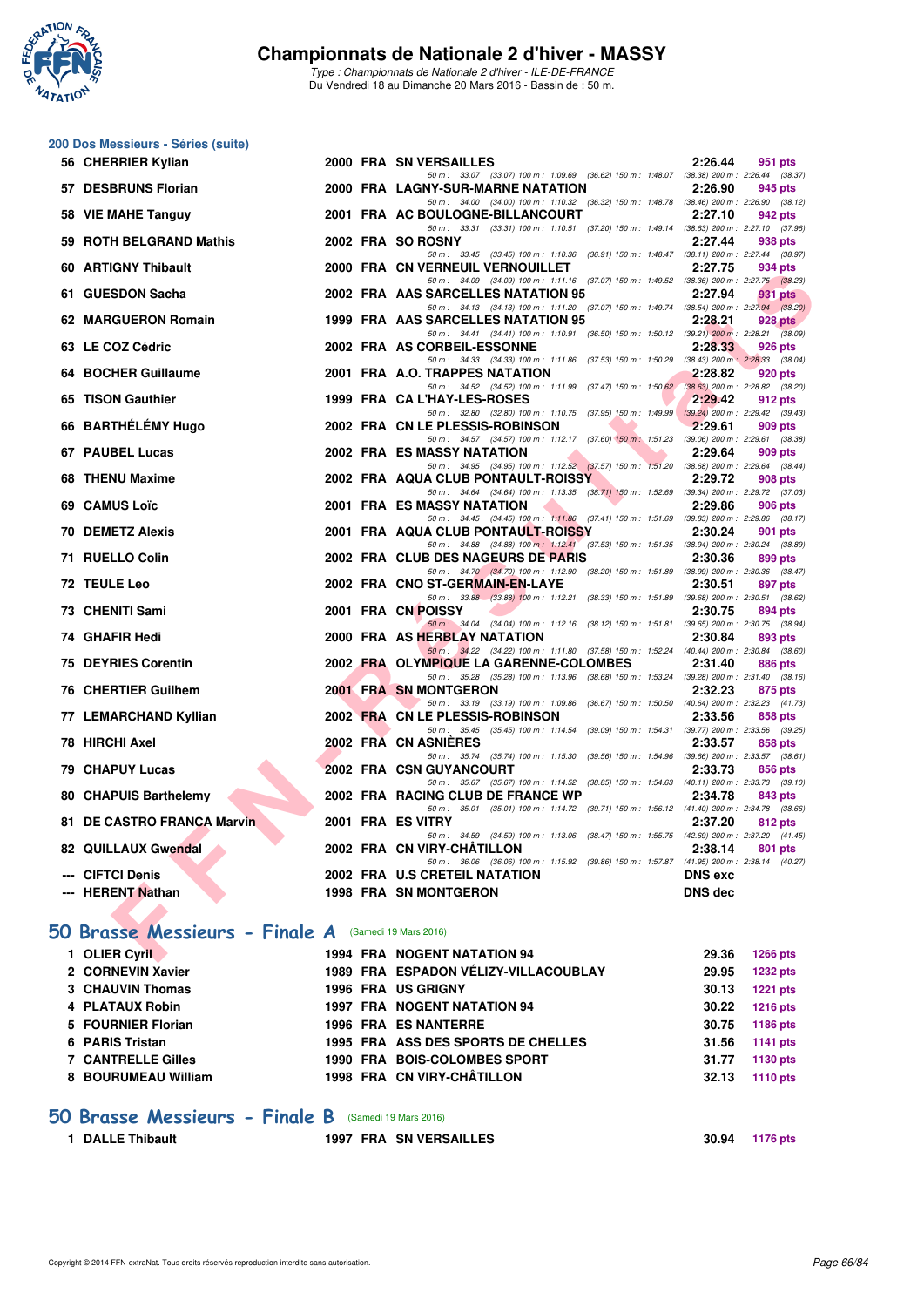

*Type : Championnats de Nationale 2 d'hiver - ILE-DE-FRANCE* Du Vendredi 18 au Dimanche 20 Mars 2016 - Bassin de : 50 m.

#### **50 Brasse Messieurs - Finale B (suite)**

| 3 QUIERTANT Killian<br><b>1997 FRA U.S CRETEIL NATATION</b><br>31.41<br>1999 FRA CLUB DES NAGEURS DE PARIS<br>4 SHEN Simon<br>31.42<br>5 LESUEUR Theo<br>1998 FRA RED STAR CLUB CHAMPIGNY<br>31.68<br><b>6 DESSAILLY Eric</b><br>1999 FRA CN MAISONS-ALFORT<br>32.15<br>7 ARNAUD Quentin<br>2000 FRA YERRES NATATION<br>32.18<br>8 HONDRE Victor<br><b>1998 FRA MOUETTES DE PARIS</b><br>32.36 | 2 CHARBONNEL Alexandre |  | 2000 FRA CN BRUNOY-ESSONNE | 31.36 1152 pts |
|------------------------------------------------------------------------------------------------------------------------------------------------------------------------------------------------------------------------------------------------------------------------------------------------------------------------------------------------------------------------------------------------|------------------------|--|----------------------------|----------------|
|                                                                                                                                                                                                                                                                                                                                                                                                |                        |  |                            | 1150 pts       |
|                                                                                                                                                                                                                                                                                                                                                                                                |                        |  |                            | 1149 pts       |
|                                                                                                                                                                                                                                                                                                                                                                                                |                        |  |                            | 1135 pts       |
|                                                                                                                                                                                                                                                                                                                                                                                                |                        |  |                            | 1109 pts       |
|                                                                                                                                                                                                                                                                                                                                                                                                |                        |  |                            | 1107 pts       |
|                                                                                                                                                                                                                                                                                                                                                                                                |                        |  |                            | 1098 pts       |

### **[50 Brasse Messieurs - Finale C](http://www.ffnatation.fr/webffn/resultats.php?idact=nat&go=epr&idcpt=37307&idepr=71) 14-15 ans** (Samedi 19 Mars 2016)

| 1 SCHEERS Hugo          | 2001 FRA CN VIRY-CHÂTILLON         | 33.21 | <b>1052 pts</b> |
|-------------------------|------------------------------------|-------|-----------------|
| 2 OUNOUGHI Ihsane       | <b>2001 FRA ES MASSY NATATION</b>  | 33.25 | 1050 pts        |
| 3 HO Ryan               | 2001 FRA CN VIRY-CHÂTILLON         | 33.43 | <b>1041 pts</b> |
| 4 ANDRÉ Loïc            | 2001 FRA A.O. TRAPPES NATATION     | 33.44 | 1040 pts        |
| 5 LIV Thomas            | 2002 FRA AQUA CLUB PONTAULT-ROISSY | 33.75 | <b>1024 pts</b> |
| <b>6 CHAUVIN Dennys</b> | 2001 FRA ES VITRY                  | 33.91 | 1016 pts        |
| 7 ANJOLRAS Alexandre    | <b>2002 FRA SN VERSAILLES</b>      | 34.14 | 1004 pts        |
| 8 SALMON Aymeric        | 2001 FRA CN POISSY                 | 35.32 | 944 pts         |

### **[50 Brasse Messieurs - Finale D](http://www.ffnatation.fr/webffn/resultats.php?idact=nat&go=epr&idcpt=37307&idepr=71)** (Samedi 19 Mars 2016)

| 1 PRUNIERES Robinson               |  | <b>2000 FRA COULOMMIERS NATATION</b> | 32.67         | 1081 pts |
|------------------------------------|--|--------------------------------------|---------------|----------|
| 2 LHUSSIER Come                    |  | 1999 FRA CNO ST-GERMAIN-EN-LAYE      | 33.17         | 1054 pts |
| 3 JOUAN Thibault                   |  | 1999 FRA AS BONDY                    | 33.18         | 1054 pts |
| 4 ROSPARS Pierre                   |  | 2000 FRA BOIS-COLOMBES SPORT         | 33.64         | 1030 pts |
| 5 KEBDI Yanis                      |  | 2000 FRA CN LA COURNEUVE             | 34.23         | 999 pts  |
| 6 ROUGAGNOU Zachary                |  | 2000 FRA CN MAISONS-ALFORT           | 34.89         | 965 pts  |
| --- ROHART DELPIERRE Charles-Louis |  | 2000 FRA CSN GUYANCOURT              | <b>DNS Nd</b> |          |

## **[50 Brasse Messieurs - Séries](http://www.ffnatation.fr/webffn/resultats.php?idact=nat&go=epr&idcpt=37307&idepr=71)** (Samedi 19 Mars 2016)

|    | <b>INDINE VIGIO</b>                                              |  | FRA MUULILLOUL FARIS                    |               | 1050 pis        |
|----|------------------------------------------------------------------|--|-----------------------------------------|---------------|-----------------|
|    |                                                                  |  |                                         |               |                 |
|    | $50$ Brasse Messieurs - Finale C 14-15 ans (Samedi 19 Mars 2016) |  |                                         |               |                 |
|    | 1 SCHEERS Hugo                                                   |  | 2001 FRA CN VIRY-CHÂTILLON              | 33.21         | <b>1052 pts</b> |
|    | 2 OUNOUGHI Ihsane                                                |  | <b>2001 FRA ES MASSY NATATION</b>       | 33.25         | 1050 pts        |
|    | 3 HO Ryan                                                        |  | 2001 FRA CN VIRY-CHÂTILLON              | 33.43         | 1041 pts        |
|    | 4 ANDRÉ Loïc                                                     |  | 2001 FRA A.O. TRAPPES NATATION          | 33.44         | 1040 pts        |
|    | 5 LIV Thomas                                                     |  | 2002 FRA AQUA CLUB PONTAULT-ROISSY      | 33.75         | 1024 pts        |
|    | 6 CHAUVIN Dennys                                                 |  | 2001 FRA ES VITRY                       | 33.91         | 1016 pts        |
|    | 7 ANJOLRAS Alexandre                                             |  | 2002 FRA SN VERSAILLES                  | 34.14         | <b>1004 pts</b> |
|    | 8 SALMON Aymeric                                                 |  | 2001 FRA CN POISSY                      | 35.32         | 944 pts         |
|    |                                                                  |  |                                         |               |                 |
|    | <b>iO Brasse Messieurs - Finale D</b> (Samedi 19 Mars 2016)      |  |                                         |               |                 |
|    | 1 PRUNIERES Robinson                                             |  | <b>2000 FRA COULOMMIERS NATATION</b>    | 32.67         | 1081 pts        |
|    | 2 LHUSSIER Come                                                  |  | 1999 FRA CNO ST-GERMAIN-EN-LAYE         | 33.17         | 1054 pts        |
|    | 3 JOUAN Thibault                                                 |  | 1999 FRA AS BONDY                       | 33.18         | 1054 pts        |
|    | 4 ROSPARS Pierre                                                 |  | 2000 FRA BOIS-COLOMBES SPORT            | 33.64         | 1030 pts        |
|    | 5 KEBDI Yanis                                                    |  | 2000 FRA CN LA COURNEUVE                | 34.23         | 999 pts         |
|    | 6 ROUGAGNOU Zachary                                              |  | 2000 FRA CN MAISONS-ALFORT              | 34.89         | 965 pts         |
|    | --- ROHART DELPIERRE Charles-Louis                               |  | 2000 FRA CSN GUYANCOURT                 | <b>DNS Nd</b> |                 |
|    |                                                                  |  |                                         |               |                 |
|    | <b>iO Brasse Messieurs - Séries</b> (Samedi 19 Mars 2016)        |  |                                         |               |                 |
|    | 1 OLIER Cyril                                                    |  | <b>1994 FRA NOGENT NATATION 94</b>      | 29.42         | <b>1262 pts</b> |
|    | 2 ALLOUCHE Adam                                                  |  | 1993 LIB CO ULIS NATATION               | 29.51         | 1257 pts        |
|    | 3 COUDERT Rémi                                                   |  | <b>1995 FRA CERGY PONTOISE NATATION</b> | 29.71         | 1246 pts        |
|    | 4 CORNEVIN Xavier                                                |  | 1989 FRA ESPADON VÉLIZY-VILLACOUBLAY    | 29.87         | 1236 pts        |
|    | 5 FOURNIER Florian                                               |  | <b>1996 FRA ES NANTERRE</b>             | 30.12         | <b>1222 pts</b> |
|    | 6 PLATAUX Robin                                                  |  | <b>1997 FRA NOGENT NATATION 94</b>      | 30.17         | <b>1219 pts</b> |
|    | 7 CHAUVIN Thomas                                                 |  | <b>1996 FRA US GRIGNY</b>               | 30.45         | <b>1203 pts</b> |
|    | 8 BOURUMEAU William                                              |  | 1998 FRA CN VIRY-CHÂTILLON              | 31.13         | 1165 pts        |
|    | 9 PARIS Tristan                                                  |  | 1995 FRA ASS DES SPORTS DE CHELLES      | 31.18         | 1162 pts        |
|    | <b>10 CANTRELLE Gilles</b>                                       |  | 1990 FRA BOIS-COLOMBES SPORT            | 31.37         | 1152 pts        |
| 11 | <b>QUIERTANT Killian</b>                                         |  | 1997 FRA U.S CRETEIL NATATION           | 31.44         | 1148 pts        |
|    | <b>12 ALIBERT Pierre</b>                                         |  | <b>1996 FRA STADE DE VANVES</b>         | 31.57         | <b>1141 pts</b> |
|    | 13 SHEN Simon                                                    |  | 1999 FRA CLUB DES NAGEURS DE PARIS      | 31.62         | 1138 pts        |
|    | 14 LESUEUR Theo                                                  |  | 1998 FRA RED STAR CLUB CHAMPIGNY        | 31.70         | <b>1134 pts</b> |
|    | <b>15 CHARBONNEL Alexandre</b>                                   |  | 2000 FRA CN BRUNOY-ESSONNE              | 31.74         | <b>1131 pts</b> |
|    | 16 DALLE Thibault                                                |  | <b>1997 FRA SN VERSAILLES</b>           | 31.76         | <b>1130 pts</b> |
|    | <b>17 BARRY Ervin</b>                                            |  | 2000 FRA CLUB DES NAGEURS DE PARIS      | 31.98         | 1118 pts        |
|    | 18 HONDRE Victor                                                 |  | 1998 FRA MOUETTES DE PARIS              | 32.28         | 1102 pts        |
|    | <b>19 ARNAUD Quentin</b>                                         |  | <b>2000 FRA YERRES NATATION</b>         | 32.37         | <b>1097 pts</b> |
|    | <b>20 DESSAILLY Eric</b>                                         |  | 1999 FRA CN MAISONS-ALFORT              | 32.62         | 1084 pts        |
|    | 21 JOUAN Thibault                                                |  | 1999 FRA AS BONDY                       | 32.63         | 1083 pts        |
|    | 22 BARGUIL Frédéric                                              |  | 1989 FRA CSM CLAMART                    | 32.64         | 1083 pts        |
|    | 23 LHUSSIER Come                                                 |  | 1999 FRA CNO ST-GERMAIN-EN-LAYE         | 32.70         | <b>1079 pts</b> |
|    | 24 TRY Richard                                                   |  | 1998 FRA AC VILLEPINTE                  | 32.75         | <b>1077 pts</b> |
|    | 25 PRUNIERES Robinson                                            |  | 2000 FRA COULOMMIERS NATATION           | 32.86         | <b>1071 pts</b> |
|    |                                                                  |  |                                         |               |                 |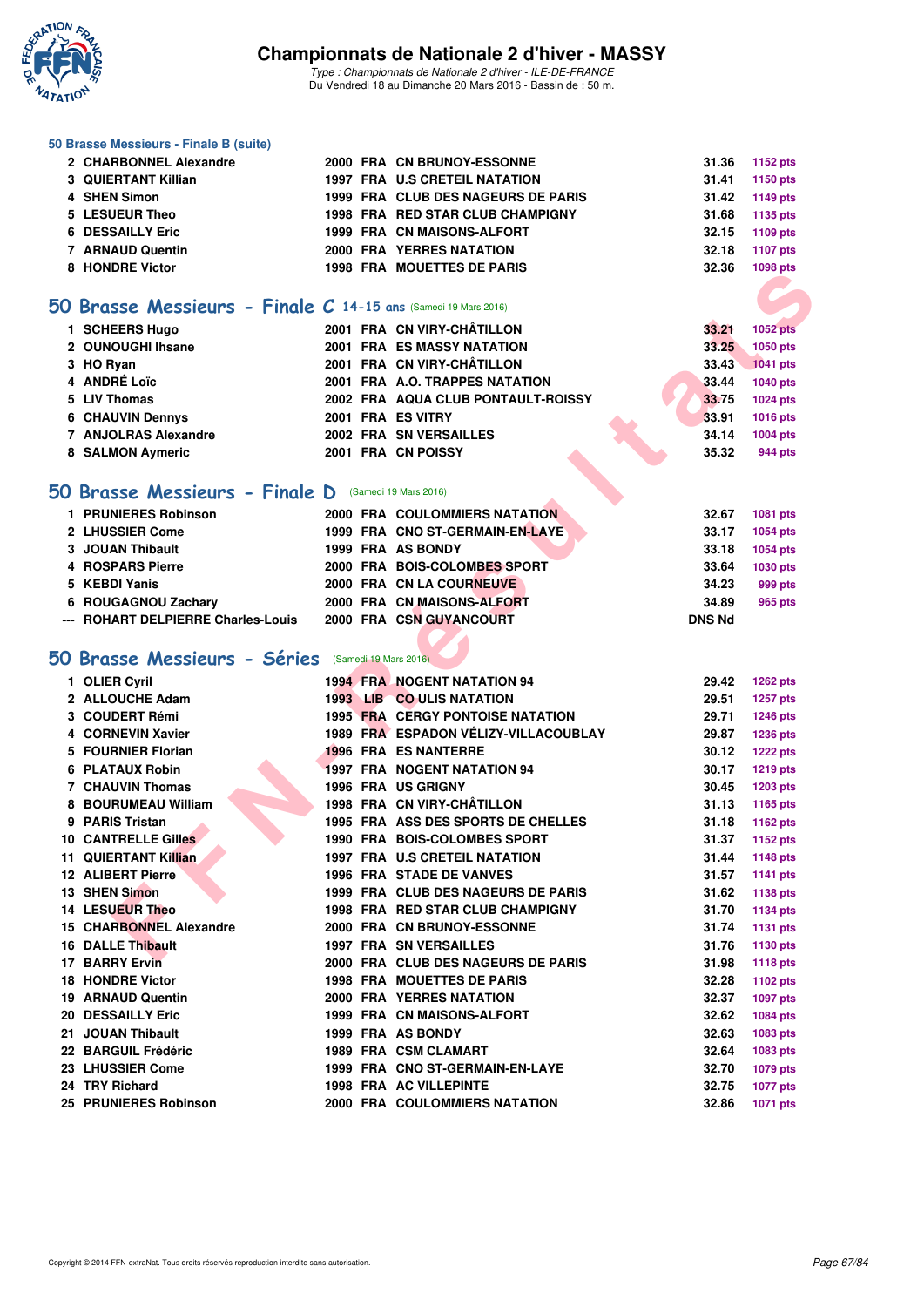

 $\overline{\phantom{a}}$ 

#### **50 Brasse Messieurs - Séries (suite)**

| 26 SCHEERS Hugo                   |  | 2001 FRA CN VIRY-CHATILLON                  |              | 32.91                                           | 1068 pts                                                 |  |
|-----------------------------------|--|---------------------------------------------|--------------|-------------------------------------------------|----------------------------------------------------------|--|
| 27 LIV Thomas                     |  | 2002 FRA AQUA CLUB PONTAULT-ROISSY          |              | 33.12                                           | 1057 pts                                                 |  |
| 28 PHONETHIPSVADS Alexandre       |  | <b>1998 FRA VILLIERS SPORTS JEUNESSE</b>    |              | 33.22                                           | 1052 pts                                                 |  |
| 29 KUCH Alain                     |  | <b>1998 FRA CN VAL MAUBUEE</b>              |              | 33.27                                           | 1049 pts                                                 |  |
| 30 HO Ryan                        |  | 2001 FRA CN VIRY-CHÂTILLON                  |              | 33.39                                           | 1043 pts                                                 |  |
| 31 ANDRÉ Loïc                     |  | 2001 FRA A.O. TRAPPES NATATION              |              | 33.48                                           | 1038 pts                                                 |  |
| 32 OUNOUGHI Ihsane                |  | <b>2001 FRA ES MASSY NATATION</b>           |              | 33.72                                           | 1026 pts                                                 |  |
| 33 CHAUVIN Dennys                 |  | 2001 FRA ES VITRY                           |              | 33.73                                           | <b>1025 pts</b>                                          |  |
| 34 KEBDI Yanis                    |  | 2000 FRA CN LA COURNEUVE                    |              | 33.75                                           | <b>1024 pts</b>                                          |  |
| 35 SALMON Aymeric                 |  | 2001 FRA CN POISSY                          |              | 33.80                                           | <b>1021 pts</b>                                          |  |
| 36 ROHART DELPIERRE Charles-Louis |  | 2000 FRA CSN GUYANCOURT                     |              | 33.83                                           | 1020 pts                                                 |  |
| <b>37 ROSPARS Pierre</b>          |  | 2000 FRA BOIS-COLOMBES SPORT                |              | 33.88                                           | <b>1017 pts</b>                                          |  |
| 38 APCHER Mathéo                  |  | 2001 FRA ETOILE ST-LEU-PLESSIS              |              | 33.90                                           | <b>1016 pts</b>                                          |  |
| 39 ROUGAGNOU Zachary              |  | 2000 FRA CN MAISONS-ALFORT                  |              | 34.19                                           | 1001 pts                                                 |  |
| 40 ANJOLRAS Alexandre             |  | 2002 FRA SN VERSAILLES                      |              | 34.26                                           | 998 pts                                                  |  |
| 41 OUANICHE-HERBIN Nicolas        |  | 2001 FRA ETOILE ST-LEU-PLESSIS              |              | 34.43                                           | 989 pts                                                  |  |
| 41 DUCHEN Arthur                  |  | 2001 FRA AC BOULOGNE-BILLANCOURT            |              | 34.43                                           | 989 pts                                                  |  |
| 43 HASEGAWA Alexandre             |  | 2001 JPN SN MONTGERON                       |              | 34.50                                           | 985 pts                                                  |  |
| <b>44 LEBRETON Matis</b>          |  | 2001 FRA A.O. TRAPPES NATATION              |              | 34.56                                           | 982 pts                                                  |  |
| 45 LE FORESTIER Erwan             |  | 2001 FRA CN ANDRESY                         |              | 34.60                                           | 980 pts                                                  |  |
| 46 CHAPOTOT Raphael               |  | 2001 FRA CA L'HAY-LES-ROSES                 |              | 34.65                                           | 978 pts                                                  |  |
| <b>47 GILLES William</b>          |  | 2002 FRA ES MASSY NATATION                  |              | 34.71                                           | 974 pts                                                  |  |
| <b>48 NDIAYE Amadou</b>           |  | 2001 FRA S.M MONTROUGE                      |              | 35.27                                           | 946 pts                                                  |  |
| 49 EMERY Ancelin                  |  | 2002 FRA AS PORCHEVILLE                     |              | 35.30                                           | 945 pts                                                  |  |
| 50 KADRI Marwane                  |  | 2001 FRA ETOILE ST-LEU-PLESSIS              |              | 35.66                                           | 927 pts                                                  |  |
| 51 TISON Mathis                   |  | 2002 FRA CAL'HAY-LES-ROSES                  |              | 35.73                                           | 923 pts                                                  |  |
| 52 DUPUIS Axel                    |  | 2002 FRA LE CHESNAY NATATION                |              | 35.81                                           | 919 pts                                                  |  |
| 53 LYFOUNG Lucas                  |  | 2002 FRA RACING CLUB DE FRANCE WP           |              | 36.58                                           | 882 pts                                                  |  |
| 54 GUILLAUME Vincent              |  | 2002 FRA ES MASSY NATATION                  |              | 36.64                                           | 879 pts                                                  |  |
| --- POTIER Hugo                   |  | <b>1997 FRA COULOMMIERS NATATION</b>        |              | <b>DNS dec</b>                                  |                                                          |  |
| --- M'RABET Talal                 |  | <b>1987 TUN STADE FRANÇAIS O COURBEVOIE</b> |              | <b>DNS dec</b>                                  |                                                          |  |
|                                   |  |                                             |              |                                                 |                                                          |  |
| 00 Brasse Messieurs - Finale A    |  | (Vendredi 18 Mars 2016)                     |              |                                                 |                                                          |  |
| 1 OLIER Cyril                     |  | <b>1994 FRA NOGENT NATATION 94</b>          |              | 1:06.14                                         | 1194 pts                                                 |  |
| 2 CHAUVIN Thomas                  |  | 1996 FRA US GRIGNY                          |              | 1:07.05                                         | 50 m : 30.42 (30.42) 100 m : 1:06.14 (35.72)<br>1169 pts |  |
|                                   |  |                                             |              |                                                 | 50 m: 31.61 (31.61) 100 m: 1:07.05 (35.44)               |  |
| <b>3 PLATAUX Robin</b>            |  | <b>1997 FRA NOGENT NATATION 94</b>          |              | 1:07.26                                         | 1164 pts                                                 |  |
| 4 CORNEVIN Xavier                 |  | 1989 FRA ESPADON VÉLIZY-VILLACOUBLAY        |              | 50 m: 31.27 (31.27) 100 m: 1:07.26<br>1:08.22   | (35.99)<br>1138 pts                                      |  |
|                                   |  |                                             | 50 m : 31.73 |                                                 | $(31.73)$ 100 m : 1:08.22 $(36.49)$                      |  |
| 5 BARGUIL Frédéric                |  | <b>1989 FRA CSM CLAMART</b>                 |              | 1:08.36                                         | 1134 pts                                                 |  |
| 6 PARIS Tristan                   |  | 1995 FRA ASS DES SPORTS DE CHELLES          |              | 1:08.80                                         | 50 m: 32.35 (32.35) 100 m: 1:08.36 (36.01)<br>1122 pts   |  |
|                                   |  |                                             | 50 m : 32.11 | $(32.11)$ 100 m : 1:08.80                       | (36.69)                                                  |  |
| 7 QUIERTANT Killian               |  | 1997 FRA U.S CRETEIL NATATION               |              | 1:08.84                                         | <b>1121 pts</b>                                          |  |
| 8 BOURUMEAU William               |  | 1998 FRA CN VIRY-CHÂTILLON                  |              | 50 m : 32.79 (32.79) 100 m : 1:08.84<br>1:10.14 | (36.05)<br><b>1087 pts</b>                               |  |
|                                   |  |                                             |              |                                                 | 50 m: 32.28 (32.28) 100 m: 1:10.14 (37.86)               |  |
|                                   |  |                                             |              |                                                 |                                                          |  |

## **[100 Brasse Messieurs - Finale A](http://www.ffnatation.fr/webffn/resultats.php?idact=nat&go=epr&idcpt=37307&idepr=72)** (Vendredi 18 Mars 2016)

| 1 OLIER Cyril       |  | <b>1994 FRA NOGENT NATATION 94</b>   |              | 1:06.14                                    | 1194 pts        |  |
|---------------------|--|--------------------------------------|--------------|--------------------------------------------|-----------------|--|
|                     |  |                                      | 50 m : 30.42 | $(30.42)$ 100 m : 1:06.14 $(35.72)$        |                 |  |
| 2 CHAUVIN Thomas    |  | <b>1996 FRA US GRIGNY</b>            |              | $1:07.05$ 1169 pts                         |                 |  |
|                     |  |                                      | 50 m: 31.61  | $(31.61)$ 100 m : 1:07.05 $(35.44)$        |                 |  |
| 3 PLATAUX Robin     |  | <b>1997 FRA NOGENT NATATION 94</b>   |              | 1:07.26                                    | 1164 pts        |  |
|                     |  |                                      |              | 50 m: 31.27 (31.27) 100 m: 1:07.26 (35.99) |                 |  |
| 4 CORNEVIN Xavier   |  | 1989 FRA ESPADON VÉLIZY-VILLACOUBLAY |              | 1:08.22                                    | 1138 pts        |  |
|                     |  |                                      | 50 m : 31.73 | $(31.73)$ 100 m : 1:08.22 $(36.49)$        |                 |  |
| 5 BARGUIL Frédéric  |  | <b>1989 FRA CSM CLAMART</b>          |              | 1:08.36                                    | 1134 pts        |  |
|                     |  |                                      | 50 m : 32.35 | $(32.35)$ 100 m : 1:08.36 $(36.01)$        |                 |  |
| 6 PARIS Tristan     |  | 1995 FRA ASS DES SPORTS DE CHELLES   |              | 1:08.80                                    | 1122 $pts$      |  |
|                     |  |                                      | 50 m : 32.11 | $(32.11)$ 100 m : 1:08.80 $(36.69)$        |                 |  |
| 7 QUIERTANT Killian |  | <b>1997 FRA U.S CRETEIL NATATION</b> |              | 1:08.84                                    | 1121 $pts$      |  |
|                     |  |                                      | 50 m: 32.79  | $(32.79)$ 100 m : 1:08.84 $(36.05)$        |                 |  |
| 8 BOURUMEAU William |  | 1998 FRA CN VIRY-CHÂTILLON           |              | 1:10.14                                    | <b>1087 pts</b> |  |
|                     |  |                                      | 50 m : 32.28 | $(32.28)$ 100 m : 1:10.14 $(37.86)$        |                 |  |

## **[100 Brasse Messieurs - Finale B](http://www.ffnatation.fr/webffn/resultats.php?idact=nat&go=epr&idcpt=37307&idepr=72)** (Vendredi 18 Mars 2016)

| 1 SHEN Simon            |  | 1999 FRA CLUB DES NAGEURS DE PARIS |              | 1:09.09                                                   | 1115 $pts$      |  |
|-------------------------|--|------------------------------------|--------------|-----------------------------------------------------------|-----------------|--|
|                         |  |                                    | 50 m : 32.55 | $(32.55)$ 100 m : 1:09.09 $(36.54)$                       |                 |  |
| 2 TRY Richard           |  | <b>1998 FRA AC VILLEPINTE</b>      |              | $1:09.91$ 1093 pts                                        |                 |  |
|                         |  | 1999 FRA CN MAISONS-ALFORT         | 50 m: 32.97  | $(32.97)$ 100 m : 1:09.91 $(36.94)$                       |                 |  |
| <b>3 DESSAILLY Eric</b> |  |                                    | 50 m : 32.68 | $1:10.32$ 1082 pts<br>$(32.68)$ 100 m : 1:10.32 $(37.64)$ |                 |  |
| 4 ARNAUD Quentin        |  | <b>2000 FRA YERRES NATATION</b>    |              | $1:10.43$ 1079 pts                                        |                 |  |
|                         |  |                                    | 50 m: 32.62  | $(32.62)$ 100 m : 1:10.43 $(37.81)$                       |                 |  |
| 5 PRUNIERES Robinson    |  | 2000 FRA COULOMMIERS NATATION      |              | 1:10.47                                                   | <b>1078 pts</b> |  |
|                         |  |                                    | 50 m : 33.27 | $(33.27)$ 100 m : 1:10.47 $(37.20)$                       |                 |  |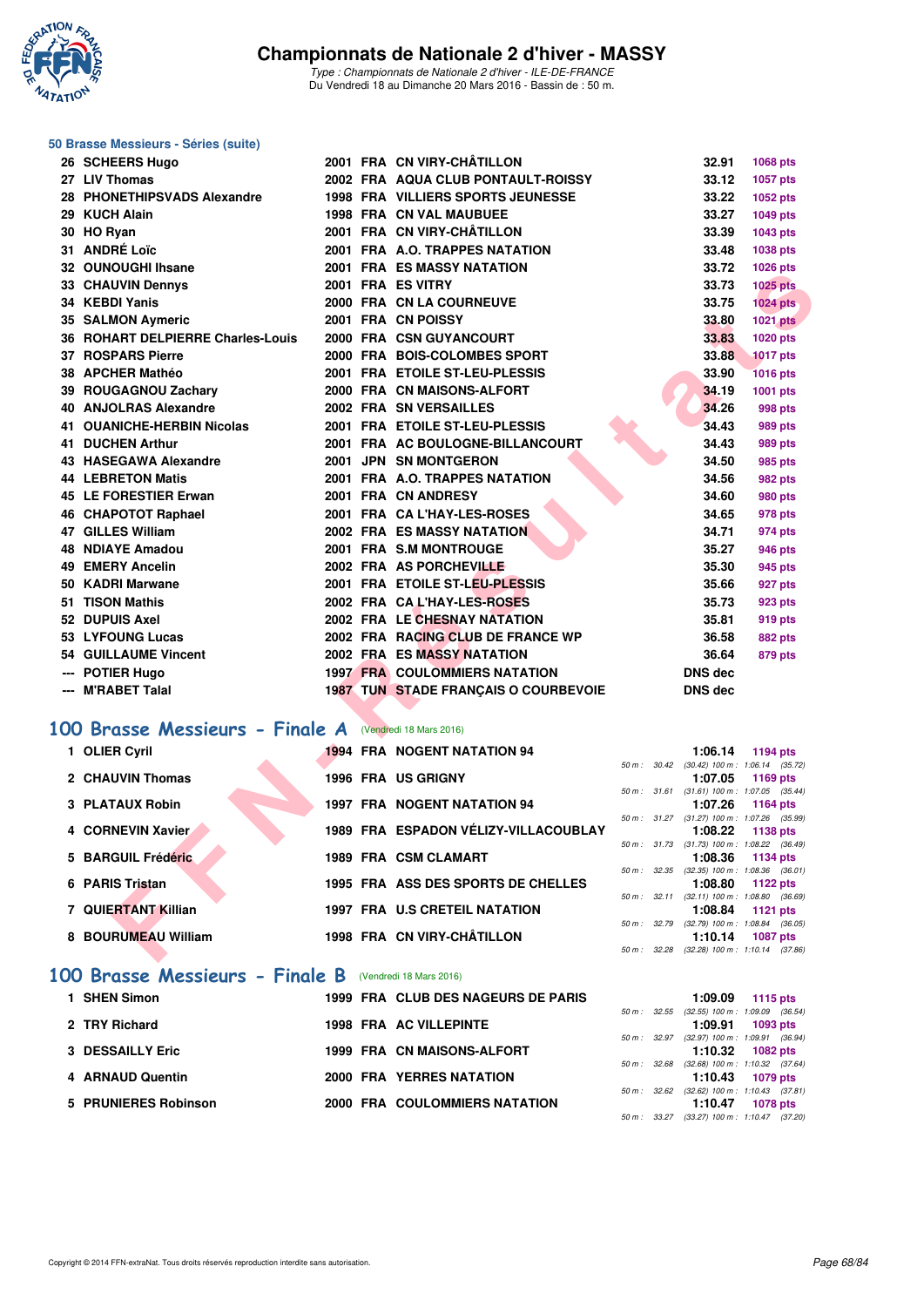

*Type : Championnats de Nationale 2 d'hiver - ILE-DE-FRANCE* Du Vendredi 18 au Dimanche 20 Mars 2016 - Bassin de : 50 m.

| 100 Brasse Messieurs - Finale B (suite) |  |                                      |              |         |                                              |
|-----------------------------------------|--|--------------------------------------|--------------|---------|----------------------------------------------|
| 6 HONDRE Victor                         |  | <b>1998 FRA MOUETTES DE PARIS</b>    |              | 1:11.04 | $1063$ pts                                   |
|                                         |  |                                      | 50 m : 33.40 |         | $(33.40)$ 100 m : 1:11.04 $(37.64)$          |
| 7 CRASSOUS Thomas                       |  | 1999 FRA STADE FRANCAIS O COURBEVOIE |              | 1:11.54 | 1050 pts                                     |
|                                         |  |                                      |              |         | 50 m : 33.33 (33.33) 100 m : 1:11.54 (38.21) |
| 8 BESCHERON Simon                       |  | 1999 FRA SCUF PARIS                  |              | 1:13.51 | $1000$ pts                                   |
|                                         |  |                                      |              |         | 50 m: 34.54 (34.54) 100 m: 1:13.51 (38.97)   |

## **[100 Brasse Messieurs - Finale C](http://www.ffnatation.fr/webffn/resultats.php?idact=nat&go=epr&idcpt=37307&idepr=72) 14-15 ans** (Vendredi 18 Mars 2016)

| 1 OUNOUGHI Ihsane       | <b>2001 FRA ES MASSY NATATION</b>  |                          | 1:11.80                                                      | <b>1044 pts</b> |         |
|-------------------------|------------------------------------|--------------------------|--------------------------------------------------------------|-----------------|---------|
|                         |                                    | 50 m : 33.73             | $(33.73)$ 100 m : 1:11.80 $(38.$                             |                 |         |
| 2 ZINAOUI Mehdi         | 2001 FRA AAS SARCELLES NATATION 95 | 50 m : 34.30             | 1:11.98<br>$(34.30)$ 100 m : 1:11.98 $(37.$                  | 1039 pts        |         |
| 3 HO Ryan               | 2001 FRA CN VIRY-CHÂTILLON         |                          | 1:12.12                                                      | 1035 pts        |         |
| 4 LIV Thomas            | 2002 FRA AQUA CLUB PONTAULT-ROISSY | 50 m : 33.92             | $(33.92)$ 100 m : 1:12.12 (38.                               |                 |         |
|                         |                                    | 50 m : 34.60             | 1:12.66 $1022 \text{ pts}$<br>$(34.60)$ 100 m : 1:12.66 (38. |                 |         |
| 5 ANDRÉ Loïc            | 2001 FRA A.O. TRAPPES NATATION     |                          | 1:14.27                                                      | 981 pts         |         |
| 6 ANJOLRAS Alexandre    | 2002 FRA SN VERSAILLES             | $50 \text{ m}$ : $35.39$ | $(35.39)$ 100 m : 1:14.27 (38.                               |                 |         |
|                         |                                    |                          | 1:14.73<br>50 m : 35.12 (35.12) 100 m : 1:14.73 (39.         | 970 pts         |         |
| <b>7 LEBRETON Matis</b> | 2001 FRA A.O. TRAPPES NATATION     |                          | 1:15.89                                                      |                 | 941 pts |
|                         |                                    | 50 m: 35.66              | $(35.66)$ 100 m : 1:15.89 (40.                               |                 |         |
| 8 LE FORESTIER Erwan    | 2001 FRA CN ANDRESY                |                          | 1:17.21                                                      |                 | 909 pts |

## **[100 Brasse Messieurs - Finale D](http://www.ffnatation.fr/webffn/resultats.php?idact=nat&go=epr&idcpt=37307&idepr=72)** (Vendredi 18 Mars 2016)

| 1 CHARBONNEL Alexandre           | 2000 FRA CN BRUNOY-ESSONNE      | 1:10.57<br>1076 pts                                                   |
|----------------------------------|---------------------------------|-----------------------------------------------------------------------|
| 2 JOUAN Thibault                 | 1999 FRA AS BONDY               | 50 m: 31.94 (31.94) 100 m: 1:10.57 (38.<br>1:14.68<br>971 pts         |
| 3 LHUSSIER Come                  | 1999 FRA CNO ST-GERMAIN-EN-LAYE | 50 m: 34.38 (34.38) 100 m: 1:14.68 (40.<br>1:14.81<br>968 pts         |
| 4 ROSPARS Pierre                 | 2000 FRA BOIS-COLOMBES SPORT    | 50 m: 34.25 (34.25) 100 m: 1:14.81 (40.<br>1:14.92<br>965 pts         |
| 5 ROHART DELPIERRE Charles-Louis | 2000 FRA CSN GUYANCOURT         | 50 m: 34.90 (34.90) 100 m: 1:14.92 (40.<br>1:15.43<br>952 pts         |
|                                  |                                 | $50 \text{ m}$ : $35.20$ $(35.20)$ $100 \text{ m}$ : $1:15.43$ $(40.$ |

# **[100 Brasse Messieurs - Séries](http://www.ffnatation.fr/webffn/resultats.php?idact=nat&go=epr&idcpt=37307&idepr=72)** (Vendredi 18 Mars 2016)

| 1 OUNOUGHI Ihsane          |                                                                                                                                                                                                                                                                                                                                      |                                  |                                                                                                                                                                                                                                                                                                                                                                                                                                                                                                                                                                                                                                                                                                                                                                                                                                                                                                                                                                                                                                                                   | 1:11.80                                                      | <b>1044 pts</b>                                                                                                                                                                                                                                                                                                                                                                                                                                                                                                                                                                                                                                                                                                                                                                                                                                                                                                                                                                                                                                                                                                                                                                                                                                                |
|----------------------------|--------------------------------------------------------------------------------------------------------------------------------------------------------------------------------------------------------------------------------------------------------------------------------------------------------------------------------------|----------------------------------|-------------------------------------------------------------------------------------------------------------------------------------------------------------------------------------------------------------------------------------------------------------------------------------------------------------------------------------------------------------------------------------------------------------------------------------------------------------------------------------------------------------------------------------------------------------------------------------------------------------------------------------------------------------------------------------------------------------------------------------------------------------------------------------------------------------------------------------------------------------------------------------------------------------------------------------------------------------------------------------------------------------------------------------------------------------------|--------------------------------------------------------------|----------------------------------------------------------------------------------------------------------------------------------------------------------------------------------------------------------------------------------------------------------------------------------------------------------------------------------------------------------------------------------------------------------------------------------------------------------------------------------------------------------------------------------------------------------------------------------------------------------------------------------------------------------------------------------------------------------------------------------------------------------------------------------------------------------------------------------------------------------------------------------------------------------------------------------------------------------------------------------------------------------------------------------------------------------------------------------------------------------------------------------------------------------------------------------------------------------------------------------------------------------------|
| 2 ZINAOUI Mehdi            |                                                                                                                                                                                                                                                                                                                                      |                                  |                                                                                                                                                                                                                                                                                                                                                                                                                                                                                                                                                                                                                                                                                                                                                                                                                                                                                                                                                                                                                                                                   | 1:11.98                                                      | <b>1039 pts</b>                                                                                                                                                                                                                                                                                                                                                                                                                                                                                                                                                                                                                                                                                                                                                                                                                                                                                                                                                                                                                                                                                                                                                                                                                                                |
|                            |                                                                                                                                                                                                                                                                                                                                      |                                  |                                                                                                                                                                                                                                                                                                                                                                                                                                                                                                                                                                                                                                                                                                                                                                                                                                                                                                                                                                                                                                                                   | 1:12.12                                                      | <b>1035 pts</b>                                                                                                                                                                                                                                                                                                                                                                                                                                                                                                                                                                                                                                                                                                                                                                                                                                                                                                                                                                                                                                                                                                                                                                                                                                                |
|                            |                                                                                                                                                                                                                                                                                                                                      |                                  |                                                                                                                                                                                                                                                                                                                                                                                                                                                                                                                                                                                                                                                                                                                                                                                                                                                                                                                                                                                                                                                                   |                                                              | $(33.92)$ 100 m : 1:12.12 $(38.20)$<br><b>1022 pts</b>                                                                                                                                                                                                                                                                                                                                                                                                                                                                                                                                                                                                                                                                                                                                                                                                                                                                                                                                                                                                                                                                                                                                                                                                         |
|                            |                                                                                                                                                                                                                                                                                                                                      |                                  |                                                                                                                                                                                                                                                                                                                                                                                                                                                                                                                                                                                                                                                                                                                                                                                                                                                                                                                                                                                                                                                                   |                                                              | $(34.60)$ 100 m : 1:12.66 $(38.06)$<br>981 pts                                                                                                                                                                                                                                                                                                                                                                                                                                                                                                                                                                                                                                                                                                                                                                                                                                                                                                                                                                                                                                                                                                                                                                                                                 |
|                            |                                                                                                                                                                                                                                                                                                                                      |                                  |                                                                                                                                                                                                                                                                                                                                                                                                                                                                                                                                                                                                                                                                                                                                                                                                                                                                                                                                                                                                                                                                   |                                                              | $(35.39)$ 100 m : 1:14.27 $(38.88)$                                                                                                                                                                                                                                                                                                                                                                                                                                                                                                                                                                                                                                                                                                                                                                                                                                                                                                                                                                                                                                                                                                                                                                                                                            |
|                            |                                                                                                                                                                                                                                                                                                                                      |                                  |                                                                                                                                                                                                                                                                                                                                                                                                                                                                                                                                                                                                                                                                                                                                                                                                                                                                                                                                                                                                                                                                   |                                                              | 970 pts                                                                                                                                                                                                                                                                                                                                                                                                                                                                                                                                                                                                                                                                                                                                                                                                                                                                                                                                                                                                                                                                                                                                                                                                                                                        |
| <b>7 LEBRETON Matis</b>    |                                                                                                                                                                                                                                                                                                                                      |                                  |                                                                                                                                                                                                                                                                                                                                                                                                                                                                                                                                                                                                                                                                                                                                                                                                                                                                                                                                                                                                                                                                   | 1:15.89                                                      | 941 pts                                                                                                                                                                                                                                                                                                                                                                                                                                                                                                                                                                                                                                                                                                                                                                                                                                                                                                                                                                                                                                                                                                                                                                                                                                                        |
| 8 LE FORESTIER Erwan       |                                                                                                                                                                                                                                                                                                                                      |                                  |                                                                                                                                                                                                                                                                                                                                                                                                                                                                                                                                                                                                                                                                                                                                                                                                                                                                                                                                                                                                                                                                   | 1:17.21                                                      | 909 pts                                                                                                                                                                                                                                                                                                                                                                                                                                                                                                                                                                                                                                                                                                                                                                                                                                                                                                                                                                                                                                                                                                                                                                                                                                                        |
|                            |                                                                                                                                                                                                                                                                                                                                      |                                  |                                                                                                                                                                                                                                                                                                                                                                                                                                                                                                                                                                                                                                                                                                                                                                                                                                                                                                                                                                                                                                                                   |                                                              |                                                                                                                                                                                                                                                                                                                                                                                                                                                                                                                                                                                                                                                                                                                                                                                                                                                                                                                                                                                                                                                                                                                                                                                                                                                                |
|                            |                                                                                                                                                                                                                                                                                                                                      |                                  |                                                                                                                                                                                                                                                                                                                                                                                                                                                                                                                                                                                                                                                                                                                                                                                                                                                                                                                                                                                                                                                                   |                                                              |                                                                                                                                                                                                                                                                                                                                                                                                                                                                                                                                                                                                                                                                                                                                                                                                                                                                                                                                                                                                                                                                                                                                                                                                                                                                |
|                            |                                                                                                                                                                                                                                                                                                                                      |                                  |                                                                                                                                                                                                                                                                                                                                                                                                                                                                                                                                                                                                                                                                                                                                                                                                                                                                                                                                                                                                                                                                   |                                                              | <b>1076 pts</b>                                                                                                                                                                                                                                                                                                                                                                                                                                                                                                                                                                                                                                                                                                                                                                                                                                                                                                                                                                                                                                                                                                                                                                                                                                                |
| 2 JOUAN Thibault           |                                                                                                                                                                                                                                                                                                                                      |                                  |                                                                                                                                                                                                                                                                                                                                                                                                                                                                                                                                                                                                                                                                                                                                                                                                                                                                                                                                                                                                                                                                   | 1:14.68                                                      | 971 pts                                                                                                                                                                                                                                                                                                                                                                                                                                                                                                                                                                                                                                                                                                                                                                                                                                                                                                                                                                                                                                                                                                                                                                                                                                                        |
| 3 LHUSSIER Come            |                                                                                                                                                                                                                                                                                                                                      |                                  |                                                                                                                                                                                                                                                                                                                                                                                                                                                                                                                                                                                                                                                                                                                                                                                                                                                                                                                                                                                                                                                                   | 1:14.81                                                      | 968 pts                                                                                                                                                                                                                                                                                                                                                                                                                                                                                                                                                                                                                                                                                                                                                                                                                                                                                                                                                                                                                                                                                                                                                                                                                                                        |
|                            |                                                                                                                                                                                                                                                                                                                                      |                                  |                                                                                                                                                                                                                                                                                                                                                                                                                                                                                                                                                                                                                                                                                                                                                                                                                                                                                                                                                                                                                                                                   |                                                              | 965 pts                                                                                                                                                                                                                                                                                                                                                                                                                                                                                                                                                                                                                                                                                                                                                                                                                                                                                                                                                                                                                                                                                                                                                                                                                                                        |
|                            |                                                                                                                                                                                                                                                                                                                                      |                                  |                                                                                                                                                                                                                                                                                                                                                                                                                                                                                                                                                                                                                                                                                                                                                                                                                                                                                                                                                                                                                                                                   |                                                              |                                                                                                                                                                                                                                                                                                                                                                                                                                                                                                                                                                                                                                                                                                                                                                                                                                                                                                                                                                                                                                                                                                                                                                                                                                                                |
|                            |                                                                                                                                                                                                                                                                                                                                      |                                  |                                                                                                                                                                                                                                                                                                                                                                                                                                                                                                                                                                                                                                                                                                                                                                                                                                                                                                                                                                                                                                                                   | 1:15.43                                                      | 952 pts                                                                                                                                                                                                                                                                                                                                                                                                                                                                                                                                                                                                                                                                                                                                                                                                                                                                                                                                                                                                                                                                                                                                                                                                                                                        |
|                            |                                                                                                                                                                                                                                                                                                                                      |                                  |                                                                                                                                                                                                                                                                                                                                                                                                                                                                                                                                                                                                                                                                                                                                                                                                                                                                                                                                                                                                                                                                   |                                                              |                                                                                                                                                                                                                                                                                                                                                                                                                                                                                                                                                                                                                                                                                                                                                                                                                                                                                                                                                                                                                                                                                                                                                                                                                                                                |
|                            |                                                                                                                                                                                                                                                                                                                                      |                                  |                                                                                                                                                                                                                                                                                                                                                                                                                                                                                                                                                                                                                                                                                                                                                                                                                                                                                                                                                                                                                                                                   |                                                              |                                                                                                                                                                                                                                                                                                                                                                                                                                                                                                                                                                                                                                                                                                                                                                                                                                                                                                                                                                                                                                                                                                                                                                                                                                                                |
|                            |                                                                                                                                                                                                                                                                                                                                      |                                  |                                                                                                                                                                                                                                                                                                                                                                                                                                                                                                                                                                                                                                                                                                                                                                                                                                                                                                                                                                                                                                                                   | 1:04.50                                                      | <b>1240 pts</b>                                                                                                                                                                                                                                                                                                                                                                                                                                                                                                                                                                                                                                                                                                                                                                                                                                                                                                                                                                                                                                                                                                                                                                                                                                                |
| 2 CHAUVIN Thomas           |                                                                                                                                                                                                                                                                                                                                      |                                  |                                                                                                                                                                                                                                                                                                                                                                                                                                                                                                                                                                                                                                                                                                                                                                                                                                                                                                                                                                                                                                                                   | 1:06.78                                                      | <b>1177 pts</b>                                                                                                                                                                                                                                                                                                                                                                                                                                                                                                                                                                                                                                                                                                                                                                                                                                                                                                                                                                                                                                                                                                                                                                                                                                                |
| 3 PLATAUX Robin            |                                                                                                                                                                                                                                                                                                                                      |                                  |                                                                                                                                                                                                                                                                                                                                                                                                                                                                                                                                                                                                                                                                                                                                                                                                                                                                                                                                                                                                                                                                   | 1:06.88                                                      | 1174 pts                                                                                                                                                                                                                                                                                                                                                                                                                                                                                                                                                                                                                                                                                                                                                                                                                                                                                                                                                                                                                                                                                                                                                                                                                                                       |
|                            |                                                                                                                                                                                                                                                                                                                                      |                                  |                                                                                                                                                                                                                                                                                                                                                                                                                                                                                                                                                                                                                                                                                                                                                                                                                                                                                                                                                                                                                                                                   | 1:07.33                                                      | $(30.99)$ 100 m : 1:06.88 $(35.89)$<br>1162 pts                                                                                                                                                                                                                                                                                                                                                                                                                                                                                                                                                                                                                                                                                                                                                                                                                                                                                                                                                                                                                                                                                                                                                                                                                |
|                            |                                                                                                                                                                                                                                                                                                                                      |                                  |                                                                                                                                                                                                                                                                                                                                                                                                                                                                                                                                                                                                                                                                                                                                                                                                                                                                                                                                                                                                                                                                   |                                                              |                                                                                                                                                                                                                                                                                                                                                                                                                                                                                                                                                                                                                                                                                                                                                                                                                                                                                                                                                                                                                                                                                                                                                                                                                                                                |
|                            |                                                                                                                                                                                                                                                                                                                                      |                                  |                                                                                                                                                                                                                                                                                                                                                                                                                                                                                                                                                                                                                                                                                                                                                                                                                                                                                                                                                                                                                                                                   |                                                              | 1145 pts                                                                                                                                                                                                                                                                                                                                                                                                                                                                                                                                                                                                                                                                                                                                                                                                                                                                                                                                                                                                                                                                                                                                                                                                                                                       |
| 6 BARGUIL Frédéric         |                                                                                                                                                                                                                                                                                                                                      |                                  |                                                                                                                                                                                                                                                                                                                                                                                                                                                                                                                                                                                                                                                                                                                                                                                                                                                                                                                                                                                                                                                                   | 1:08.59                                                      | 1128 pts                                                                                                                                                                                                                                                                                                                                                                                                                                                                                                                                                                                                                                                                                                                                                                                                                                                                                                                                                                                                                                                                                                                                                                                                                                                       |
| 7 PARIS Tristan            |                                                                                                                                                                                                                                                                                                                                      |                                  |                                                                                                                                                                                                                                                                                                                                                                                                                                                                                                                                                                                                                                                                                                                                                                                                                                                                                                                                                                                                                                                                   | 1:08.95                                                      | <b>1118 pts</b>                                                                                                                                                                                                                                                                                                                                                                                                                                                                                                                                                                                                                                                                                                                                                                                                                                                                                                                                                                                                                                                                                                                                                                                                                                                |
|                            |                                                                                                                                                                                                                                                                                                                                      |                                  |                                                                                                                                                                                                                                                                                                                                                                                                                                                                                                                                                                                                                                                                                                                                                                                                                                                                                                                                                                                                                                                                   |                                                              | 1111 pts                                                                                                                                                                                                                                                                                                                                                                                                                                                                                                                                                                                                                                                                                                                                                                                                                                                                                                                                                                                                                                                                                                                                                                                                                                                       |
|                            |                                                                                                                                                                                                                                                                                                                                      |                                  |                                                                                                                                                                                                                                                                                                                                                                                                                                                                                                                                                                                                                                                                                                                                                                                                                                                                                                                                                                                                                                                                   |                                                              |                                                                                                                                                                                                                                                                                                                                                                                                                                                                                                                                                                                                                                                                                                                                                                                                                                                                                                                                                                                                                                                                                                                                                                                                                                                                |
|                            |                                                                                                                                                                                                                                                                                                                                      |                                  |                                                                                                                                                                                                                                                                                                                                                                                                                                                                                                                                                                                                                                                                                                                                                                                                                                                                                                                                                                                                                                                                   |                                                              | 1109 pts                                                                                                                                                                                                                                                                                                                                                                                                                                                                                                                                                                                                                                                                                                                                                                                                                                                                                                                                                                                                                                                                                                                                                                                                                                                       |
| <b>10 DESSAILLY Eric</b>   |                                                                                                                                                                                                                                                                                                                                      |                                  |                                                                                                                                                                                                                                                                                                                                                                                                                                                                                                                                                                                                                                                                                                                                                                                                                                                                                                                                                                                                                                                                   | 1:09.33                                                      | <b>1108 pts</b>                                                                                                                                                                                                                                                                                                                                                                                                                                                                                                                                                                                                                                                                                                                                                                                                                                                                                                                                                                                                                                                                                                                                                                                                                                                |
| 11 DALLE Thibault          |                                                                                                                                                                                                                                                                                                                                      |                                  |                                                                                                                                                                                                                                                                                                                                                                                                                                                                                                                                                                                                                                                                                                                                                                                                                                                                                                                                                                                                                                                                   | 1:09.44                                                      | 1105 pts                                                                                                                                                                                                                                                                                                                                                                                                                                                                                                                                                                                                                                                                                                                                                                                                                                                                                                                                                                                                                                                                                                                                                                                                                                                       |
| 12 SHEN Simon              |                                                                                                                                                                                                                                                                                                                                      |                                  |                                                                                                                                                                                                                                                                                                                                                                                                                                                                                                                                                                                                                                                                                                                                                                                                                                                                                                                                                                                                                                                                   | 1:09.47                                                      | 1104 pts                                                                                                                                                                                                                                                                                                                                                                                                                                                                                                                                                                                                                                                                                                                                                                                                                                                                                                                                                                                                                                                                                                                                                                                                                                                       |
|                            |                                                                                                                                                                                                                                                                                                                                      |                                  |                                                                                                                                                                                                                                                                                                                                                                                                                                                                                                                                                                                                                                                                                                                                                                                                                                                                                                                                                                                                                                                                   |                                                              | <b>1086 pts</b>                                                                                                                                                                                                                                                                                                                                                                                                                                                                                                                                                                                                                                                                                                                                                                                                                                                                                                                                                                                                                                                                                                                                                                                                                                                |
|                            |                                                                                                                                                                                                                                                                                                                                      |                                  |                                                                                                                                                                                                                                                                                                                                                                                                                                                                                                                                                                                                                                                                                                                                                                                                                                                                                                                                                                                                                                                                   |                                                              |                                                                                                                                                                                                                                                                                                                                                                                                                                                                                                                                                                                                                                                                                                                                                                                                                                                                                                                                                                                                                                                                                                                                                                                                                                                                |
|                            |                                                                                                                                                                                                                                                                                                                                      |                                  |                                                                                                                                                                                                                                                                                                                                                                                                                                                                                                                                                                                                                                                                                                                                                                                                                                                                                                                                                                                                                                                                   |                                                              | 1085 pts                                                                                                                                                                                                                                                                                                                                                                                                                                                                                                                                                                                                                                                                                                                                                                                                                                                                                                                                                                                                                                                                                                                                                                                                                                                       |
| 15 CRASSOUS Thomas         |                                                                                                                                                                                                                                                                                                                                      |                                  |                                                                                                                                                                                                                                                                                                                                                                                                                                                                                                                                                                                                                                                                                                                                                                                                                                                                                                                                                                                                                                                                   | 1:10.40                                                      | <b>1080 pts</b>                                                                                                                                                                                                                                                                                                                                                                                                                                                                                                                                                                                                                                                                                                                                                                                                                                                                                                                                                                                                                                                                                                                                                                                                                                                |
| <b>16 HOUDENOT Nicolas</b> |                                                                                                                                                                                                                                                                                                                                      | 1997 FRA RED STAR CLUB CHAMPIGNY |                                                                                                                                                                                                                                                                                                                                                                                                                                                                                                                                                                                                                                                                                                                                                                                                                                                                                                                                                                                                                                                                   | 1:10.62                                                      | <b>1074 pts</b>                                                                                                                                                                                                                                                                                                                                                                                                                                                                                                                                                                                                                                                                                                                                                                                                                                                                                                                                                                                                                                                                                                                                                                                                                                                |
|                            | 3 HO Ryan<br>4 LIV Thomas<br>5 ANDRÉ Loïc<br>6 ANJOLRAS Alexandre<br><b>OO</b><br>1 CHARBONNEL Alexandre<br>4 ROSPARS Pierre<br>5 ROHART DELPIERRE Charles-Louis<br><b>OO</b><br>1 M'RABET Talal<br>4 OLIER Cyril<br>5 CORNEVIN Xavier<br>8 BOURUMEAU William<br>9 QUIERTANT Killian<br>13 TRY Richard<br><b>14 CANTRELLE Gilles</b> |                                  | <b>2001 FRA ES MASSY NATATION</b><br>2001 FRA AAS SARCELLES NATATION 95<br>2001 FRA CN VIRY-CHÂTILLON<br>2002 FRA AQUA CLUB PONTAULT-ROISSY<br>2001 FRA A.O. TRAPPES NATATION<br>2002 FRA SN VERSAILLES<br>2001 FRA A.O. TRAPPES NATATION<br>2001 FRA CN ANDRESY<br>Brasse Messieurs - Finale D (Vendredi 18 Mars 2016)<br>2000 FRA CN BRUNOY-ESSONNE<br>1999 FRA AS BONDY<br>1999 FRA CNO ST-GERMAIN-EN-LAYE<br>2000 FRA BOIS-COLOMBES SPORT<br>2000 FRA CSN GUYANCOURT<br>Brasse Messieurs - Séries (Vendredi 18 Mars 2016)<br><b>1987 TUN STADE FRANÇAIS O COURBEVOIE</b><br>1996 FRA US GRIGNY<br><b>1997 FRA NOGENT NATATION 94</b><br><b>1994 FRA NOGENT NATATION 94</b><br>1989 FRA ESPADON VÉLIZY-VILLACOUBLAY<br>1989 FRA CSM CLAMART<br>1995 FRA ASS DES SPORTS DE CHELLES<br>1998 FRA CN VIRY-CHÂTILLON<br>1997 FRA U.S CRETEIL NATATION<br>1999 FRA CN MAISONS-ALFORT<br><b>1997 FRA SN VERSAILLES</b><br>1999 FRA CLUB DES NAGEURS DE PARIS<br><b>1998 FRA AC VILLEPINTE</b><br>1990 FRA BOIS-COLOMBES SPORT<br>1999 FRA STADE FRANÇAIS O COURBEVOIE | 50 m : 33.92<br>50 m : 34.60<br>50 m : 35.39<br>50 m : 30.99 | 50 m: 33.73 (33.73) 100 m: 1:11.80 (38.07)<br>50 m : 34.30 (34.30) 100 m : 1:11.98 (37.68)<br>1:12.66<br>1:14.27<br>1:14.73<br>50 m: 35.12 (35.12) 100 m: 1:14.73 (39.61)<br>50 m: 35.66 (35.66) 100 m: 1:15.89 (40.23)<br>50 m: 36.23 (36.23) 100 m: 1:17.21 (40.98)<br>1:10.57<br>50 m: 31.94 (31.94) 100 m: 1:10.57 (38.63)<br>50 m: 34.38 (34.38) 100 m: 1:14.68 (40.30)<br>50 m: 34.25 (34.25) 100 m: 1:14.81 (40.56)<br>1:14.92<br>50 m: 34.90 (34.90) 100 m: 1:14.92 (40.02)<br>50 m: 35.20 (35.20) 100 m: 1:15.43 (40.23)<br>50 m: 30.63 (30.63) 100 m: 1:04.50 (33.87)<br>50 m: 31.42 (31.42) 100 m: 1:06.78 (35.36)<br>50 m: 31.02 (31.02) 100 m: 1:07.33 (36.31)<br>1:07.95<br>50 m: 31.58 (31.58) 100 m: 1:07.95 (36.37)<br>50 m: 32.60 (32.60) 100 m: 1:08.59 (35.99)<br>50 m: 31.79 (31.79) 100 m: 1:08.95 (37.16)<br>1:09.22<br>50 m: 31.49 (31.49) 100 m: 1:09.22 (37.73)<br>1:09.31<br>50 m : 32.65 (32.65) 100 m : 1:09.31 (36.66)<br>50 m: 32.14 (32.14) 100 m: 1:09.33 (37.19)<br>50 m: 31.98 (31.98) 100 m: 1:09.44 (37.46)<br>50 m: 31.85 (31.85) 100 m: 1:09.47 (37.62)<br>1:10.16<br>50 m: 33.25 (33.25) 100 m: 1:10.16 (36.91)<br>1:10.21<br>50 m: 32.73 (32.73) 100 m: 1:10.21 (37.48)<br>50 m: 32.93 (32.93) 100 m: 1:10.40 (37.47) |

|              |       | 1:11.80                            | <b>1044 pts</b>                     |
|--------------|-------|------------------------------------|-------------------------------------|
| $50 m$ :     | 33.73 | $(33.73)$ 100 m :                  | $1:11.80$ (38.07)                   |
|              |       | 1:11.98                            | <b>1039 pts</b>                     |
| 50 m: 34.30  |       | $(34.30)$ 100 m :                  | $1:11.98$ $(37.68)$                 |
|              |       | 1:12.12                            | 1035 pts                            |
|              |       | 50 m : 33.92 (33.92) 100 m :       | $1:12.12$ $(38.20)$                 |
|              |       |                                    | 1:12.66 1022 pts                    |
| 50 m : 34.60 |       | $(34.60)$ 100 m :                  | $1:12.66$ $(38.06)$                 |
|              |       | 1:14.27                            | <b>981 pts</b>                      |
| $50 m$ :     | 35.39 | $(35.39)$ 100 m :                  | $1:14.27$ (38.88)                   |
|              |       | 1:14.73                            | 970 pts                             |
| $50m$ :      |       | 35.12 (35.12) 100 m :              | $1:14.73$ (39.61)                   |
|              |       | 1:15.89                            | 941 pts                             |
|              |       | $50 m$ : $35.66$ $(35.66) 100 m$ : | $1:15.89$ $(40.23)$                 |
|              |       |                                    | 1:17.21 909 pts                     |
| $50 m$ :     | 36.23 |                                    | $(36.23)$ 100 m : 1:17.21 $(40.98)$ |

|  | 1:10.57 1076 pts                           |
|--|--------------------------------------------|
|  | 50 m: 31.94 (31.94) 100 m: 1:10.57 (38.63) |
|  | 1:14.68 971 pts                            |
|  | 50 m: 34.38 (34.38) 100 m: 1:14.68 (40.30) |
|  | $1:14.81$ 968 pts                          |
|  | 50 m: 34.25 (34.25) 100 m: 1:14.81 (40.56) |
|  | $1:14.92$ 965 pts                          |
|  | 50 m: 34.90 (34.90) 100 m: 1:14.92 (40.02) |
|  | $1:15.43$ 952 pts                          |
|  | 50 m: 35.20 (35.20) 100 m: 1:15.43 (40.23) |

|             |       | 1:04.50           | <b>1240 pts</b>     |  |
|-------------|-------|-------------------|---------------------|--|
| 50 m: 30.63 |       | $(30.63)$ 100 m : | 1:04.50 (33.87)     |  |
|             |       | 1:06.78           | 1177 pts            |  |
| $50 m$ :    | 31.42 | $(31.42) 100 m$ : | 1:06.78 (35.36)     |  |
|             |       | 1:06.88           | <b>1174 pts</b>     |  |
| $50 m$ :    | 30.99 | $(30.99)$ 100 m : | 1:06.88 (35.89)     |  |
|             |       | 1:07.33           | 1162 pts            |  |
| $50 m$ :    | 31.02 | $(31.02) 100 m$ : | 1:07.33 (36.31)     |  |
|             |       | 1:07.95           | 1145 pts            |  |
| $50 m$ :    | 31.58 | $(31.58) 100 m$ : | 1:07.95 (36.37)     |  |
|             |       | 1:08.59           | 1128 pts            |  |
| $50 m$ :    | 32.60 | $(32.60)$ 100 m : | 1:08.59 (35.99)     |  |
|             |       | 1:08.95           | 1118 pts            |  |
| $50 m$ :    | 31.79 | $(31.79) 100 m$ : | $1:08.95$ $(37.16)$ |  |
|             |       | 1:09.22           | 1111 $pts$          |  |
| $50 m$ :    | 31.49 | $(31.49) 100 m$ : | 1:09.22 (37.73)     |  |
|             |       | 1:09.31           | 1109 pts            |  |
| $50 m$ :    | 32.65 | $(32.65)$ 100 m : | 1:09.31 (36.66)     |  |
|             |       | 1:09.33           | 1108 pts            |  |
| $50 m$ :    | 32.14 | $(32.14) 100 m$ : | 1:09.33 (37.19)     |  |
|             |       | 1:09.44           | 1105 pts            |  |
| $50 m$ :    | 31.98 | $(31.98) 100 m$ : | $1:09.44$ $(37.46)$ |  |
|             |       | 1:09.47           | 1104 pts            |  |
| 50 m :      | 31.85 | $(31.85) 100 m$ : | 1:09.47 (37.62)     |  |
|             |       | 1:10.16           | 1086 pts            |  |
| $50 m$ :    | 33.25 | $(33.25)$ 100 m : | $1:10.16$ (36.91)   |  |
|             |       | 1:10.21           | 1085 pts            |  |
| $50 m$ :    | 32.73 | $(32.73)$ 100 m : | $1:10.21$ $(37.48)$ |  |
|             |       | 1:10.40           | 1080 pts            |  |
| $50 m$ :    | 32.93 | $(32.93)$ 100 m : | $1:10.40$ (37.47)   |  |
|             |       | 1:10.62           | 1074 pts            |  |
| $50 m$ :    | 32.33 | $(32.33) 100 m$ : | 1:10.62 (38.29)     |  |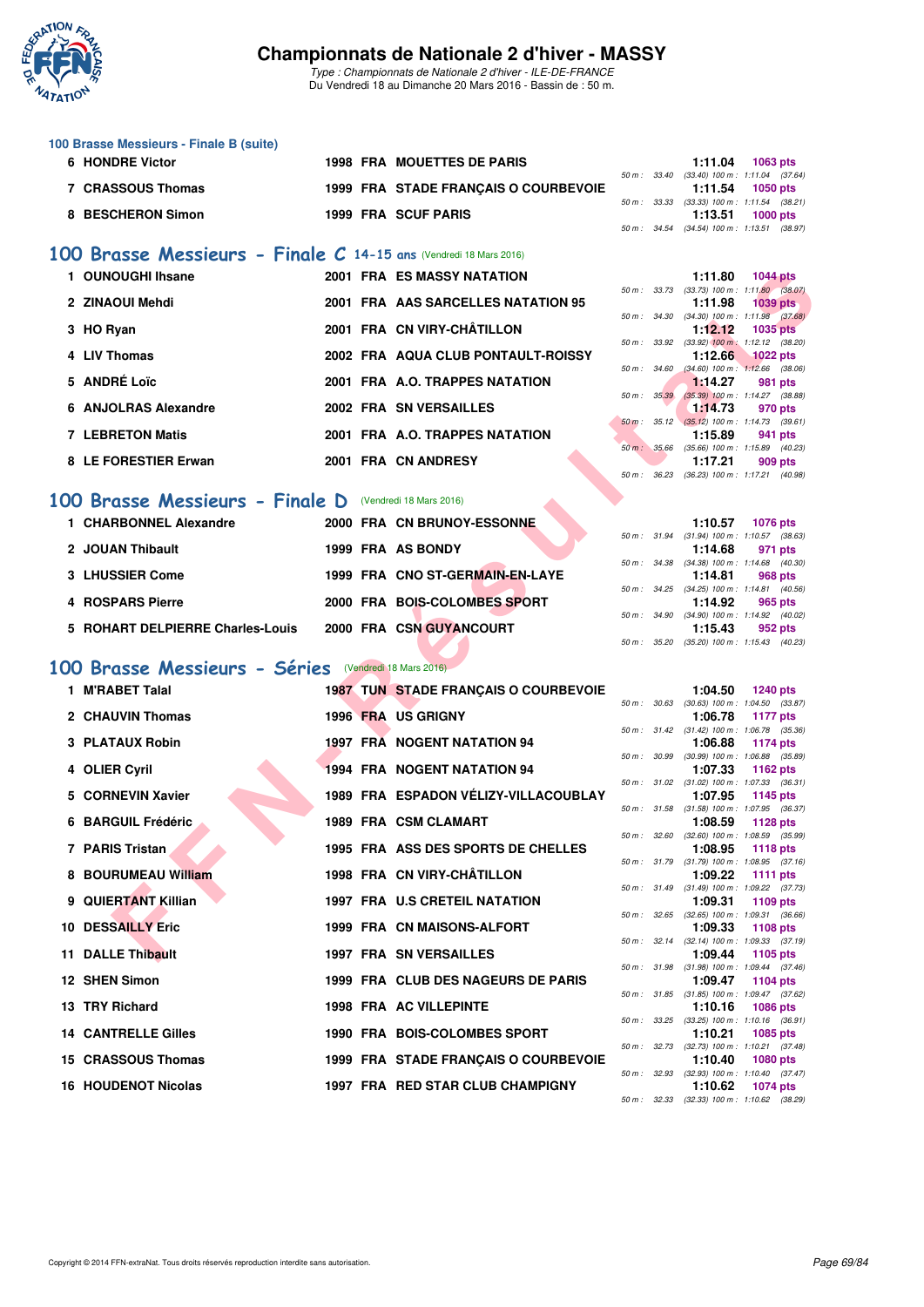

*Type : Championnats de Nationale 2 d'hiver - ILE-DE-FRANCE* Du Vendredi 18 au Dimanche 20 Mars 2016 - Bassin de : 50 m.

#### **100 Brasse Messieurs - Séries (suite)**

|                                                   |  |                                                     |          |              | 50 m : 33.13 (33.13) 100 m : 1:11.39                                     | (38.26) |
|---------------------------------------------------|--|-----------------------------------------------------|----------|--------------|--------------------------------------------------------------------------|---------|
| <b>18 ARNAUD Quentin</b>                          |  | 2000 FRA YERRES NATATION                            |          |              | 1:11.42<br>1053 pts<br>50 m: 33.72 (33.72) 100 m: 1:11.42 (37.70)        |         |
| <b>19 PRUNIERES Robinson</b>                      |  | 2000 FRA COULOMMIERS NATATION                       |          |              | 1:11.92<br><b>1041 pts</b>                                               |         |
| 20 BESCHERON Simon                                |  | 1999 FRA SCUF PARIS                                 |          |              | 50 m: 33.72 (33.72) 100 m: 1:11.92 (38.20)<br>1:12.11<br><b>1036 pts</b> |         |
| 21 CHARBONNEL Alexandre                           |  | 2000 FRA CN BRUNOY-ESSONNE                          |          |              | 50 m: 33.51 (33.51) 100 m: 1:12.11 (38.60)<br>1:12.30<br>1031 pts        |         |
| 21 HO Ryan                                        |  | 2001 FRA CN VIRY-CHÂTILLON                          |          |              | 50 m: 32.67 (32.67) 100 m: 1:12.30 (39.63)<br>1:12.30<br><b>1031 pts</b> |         |
| 23 OUNOUGHI Ihsane                                |  | <b>2001 FRA ES MASSY NATATION</b>                   |          | 50 m : 33.94 | $(33.94)$ 100 m : 1:12.30 $(38.36)$<br>1:12.50<br>1026 $pts$             |         |
| 24 ZINAOUI Mehdi                                  |  | 2001 FRA AAS SARCELLES NATATION 95                  |          | 50 m : 33.68 | $(33.68)$ 100 m : 1:12.50 $(38.82)$<br>1:12.52<br>1025 pts               |         |
| 25 LIV Thomas                                     |  | 2002 FRA AQUA CLUB PONTAULT-ROISSY                  |          |              | 50 m: 34.62 (34.62) 100 m: 1:12.52 (37.90)<br>1:12.74<br><b>1020 pts</b> |         |
| 26 PHONETHIPSVADS Alexandre                       |  | <b>1998 FRA VILLIERS SPORTS JEUNESSE</b>            |          |              | 50 m : 34.54 (34.54) 100 m : 1:12.74 (38.20)<br>1:13.66<br>996 pts       |         |
| 27 JOUAN Thibault                                 |  | 1999 FRA AS BONDY                                   |          |              | 50 m : 34.14 (34.14) 100 m : 1:13.66 (39.52)<br>1:13.93<br>990 pts       |         |
| 28 ANJOLRAS Alexandre                             |  | 2002 FRA SN VERSAILLES                              |          |              | 50 m : 34.00 (34.00) 100 m : 1:13.93 (39.93)                             |         |
|                                                   |  |                                                     | $50 m$ : | 34.78        | 1:14.02<br>987 pts<br>$(34.78)$ 100 m : 1:14.02 $(39.24)$                |         |
| 29 LHUSSIER Come                                  |  | 1999 FRA CNO ST-GERMAIN-EN-LAYE                     |          |              | 1:14.60<br>973 pts<br>50 m: 34.46 (34.46) 100 m: 1:14.60 (40.14)         |         |
| 30 ROHART DELPIERRE Charles-Louis                 |  | 2000 FRA CSN GUYANCOURT                             |          |              | 1:14.77<br>969 pts<br>50 m: 35.08 (35.08) 100 m: 1:14.77 (39.69)         |         |
| 31 BERINGUE Hugo                                  |  | 1998 FRA CA ORSAY                                   |          | 50 m : 35.29 | 1:14.94<br>965 pts<br>$(35.29)$ 100 m : 1:14.94 $(39.65)$                |         |
| 32 ROSPARS Pierre                                 |  | 2000 FRA BOIS-COLOMBES SPORT                        |          |              | 1:15.35<br>954 pts<br>50 m: 34.82 (34.82) 100 m: 1:15.35 (40.53)         |         |
| 33 ANDRÉ Loïc                                     |  | 2001 FRA A.O. TRAPPES NATATION                      |          | 50 m : 35.08 | 1:15.61<br>948 pts<br>$(35.08)$ 100 m : 1:15.61 $(40.53)$                |         |
| <b>34 LEBRETON Matis</b>                          |  | 2001 FRA A.O. TRAPPES NATATION                      |          |              | 1:15.77<br>944 pts<br>50 m: 35.68 (35.68) 100 m: 1:15.77 (40.09)         |         |
| 35 LE FORESTIER Erwan                             |  | 2001 FRA CN ANDRESY                                 |          | 50 m : 35.70 | 1:16.51<br>926 pts<br>$(35.70)$ 100 m : 1:16.51 $(40.81)$                |         |
| <b>36 DUCHEN Arthur</b>                           |  | 2001 FRA AC BOULOGNE-BILLANCOURT                    |          |              | 1:17.02<br>914 pts                                                       |         |
| <b>37 GUILLAUME Vincent</b>                       |  | <b>2002 FRA ES MASSY NATATION</b>                   |          |              | 50 m: 35.77 (35.77) 100 m: 1:17.02 (41.25)<br>1:17.26<br>908 pts         |         |
| 38 DIVARET Kieran                                 |  | 2001 FRA STADE DE VANVES                            |          |              | 50 m : 36.76 (36.76) 100 m : 1:17.26 (40.50)<br>1:17.45<br>904 pts       |         |
| 38 CHAPOTOT Raphael                               |  | 2001 FRA CA L'HAY-LES-ROSES                         |          | 50 m : 37.59 | $(37.59)$ 100 m : 1:17.45 $(39.86)$<br>1:17.45<br>904 pts                |         |
| 40 HASEGAWA Alexandre                             |  | 2001 JPN SN MONTGERON                               |          |              | 50 m: 35.55 (35.55) 100 m: 1:17.45 (41.90)<br>1:17.46<br>903 pts         |         |
| 41 KEBDI Yanis                                    |  | 2000 FRA CN LA COURNEUVE                            |          | 50 m : 36.05 | $(36.05)$ 100 m : 1:17.46 $(41.41)$<br>1:17.50<br>902 pts                |         |
| 42 SANCHEZ Ruben                                  |  | 2001 FRA CN LE PLESSIS-ROBINSON                     |          | 50 m : 35.61 | $(35.61)$ 100 m : 1:17.50 $(41.89)$<br>1:18.07<br>889 pts                |         |
| 43 APCHER Mathéo                                  |  | 2001 FRA ETOILE ST-LEU-PLESSIS                      |          | 50 m : 35.86 | $(35.86)$ 100 m : 1:18.07 $(42.21)$<br>1:18.13<br>887 pts                |         |
| <b>44 TISON Mathis</b>                            |  | 2002 FRA CA L'HAY-LES-ROSES                         |          |              | 50 m: 36.36 (36.36) 100 m: 1:18.13 (41.77)<br>1:18.89<br>869 pts         |         |
| 45 GILLES William                                 |  | 2002 FRA ES MASSY NATATION                          |          | 50 m : 36.79 | $(36.79)$ 100 m : 1:18.89 $(42.10)$<br>1:18.91<br>869 pts                |         |
| 46 RACHDI Yazid                                   |  | 2001 FRA CA ORSAY                                   |          |              | 50 m: 37.37 (37.37) 100 m: 1:18.91 (41.54)<br>1:19.21<br>862 pts         |         |
| 47 OUANICHE-HERBIN Nicolas                        |  | 2001 FRA ETOILE ST-LEU-PLESSIS                      |          |              | 50 m: 37.13 (37.13) 100 m: 1:19.21 (42.08)                               |         |
|                                                   |  |                                                     |          |              | 1:20.33<br>836 pts<br>50 m: 36.54 (36.54) 100 m: 1:20.33 (43.79)         |         |
| <b>48 LYFOUNG Lucas</b>                           |  | 2002 FRA RACING CLUB DE FRANCE WP                   |          |              | 1:20.49<br>832 pts<br>50 m: 37.16 (37.16) 100 m: 1:20.49 (43.33)         |         |
| 49 ICHOU Yassine                                  |  | 2002 FRA AULNAY-SOUS-BOIS S.N                       |          |              | 1:21.72<br>804 pts<br>50 m: 37.79 (37.79) 100 m: 1:21.72 (43.93)         |         |
| 50 EMERY Ancelin                                  |  | 2002 FRA AS PORCHEVILLE                             |          |              | 1:22.44<br>788 pts<br>50 m: 37.70 (37.70) 100 m: 1:22.44 (44.74)         |         |
| <b>BARSANTI Flavio</b><br><b>FOURNIER Florian</b> |  | 1999 FRA CSM CLAMART<br><b>1996 FRA ES NANTERRE</b> |          |              | <b>DSQ Ni</b><br><b>DNS</b> dec                                          |         |
|                                                   |  |                                                     |          |              |                                                                          |         |

| 17 HONDRE Victor                            |  | <b>1998 FRA MOUETTES DE PARIS</b>            |              | 1:11.39                                                 | <b>1054 pts</b> |         |
|---------------------------------------------|--|----------------------------------------------|--------------|---------------------------------------------------------|-----------------|---------|
| 18 ARNAUD Quentin                           |  | <b>2000 FRA YERRES NATATION</b>              |              | 50 m: 33.13 (33.13) 100 m: 1:11.39 (38.26)<br>1:11.42   | 1053 $pts$      |         |
| <b>19 PRUNIERES Robinson</b>                |  | 2000 FRA COULOMMIERS NATATION                |              | 50 m: 33.72 (33.72) 100 m: 1:11.42 (37.70)<br>1:11.92   | <b>1041 pts</b> |         |
| 20 BESCHERON Simon                          |  | 1999 FRA SCUF PARIS                          |              | 50 m: 33.72 (33.72) 100 m: 1:11.92 (38.20)<br>1:12.11   | <b>1036 pts</b> |         |
| 21 CHARBONNEL Alexandre                     |  | 2000 FRA CN BRUNOY-ESSONNE                   |              | 50 m: 33.51 (33.51) 100 m: 1:12.11 (38.60)<br>1:12.30   | <b>1031 pts</b> |         |
| 21 HO Ryan                                  |  | 2001 FRA CN VIRY-CHÂTILLON                   |              | 50 m: 32.67 (32.67) 100 m: 1:12.30 (39.63)<br>1:12.30   | <b>1031 pts</b> |         |
| 23 OUNOUGHI Ihsane                          |  | 2001 FRA ES MASSY NATATION                   |              | 50 m: 33.94 (33.94) 100 m: 1:12.30 (38.36)<br>1:12.50   | $1026$ pts      |         |
| 24 ZINAOUI Mehdi                            |  | 2001 FRA AAS SARCELLES NATATION 95           |              | 50 m: 33.68 (33.68) 100 m: 1:12.50 (38.82)<br>1:12.52   | <b>1025 pts</b> |         |
| 25 LIV Thomas                               |  | 2002 FRA AQUA CLUB PONTAULT-ROISSY           |              | 50 m: 34.62 (34.62) 100 m: 1:12.52 (37.90)<br>1:12.74   | <b>1020 pts</b> |         |
|                                             |  |                                              |              | 50 m: 34.54 (34.54) 100 m: 1:12.74 (38.20)              |                 |         |
| 26 PHONETHIPSVADS Alexandre                 |  | <b>1998 FRA VILLIERS SPORTS JEUNESSE</b>     |              | 1:13.66<br>50 m: 34.14 (34.14) 100 m: 1:13.66 (39.52)   |                 | 996 pts |
| 27 JOUAN Thibault                           |  | 1999 FRA AS BONDY                            |              | 1:13.93<br>50 m : 34.00 (34.00) 100 m : 1:13.93 (39.93) | 990 pts         |         |
| 28 ANJOLRAS Alexandre                       |  | 2002 FRA SN VERSAILLES                       | $50 m$ :     | 1:14.02<br>34.78 (34.78) 100 m : 1:14.02 (39.24)        |                 | 987 pts |
| 29 LHUSSIER Come                            |  | 1999 FRA CNO ST-GERMAIN-EN-LAYE              |              | 1:14.60<br>50 m: 34.46 (34.46) 100 m: 1:14.60 (40.14)   |                 | 973 pts |
| 30 ROHART DELPIERRE Charles-Louis           |  | 2000 FRA CSN GUYANCOURT                      |              | 1:14.77<br>50 m: 35.08 (35.08) 100 m: 1:14.77 (39.69)   |                 | 969 pts |
| 31 BERINGUE Hugo                            |  | 1998 FRA CA ORSAY                            |              | 1:14.94                                                 |                 | 965 pts |
| <b>32 ROSPARS Pierre</b>                    |  | 2000 FRA BOIS-COLOMBES SPORT                 |              | 50 m: 35.29 (35.29) 100 m: 1:14.94 (39.65)<br>1:15.35   |                 | 954 pts |
| 33 ANDRÉ Loïc                               |  | 2001 FRA A.O. TRAPPES NATATION               |              | 50 m: 34.82 (34.82) 100 m: 1:15.35 (40.53)<br>1:15.61   | 948 pts         |         |
| <b>34 LEBRETON Matis</b>                    |  | 2001 FRA A.O. TRAPPES NATATION               | 50 m : 35.08 | $(35.08)$ 100 m : 1:15.61 $(40.53)$<br>1:15.77          |                 | 944 pts |
| 35 LE FORESTIER Erwan                       |  | 2001 FRA CN ANDRESY                          |              | 50 m: 35.68 (35.68) 100 m: 1:15.77 (40.09)<br>1:16.51   |                 | 926 pts |
| <b>36 DUCHEN Arthur</b>                     |  | 2001 FRA AC BOULOGNE-BILLANCOURT             |              | 50 m: 35.70 (35.70) 100 m: 1:16.51 (40.81)<br>1:17.02   |                 | 914 pts |
| <b>37 GUILLAUME Vincent</b>                 |  | <b>2002 FRA ES MASSY NATATION</b>            |              | 50 m: 35.77 (35.77) 100 m: 1:17.02 (41.25)<br>1:17.26   |                 | 908 pts |
| 38 DIVARET Kieran                           |  | 2001 FRA STADE DE VANVES                     |              | 50 m: 36.76 (36.76) 100 m: 1:17.26 (40.50)<br>1:17.45   |                 | 904 pts |
|                                             |  |                                              |              | 50 m: 37.59 (37.59) 100 m: 1:17.45 (39.86)              |                 |         |
| 38 CHAPOTOT Raphael                         |  | 2001 FRA CA L'HAY-LES-ROSES                  |              | 1:17.45<br>50 m: 35.55 (35.55) 100 m: 1:17.45 (41.90)   |                 | 904 pts |
| 40 HASEGAWA Alexandre                       |  | 2001 JPN SN MONTGERON                        |              | 1:17.46<br>50 m: 36.05 (36.05) 100 m: 1:17.46 (41.41)   |                 | 903 pts |
| 41 KEBDI Yanis                              |  | 2000 FRA CN LA COURNEUVE                     |              | 1:17.50<br>50 m: 35.61 (35.61) 100 m: 1:17.50 (41.89)   |                 | 902 pts |
| 42 SANCHEZ Ruben                            |  | 2001 FRA CN LE PLESSIS-ROBINSON              | 50 m : 35.86 | 1:18.07<br>$(35.86)$ 100 m : 1:18.07 $(42.21)$          |                 | 889 pts |
| 43 APCHER Mathéo                            |  | 2001 FRA ETOILE ST-LEU-PLESSIS               |              | 1:18.13<br>50 m: 36.36 (36.36) 100 m: 1:18.13 (41.77)   | 887 pts         |         |
| <b>44 TISON Mathis</b>                      |  | 2002 FRA CA L'HAY-LES-ROSES                  |              | 1:18.89                                                 |                 | 869 pts |
| 45 GILLES William                           |  | 2002 FRA ES MASSY NATATION                   |              | 50 m: 36.79 (36.79) 100 m: 1:18.89 (42.10)<br>1:18.91   |                 | 869 pts |
| 46 RACHDI Yazid                             |  | 2001 FRA CA ORSAY                            |              | 50 m: 37.37 (37.37) 100 m: 1:18.91 (41.54)<br>1:19.21   |                 | 862 pts |
| 47 OUANICHE-HERBIN Nicolas                  |  | 2001 FRA ETOILE ST-LEU-PLESSIS               |              | 50 m: 37.13 (37.13) 100 m: 1:19.21 (42.08)<br>1:20.33   |                 | 836 pts |
| <b>48 LYFOUNG Lucas</b>                     |  | 2002 FRA RACING CLUB DE FRANCE WP            |              | 50 m: 36.54 (36.54) 100 m: 1:20.33 (43.79)<br>1:20.49   |                 | 832 pts |
| 49 ICHOU Yassine                            |  |                                              |              | 50 m: 37.16 (37.16) 100 m: 1:20.49 (43.33)              |                 |         |
|                                             |  | 2002 FRA AULNAY-SOUS-BOIS S.N                |              | 1:21.72<br>50 m: 37.79 (37.79) 100 m: 1:21.72 (43.93)   |                 | 804 pts |
| 50 EMERY Ancelin                            |  | 2002 FRA AS PORCHEVILLE                      |              | 1:22.44<br>50 m: 37.70 (37.70) 100 m: 1:22.44 (44.74)   |                 | 788 pts |
| --- BARSANTI Flavio<br>--- FOURNIER Florian |  | 1999 FRA CSM CLAMART<br>1996 FRA FS NANTERRE |              | <b>DSQ Ni</b><br>DNS dec                                |                 |         |

**[200 Brasse Messieurs - Finale A](http://www.ffnatation.fr/webffn/resultats.php?idact=nat&go=epr&idcpt=37307&idepr=73)** (Dimanche 20 Mars 2016)

**1 QUIERTANT Killian 1997 FRA U.S CRETEIL NATATION 2:22.80 1184 pts**

*50 m : 32.27 (32.27) 100 m : 1:08.88 (36.61) 150 m : 1:45.35 (36.47) 200 m : 2:22.80 (37.45)*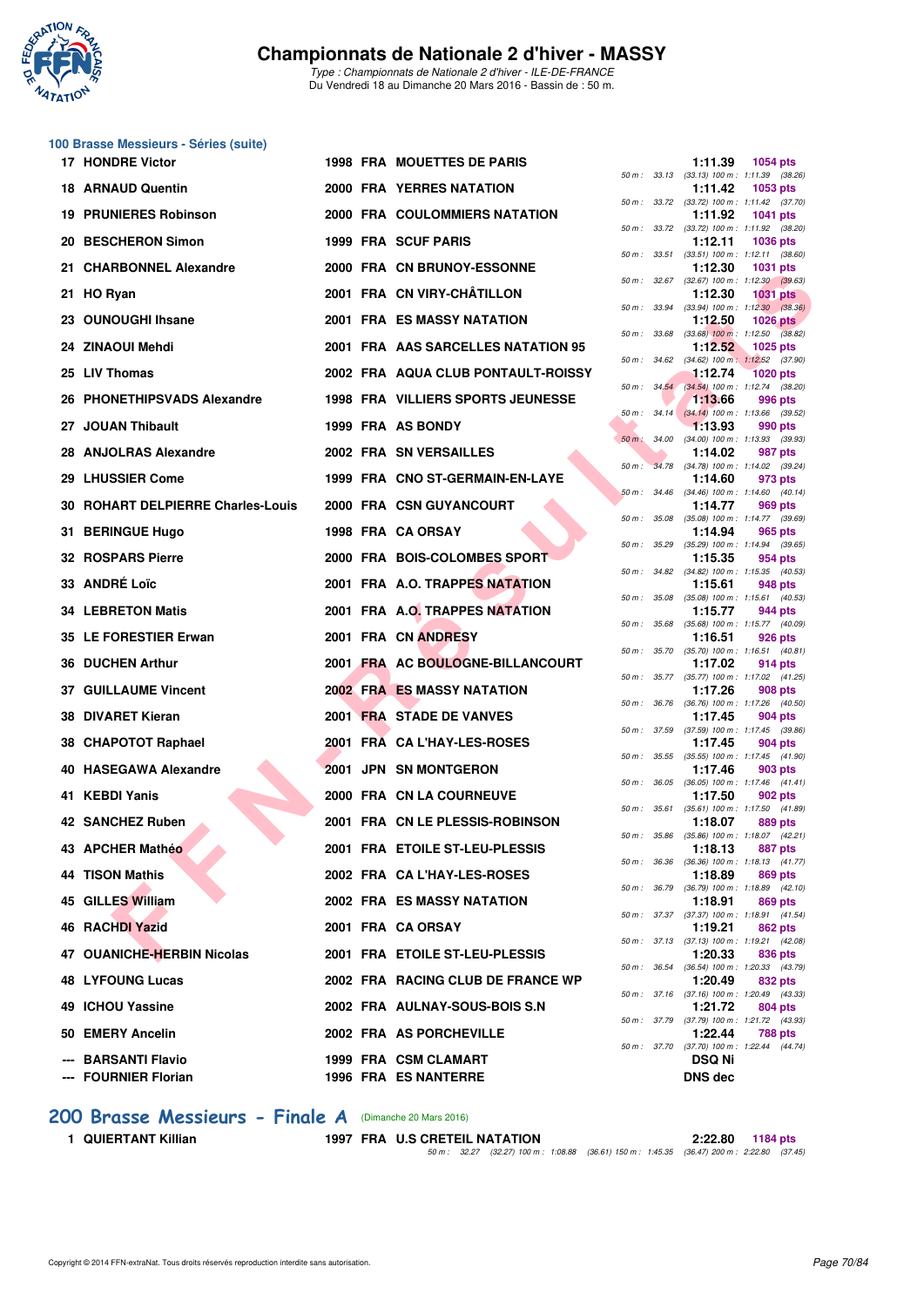

|    | 200 Brasse Messieurs - Finale A (suite)                           |  |  |                                                                                                                                         |                            |  |  |  |  |  |  |
|----|-------------------------------------------------------------------|--|--|-----------------------------------------------------------------------------------------------------------------------------------------|----------------------------|--|--|--|--|--|--|
|    | 2 BARGUIL Frédéric                                                |  |  | 1989 FRA CSM CLAMART<br>50 m: 32.89 (32.89) 100 m: 1.09.55 (36.66) 150 m: 1.46.77 (37.22) 200 m: 2.24.34 (37.57)                        | 2:24.34<br>1163 pts        |  |  |  |  |  |  |
|    | 3 OLIER Cyril                                                     |  |  | 1994 FRA NOGENT NATATION 94                                                                                                             | 2:27.00<br><b>1127 pts</b> |  |  |  |  |  |  |
|    | 4 TRY Richard                                                     |  |  | 50 m: 32.51 (32.51) 100 m: 1:09.52 (37.01) 150 m: 1:48.15 (38.63) 200 m: 2:27.00 (38.85)<br><b>1998 FRA AC VILLEPINTE</b>               | 2:29.34<br><b>1096 pts</b> |  |  |  |  |  |  |
|    | 5 PRUNIERES Robinson                                              |  |  | 50 m: 33.51 (33.51) 100 m: 1:10.67 (37.16) 150 m: 1:49.01 (38.34) 200 m: 2:29.34 (40.33)<br><b>2000 FRA COULOMMIERS NATATION</b>        | 2:31.64<br><b>1066 pts</b> |  |  |  |  |  |  |
|    | 5 SHEN Simon                                                      |  |  | 50 m: 33.37 (33.37) 100 m: 1:11.92 (38.55) 150 m: 1:51.43 (39.51) 200 m: 2:31.64 (40.21)<br>1999 FRA CLUB DES NAGEURS DE PARIS          | 2:31.64<br><b>1066 pts</b> |  |  |  |  |  |  |
|    | <b>7 DESSAILLY Eric</b>                                           |  |  | 50 m: 34.20 (34.20) 100 m: 1:12.84 (38.64) 150 m: 1:51.80 (38.96) 200 m: 2:31.64 (39.84)<br>1999 FRA CN MAISONS-ALFORT                  | 2:32.20<br><b>1059 pts</b> |  |  |  |  |  |  |
|    | --- BOURUMEAU William                                             |  |  | 50 m: 33.67 (33.67) 100 m: 1:12.26 (38.59) 150 m: 1:51.72 (39.46) 200 m: 2:32.20 (40.48)<br>1998 FRA CN VIRY-CHATILLON                  | <b>DSQ Ni</b>              |  |  |  |  |  |  |
|    |                                                                   |  |  |                                                                                                                                         |                            |  |  |  |  |  |  |
|    | 200 Brasse Messieurs - Finale B (Dimanche 20 Mars 2016)           |  |  |                                                                                                                                         |                            |  |  |  |  |  |  |
|    | 1 ZINAOUI Mehdi                                                   |  |  | 2001 FRA AAS SARCELLES NATATION 95<br>50 m: 34.88 (34.88) 100 m: 1:13.66 (38.78) 150 m: 1:53.00 (39.34) 200 m: 2:32.28 (39.28)          | 2:32.28<br>1058 pts        |  |  |  |  |  |  |
|    | 2 HO Ryan                                                         |  |  | 2001 FRA CN VIRY-CHATILLON<br>50 m: 34.77 (34.77) 100 m: 1:12.74 (37.97) 150 m: 1:52.44 (39.70) 200 m: 2:32.43 (39.99)                  | 2:32.43<br><b>1056 pts</b> |  |  |  |  |  |  |
|    | 3 OUNOUGHI Ihsane                                                 |  |  | <b>2001 FRA ES MASSY NATATION</b>                                                                                                       | 2:36.18<br>1008 pts        |  |  |  |  |  |  |
|    | 4 CHARBONNEL Alexandre                                            |  |  | 50 m: 34.77 (34.77) 100 m: 1:13.99 (39.22) 150 m: 1:54.23 (40.24) 200 m: 2:36.18 (41.95)<br>2000 FRA CN BRUNOY-ESSONNE                  | 2:38.83<br>975 pts         |  |  |  |  |  |  |
|    | 5 LIV Thomas                                                      |  |  | 50 m: 34.74 (34.74) 100 m: 1:14.79 (40.05) 150 m: 1:57.55 (42.76) 200 m: 2:38.83 (41.28)<br>2002 FRA AQUA CLUB PONTAULT-ROISSY          | 2:41.16<br>946 pts         |  |  |  |  |  |  |
|    | 6 LHUSSIER Come                                                   |  |  | 50 m: 35.94 (35.94) 100 m: 1:17.32 (41.38) 150 m: 1:58.99 (41.67) 200 m: 2:41.16 (42.17)<br>1999 FRA CNO ST-GERMAIN-EN-LAYE             | 2:43.17<br>922 pts         |  |  |  |  |  |  |
|    | <b>7 DUCHEN Arthur</b>                                            |  |  | 50 m: 35.68 (35.68) 100 m: 1:17.43 (41.75) 150 m: 2:00.10 (42.67) 200 m: 2:43.17 (43.07)<br>2001 FRA AC BOULOGNE-BILLANCOURT            | 2:44.55<br>905 pts         |  |  |  |  |  |  |
|    | <b>8 LEBRETON Matis</b>                                           |  |  | 50 m: 36.81 (36.81) 100 m: 1:18.83 (42.02) 150 m: 2:01.24 (42.41) 200 m: 2:44.55 (43.31)<br>2001 FRA A.O. TRAPPES NATATION              | 2:44.76<br>902 pts         |  |  |  |  |  |  |
|    |                                                                   |  |  | 50 m: 36.57 (36.57) 100 m: 1:18.17 (41.60) 150 m: 2:00.93 (42.76) 200 m: 2:44.76 (43.83)                                                |                            |  |  |  |  |  |  |
|    | 200 Brasse Messieurs - Finale C 14-15 ans (Dimanche 20 Mars 2016) |  |  |                                                                                                                                         |                            |  |  |  |  |  |  |
|    | 1 ANDRÉ Loïc                                                      |  |  | 2001 FRA A.O. TRAPPES NATATION                                                                                                          | 2:41.27<br>945 pts         |  |  |  |  |  |  |
|    | 2 DIVARET Kieran                                                  |  |  | 50 m: 36.43 (36.43) 100 m: 1:18.32 (41.89) 150 m: 2:00.20 (41.88) 200 m: 2:41.27 (41.07)<br>2001 FRA STADE DE VANVES                    | 2:44.54<br>905 pts         |  |  |  |  |  |  |
|    | 3 HASEGAWA Alexandre                                              |  |  | 50 m: 38.49 (38.49) 100 m: 1:20.35 (41.86) 150 m: 2:02.35 (42.00) 200 m: 2:44.54 (42.19)<br>2001 JPN SN MONTGERON                       | 2:45.96<br>888 pts         |  |  |  |  |  |  |
|    | 4 TISON Mathis                                                    |  |  | 50 m: 37.57 (37.57) 100 m: 1:19.98 (42.41) 150 m: 2:02.89 (42.91) 200 m: 2:45.96 (43.07)<br>2002 FRA CAL'HAY-LES-ROSES                  | 2:46.48<br>882 pts         |  |  |  |  |  |  |
|    | 5 RACHDI Yazid                                                    |  |  | 50 m: 37.64 (37.64) 100 m: 1:21.19 (43.55) 150 m: 2:04.32 (43.13) 200 m: 2:46.48 (42.16)<br>2001 FRA CA ORSAY                           | 2:48.54<br>858 pts         |  |  |  |  |  |  |
|    | 6 SANCHEZ Ruben                                                   |  |  | 50 m: 37.45 (37.45) 100 m: 1:20.49 (43.04) 150 m: 2:04.41 (43.92) 200 m: 2:48.54 (44.13)<br>2001 FRA CN LE PLESSIS-ROBINSON             | 2:48.65<br>857 pts         |  |  |  |  |  |  |
|    | 7 GILLES William                                                  |  |  | 50 m: 36.88 (36.88) 100 m: 1:19.41 (42.53) 150 m: 2:03.59 (44.18) 200 m: 2:48.65 (45.06)<br>2002 FRA ES MASSY NATATION                  | 2:52.26<br>815 pts         |  |  |  |  |  |  |
|    |                                                                   |  |  | 50 m: 38.94 (38.94) 100 m: 1:21.73 (42.79) 150 m: 2:07.09 (45.36) 200 m: 2:52.26 (45.17)                                                |                            |  |  |  |  |  |  |
|    | 200 Brasse Messieurs - Séries (Dimanche 20 Mars 2016)             |  |  |                                                                                                                                         |                            |  |  |  |  |  |  |
|    | 1 M'RABET Talal                                                   |  |  | 1987 TUN STADE FRANÇAIS O COURBEVOIE                                                                                                    | 2:21.68<br>1199 pts        |  |  |  |  |  |  |
|    | 2 QUIERTANT Killian                                               |  |  | 50 m : 32.54 (32.54) 100 m : 1:08.98 (36.44) 150 m : 1:45.84 (36.86) 200 m : 2:21.68 (35.84)<br>1997 FRA U.S CRETEIL NATATION           | 2:22.29<br>1191 pts        |  |  |  |  |  |  |
|    | 3 CHAUVIN Thomas                                                  |  |  | 50 m: 32.48 (32.48) 100 m: 1:09.04 (36.56) 150 m: 1:45.79 (36.75) 200 m: 2:22.29 (36.50)<br>1996 FRA US GRIGNY                          | 2:22.59<br>1186 pts        |  |  |  |  |  |  |
|    | 4 M'RABET Taki                                                    |  |  | 50 m: 32.24 (32.24) 100 m: 1:09.50 (37.26) 150 m: 1:46.61 (37.11) 200 m: 2:22.59 (35.98)<br><b>1989 TUN STADE FRANCAIS O COURBEVOIE</b> | 2:23.66<br>1172 pts        |  |  |  |  |  |  |
| 5. | <b>BARGUIL Frédéric</b>                                           |  |  | 50 m : 32.73 (32.73) 100 m : 1:09.63 (36.90) 150 m : 1:46.02 (36.39) 200 m : 2:23.66 (37.64)<br>1989 FRA CSM CLAMART                    | 2:26.68<br>1131 pts        |  |  |  |  |  |  |
|    | 6 TRY Richard                                                     |  |  | 50 m: 32.98 (32.98) 100 m: 1:09.41 (36.43) 150 m: 1:47.24 (37.83) 200 m: 2:26.68 (39.44)<br>1998 FRA AC VILLEPINTE                      | 2:29.55<br>1093 pts        |  |  |  |  |  |  |
|    | 7 OLIER Cyril                                                     |  |  | 50 m: 33.17 (33.17) 100 m: 1:10.33 (37.16) 150 m: 1:49.13 (38.80) 200 m: 2:29.55 (40.42)<br>1994 FRA NOGENT NATATION 94                 | 2:30.01<br>1087 pts        |  |  |  |  |  |  |
|    | 8 PRUNIERES Robinson                                              |  |  | 50 m: 33.46 (33.46) 100 m: 1:11.28 (37.82) 150 m: 1:50.76 (39.48) 200 m: 2:30.01 (39.25)<br>2000 FRA COULOMMIERS NATATION               | 2:32.12<br>1060 pts        |  |  |  |  |  |  |
|    |                                                                   |  |  | 50 m: 33.59 (33.59) 100 m: 1:11.77 (38.18) 150 m: 1:51.57 (39.80) 200 m: 2:32.12 (40.55)                                                |                            |  |  |  |  |  |  |
| 9  | <b>DESSAILLY Eric</b>                                             |  |  | 1999 FRA CN MAISONS-ALFORT<br>50 m: 33.78 (33.78) 100 m: 1:11.83 (38.05) 150 m: 1:51.53 (39.70) 200 m: 2:32.36 (40.83)                  | 2:32.36<br>1057 pts        |  |  |  |  |  |  |
|    | 10 BOURUMEAU William                                              |  |  | 1998 FRA CN VIRY-CHATILLON<br>50 m: 33.91 (33.91) 100 m: 1:12.73 (38.82) 150 m: 1:52.93 (40.20) 200 m: 2:33.78 (40.85)                  | 2:33.78<br>1038 pts        |  |  |  |  |  |  |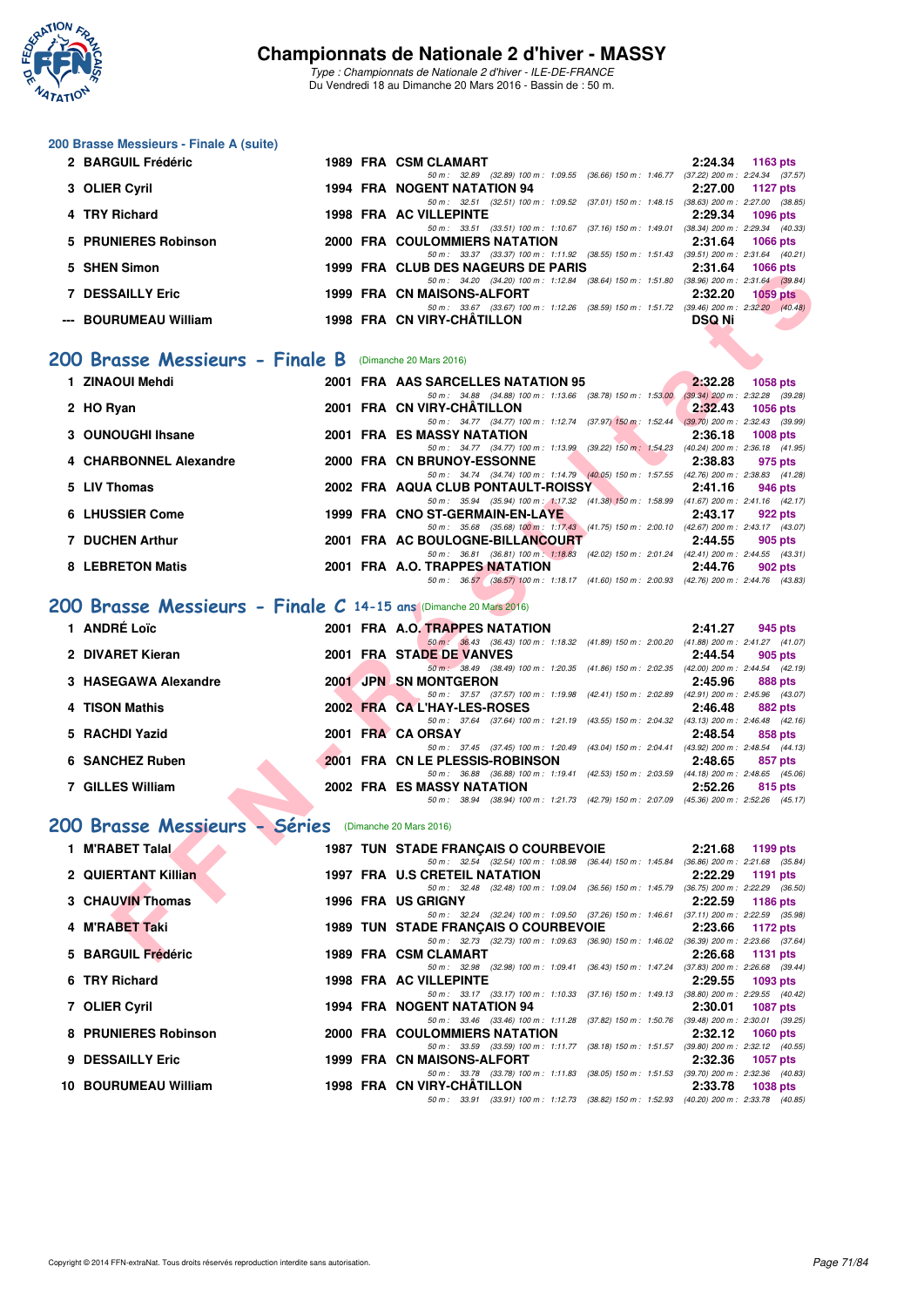

## **200 Brasse Messieurs - Séries (suite)**

| 11 SHEN Simon                                                   |  | 1999 FRA CLUB DES NAGEURS DE PARIS                                                                                             | 2:33.98        | <b>1036 pts</b> |
|-----------------------------------------------------------------|--|--------------------------------------------------------------------------------------------------------------------------------|----------------|-----------------|
| 12 ZINAOUI Mehdi                                                |  | 50 m: 33.64 (33.64) 100 m: 1:12.13 (38.49) 150 m: 1:52.14 (40.01) 200 m: 2:33.98 (41.84)<br>2001 FRA AAS SARCELLES NATATION 95 | 2:34.11        | <b>1034 pts</b> |
| 13 HO Ryan                                                      |  | 50 m: 34.62 (34.62) 100 m: 1:13.68 (39.06) 150 m: 1:54.08 (40.40) 200 m: 2:34.11 (40.03)<br>2001 FRA CN VIRY-CHATILLON         | 2:36.07        | 1009 pts        |
|                                                                 |  | 50 m: 35.04 (35.04) 100 m: 1:14.73 (39.69) 150 m: 1:54.56 (39.83) 200 m: 2:36.07 (41.51)                                       |                |                 |
| 14 LIV Thomas                                                   |  | 2002 FRA AQUA CLUB PONTAULT-ROISSY<br>50 m: 34.66 (34.66) 100 m: 1:15.44 (40.78) 150 m: 1:56.65 (41.21) 200 m: 2:38.58 (41.93) | 2:38.58        | 978 pts         |
| <b>15 LHUSSIER Come</b>                                         |  | 1999 FRA CNO ST-GERMAIN-EN-LAYE                                                                                                | 2:40.12        | 959 pts         |
| 16 OUNOUGHI Ihsane                                              |  | 50 m: 35.18 (35.18) 100 m: 1:15.94 (40.76) 150 m: 1:58.09 (42.15) 200 m: 2:40.12 (42.03)<br>2001 FRA ES MASSY NATATION         | 2:40.22        | 957 pts         |
| 17 CHARBONNEL Alexandre                                         |  | 50 m: 35.23 (35.23) 100 m: 1:15.19 (39.96) 150 m: 1:57.01 (41.82) 200 m: 2:40.22 (43.21)<br>2000 FRA CN BRUNOY-ESSONNE         | 2:42.33        | <b>932 pts</b>  |
|                                                                 |  | 50 m: 35.57 (35.57) 100 m: 1:16.61 (41.04) 150 m: 1:59.35 (42.74) 200 m: 2:42.33 (42.98)                                       |                |                 |
| <b>18 ARNAUD Quentin</b>                                        |  | 2000 FRA YERRES NATATION<br>50 m: 37.09 (37.09) 100 m: 1:17.98 (40.89) 150 m: 1:59.77 (41.79) 200 m: 2:42.35 (42.58)           | 2:42.35        | 931 pts         |
| <b>19 DUCHEN Arthur</b>                                         |  | 2001 FRA AC BOULOGNE-BILLANCOURT                                                                                               | 2:42.60        | <b>928 pts</b>  |
| <b>20 LEBRETON Matis</b>                                        |  | 50 m: 36.06 (36.06) 100 m: 1:17.54 (41.48) 150 m: 1:59.45 (41.91) 200 m: 2:42.60 (43.15)<br>2001 FRA A.O. TRAPPES NATATION     | 2:42.91        | 925 pts         |
|                                                                 |  | 50 m: 35.81 (35.81) 100 m: 1:17.66 (41.85) 150 m: 2:00.65 (42.99) 200 m: 2:42.91 (42.26)                                       |                |                 |
| 21 ANDRÉ Loïc                                                   |  | 2001 FRA A.O. TRAPPES NATATION<br>50 m: 37.09 (37.09) 100 m: 1:19.28 (42.19) 150 m: 2:02.70 (43.42) 200 m: 2:43.52 (40.82)     | 2:43.52        | 917 pts         |
| 22 SCHOUPPE Paul                                                |  | 2000 FRA CLUB DES NAGEURS DE PARIS                                                                                             | 2:43.72        | 915 pts         |
| 23 HASEGAWA Alexandre                                           |  | 50 m: 36.55 (36.55) 100 m: 1:17.98 (41.43) 150 m: 2:01.02 (43.04) 200 m: 2:43.72 (42.70)<br>2001 JPN SN MONTGERON              | 2:44.29        | 908 pts         |
|                                                                 |  | 50 m: 36.87 (36.87) 100 m: 1:19.33 (42.46) 150 m: 2:02.98 (43.65) 200 m: 2:44.29 (41.31)                                       |                |                 |
| 24 TISON Mathis                                                 |  | 2002 FRA CA L'HAY-LES-ROSES<br>50 m: 36.84 (36.84) 100 m: 1:19.81 (42.97) 150 m: 2:03.69 (43.88) 200 m: 2:46.50 (42.81)        | 2:46.50        | 882 pts         |
| 25 HOUDENOT Nicolas                                             |  | 1997 FRA RED STAR CLUB CHAMPIGNY                                                                                               | 2:47.26        | 873 pts         |
| 26 RACHDI Yazid                                                 |  | 50 m: 36.26 (36.26) 100 m: 1:18.85<br>(42.59) 150 m : 2:03.62 (44.77) 200 m : 2:47.26 (43.64)<br>2001 FRA CA ORSAY             | 2:48.29        |                 |
|                                                                 |  | 50 m: 37.45 (37.45) 100 m: 1:19.90 (42.45) 150 m: 2:04.01 (44.11) 200 m: 2:48.29 (44.28)                                       |                | 861 pts         |
| 27 DIVARET Kieran                                               |  | 2001 FRA STADE DE VANVES                                                                                                       | 2:48.53        | 858 pts         |
| 28 GYSEMBERG Thomas                                             |  | 50 m: 38.65 (38.65) 100 m: 1:20.92 (42.27) 150 m: 2:04.16 (43.24) 200 m: 2:48.53 (44.37)<br>2000 FRA CLUB DES NAGEURS DE PARIS | 2:49.59        | 846 pts         |
| 29 SANCHEZ Ruben                                                |  | 50 m: 37.68 (37.68) 100 m: 1:20.75 (43.07) 150 m: 2:04.63 (43.88) 200 m: 2:49.59 (44.96)<br>2001 FRA CN LE PLESSIS-ROBINSON    | 2:51.64        | 822 pts         |
|                                                                 |  | 50 m: 37.22 (37.22) 100 m: 1:20.52 (43.30) 150 m: 2:05.61 (45.09) 200 m: 2:51.64 (46.03)                                       |                |                 |
| 30 GILLES William                                               |  | 2002 FRA ES MASSY NATATION                                                                                                     | 2:55.21        | 782 pts         |
| <b>ANJOLRAS Alexandre</b>                                       |  | 50 m: 38.32 (38.32) 100 m: 1:21.93 (43.61) 150 m: 2:08.67 (46.74) 200 m: 2:55.21 (46.54)<br><b>2002 FRA SN VERSAILLES</b>      | <b>DSQ Ni</b>  |                 |
| --- BANOS Benjamin                                              |  | 2000 FRA CN BRUNOY-ESSONNE                                                                                                     | <b>DNS</b> exc |                 |
|                                                                 |  |                                                                                                                                |                |                 |
| <b>iO Papillon Messieurs - Finale A</b> (Dimanche 20 Mars 2016) |  |                                                                                                                                |                |                 |
| 1 ALLOUCHE Adam                                                 |  | 1993 LIB CO ULIS NATATION                                                                                                      | 25.28          | <b>1261 pts</b> |
| 2 D'ADDA Alexandre                                              |  | <b>1997 FRA SCUF PARIS</b>                                                                                                     | 25.47          | <b>1249 pts</b> |
| 3 CLARK Anthony                                                 |  | <b>1991 FRA SN VERSAILLES</b>                                                                                                  | 25.54          | 1245 pts        |
| 4 TABOGA Vincent                                                |  | <b>1995 FRA CERGY PONTOISE NATATION</b>                                                                                        | 25.56          | <b>1244 pts</b> |
| 5 THEILLER Philippe                                             |  | <b>1995 FRA CERGY PONTOISE NATATION</b>                                                                                        | 26.06          | <b>1212 pts</b> |
| <b>6 MOULIN Gregory</b>                                         |  | <b>1997 FRA SN VERSAILLES</b>                                                                                                  | 26.14          | <b>1207 pts</b> |
| 7 LINO Rafaël                                                   |  | 1999 FRA C.N OZOIR-LA-FERRIERE                                                                                                 | 26.36          | 1194 pts        |
| 8 GIBON Quentin                                                 |  | 1999 FRA NOGENT NATATION 94                                                                                                    | 26.58          | 1180 pts        |
|                                                                 |  |                                                                                                                                |                |                 |
| <b>iO Papillon Messieurs - Finale B</b> (Dimanche 20 Mars 2016) |  |                                                                                                                                |                |                 |
| 1 FAME Abdou                                                    |  | <b>1988 SEN U.S CRETEIL NATATION</b>                                                                                           | 26.00          | <b>1216 pts</b> |

## **[50 Papillon Messieurs - Finale A](http://www.ffnatation.fr/webffn/resultats.php?idact=nat&go=epr&idcpt=37307&idepr=81)** (Dimanche 20 Mars 2016)

| 1 ALLOUCHE Adam     | 1993 LIB CO ULIS NATATION               | <b>1261 pts</b><br>25.28 |
|---------------------|-----------------------------------------|--------------------------|
| 2 D'ADDA Alexandre  | 1997 FRA SCUF PARIS                     | <b>1249 pts</b><br>25.47 |
| 3 CLARK Anthony     | <b>1991 FRA SN VERSAILLES</b>           | 25.54<br>1245 pts        |
| 4 TABOGA Vincent    | <b>1995 FRA CERGY PONTOISE NATATION</b> | 25.56<br><b>1244 pts</b> |
| 5 THEILLER Philippe | <b>1995 FRA CERGY PONTOISE NATATION</b> | <b>1212 pts</b><br>26.06 |
| 6 MOULIN Gregory    | <b>1997 FRA SN VERSAILLES</b>           | 1207 pts<br>26.14        |
| 7 LINO Rafaël       | 1999 FRA C.N OZOIR-LA-FERRIERE          | 26.36<br>1194 pts        |
| 8 GIBON Quentin     | 1999 FRA NOGENT NATATION 94             | 1180 pts<br>26.58        |
|                     |                                         |                          |

## **[50 Papillon Messieurs - Finale B](http://www.ffnatation.fr/webffn/resultats.php?idact=nat&go=epr&idcpt=37307&idepr=81)** (Dimanche 20 Mars 2016)

| 1 FAME Abdou        |  | <b>1988 SEN U.S CRETEIL NATATION</b>     | 26.00 | <b>1216 pts</b> |
|---------------------|--|------------------------------------------|-------|-----------------|
| 2 EL ALAMI Younes   |  | 1999 FRA CN VIRY-CHÂTILLON               | 26.53 | 1183 pts        |
| 3 LIV Nicolas       |  | <b>1999 FRA LAGNY-SUR-MARNE NATATION</b> | 26.71 | 1172 pts        |
| 4 ROUSSE Arnaud     |  | <b>1988 FRA S.M MONTROUGE</b>            | 26.75 | 1170 pts        |
| 5 BARRY Ervin       |  | 2000 FRA CLUB DES NAGEURS DE PARIS       | 26.89 | 1161 pts        |
| 6 POSTOLACHI Mikael |  | 1994 FRA SO ROSNY                        | 26.96 | 1157 pts        |
| 7 TONNEAU Guillaume |  | 1998 FRA CN ST-MICHEL-SUR-ORGE           | 27.05 | 1151 pts        |
| 8 ARONDEL Quentin   |  | 1997 FRA AC VILLEPINTE                   | 27.62 | 1117 pts        |
|                     |  |                                          |       |                 |

## **[50 Papillon Messieurs - Finale C](http://www.ffnatation.fr/webffn/resultats.php?idact=nat&go=epr&idcpt=37307&idepr=81) 14-15 ans** (Dimanche 20 Mars 2016)

**1 LEROY Théo 2001 FRA CN VIRY-CHÂTILLON 27.38 1131 pts**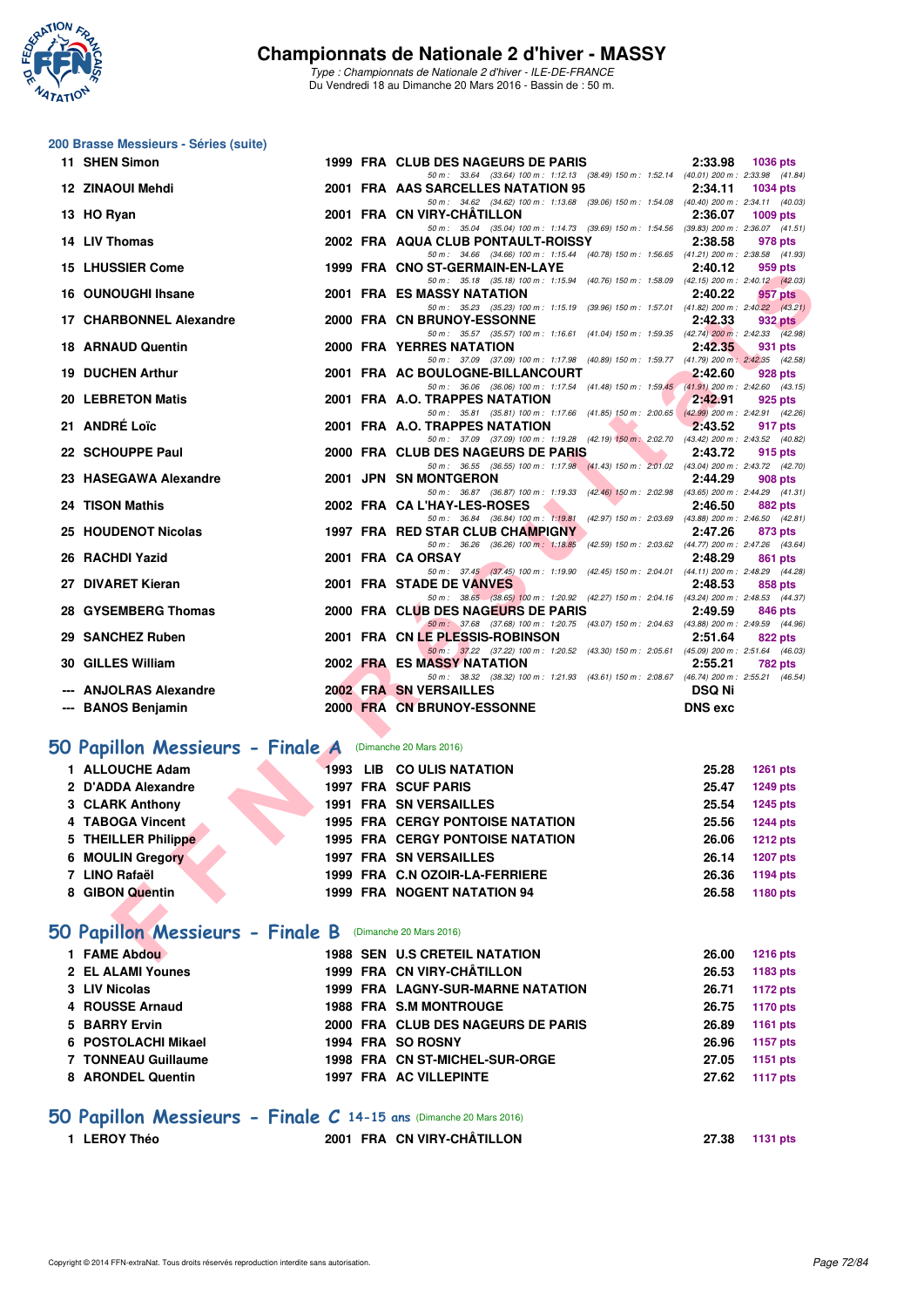

*Type : Championnats de Nationale 2 d'hiver - ILE-DE-FRANCE* Du Vendredi 18 au Dimanche 20 Mars 2016 - Bassin de : 50 m.

#### **50 Papillon Messieurs - Finale C (suite)**

| 2 PASTULA Kacper   |  | 2001 POL ES VITRY                    |       | 27.59 1119 pts |
|--------------------|--|--------------------------------------|-------|----------------|
| 3 BOUALI Farès     |  | <b>2001 FRA USNSP NEMOURS</b>        | 27.77 | 1108 pts       |
| 4 MARIE Gaétan     |  | 2001 FRA CERGY PONTOISE NATATION     | 27.92 | 1099 pts       |
| 5 SAHBANI Ellias   |  | 2001 FRA STADE FRANCAIS O COURBEVOIE | 28.38 | 1072 pts       |
| 6 AZZIOU Sami      |  | 2001 FRA COLOMBES NATATION           | 28.90 | 1042 pts       |
| 6 GEOFFROY Axel    |  | 2002 FRA SO ROSNY                    | 28.90 | 1042 pts       |
| 8 EL KABBAJ Hassan |  | 2001 FRA CERGY PONTOISE NATATION     | 29.34 | 1017 pts       |
|                    |  |                                      |       |                |

## **[50 Papillon Messieurs - Finale D](http://www.ffnatation.fr/webffn/resultats.php?idact=nat&go=epr&idcpt=37307&idepr=81)** (Dimanche 20 Mars 2016)

| 1 GRADEL Thibault  |      | 2000 FRA CLUB DES NAGEURS DE PARIS | 26.93          | 1159 pts        |
|--------------------|------|------------------------------------|----------------|-----------------|
| 2 PAGO Sébastien   |      | <b>1999 FRA SN VERSAILLES</b>      | 26.97          | 1156 pts        |
| 3 AZAOU Billel     |      | 2000 FRA U.S CRETEIL NATATION      | 27.15          | 1145 pts        |
| 4 SETIM Quentin    |      | <b>2000 FRA PROVINS NATATION</b>   | 27.44          | 1128 pts        |
| 5 SAHBANI Sami     |      | 1999 FRA CN ASNIÈRES               | 27.62          | <b>1117 pts</b> |
| 6 GAUT Tristan     |      | 1999 FRA CSM CLAMART               | 28.01          | 1094 pts        |
| --- FAUTRA Yohan   |      | 2000 FRA AQUA CLUB PONTAULT-ROISSY | <b>DNS dec</b> |                 |
| --- QUAETAERT Nils | 1999 | <b>FRA SN VERSAILLES</b>           | <b>DNS Nd</b>  |                 |

# **[50 Papillon Messieurs - Séries](http://www.ffnatation.fr/webffn/resultats.php?idact=nat&go=epr&idcpt=37307&idepr=81)** (Dimanche 20 Mars 2016)

|    |                                                          |  | <b>FRA</b> CERGI FONTOISE NATATION   |                | <b>IVII</b> pis |
|----|----------------------------------------------------------|--|--------------------------------------|----------------|-----------------|
|    |                                                          |  |                                      |                |                 |
|    | 50 Papillon Messieurs - Finale D (Dimanche 20 Mars 2016) |  |                                      |                |                 |
|    | 1 GRADEL Thibault                                        |  | 2000 FRA CLUB DES NAGEURS DE PARIS   | 26.93          | <b>1159 pts</b> |
|    | 2 PAGO Sébastien                                         |  | <b>1999 FRA SN VERSAILLES</b>        | 26.97          | 1156 pts        |
|    | 3 AZAOU Billel                                           |  | 2000 FRA U.S CRETEIL NATATION        | 27.15          | 1145 pts        |
|    | 4 SETIM Quentin                                          |  | 2000 FRA PROVINS NATATION            | 27.44          | 1128 pts        |
| 5. | SAHBANI Sami                                             |  | 1999 FRA CN ASNIERES                 | 27.62          | 1117 pts        |
| 6  | <b>GAUT Tristan</b>                                      |  | 1999 FRA CSM CLAMART                 | 28.01          | 1094 pts        |
|    | --- FAUTRA Yohan                                         |  | 2000 FRA AQUA CLUB PONTAULT-ROISSY   | <b>DNS dec</b> |                 |
|    | --- QUAETAERT Nils                                       |  | <b>1999 FRA SN VERSAILLES</b>        | <b>DNS Nd</b>  |                 |
|    | 50 Papillon Messieurs - Séries (Dimanche 20 Mars 2016)   |  |                                      |                |                 |
|    | 1 TURPIN Fabrice                                         |  | 1995 FRA CN MELUN VAL DE SEINE       | 25.30          | 1260 pts        |
|    | 2 CLARK Anthony                                          |  | <b>1991 FRA SN VERSAILLES</b>        | 25.39          | 1254 pts        |
|    | 3 ALLOUCHE Adam                                          |  | 1993 LIB CO ULIS NATATION            | 25.46          | 1250 pts        |
|    | 4 TABOGA Vincent                                         |  | 1995 FRA CERGY PONTOISE NATATION     | 25.50          | <b>1247 pts</b> |
|    | 5 FAME Abdou                                             |  | <b>1988 SEN U.S CRETEIL NATATION</b> | 25.60          | <b>1241 pts</b> |
|    | 6 D'ADDA Alexandre                                       |  | 1997 FRA SCUF PARIS                  | 25.71          | <b>1234 pts</b> |
|    | 7 THEILLER Philippe                                      |  | 1995 FRA CERGY PONTOISE NATATION     | 26.07          | <b>1212 pts</b> |
|    | 8 MOULIN Gregory                                         |  | <b>1997 FRA SN VERSAILLES</b>        | 26.08          | <b>1211 pts</b> |
|    | 9 LINO Rafaël                                            |  | 1999 FRA C.N OZOIR-LA-FERRIERE       | 26.31          | <b>1197 pts</b> |
|    | 10 GIBON Quentin                                         |  | <b>1999 FRA NOGENT NATATION 94</b>   | 26.48          | 1186 pts        |
| 11 | <b>ROUSSE Arnaud</b>                                     |  | 1988 FRA S.M MONTROUGE               | 26.53          | 1183 pts        |
|    | <b>12 CAPITAINE Arnaud</b>                               |  | <b>1991 FRA CSM PUTEAUX</b>          | 26.60          | 1179 pts        |
|    | 13 POSTOLACHI Mikael                                     |  | 1994 FRA SO ROSNY                    | 26.80          | <b>1167 pts</b> |
|    | <b>13 EL ALAMI Younes</b>                                |  | 1999 FRA CN VIRY-CHÂTILLON           | 26.80          | <b>1167 pts</b> |
|    | 15 MONTAGNA Benoît                                       |  | <b>1989 FRA STADE DE VANVES</b>      | 26.83          | 1165 pts        |
|    | 16 LIV Nicolas                                           |  | 1999 FRA LAGNY-SUR-MARNE NATATION    | 26.91          | 1160 pts        |
|    | 17 ARONDEL Quentin                                       |  | <b>1997 FRA AC VILLEPINTE</b>        | 26.96          | <b>1157 pts</b> |
|    | <b>17 TONNEAU Guillaume</b>                              |  | 1998 FRA CN ST-MICHEL-SUR-ORGE       | 26.96          | <b>1157 pts</b> |
|    | <b>19 BARRY Ervin</b>                                    |  | 2000 FRA CLUB DES NAGEURS DE PARIS   | 27.03          | 1153 pts        |
|    | 20 PAGO Sébastien                                        |  | <b>1999 FRA SN VERSAILLES</b>        | 27.04          | 1152 pts        |
|    | 21 CHAFFARD Clément                                      |  | 1998 FRA CERGY PONTOISE NATATION     | 27.08          | 1150 pts        |
|    | 22 GRADEL Thibault                                       |  | 2000 FRA CLUB DES NAGEURS DE PARIS   | 27.11          | <b>1148 pts</b> |
|    | 23 THIBAULT Thomas                                       |  | <b>1998 FRA RSC MONTREUIL</b>        | 27.13          | <b>1147 pts</b> |
|    | 24 COURCOUX Raphael                                      |  | <b>1998 FRA US RIS-ORANGIS</b>       | 27.28          | <b>1137 pts</b> |
|    | 25 SAHBANI Sami                                          |  | 1999 FRA CN ASNIÈRES                 | 27.37          | 1132 pts        |
|    | 25 AZAOU Billel                                          |  | 2000 FRA U.S CRETEIL NATATION        | 27.37          | 1132 pts        |
|    | 27 CANTRELLE Gilles                                      |  | <b>1990 FRA BOIS-COLOMBES SPORT</b>  | 27.40          | 1130 pts        |
|    | 28 FAUTRA Yohan                                          |  | 2000 FRA AQUA CLUB PONTAULT-ROISSY   | 27.47          | 1126 pts        |
|    | 28 LEROY Théo                                            |  | 2001 FRA CN VIRY-CHÂTILLON           | 27.47          | 1126 pts        |
|    | <b>30 VITRY Ludovic</b>                                  |  | 1998 FRA C.S MONTERELAIS NATATION    | 27.50          | <b>1124 pts</b> |
|    | 31 SETIM Quentin                                         |  | <b>2000 FRA PROVINS NATATION</b>     | 27.51          | 1124 pts        |
|    | 32 LECLERCQ-HENRIC Jules                                 |  | 2001 FRA CN POISSY                   | 27.56          | <b>1121 pts</b> |
|    | 33 KUCH Alain                                            |  | <b>1998 FRA CN VAL MAUBUEE</b>       | 27.59          | <b>1119 pts</b> |
|    | <b>34 QUAETAERT Nils</b>                                 |  | <b>1999 FRA SN VERSAILLES</b>        | 27.61          | <b>1118 pts</b> |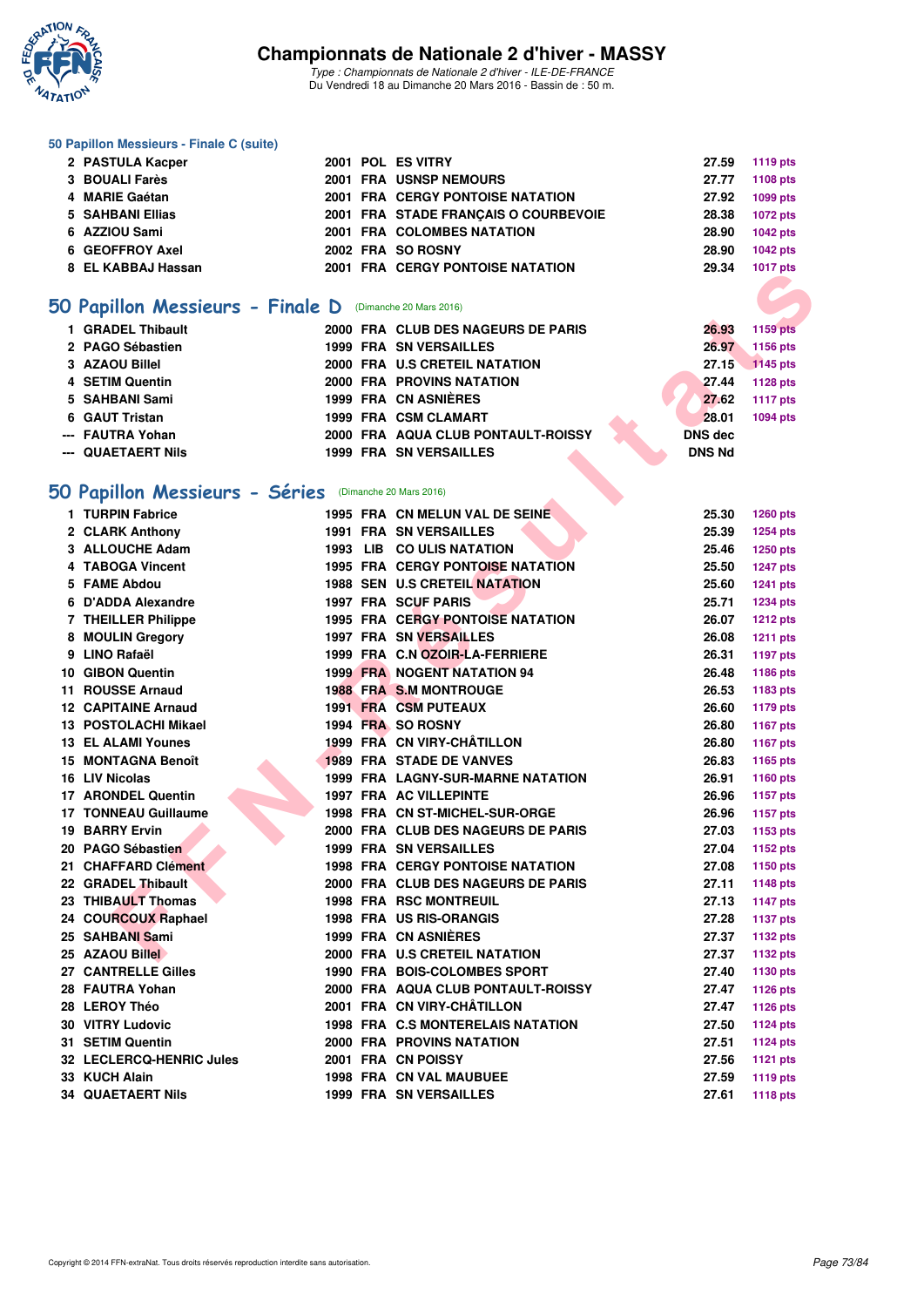

**50 Papillon Messieurs - Séries (suite)**

*Type : Championnats de Nationale 2 d'hiver - ILE-DE-FRANCE* Du Vendredi 18 au Dimanche 20 Mars 2016 - Bassin de : 50 m.

**35 JASSOUD Matthieu 1998 FRA CSM CLAMART 27.64 1116 pts 36 PASTULA Kacper 2001 POL ES VITRY 27.69 1113 pts**

#### **37 BOUALI Farès 2001 FRA USNSP NEMOURS 27.77 1108 pts 38 GONCALVES Nathan 1998 FRA USO BEZONS 27.81 1106 pts 39 DE AMORIM Thomas 1998 FRA CN VAL MAUBUEE 27.84 1104 pts 40 BOURUMEAU William 1998 FRA CN VIRY-CHÂTILLON 27.88 1102 pts 41 GAUT Tristan 1999 FRA CSM CLAMART 27.92 1099 pts 42 PONCIN Charles 1998 FRA U.S CRETEIL NATATION 27.99 1095 pts 43 FOUCHER Gabriel 1999 FRA CN ASNIÈRES 28.04 1092 pts 43 KOTSIS Yanis 2000 FRA LAGNY-SUR-MARNE NATATION 28.04 1092 pts 45 AMHAJ Elamine 2000 FRA AC VILLEPINTE 28.07 1090 pts 45 SUMEIRE Eliott 1999 FRA CA ORSAY 28.07 1090 pts** 47 LEFORT-LOUET Gaspard 2000 FRA F **48 BENDRIMIA Axel 1998 FRA C 49 SAHBANI Ellias 2001 FRA** S 50 LANGLOIS Guillaume 1999 FRA E **51 VILAIN Matthieu 1999 FRA C 52 MARIE Gaétan 2001 FRA C 52 MINOUX Paul 1999 FRA C 54 TAYLAN Novan 2002 FRA S 55 COUTINHO Enzo** 2000 FRA ASSA 2000 PTS **56 VALLIN Louis 1999 FRA C 57 GEOFFROY Axel 2002 FRA S 58 AZZIOU Sami 2001 FRA C 59 NESIC Chris** 2000 **FRA S 60 EL KABBAJ Hassan 2001 FRA CERGY PONTOISE NATATION 29.00 1036 pts 61 HENDERSON Jules 2001 FRA CERCLE SPORTIF STANISLAS PARIS 29.01 1036 pts 62 KLINGER Emeric 1999 FRA C**

- **63 RAJAONA RAJAOFETRA Maxime 2001 FRA A 63 FRANCOIS Flavien 2001 FRA** S **65 COUBLE Tom 2001 FRA CLUB NAUTIQUE DE L'ARPAJONNAIS 29.08 1032 pts 66 KORNELUK Ilya 2001 BLR US GRIGNY 29.09 1031 pts 67 PANZO Yanis 2000 FRA ES VITRY 29.11 1030 pts 68 RENAUDIN Remi 2002 FRA CERGY PONTOISE NATATION 29.12 1029 pts 69 THENU Maxime 2002 FRA AQUA CLUB PONTAULT-ROISSY 29.23 1023 pts 71 WILHELM Hugo 2002 FRA ASSAULTED 2002 PTS 72 ROUGAGNOU Zachary 2000 FRA C 73 ROCHAT Mathis 2002 FRA C 74 DA CRUZ Nathan 2001 FRA ASSEMBLY 75 BUISSON Luca 2002 FRA C 76 SEYE Matthieu 2002 FRA C 77 SIMEANT Léo 2001 FRA AU 78 POUMAREDE Julien 2001 FRA C** 80 MELONI Clément 2001 FRA C 81 PHANTSULAYA George 2000 FRA U 82 ZAKA Nathanael 2002 FRA U 83 GRONDIN William 2002 FRA C **84 DUPUIS Axel 2002 FRA L** 85 CATINEL-ARAMINTHE Keran 2001 FRA U.S
- **86 FENIOU Erwan 2001 FRA A.**
- 87 GRANDIN MARTIN Numa 2002 FRA E
- 88 GUILLAUME Vincent 2002 FRA E

| ווגופווו וטרש וד             |  | 1999 FRA COMCLAMARI                     | 21.JZ | ານລວ hro        |
|------------------------------|--|-----------------------------------------|-------|-----------------|
| 42 PONCIN Charles            |  | 1998 FRA U.S CRETEIL NATATION           | 27.99 | <b>1095 pts</b> |
| 43 FOUCHER Gabriel           |  | 1999 FRA CN ASNIERES                    | 28.04 | 1092 pts        |
| 43 KOTSIS Yanis              |  | 2000 FRA LAGNY-SUR-MARNE NATATION       | 28.04 | 1092 pts        |
| 45 AMHAJ Elamine             |  | 2000 FRA AC VILLEPINTE                  | 28.07 | 1090 pts        |
| <b>45 SUMEIRE Eliott</b>     |  | 1999 FRA CA ORSAY                       | 28.07 | <b>1090 pts</b> |
|                              |  | 2000 FRA RACING CLUB DE FRANCE WP       |       |                 |
| 47 LEFORT-LOUET Gaspard      |  |                                         | 28.14 | <b>1086 pts</b> |
| 48 BENDRIMIA Axel            |  | 1998 FRA CN ST-MICHEL-SUR-ORGE          | 28.23 | 1081 pts        |
| 49 SAHBANI Ellias            |  | 2001 FRA STADE FRANÇAIS O COURBEVOIE    | 28.26 | 1079 pts        |
| 50 LANGLOIS Guillaume        |  | <b>1999 FRA ES MASSY NATATION</b>       | 28.31 | 1076 pts        |
| 51 VILAIN Matthieu           |  | 1999 FRA CA L'HAY-LES-ROSES             | 28.36 | <b>1073 pts</b> |
| 52 MARIE Gaétan              |  | <b>2001 FRA CERGY PONTOISE NATATION</b> | 28.42 | <b>1070 pts</b> |
| 52 MINOUX Paul               |  | 1999 FRA CSM CLAMART                    | 28.42 | 1070 pts        |
| 54 TAYLAN Noyan              |  | 2002 FRA STADE DE VANVES                | 28.48 | 1066 pts        |
|                              |  |                                         |       |                 |
| 55 COUTINHO Enzo             |  | 2000 FRA ASN LOUVRES-ROISSY-SURVILLIERS | 28.55 | 1062 pts        |
| 56 VALLIN Louis              |  | 1999 FRA CNO ST-GERMAIN-EN-LAYE         | 28.59 | <b>1060 pts</b> |
| 57 GEOFFROY Axel             |  | 2002 FRA SO ROSNY                       | 28.67 | 1055 pts        |
| 58 AZZIOU Sami               |  | 2001 FRA COLOMBES NATATION              | 28.76 | <b>1050 pts</b> |
| 59 NESIC Chris               |  | 2000 FRA SN MONTGERON                   | 28.88 | 1043 pts        |
| 60 EL KABBAJ Hassan          |  | <b>2001 FRA CERGY PONTOISE NATATION</b> | 29.00 | 1036 pts        |
| 61 HENDERSON Jules           |  | 2001 FRA CERCLE SPORTIF STANISLAS PARIS | 29.01 | 1036 pts        |
| 62 KLINGER Emeric            |  | 1999 FRA CN VIRY-CHÂTILLON              | 29.05 | 1033 pts        |
|                              |  | 2001 FRA AQUA CLUB PONTAULT-ROISSY      |       |                 |
| 63 RAJAONA RAJAOFETRA Maxime |  |                                         | 29.06 | 1033 pts        |
| 63 FRANCOIS Flavien          |  | 2001 FRA STADE FRANÇAIS O COURBEVOIE    | 29.06 | 1033 pts        |
| 65 COUBLE Tom                |  | 2001 FRA CLUB NAUTIQUE DE L'ARPAJONNAIS | 29.08 | 1032 pts        |
| 66 KORNELUK IIya             |  | 2001 BLR US GRIGNY                      | 29.09 | 1031 pts        |
| 67 PANZO Yanis               |  | 2000 FRA ES VITRY                       | 29.11 | 1030 pts        |
| 68 RENAUDIN Remi             |  | <b>2002 FRA CERGY PONTOISE NATATION</b> | 29.12 | 1029 pts        |
| 69 THENU Maxime              |  | 2002 FRA AQUA CLUB PONTAULT-ROISSY      | 29.23 | <b>1023 pts</b> |
| 70 DEZ Léo                   |  | 2002 FRA CSN GUYANCOURT                 | 29.24 | <b>1022 pts</b> |
| 71 WILHELM Hugo              |  | 2002 FRA AS PORCHEVILLE                 | 29.28 |                 |
|                              |  |                                         |       | <b>1020 pts</b> |
| 72 ROUGAGNOU Zachary         |  | 2000 FRA CN MAISONS-ALFORT              | 29.35 | <b>1016 pts</b> |
| 73 ROCHAT Mathis             |  | 2002 FRA CN EPINETTES PARIS             | 29.41 | 1013 pts        |
| 74 DA CRUZ Nathan            |  | 2001 FRA AS PORCHEVILLE                 | 29.42 | <b>1012 pts</b> |
| 75 BUISSON Luca              |  | 2002 FRA CLUB DES NAGEURS DE PARIS      | 29.47 | 1009 pts        |
| 76 SEYE Matthieu             |  | 2002 FRA CN LE PLESSIS-ROBINSON         | 29.53 | 1006 pts        |
| 77 SIMEANT Léo               |  | 2001 FRA AULNAY-SOUS-BOIS S.N           | 29.57 | 1004 pts        |
| 78 POUMAREDE Julien          |  | 2001 FRA CN ST-MICHEL-SUR-ORGE          | 29.66 | 998 pts         |
| 79 ZIJL Sem                  |  | 2002 NED CNO ST-GERMAIN-EN-LAYE         | 29.69 | 997 pts         |
|                              |  |                                         | 29.72 |                 |
| 80 MELONI Clément            |  | <b>2001 FRA CERGY PONTOISE NATATION</b> |       | 995 pts         |
| 81 PHANTSULAYA George        |  | 2000 FRA U.S CRETEIL NATATION           | 29.73 | 995 pts         |
| 82 ZAKA Nathanael            |  | 2002 FRA USM VIROFLAY                   | 29.74 | 994 pts         |
| 83 GRONDIN William           |  | 2002 FRA CA L'HAY-LES-ROSES             | 29.88 | 986 pts         |
| <b>84 DUPUIS Axel</b>        |  | 2002 FRA LE CHESNAY NATATION            | 29.90 | 985 pts         |
| 85 CATINEL-ARAMINTHE Keran   |  | 2001 FRA U.S CRETEIL NATATION           | 29.96 | <b>982 pts</b>  |
| 86 FENIOU Erwan              |  | 2001 FRA A.O. TRAPPES NATATION          | 29.97 | 981 pts         |
| 87   GRANDIN MARTIN Numa     |  | 2002 FRA ES MASSY NATATION              | 30.29 | 963 pts         |
|                              |  |                                         |       |                 |
| <b>88 GUILLAUME Vincent</b>  |  | 2002 FRA ES MASSY NATATION              | 30.32 | 962 pts         |
|                              |  |                                         |       |                 |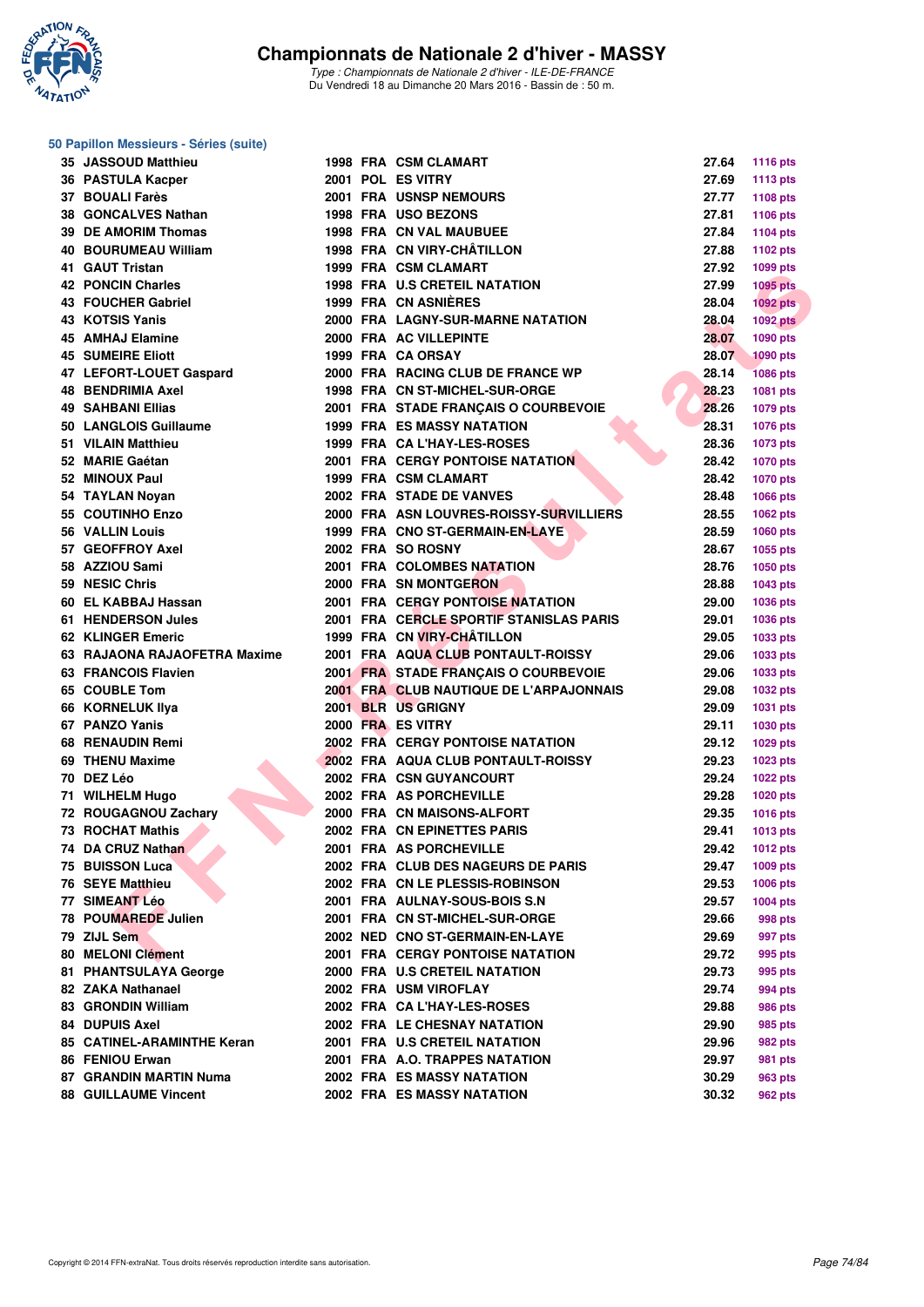

|   | 50 Papillon Messieurs - Séries (suite)<br>89 LE FORESTIER Erwan<br>--- ACHOUR Aziz | 2001 FRA CN ANDRESY<br>1999 TUN CN MELUN VAL DE SEINE |             |              | 30.33<br><b>DNS dec</b>                                 | 961 pts         |
|---|------------------------------------------------------------------------------------|-------------------------------------------------------|-------------|--------------|---------------------------------------------------------|-----------------|
|   | 100 Papillon Messieurs - Finale A                                                  | (Samedi 19 Mars 2016)                                 |             |              |                                                         |                 |
|   | 1 D'ADDA Alexandre                                                                 | 1997 FRA SCUF PARIS                                   |             |              | 56.73<br>50 m: 26.42 (26.42) 100 m: 56.73 (30.31)       | <b>1222 pts</b> |
|   | 2 LINO Rafaël                                                                      | 1999 FRA C.N OZOIR-LA-FERRIERE                        |             |              | 57.40                                                   | 1202 pts        |
|   | 3 TABOGA Vincent                                                                   | <b>1995 FRA CERGY PONTOISE NATATION</b>               |             |              | 50 m : 26.42 (26.42) 100 m : 57.40 (30.98)<br>58.12     | <b>1180 pts</b> |
|   | 4 POSTOLACHI Mikael                                                                | 1994 FRA SO ROSNY                                     |             |              | 50 m: 26.80 (26.80) 100 m: 58.12 (31.32)<br>58.27       | <b>1176 pts</b> |
|   | 5 CHOUFA Jordane                                                                   | 1995 FRA STADE FRANÇAIS O COURBEVOIE                  |             |              | 50 m : 27.00 (27.00) 100 m : 58.27 (31.27)<br>58.33     | 1174 pts        |
| 6 | <b>MOULIN Gregory</b>                                                              | <b>1997 FRA SN VERSAILLES</b>                         |             |              | 50 m: 27.14 (27.14) 100 m: 58.33 (31.19)<br>58.81       | <b>1160 pts</b> |
|   | <b>7 TONNEAU Guillaume</b>                                                         | 1998 FRA CN ST-MICHEL-SUR-ORGE                        |             |              | 50 m : 27.02 (27.02) 100 m : 58.81 (31.79)<br>59.50     | 1139 pts        |
|   | 8 LEROY Théo                                                                       | 2001 FRA CN VIRY-CHÂTILLON                            |             |              | 50 m: 27.57 (27.57) 100 m: 59.50 (31.93)<br>59.62       | 1136 pts        |
|   |                                                                                    |                                                       |             |              | 50 m: 27.76 (27.76) 100 m: 59.62 (31.86)                |                 |
|   | 100 Papillon Messieurs - Finale B (Samedi 19 Mars 2016)                            |                                                       |             |              |                                                         |                 |
|   | 1 GIBON Quentin                                                                    | <b>1999 FRA NOGENT NATATION 94</b>                    |             |              | 58.36<br>50 m : 27.68 (27.68) 100 m : 58.36 (30.68)     | 1173 pts        |
|   | 2 THIBAULT Thomas                                                                  | <b>1998 FRA RSC MONTREUIL</b>                         | 50 m: 27.86 |              | 59.07                                                   | 1152 pts        |
|   | 3 ARONDEL Quentin                                                                  | <b>1997 FRA AC VILLEPINTE</b>                         |             |              | $(27.86)$ 100 m : 59.07 $(31.21)$<br>59.19              | 1149 pts        |
|   | 4 MONTAGNA Benoît                                                                  | <b>1989 FRA STADE DE VANVES</b>                       |             |              | 50 m: 28.03 (28.03) 100 m: 59.19 (31.16)<br>59.38       | 1143 pts        |
|   | 5 QUAETAERT Nils                                                                   | <b>1999 FRA SN VERSAILLES</b>                         |             |              | 50 m: 27.40 (27.40) 100 m: 59.38 (31.98)<br>59.41       | 1142 pts        |
|   | <b>6 ACHOUR Aziz</b>                                                               | 1999 TUN CN MELUN VAL DE SEINE                        |             |              | 50 m: 28.08 (28.08) 100 m: 59.41 (31.33)<br>59.56       | <b>1138 pts</b> |
|   | 7 SAHBANI Sami                                                                     | 1999 FRA CN ASNIERES                                  |             |              | 50 m: 27.80 (27.80) 100 m: 59.56 (31.76)<br>1:00.33     | 1115 pts        |
|   | 8 DOLINAR Robin                                                                    | <b>1998 FRA CSM CLAMART</b>                           |             |              | 50 m: 27.80 (27.80) 100 m: 1:00.33 (32.53)<br>1:01.45   | 1083 pts        |
|   |                                                                                    |                                                       |             |              | 50 m: 28.69 (28.69) 100 m: 1:01.45 (32.76)              |                 |
|   | 100 Papillon Messieurs - Finale C 14-15 ans (Samedi 19 Mars 2016)                  |                                                       |             |              |                                                         |                 |
|   | 1 PASTULA Kacper                                                                   | 2001 POL ES VITRY                                     |             |              | 1:01.23<br>50 m: 28.36 (28.36) 100 m: 1:01.23 (32.87)   | <b>1089 pts</b> |
|   | 2 SAHBANI Ellias                                                                   | 2001 FRA STADE FRANÇAIS O COURBEVOIE                  |             | 50 m : 28.63 | 1:01.26<br>(28.63) 100 m: 1:01.26 (32.63)               | <b>1088 pts</b> |
|   | <b>3 HENDERSON Jules</b>                                                           | 2001 FRA CERCLE SPORTIF STANISLAS PARIS               |             |              | 1:02.28<br>50 m: 29.29 (29.29) 100 m: 1:02.28 (32.99)   | 1059 pts        |
|   | 4 SCHEERS Hugo                                                                     | 2001 FRA CN VIRY-CHÂTILLON                            |             |              | 1:02.75                                                 | <b>1046 pts</b> |
|   | 5 RENAUDIN Remi                                                                    | <b>2002 FRA CERGY PONTOISE NATATION</b>               |             |              | 50 m: 28.77 (28.77) 100 m: 1:02.75 (33.98)<br>1:03.17   | 1034 pts        |
|   | 6 MARIE Gaétan                                                                     | <b>2001 FRA CERGY PONTOISE NATATION</b>               |             |              | 50 m: 30.03 (30.03) 100 m: 1:03.17 (33.14)<br>1:03.66   | <b>1020 pts</b> |
|   | 7 WILHELM Hugo                                                                     | 2002 FRA AS PORCHEVILLE                               |             |              | 50 m : 29.54 (29.54) 100 m : 1:03.66 (34.12)<br>1:04.76 | 990 pts         |
|   | 8 POUMAREDE Julien                                                                 | 2001 FRA CN ST-MICHEL-SUR-ORGE                        |             |              | 50 m: 30.12 (30.12) 100 m: 1:04.76 (34.64)<br>1:04.86   | 987 pts         |
|   |                                                                                    |                                                       |             |              | 50 m: 30.37 (30.37) 100 m: 1:04.86 (34.49)              |                 |
|   | 100 Papillon Messieurs - Finale D                                                  | (Samedi 19 Mars 2016)                                 |             |              |                                                         |                 |
|   | 1 LIV Nicolas                                                                      | <b>1999 FRA LAGNY-SUR-MARNE NATATION</b>              |             |              | 1:00.61<br>50 m: 28.14 (28.14) 100 m: 1:00.61 (32.47)   | 1107 pts        |
|   | 2 LESPRIT Paul                                                                     | 1999 FRA STELLA SPORTS ST-MAUR                        |             |              | 1:01.16<br>50 m : 28.74 (28.74) 100 m : 1:01.16 (32.42) | 1091 pts        |
|   | 3 LEFORT-LOUET Gaspard                                                             | 2000 FRA RACING CLUB DE FRANCE WP                     |             |              | 1:01.38                                                 | 1085 pts        |
|   | 4 AMHAJ Elamine                                                                    | 2000 FRA AC VILLEPINTE                                |             |              | 50 m : 28.33 (28.33) 100 m : 1:01.38 (33.05)<br>1:01.47 | 1082 pts        |
|   | 5 GAUT Tristan                                                                     | 1999 FRA CSM CLAMART                                  |             |              | 50 m : 28.64 (28.64) 100 m : 1:01.47 (32.83)<br>1:02.74 | <b>1046 pts</b> |
|   |                                                                                    |                                                       |             |              | 50 m: 29.15 (29.15) 100 m: 1:02.74 (33.59)              |                 |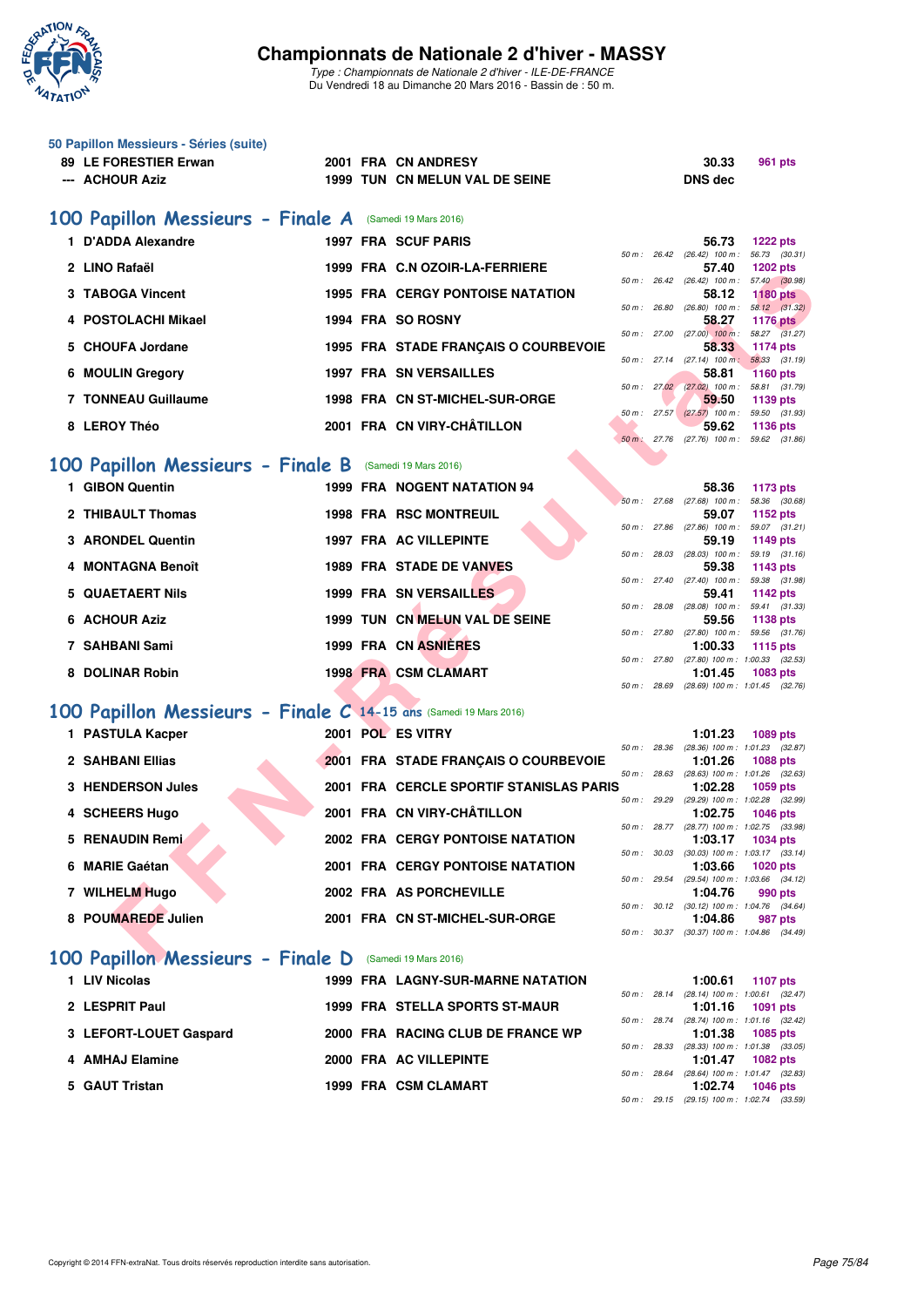

**100 Papillon Messieurs - Finale D (suite)**

### **Championnats de Nationale 2 d'hiver - MASSY**

| 6 | <b>MARGONTY Lucas</b>                                                                                 |  |  | 1999 FRA CN VIRY-CHÂTILLON                |              |              | 1:02.88<br><b>1042 pts</b>                                                 |  |  |  |  |  |
|---|-------------------------------------------------------------------------------------------------------|--|--|-------------------------------------------|--------------|--------------|----------------------------------------------------------------------------|--|--|--|--|--|
|   | 7 AZAOU Billel                                                                                        |  |  | 2000 FRA U.S CRETEIL NATATION             |              |              | 50 m : 29.18 (29.18) 100 m : 1:02.88 (33.70)<br>1:03.08<br><b>1037 pts</b> |  |  |  |  |  |
|   | 8 COUDRAIS Yvon                                                                                       |  |  | 2000 FRA STELLA SPORTS ST-MAUR            |              |              | 50 m: 28.79 (28.79) 100 m: 1:03.08 (34.29)<br>1:03.72<br><b>1019 pts</b>   |  |  |  |  |  |
|   | 50 m : 29.99 (29.99) 100 m : 1:03.72 (33.73)<br>100 Papillon Messieurs - Séries (Samedi 19 Mars 2016) |  |  |                                           |              |              |                                                                            |  |  |  |  |  |
|   | 1 D'ADDA Alexandre                                                                                    |  |  | <b>1997 FRA SCUF PARIS</b>                |              |              | 57.32<br><b>1204 pts</b>                                                   |  |  |  |  |  |
|   | 2 TABOGA Vincent                                                                                      |  |  | <b>1995 FRA CERGY PONTOISE NATATION</b>   |              |              | 50 m : 26.67 (26.67) 100 m : 57.32 (30.65)                                 |  |  |  |  |  |
|   |                                                                                                       |  |  |                                           |              |              | 57.77<br>1191 $pts$<br>50 m: 26.44 (26.44) 100 m: 57.77 (31.33)            |  |  |  |  |  |
|   | 3 POSTOLACHI Mikael                                                                                   |  |  | 1994 FRA SO ROSNY                         | 50 m : 26.89 |              | 58.19<br><b>1178 pts</b><br>$(26.89)$ 100 m :<br>58.19 (31.30)             |  |  |  |  |  |
|   | 4 LINO Rafaël                                                                                         |  |  | 1999 FRA C.N OZOIR-LA-FERRIERE            |              |              | 58.26<br><b>1176 pts</b><br>50 m: 27.15 (27.15) 100 m: 58.26 (31.11)       |  |  |  |  |  |
|   | 5 MOULIN Gregory                                                                                      |  |  | <b>1997 FRA SN VERSAILLES</b>             |              |              | 58.62<br>1165 pts<br>50 m: 27.13 (27.13) 100 m: 58.62 (31.49)              |  |  |  |  |  |
|   | 6 LEGOUX Julien                                                                                       |  |  | <b>1994 FRA SN MONTGERON</b>              |              |              | 58.75<br>1162 pts                                                          |  |  |  |  |  |
|   | 7 CHOUFA Jordane                                                                                      |  |  | 1995 FRA STADE FRANÇAIS O COURBEVOIE      |              |              | 50 m: 27.17 (27.17) 100 m: 58.75 (31.58)<br>58.94<br>1156 pts              |  |  |  |  |  |
|   | 8 LEROY Théo                                                                                          |  |  | 2001 FRA CN VIRY-CHÂTILLON                |              |              | 50 m : 27.40 (27.40) 100 m : 58.94 (31.54)<br>59.41<br><b>1142 pts</b>     |  |  |  |  |  |
|   | 9 TONNEAU Guillaume                                                                                   |  |  | 1998 FRA CN ST-MICHEL-SUR-ORGE            |              |              | 50 m: 27.85 (27.85) 100 m: 59.41 (31.56)<br>59.42<br><b>1142 pts</b>       |  |  |  |  |  |
|   | 10 GIBON Quentin                                                                                      |  |  | 1999 FRA NOGENT NATATION 94               |              |              | 50 m: 27.67 (27.67) 100 m: 59.42 (31.75)<br>59.47<br><b>1140 pts</b>       |  |  |  |  |  |
|   |                                                                                                       |  |  | 1999 FRA CN ASNIERES                      |              |              | 50 m: 28.40 (28.40) 100 m: 59.47 (31.07)                                   |  |  |  |  |  |
|   | 11 SAHBANI Sami                                                                                       |  |  |                                           |              |              | 59.65<br>1135 pts<br>50 m: 27.67 (27.67) 100 m: 59.65 (31.98)              |  |  |  |  |  |
|   | <b>12 QUAETAERT Nils</b>                                                                              |  |  | 1999 FRA SN VERSAILLES                    |              |              | 59.80<br><b>1131 pts</b><br>50 m: 27.88 (27.88) 100 m: 59.80 (31.92)       |  |  |  |  |  |
|   | 13 MONTAGNA Benoît                                                                                    |  |  | <b>1989 FRA STADE DE VANVES</b>           |              |              | 59.84<br>1129 pts<br>50 m: 27.14 (27.14) 100 m: 59.84 (32.70)              |  |  |  |  |  |
|   | 14 ACHOUR Aziz                                                                                        |  |  | 1999 TUN CN MELUN VAL DE SEINE            |              |              | 1:00.02<br>1124 pts<br>50 m: 27.93 (27.93) 100 m: 1:00.02 (32.09)          |  |  |  |  |  |
|   | 15 ARONDEL Quentin                                                                                    |  |  | 1997 FRA AC VILLEPINTE                    |              |              | 1:00.08<br>1122 pts                                                        |  |  |  |  |  |
|   | 16 THIBAULT Thomas                                                                                    |  |  | <b>1998 FRA RSC MONTREUIL</b>             |              |              | 50 m: 27.80 (27.80) 100 m: 1:00.08 (32.28)<br>1:00.50<br><b>1110 pts</b>   |  |  |  |  |  |
|   | <b>17 LEGRAND Nicolas</b>                                                                             |  |  | 1990 FRA CN GONESSE                       |              |              | 50 m: 27.89 (27.89) 100 m: 1:00.50 (32.61)<br>1:00.66<br><b>1106 pts</b>   |  |  |  |  |  |
|   | <b>18 DOLINAR Robin</b>                                                                               |  |  | 1998 FRA CSM CLAMART                      |              | 50 m : 28.55 | $(28.55)$ 100 m : 1:00.66 $(32.11)$<br>1:00.69<br>1105 pts                 |  |  |  |  |  |
|   | <b>19 BAROUMES Léo</b>                                                                                |  |  | <b>1998 FRA CLUB DES NAGEURS DE PARIS</b> |              | 50 m : 28.73 | (28.73) 100 m: 1:00.69 (31.96)<br>1:00.75<br>1103 pts                      |  |  |  |  |  |
|   | 20 MERCIER Pierre-Emmanuel                                                                            |  |  | 1998 FRA CSM CLAMART                      | 50 m: 28.28  |              | (28.28) 100 m : 1:00.75 (32.47)<br><b>1100 pts</b>                         |  |  |  |  |  |
|   |                                                                                                       |  |  |                                           |              |              | 1:00.84<br>50 m : 28.82 (28.82) 100 m : 1:00.84 (32.02)                    |  |  |  |  |  |
|   | 21 MARTINS Dimitry                                                                                    |  |  | 1998 FRA US GRIGNY                        |              |              | 1:01.13<br>1092 pts<br>50 m: 28.26 (28.26) 100 m: 1:01.13 (32.87)          |  |  |  |  |  |
|   | 22 LESPRIT Paul                                                                                       |  |  | 1999 FRA STELLA SPORTS ST-MAUR            |              |              | 1:01.22<br>1089 pts<br>50 m : 28.72 (28.72) 100 m : 1:01.22 (32.50)        |  |  |  |  |  |
|   | 23 LEFORT-LOUET Gaspard                                                                               |  |  | 2000 FRA RACING CLUB DE FRANCE WP         |              | 50 m : 28.79 | 1:01.57<br>1079 pts<br>(28.79) 100 m : 1:01.57 (32.78)                     |  |  |  |  |  |
|   | 24 CHOLLEY Adrien                                                                                     |  |  | 1995 FRA NOGENT NATATION 94               |              |              | 1:01.70<br><b>1076 pts</b>                                                 |  |  |  |  |  |
|   | <b>25 SAHBANI Ellias</b>                                                                              |  |  | 2001 FRA STADE FRANÇAIS O COURBEVOIE      | 50 m : 28.20 |              | (28.20) 100 m: 1:01.70 (33.50)<br>1:01.71<br>1075 pts                      |  |  |  |  |  |
|   | 25 VITRY Ludovic                                                                                      |  |  | 1998 FRA C.S MONTERELAIS NATATION         |              | 50 m : 28.94 | (28.94) 100 m: 1:01.71 (32.77)<br>1:01.71<br>1075 pts                      |  |  |  |  |  |
|   | 27 AMHAJ Elamine                                                                                      |  |  | 2000 FRA AC VILLEPINTE                    |              |              | 50 m: 28.24 (28.24) 100 m: 1:01.71 (33.47)<br>1:01.79<br>1073 pts          |  |  |  |  |  |
|   | 28 BENDRIMIA Axel                                                                                     |  |  | 1998 FRA CN ST-MICHEL-SUR-ORGE            |              | 50 m : 28.53 | (28.53) 100 m: 1:01.79 (33.26)<br>1:01.94<br><b>1069 pts</b>               |  |  |  |  |  |
|   | 29 JASSOUD Matthieu                                                                                   |  |  | 1998 FRA CSM CLAMART                      |              | 50 m : 29.08 | (29.08) 100 m: 1:01.94 (32.86)<br>1:01.97                                  |  |  |  |  |  |
|   |                                                                                                       |  |  |                                           |              | 50 m : 28.89 | 1068 pts<br>(28.89) 100 m: 1:01.97 (33.08)                                 |  |  |  |  |  |
|   | 30 AZAOU Billel                                                                                       |  |  | 2000 FRA U.S CRETEIL NATATION             | 50 m : 28.52 |              | 1:02.19<br>1062 pts<br>(28.52) 100 m: 1:02.19 (33.67)                      |  |  |  |  |  |
|   | 31 COUDRAIS Yvon                                                                                      |  |  | 2000 FRA STELLA SPORTS ST-MAUR            |              | 50 m : 28.95 | 1:02.23<br>1061 pts<br>(28.95) 100 m: 1:02.23 (33.28)                      |  |  |  |  |  |
|   | 32 LIV Nicolas                                                                                        |  |  | 1999 FRA LAGNY-SUR-MARNE NATATION         |              |              | 1:02.27<br>1059 pts                                                        |  |  |  |  |  |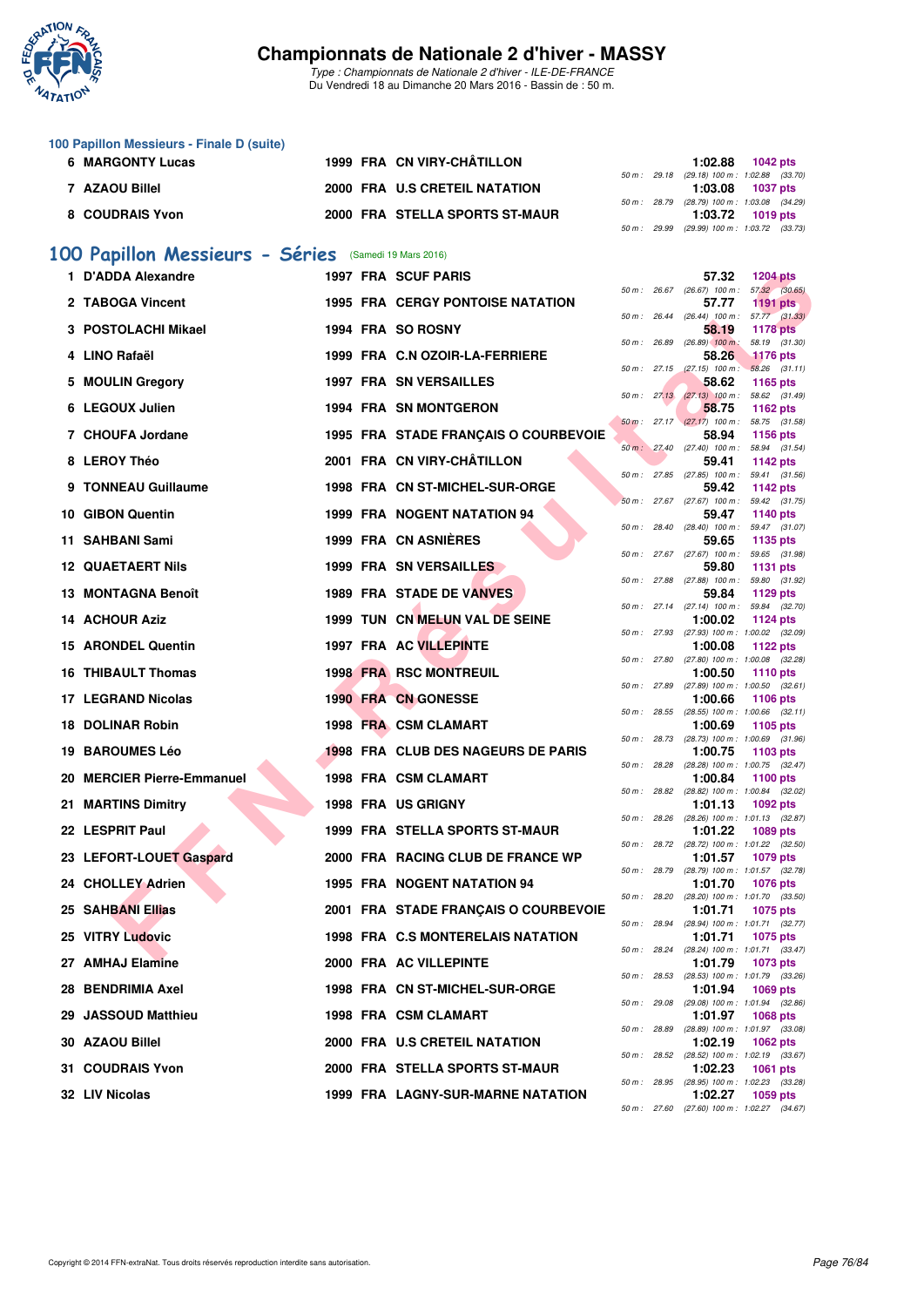

*Type : Championnats de Nationale 2 d'hiver - ILE-DE-FRANCE* Du Vendredi 18 au Dimanche 20 Mars 2016 - Bassin de : 50 m.

|     | 100 Papillon Messieurs - Séries (suite) |  |                                           |        |                |                                                         |                 |         |
|-----|-----------------------------------------|--|-------------------------------------------|--------|----------------|---------------------------------------------------------|-----------------|---------|
|     | <b>33 MARGONTY Lucas</b>                |  | 1999 FRA CN VIRY-CHÂTILLON                |        | 50 m : 28.68   | 1:02.35<br>(28.68) 100 m: 1:02.35 (33.67)               | <b>1057 pts</b> |         |
| 34. | <b>SCHEERS Hugo</b>                     |  | 2001 FRA CN VIRY-CHÂTILLON                |        |                | 1:02.47<br>50 m: 29.17 (29.17) 100 m: 1:02.47 (33.30)   | 1054 pts        |         |
| 35  | <b>COURCOUX Raphael</b>                 |  | 1998 FRA US RIS-ORANGIS                   |        | 50 m : 28.78   | 1:02.54<br>(28.78) 100 m : 1:02.54 (33.76)              | <b>1052 pts</b> |         |
|     | 36 GAUT Tristan                         |  | 1999 FRA CSM CLAMART                      |        |                | 1:02.61                                                 | <b>1050 pts</b> |         |
| 37  | <b>PASTULA Kacper</b>                   |  | 2001 POL ES VITRY                         |        | 50 m : 29.10   | $(29.10)$ 100 m : 1:02.61 $(33.51)$<br>1:02.64          | <b>1049 pts</b> |         |
| 38  | <b>TAYLAN Noyan</b>                     |  | 2002 FRA STADE DE VANVES                  |        | 50 m : 28.83   | $(28.83)$ 100 m : 1:02.64 $(33.81)$<br>1:02.71          | <b>1047 pts</b> |         |
| 39  | <b>RENAUDIN Remi</b>                    |  | 2002 FRA CERGY PONTOISE NATATION          |        | 50 m : 29.42   | (29.42) 100 m : 1:02.71 (33.29)<br>1:02.93              | <b>1041 pts</b> |         |
| 40  | <b>VILAIN Matthieu</b>                  |  | 1999 FRA CA L'HAY-LES-ROSES               |        |                | 50 m : 30.24 (30.24) 100 m : 1:02.93 (32.69)<br>1:02.95 | <b>1040 pts</b> |         |
|     | 40 HENDERSON Jules                      |  | 2001 FRA CERCLE SPORTIF STANISLAS PARIS   |        | 50 m : 28.89   | (28.89) 100 m: 1:02.95 (34.06)<br>1:02.95               | <b>1040 pts</b> |         |
|     |                                         |  |                                           |        | 50 m: 29.09    | (29.09) 100 m: 1:02.95 (33.86)                          |                 |         |
|     | 42 COUTINHO Enzo                        |  | 2000 FRA ASN LOUVRES-ROISSY-SURVILLIERS   |        | $50 m$ : 29.05 | 1:03.10<br>$(29.05)$ 100 m : 1:03.10 $(34.05)$          | <b>1036 pts</b> |         |
|     | <b>43 MESSANT Pierre</b>                |  | <b>1998 FRA COULOMMIERS NATATION</b>      |        | 50 m: 29.77    | 1:03.25<br>(29.77) 100 m : 1:03.25 (33.48)              | 1032 pts        |         |
| 44  | <b>MAGUERRE Thomas</b>                  |  | 2000 FRA MONTIGNY NATATION                |        |                | 1:03.39<br>50 m : 29.41 (29.41) 100 m : 1:03.39 (33.98) | <b>1028 pts</b> |         |
| 45  | <b>MARIE Gaétan</b>                     |  | 2001 FRA CERGY PONTOISE NATATION          |        | 50 m: 29.54    | 1:03.51<br>(29.54) 100 m: 1:03.51 (33.97)               | 1025 pts        |         |
| 46  | <b>BOURSIER Cedric</b>                  |  | <b>1998 FRA AAS SARCELLES NATATION 95</b> |        |                | 1:03.65<br>50 m: 29.73 (29.73) 100 m: 1:03.65 (33.92)   | <b>1021 pts</b> |         |
| 47  | <b>POUMAREDE Julien</b>                 |  | 2001 FRA CN ST-MICHEL-SUR-ORGE            |        |                | 1:04.33                                                 | 1002 pts        |         |
|     | 48 WILHELM Hugo                         |  | 2002 FRA AS PORCHEVILLE                   |        | 50 m : 30.13   | $(30.13)$ 100 m : 1:04.33 $(34.20)$<br>1:04.34          | 1002 pts        |         |
| 49  | DEZ Léo                                 |  | 2002 FRA CSN GUYANCOURT                   |        | 50 m : 30.21   | $(30.21)$ 100 m : 1:04.34 $(34.13)$<br>1:04.55          |                 | 996 pts |
|     | 50 GREMILLON Mattéo                     |  | 2001 FRA A.O. TRAPPES NATATION            |        |                | 50 m : 30.92 (30.92) 100 m : 1:04.55 (33.63)<br>1:05.16 |                 | 979 pts |
|     | 51 ROCHAT Mathis                        |  | 2002 FRA CN EPINETTES PARIS               |        |                | 50 m: 30.42 (30.42) 100 m: 1:05.16 (34.74)<br>1:05.33   |                 | 974 pts |
|     | 52 GRADEL Thibault                      |  | 2000 FRA CLUB DES NAGEURS DE PARIS        |        |                | 50 m: 30.23 (30.23) 100 m: 1:05.33 (35.10)<br>1:05.40   |                 | 973 pts |
|     |                                         |  |                                           |        | 50 m: 28.45    | (28.45) 100 m : 1:05.40 (36.95)                         |                 |         |
|     | 53 AZZIOU Sami                          |  | 2001 FRA COLOMBES NATATION                |        | 50 m : 30.09   | 1:05.51<br>$(30.09)$ 100 m : 1:05.51 $(35.42)$          |                 | 970 pts |
| 54  | <b>SIMEANT Léo</b>                      |  | 2001 FRA AULNAY-SOUS-BOIS S.N             |        | 50 m : 30.91   | 1:05.85<br>$(30.91)$ 100 m : 1:05.85 $(34.94)$          |                 | 960 pts |
|     | 55 JACOLOT Baptiste                     |  | <b>2000 FRA ES MASSY NATATION</b>         |        | 50 m : 31.04   | 1:05.89<br>$(31.04)$ 100 m : 1:05.89 $(34.85)$          |                 | 959 pts |
| 56  | <b>ZIJL Sem</b>                         |  | 2002 NED CNO ST-GERMAIN-EN-LAYE           |        |                | 1:05.98<br>50 m : 30.32 (30.32) 100 m : 1:05.98 (35.66) |                 | 957 pts |
| 57  | <b>PASSANI Henri-Dominique</b>          |  | 2002 FRA CSM CLAMART                      |        | 50 m : 29.81   | 1:06.08<br>(29.81) 100 m: 1:06.08 (36.27)               |                 | 954 pts |
|     | 58 GEOFFROY Axel                        |  | 2002 FRA SO ROSNY                         |        |                | 1:06.09                                                 |                 | 954 pts |
|     | 59 GAVARD Ethan                         |  | 2002 FRA CN MELUN VAL DE SEINE            |        |                | 50 m : 30.44 (30.44) 100 m : 1:06.09 (35.65)<br>1:06.15 |                 | 952 pts |
|     | 60 CATINEL-ARAMINTHE Keran              |  | 2001 FRA U.S CRETEIL NATATION             |        |                | 50 m: 30.68 (30.68) 100 m: 1:06.15 (35.47)<br>1:06.26   |                 | 949 pts |
|     | 61 ZAKA Nathanael                       |  | 2002 FRA USM VIROFLAY                     | 50 m : | 30.61          | $(30.61)$ 100 m : 1:06.26 $(35.65)$<br>1:06.47          |                 | 944 pts |
|     | 62 FENIOU Erwan                         |  | 2001 FRA A.O. TRAPPES NATATION            |        | 50 m : 30.32   | (30.32) 100 m: 1:06.47 (36.15)<br>1:06.54               |                 | 942 pts |
|     | 63 PANZO Yanis                          |  | 2000 FRA ES VITRY                         |        |                | 50 m: 30.74 (30.74) 100 m: 1:06.54 (35.80)<br>1:06.68   |                 | 938 pts |
|     |                                         |  |                                           |        |                | 50 m: 30.07 (30.07) 100 m: 1:06.68 (36.61)              |                 |         |
|     | 64 HANSON Cyril                         |  | 2002 BEL NEPTUNE CLUB DE FRANCE           |        |                | 1:06.77<br>50 m : 30.97 (30.97) 100 m : 1:06.77 (35.80) |                 | 936 pts |
|     | 65 GRANDIN MARTIN Numa                  |  | 2002 FRA ES MASSY NATATION                |        |                | 1:09.56<br>50 m: 31.63 (31.63) 100 m: 1:09.56 (37.93)   |                 | 863 pts |

## **[200 Papillon Messieurs - Finale A](http://www.ffnatation.fr/webffn/resultats.php?idact=nat&go=epr&idcpt=37307&idepr=83)** (Vendredi 18 Mars 2016)

| TONNEAU Guillaume |  | 1998 FRA CN ST-MICHEL-SUR-ORGE                                                               |  | 2:08.69 1182 pts |
|-------------------|--|----------------------------------------------------------------------------------------------|--|------------------|
|                   |  | 50 m : 28.72 (28.72) 100 m : 1:01.06 (32.34) 150 m : 1:34.93 (33.87) 200 m : 2:08.69 (33.76) |  |                  |
| 2 ACHOUR Aziz     |  | 1999 TUN CN MELUN VAL DE SEINE                                                               |  | 2:09.33 1172 pts |
|                   |  |                                                                                              |  |                  |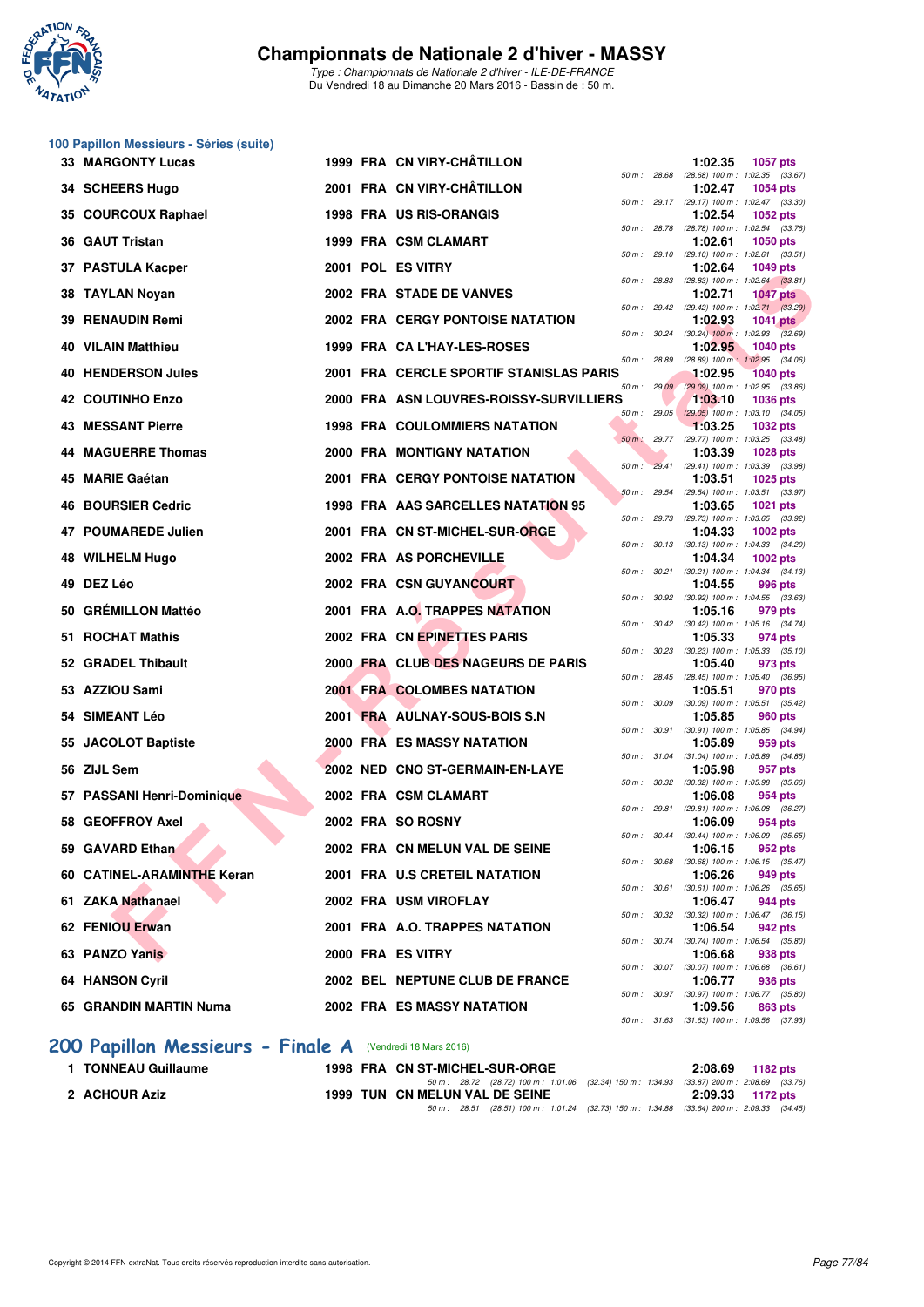

*Type : Championnats de Nationale 2 d'hiver - ILE-DE-FRANCE* Du Vendredi 18 au Dimanche 20 Mars 2016 - Bassin de : 50 m.

#### **200 Papillon Messieurs - Finale A (suite)**

| 3 LEGRAND Nicolas  |  | <b>1990 FRA CN GONESSE</b>                                                                   | $2:11.24$ 1143 pts                                                              |  |
|--------------------|--|----------------------------------------------------------------------------------------------|---------------------------------------------------------------------------------|--|
|                    |  | 50 m : 28.89                                                                                 | (28.89) 100 m : 1.01.97 (33.08) 150 m : 1.36.06 (34.09) 200 m : 2.11.24 (35.18) |  |
| 4 QUAETAERT Nils   |  | <b>1999 FRA SN VERSAILLES</b>                                                                | $2:13.38$ 1111 pts                                                              |  |
|                    |  | (29.32) 100 m : 1:03.20 (33.88) 150 m : 1:38.55<br>50 m : 29.32                              | $(35.35)$ 200 m : 2:13.38 $(34.83)$                                             |  |
| 5 SAHBANI Sami     |  | 1999 FRA CN ASNIÈRES                                                                         | 2:15.64 1078 pts                                                                |  |
|                    |  | 50 m : 29.79 (29.79) 100 m : 1:03.59 (33.80) 150 m : 1:39.32 (35.73) 200 m : 2:15.64 (36.32) |                                                                                 |  |
| 6 JACOLOT Baptiste |  | 2000 FRA ES MASSY NATATION                                                                   | $2:18.15$ 1042 pts                                                              |  |
|                    |  | 50 m: 30.43 (30.43) 100 m: 1.04.72 (34.29) 150 m: 1.41.66 (36.94) 200 m: 2.18.15 (36.49)     |                                                                                 |  |
| 7 CHOLLEY Adrien   |  | 1995 FRA NOGENT NATATION 94                                                                  | 2:18.41<br>1038 pts                                                             |  |
|                    |  | 50 m : 29.83 (29.83) 100 m : 1:03.26 (33.43) 150 m : 1:39.17                                 | $(35.91)$ 200 m : 2:18.41 $(39.24)$                                             |  |
| 8 RICHARD Killian  |  | 2000 FRA LAGNY-SUR-MARNE NATATION                                                            | 2:20.12<br>$1014$ pts                                                           |  |
|                    |  |                                                                                              |                                                                                 |  |

#### **[200 Papillon Messieurs - Finale B](http://www.ffnatation.fr/webffn/resultats.php?idact=nat&go=epr&idcpt=37307&idepr=83)** (Vendredi 18 Mars 2016)

| <b>VIIVLLET AVIICII</b>                                            |  | I JJJ FRA INJULINI INAI AIIUN J4                                                                                            | 4. IO. TI     | ່າ ບວບ ນເວ      |
|--------------------------------------------------------------------|--|-----------------------------------------------------------------------------------------------------------------------------|---------------|-----------------|
|                                                                    |  | 50 m: 29.83 (29.83) 100 m: 1:03.26 (33.43) 150 m: 1:39.17 (35.91) 200 m: 2:18.41 (39.24)                                    |               |                 |
| 8 RICHARD Killian                                                  |  | 2000 FRA LAGNY-SUR-MARNE NATATION                                                                                           | 2:20.12       | $1014$ pts      |
|                                                                    |  | 50 m: 31.30 (31.30) 100 m: 1:06.14 (34.84) 150 m: 1:42.65 (36.51) 200 m: 2:20.12 (37.47)                                    |               |                 |
| <b>00 Papillon Messieurs - Finale B</b> (Vendredi 18 Mars 2016)    |  |                                                                                                                             |               |                 |
|                                                                    |  |                                                                                                                             |               |                 |
| 1 BENDRIMIA Axel                                                   |  | 1998 FRA CN ST-MICHEL-SUR-ORGE                                                                                              | 2:18.50       | <b>1037 pts</b> |
|                                                                    |  | 50 m: 30.51 (30.51) 100 m: 1:06.49 (35.98) 150 m: 1:42.65 (36.16) 200 m: 2:18.50 (35.85)                                    |               |                 |
| 2 SAHBANI Ellias                                                   |  | 2001 FRA STADE FRANÇAIS O COURBEVOIE                                                                                        | 2:19.01       | <b>1030 pts</b> |
|                                                                    |  | 50 m: 30.08 (30.08) 100 m: 1:04.37 (34.29) 150 m: 1:40.35 (35.98) 200 m: 2:19.01 (38.66)                                    |               |                 |
| 3 LEROY Théo                                                       |  | 2001 FRA CN VIRY-CHATILLON                                                                                                  | 2:19.57       | <b>1022 pts</b> |
|                                                                    |  | 50 m: 30.48 (30.48) 100 m: 1:06.64 (36.16) 150 m: 1:42.87 (36.23) 200 m: 2:19.57 (36.70)                                    |               |                 |
| 4 AMHAJ Elamine                                                    |  | 2000 FRA AC VILLEPINTE                                                                                                      | 2:19.85       | <b>1018 pts</b> |
|                                                                    |  | 50 m: 31.07 (31.07) 100 m: 1:07.30 (36.23) 150 m: 1:43.67 (36.37) 200 m: 2:19.85 (36.18)                                    |               |                 |
| 5 RENAUDIN Remi                                                    |  | <b>2002 FRA CERGY PONTOISE NATATION</b>                                                                                     | 2:22.71       | 978 pts         |
|                                                                    |  | 50 m: 32.13 (32.13) 100 m: 1:08.30 (36.17) 150 m: 1:45.94 (37.64) 200 m: 2:22.71 (36.77)                                    |               |                 |
| 6 HO Ryan                                                          |  | 2001 FRA CN VIRY-CHATILLON                                                                                                  | 2:23.48       | 967 pts         |
|                                                                    |  | 50 m: 31.96 (31.96) 100 m: 1:07.34 (35.38) 150 m: 1:45.26 (37.92) 200 m: 2:23.48 (38.22)<br>2001 FRA CN VIRY-CHÂTILLON      | 2:24.22       |                 |
| 7 GUILLAUME Hugo                                                   |  | 50 m: 31.35 (31.35) 100 m: 1:07.64 (36.29) 150 m: 1:45.92 (38.28) 200 m: 2:24.22 (38.30)                                    |               | 957 pts         |
| --- COUTINHO Enzo                                                  |  | 2000 FRA ASN LOUVRES-ROISSY-SURVILLIERS                                                                                     | <b>DSQ Vi</b> |                 |
|                                                                    |  |                                                                                                                             |               |                 |
|                                                                    |  |                                                                                                                             |               |                 |
| 00 Papillon Messieurs - Finale C 14-15 ans (Vendredi 18 Mars 2016) |  |                                                                                                                             |               |                 |
|                                                                    |  |                                                                                                                             |               |                 |
| 1 GRÉMILLON Mattéo                                                 |  | 2001 FRA A.O. TRAPPES NATATION                                                                                              | 2:24.89       | 948 pts         |
|                                                                    |  | 50 m: 31.25 (31.25) 100 m: 1:08.53 (37.28) 150 m: 1:46.74 (38.21) 200 m: 2:24.89 (38.15)                                    |               |                 |
| 2 QUILLAUX Gwendal                                                 |  | 2002 FRA CN VIRY-CHATILLON                                                                                                  | 2:25.31       | 942 pts         |
|                                                                    |  | 50 m : 31.64 (31.64) 100 m : 1:08.23<br>(36.59) 150 m : 1:46.53 (38.30) 200 m : 2:25.31 (38.78)                             |               |                 |
| 3 ROCHAT Mathis                                                    |  | 2002 FRA CN EPINETTES PARIS                                                                                                 | 2:25.46       | 940 pts         |
|                                                                    |  | 50 m: 31.46 (31.46) 100 m: 1:09.05 (37.59) 150 m: 1:46.89 (37.84) 200 m: 2:25.46 (38.57)                                    |               |                 |
| 4 PORTAL Alex                                                      |  | 2002 FRA CNO ST-GERMAIN-EN-LAYE                                                                                             | 2:25.75       | 936 pts         |
| 5 AZZIOU Sami                                                      |  | 50 m: 31.95 (31.95) 100 m: 1:08.69<br>(36.74) 150 m : 1:47.28 (38.59) 200 m : 2:25.75 (38.47)<br>2001 FRA COLOMBES NATATION | 2:26.37       |                 |
|                                                                    |  | 50 m: 31.00 (31.00) 100 m: 1:08.20 (37.20) 150 m: 1:47.68 (39.48) 200 m: 2:26.37 (38.69)                                    |               | 928 pts         |
| 6 DEZ Léo                                                          |  | 2002 FRA CSN GUYANCOURT                                                                                                     | 2:26.39       | 928 pts         |
|                                                                    |  | 50 m: 32.68 (32.68) 100 m: 1:10.46 (37.78) 150 m: 1:49.02 (38.56) 200 m: 2:26.39 (37.37)                                    |               |                 |
| 7 OLIVA Joris                                                      |  | 2001 FRA CSM CLAMART                                                                                                        | 2:33.59       | 833 pts         |
|                                                                    |  | 50 m: 33.29 (33.29) 100 m: 1:12.02 (38.73) 150 m: 1:52.67 (40.65) 200 m: 2:33.59 (40.92)                                    |               |                 |
|                                                                    |  |                                                                                                                             |               |                 |
| 00 Papillon Messieurs - Séries                                     |  | (Vendredi 18 Mars 2016)                                                                                                     |               |                 |
|                                                                    |  |                                                                                                                             |               |                 |
| 1 TONNEAU Guillaume                                                |  | 1998 FRA CN ST-MICHEL-SUR-ORGE                                                                                              | 2:07.17       | <b>1205 pts</b> |
|                                                                    |  | 50 m: 28.17 (28.17) 100 m: 1:00.44 (32.27) 150 m: 1:33.53 (33.09) 200 m: 2:07.17 (33.64)                                    |               |                 |
| 2 ACHOUR Aziz                                                      |  | 1999 TUN CN MELUN VAL DE SEINE                                                                                              | 2:08.83       | 1180 pts        |
|                                                                    |  | 50 m: 28.84 (28.84) 100 m: 1:01.65 (32.81) 150 m: 1:35.02 (33.37) 200 m: 2:08.83 (33.81)                                    |               |                 |
| <b>3 QUAETAERT Nils</b>                                            |  | <b>1999 FRA SN VERSAILLES</b>                                                                                               | 2:12.74       | 1121 pts        |
|                                                                    |  | 50 m: 29.17 (29.17) 100 m: 1:02.89 (33.72) 150 m: 1:36.75 (33.86) 200 m: 2:12.74 (35.99)                                    |               |                 |
| 4 LEGRAND Nicolas                                                  |  | <b>1990 FRA CN GONESSE</b>                                                                                                  | 2:13.00       | <b>1117 pts</b> |
| 5 SAHBANI Sami                                                     |  | 50 m: 29.73 (29.73) 100 m: 1:03.65 (33.92) 150 m: 1:38.33 (34.68) 200 m: 2:13.00 (34.67)<br>1999 FRA CN ASNIERES            |               |                 |
|                                                                    |  | 50 m: 29.19 (29.19) 100 m: 1:02.24 (33.05) 150 m: 1:37.15 (34.91) 200 m: 2:13.62 (36.47)                                    | 2:13.62       | 1108 pts        |
| 6 TAYLAN Noyan                                                     |  | 2002 FRA STADE DE VANVES                                                                                                    | 2:15.17       | <b>1085 pts</b> |
|                                                                    |  |                                                                                                                             |               |                 |

## **[200 Papillon Messieurs - Finale C](http://www.ffnatation.fr/webffn/resultats.php?idact=nat&go=epr&idcpt=37307&idepr=83) 14-15 ans** (Vendredi 18 Mars 2016)

| <b>GRÉMILLON Mattéo</b> |  | 2001 FRA A.O. TRAPPES NATATION                                                           |                         | 2:24.89 | 948 pts                             |
|-------------------------|--|------------------------------------------------------------------------------------------|-------------------------|---------|-------------------------------------|
|                         |  | 50 m: 31.25 (31.25) 100 m: 1:08.53 (37.28) 150 m: 1:46.74 (38.21) 200 m: 2:24.89 (38.15) |                         |         |                                     |
| 2 QUILLAUX Gwendal      |  | 2002 FRA CN VIRY-CHÂTILLON                                                               |                         | 2:25.31 | 942 pts                             |
|                         |  | 50 m : 31.64 (31.64) 100 m : 1:08.23                                                     | (36.59) 150 m : 1:46.53 |         | $(38.30)$ 200 m : 2:25.31 $(38.78)$ |
| 3 ROCHAT Mathis         |  | 2002 FRA CN EPINETTES PARIS                                                              |                         | 2:25.46 | 940 pts                             |
|                         |  | 50 m : 31.46 (31.46) 100 m : 1:09.05                                                     | (37.59) 150 m : 1:46.89 |         | $(37.84)$ 200 m : 2:25.46 $(38.57)$ |
| 4 PORTAL Alex           |  | 2002 FRA CNO ST-GERMAIN-EN-LAYE                                                          |                         | 2:25.75 | 936 pts                             |
|                         |  | 50 m : 31.95 (31.95) 100 m : 1:08.69                                                     | (36.74) 150 m : 1:47.28 |         | $(38.59)$ 200 m : 2:25.75 $(38.47)$ |
| 5 AZZIOU Sami           |  | 2001 FRA COLOMBES NATATION                                                               |                         | 2:26.37 | 928 pts                             |
|                         |  | 50 m: 31.00 (31.00) 100 m: 1:08.20                                                       | (37.20) 150 m : 1:47.68 |         | $(39.48)$ 200 m : 2:26.37 $(38.69)$ |
| 6 DEZ Léo               |  | 2002 FRA CSN GUYANCOURT                                                                  |                         | 2:26.39 | 928 pts                             |
|                         |  | $(32.68)$ 100 m : 1:10.46<br>50 m : 32.68                                                | (37.78) 150 m : 1:49.02 |         | $(38.56)$ 200 m : 2:26.39 $(37.37)$ |
| 7 OLIVA Joris           |  | 2001 FRA CSM CLAMART                                                                     |                         | 2:33.59 | 833 pts                             |
|                         |  | 50 m: 33.29 (33.29) 100 m: 1:12.02 (38.73) 150 m: 1:52.67 (40.65) 200 m: 2:33.59 (40.92) |                         |         |                                     |

# **[200 Papillon Messieurs - Séries](http://www.ffnatation.fr/webffn/resultats.php?idact=nat&go=epr&idcpt=37307&idepr=83)** (Vendredi 18 Mars 2016)

| 1 TONNEAU Guillaume     |  | 1998 FRA CN ST-MICHEL-SUR-ORGE                                                           | 2:07.17 | 1205 pts           |
|-------------------------|--|------------------------------------------------------------------------------------------|---------|--------------------|
|                         |  | 50 m: 28.17 (28.17) 100 m: 1:00.44 (32.27) 150 m: 1:33.53 (33.09) 200 m: 2:07.17 (33.64) |         |                    |
| 2 ACHOUR Aziz           |  | 1999 TUN CN MELUN VAL DE SEINE                                                           | 2:08.83 | 1180 pts           |
|                         |  | 50 m: 28.84 (28.84) 100 m: 1:01.65 (32.81) 150 m: 1:35.02 (33.37) 200 m: 2:08.83 (33.81) |         |                    |
| <b>3 QUAETAERT Nils</b> |  | <b>1999 FRA SN VERSAILLES</b>                                                            |         | $2:12.74$ 1121 pts |
|                         |  | 50 m: 29.17 (29.17) 100 m: 1:02.89 (33.72) 150 m: 1:36.75 (33.86) 200 m: 2:12.74 (35.99) |         |                    |
| 4 LEGRAND Nicolas       |  | 1990 FRA CN GONESSE                                                                      | 2:13.00 | 1117 pts           |
|                         |  | 50 m: 29.73 (29.73) 100 m: 1:03.65 (33.92) 150 m: 1:38.33 (34.68) 200 m: 2:13.00 (34.67) |         |                    |
| 5 SAHBANI Sami          |  | <b>1999 FRA CN ASNIERES</b>                                                              |         | 2:13.62 1108 pts   |
|                         |  | 50 m: 29.19 (29.19) 100 m: 1:02.24 (33.05) 150 m: 1:37.15 (34.91) 200 m: 2:13.62 (36.47) |         |                    |
| 6 TAYLAN Novan          |  | 2002 FRA STADE DE VANVES                                                                 |         | 2:15.17 1085 pts   |
|                         |  | 50 m: 29.85 (29.85) 100 m: 1:04.30 (34.45) 150 m: 1:39.72 (35.42) 200 m: 2:15.17 (35.45) |         |                    |
| 7 RICHARD Killian       |  | 2000 FRA LAGNY-SUR-MARNE NATATION 2:15.46 1081 pts                                       |         |                    |
|                         |  | 50 m: 30.57 (30.57) 100 m: 1:04.51 (33.94) 150 m: 1:39.43 (34.92) 200 m: 2:15.46 (36.03) |         |                    |
| 8 CHOLLEY Adrien        |  | 1995 FRA NOGENT NATATION 94                                                              |         | $2:16.05$ 1072 pts |
|                         |  | 50 m: 30.03 (30.03) 100 m: 1:03.75 (33.72) 150 m: 1:38.50 (34.75) 200 m: 2:16.05 (37.55) |         |                    |
| 9 JACOLOT Baptiste      |  | 2000 FRA ES MASSY NATATION                                                               | 2:16.11 | 1071 pts           |
|                         |  | 50 m: 30.62 (30.62) 100 m: 1:05.09 (34.47) 150 m: 1:40.88 (35.79) 200 m: 2:16.11 (35.23) |         |                    |
| 10 POUMAREDE Julien     |  | 2001 FRA CN ST-MICHEL-SUR-ORGE                                                           | 2:17.37 | 1053 pts           |
|                         |  | 50 m: 30.07 (30.07) 100 m: 1:04.78 (34.71) 150 m: 1:41.03 (36.25) 200 m: 2:17.37 (36.34) |         |                    |
| 11 LEROY Théo           |  | 2001 FRA CN VIRY-CHÄTILLON                                                               |         | 2:17.75 1048 pts   |
|                         |  | 50 m: 30.63 (30.63) 100 m: 1:06.07 (35.44) 150 m: 1:41.55 (35.48) 200 m: 2:17.75 (36.20) |         |                    |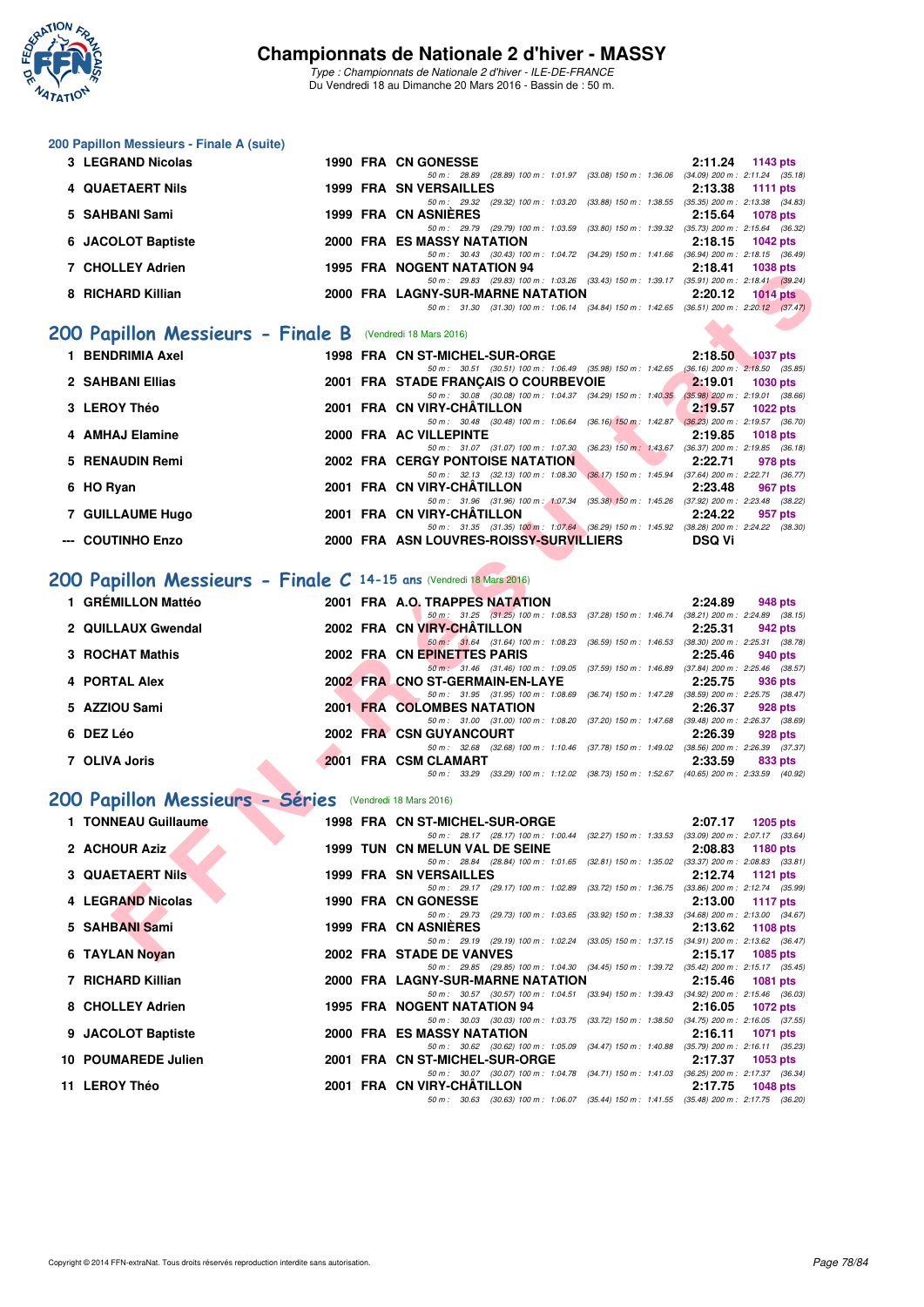

*Type : Championnats de Nationale 2 d'hiver - ILE-DE-FRANCE* Du Vendredi 18 au Dimanche 20 Mars 2016 - Bassin de : 50 m.

# **200 Papillon Messieurs - Séries (suite)**

| 12 BENDRIMIA Axel                                      |  | 1998 FRA CN ST-MICHEL-SUR-ORGE                                                                                                      | 2:18.99<br><b>1030 pts</b> |
|--------------------------------------------------------|--|-------------------------------------------------------------------------------------------------------------------------------------|----------------------------|
| <b>13 RENAUDIN Remi</b>                                |  | 50 m: 29.93 (29.93) 100 m: 1:04.68 (34.75) 150 m: 1:40.89 (36.21) 200 m: 2:18.99 (38.10)<br>2002 FRA CERGY PONTOISE NATATION        | 2:20.31<br>1011 pts        |
| <b>14 AMHAJ Elamine</b>                                |  | 50 m: 31.57 (31.57) 100 m: 1:07.10 (35.53) 150 m: 1:43.58 (36.48) 200 m: 2:20.31 (36.73)<br>2000 FRA AC VILLEPINTE                  | 2:20.59<br><b>1008 pts</b> |
|                                                        |  | 50 m: 30.18 (30.18) 100 m: 1:05.61 (35.43) 150 m: 1:41.38 (35.77) 200 m: 2:20.59 (39.21)                                            |                            |
| <b>15 COUTINHO Enzo</b>                                |  | 2000 FRA ASN LOUVRES-ROISSY-SURVILLIERS<br>50 m: 30.29 (30.29) 100 m: 1:06.47 (36.18) 150 m: 1:44.08 (37.61) 200 m: 2:23.21 (39.13) | 2:23.21<br>971 pts         |
| 16 HO Ryan                                             |  | 2001 FRA CN VIRY-CHÂTILLON                                                                                                          | 2:23.43<br>968 pts         |
| 17 GUILLAUME Hugo                                      |  | 50 m: 31.94 (31.94) 100 m: 1:07.93 (35.99) 150 m: 1:45.40 (37.47) 200 m: 2:23.43 (38.03)<br>2001 FRA CN VIRY-CHATILLON              | 2:24.21<br>957 pts         |
| <b>18 SAHBANI Ellias</b>                               |  | 50 m: 31.08 (31.08) 100 m: 1:06.97 (35.89) 150 m: 1:45.04 (38.07) 200 m: 2:24.21 (39.17)<br>2001 FRA STADE FRANÇAIS O COURBEVOIE    | 2:24.61<br>952 pts         |
|                                                        |  | 50 m: 31.15 (31.15) 100 m: 1:06.56 (35.41) 150 m: 1:45.07 (38.51) 200 m: 2:24.61 (39.54)                                            |                            |
| 19 WILHELM Hugo                                        |  | 2002 FRA AS PORCHEVILLE<br>50 m: 30.51 (30.51) 100 m: 1:06.62 (36.11) 150 m: 1:45.13 (38.51) 200 m: 2:24.69 (39.56)                 | 2:24.69<br>951 pts         |
| 20 GRÉMILLON Mattéo                                    |  | 2001 FRA A.O. TRAPPES NATATION<br>50 m: 31.81 (31.81) 100 m: 1:09.20 (37.39) 150 m: 1:46.88 (37.68) 200 m: 2:24.84 (37.96)          | 2:24.84<br>949 pts         |
| 21 ROCHAT Mathis                                       |  | 2002 FRA CN EPINETTES PARIS                                                                                                         | 2:25.64<br>938 pts         |
| 22 DEZ Léo                                             |  | 50 m: 31.56 (31.56) 100 m: 1:08.81 (37.25) 150 m: 1:46.80 (37.99) 200 m: 2:25.64 (38.84)<br>2002 FRA CSN GUYANCOURT                 | 2:26.36<br>928 pts         |
|                                                        |  | 50 m: 32.91 (32.91) 100 m: 1:10.77 (37.86) 150 m: 1:49.19 (38.42) 200 m: 2:26.36 (37.17)                                            |                            |
| 23 AZZIOU Sami                                         |  | 2001 FRA COLOMBES NATATION                                                                                                          | 2:26.75<br>923 pts         |
| 24 PORTAL Alex                                         |  | 50 m: 30.96 (30.96) 100 m: 1:08.12 (37.16) 150 m: 1:47.27 (39.15) 200 m: 2:26.75 (39.48)<br>2002 FRA CNO ST-GERMAIN-EN-LAYE         | 2:27.13<br>918 pts         |
|                                                        |  | 50 m: 32.39 (32.39) 100 m: 1:10.26 (37.87) 150 m: 1:49.43 (39.17) 200 m: 2:27.13 (37.70)                                            |                            |
| 25 QUILLAUX Gwendal                                    |  | 2002 FRA CN VIRY-CHÂTILLON<br>50 m: 30.99 (30.99) 100 m: 1:07.71 (36.72) 150 m: 1:47.37 (39.66) 200 m: 2:27.27 (39.90)              | 2:27.27<br>916 pts         |
| <b>26 BUISSON Luca</b>                                 |  | 2002 FRA CLUB DES NAGEURS DE PARIS                                                                                                  | 2:30.72<br>870 pts         |
| 27 OLIVA Joris                                         |  | 50 m: 32.27 (32.27) 100 m: 1:08.87 (36.60) 150 m: 1:48.81 (39.94) 200 m: 2:30.72 (41.91)<br>2001 FRA CSM CLAMART                    | 2:31.15<br>865 pts         |
|                                                        |  | 50 m: 32.62 (32.62) 100 m: 1:10.96 (38.34) 150 m: 1:50.49 (39.53) 200 m: 2:31.15 (40.66)                                            |                            |
| 28 LE PORS Adrien                                      |  | 1999 FRA CLUB DES NAGEURS DE PARIS<br>50 m: 33.26 (33.26) 100 m: 1:12.43 (39.17) 150 m: 1:51.68 (39.25) 200 m: 2:31.24 (39.56)      | 2:31.24<br>863 pts         |
| --- MERCIER Pierre-Emmanuel                            |  | 1998 FRA CSM CLAMART                                                                                                                | <b>DSQ Ni</b>              |
| --- CHOUFA Jordane                                     |  | 1995 FRA STADE FRANÇAIS O COURBEVOIE                                                                                                | <b>DNS</b> dec             |
|                                                        |  |                                                                                                                                     |                            |
| '00 4 Nages Messieurs - Finale A (Samedi 19 Mars 2016) |  |                                                                                                                                     |                            |
| 1 PLATAUX Robin                                        |  | <b>1997 FRA NOGENT NATATION 94</b>                                                                                                  | 2:09.73<br>1207 pts        |
|                                                        |  | 50 m: 27.68 (27.68) 100 m: 1:00.31 (32.63) 150 m: 1:38.43 (38.12) 200 m: 2:09.73 (31.30)                                            |                            |
| 2 GAYANT Brice                                         |  | <b>1995 FRA U.S CRETEIL NATATION</b><br>50 m: 27.46 (27.46) 100 m: 59.51 (32.05) 150 m: 1:38.69 (39.18) 200 m: 2:10.68 (31.99)      | 2:10.68<br>1192 pts        |
| 3 RENOUVIN Lorenzo                                     |  | 1998 FRA STADE FRANÇAIS O COURBEVOIE                                                                                                | 2:10.72<br>1192 pts        |
| 4 BARGUIL Frédéric                                     |  | 50 m: 27.70 (27.70) 100 m: 1:02.32 (34.62) 150 m: 1:40.82 (38.50) 200 m: 2:10.72 (29.90)<br>1989 FRA CSM CLAMART                    | 2:14.16<br>1138 pts        |
|                                                        |  | 50 m: 30.00 (30.00) 100 m: 1:05.58 (35.58) 150 m: 1:43.44 (37.86) 200 m: 2:14.16 (30.72)                                            |                            |
| 5 ALIBERT Pierre                                       |  | 1996 FRA STADE DE VANVES<br>50 m: 28.21 (28.21) 100 m: 1:03.23 (35.02) 150 m: 1:42.63 (39.40) 200 m: 2:14.33 (31.70)                | 2:14.33<br>1136 pts        |
| 6 GICQUEL Kylian                                       |  | <b>1999 FRA NOGENT NATATION 94</b>                                                                                                  | 2:14.51<br>1133 pts        |
|                                                        |  | 50 m: 28.84 (28.84) 100 m: 1:02.44 (33.60) 150 m: 1:42.04 (39.60) 200 m: 2:14.51 (32.47)                                            |                            |
| 7 CRASSOUS Thomas                                      |  | 1999 FRA STADE FRANÇAIS O COURBEVOIE<br>50 m: 28.77 (28.77) 100 m: 1:04.32 (35.55) 150 m: 1:43.45 (39.13) 200 m: 2:15.57 (32.12)    | 2:15.57<br><b>1117 pts</b> |
| 8 RASLE Clément                                        |  | 1996 FRA CLUB DES NAGEURS DE PARIS                                                                                                  | 2:15.93<br>1111 pts        |
|                                                        |  | 50 m: 29.39 (29.39) 100 m: 1:04.40 (35.01) 150 m: 1:44.15 (39.75) 200 m: 2:15.93 (31.78)                                            |                            |
| 100 4 Nages Messieurs - Finale B (Samedi 19 Mars 2016) |  |                                                                                                                                     |                            |
| 1 BARRY Ervin                                          |  | 2000 FRA CLUB DES NAGEURS DE PARIS                                                                                                  | 2:17.16 1092 pts           |
| 0.00000011V <sub>0</sub>                               |  | 50 m: 29.11 (29.11) 100 m: 1:07.17 (38.06) 150 m: 1:46.42 (39.25) 200 m: 2:17.16 (30.74)<br>1000 FBA ON MAICONG ALEGRY              | $0.4700 - 4000 + 1$        |

## **[200 4 Nages Messieurs - Finale A](http://www.ffnatation.fr/webffn/resultats.php?idact=nat&go=epr&idcpt=37307&idepr=91)** (Samedi 19 Mars 2016)

| 1 PLATAUX Robin    |  | <b>1997 FRA NOGENT NATATION 94</b>                                                           | 2:09.73 | 1207 pts                            |
|--------------------|--|----------------------------------------------------------------------------------------------|---------|-------------------------------------|
|                    |  | 50 m : 27.68 (27.68) 100 m : 1:00.31 (32.63) 150 m : 1:38.43                                 |         | $(38.12)$ 200 m : 2:09.73 $(31.30)$ |
| 2 GAYANT Brice     |  | 1995 FRA U.S CRETEIL NATATION                                                                | 2:10.68 | 1192 pts                            |
|                    |  | 50 m: 27.46 (27.46) 100 m: 59.51 (32.05) 150 m: 1:38.69                                      |         | $(39.18)$ 200 m : 2:10.68 $(31.99)$ |
| 3 RENOUVIN Lorenzo |  | <b>1998 FRA STADE FRANCAIS O COURBEVOIE</b>                                                  | 2:10.72 | 1192 pts                            |
|                    |  | 50 m : 27.70 (27.70) 100 m : 1:02.32 (34.62) 150 m : 1:40.82                                 |         | $(38.50)$ 200 m : 2:10.72 $(29.90)$ |
| 4 BARGUIL Frédéric |  | 1989 FRA CSM CLAMART                                                                         | 2:14.16 | 1138 pts                            |
|                    |  | 50 m: 30.00 (30.00) 100 m: 1:05.58<br>$(35.58)$ 150 m : 1:43.44                              |         | $(37.86)$ 200 m : 2:14.16 $(30.72)$ |
| 5 ALIBERT Pierre   |  | 1996 FRA STADE DE VANVES                                                                     | 2:14.33 | 1136 pts                            |
|                    |  | 50 m: 28.21 (28.21) 100 m: 1:03.23 (35.02) 150 m: 1:42.63                                    |         | $(39.40)$ 200 m : 2:14.33 $(31.70)$ |
| 6 GICQUEL Kylian   |  | 1999 FRA NOGENT NATATION 94                                                                  | 2:14.51 | 1133 $pts$                          |
|                    |  | 50 m : 28.84 (28.84) 100 m : 1:02.44 (33.60) 150 m : 1:42.04                                 |         | $(39.60)$ 200 m : 2:14.51 $(32.47)$ |
| 7 CRASSOUS Thomas  |  | 1999 FRA STADE FRANCAIS O COURBEVOIE                                                         | 2:15.57 | 1117 pts                            |
|                    |  | 50 m: 28.77 (28.77) 100 m: 1:04.32 (35.55) 150 m: 1:43.45 (39.13) 200 m: 2:15.57 (32.12)     |         |                                     |
| 8 RASLE Clément    |  | 1996 FRA CLUB DES NAGEURS DE PARIS                                                           | 2:15.93 | 1111 $pts$                          |
|                    |  | (29.39) 100 m: 1:04.40 (35.01) 150 m: 1:44.15 (39.75) 200 m: 2:15.93 (31.78)<br>50 m : 29.39 |         |                                     |

## [200 4 Nages Messieurs - Finale B](http://www.ffnatation.fr/webffn/resultats.php?idact=nat&go=epr&idcpt=37307&idepr=91) (Samedi 19 Mars 2016)

| 1 BARRY Ervin       |  | 2000 FRA CLUB DES NAGEURS DE PARIS                                                       | 2:17.16 | 1092 pts                            |
|---------------------|--|------------------------------------------------------------------------------------------|---------|-------------------------------------|
|                     |  | (38.06) 150 m : 1:46.42<br>50 m: 29.11 (29.11) 100 m: 1:07.17                            |         | $(39.25)$ 200 m : 2:17.16 $(30.74)$ |
| 2 DESSAILLY Eric    |  | 1999 FRA CN MAISONS-ALFORT                                                               | 2:17.62 | 1086 pts                            |
|                     |  | 50 m: 29.63 (29.63) 100 m: 1:05.91 (36.28) 150 m: 1:44.14                                |         | $(38.23)$ 200 m : 2:17.62 $(33.48)$ |
| 3 MEDINA Antoine    |  | 1999 FRA CN MELUN VAL DE SEINE                                                           | 2:18.47 | 1073 pts                            |
|                     |  | 50 m : 29.63 (29.63) 100 m : 1:06.46 (36.83) 150 m : 1:46.18                             |         | (39.72) 200 m : 2:18.47 (32.29)     |
| 4 BOURUMEAU William |  | 1998 FRA CN VIRY-CHÂTILLON                                                               | 2:19.66 | 1055 pts                            |
|                     |  | 50 m : 28.42 (28.42) 100 m : 1:05.82 (37.40) 150 m : 1:46.19                             |         | (40.37) 200 m : 2:19.66 (33.47)     |
| 5 ANDRE Romain      |  | <b>1998 FRA SN VERSAILLES</b>                                                            | 2:19.96 | 1051 pts                            |
|                     |  | 50 m: 30.04 (30.04) 100 m: 1:05.79 (35.75) 150 m: 1:46.98                                |         | (41.19) 200 m : 2:19.96 (32.98)     |
| 6 DANDELEUX Lucas   |  | 2001 FRA OLYMPIQUE LA GARENNE-COLOMBES                                                   | 2:20.89 | 1037 pts                            |
|                     |  | 50 m: 30.70 (30.70) 100 m: 1:05.52 (34.82) 150 m: 1:49.06 (43.54) 200 m: 2:20.89 (31.83, |         |                                     |
| 7 SONDEREGGER Lucas |  | 2000 FRA CLUB DES NAGEURS DE PARIS                                                       | 2:22.22 | 1017 pts                            |
|                     |  | 50 m: 29.08 (29.08) 100 m: 1:07.32 (38.24) 150 m: 1:48.86 (41.54) 200 m: 2:22.22 (33.36) |         |                                     |
|                     |  |                                                                                          |         |                                     |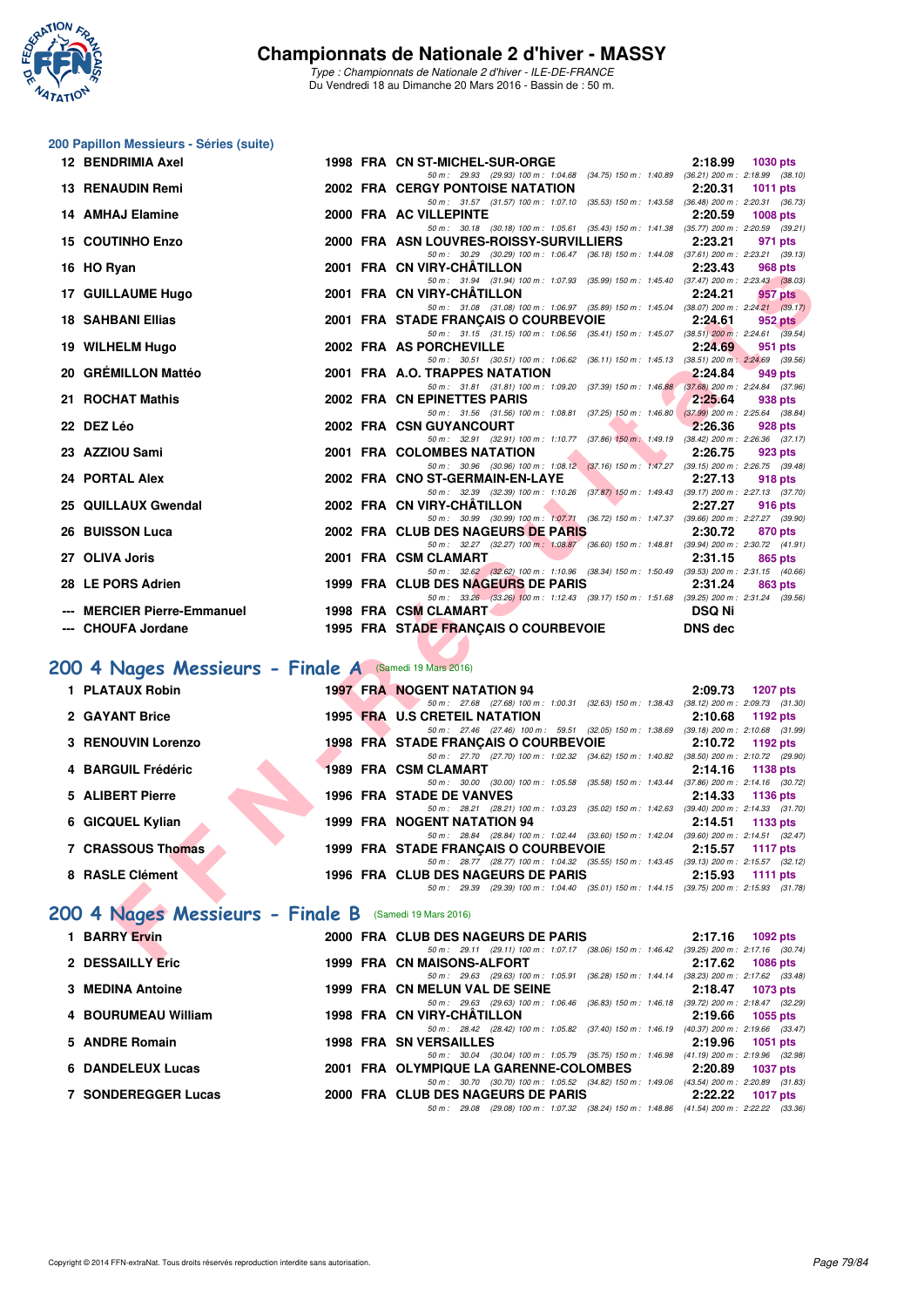

**200 4 Nages Messieurs - Finale B (suite)**

#### **Championnats de Nationale 2 d'hiver - MASSY**

| 8 PASTULA Kacper                                                 |  | 2001 POL ES VITRY                                                                                                                    | 2:22.58 | <b>1012 pts</b> |
|------------------------------------------------------------------|--|--------------------------------------------------------------------------------------------------------------------------------------|---------|-----------------|
|                                                                  |  | 50 m: 29.29 (29.29) 100 m: 1:06.46 (37.17) 150 m: 1:48.58 (42.12) 200 m: 2:22.58 (34.00)                                             |         |                 |
| 200 4 Nages Messieurs - Finale C 14-15 ans (Samedi 19 Mars 2016) |  |                                                                                                                                      |         |                 |
| 1 HO Ryan                                                        |  | 2001 FRA CN VIRY-CHATILLON                                                                                                           | 2:22.51 | 1013 $pts$      |
| 2 THEETEN Cédric                                                 |  | 50 m: 31.19 (31.19) 100 m: 1:11.05 (39.86) 150 m: 1:49.12 (38.07) 200 m: 2:22.51 (33.39)<br>2002 FRA NOGENT NATATION 94              | 2:22.93 | <b>1007 pts</b> |
| 3 KORNELUK IIya                                                  |  | 50 m: 30.77 (30.77) 100 m: 1:08.10 (37.33) 150 m: 1:50.65 (42.55) 200 m: 2:22.93 (32.28)<br>2001 BLR US GRIGNY                       | 2:23.14 | <b>1004 pts</b> |
|                                                                  |  | 50 m: 29.56 (29.56) 100 m: 1:07.22 (37.66) 150 m: 1:50.85 (43.63) 200 m: 2:23.14 (32.29)                                             |         |                 |
| 4 BARLIER Tony                                                   |  | 2002 FRA CSN GUYANCOURT<br>50 m: 31.31 (31.31) 100 m: 1:08.94 (37.63) 150 m: 1:51.32 (42.38) 200 m: 2:24.30 (32.98)                  | 2:24.30 | 987 pts         |
| 5 BARRY Aron                                                     |  | 2002 FRA CLUB DES NAGEURS DE PARIS<br>50 m: 30.58 (30.58) 100 m: 1:08.88 (38.30) 150 m: 1:53.45 (44.57) 200 m: 2:26.69 (33.24)       | 2:26.69 | 953 pts         |
| 6 FRANCOIS Flavien                                               |  | 2001 FRA STADE FRANÇAIS O COURBEVOIE                                                                                                 | 2:27.27 | 945 pts         |
| 7 LIV Thomas                                                     |  | 50 m: 30.75 (30.75) 100 m: 1:10.37 (39.62) 150 m: 1:53.48 (43.11) 200 m: 2:27.27 (33.79)<br>2002 FRA AQUA CLUB PONTAULT-ROISSY       | 2:27.86 | 937 pts         |
|                                                                  |  | 50 m: 32.23 (32.23) 100 m: 1:13.32 (41.09) 150 m: 1:53.97 (40.65) 200 m: 2:27.86 (33.89)<br>2001 FRA CN VIRY-CHATILLON               | 2:28.13 |                 |
| 8 GUILLAUME Hugo                                                 |  | 50 m: 31.54 (31.54) 100 m: 1:09.47 (37.93) 150 m: 1:54.38 (44.91) 200 m: 2:28.13 (33.75)                                             |         | 933 pts         |
| 200 4 Nages Messieurs - Séries (Samedi 19 Mars 2016)             |  |                                                                                                                                      |         |                 |
| 1 M'RABET Taki                                                   |  | <b>1989 TUN STADE FRANÇAIS O COURBEVOIE</b>                                                                                          | 2:05.89 | 1269 pts        |
|                                                                  |  | 50 m: 26.69 (26.69) 100 m: 59.71 (33.02) 150 m: 1:36.82 (37.11) 200 m: 2:05.89 (29.07)                                               |         |                 |
| 2 RENOUVIN Lorenzo                                               |  | 1998 FRA STADE FRANÇAIS O COURBEVOIE<br>50 m: 27.23 (27.23) 100 m: 1:00.08 (32.85) 150 m: 1:38.70 (38.62) 200 m: 2:09.49 (30.79)     | 2:09.49 | 1211 $pts$      |
| 3 PLATAUX Robin                                                  |  | <b>1997 FRA NOGENT NATATION 94</b>                                                                                                   | 2:10.76 | 1191 pts        |
| 4 ALIBERT Pierre                                                 |  | 50 m: 27.06 (27.06) 100 m: 59.96 (32.90) 150 m: 1:38.84 (38.88) 200 m: 2:10.76 (31.92)<br>1996 FRA STADE DE VANVES                   | 2:12.04 | 1171 pts        |
| 5 RIMAUD Jean-Marc                                               |  | 50 m: 28.10 (28.10) 100 m: 1:02.61 (34.51) 150 m: 1:41.20 (38.59) 200 m: 2:12.04 (30.84)<br><b>1991 FRA SN VERSAILLES</b>            | 2:13.81 | 1144 pts        |
|                                                                  |  | 50 m: 27.54 (27.54) 100 m: 1:01.92 (34.38) 150 m: 1:41.68 (39.76) 200 m: 2:13.81 (32.13)                                             |         |                 |
| 6 BARGUIL Frédéric                                               |  | 1989 FRA CSM CLAMART<br>50 m: 29.87 (29.87) 100 m: 1:05.40 (35.53) 150 m: 1:43.36 (37.96) 200 m: 2:14.74 (31.38)                     | 2:14.74 | 1129 pts        |
| 7 GAYANT Brice                                                   |  | 1995 FRA U.S CRETEIL NATATION                                                                                                        | 2:14.78 | 1129 pts        |
| 8 RASLE Clément                                                  |  | 50 m: 28.78 (28.78) 100 m: 1:02.68 (33.90) 150 m: 1:42.85 (40.17) 200 m: 2:14.78 (31.93)<br>1996 FRA CLUB DES NAGEURS DE PARIS       | 2:14.90 | 1127 pts        |
| 9 GICQUEL Kylian                                                 |  | 50 m : 29.19 (29.19) 100 m : 1:03.73 (34.54) 150 m : 1:43.07 (39.34) 200 m : 2:14.90 (31.83)<br><b>1999 FRA NOGENT NATATION 94</b>   | 2:14.99 | 1125 $pts$      |
|                                                                  |  | 50 m: 29.66 (29.66) 100 m: 1:03.51 (33.85) 150 m: 1:42.99 (39.48) 200 m: 2:14.99 (32.00)                                             |         |                 |
| 10 CRASSOUS Thomas                                               |  | 1999 FRA STADE FRANÇAIS O COURBEVOIE<br>50 m: 28.75 (28.75) 100 m: 1:03.65 (34.90) 150 m: 1:42.60 (38.95) 200 m: 2:15.09 (32.49)     | 2:15.09 | 1124 pts        |
| 11 RICHARD Killian                                               |  | 2000 FRA LAGNY-SUR-MARNE NATATION<br>50 m: 29.53 (29.53) 100 m: 1:05.08 (35.55) 150 m: 1:45.56 (40.48) 200 m: 2:16.78 (31.22)        | 2:16.78 | 1098 pts        |
| <b>12 BARRY Ervin</b>                                            |  | 2000 FRA CLUB DES NAGEURS DE PARIS                                                                                                   | 2:17.50 | <b>1087 pts</b> |
| 13 MEDINA Antoine                                                |  | 50 m: 29.01 (29.01) 100 m: 1:05.84 (36.83) 150 m: 1:46.05 (40.21) 200 m: 2:17.50 (31.45)<br>1999 FRA CN MELUN VAL DE SEINE           | 2:18.07 | 1079 pts        |
| <b>14 DESSAILLY Eric</b>                                         |  | 50 m: 29.40 (29.40) 100 m: 1:04.55 (35.15) 150 m: 1:44.79 (40.24) 200 m: 2:18.07 (33.28)<br>1999 FRA CN MAISONS-ALFORT               | 2:18.55 | 1072 pts        |
|                                                                  |  | 50 m: 29.44 (29.44) 100 m: 1:04.68 (35.24) 150 m: 1:44.62 (39.94) 200 m: 2:18.55 (33.93)                                             |         |                 |
| <b>15 MESSANT Pierre</b>                                         |  | <b>1998 FRA COULOMMIERS NATATION</b><br>50 m : 29.25 (29.25) 100 m : 1:04.92 (35.67) 150 m : 1:46.49 (41.57) 200 m : 2:18.73 (32.24) | 2:18.73 | 1069 $pts$      |
| <b>16 BOURUMEAU William</b>                                      |  | 1998 FRA CN VIRY-CHATILLON                                                                                                           | 2:18.87 | 1067 pts        |
| 17 ANDRE Romain                                                  |  | 50 m : 27.84 (27.84) 100 m : 1:04.74 (36.90) 150 m : 1:45.69 (40.95) 200 m : 2:18.87 (33.18)<br>1998 FRA SN VERSAILLES               | 2:19.27 | 1061 pts        |
| 18 PASTULA Kacper                                                |  | 50 m: 29.87 (29.87) 100 m: 1:05.20 (35.33) 150 m: 1:46.23 (41.03) 200 m: 2:19.27 (33.04)<br>2001 POL ES VITRY                        | 2:20.16 | 1048 pts        |
|                                                                  |  | 50 m : 28.92 (28.92) 100 m : 1:04.76 (35.84) 150 m : 1:47.37 (42.61) 200 m : 2:20.16 (32.79)                                         |         |                 |
| <b>19 DANDELEUX Lucas</b>                                        |  | 2001 FRA OLYMPIQUE LA GARENNE-COLOMBES<br>50 m: 31.29 (31.29) 100 m: 1:05.70 (34.41) 150 m: 1:48.37 (42.67) 200 m: 2:20.36 (31.99)   | 2:20.36 | 1045 pts        |
| 20 SONDEREGGER Lucas                                             |  | 2000 FRA CLUB DES NAGEURS DE PARIS                                                                                                   | 2:20.42 | 1044 $pts$      |
| 21 BARITHEL Victor                                               |  | 50 m: 28.99 (28.99) 100 m: 1:06.71 (37.72) 150 m: 1:47.54 (40.83) 200 m: 2:20.42 (32.88)<br>2000 FRA USM VIROFLAY                    | 2:21.08 | 1034 pts        |
| 22 SHEN Simon                                                    |  | 50 m: 30.97 (30.97) 100 m: 1:07.83 (36.86) 150 m: 1:48.87 (41.04) 200 m: 2:21.08 (32.21)<br>1999 FRA CLUB DES NAGEURS DE PARIS       | 2:21.09 | <b>1034 pts</b> |
|                                                                  |  | 50 m: 29.52 (29.52) 100 m: 1:07.52 (38.00) 150 m: 1:47.27 (39.75) 200 m: 2:21.09 (33.82)                                             |         |                 |
| 23 TRY Richard                                                   |  | 1998 FRA AC VILLEPINTE<br>50 m: 30.19 (30.19) 100 m: 1:06.71 (36.52) 150 m: 1:45.23 (38.52) 200 m: 2:21.11 (35.88)                   | 2:21.11 | 1034 pts        |
| 24 LHUSSIER Come                                                 |  | 1999 FRA CNO ST-GERMAIN-EN-LAYE                                                                                                      | 2:21.37 | 1030 pts        |
| 25 LOSSOUARN Mathias                                             |  | 50 m: 29.88 (29.88) 100 m: 1:07.05 (37.17) 150 m: 1:48.76 (41.71) 200 m: 2:21.37 (32.61)<br><b>1998 FRA CN BRUNOY-ESSONNE</b>        | 2:21.38 | <b>1030 pts</b> |
|                                                                  |  | 50 m: 30.10 (30.10) 100 m: 1:05.72 (35.62) 150 m: 1:47.97 (42.25) 200 m: 2:21.38 (33.41)                                             |         |                 |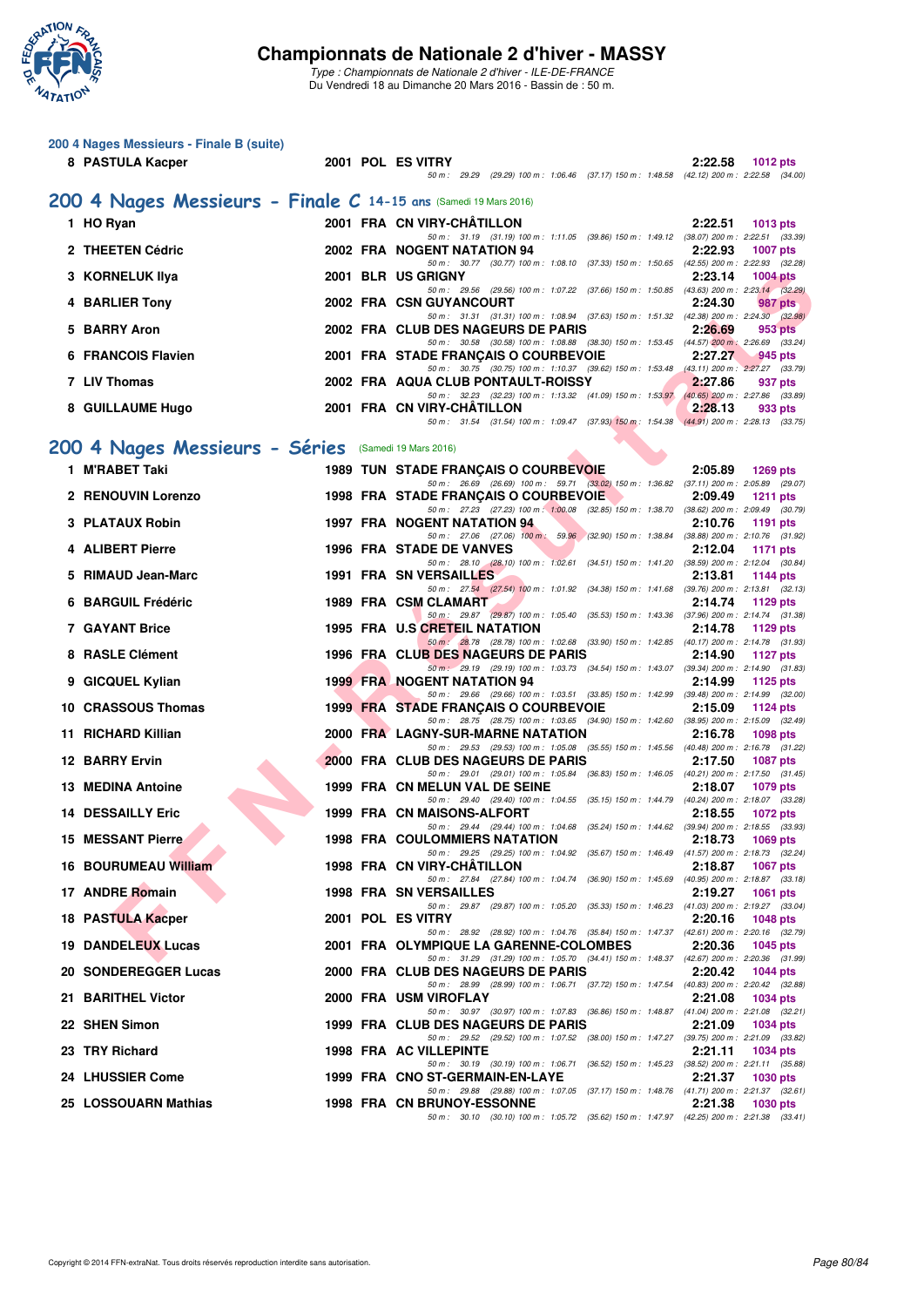

|     | 200 4 Nages Messieurs - Séries (suite) |  |                                                                                                                                     |         |                 |
|-----|----------------------------------------|--|-------------------------------------------------------------------------------------------------------------------------------------|---------|-----------------|
|     | 26 BAROUMES Léo                        |  | 1998 FRA CLUB DES NAGEURS DE PARIS                                                                                                  | 2:22.01 | 1021 pts        |
|     | 27 TAYLAN Noyan                        |  | 50 m: 30.31 (30.31) 100 m: 1:08.00 (37.69) 150 m: 1:48.40 (40.40) 200 m: 2:22.01 (33.61)<br>2002 FRA STADE DE VANVES                | 2:23.13 | <b>1004 pts</b> |
|     | 28 ARNAUD Quentin                      |  | 50 m: 30.09 (30.09) 100 m: 1:08.05 (37.96) 150 m: 1:51.42 (43.37) 200 m: 2:23.13 (31.71)<br>2000 FRA YERRES NATATION                | 2:23.26 | 1002 pts        |
|     | 29 BERINGUE Hugo                       |  | 50 m: 29.54 (29.54) 100 m: 1:07.11 (37.57) 150 m: 1:48.79 (41.68) 200 m: 2:23.26 (34.47)<br>1998 FRA CA ORSAY                       | 2:23.39 | 1001 pts        |
|     | 30 BARLIER Tony                        |  | 50 m: 30.06 (30.06) 100 m: 1:07.05 (36.99) 150 m: 1:49.23 (42.18) 200 m: 2:23.39 (34.16)<br>2002 FRA CSN GUYANCOURT                 | 2:23.57 | 998 pts         |
|     | 31 ANJOLRAS Alexandre                  |  | 50 m: 31.15 (31.15) 100 m: 1:08.22 (37.07) 150 m: 1:50.65 (42.43) 200 m: 2:23.57 (32.92)<br>2002 FRA SN VERSAILLES                  | 2:23.66 | 997 pts         |
|     | 32 LE PORS Adrien                      |  | 50 m: 31.06 (31.06) 100 m: 1:08.66 (37.60) 150 m: 1:50.06 (41.40) 200 m: 2:23.66 (33.60)<br>1999 FRA CLUB DES NAGEURS DE PARIS      | 2:23.89 | 993 pts         |
|     | 33 BECQUET Julien                      |  | 50 m: 30.43 (30.43) 100 m: 1:08.15 (37.72) 150 m: 1:50.01 (41.86) 200 m: 2:23.89 (33.88)<br>1999 FRA S.M MONTROUGE                  | 2:24.06 | 991 pts         |
|     | 34 AMHAJ Elamine                       |  | 50 m: 31.07 (31.07) 100 m: 1:06.81 (35.74) 150 m: 1:51.20 (44.39) 200 m: 2:24.06 (32.86)<br>2000 FRA AC VILLEPINTE                  | 2:24.12 | 990 pts         |
|     | 35 THEETEN Cédric                      |  | 50 m: 29.83 (29.83) 100 m: 1:05.20 (35.37) 150 m: 1:51.90 (46.70) 200 m: 2:24.12 (32.22)<br>2002 FRA NOGENT NATATION 94             | 2:24.39 | 986 pts         |
|     | 36 MAGUERRE Thomas                     |  | 50 m: 31.37 (31.37) 100 m: 1:08.21 (36.84) 150 m: 1:51.08 (42.87) 200 m: 2:24.39 (33.31)<br>2000 FRA MONTIGNY NATATION              | 2:24.44 | 985 pts         |
| 37  | <b>RICHTER Neil</b>                    |  | 50 m: 29.69 (29.69) 100 m: 1:06.68 (36.99) 150 m: 1:52.76 (46.08) 200 m: 2:24.44 (31.68)<br>1999 FRA AC VILLEPINTE                  | 2:24.86 | 979 pts         |
|     | 38 KORNELUK Ilya                       |  | 50 m: 29.88 (29.88) 100 m: 1:05.89 (36.01) 150 m: 1:49.93 (44.04) 200 m: 2:24.86 (34.93)<br>2001 BLR US GRIGNY                      | 2:24.87 | 979 pts         |
| 39. | MAHTALI Adel-Yanis                     |  | 50 m: 30.24 (30.24) 100 m: 1:08.20 (37.96) 150 m: 1:51.47 (43.27) 200 m: 2:24.87 (33.40)<br>1999 FRA US GRIGNY                      | 2:25.33 | 973 pts         |
|     | 40 LIV Thomas                          |  | 50 m: 31.07 (31.07) 100 m: 1:07.26 (36.19) 150 m: 1:53.03 (45.77) 200 m: 2:25.33 (32.30)<br>2002 FRA AQUA CLUB PONTAULT-ROISSY      | 2:25.49 | 970 pts         |
|     | 41 GREMILLON Mattéo                    |  | 50 m: 32.17 (32.17) 100 m: 1:12.48 (40.31) 150 m: 1:52.95 (40.47) 200 m: 2:25.49 (32.54)<br>2001 FRA A.O. TRAPPES NATATION          | 2:25.83 | 966 pts         |
|     | 42 FENIOU Erwan                        |  | 50 m: 30.92 (30.92) 100 m: 1:08.73 (37.81) 150 m: 1:52.94 (44.21) 200 m: 2:25.83 (32.89)<br>2001 FRA A.O. TRAPPES NATATION          | 2:26.08 | 962 pts         |
|     | 43 STURMACH Esteban                    |  | 50 m: 30.65 (30.65) 100 m: 1:09.09 (38.44) 150 m: 1:52.96 (43.87) 200 m: 2:26.08 (33.12)<br>1999 FRA ASN LOUVRES-ROISSY-SURVILLIERS | 2:26.16 | 961 pts         |
|     | 44 BESCHERON Simon                     |  | 50 m: 29.86 (29.86) 100 m: 1:09.37 (39.51) 150 m: 1:53.61 (44.24) 200 m: 2:26.16 (32.55)<br>1999 FRA SCUF PARIS                     | 2:26.20 | 960 pts         |
|     | 45 JACOLOT Baptiste                    |  | 50 m: 29.66 (29.66) 100 m: 1:10.67 (41.01) 150 m: 1:53.42 (42.75) 200 m: 2:26.20 (32.78)<br>2000 FRA ES MASSY NATATION              | 2:26.29 | 959 pts         |
|     | 46 FRANCOIS Flavien                    |  | 50 m: 30.54 (30.54) 100 m: 1:08.89 (38.35) 150 m: 1:52.59 (43.70) 200 m: 2:26.29 (33.70)<br>2001 FRA STADE FRANÇAIS O COURBEVOIE    | 2:26.66 | 954 pts         |
|     | 47 AZAOU Billel                        |  | 50 m: 29.92 (29.92) 100 m: 1:08.29 (38.37) 150 m: 1:52.22 (43.93) 200 m: 2:26.66 (34.44)<br>2000 FRA U.S CRETEIL NATATION           | 2:26.69 | 953 pts         |
|     | 48 GUERRA Tristan                      |  | 50 m: 29.50 (29.50) 100 m: 1:08.87 (39.37) 150 m: 1:52.29 (43.42) 200 m: 2:26.69 (34.40)<br>2000 FRA CLUB NAUTIQUE DE L'ARPAJONNAIS | 2:26.88 | 951 pts         |
|     | 49 GYSEMBERG Thomas                    |  | 50 m: 30.64 (30.64) 100 m: 1:06.36 (35.72) 150 m: 1:52.11 (45.75) 200 m: 2:26.88 (34.77)<br>2000 FRA CLUB DES NAGEURS DE PARIS      | 2:27.28 | 945 pts         |
|     | 50 GUILLAUME Hugo                      |  | 50 m: 30.87 (30.87) 100 m: 1:10.65 (39.78) 150 m: 1:51.81 (41.16) 200 m: 2:27.28 (35.47)<br>2001 FRA CN VIRY-CHATILLON              | 2:27.50 | 942 pts         |
|     | 51 HO Ryan                             |  | 50 m: 31.28 (31.28) 100 m: 1:09.66 (38.38) 150 m: 1:53.09 (43.43) 200 m: 2:27.50 (34.41)<br>2001 FRA CN VIRY-CHATILLON              | 2:27.57 | 941 pts         |
|     | 52 ROHART DELPIERRE Charles-Louis      |  | 50 m : 30.26 (30.26) 100 m : 1:11.19 (40.93) 150 m : 1:53.05 (41.86) 200 m : 2:27.57 (34.52)<br>2000 FRA CSN GUYANCOURT             | 2:27.81 | 938 pts         |
|     | 53 BARRY Aron                          |  | 50 m: 31.30 (31.30) 100 m: 1:09.61 (38.31) 150 m: 1:54.07 (44.46) 200 m: 2:27.81 (33.74)<br>2002 FRA CLUB DES NAGEURS DE PARIS      | 2:27.82 | 938 pts         |
|     | 54 ROCHAT Mathis                       |  | 50 m: 30.57 (30.57) 100 m: 1:09.59 (39.02) 150 m: 1:54.76 (45.17) 200 m: 2:27.82 (33.06)<br>2002 FRA CN EPINETTES PARIS             | 2:27.91 | 936 pts         |
|     | 55 ROTH BELGRAND Mathis                |  | 50 m: 30.54 (30.54) 100 m: 1:09.87 (39.33) 150 m: 1:54.04 (44.17) 200 m: 2:27.91 (33.87)<br>2002 FRA SO ROSNY                       | 2:28.10 | 934 pts         |
|     | 56 SEYE Matthieu                       |  | 50 m: 31.92 (31.92) 100 m: 1:10.26 (38.34) 150 m: 1:54.36 (44.10) 200 m: 2:28.10 (33.74)<br>2002 FRA CN LE PLESSIS-ROBINSON         | 2:28.12 | 933 pts         |
|     | 57 PASSANI Henri-Dominique             |  | 50 m: 30.35 (30.35) 100 m: 1:09.66 (39.31) 150 m: 1:55.29 (45.63) 200 m: 2:28.12 (32.83)<br>2002 FRA CSM CLAMART                    | 2:28.15 | 933 pts         |
|     | 58 WILHELM Hugo                        |  | 50 m: 31.12 (31.12) 100 m: 1:09.67 (38.55) 150 m: 1:54.11 (44.44) 200 m: 2:28.15 (34.04)<br>2002 FRA AS PORCHEVILLE                 | 2:29.35 | 916 pts         |
|     | 59 OUNOUGHI Ihsane                     |  | 50 m: 30.43 (30.43) 100 m: 1:08.88 (38.45) 150 m: 1:55.70 (46.82) 200 m: 2:29.35 (33.65)<br>2001 FRA ES MASSY NATATION              | 2:29.86 | 909 pts         |
|     | 60 CATINEL-ARAMINTHE Keran             |  | 50 m: 30.59 (30.59) 100 m: 1:10.56 (39.97) 150 m: 1:53.55 (42.99) 200 m: 2:29.86 (36.31)<br>2001 FRA U.S CRETEIL NATATION           | 2:30.83 | 896 pts         |
|     | 61 DA SILVA UMMENHOVER Thibault        |  | 50 m : 30.93 (30.93) 100 m : 1:09.35 (38.42) 150 m : 1:54.50 (45.15) 200 m : 2:30.83 (36.33)<br>2001 FRA NOGENT NATATION 94         | 2:31.30 | 890 pts         |
|     |                                        |  | 50 m: 31.24 (31.24) 100 m: 1:10.88 (39.64) 150 m: 1:56.62 (45.74) 200 m: 2:31.30 (34.68)                                            |         |                 |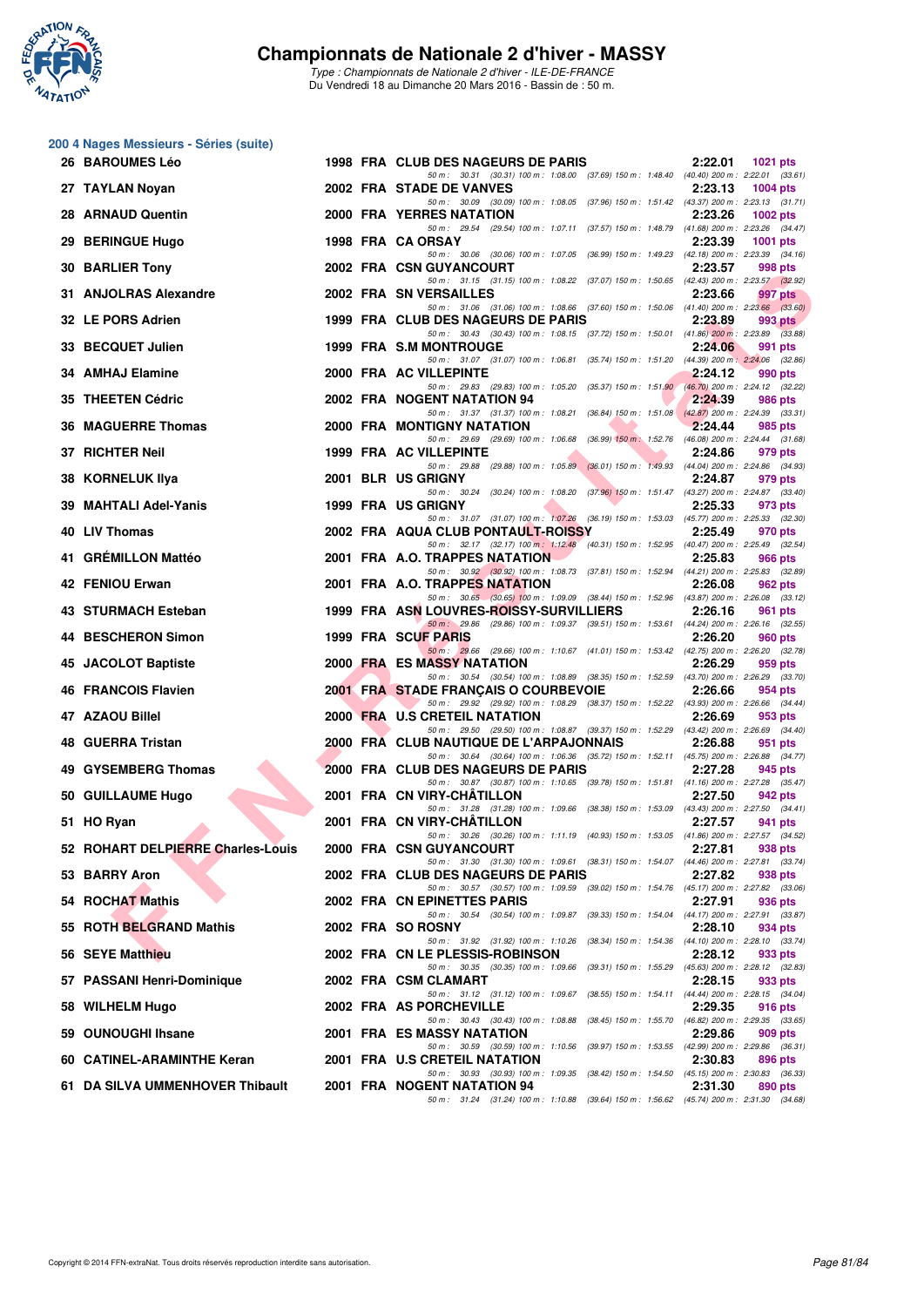

*Type : Championnats de Nationale 2 d'hiver - ILE-DE-FRANCE* Du Vendredi 18 au Dimanche 20 Mars 2016 - Bassin de : 50 m.

#### **200 4 Nages Messieurs - Séries (suite)**

| <b>62 LEBRETON Matis</b>   |  | 2001 FRA A.O. TRAPPES NATATION                                                           | 2:31.95        |         | 881 pts |
|----------------------------|--|------------------------------------------------------------------------------------------|----------------|---------|---------|
|                            |  | 50 m: 33.55 (33.55) 100 m: 1:14.43 (40.88) 150 m: 1:54.85 (40.42) 200 m: 2:31.95 (37.10) |                |         |         |
| 63 TISON Mathis            |  | 2002 FRA CAL'HAY-LES-ROSES                                                               | 2:32.63        | 872 pts |         |
|                            |  | 50 m: 32.17 (32.17) 100 m: 1:12.96 (40.79) 150 m: 1:56.31 (43.35) 200 m: 2:32.63 (36.32) |                |         |         |
| 64 COUBLE Tom              |  | 2001 FRA CLUB NAUTIQUE DE L'ARPAJONNAIS                                                  | 2:33.07        | 866 pts |         |
|                            |  | 50 m: 32.63 (32.63) 100 m: 1:09.38 (36.75) 150 m: 1:56.47 (47.09) 200 m: 2:33.07 (36.60) |                |         |         |
| 65 DUCHEN Arthur           |  | 2001 FRA AC BOULOGNE-BILLANCOURT                                                         | 2:33.10        |         | 865 pts |
|                            |  | 50 m: 32.17 (32.17) 100 m: 1:13.41 (41.24) 150 m: 1:56.62 (43.21) 200 m: 2:33.10 (36.48) |                |         |         |
| 66 BARTHÉLÉMY Hugo         |  | 2002 FRA CN LE PLESSIS-ROBINSON                                                          | 2:33.16        |         | 864 pts |
|                            |  | 50 m: 33.45 (33.45) 100 m: 1:12.89 (39.44) 150 m: 1:58.03 (45.14) 200 m: 2:33.16 (35.13) |                |         |         |
| 67 WATTEZ Pacôme           |  | 2002 FRA C.N OZOIR-LA-FERRIERE                                                           | 2:35.61        |         | 832 pts |
|                            |  | 50 m: 33.67 (33.67) 100 m: 1:12.98 (39.31) 150 m: 2:00.40 (47.42) 200 m: 2:35.61 (35.21) |                |         |         |
| 68 RUELLO Colin            |  | 2002 FRA CLUB DES NAGEURS DE PARIS                                                       | 2:35.85        |         | 829 pts |
|                            |  | 50 m: 34.03 (34.03) 100 m: 1:13.32 (39.29) 150 m: 2:00.82 (47.50) 200 m: 2:35.85 (35.03) |                |         |         |
| 69 KHAY Aniss              |  | 2002 FRA CN LE PLESSIS-ROBINSON                                                          | 2:39.50        |         | 781 pts |
|                            |  | 50 m: 34.19 (34.19) 100 m: 1:16.43 (42.24) 150 m: 2:03.62 (47.19) 200 m: 2:39.50 (35.88) |                |         |         |
| 70 GILLES William          |  | 2002 FRA ES MASSY NATATION                                                               | 2:39.54        | 781 pts |         |
|                            |  | 50 m: 34.48 (34.48) 100 m: 1:18.06 (43.58) 150 m: 2:02.28 (44.22) 200 m: 2:39.54 (37.26) |                |         |         |
| --- SCHOUPPE Paul          |  | 2000 FRA CLUB DES NAGEURS DE PARIS                                                       | <b>DSQ Vi</b>  |         |         |
| --- MARTINS Dimitry        |  | <b>1998 FRA US GRIGNY</b>                                                                | <b>DSQ Ai</b>  |         |         |
| --- BRUNET-PEYRAUD Thibaud |  | 1999 FRA CN MAISONS-ALFORT                                                               | <b>DNS dec</b> |         |         |

## **[400 4 Nages Messieurs - Finale A](http://www.ffnatation.fr/webffn/resultats.php?idact=nat&go=epr&idcpt=37307&idepr=92)** (Dimanche 20 Mars 2016)

|                                      |                                 |                                                                                                                                                                                              | 4:43.56 1131 pts |
|--------------------------------------|---------------------------------|----------------------------------------------------------------------------------------------------------------------------------------------------------------------------------------------|------------------|
|                                      |                                 | 50 m: 28.76 (28.76) 100 m: 1:03.52 (34.76) 150 m: 1:40.25 (36.73) 200 m: 2:16.78 (36.53) 250 m: 2:57.43 (40.65) 300 m: 3:40.08 (42.65) 350 m: 4:13.50 (33.42) 400 m: 4:43.56 (30.06)         |                  |
| 2 GAYANT Brice                       |                                 | 1995 FRA U.S CRETEIL NATATION                                                                                                                                                                | 4:44.51 1124 pts |
|                                      |                                 | 50 m : 29.85 (29.85) 100 m : 1:04.52 (34.67) 150 m : 1:40.89 (36.37) 200 m : 2:16.19 (35.30) 250 m : 2:57.71 (41.52) 300 m : 3:39.30 (41.59) 350 m : 4:12.53 (33.23) 400 m : 4:44.51 (31.98) |                  |
|                                      |                                 |                                                                                                                                                                                              | 4:47.56 1101 pts |
|                                      |                                 | 50 m: 30.74 (30.74) 100 m: 1:06.07 (35.33) 150 m: 1:44.64 (38.57) 200 m: 2:21.48 (36.84) 250 m: 3:01.52 (40.04) 300 m: 3:41.60 (40.08) 350 m: 4:15.74 (34.14) 400 m: 4:47.56 (31.82)         |                  |
| 4 GICQUEL Kylian                     |                                 | <b>1999 FRA NOGENT NATATION 94</b>                                                                                                                                                           | 4:48.43 1094 pts |
|                                      |                                 | 50 m : 30.50 (30.50) 100 m : 1:07.44 (36.94) 150 m : 1:44.09 (36.65) 200 m : 2:19.86 (35.77) 250 m : 3:01.26 (41.40) 300 m : 3:42.29 (41.03) 350 m : 4:15.83 (33.54) 400 m : 4:48.43 (32.60) |                  |
| 5 RASLE Clément                      |                                 | 1996 FRA CLUB DES NAGEURS DE PARIS                                                                                                                                                           | 4:52.15 1066 pts |
|                                      |                                 | 50 m: 30.00 (30.00) 100 m: 1:04.96 (34.96) 150 m: 1:41.94 (36.98) 200 m: 2:18.74 (36.80) 250 m: 3:00.80 (42.06) 300 m: 3:43.87 (43.07) 350 m: 4:18.10 (34.23) 400 m: 4:52.15 (34.05)         |                  |
| 6 RICHARD Killian                    |                                 | 2000 FRA LAGNY-SUR-MARNE NATATION                                                                                                                                                            | 4:56.07 1038 pts |
|                                      |                                 | 50 m : 30.23 (30.23) 100 m : 1:05.02 (34.79) 150 m : 1:42.76 (37.74) 200 m : 2:21.61 (38.85) 250 m : 3:03.78 (42.17) 300 m : 3:47.60 (43.82) 350 m : 4:22.09 (34.49) 400 m : 4:56.07 (33.98) |                  |
| 7 MARTINS Dimitry 1998 FRA US GRIGNY |                                 |                                                                                                                                                                                              | 4:56.58 1034 pts |
|                                      |                                 | 50 m: 29.73 (29.73) 100 m: 1:05.18 (35.45) 150 m: 1:45.02 (39.84) 200 m: 2:23.53 (38.51) 250 m: 3:06.96 (43.43) 300 m: 3:51.91 (44.95) 350 m: 4:24.91 (33.00) 400 m: 4:56.58 (31.67)         |                  |
| --- ALIBERT Pierre                   | <b>1996 FRA STADE DE VANVES</b> |                                                                                                                                                                                              | <b>DSQ Ni</b>    |

#### **[400 4 Nages Messieurs - Finale B](http://www.ffnatation.fr/webffn/resultats.php?idact=nat&go=epr&idcpt=37307&idepr=92)** (Dimanche 20 Mars 2016)

| 67 WATTEZ Pacôme<br>2002 FRA C.N OZOIR-LA-FERRIERE<br>2:35.61<br>832 pts<br>50 m: 33.67 (33.67) 100 m: 1:12.98 (39.31) 150 m: 2:00.40 (47.42) 200 m: 2:35.61 (35.21)<br>68   RUELLO Colin<br>2002 FRA CLUB DES NAGEURS DE PARIS<br>2:35.85<br>829 pts<br>50 m: 34.03 (34.03) 100 m: 1:13.32 (39.29) 150 m: 2:00.82 (47.50) 200 m: 2:35.85 (35.03)<br>59   KHAY Aniss<br>2002 FRA CN LE PLESSIS-ROBINSON<br>2:39.50<br>781 pts<br>50 m: 34.19 (34.19) 100 m: 1:16.43 (42.24) 150 m: 2:03.62 (47.19) 200 m: 2:39.50 (35.88)<br>70 GILLES William<br>2002 FRA ES MASSY NATATION<br>2:39.54<br>781 pts<br>50 m: 34.48 (34.48) 100 m: 1:18.06 (43.58) 150 m: 2:02.28 (44.22) 200 m: 2:39.54 (37.26)<br>--- SCHOUPPE Paul<br>2000 FRA CLUB DES NAGEURS DE PARIS<br><b>DSQ Vi</b><br>--- MARTINS Dimitry<br><b>1998 FRA US GRIGNY</b><br><b>DSQ Ai</b><br>--- BRUNET-PEYRAUD Thibaud<br>1999 FRA CN MAISONS-ALFORT<br><b>DNS</b> dec<br>00 4 Nages Messieurs - Finale A (Dimanche 20 Mars 2016)<br>1 PLATAUX Robin<br>1997 FRA NOGENT NATATION 94<br>4:43.56 1131 pts<br>50 m : 28.76 (28.76) 100 m : 1:03.52 (34.76) 150 m : 1:40.25 (36.73) 200 m : 2:16.78 (36.53) 250 m : 2:57.43 (40.65) 300 m : 3:40.08 (42.65) 350 m : 4:13.50 (33.42) 400 m : 4:43.56<br>(30.06)<br>2 GAYANT Brice<br>1995 FRA U.S CRETEIL NATATION<br>4:44.51<br>1124 pts<br>50 m: 29.85 (29.85) 100 m: 1:04.52 (34.67) 150 m: 1:40.89 (36.37) 200 m: 2:16.19 (35.30) 250 m: 2:57.71 (41.52) 300 m: 3:39.30 (41.59) 350 m: 4:12.53 (33.23) 400 m: 4:44.51<br>(31.98)<br>3 CRASSOUS Thomas<br>1999 FRA STADE FRANCAIS O COURBEVOIE<br>4:47.56<br>1101 pts<br>50 m : 30.74 (30.74) 100 m : 1:06.07 (35.33) 150 m : 1:44.64 (38.57) 200 m : 2:21.48 (36.84) 250 m : 3:01.52 (40.04) 300 m : 3:41.60 (40.08) 350 m : 4:15.74 (34.14) 400 m : 4:47.56<br>(31.82)<br>1999 FRA NOGENT NATATION 94<br>4 GICQUEL Kylian<br>4:48.43<br>1094 pts<br>50 m : 30.50 (30.50) 100 m : 1:07.44 (36.94) 150 m : 1:44.09 (36.65) 200 m : 2:19.86 (35.77) 250 m : 3:01.26 (41.40) 300 m : 3:42.29 (41.03) 350 m : 4:15.83 (33.54) 400 m : 4:48.43<br>(32.60)<br>1996 FRA CLUB DES NAGEURS DE PARIS<br>5 RASLE Clément<br>4:52.15<br>1066 pts<br>50 m: 30.00 (30.00) 100 m: 1:04.96 (34.96) 150 m: 1:41.94 (36.98) 200 m: 2:18.74 (36.80) 250 m: 3:00.80 (42.06) 300 m: 3:43.87 (43.07) 350 m: 4:18.10 (34.23) 400 m: 4:52.15 (34.05)<br>6 RICHARD Killian<br>2000 FRA LAGNY-SUR-MARNE NATATION<br>4:56.07<br><b>1038 pts</b><br>50 m: 30.23 (30.23) 100 m: 1:05.02 (34.79) 150 m: 1:42.76 (37.74) 200 m: 2:21.61 (38.85) 250 m: 3:03.78 (42.17) 300 m: 3:47.60 (43.82) 350 m: 4:22.09 (34.49) 400 m: 4:56.07 (33.98)<br>7 MARTINS Dimitry<br>1998 FRA US GRIGNY<br>4:56.58<br>1034 pts<br>50 m: 29.73 (29.73) 100 m: 1:05.18 (35.45) 150 m: 1:45.02 (39.84) 200 m: 2:23.53 (38.51) 250 m: 3:06.96 (43.43) 300 m: 3:51.91 (44.95) 350 m: 4:24.91 (33.00) 400 m: 4:56.58 (31.67)<br>--- ALIBERT Pierre<br><b>1996 FRA STADE DE VANVES</b><br><b>DSQ Ni</b><br>00 4 Nages Messieurs - Finale B (Dimanche 20 Mars 2016)<br>1 BARSANTI Flavio<br>1999 FRA CSM CLAMART<br>4:55.79<br>1040 pts<br>50 m: 30.68 (30.68) 100 m: 1:06.02 (35.34) 150 m: 1:45.48 (39.46) 200 m: 2:23.60 (38.12) 250 m: 3:05.10 (41.50) 300 m: 3:46.34 (41.24) 350 m: 4:21.52 (35.18) 400 m: 4:55.79 (34.27)<br>2001 FRA CN VIRY-CHATILLON<br>2 HO Rvan<br><b>START CONTINUES</b><br>4:58.95<br><b>1017 pts</b><br>50 m: 31.74 (31.74) 100 m: 1:08.78 (37.04) 150 m: 1:50.23 (41.45) 200 m: 2:31.75 (41.52) 250 m: 3:11.51 (39.76) 300 m: 3:52.11 (40.60) 350 m: 4:25.78 (33.67) 400 m: 4:58.95<br>(33.17)<br>3 ANDRE Romain<br><b>1998 FRA SN VERSAILLES</b><br>5:01.60<br>998 pts<br>50 m: 30.91 (30.91) 100 m: 1:08.43 (37.52) 150 m: 1:47.65 (39.22) 200 m: 2:25.09 (37.44) 250 m: 3:08.79 (43.70) 300 m: 3:53.53 (44.74) 350 m: 4:28.75 (35.22) 400 m: 5:01.60<br>(32.85)<br>2000 FRA ES MASSY NATATION<br>5:02.61<br>4 JACOLOT Baptiste<br>990 pts<br>50 m : 30.89 (30.89) 100 m : 1:06.37 (35.48) 150 m : 1:46.30 (39.93) 200 m : 2:25.83 (39.53) 250 m : 3:09.16 (43.33) 300 m : 3:53.36 (44.20) 350 m : 4:28.82 (35.46) 400 m : 5:02.61 (33.79)<br>5 BECQUET Julien<br>1999 FRA S.M MONTROUGE<br>5:03.25<br>986 pts<br>50 m: 31.65 (31.65) 100 m: 1:08.86 (37.21) 150 m: 1:46.64 (37.78) 200 m: 2:23.83 (37.19) 250 m: 3:08.46 (44.63) 300 m: 3:54.37 (45.91) 350 m: 4:30.07 (35.70) 400 m: 5:03.25<br>(33.18)<br>6 LE PORS Adrien<br>1999 FRA CLUB DES NAGEURS DE PARIS<br>5:04.28<br>978 pts<br>50 m: 31.63 (31.63) 100 m: 1:09.51 (37.88) 150 m: 1:50.08 (40.57) 200 m: 2:29.46 (39.38) 250 m: 3:12.38 (42.92) 300 m: 3:55.11 (42.73) 350 m: 4:30.72 (35.61) 400 m: 5:04.28<br>(33.56)<br>7 SCHOUPPE Paul<br><b>Contract Contract Street</b><br>2000 FRA CLUB DES NAGEURS DE PARIS<br>5:07.02<br>959 pts<br>50 m: 31.34 (31.34) 100 m: 1:08.67 (37.33) 150 m: 1:49.39 (40.72) 200 m: 2:29.10 (39.71) 250 m: 3:12.05 (42.95) 300 m: 3:56.28 (44.23) 350 m: 4:33.33 (37.05) 400 m: 5:07.02 (33.69)<br>8 BARLIER Tony<br>2002 FRA CSN GUYANCOURT<br>5:11.12<br>930 pts<br>50 m: 32.92 (32.92) 100 m: 1:10.38 (37.46) 150 m: 1:50.62 (40.24) 200 m: 2:29.62 (39.00) 250 m: 3:14.62 (45.00) 300 m: 4:00.46 (45.84) 350 m: 4:36.34 (35.88) 400 m: 5:11.12 (34.78)<br>$\sim$ $\sim$ $\sim$ $\sim$ | VV DANIIIELEMIIIWYV |  | ZUUZ FRA UN LE FLESSIS-RUDINSUN<br>2.99.10<br>$00 + \mu s$                               |  |
|-------------------------------------------------------------------------------------------------------------------------------------------------------------------------------------------------------------------------------------------------------------------------------------------------------------------------------------------------------------------------------------------------------------------------------------------------------------------------------------------------------------------------------------------------------------------------------------------------------------------------------------------------------------------------------------------------------------------------------------------------------------------------------------------------------------------------------------------------------------------------------------------------------------------------------------------------------------------------------------------------------------------------------------------------------------------------------------------------------------------------------------------------------------------------------------------------------------------------------------------------------------------------------------------------------------------------------------------------------------------------------------------------------------------------------------------------------------------------------------------------------------------------------------------------------------------------------------------------------------------------------------------------------------------------------------------------------------------------------------------------------------------------------------------------------------------------------------------------------------------------------------------------------------------------------------------------------------------------------------------------------------------------------------------------------------------------------------------------------------------------------------------------------------------------------------------------------------------------------------------------------------------------------------------------------------------------------------------------------------------------------------------------------------------------------------------------------------------------------------------------------------------------------------------------------------------------------------------------------------------------------------------------------------------------------------------------------------------------------------------------------------------------------------------------------------------------------------------------------------------------------------------------------------------------------------------------------------------------------------------------------------------------------------------------------------------------------------------------------------------------------------------------------------------------------------------------------------------------------------------------------------------------------------------------------------------------------------------------------------------------------------------------------------------------------------------------------------------------------------------------------------------------------------------------------------------------------------------------------------------------------------------------------------------------------------------------------------------------------------------------------------------------------------------------------------------------------------------------------------------------------------------------------------------------------------------------------------------------------------------------------------------------------------------------------------------------------------------------------------------------------------------------------------------------------------------------------------------------------------------------------------------------------------------------------------------------------------------------------------------------------------------------------------------------------------------------------------------------------------------------------------------------------------------------------------------------------------------------------------------------------------------------------------------------------------------------------------------------------------------------------------------------------------------------------------------------------------------------------------------------------------------------------------------------------------------------------------------------------------------------------------------------------------------------------------------------------------------------------------------------------------------------------------------------------------------------------------------------------------------------------------------------------------------------------------------------|---------------------|--|------------------------------------------------------------------------------------------|--|
|                                                                                                                                                                                                                                                                                                                                                                                                                                                                                                                                                                                                                                                                                                                                                                                                                                                                                                                                                                                                                                                                                                                                                                                                                                                                                                                                                                                                                                                                                                                                                                                                                                                                                                                                                                                                                                                                                                                                                                                                                                                                                                                                                                                                                                                                                                                                                                                                                                                                                                                                                                                                                                                                                                                                                                                                                                                                                                                                                                                                                                                                                                                                                                                                                                                                                                                                                                                                                                                                                                                                                                                                                                                                                                                                                                                                                                                                                                                                                                                                                                                                                                                                                                                                                                                                                                                                                                                                                                                                                                                                                                                                                                                                                                                                                                                                                                                                                                                                                                                                                                                                                                                                                                                                                                                                                                                         |                     |  | 50 m: 33.45 (33.45) 100 m: 1:12.89 (39.44) 150 m: 1:58.03 (45.14) 200 m: 2:33.16 (35.13) |  |
|                                                                                                                                                                                                                                                                                                                                                                                                                                                                                                                                                                                                                                                                                                                                                                                                                                                                                                                                                                                                                                                                                                                                                                                                                                                                                                                                                                                                                                                                                                                                                                                                                                                                                                                                                                                                                                                                                                                                                                                                                                                                                                                                                                                                                                                                                                                                                                                                                                                                                                                                                                                                                                                                                                                                                                                                                                                                                                                                                                                                                                                                                                                                                                                                                                                                                                                                                                                                                                                                                                                                                                                                                                                                                                                                                                                                                                                                                                                                                                                                                                                                                                                                                                                                                                                                                                                                                                                                                                                                                                                                                                                                                                                                                                                                                                                                                                                                                                                                                                                                                                                                                                                                                                                                                                                                                                                         |                     |  |                                                                                          |  |
|                                                                                                                                                                                                                                                                                                                                                                                                                                                                                                                                                                                                                                                                                                                                                                                                                                                                                                                                                                                                                                                                                                                                                                                                                                                                                                                                                                                                                                                                                                                                                                                                                                                                                                                                                                                                                                                                                                                                                                                                                                                                                                                                                                                                                                                                                                                                                                                                                                                                                                                                                                                                                                                                                                                                                                                                                                                                                                                                                                                                                                                                                                                                                                                                                                                                                                                                                                                                                                                                                                                                                                                                                                                                                                                                                                                                                                                                                                                                                                                                                                                                                                                                                                                                                                                                                                                                                                                                                                                                                                                                                                                                                                                                                                                                                                                                                                                                                                                                                                                                                                                                                                                                                                                                                                                                                                                         |                     |  |                                                                                          |  |
|                                                                                                                                                                                                                                                                                                                                                                                                                                                                                                                                                                                                                                                                                                                                                                                                                                                                                                                                                                                                                                                                                                                                                                                                                                                                                                                                                                                                                                                                                                                                                                                                                                                                                                                                                                                                                                                                                                                                                                                                                                                                                                                                                                                                                                                                                                                                                                                                                                                                                                                                                                                                                                                                                                                                                                                                                                                                                                                                                                                                                                                                                                                                                                                                                                                                                                                                                                                                                                                                                                                                                                                                                                                                                                                                                                                                                                                                                                                                                                                                                                                                                                                                                                                                                                                                                                                                                                                                                                                                                                                                                                                                                                                                                                                                                                                                                                                                                                                                                                                                                                                                                                                                                                                                                                                                                                                         |                     |  |                                                                                          |  |
|                                                                                                                                                                                                                                                                                                                                                                                                                                                                                                                                                                                                                                                                                                                                                                                                                                                                                                                                                                                                                                                                                                                                                                                                                                                                                                                                                                                                                                                                                                                                                                                                                                                                                                                                                                                                                                                                                                                                                                                                                                                                                                                                                                                                                                                                                                                                                                                                                                                                                                                                                                                                                                                                                                                                                                                                                                                                                                                                                                                                                                                                                                                                                                                                                                                                                                                                                                                                                                                                                                                                                                                                                                                                                                                                                                                                                                                                                                                                                                                                                                                                                                                                                                                                                                                                                                                                                                                                                                                                                                                                                                                                                                                                                                                                                                                                                                                                                                                                                                                                                                                                                                                                                                                                                                                                                                                         |                     |  |                                                                                          |  |
|                                                                                                                                                                                                                                                                                                                                                                                                                                                                                                                                                                                                                                                                                                                                                                                                                                                                                                                                                                                                                                                                                                                                                                                                                                                                                                                                                                                                                                                                                                                                                                                                                                                                                                                                                                                                                                                                                                                                                                                                                                                                                                                                                                                                                                                                                                                                                                                                                                                                                                                                                                                                                                                                                                                                                                                                                                                                                                                                                                                                                                                                                                                                                                                                                                                                                                                                                                                                                                                                                                                                                                                                                                                                                                                                                                                                                                                                                                                                                                                                                                                                                                                                                                                                                                                                                                                                                                                                                                                                                                                                                                                                                                                                                                                                                                                                                                                                                                                                                                                                                                                                                                                                                                                                                                                                                                                         |                     |  |                                                                                          |  |
|                                                                                                                                                                                                                                                                                                                                                                                                                                                                                                                                                                                                                                                                                                                                                                                                                                                                                                                                                                                                                                                                                                                                                                                                                                                                                                                                                                                                                                                                                                                                                                                                                                                                                                                                                                                                                                                                                                                                                                                                                                                                                                                                                                                                                                                                                                                                                                                                                                                                                                                                                                                                                                                                                                                                                                                                                                                                                                                                                                                                                                                                                                                                                                                                                                                                                                                                                                                                                                                                                                                                                                                                                                                                                                                                                                                                                                                                                                                                                                                                                                                                                                                                                                                                                                                                                                                                                                                                                                                                                                                                                                                                                                                                                                                                                                                                                                                                                                                                                                                                                                                                                                                                                                                                                                                                                                                         |                     |  |                                                                                          |  |
|                                                                                                                                                                                                                                                                                                                                                                                                                                                                                                                                                                                                                                                                                                                                                                                                                                                                                                                                                                                                                                                                                                                                                                                                                                                                                                                                                                                                                                                                                                                                                                                                                                                                                                                                                                                                                                                                                                                                                                                                                                                                                                                                                                                                                                                                                                                                                                                                                                                                                                                                                                                                                                                                                                                                                                                                                                                                                                                                                                                                                                                                                                                                                                                                                                                                                                                                                                                                                                                                                                                                                                                                                                                                                                                                                                                                                                                                                                                                                                                                                                                                                                                                                                                                                                                                                                                                                                                                                                                                                                                                                                                                                                                                                                                                                                                                                                                                                                                                                                                                                                                                                                                                                                                                                                                                                                                         |                     |  |                                                                                          |  |
|                                                                                                                                                                                                                                                                                                                                                                                                                                                                                                                                                                                                                                                                                                                                                                                                                                                                                                                                                                                                                                                                                                                                                                                                                                                                                                                                                                                                                                                                                                                                                                                                                                                                                                                                                                                                                                                                                                                                                                                                                                                                                                                                                                                                                                                                                                                                                                                                                                                                                                                                                                                                                                                                                                                                                                                                                                                                                                                                                                                                                                                                                                                                                                                                                                                                                                                                                                                                                                                                                                                                                                                                                                                                                                                                                                                                                                                                                                                                                                                                                                                                                                                                                                                                                                                                                                                                                                                                                                                                                                                                                                                                                                                                                                                                                                                                                                                                                                                                                                                                                                                                                                                                                                                                                                                                                                                         |                     |  |                                                                                          |  |
|                                                                                                                                                                                                                                                                                                                                                                                                                                                                                                                                                                                                                                                                                                                                                                                                                                                                                                                                                                                                                                                                                                                                                                                                                                                                                                                                                                                                                                                                                                                                                                                                                                                                                                                                                                                                                                                                                                                                                                                                                                                                                                                                                                                                                                                                                                                                                                                                                                                                                                                                                                                                                                                                                                                                                                                                                                                                                                                                                                                                                                                                                                                                                                                                                                                                                                                                                                                                                                                                                                                                                                                                                                                                                                                                                                                                                                                                                                                                                                                                                                                                                                                                                                                                                                                                                                                                                                                                                                                                                                                                                                                                                                                                                                                                                                                                                                                                                                                                                                                                                                                                                                                                                                                                                                                                                                                         |                     |  |                                                                                          |  |
|                                                                                                                                                                                                                                                                                                                                                                                                                                                                                                                                                                                                                                                                                                                                                                                                                                                                                                                                                                                                                                                                                                                                                                                                                                                                                                                                                                                                                                                                                                                                                                                                                                                                                                                                                                                                                                                                                                                                                                                                                                                                                                                                                                                                                                                                                                                                                                                                                                                                                                                                                                                                                                                                                                                                                                                                                                                                                                                                                                                                                                                                                                                                                                                                                                                                                                                                                                                                                                                                                                                                                                                                                                                                                                                                                                                                                                                                                                                                                                                                                                                                                                                                                                                                                                                                                                                                                                                                                                                                                                                                                                                                                                                                                                                                                                                                                                                                                                                                                                                                                                                                                                                                                                                                                                                                                                                         |                     |  |                                                                                          |  |
|                                                                                                                                                                                                                                                                                                                                                                                                                                                                                                                                                                                                                                                                                                                                                                                                                                                                                                                                                                                                                                                                                                                                                                                                                                                                                                                                                                                                                                                                                                                                                                                                                                                                                                                                                                                                                                                                                                                                                                                                                                                                                                                                                                                                                                                                                                                                                                                                                                                                                                                                                                                                                                                                                                                                                                                                                                                                                                                                                                                                                                                                                                                                                                                                                                                                                                                                                                                                                                                                                                                                                                                                                                                                                                                                                                                                                                                                                                                                                                                                                                                                                                                                                                                                                                                                                                                                                                                                                                                                                                                                                                                                                                                                                                                                                                                                                                                                                                                                                                                                                                                                                                                                                                                                                                                                                                                         |                     |  |                                                                                          |  |
|                                                                                                                                                                                                                                                                                                                                                                                                                                                                                                                                                                                                                                                                                                                                                                                                                                                                                                                                                                                                                                                                                                                                                                                                                                                                                                                                                                                                                                                                                                                                                                                                                                                                                                                                                                                                                                                                                                                                                                                                                                                                                                                                                                                                                                                                                                                                                                                                                                                                                                                                                                                                                                                                                                                                                                                                                                                                                                                                                                                                                                                                                                                                                                                                                                                                                                                                                                                                                                                                                                                                                                                                                                                                                                                                                                                                                                                                                                                                                                                                                                                                                                                                                                                                                                                                                                                                                                                                                                                                                                                                                                                                                                                                                                                                                                                                                                                                                                                                                                                                                                                                                                                                                                                                                                                                                                                         |                     |  |                                                                                          |  |
|                                                                                                                                                                                                                                                                                                                                                                                                                                                                                                                                                                                                                                                                                                                                                                                                                                                                                                                                                                                                                                                                                                                                                                                                                                                                                                                                                                                                                                                                                                                                                                                                                                                                                                                                                                                                                                                                                                                                                                                                                                                                                                                                                                                                                                                                                                                                                                                                                                                                                                                                                                                                                                                                                                                                                                                                                                                                                                                                                                                                                                                                                                                                                                                                                                                                                                                                                                                                                                                                                                                                                                                                                                                                                                                                                                                                                                                                                                                                                                                                                                                                                                                                                                                                                                                                                                                                                                                                                                                                                                                                                                                                                                                                                                                                                                                                                                                                                                                                                                                                                                                                                                                                                                                                                                                                                                                         |                     |  |                                                                                          |  |
|                                                                                                                                                                                                                                                                                                                                                                                                                                                                                                                                                                                                                                                                                                                                                                                                                                                                                                                                                                                                                                                                                                                                                                                                                                                                                                                                                                                                                                                                                                                                                                                                                                                                                                                                                                                                                                                                                                                                                                                                                                                                                                                                                                                                                                                                                                                                                                                                                                                                                                                                                                                                                                                                                                                                                                                                                                                                                                                                                                                                                                                                                                                                                                                                                                                                                                                                                                                                                                                                                                                                                                                                                                                                                                                                                                                                                                                                                                                                                                                                                                                                                                                                                                                                                                                                                                                                                                                                                                                                                                                                                                                                                                                                                                                                                                                                                                                                                                                                                                                                                                                                                                                                                                                                                                                                                                                         |                     |  |                                                                                          |  |
|                                                                                                                                                                                                                                                                                                                                                                                                                                                                                                                                                                                                                                                                                                                                                                                                                                                                                                                                                                                                                                                                                                                                                                                                                                                                                                                                                                                                                                                                                                                                                                                                                                                                                                                                                                                                                                                                                                                                                                                                                                                                                                                                                                                                                                                                                                                                                                                                                                                                                                                                                                                                                                                                                                                                                                                                                                                                                                                                                                                                                                                                                                                                                                                                                                                                                                                                                                                                                                                                                                                                                                                                                                                                                                                                                                                                                                                                                                                                                                                                                                                                                                                                                                                                                                                                                                                                                                                                                                                                                                                                                                                                                                                                                                                                                                                                                                                                                                                                                                                                                                                                                                                                                                                                                                                                                                                         |                     |  |                                                                                          |  |
|                                                                                                                                                                                                                                                                                                                                                                                                                                                                                                                                                                                                                                                                                                                                                                                                                                                                                                                                                                                                                                                                                                                                                                                                                                                                                                                                                                                                                                                                                                                                                                                                                                                                                                                                                                                                                                                                                                                                                                                                                                                                                                                                                                                                                                                                                                                                                                                                                                                                                                                                                                                                                                                                                                                                                                                                                                                                                                                                                                                                                                                                                                                                                                                                                                                                                                                                                                                                                                                                                                                                                                                                                                                                                                                                                                                                                                                                                                                                                                                                                                                                                                                                                                                                                                                                                                                                                                                                                                                                                                                                                                                                                                                                                                                                                                                                                                                                                                                                                                                                                                                                                                                                                                                                                                                                                                                         |                     |  |                                                                                          |  |
|                                                                                                                                                                                                                                                                                                                                                                                                                                                                                                                                                                                                                                                                                                                                                                                                                                                                                                                                                                                                                                                                                                                                                                                                                                                                                                                                                                                                                                                                                                                                                                                                                                                                                                                                                                                                                                                                                                                                                                                                                                                                                                                                                                                                                                                                                                                                                                                                                                                                                                                                                                                                                                                                                                                                                                                                                                                                                                                                                                                                                                                                                                                                                                                                                                                                                                                                                                                                                                                                                                                                                                                                                                                                                                                                                                                                                                                                                                                                                                                                                                                                                                                                                                                                                                                                                                                                                                                                                                                                                                                                                                                                                                                                                                                                                                                                                                                                                                                                                                                                                                                                                                                                                                                                                                                                                                                         |                     |  |                                                                                          |  |
|                                                                                                                                                                                                                                                                                                                                                                                                                                                                                                                                                                                                                                                                                                                                                                                                                                                                                                                                                                                                                                                                                                                                                                                                                                                                                                                                                                                                                                                                                                                                                                                                                                                                                                                                                                                                                                                                                                                                                                                                                                                                                                                                                                                                                                                                                                                                                                                                                                                                                                                                                                                                                                                                                                                                                                                                                                                                                                                                                                                                                                                                                                                                                                                                                                                                                                                                                                                                                                                                                                                                                                                                                                                                                                                                                                                                                                                                                                                                                                                                                                                                                                                                                                                                                                                                                                                                                                                                                                                                                                                                                                                                                                                                                                                                                                                                                                                                                                                                                                                                                                                                                                                                                                                                                                                                                                                         |                     |  |                                                                                          |  |
|                                                                                                                                                                                                                                                                                                                                                                                                                                                                                                                                                                                                                                                                                                                                                                                                                                                                                                                                                                                                                                                                                                                                                                                                                                                                                                                                                                                                                                                                                                                                                                                                                                                                                                                                                                                                                                                                                                                                                                                                                                                                                                                                                                                                                                                                                                                                                                                                                                                                                                                                                                                                                                                                                                                                                                                                                                                                                                                                                                                                                                                                                                                                                                                                                                                                                                                                                                                                                                                                                                                                                                                                                                                                                                                                                                                                                                                                                                                                                                                                                                                                                                                                                                                                                                                                                                                                                                                                                                                                                                                                                                                                                                                                                                                                                                                                                                                                                                                                                                                                                                                                                                                                                                                                                                                                                                                         |                     |  |                                                                                          |  |
|                                                                                                                                                                                                                                                                                                                                                                                                                                                                                                                                                                                                                                                                                                                                                                                                                                                                                                                                                                                                                                                                                                                                                                                                                                                                                                                                                                                                                                                                                                                                                                                                                                                                                                                                                                                                                                                                                                                                                                                                                                                                                                                                                                                                                                                                                                                                                                                                                                                                                                                                                                                                                                                                                                                                                                                                                                                                                                                                                                                                                                                                                                                                                                                                                                                                                                                                                                                                                                                                                                                                                                                                                                                                                                                                                                                                                                                                                                                                                                                                                                                                                                                                                                                                                                                                                                                                                                                                                                                                                                                                                                                                                                                                                                                                                                                                                                                                                                                                                                                                                                                                                                                                                                                                                                                                                                                         |                     |  |                                                                                          |  |
|                                                                                                                                                                                                                                                                                                                                                                                                                                                                                                                                                                                                                                                                                                                                                                                                                                                                                                                                                                                                                                                                                                                                                                                                                                                                                                                                                                                                                                                                                                                                                                                                                                                                                                                                                                                                                                                                                                                                                                                                                                                                                                                                                                                                                                                                                                                                                                                                                                                                                                                                                                                                                                                                                                                                                                                                                                                                                                                                                                                                                                                                                                                                                                                                                                                                                                                                                                                                                                                                                                                                                                                                                                                                                                                                                                                                                                                                                                                                                                                                                                                                                                                                                                                                                                                                                                                                                                                                                                                                                                                                                                                                                                                                                                                                                                                                                                                                                                                                                                                                                                                                                                                                                                                                                                                                                                                         |                     |  |                                                                                          |  |
|                                                                                                                                                                                                                                                                                                                                                                                                                                                                                                                                                                                                                                                                                                                                                                                                                                                                                                                                                                                                                                                                                                                                                                                                                                                                                                                                                                                                                                                                                                                                                                                                                                                                                                                                                                                                                                                                                                                                                                                                                                                                                                                                                                                                                                                                                                                                                                                                                                                                                                                                                                                                                                                                                                                                                                                                                                                                                                                                                                                                                                                                                                                                                                                                                                                                                                                                                                                                                                                                                                                                                                                                                                                                                                                                                                                                                                                                                                                                                                                                                                                                                                                                                                                                                                                                                                                                                                                                                                                                                                                                                                                                                                                                                                                                                                                                                                                                                                                                                                                                                                                                                                                                                                                                                                                                                                                         |                     |  |                                                                                          |  |
|                                                                                                                                                                                                                                                                                                                                                                                                                                                                                                                                                                                                                                                                                                                                                                                                                                                                                                                                                                                                                                                                                                                                                                                                                                                                                                                                                                                                                                                                                                                                                                                                                                                                                                                                                                                                                                                                                                                                                                                                                                                                                                                                                                                                                                                                                                                                                                                                                                                                                                                                                                                                                                                                                                                                                                                                                                                                                                                                                                                                                                                                                                                                                                                                                                                                                                                                                                                                                                                                                                                                                                                                                                                                                                                                                                                                                                                                                                                                                                                                                                                                                                                                                                                                                                                                                                                                                                                                                                                                                                                                                                                                                                                                                                                                                                                                                                                                                                                                                                                                                                                                                                                                                                                                                                                                                                                         |                     |  |                                                                                          |  |
|                                                                                                                                                                                                                                                                                                                                                                                                                                                                                                                                                                                                                                                                                                                                                                                                                                                                                                                                                                                                                                                                                                                                                                                                                                                                                                                                                                                                                                                                                                                                                                                                                                                                                                                                                                                                                                                                                                                                                                                                                                                                                                                                                                                                                                                                                                                                                                                                                                                                                                                                                                                                                                                                                                                                                                                                                                                                                                                                                                                                                                                                                                                                                                                                                                                                                                                                                                                                                                                                                                                                                                                                                                                                                                                                                                                                                                                                                                                                                                                                                                                                                                                                                                                                                                                                                                                                                                                                                                                                                                                                                                                                                                                                                                                                                                                                                                                                                                                                                                                                                                                                                                                                                                                                                                                                                                                         |                     |  |                                                                                          |  |
|                                                                                                                                                                                                                                                                                                                                                                                                                                                                                                                                                                                                                                                                                                                                                                                                                                                                                                                                                                                                                                                                                                                                                                                                                                                                                                                                                                                                                                                                                                                                                                                                                                                                                                                                                                                                                                                                                                                                                                                                                                                                                                                                                                                                                                                                                                                                                                                                                                                                                                                                                                                                                                                                                                                                                                                                                                                                                                                                                                                                                                                                                                                                                                                                                                                                                                                                                                                                                                                                                                                                                                                                                                                                                                                                                                                                                                                                                                                                                                                                                                                                                                                                                                                                                                                                                                                                                                                                                                                                                                                                                                                                                                                                                                                                                                                                                                                                                                                                                                                                                                                                                                                                                                                                                                                                                                                         |                     |  |                                                                                          |  |
|                                                                                                                                                                                                                                                                                                                                                                                                                                                                                                                                                                                                                                                                                                                                                                                                                                                                                                                                                                                                                                                                                                                                                                                                                                                                                                                                                                                                                                                                                                                                                                                                                                                                                                                                                                                                                                                                                                                                                                                                                                                                                                                                                                                                                                                                                                                                                                                                                                                                                                                                                                                                                                                                                                                                                                                                                                                                                                                                                                                                                                                                                                                                                                                                                                                                                                                                                                                                                                                                                                                                                                                                                                                                                                                                                                                                                                                                                                                                                                                                                                                                                                                                                                                                                                                                                                                                                                                                                                                                                                                                                                                                                                                                                                                                                                                                                                                                                                                                                                                                                                                                                                                                                                                                                                                                                                                         |                     |  |                                                                                          |  |
|                                                                                                                                                                                                                                                                                                                                                                                                                                                                                                                                                                                                                                                                                                                                                                                                                                                                                                                                                                                                                                                                                                                                                                                                                                                                                                                                                                                                                                                                                                                                                                                                                                                                                                                                                                                                                                                                                                                                                                                                                                                                                                                                                                                                                                                                                                                                                                                                                                                                                                                                                                                                                                                                                                                                                                                                                                                                                                                                                                                                                                                                                                                                                                                                                                                                                                                                                                                                                                                                                                                                                                                                                                                                                                                                                                                                                                                                                                                                                                                                                                                                                                                                                                                                                                                                                                                                                                                                                                                                                                                                                                                                                                                                                                                                                                                                                                                                                                                                                                                                                                                                                                                                                                                                                                                                                                                         |                     |  |                                                                                          |  |
|                                                                                                                                                                                                                                                                                                                                                                                                                                                                                                                                                                                                                                                                                                                                                                                                                                                                                                                                                                                                                                                                                                                                                                                                                                                                                                                                                                                                                                                                                                                                                                                                                                                                                                                                                                                                                                                                                                                                                                                                                                                                                                                                                                                                                                                                                                                                                                                                                                                                                                                                                                                                                                                                                                                                                                                                                                                                                                                                                                                                                                                                                                                                                                                                                                                                                                                                                                                                                                                                                                                                                                                                                                                                                                                                                                                                                                                                                                                                                                                                                                                                                                                                                                                                                                                                                                                                                                                                                                                                                                                                                                                                                                                                                                                                                                                                                                                                                                                                                                                                                                                                                                                                                                                                                                                                                                                         |                     |  |                                                                                          |  |
|                                                                                                                                                                                                                                                                                                                                                                                                                                                                                                                                                                                                                                                                                                                                                                                                                                                                                                                                                                                                                                                                                                                                                                                                                                                                                                                                                                                                                                                                                                                                                                                                                                                                                                                                                                                                                                                                                                                                                                                                                                                                                                                                                                                                                                                                                                                                                                                                                                                                                                                                                                                                                                                                                                                                                                                                                                                                                                                                                                                                                                                                                                                                                                                                                                                                                                                                                                                                                                                                                                                                                                                                                                                                                                                                                                                                                                                                                                                                                                                                                                                                                                                                                                                                                                                                                                                                                                                                                                                                                                                                                                                                                                                                                                                                                                                                                                                                                                                                                                                                                                                                                                                                                                                                                                                                                                                         |                     |  |                                                                                          |  |
|                                                                                                                                                                                                                                                                                                                                                                                                                                                                                                                                                                                                                                                                                                                                                                                                                                                                                                                                                                                                                                                                                                                                                                                                                                                                                                                                                                                                                                                                                                                                                                                                                                                                                                                                                                                                                                                                                                                                                                                                                                                                                                                                                                                                                                                                                                                                                                                                                                                                                                                                                                                                                                                                                                                                                                                                                                                                                                                                                                                                                                                                                                                                                                                                                                                                                                                                                                                                                                                                                                                                                                                                                                                                                                                                                                                                                                                                                                                                                                                                                                                                                                                                                                                                                                                                                                                                                                                                                                                                                                                                                                                                                                                                                                                                                                                                                                                                                                                                                                                                                                                                                                                                                                                                                                                                                                                         |                     |  |                                                                                          |  |
|                                                                                                                                                                                                                                                                                                                                                                                                                                                                                                                                                                                                                                                                                                                                                                                                                                                                                                                                                                                                                                                                                                                                                                                                                                                                                                                                                                                                                                                                                                                                                                                                                                                                                                                                                                                                                                                                                                                                                                                                                                                                                                                                                                                                                                                                                                                                                                                                                                                                                                                                                                                                                                                                                                                                                                                                                                                                                                                                                                                                                                                                                                                                                                                                                                                                                                                                                                                                                                                                                                                                                                                                                                                                                                                                                                                                                                                                                                                                                                                                                                                                                                                                                                                                                                                                                                                                                                                                                                                                                                                                                                                                                                                                                                                                                                                                                                                                                                                                                                                                                                                                                                                                                                                                                                                                                                                         |                     |  |                                                                                          |  |
|                                                                                                                                                                                                                                                                                                                                                                                                                                                                                                                                                                                                                                                                                                                                                                                                                                                                                                                                                                                                                                                                                                                                                                                                                                                                                                                                                                                                                                                                                                                                                                                                                                                                                                                                                                                                                                                                                                                                                                                                                                                                                                                                                                                                                                                                                                                                                                                                                                                                                                                                                                                                                                                                                                                                                                                                                                                                                                                                                                                                                                                                                                                                                                                                                                                                                                                                                                                                                                                                                                                                                                                                                                                                                                                                                                                                                                                                                                                                                                                                                                                                                                                                                                                                                                                                                                                                                                                                                                                                                                                                                                                                                                                                                                                                                                                                                                                                                                                                                                                                                                                                                                                                                                                                                                                                                                                         |                     |  |                                                                                          |  |
|                                                                                                                                                                                                                                                                                                                                                                                                                                                                                                                                                                                                                                                                                                                                                                                                                                                                                                                                                                                                                                                                                                                                                                                                                                                                                                                                                                                                                                                                                                                                                                                                                                                                                                                                                                                                                                                                                                                                                                                                                                                                                                                                                                                                                                                                                                                                                                                                                                                                                                                                                                                                                                                                                                                                                                                                                                                                                                                                                                                                                                                                                                                                                                                                                                                                                                                                                                                                                                                                                                                                                                                                                                                                                                                                                                                                                                                                                                                                                                                                                                                                                                                                                                                                                                                                                                                                                                                                                                                                                                                                                                                                                                                                                                                                                                                                                                                                                                                                                                                                                                                                                                                                                                                                                                                                                                                         |                     |  |                                                                                          |  |
|                                                                                                                                                                                                                                                                                                                                                                                                                                                                                                                                                                                                                                                                                                                                                                                                                                                                                                                                                                                                                                                                                                                                                                                                                                                                                                                                                                                                                                                                                                                                                                                                                                                                                                                                                                                                                                                                                                                                                                                                                                                                                                                                                                                                                                                                                                                                                                                                                                                                                                                                                                                                                                                                                                                                                                                                                                                                                                                                                                                                                                                                                                                                                                                                                                                                                                                                                                                                                                                                                                                                                                                                                                                                                                                                                                                                                                                                                                                                                                                                                                                                                                                                                                                                                                                                                                                                                                                                                                                                                                                                                                                                                                                                                                                                                                                                                                                                                                                                                                                                                                                                                                                                                                                                                                                                                                                         |                     |  |                                                                                          |  |
|                                                                                                                                                                                                                                                                                                                                                                                                                                                                                                                                                                                                                                                                                                                                                                                                                                                                                                                                                                                                                                                                                                                                                                                                                                                                                                                                                                                                                                                                                                                                                                                                                                                                                                                                                                                                                                                                                                                                                                                                                                                                                                                                                                                                                                                                                                                                                                                                                                                                                                                                                                                                                                                                                                                                                                                                                                                                                                                                                                                                                                                                                                                                                                                                                                                                                                                                                                                                                                                                                                                                                                                                                                                                                                                                                                                                                                                                                                                                                                                                                                                                                                                                                                                                                                                                                                                                                                                                                                                                                                                                                                                                                                                                                                                                                                                                                                                                                                                                                                                                                                                                                                                                                                                                                                                                                                                         |                     |  |                                                                                          |  |
|                                                                                                                                                                                                                                                                                                                                                                                                                                                                                                                                                                                                                                                                                                                                                                                                                                                                                                                                                                                                                                                                                                                                                                                                                                                                                                                                                                                                                                                                                                                                                                                                                                                                                                                                                                                                                                                                                                                                                                                                                                                                                                                                                                                                                                                                                                                                                                                                                                                                                                                                                                                                                                                                                                                                                                                                                                                                                                                                                                                                                                                                                                                                                                                                                                                                                                                                                                                                                                                                                                                                                                                                                                                                                                                                                                                                                                                                                                                                                                                                                                                                                                                                                                                                                                                                                                                                                                                                                                                                                                                                                                                                                                                                                                                                                                                                                                                                                                                                                                                                                                                                                                                                                                                                                                                                                                                         |                     |  |                                                                                          |  |
|                                                                                                                                                                                                                                                                                                                                                                                                                                                                                                                                                                                                                                                                                                                                                                                                                                                                                                                                                                                                                                                                                                                                                                                                                                                                                                                                                                                                                                                                                                                                                                                                                                                                                                                                                                                                                                                                                                                                                                                                                                                                                                                                                                                                                                                                                                                                                                                                                                                                                                                                                                                                                                                                                                                                                                                                                                                                                                                                                                                                                                                                                                                                                                                                                                                                                                                                                                                                                                                                                                                                                                                                                                                                                                                                                                                                                                                                                                                                                                                                                                                                                                                                                                                                                                                                                                                                                                                                                                                                                                                                                                                                                                                                                                                                                                                                                                                                                                                                                                                                                                                                                                                                                                                                                                                                                                                         |                     |  |                                                                                          |  |
|                                                                                                                                                                                                                                                                                                                                                                                                                                                                                                                                                                                                                                                                                                                                                                                                                                                                                                                                                                                                                                                                                                                                                                                                                                                                                                                                                                                                                                                                                                                                                                                                                                                                                                                                                                                                                                                                                                                                                                                                                                                                                                                                                                                                                                                                                                                                                                                                                                                                                                                                                                                                                                                                                                                                                                                                                                                                                                                                                                                                                                                                                                                                                                                                                                                                                                                                                                                                                                                                                                                                                                                                                                                                                                                                                                                                                                                                                                                                                                                                                                                                                                                                                                                                                                                                                                                                                                                                                                                                                                                                                                                                                                                                                                                                                                                                                                                                                                                                                                                                                                                                                                                                                                                                                                                                                                                         |                     |  |                                                                                          |  |
|                                                                                                                                                                                                                                                                                                                                                                                                                                                                                                                                                                                                                                                                                                                                                                                                                                                                                                                                                                                                                                                                                                                                                                                                                                                                                                                                                                                                                                                                                                                                                                                                                                                                                                                                                                                                                                                                                                                                                                                                                                                                                                                                                                                                                                                                                                                                                                                                                                                                                                                                                                                                                                                                                                                                                                                                                                                                                                                                                                                                                                                                                                                                                                                                                                                                                                                                                                                                                                                                                                                                                                                                                                                                                                                                                                                                                                                                                                                                                                                                                                                                                                                                                                                                                                                                                                                                                                                                                                                                                                                                                                                                                                                                                                                                                                                                                                                                                                                                                                                                                                                                                                                                                                                                                                                                                                                         |                     |  |                                                                                          |  |
|                                                                                                                                                                                                                                                                                                                                                                                                                                                                                                                                                                                                                                                                                                                                                                                                                                                                                                                                                                                                                                                                                                                                                                                                                                                                                                                                                                                                                                                                                                                                                                                                                                                                                                                                                                                                                                                                                                                                                                                                                                                                                                                                                                                                                                                                                                                                                                                                                                                                                                                                                                                                                                                                                                                                                                                                                                                                                                                                                                                                                                                                                                                                                                                                                                                                                                                                                                                                                                                                                                                                                                                                                                                                                                                                                                                                                                                                                                                                                                                                                                                                                                                                                                                                                                                                                                                                                                                                                                                                                                                                                                                                                                                                                                                                                                                                                                                                                                                                                                                                                                                                                                                                                                                                                                                                                                                         |                     |  |                                                                                          |  |
|                                                                                                                                                                                                                                                                                                                                                                                                                                                                                                                                                                                                                                                                                                                                                                                                                                                                                                                                                                                                                                                                                                                                                                                                                                                                                                                                                                                                                                                                                                                                                                                                                                                                                                                                                                                                                                                                                                                                                                                                                                                                                                                                                                                                                                                                                                                                                                                                                                                                                                                                                                                                                                                                                                                                                                                                                                                                                                                                                                                                                                                                                                                                                                                                                                                                                                                                                                                                                                                                                                                                                                                                                                                                                                                                                                                                                                                                                                                                                                                                                                                                                                                                                                                                                                                                                                                                                                                                                                                                                                                                                                                                                                                                                                                                                                                                                                                                                                                                                                                                                                                                                                                                                                                                                                                                                                                         |                     |  |                                                                                          |  |
|                                                                                                                                                                                                                                                                                                                                                                                                                                                                                                                                                                                                                                                                                                                                                                                                                                                                                                                                                                                                                                                                                                                                                                                                                                                                                                                                                                                                                                                                                                                                                                                                                                                                                                                                                                                                                                                                                                                                                                                                                                                                                                                                                                                                                                                                                                                                                                                                                                                                                                                                                                                                                                                                                                                                                                                                                                                                                                                                                                                                                                                                                                                                                                                                                                                                                                                                                                                                                                                                                                                                                                                                                                                                                                                                                                                                                                                                                                                                                                                                                                                                                                                                                                                                                                                                                                                                                                                                                                                                                                                                                                                                                                                                                                                                                                                                                                                                                                                                                                                                                                                                                                                                                                                                                                                                                                                         |                     |  |                                                                                          |  |
|                                                                                                                                                                                                                                                                                                                                                                                                                                                                                                                                                                                                                                                                                                                                                                                                                                                                                                                                                                                                                                                                                                                                                                                                                                                                                                                                                                                                                                                                                                                                                                                                                                                                                                                                                                                                                                                                                                                                                                                                                                                                                                                                                                                                                                                                                                                                                                                                                                                                                                                                                                                                                                                                                                                                                                                                                                                                                                                                                                                                                                                                                                                                                                                                                                                                                                                                                                                                                                                                                                                                                                                                                                                                                                                                                                                                                                                                                                                                                                                                                                                                                                                                                                                                                                                                                                                                                                                                                                                                                                                                                                                                                                                                                                                                                                                                                                                                                                                                                                                                                                                                                                                                                                                                                                                                                                                         |                     |  |                                                                                          |  |

# **[400 4 Nages Messieurs - Finale C](http://www.ffnatation.fr/webffn/resultats.php?idact=nat&go=epr&idcpt=37307&idepr=92) 14-15 ans** (Dimanche 20 Mars 2016)

|                    | 1 GUILLAUME Hugo 2001 FRA CN VIRY-CHÂTILLON                                                                                                                                                  | $5:06.35$ 964 pts |  |
|--------------------|----------------------------------------------------------------------------------------------------------------------------------------------------------------------------------------------|-------------------|--|
|                    | 50 m: 31.58 (31.58) 100 m: 1:08.56 (36.98) 150 m: 1:48.42 (39.86) 200 m: 2:26.28 (37.86) 250 m: 3:11.39 (45.11) 300 m: 3:57.03 (45.64) 350 m: 4:32.48 (35.45) 400 m: 5:06.35 (33.87)         |                   |  |
|                    | 2 ANJOLRAS Alexandre 2002 FRA SN VERSAILLES                                                                                                                                                  | 5:07.09 959 pts   |  |
|                    | 50 m: 31.76 (31.76) 100 m: 1:10.35 (38.59) 150 m: 1:51.33 (40.98) 200 m: 2:31.39 (40.06) 250 m: 3:13.48 (42.09) 300 m: 3:56.55 (43.07) 350 m: 4:33.65 (37.10) 400 m: 5:07.09 (33.44)         |                   |  |
|                    |                                                                                                                                                                                              | 5:07.41 956 pts   |  |
|                    | 50 m : 31.02 (31.02) 100 m : 1:08.00 (36.98) 150 m : 1:48.35 (40.35) 200 m : 2:27.54 (39.19) 250 m : 3:12.54 (45.00) 300 m : 3:58.18 (45.64) 350 m : 4:34.43 (36.25) 400 m : 5:07.41 (32.98) |                   |  |
|                    | 4 PASSANI Henri-Dominique 2002 FRA CSM CLAMART                                                                                                                                               | 5:12.08 924 pts   |  |
|                    | 50 m : 30.97 (30.97) 100 m : 1:09.18 (38.21) 150 m : 1:49.54 (40.36) 200 m : 2:28.87 (39.33) 250 m : 3:14.05 (45.18) 300 m : 3:59.78 (45.73) 350 m : 4:36.58 (36.80) 400 m : 5:12.08 (35.50) |                   |  |
| 5 FERCHICHI Rayane | 2001 FRA AAS SARCELLES NATATION 95                                                                                                                                                           | 5:12.37 922 pts   |  |
|                    | 50 m : 33.10 (33.10) 100 m : 1:14.07 (40.97) 150 m : 1:54.04 (39.97) 200 m : 2:32.10 (38.06) 250 m : 3:17.93 (45.83) 300 m : 4:03.87 (45.94) 350 m : 4:39.11 (35.24) 400 m : 5:12.37 (33.26) |                   |  |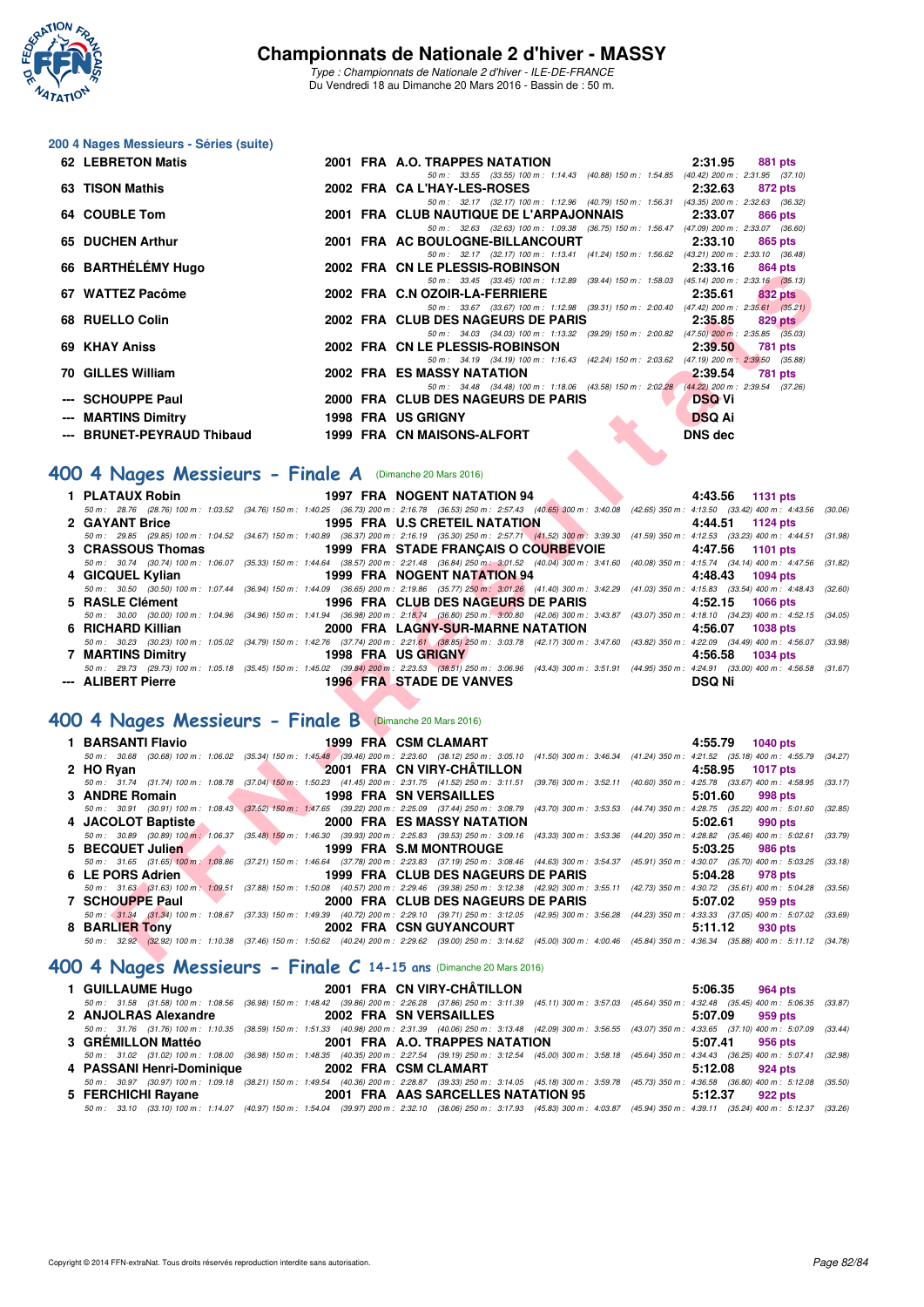

*Type : Championnats de Nationale 2 d'hiver - ILE-DE-FRANCE* Du Vendredi 18 au Dimanche 20 Mars 2016 - Bassin de : 50 m.

#### **400 4 Nages Messieurs - Finale C (suite)**

# 6 SEYE Matthieu 2002 FRA CN LE PLESSIS-ROBINSON 5:12.39 922 pts<br>50 m: 31.43 (31.43) 100 m: 1:09.68 (38.25) 150 m: 1:50.25 (40.57) 200 m: 2:29.96 (39.71) 250 m: 3:16.13 (46.17) 300 m: 4:03.43 (47.30) 350 m: 4:40.21 (36.78)

#### **[400 4 Nages Messieurs - Séries](http://www.ffnatation.fr/webffn/resultats.php?idact=nat&go=epr&idcpt=37307&idepr=92)** (Dimanche 20 Mars 2016)

| 1 M'RABET Taki             |  | <b>1989 TUN STADE FRANCAIS O COURBEVOIE</b>                                                                                                                                                                                      | 4:33.95<br>1205 pts                                                                   |         |
|----------------------------|--|----------------------------------------------------------------------------------------------------------------------------------------------------------------------------------------------------------------------------------|---------------------------------------------------------------------------------------|---------|
| 2 RENOUVIN Lorenzo         |  | 50 m: 28.53 (28.53) 100 m: 1:01.82 (33.29) 150 m: 1:37.93 (36.11) 200 m: 2:13.47 (35.54) 250 m: 2:52.36 (38.89) 300 m: 3:31.43 (39.07) 350 m: 4:03.92 (32.49) 400 m: 4:33.95<br>1998 FRA STADE FRANÇAIS O COURBEVOIE             | 4:45.15<br><b>1119 pts</b>                                                            | (30.03) |
|                            |  | 50 m: 28.79 (28.79) 100 m: 1:01.67 (32.88) 150 m: 1:39.01 (37.34) 200 m: 2:15.86 (36.85) 250 m: 2:56.53 (40.67) 300 m: 3:39.15 (42.62) 350 m: 4:12.38 (33.23) 400 m: 4:45.15                                                     |                                                                                       | (32.77) |
| 3 PLATAUX Robin            |  | 1997 FRA NOGENT NATATION 94<br>50 m : 29.12 (29.12) 100 m : 1:03.49 (34.37) 150 m : 1:40.13 (36.64) 200 m : 2:16.58 (36.45) 250 m : 2:58.23 (41.65) 300 m : 3:39.63                                                              | 4:45.56<br><b>1116 pts</b><br>$(41.40)$ 350 m : 4:13.23 $(33.60)$ 400 m : 4:45.56     | (32.33) |
| 4 GAYANT Brice             |  | 1995 FRA U.S CRETEIL NATATION                                                                                                                                                                                                    | 4:50.24<br><b>1081 pts</b>                                                            |         |
|                            |  | 50 m: 29.74 (29.74) 100 m: 1:06.41 (36.67) 150 m: 1:44.18 (37.77) 200 m: 2:20.35 (36.17) 250 m: 3:01.98 (41.63) 300 m: 3:43.88 (41.90) 350 m: 4:17.76 (33.88) 400 m: 4:50.24 (32.48)                                             |                                                                                       |         |
| 5 CRASSOUS Thomas          |  | 1999 FRA STADE FRANÇAIS O COURBEVOIE<br>50 m: 30.01 (30.01) 100 m: 1:05.63 (35.62) 150 m: 1:43.99 (38.36) 200 m: 2:21.16 (37.17) 250 m: 3:01.72 (40.56) 300 m: 3:43.32 (41.60) 350 m: 4:18.17 (34.85) 400 m: 4:50.42             | 4:50.42<br><b>1079 pts</b>                                                            | (32.25) |
| 6 ALIBERT Pierre           |  | 1996 FRA STADE DE VANVES                                                                                                                                                                                                         | 4:50.44<br>1079 pts                                                                   |         |
| 7 RASLE Clément            |  | 50 m : 30.00 (30.00) 100 m : 1:06.00 (36.00) 150 m : 1:44.81 (38.81) 200 m : 2:21.91 (37.10) 250 m : 3:04.17 (42.26) 300 m : 3:46.43<br>1996 FRA CLUB DES NAGEURS DE PARIS                                                       | $(42.26)$ 350 m $: 4:19.77$ $(33.34)$ 400 m $: 4:50.44$<br>4:50.85<br><b>1076 pts</b> | (30.67) |
|                            |  | 50 m: 31.02 (31.02) 100 m: 1:06.59 (35.57) 150 m: 1:43.49 (36.90) 200 m: 2:20.29 (36.80) 250 m: 3:01.55 (41.26) 300 m: 3:43.69 (42.14) 350 m: 4:17.85 (34.16) 400 m: 4:50.85                                                     |                                                                                       | (33.00) |
| 8 GICQUEL Kylian           |  | 1999 FRA NOGENT NATATION 94                                                                                                                                                                                                      | 4:51.05<br><b>1075 pts</b>                                                            |         |
| 9 RICHARD Killian          |  | 50 m: 30.88 (30.88) 100 m: 1:07.04 (36.16) 150 m: 1:43.72 (36.68) 200 m: 2:19.61 (35.89) 250 m: 3:01.23 (41.62) 300 m: 3:43.27 (42.04) 350 m: 4:17.82 (34.55) 400 m: 4:51.05 (33.23)<br><b>2000 FRA LAGNY-SUR-MARNE NATATION</b> | 4:52.30<br>1065 pts                                                                   |         |
|                            |  | 50 m: 30.02 (30.02) 100 m: 1:04.61 (34.59) 150 m: 1:42.03 (37.42) 200 m: 2:19.75 (37.72) 250 m: 3:01.90 (42.15) 300 m: 3:45.18 (43.28) 350 m: 4:19.06 (33.88) 400 m: 4:52.30                                                     |                                                                                       | (33.24) |
| <b>10 MARTINS Dimitry</b>  |  | 1998 FRA US GRIGNY                                                                                                                                                                                                               | 4:54.88<br><b>1046 pts</b>                                                            |         |
| 11 TAYLAN Noyan            |  | 50 m : 29.71 (29.71) 100 m : 1:04.39 (34.68) 150 m : 1:43.46 (39.07) 200 m : 2:21.91 (38.45) 250 m : 3:06.39 (44.48) 300 m : 3:49.93<br>2002 FRA STADE DE VANVES                                                                 | (43.54) 350 m: 4:22.80 (32.87) 400 m: 4:54.88 (32.08)<br>4:58.02<br>1023 pts          |         |
|                            |  | 50 m : 30.06 (30.06) 100 m : 1:04.80 (34.74) 150 m : 1:43.71 (38.91) 200 m : 2:22.27 (38.56) 250 m : 3:06.46 (44.19) 300 m : 3:52.08                                                                                             | (45.62) 350 m : 4:26.23 (34.15) 400 m : 4:58.02 (31.79)                               |         |
| 12 ANDRE Romain            |  | <b>1998 FRA SN VERSAILLES</b><br>50 m : 30.75 (30.75) 100 m : 1:07.56 (36.81) 150 m : 1:45.63 (38.07) 200 m : 2:22.57 (36.94) 250 m : 3:06.56 (43.99) 300 m : 3:50.81                                                            | 4:59.72<br><b>1011 pts</b><br>(44.25) 350 m : 4:26.37 (35.56) 400 m : 4:59.72         | (33.35) |
| 13 BARSANTI Flavio         |  | 1999 FRA CSM CLAMART                                                                                                                                                                                                             | 5:01.07<br><b>1001 pts</b>                                                            |         |
|                            |  | 50 m : 30.66 (30.66) 100 m : 1:06.45 (35.79) 150 m : 1:45.93 (39.48) 200 m : 2:24.72 (38.79) 250 m : 3:06.95 (42.23) 300 m : 3:49.85 (42.90) 350 m : 4:26.17 (36.32) 400 m : 5:01.07 (34.90)                                     |                                                                                       |         |
| 14 MEDINA Antoine          |  | 1999 FRA CN MELUN VAL DE SEINE<br>50 m : 30.81 (30.81) 100 m : 1:07.14 (36.33) 150 m : 1:46.27 (39.13) 200 m : 2:24.71 (38.44) 250 m : 3:07.39 (42.68) 300 m : 3:50.42 (43.03) 350 m : 4:26.39 (35.97) 400 m : 5:01.33 (34.94)   | 5:01.33<br>999 pts                                                                    |         |
| 15 HO Ryan                 |  | 2001 FRA CN VIRY-CHATILLON                                                                                                                                                                                                       | 5:02.04<br>994 pts                                                                    |         |
| <b>16 HANSON Cvril</b>     |  | 50 m: 31.38 (31.38) 100 m: 1:06.96 (35.58) 150 m: 1:48.96 (42.00) 200 m: 2:30.16 (41.20) 250 m: 3:09.96 (39.80) 300 m: 3:51.47 (41.51) 350 m: 4:27.23 (35.76) 400 m: 5:02.04<br>2002 BEL NEPTUNE CLUB DE FRANCE                  | 5:04.04<br>980 pts                                                                    | (34.81) |
|                            |  | 50 m: 30.33 (30.33) 100 m: 1:06.17 (35.84) 150 m: 1:44.79 (38.62) 200 m: 2:22.09 (37.30) 250 m: 3:08.34 (46.25) 300 m: 3:54.75 (46.41) 350 m: 4:30.17 (35.42) 400 m: 5:04.04 (33.87)                                             |                                                                                       |         |
| 17 BECQUET Julien          |  | 1999 FRA S.M MONTROUGE                                                                                                                                                                                                           | 5:05.65<br>969 pts                                                                    |         |
| 18 BARITHEL Victor         |  | 50 m: 31.21 (31.21) 100 m: 1:08.84 (37.63) 150 m: 1:47.12 (38.28) 200 m: 2:24.96 (37.84) 250 m: 3:12.17 (47.21) 300 m: 3:57.34 (45.17) 350 m: 4:32.55 (35.21) 400 m: 5:05.65<br><b>2000 FRA USM VIROFLAY</b>                     | 5:06.29<br>964 pts                                                                    | (33.10) |
|                            |  | 50 m: 32.32 (32.32) 100 m: 1:10.26 (37.94) 150 m: 1:51.13 (40.87) 200 m: 2:30.93 (39.80) 250 m: 3:13.90 (42.97) 300 m: 3:57.25 (43.35) 350 m: 4:33.33 (36.08) 400 m: 5:06.29                                                     |                                                                                       | (32.96) |
| 19 JACOLOT Baptiste        |  | <b>2000 FRA ES MASSY NATATION</b><br>50 m: 32.41 (32.41) 100 m: 1:07.00 (34.59) 150 m: 1:47.24 (40.24) 200 m: 2:26.74 (39.50) 250 m: 3:10.62 (43.88) 300 m: 3:54.72 (44.10) 350 m: 4:31.35 (36.63) 400 m: 5:06.60                | 5:06.60<br>962 pts                                                                    | (35.25) |
| 20 DESBRUNS Florian        |  | 2000 FRA LAGNY-SUR-MARNE NATATION                                                                                                                                                                                                | 5:07.21<br>958 pts                                                                    |         |
|                            |  | 50 m: 31.21 (31.21) 100 m: 1:07.06 (35.85) 150 m: 1:44.86 (37.80) 200 m: 2:23.54 (38.68) 250 m: 3:07.90 (44.36) 300 m: 3:55.47 (47.57) 350 m: 4:32.41 (36.94) 400 m: 5:07.21                                                     |                                                                                       | (34.80) |
| 21 STURMACH Esteban        |  | 1999 FRA ASN LOUVRES-ROISSY-SURVILLIERS<br>50 m : 30.63 (30.63) 100 m : 1:07.80 (37.17) 150 m : 1:48.15 (40.35) 200 m : 2:28.48 (40.33) 250 m : 3:14.35 (45.87) 300 m : 4:00.49 (46.14) 350 m : 4:34.74 (34.25) 400 m : 5:08.01  | 5:08.01<br>952 pts                                                                    | (33.27) |
| 22 LE PORS Adrien          |  | 1999 FRA CLUB DES NAGEURS DE PARIS                                                                                                                                                                                               | 5:08.84<br>946 pts                                                                    |         |
|                            |  | 50 m: 32.25 (32.25) 100 m: 1:10.25 (38.00) 150 m: 1:51.69 (41.44) 200 m: 2:31.26 (39.57) 250 m: 3:14.50 (43.24) 300 m: 3:57.68 (43.18) 350 m: 4:34.36 (36.68) 400 m: 5:08.84                                                     |                                                                                       | (34.48) |
| 23 SCHOUPPE Paul           |  | 2000 FRA CLUB DES NAGEURS DE PARIS<br>50 m: 31.66 (31.66) 100 m: 1:08.85 (37.19) 150 m: 1:49.39 (40.54) 200 m: 2:29.13 (39.74) 250 m: 3:13.21 (44.08) 300 m: 3:58.44 (45.23) 350 m: 4:35.58 (37.14) 400 m: 5:09.39 (33.81)       | 5:09.39<br>942 pts                                                                    |         |
| 24 BARLIER Tony            |  | 2002 FRA CSN GUYANCOURT                                                                                                                                                                                                          | 5:09.66<br>941 pts                                                                    |         |
| 25 ANJOLRAS Alexandre      |  | 50 m : 32.52 (32.52) 100 m : 1:10.51 (37.99) 150 m : 1:50.09 (39.58) 200 m : 2:29.20 (39.11) 250 m : 3:13.97 (44.77) 300 m : 4:00.05 (46.08) 350 m : 4:35.23 (35.18) 400 m : 5:09.66<br>2002 FRA SN VERSAILLES                   | 5:10.34<br>936 pts                                                                    | (34.43) |
|                            |  | 50 m : 31.62 (31.62) 100 m : 1:09.68 (38.06) 150 m : 1:50.63 (40.95) 200 m : 2:31.35 (40.72) 250 m : 3:14.52 (43.17) 300 m : 3:58.11 (43.59) 350 m : 4:34.73 (36.62) 400 m : 5:10.34 (35.61)                                     |                                                                                       |         |
| 26 GUILLAUME Hugo          |  | 2001 FRA CN VIRY-CHATILLON                                                                                                                                                                                                       | 5:10.82<br>933 pts                                                                    |         |
| 27 GRÉMILLON Mattéo        |  | 50 m: 32.13 (32.13) 100 m: 1:10.13 (38.00) 150 m: 1:49.59 (39.46) 200 m: 2:27.70 (38.11) 250 m: 3:13.36 (45.66) 300 m: 4:00.53 (47.17) 350 m: 4:36.36 (35.83) 400 m: 5:10.82 (34.46)<br>2001 FRA A.O. TRAPPES NATATION           | 5:11.65<br>927 pts                                                                    |         |
|                            |  | 50 m: 31.89 (31.89) 100 m: 1:09.77 (37.88) 150 m: 1:50.55 (40.78) 200 m: 2:30.22 (39.67) 250 m: 3:16.35 (46.13) 300 m: 4:03.54 (47.19) 350 m: 4:38.88 (35.34) 400 m: 5:11.65 (32.77)                                             |                                                                                       |         |
| 28 ARNAUD Quentin          |  | 2000 FRA YERRES NATATION<br>50 m : 32.42 (32.42) 100 m : 1:10.19 (37.77) 150 m : 1:52.02 (41.83) 200 m : 2:32.47 (40.45) 250 m : 3:14.76 (42.29) 300 m : 3:58.66 (43.90) 350 m : 4:37.32 (38.66) 400 m : 5:12.76 (35.44)         | 5:12.76<br>919 pts                                                                    |         |
| 29 VAROQUI Victor          |  | 2000 FRA CN LE PLESSIS-ROBINSON                                                                                                                                                                                                  | 5:13.69<br>913 pts                                                                    |         |
|                            |  | 50 m: 33.19 (33.19) 100 m: 1:11.87 (38.68) 150 m: 1:52.99 (41.12) 200 m: 2:32.20 (39.21) 250 m: 3:16.50 (44.30) 300 m: 4:01.67 (45.17) 350 m: 4:38.20 (36.53) 400 m: 5:13.69 (35.49)                                             |                                                                                       |         |
| 30 FERCHICHI Ravane        |  | 2001 FRA AAS SARCELLES NATATION 95<br>50 m: 33.71 (33.71) 100 m: 1:14.12 (40.41) 150 m: 1:54.86 (40.74) 200 m: 2:33.42 (38.56) 250 m: 3:20.35 (46.93) 300 m: 4:07.06 (46.71) 350 m: 4:42.78 (35.72) 400 m: 5:16.39 (33.61)       | 5:16.39<br><b>894 pts</b>                                                             |         |
| 31 PASSANI Henri-Dominique |  | 2002 FRA CSM CLAMART                                                                                                                                                                                                             | 5:17.75<br>885 pts                                                                    |         |
| 32 SEYE Matthieu           |  | 50 m: 33.43 (33.43) 100 m: 1:13.26 (39.83) 150 m: 1:54.46 (41.20) 200 m: 2:33.33 (38.87) 250 m: 3:18.92 (45.59) 300 m: 4:05.73 (46.81) 350 m: 4:42.58 (36.85) 400 m: 5:17.75 (35.17)<br>2002 FRA CN LE PLESSIS-ROBINSON          | 5:17.78<br>885 pts                                                                    |         |
|                            |  | 50 m: 32.05 (32.05) 100 m: 1:09.57 (37.52) 150 m: 1:51.63 (42.06) 200 m: 2:31.48 (39.85) 250 m: 3:18.65 (47.17) 300 m: 4:06.44 (47.79) 350 m: 4:43.64 (37.20) 400 m: 5:17.78 (34.14)                                             |                                                                                       |         |
| <b>33 ROSPARS Pierre</b>   |  | 2000 FRA BOIS-COLOMBES SPORT                                                                                                                                                                                                     | 5:18.96<br>877 pts                                                                    |         |
|                            |  | 50 m: 32.69 (32.69) 100 m: 1:12.16 (39.47) 150 m: 1:55.33 (43.17) 200 m: 2:36.39 (41.06) 250 m: 3:20.03 (43.64) 300 m: 4:04.62 (44.59) 350 m: 4:42.04 (37.42) 400 m: 5:18.96 (36.92)                                             |                                                                                       |         |